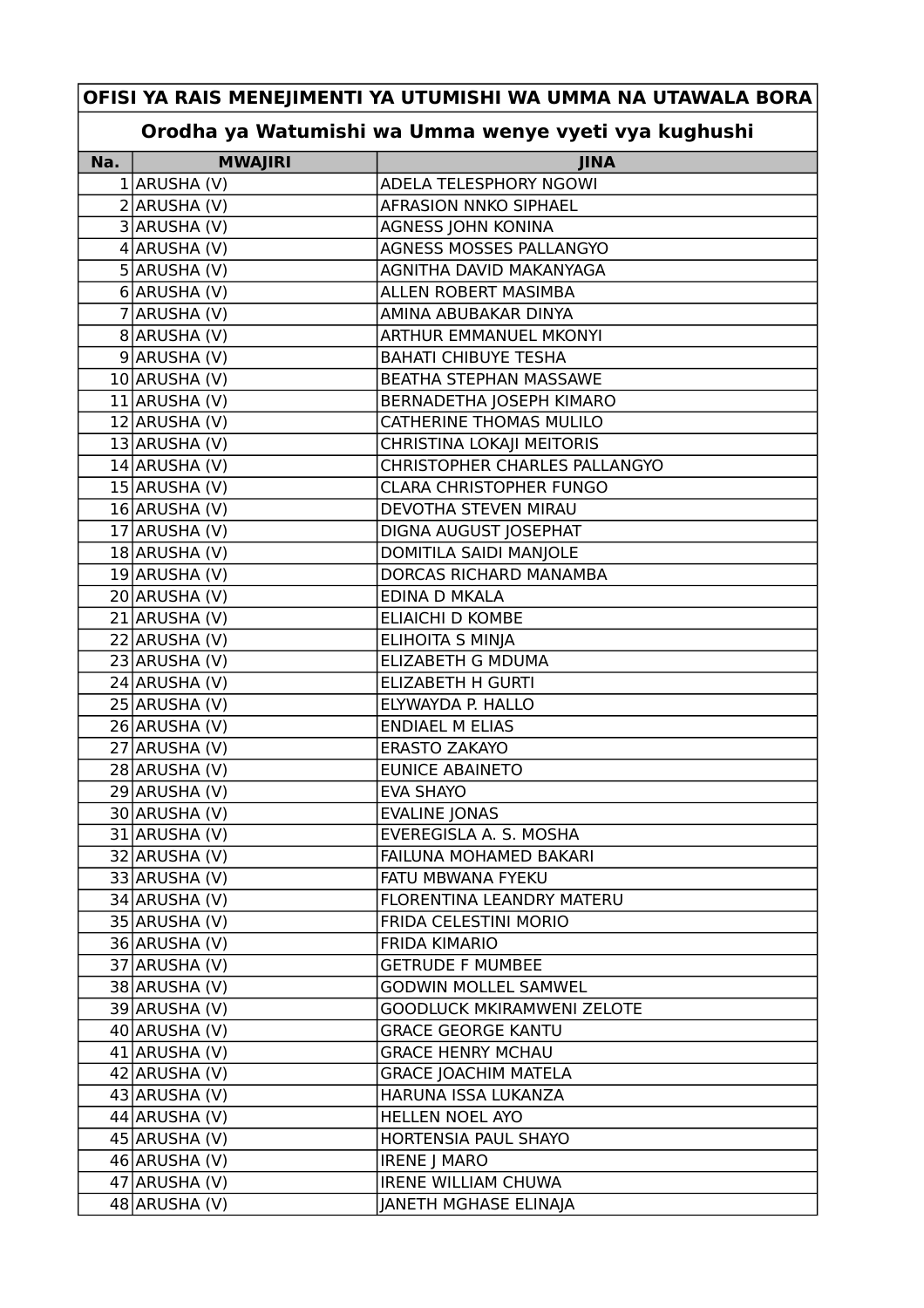| 49 ARUSHA (V)   | <b>JASMIN A MBOWE</b>       |
|-----------------|-----------------------------|
| 50 ARUSHA (V)   | <b>JOYCE KIMARO</b>         |
| 51 ARUSHA (V)   | <b>JUSTINA N MPANJU</b>     |
| 52 ARUSHA (V)   | <b>KHASIM KHAMIS</b>        |
| 53 ARUSHA (V)   | <b>MAIMUNA RASHID</b>       |
| 54 ARUSHA (V)   | MARIAM KALUMUNA             |
| $55$ ARUSHA (V) | <b>MARIAM MOHAMED</b>       |
| 56 ARUSHA (V)   | <b>MARTHA ANDREA</b>        |
| 57 ARUSHA (V)   | <b>MARTHA EPHATA</b>        |
| 58 ARUSHA (V)   | <b>MARY KOMBA</b>           |
| 59 ARUSHA (V)   | <b>MARY MATHAYO</b>         |
| 60 ARUSHA (V)   | MICHAEL P SAFARI            |
| $61$ ARUSHA (V) | <b>NEEMA ZAKAYO</b>         |
| 62 ARUSHA (V)   | NURU MANJEKA                |
| $63$ ARUSHA (V) | <b>OLARIP N MBARIO</b>      |
| 64 ARUSHA (V)   | PILLY LAMECK                |
| $65$ ARUSHA (V) | RAHEL P NEHEMIA             |
| 66 ARUSHA (V)   | RAPHAEL M MOLLEL            |
| 67 ARUSHA (V)   | ROSE S. MARIKI              |
| 68 ARUSHA (V)   | RUTH JOSEPH MASENGO         |
| 69 ARUSHA (V)   | <b>RUTH N MANG'ARA</b>      |
| 70 ARUSHA (V)   | <b>SCOLASTICA E GAMA</b>    |
| 71 ARUSHA (V)   | SERAPIA J MINJA             |
| 72 ARUSHA (V)   | SIFA LUSULO                 |
| 73 ARUSHA (V)   | <b>SUNDAY JUMA</b>          |
| 74 ARUSHA (V)   | TAUSI A NAHEKA              |
| 75 ARUSHA (V)   | <b>THOBIAS SANDI</b>        |
| 76 ARUSHA (V)   | <b>THOMSON VICTORIUS</b>    |
| 77 ARUSHA (V)   | TINA M WISSO                |
| 78 ARUSHA (V)   | TUMPE PETER MWAISWELO       |
| 79 ARUSHA (V)   | <b>TUNOSYE OSTEN</b>        |
| 80 ARUSHA (V)   | <b>UPENDO JOHN MOLLEL</b>   |
| 81 ARUSHA (V)   | <b>UPENDO Z JULIUS</b>      |
| 82 ARUSHA (V)   | <b>UPENDO ZABLONE NYIGO</b> |
| 83 ARUSHA (V)   | WITNES GODLUCK MEELA        |
| 84 ARUSHA (V)   | ZENAICE BATHOLOMEW TEMBA    |
| 85 ARUSHA JIJI  | AGNETA P MASSAKA            |
| 86 ARUSHA JIJI  | AIDORA M MUNUO              |
| 87 ARUSHA JIJI  | <b>ANETH GERALD</b>         |
| 88 ARUSHA JIJI  | <b>ANETH LEZA</b>           |
| 89 ARUSHA JIJI  | ANETH M. MALEKELA           |
| 90 ARUSHA JIJI  | ANNA .A. KIANGI             |
| 91 ARUSHA JIJI  | <b>ANNA JAMES</b>           |
| 92 ARUSHA JIJI  | <b>ASNATH CLEMENCE</b>      |
| 93 ARUSHA JIJI  | <b>BATULI J. KOMBO</b>      |
| 94 ARUSHA JIJI  | <b>BEATRICE F. MINJA</b>    |
| 95 ARUSHA JIJI  | <b>BIRGITA A MUSHI</b>      |
| 96 ARUSHA JIJI  | <b>BONNA EMANUEL</b>        |
| 97 ARUSHA JIJI  | <b>DORCAS DAVID</b>         |
| 98 ARUSHA JIJI  | <b>DORICE HAMLI</b>         |
| 99 ARUSHA JIJI  | DOROTHEA MLAY               |
| 100 ARUSHA JIJI | DURUSILA MLAKI SAKENA       |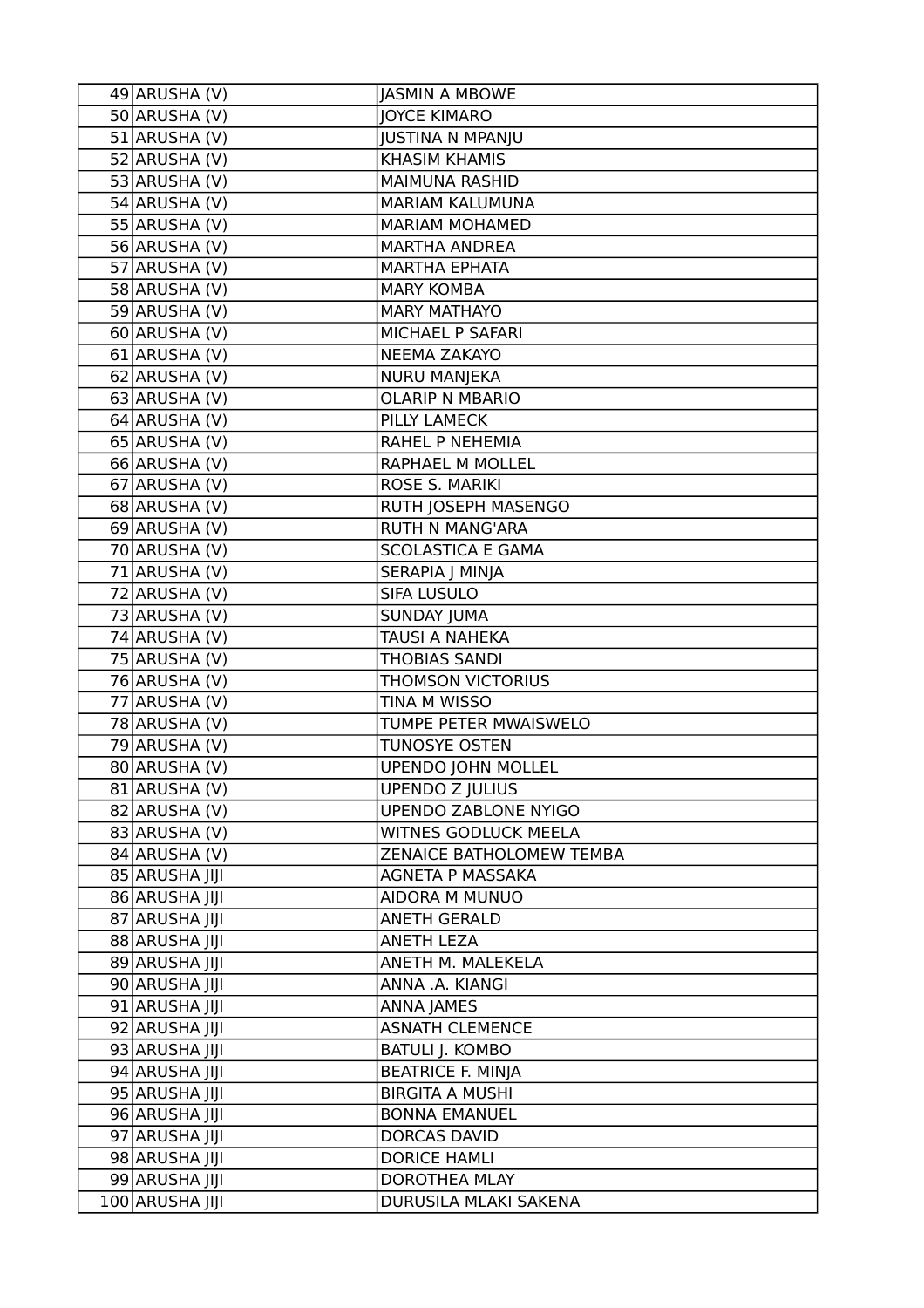| 101 ARUSHA JIJI | DYNESS E. MKOKOI                |
|-----------------|---------------------------------|
| 102 ARUSHA JIJI | ELIAKIRA M. PALLANGYO           |
| 103 ARUSHA JIJI | ELINSIA JASPER                  |
| 104 ARUSHA JIJI | ELIZABETH C. MBALALE            |
| 105 ARUSHA JIJI | ESTHER D. KISASU                |
| 106 ARUSHA JIJI | <b>ESTHER MICHAEL MOLLEL</b>    |
| 107 ARUSHA JIJI | EVA MASAKA                      |
| 108 ARUSHA JIJI | <b>EVA S LUSINDE</b>            |
| 109 ARUSHA JIJI | <b>EVEREGISLSA THOMAS</b>       |
| 110 ARUSHA JIJI | <b>FARIDA HAMIS</b>             |
| 111 ARUSHA JIJI | <b>FATIHA KITALO</b>            |
| 112 ARUSHA JIJI | <b>FEDILIA E MUSHI</b>          |
| 113 ARUSHA JIJI | FELICIA W. MARWA                |
| 114 ARUSHA JIJI | FELISTER J. MUSHI               |
| 115 ARUSHA JIJI | FLORA M. PETER                  |
| 116 ARUSHA JIJI | <b>FLORENCE A KIHAMA</b>        |
| 117 ARUSHA JIJI | <b>FROLENCE L KIPINGU</b>       |
| 118 ARUSHA JIJI | <b>GEMMA I. TARIMO</b>          |
| 119 ARUSHA JIJI | <b>GLADNESS URIO</b>            |
| 120 ARUSHA JIJI | <b>GLORY SAMWEL LYIMO</b>       |
| 121 ARUSHA JIJI | GOODLUCK .T. SHOO               |
| 122 ARUSHA JIJI | <b>HALIMA IDDI</b>              |
| 123 ARUSHA JIJI | HAMAD S. MWAHU(BAZIL M.S MINJA) |
| 124 ARUSHA JIJI | HAPPINES JOSEPH MOLLEL          |
| 125 ARUSHA JIJI | HAPPINESS J. PHILLIP            |
| 126 ARUSHA JIJI | HAPPY A. KESSY                  |
| 127 ARUSHA JIJI | HAWA M HASSAN                   |
| 128 ARUSHA JIJI | HAWA R. MUNISI                  |
| 129 ARUSHA JIJI | <b>HILDA KOMBE</b>              |
| 130 ARUSHA JIJI | HOBOKELA F. MBUKE               |
| 131 ARUSHA JIJI | HUSSEIN LUSWAGA CHANDI          |
| 132 ARUSHA JIJI | <b>JAMILA MSALU</b>             |
| 133 ARUSHA JIJI | <b>JOSEPHINE MWAIMU</b>         |
| 134 ARUSHA JIJI | JOYCE JOSEPH                    |
| 135 ARUSHA JIJI | <b>JUMA SELEMIAH</b>            |
| 136 ARUSHA JIJI | LEAH N. BELLA                   |
| 137 ARUSHA JIJI | <b>LOVENESS MACHA</b>           |
| 138 ARUSHA JIJI | <b>LUCY MOSES</b>               |
| 139 ARUSHA JIJI | MAGRETH HABIBU                  |
| 140 ARUSHA JIJI | MARCELINA DANIEL MURRO          |
| 141 ARUSHA JIJI | MARIAMU ABUBAKAR                |
| 142 ARUSHA JIJI | <b>MARSELINA ISACK FRANCIS</b>  |
| 143 ARUSHA JIJI | MARTIN N. MPANGALA              |
| 144 ARUSHA JIJI | <b>MARY FRANCIS</b>             |
| 145 ARUSHA JIJI | MICHAELI .T. MBWAMBO            |
| 146 ARUSHA JIJI | MWANAHAMIS SALUMU               |
| 147 ARUSHA JIJI | NAOMI E. MWAKANYAMALE           |
| 148 ARUSHA JIJI | NAOMI J MMBAGA                  |
| 149 ARUSHA JIJI | NEEMA DANIEL MSUYA              |
| 150 ARUSHA JIJI | NEEMA M. MONGI                  |
| 151 ARUSHA JIJI | NEEMAELI ELIAMANI MZIRAY        |
| 152 ARUSHA JIJI | NEHMA DANDAH                    |
|                 |                                 |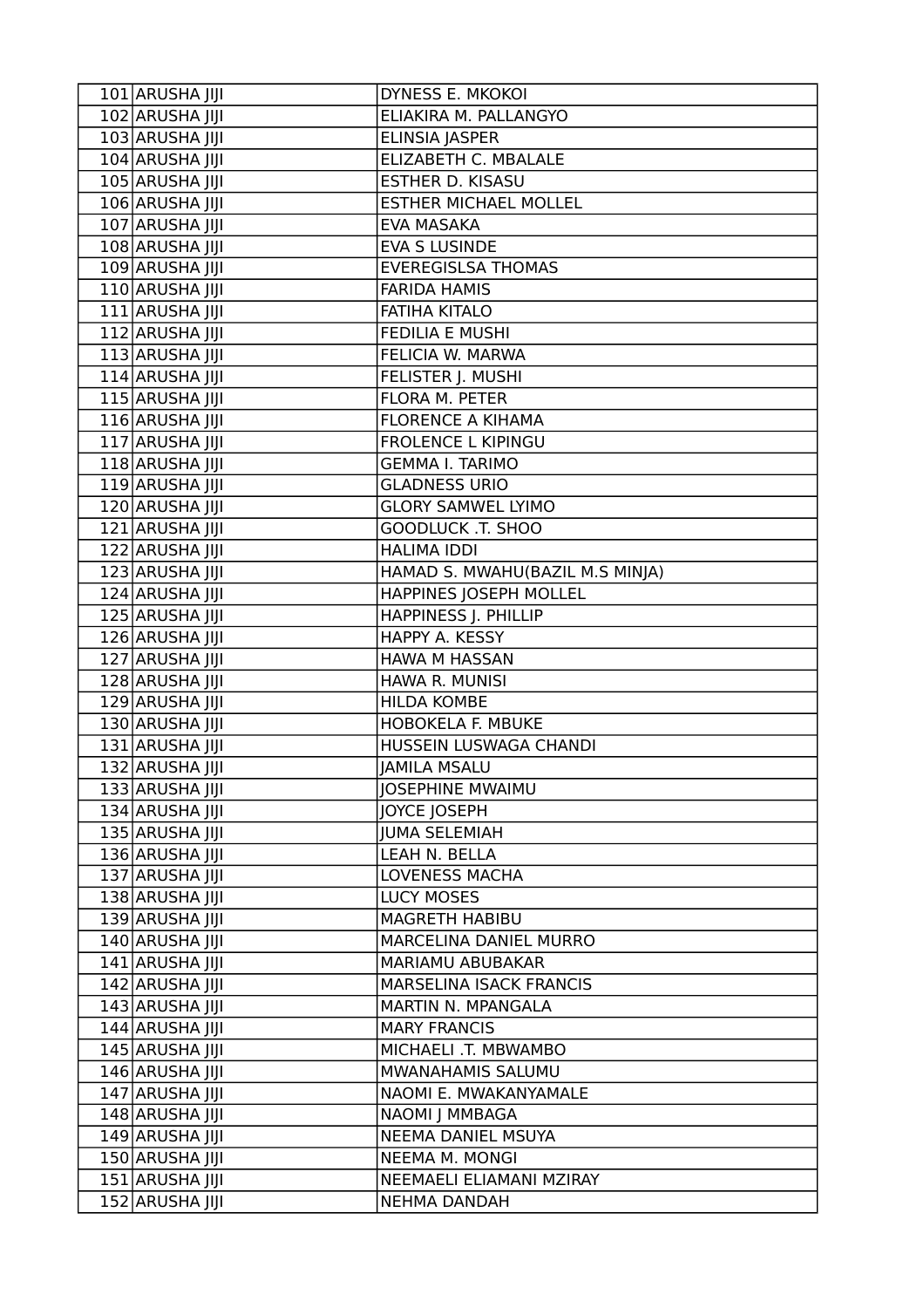| 153 ARUSHA JIJI | NEMBRIS A. LUKUMAY              |
|-----------------|---------------------------------|
| 154 ARUSHA JIJI | PERIS BALALE                    |
| 155 ARUSHA JIJI | PHILIPINA T. QAMDIYE            |
| 156 ARUSHA JIJI | PRISCA   GWAJA                  |
| 157 ARUSHA JIJI | <b>RASULI   SHAURI</b>          |
| 158 ARUSHA JIJI | RONALD L.KIHIRI                 |
| 159 ARUSHA JIJI | <b>ROSE MASUNGA</b>             |
| 160 ARUSHA JIJI | RUSANDA MAX. RUSANDA            |
| 161 ARUSHA JIJI | <b>RUTH ELISANTE</b>            |
| 162 ARUSHA JIJI | <b>RUTH M MARO</b>              |
| 163 ARUSHA JIJI | SIKUDHANI R MSHANA              |
| 164 ARUSHA JIJI | STELLA D. GWIMO                 |
| 165 ARUSHA JIJI | STEPHEN G. MSAKY                |
| 166 ARUSHA JIJI | <b>SUNDAY D MPELUMBE</b>        |
| 167 ARUSHA JIJI | SURA O. NGUMA                   |
| 168 ARUSHA JIJI | <b>TATU YUSUPH</b>              |
| 169 ARUSHA JIJI | TEDDY B. MATOWO                 |
| 170 ARUSHA JIJI | TUMAINI LOSINYAARI              |
| 171 ARUSHA JIJI | <b>WINFRIDA OPASI</b>           |
| 172 ARUSHA JIJI | YUSUPH B MTUMWA                 |
| 173 ARUSHA JIJI | ZAINA W. MKANGARA               |
| 174 ARUSHA JIJI | <b>ZAKIA MAULIDI</b>            |
| 175 ARUSHA JIJI | <b>ZUHURA R MSANGA</b>          |
| 176 KARATU      | <b>AGATHA Q. SULLE</b>          |
| 177 KARATU      | ALFRED JOHNSON KAPONGO          |
| 178 KARATU      | AMINA S. MTUNGWE                |
| 179 KARATU      | AMRI A. ALLY                    |
| 180 KARATU      | ASHA K. MBAROUK                 |
| 181 KARATU      | <b>ASTHERIA MARGWE</b>          |
| 182 KARATU      | CARITAS M. MBOTTA               |
| 183 KARATU      | <b>CECILIA P MTUI</b>           |
| 184 KARATU      | CHAUSIKU JUMA JUMANNE           |
| 185 KARATU      | <b>COLLETA S KALIST</b>         |
| 186 KARATU      | DAINES GEORGE BAKEBULA          |
| 187 KARATU      | DIGNA A. MROSSO                 |
| 188 KARATU      | <b>ELIZABETH THOMAS</b>         |
| 189 KARATU      | <b>EMILIANO E. NNKO</b>         |
| 190 KARATU      | <b>EMMANUEL ERRO BAYO</b>       |
| 191 KARATU      | <b>ESTA TIPPE</b>               |
| 192 KARATU      | <b>EVA BENEDICT</b>             |
| 193 KARATU      | FATUMA SELEMANI MTULWE          |
| 194 KARATU      | <b>GAUDENCIA DONALD</b>         |
| 195 KARATU      | <b>GEORGE H. NGOWI</b>          |
| 196 KARATU      | <b>GRACE PETER</b>              |
| 197 KARATU      | HALIMA RAMADHANI                |
| 198 KARATU      | <b>JOACHIM PETER AMA</b>        |
| 199 KARATU      | <b>JOSEPHINE FANUEL SHIRIMA</b> |
| 200 KARATU      | <b>JULIETH H. HEKE</b>          |
| 201 KARATU      | <b>JULIUS L. AGORO</b>          |
| 202 KARATU      | LILIAN NAHSON MREMA             |
| 203 KARATU      | <b>MADANGI BURA</b>             |
| 204 KARATU      | MARY S. DAGHARO                 |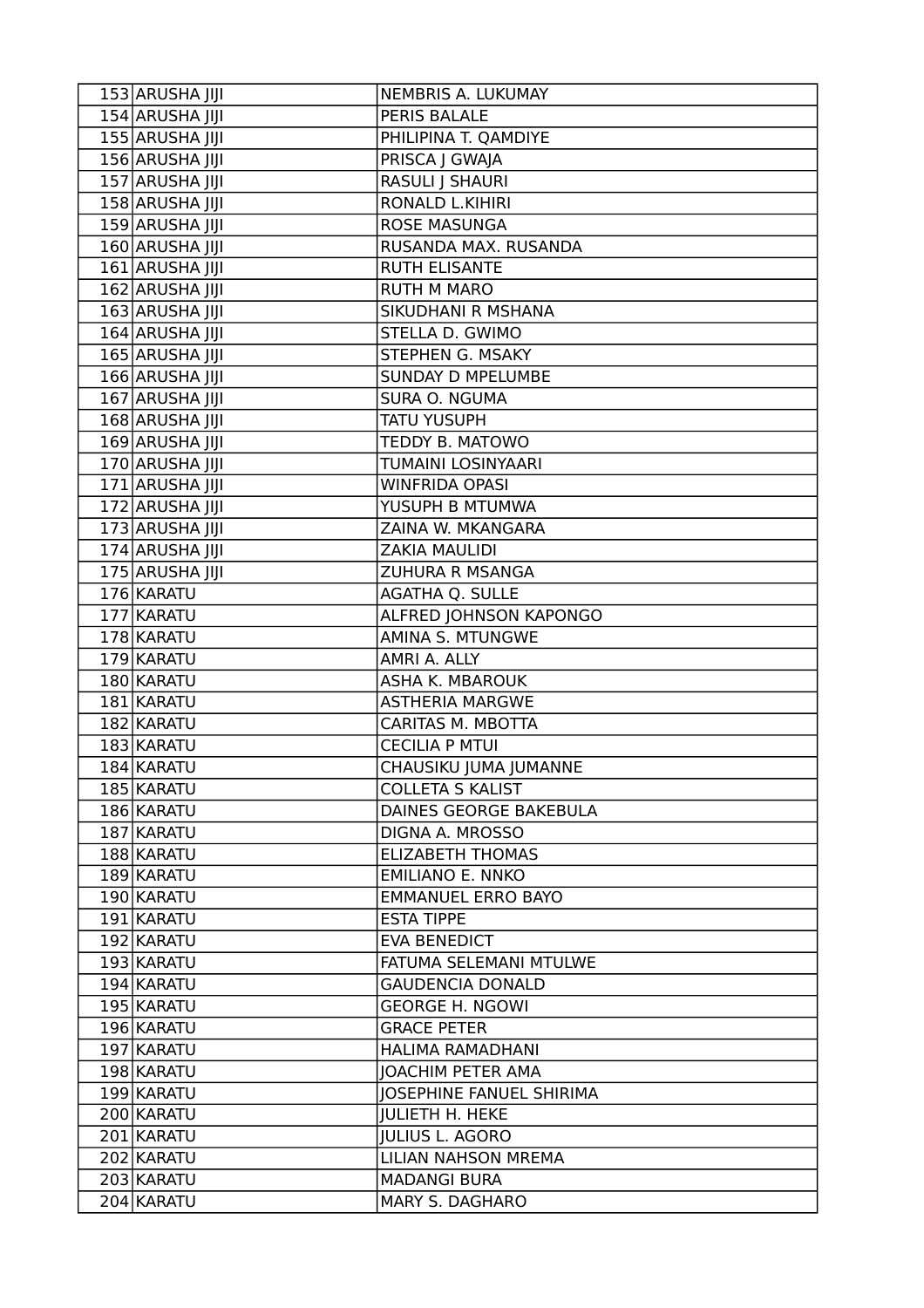| 205 KARATU  | MWANAASHA M. SALIM             |
|-------------|--------------------------------|
| 206 KARATU  | NAHANA S. MKUMBWA              |
| 207 KARATU  | <b>NEEMA SWITTA</b>            |
| 208 KARATU  | <b>NEEMAELI S MBISE</b>        |
| 209 KARATU  | NELSON JAPHET AKYOO            |
| 210 KARATU  | NICODEMUS HAMBAT               |
| 211 KARATU  | PALETH W. JACK                 |
| 212 KARATU  | PATRICIA T MOFULU              |
| 213 KARATU  | PAULO SAMDIYAY QAYMO           |
| 214 KARATU  | PETER C. NG'WESHEMI            |
| 215 KARATU  | PHELISTIAN NEEMA               |
| 216 KARATU  | REMINISCA ELIAMINI             |
| 217 KARATU  | ROSEMARY SINGOGO               |
| 218 KARATU  | <b>SELINA STEVEN</b>           |
| 219 KARATU  | SHABANI I. MHINI               |
| 220 KARATU  | SOPHIA S. MBAGA                |
| 221 KARATU  | TABU L. MASENGA                |
| 222 KARATU  | YACINTA MARKO PANGA            |
| 223 KARATU  | YUVENALI TELESPHORI NDASKOI    |
| 224 KARATU  | ZULFA S. MSABAHA               |
| 225 LONGIDO | AMINA ABDALA MBAGA             |
| 226 LONGIDO | AMINA FARAJI MALOWA            |
| 227 LONGIDO | ATANASIA JOSEPH KWEKA          |
| 228 LONGIDO | <b>CLAUDIA PETER KASHE</b>     |
| 229 LONGIDO | EDINA HAMU KALAGANE            |
| 230 LONGIDO | EMMANUEL ONISAELI LEMA         |
| 231 LONGIDO | EVELYNE ELIAS ESSAU            |
| 232 LONGIDO | FATUMA AMIRI KIHUMUYE          |
| 233 LONGIDO | FELICIANA LODENANGA LAIZER     |
| 234 LONGIDO | <b>GOODLUCK MICHAEL EKWABI</b> |
| 235 LONGIDO | HAPPINESS H. MOSHA             |
| 236 LONGIDO | HASHIM RAMADHAN MAKEHA         |
| 237 LONGIDO | <b>JESCA ELIAS MLWANDE</b>     |
| 238 LONGIDO | JOHN SOWARI OLOTU              |
| 239 LONGIDO | <b>JOSHUA PATRICK NDAGA</b>    |
| 240 LONGIDO | <b>JUMANNE LAIMOS SIMKOKO</b>  |
| 241 LONGIDO | KASIM ABDALLAH MASINDE         |
| 242 LONGIDO | KULWA BALELE ZACHARIA          |
| 243 LONGIDO | LOVENESS GEORGE AKWANYA        |
| 244 LONGIDO | LUCIA ALOYCE SARWATI           |
| 245 LONGIDO | LUCIANA DOMINIC DOMINIC        |
| 246 LONGIDO | MAGDALENA LUHAMO NYENZI        |
| 247 LONGIDO | NAI ISRAEL SAIGARAI            |
| 248 LONGIDO | <b>NEEMA AMBROSE UROMI</b>     |
| 249 LONGIDO | NEEMA ELIHOSA MDUMA            |
| 250 LONGIDO | PHIRACE KWAMBOKA NYAMAMI       |
| 251 LONGIDO | ROSE ERNEST MMBANDO            |
| 252 LONGIDO | SALAMA FARAJA MALOWA           |
| 253 LONGIDO | SARAH SHIMORA PHILIPO          |
| $254$ MERU  | ADONI YARED MABALWE            |
| 255 MERU    | AFRASIYONI MATHAYO             |
| 256 MERU    | AHAZ K JOTHAM                  |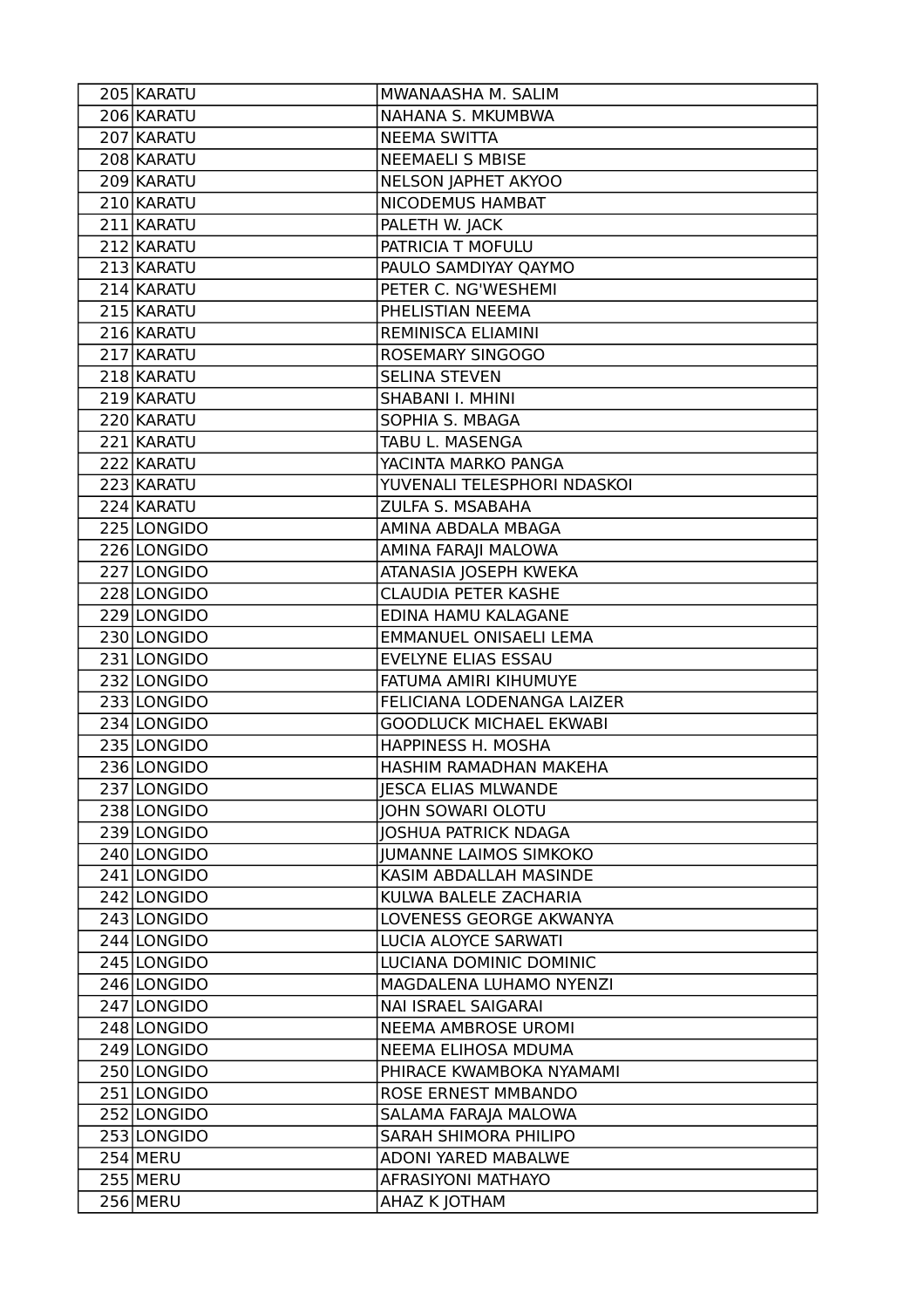| 257 MERU   | ALEXANDER GERVAS ERIYO        |
|------------|-------------------------------|
| $258$ MERU | <b>ALLEN R DANIEL</b>         |
| 259 MERU   | <b>ALLY KONDO SEMBE</b>       |
| 260 MERU   | AMINA IZADINI MSANGI          |
| $261$ MERU | <b>AMON ANDREA MUNGURE</b>    |
| $262$ MERU | AMRI MUSA UGUMBA              |
| 263 MERU   | ANGEL D NDONDE                |
| $264$ MERU | ANNA ONESMO MSUYA             |
| 265 MERU   | ANNA RICHARD NNKO             |
| 266 MERU   | ANNETH RICHARD LYIMO          |
| $267$ MERU | ARANYIANKIRA M NGYEVE         |
| 268 MERU   | ASHA RAJABU MSANGI            |
| 269 MERU   | ASMA KASSIM MTUPA             |
| 270 MERU   | AZIZA ABDALA SAID             |
| 271 MERU   | <b>BAHATI MOHAMED OMARY</b>   |
| 272 MERU   | BERNADETHA PATRICK TESHA      |
| 273 MERU   | BERNADETHA VENANCE MBOWE      |
| 274 MERU   | CHEIVAWE GREYSON MRINDOKO     |
| $275$ MERU | CHRISTIAN PETER KYUNGAI       |
| $276$ MERU | CHRISTINA J KITOMARI          |
| 277 MERU   | CHRISTINA JORAM MATHAYO       |
| 278 MERU   | CORONA COSMAS MAQWAY          |
| $279$ MERU | DANFORD ZAKARIA KISANDU       |
| 280 MERU   | DAUDI YAKUB SALUM             |
| 281 MERU   | <b>DEBORA P HALLO</b>         |
| 282 MERU   | DOROTH DANSTAN KAMTWELA       |
| 283 MERU   | EDGA MANSUET TILYA            |
| 284 MERU   | EDWARD MWEMBESY SINGANO       |
| 285 MERU   | ELIAIKA ABRAHAMU KILEO        |
| 286 MERU   | ELIAISIMBO M SWAI             |
| 287 MERU   | <b>ELIAKUNDA S MUNGURE</b>    |
| 288 MERU   | ELIANINGIA ELSA NNKO          |
| 289 MERU   | ELIAPENDA MATHEW URASSA       |
| 290 MERU   | ELIATIKISWA THEPHILO KAAYA    |
| 291 MERU   | ELINURU GOTIHELPH NDOSSI      |
| 292 MERU   | <b>ELIONA MILEY MAFIE</b>     |
| $293$ MERU | ELISARIA A SARANYA            |
| 294 MERU   | ELISHIKARISA JOSEPH SAMDELLA  |
| 295 MERU   | ELISHISHA Y PALLANGYO         |
| $296$ MERU | <b>ELIZABETH H SULLE</b>      |
| 297 MERU   | EMANUEL JULIUS KAAYA          |
| 298 MERU   | <b>EMMA ELIAS TEMU</b>        |
| 299 MERU   | EPHRATA JOTAMU MBISE          |
| 300 MERU   | ESELINA NTAKISIVYA BIBUKA     |
| 301 MERU   | ESTER JIMMY MSHANA            |
| 302 MERU   | <b>ESTER JOSEPH SIMON</b>     |
| 303 MERU   | <b>ESTERIA EMANUEL MOLLEL</b> |
| 304 MERU   | EUNICE NGUKU NANYARO          |
| 305 MERU   | EVALINE FATAELI MAMKWE        |
| 306 MERU   | EVALINE PETER AKYOO           |
| 307 MERU   | EVERISTA ADIEL MALLYA         |
| 308 MERU   | FATIA WALELE SAID             |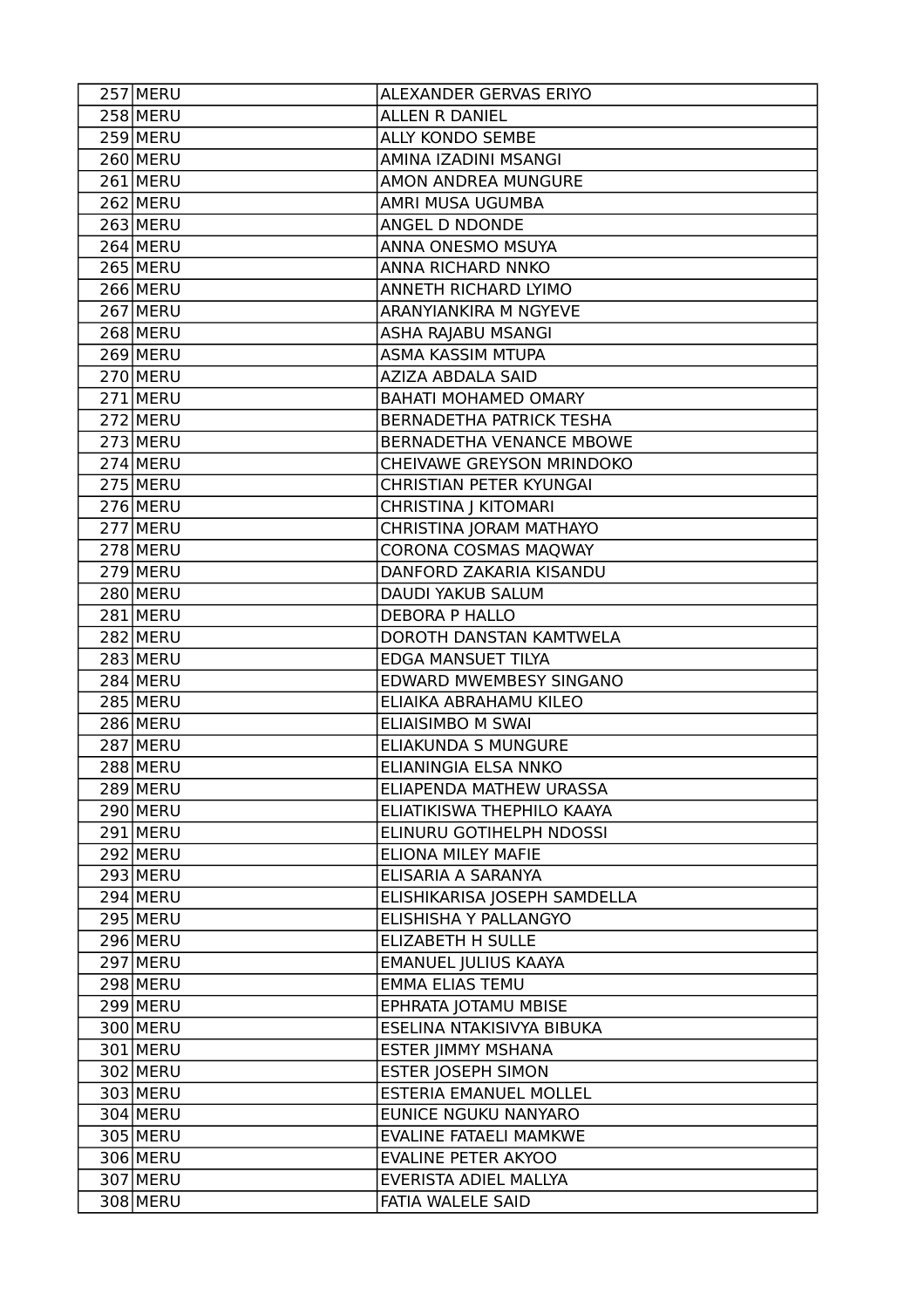| 309 MERU   | FATUMA MUSSA LUNGIRO            |
|------------|---------------------------------|
| 310 MERU   | FILIPINA EPIFANI KWEKA          |
| 311 MERU   | FLORA WILFRED KIVATIRO          |
| 312 MERU   | <b>FRANK CASMIRI KWEKA</b>      |
| 313 MERU   | <b>FRANK DAUDI SELLA</b>        |
| 314 MERU   | FRIDA AVERAEL MUNGURE           |
| 315 MERU   | FURAHINI LAZARO MUNGURE         |
| 316 MERU   | FURAHINI NICHOLAUS MBWAMBO      |
| 317 MERU   | <b>GABRIEL A MAWENYA</b>        |
| 318 MERU   | <b>GLORY MISTONE LEMA</b>       |
| 319 MERU   | <b>GRACE KIMUYA MBINDA</b>      |
| 320 MERU   | HAPPINESS GODFREY FOYA          |
| 321 MERU   | HELENA SAMSON WILLIAM           |
| 322 MERU   | HELLEN TEREVAELI MUSHI          |
| 323 MERU   | HIDAYA MUSSA MWASHA             |
| 324 MERU   | HURUMA NDELIO KIMAMBO           |
| 325 MERU   | <b>IDDA PETER SHAYO</b>         |
| 326 MERU   | JACKLINE JOSEPH KIBASYA         |
| 327 MERU   | <b>JACLINE NATHANAEL KIVUYO</b> |
| 328 MERU   | JAMILA A JUMA                   |
| 329 MERU   | <b>JANE ABRAHAM PALLANGYO</b>   |
| 330 MERU   | <b>JANE KAHWA SUMARY</b>        |
| 331 MERU   | <b>JANET ELIA</b>               |
| 332 MERU   | <b>JANETH NDEMFOO SHOO</b>      |
| 333 MERU   | JENEROZA KAFUKU MAGALYA         |
| 334 MERU   | <b>JOAN HURBERT MASSAWE</b>     |
| 335 MERU   | <b>JOHN ISACK NNKO</b>          |
| 336 MERU   | <b>JOSELINE BUBERWA BIGHIRI</b> |
| 337 MERU   | JOYCE JOHN NNKO                 |
| 338 MERU   | <b>JUDITH VICTOR KISHILI</b>    |
| 339 MERU   | <b>JUMA SALIM MWEKWA</b>        |
| 340 MERU   | KAANAEL K PALLANGYO             |
| 341 MERU   | KHALID R MASUMAI                |
| 342 MERU   | LEAH LEONARD SIMPAMBA           |
| 343 MERU   | LEON DONALD OROTTA              |
| 344 MERU   | LIGHTNESS SOLOMON NNKO          |
| 345 MERU   | LILIAN LEONARD FUNGO            |
| 346 MERU   | LILIAN S. KILEO                 |
| 347 MERU   | LINDA OBED BETHUEL              |
| 348 MERU   | LOEMA PETRO SOYA                |
| 349 MERU   | LOYCE KILASI SUMMARI            |
| 350 MERU   | LUCIA ELIAS MANYEGULE           |
| 351 MERU   | LUCY PATRICK TESHA              |
| 352 MERU   | MAGDALENA THOMAS SAIMON         |
| $353$ MERU | MARIA DANIEL NASSARY            |
| 354 MERU   | MARIA JUDICA PALLANGYO          |
| 355 MERU   | <b>MARIA TITO KAAYA</b>         |
| 356 MERU   | MARIAM IMAMU KIPINGU            |
| 357 MERU   | MARIAM MOHAMED SELEMANI         |
| 358 MERU   | <b>MARTHA MANASE MUNGURE</b>    |
| 359 MERU   | MARY JOSEPHATI KASERYA          |
| 360 MERU   | <b>MARY KIONDO</b>              |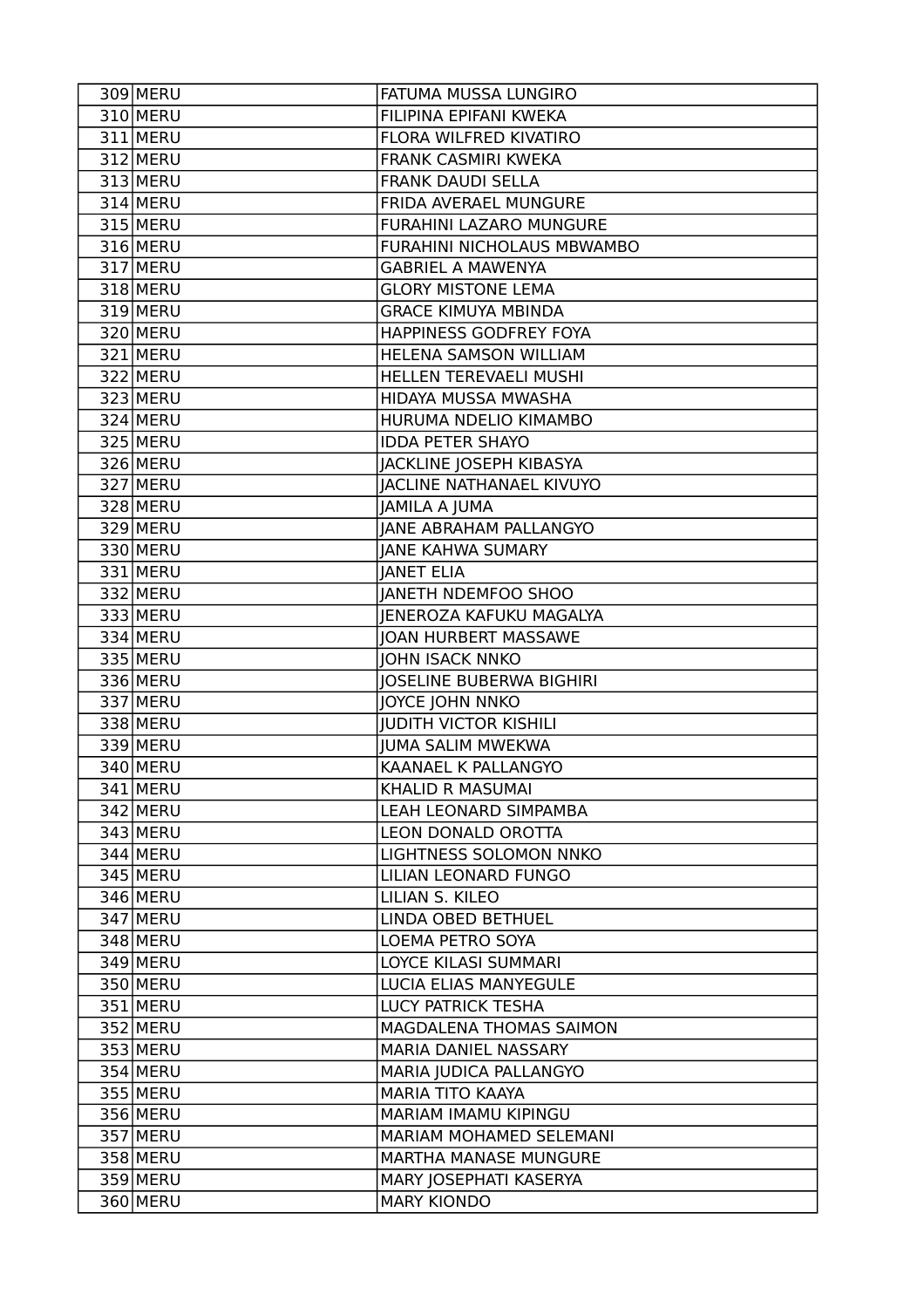| 361 MERU   | MARY MICHAEL SHAYO            |
|------------|-------------------------------|
| 362 MERU   | MARY NDESANJO MASAWE          |
| 363 MERU   | <b>MARY SIKAYONI MUNGURE</b>  |
| 364 MERU   | <b>MERRY PETER</b>            |
| 365 MERU   | MIKELINE EUSEBI MATALILA      |
| 366 MERU   | MILCA FRANK MGANGA            |
| 367 MERU   | MIRIAM ABRAHAMU SARAKIKYA     |
| $368$ MERU | MISOMI SIMBA NNKO             |
| 369 MERU   | MONGERA NIKUNDIWE MBWAMBO     |
| 370 MERU   | MONYAICHI IZACK SHAYO         |
| 371 MERU   | MOSES PENDAHELI SHAMI         |
| 372 MERU   | NAVONEIWA TEENDWA MDUMAH      |
| 373 MERU   | NURU MOHAMED SALUM            |
| 374 MERU   | NURU URIO MANJEKA             |
| 375 MERU   | <b>OLIVER GIRWAY PARESSO</b>  |
| 376 MERU   | PENDO M NYAMSACHA             |
| 377 MERU   | PENINA YESAYA                 |
| 378 MERU   | PETRONILA SABAS KISAKA        |
| 379 MERU   | PHILIPO KOISAI MOLLEL         |
| 380 MERU   | PRISCA JOHN MALLYA            |
| 381 MERU   | RASHIDA ALLY RAMADHANI        |
| 382 MERU   | REGINA BERNAD GOHA            |
| 383 MERU   | REHEMA ALLY LIWANDA           |
| 384 MERU   | REHEMA MRISHO IDDI            |
| 385 MERU   | REHEMA MZIRAY KILONZO         |
| 386 MERU   | REHEMA PATRICK MWANJABALA     |
| 387 MERU   | RIZIKI GORDON KADUMA          |
| 388 MERU   | ROGATHE ELISARIA NDOSI        |
| 389 MERU   | ROSE MASUNGA KISALEE          |
| 390 MERU   | <b>RUKIA C NKOLE</b>          |
| 391 MERU   | SAFINA BAKARI KANJU           |
| 392 MERU   | SALIMU ALLY MCHOME            |
| 393 MERU   | SALMA ABDUL HAMISI            |
| 394 MERU   | <b>SALOME EMANUEL JACOB</b>   |
| 395 MERU   | SAMWEL OBERLINE MASAWE        |
| 396 MERU   | SARAH PIUS MUSHI              |
| 397 MERU   | SCHOLASTICA DAMIAN MASANDEKO  |
| 398 MERU   | SHABAN NASSORO MUHIBU         |
| 399 MERU   | SHIRIN MEGHJI DUUMA           |
| $400$ MERU | SIFUNI DANIEL PALLANGYO       |
| 401 MERU   | SILYA MAGANGA SIZYA           |
| 402 MERU   | SIMON RAPHAEL JOHN            |
| 403 MERU   | SOLOMON SALUM MZIRAY          |
| $404$ MERU | SOPHIA MOHAMED ZAYUMBA        |
| $405$ MERU | SOPHIA S MSANGI               |
| 406 MERU   | STELLA JOSEPH MUNGURE         |
| 407 MERU   | SUZANA ANDREW HAULE           |
| 408 MERU   | TRISTA ANDASON KESSY          |
| 409 MERU   | <b>VAILETH AMON KITOMARI</b>  |
| $410$ MERU | <b>VAILETH MDETE</b>          |
| $411$ MERU | <b>VALLERY ANTHONY MUNISI</b> |
| 412 MERU   | <b>VICK ROBERT MSUYA</b>      |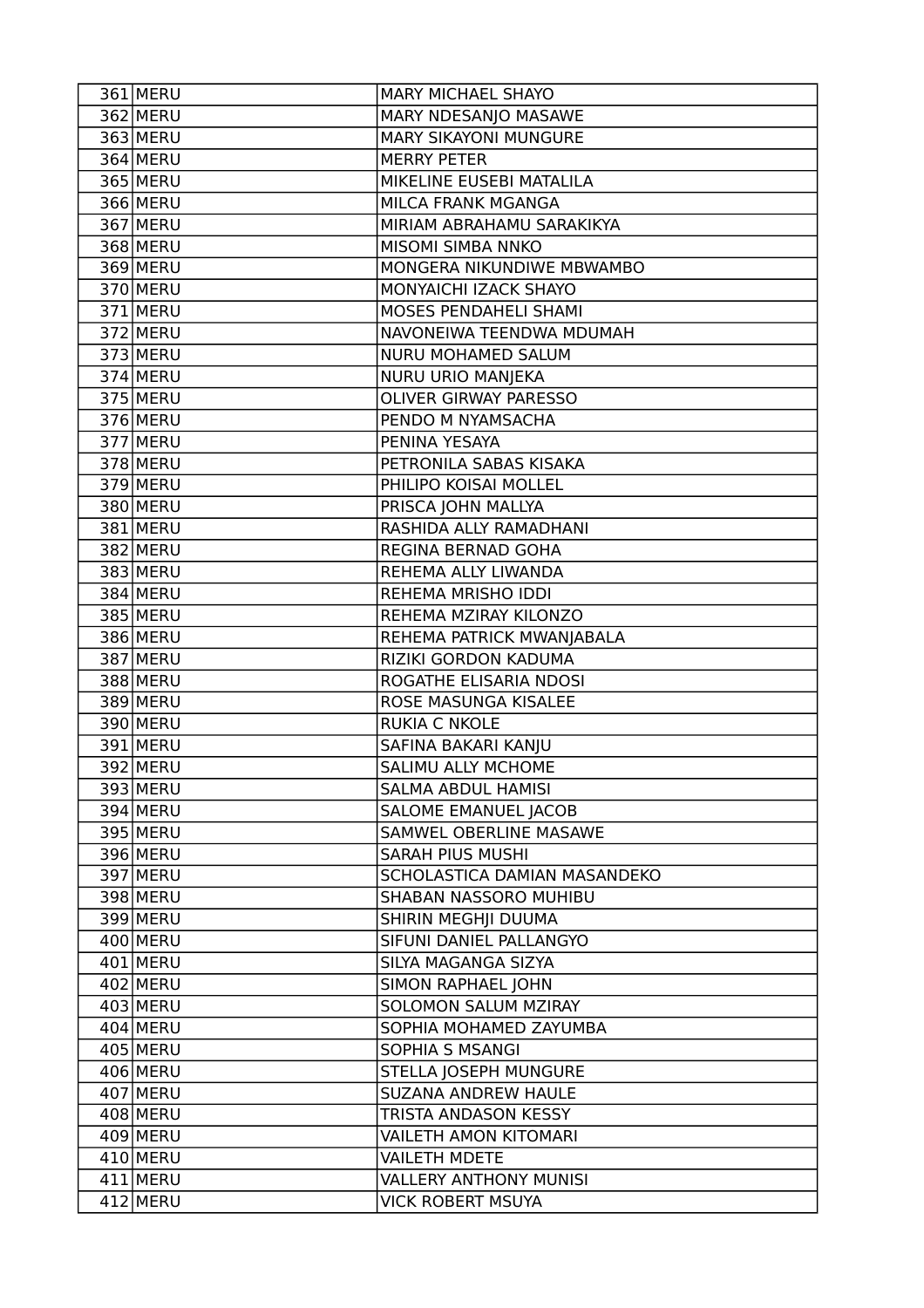| 413 MERU                   | <b>VICKY DIAS MOSHA</b>                    |
|----------------------------|--------------------------------------------|
| 414 MERU                   | VICTORIA MICHAEL MMBAGA                    |
| $415$ MERU                 | ZAITUNI KHAMISSI NKIRAMWENI                |
| 416 MERU                   | ZAITUNI THOMAS LUBIDA                      |
| 417 MERU                   | ZEBIDA MAROGOI PELESI                      |
| 418 MONDULI                | ALEXNDER WILBROAD                          |
| 419 MONDULI                | ANENSE J MINJA                             |
| 420 MONDULI                | <b>ASNATH JOSHUA</b>                       |
| 421 MONDULI                | <b>BERTHY SAMWEL OKIDI</b>                 |
| 422 MONDULI                | <b>CATHERINE J.MACHA</b>                   |
| 423 MONDULI                | <b>CECILIA ROBERT CHIHAMI</b>              |
| 424 MONDULI                | <b>CHIKU H ABDALA</b>                      |
| 425 MONDULI                | <b>CONSOLATA ISSA</b>                      |
| 426 MONDULI                | ELINANSHA ELISANTE                         |
| 427 MONDULI                | <b>ELIZABETH MACHA</b>                     |
| 428 MONDULI                | <b>ELIZABETH THOMAS MOLLEL</b>             |
| 429 MONDULI                | EMMANUEL SENYAEL KAAYA                     |
| 430 MONDULI                | FATUMA LEIMAN                              |
| 431 MONDULI                | <b>FRANK MARTIN SAMBAI</b>                 |
| 432 MONDULI                | <b>GLORIA E. MOLLEL</b>                    |
| 433 MONDULI                | GODFREY NGOYAI LOWASSA                     |
| 434 MONDULI                | <b>GODWIN GASPER UISSO</b>                 |
| 435 MONDULI                | <b>GRACE A KISOKA</b>                      |
| 436 MONDULI                | HAIKAELI P.N.MSHANA                        |
| 437 MONDULI                | HALIMA H MARIDADI                          |
| 438 MONDULI                | <b>HILDA PETER</b>                         |
| 439 MONDULI                | <b>JANETH MBARIKIWA</b>                    |
| 440 MONDULI                | <b>JUDITH SANIRE</b>                       |
| 441 MONDULI<br>442 MONDULI | KLARA J KWEKA<br><b>LIGHTINES PHILEMON</b> |
| 443 MONDULI                | <b>MARIANA PETER KASHE</b>                 |
| 444 MONDULI                | <b>MEIKAS LAIZER</b>                       |
| 445 MONDULI                | <b>NEEMA FRANK MOSHA</b>                   |
| 446 MONDULI                | REBECCA OLTEYETU                           |
| 447 MONDULI                | RENOVATIUS A MAKUNGU                       |
| 448 MONDULI                | ROBERT MBWAMBO ANTHONY                     |
| 449 MONDULI                | ROSE A.KIMARO                              |
| 450 MONDULI                | <b>RUTH WILLIAM MSHAMBO</b>                |
| 451 MONDULI                | SABINA ARKADI                              |
| 452 MONDULI                | <b>SADA THAN</b>                           |
| 453 MONDULI                | <b>SHARIFA SALUM</b>                       |
| 454 MONDULI                | SOLOMON MICHAEL KISANGAS                   |
| 455 MONDULI                | THOMAS JAMES KIROMO                        |
| 456 MONDULI                | <b>VERYNICE C. ULOMI</b>                   |
| 457 MONDULI                | <b>VIVIAN FRANK SHAYO</b>                  |
| 458 MONDULI                | <b>WILBARD WILBARD KESSY</b>               |
| 459 MONDULI                | YOHANA MANAWA                              |
| 460 MONDULI                | YOHANA PETER BAYNET                        |
| 461 MONDULI                | YUSUPH DEGERA                              |
| 462 MONDULI                | ZAINA ATHUMANI                             |
| 463 NGORONGORO             | ANGELINA DOTTO                             |
| 464 NGORONGORO             | <b>CHARLES KIVAMBE</b>                     |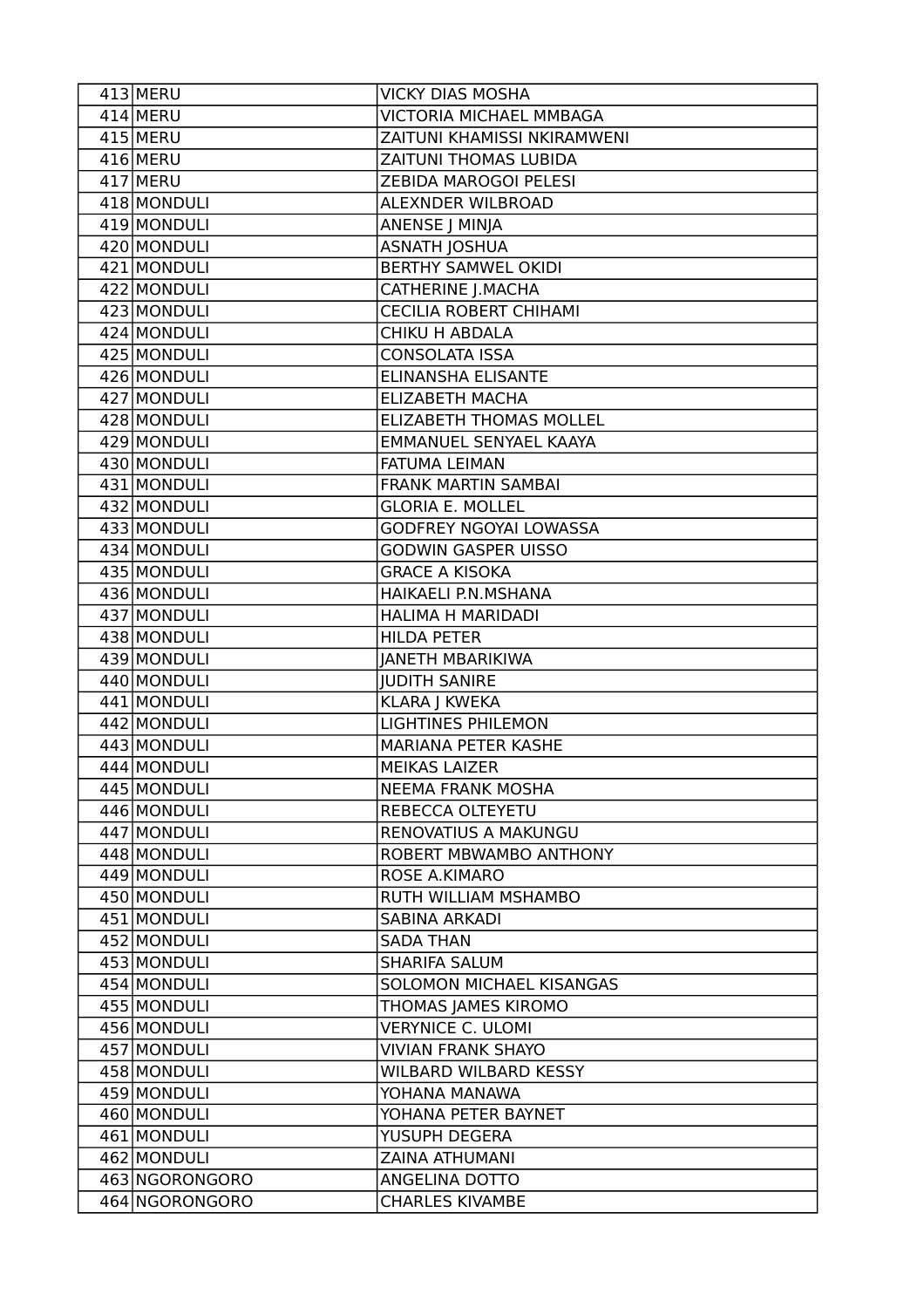| 465 NGORONGORO         | <b>DEVOTA MASHINGIA</b>        |
|------------------------|--------------------------------|
| 466 NGORONGORO         | DEVOTHA D. JACOB               |
| 467 NGORONGORO         | <b>EDINA SAMWEL</b>            |
| 468 NGORONGORO         | EDITHA C. MEELA                |
| 469 NGORONGORO         | <b>EDITHA SALES</b>            |
| 470 NGORONGORO         | FATUMA MWALALIKA               |
| 471 NGORONGORO         | <b>IBRAHIM PETRO</b>           |
| 472 NGORONGORO         | <b>JOYCE KITINYE</b>           |
| 473 NGORONGORO         | <b>JUMA S MUGETA</b>           |
| 474 NGORONGORO         | <b>JUMA SELEMAN</b>            |
| 475 NGORONGORO         | MARTIN MELITA OSOKONI          |
| 476 NGORONGORO         | <b>MARY YESAYA</b>             |
| 477 NGORONGORO         | <b>NAKEI AMMI</b>              |
| 478 NGORONGORO         | NAOJWA ELIEWANA                |
| 479 NGORONGORO         | THOBIAS N. MOWINI              |
| 480 NGORONGORO         | TUMAINI D. HERMAN              |
| 481 NGORONGORO         | <b>UPENDO KATOTO</b>           |
| 482 RAS ARUSHA         | AISHAELY KIBAMBA MALLYA        |
| 483 RAS ARUSHA         | <b>ASIA D SHEMHINA</b>         |
| 484 RAS ARUSHA         | <b>CESILIA EDWARD MTITI</b>    |
| 485 RAS ARUSHA         | <b>CHARLES DINA BOMBO</b>      |
| 486 RAS ARUSHA         | <b>DOMISIAN SALAHO AMI</b>     |
| 487 RAS ARUSHA         | <b>ELIBARIKI MBISE MOSSES</b>  |
| 488 RAS ARUSHA         | <b>EMMANUELA ERNEST SULLEY</b> |
| 489 RAS ARUSHA         | FARAJA SITAELI SOLLA           |
| 490 RAS ARUSHA         | FRANCISKA SEVERIAN KAMARA      |
| 491 RAS ARUSHA         | <b>IMELDA DASTAN MAHUNDI</b>   |
| 492 RAS ARUSHA         | <b>JAINE SADIKIEL MACHA</b>    |
| 493 RAS ARUSHA         | KILIMO JUMA IDDI               |
| 494 RAS ARUSHA         | LAWRENCE GERSON BUNDALA        |
| 495 RAS ARUSHA         | <b>LEAH LEONARD MARIKI</b>     |
| 496 RAS ARUSHA         | LIGHTNESS LUCAS MSHANGA        |
| 497 RAS ARUSHA         | MAGRETH LEONARD KABUTA         |
| 498 RAS ARUSHA         | NAIMA JOEL FABIAN              |
| 499 RAS ARUSHA         | <b>NAIMI NDEMALY MUSHI</b>     |
| 500 RAS ARUSHA         | REDEMPTA MODEST NGOTY          |
| 501 RAS ARUSHA         | RESTITUTA EMMANUEL MSHOMBA     |
| 502 RAS ARUSHA         | SAKINA ADAM MPUJU              |
| 503 RAS ARUSHA         | ZARAFA RAMADHANI BASAYA        |
| 504 DAR ES SALAAM JIJI | ABIA MWAKALINDILE              |
| 505 DAR ES SALAAM JIJI | <b>BAIDU LYANA</b>             |
| 506 DAR ES SALAAM JIJI | <b>CHARLES R.OMARY</b>         |
| 507 DAR ES SALAAM JIJI | ELIDA AMOS MPONDA              |
| 508 DAR ES SALAAM JIJI | FATUMA H.JUMA                  |
| 509 DAR ES SALAAM JIJI | HAPPINESS R.S.MTIKO            |
| 510 DAR ES SALAAM JIJI | MANASE H.CHILOWAKA             |
| 511 DAR ES SALAAM JIJI | <b>NEEMA EMMANUEL</b>          |
| 512 DAR ES SALAAM JIJI | PROJEST MWEMEZI                |
| 513 DAR ES SALAAM JIJI | RICHARD M.KATITI               |
| 514 DAR ES SALAAM JIJI | SAFINA J. MBUYA                |
| 515 DAR ES SALAAM JIJI | SAFINA MSUYA                   |
| 516 DAR ES SALAAM JIJI | TULLY F. MWAKIPESILE           |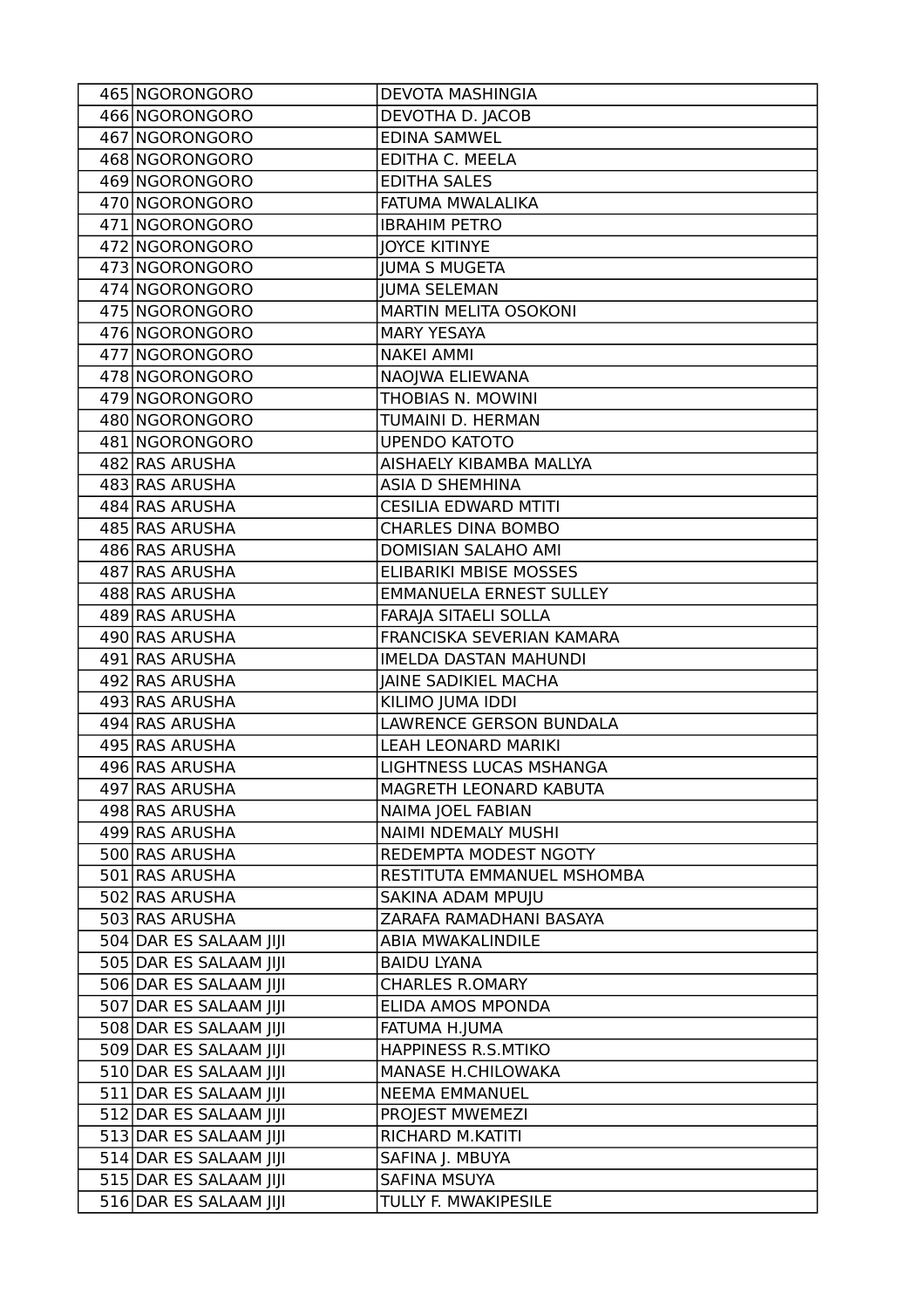| 517 DAR ES SALAAM JIJI | WITNESS K.MWANGUKU              |
|------------------------|---------------------------------|
| 518 DAR ES SALAAM JIJI | ZAINABU A.KANYOROTA             |
| $519$  ILALA           | ABDALLA R. SELEMAN              |
| $520$  ILALA           | ABUBAKARI MZEE MAYUNGA          |
| $521$  ILALA           | ADVERA FELIX MUTAIGANWA         |
| $522$  ILALA           | <b>AGATA LIVIGHA</b>            |
| 523 ILALA              | AGNES GODLOVE NKYA              |
| $524$  ILALA           | <b>AGNESS PATRIC</b>            |
| $525$  ILALA           | <b>AGNESS SAMWEL</b>            |
| 526 ILALA              | AIDA MIRAJI OMARY               |
| 527 ILALA              | ALBERTINA P. KUMOSA             |
| 528 ILALA              | <b>AMINA HAMISI</b>             |
| 529 ILALA              | <b>AMINA M KHERI</b>            |
| 530 ILALA              | ANASTAZIA JANUARY               |
| $531$  ILALA           | ANETH FRANCIS RWEGASILA         |
| $532$  ILALA           | ANGELA MATALILA                 |
| 533 ILALA              | ANGELIST F. MALESA              |
| $534$  ILALA           | ANGELO NGAULA                   |
| $535$  ILALA           | ANJELA KOGA GODWAY              |
| $536$  ILALA           | ANJELA PETER TIRUMANYWA         |
| 537 ILALA              | ANNA MWITA NYANKENA             |
| 538 ILALA              | ARAFA SEIF AYO                  |
| 539 ILALA              | <b>ARCAD M KITIRA</b>           |
| 540 ILALA              | <b>ASHA R MUBA</b>              |
| $541$  ILALA           | <b>ASHURA A CHUMA</b>           |
| $542$  ILALA           | ASHURA MUDRIKATI KALUGENDO      |
| $543$  ILALA           | ASHURA SADIKINI NKINGA          |
| 544 ILALA              | ASIA YUSSUPH KASUNZU            |
| 545 ILALA              | ASIFIWE MAHAMUDU SHEHOZA        |
| 546 ILALA              | <b>ASNATI HIZA</b>              |
| $547$ ILALA            | ATHANASIA F. KIMARO             |
| 548 ILALA              | AZARAJI ABDALLAH PILYIMO        |
| $549$  ILALA           | <b>AZIZA HAMIS</b>              |
| $550$  ILALA           | <b>BAHATI HAMISI</b>            |
| $551$  ILALA           | BAKARI HUSSEIN MZIRAY           |
| $552$  ILALA           | <b>BENADETHA ROBERT GIBAY</b>   |
| $553$  ILALA           | BENJAMIN ADAMSON MASUBA         |
| $554$  ILALA           | BERTHA DANIEL MNENEY            |
| $555$  ILALA           | <b>BLACIA B. KIWALE</b>         |
| 556 ILALA              | <b>BLANCA MICHAEL TEMBA</b>     |
| $557$  ILALA           | <b>BLANDINA D KOMBA</b>         |
| $558$  ILALA           | BOPPE DAVID ANYISILE            |
| 559 ILALA              | <b>BRIGITHA MZIGO MICHAEL</b>   |
| $560$  ILALA           | <b>BURTON ELIA</b>              |
| $561$  ILALA           | <b>BUSARA L. MBWAMBO</b>        |
| $562$  ILALA           | CANDIDA MWINGIRA MAKUBO         |
| $563$  ILALA           | CAROLINE J. MHINA               |
| $564$  ILALA           | <b>CAROLINE MUSHI</b>           |
| $565$  ILALA           | <b>CATHERIN M. NGOWI</b>        |
| $566$  ILALA           | <b>CATHERINE CHRYAKUS KOMBA</b> |
| $567$  ILALA           | CATHERINE GEORGE KUSHOKA        |
| 568 ILALA              | <b>CELINA ALPHONCE</b>          |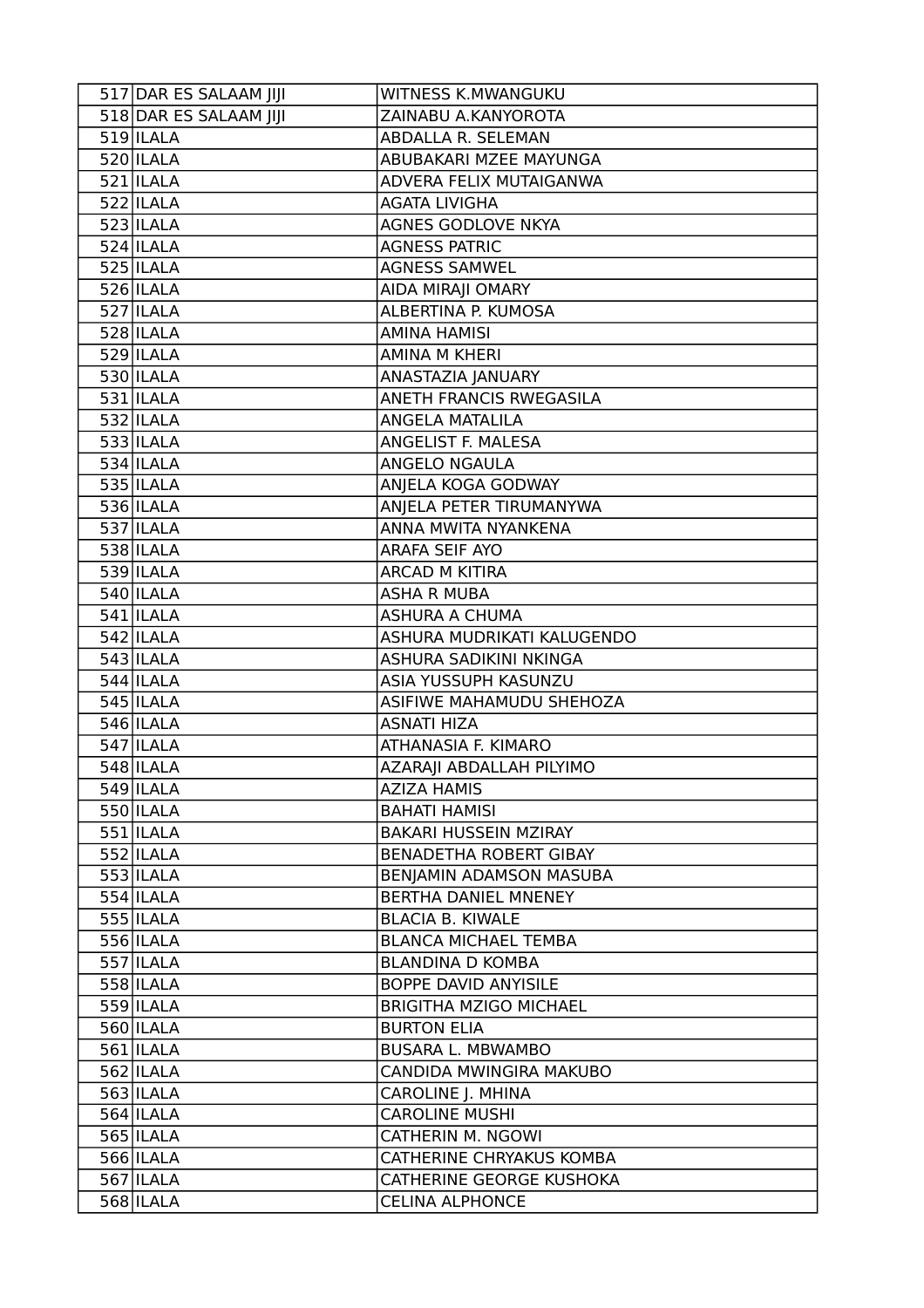| 569 ILALA    | <b>CHEVAWE CHARLES NYONI</b> |
|--------------|------------------------------|
| $570$  ILALA | CHIKU AHMADI HAMISI          |
| $571$  ILALA | CHIKU ROBERT KATULI          |
| $572$  ILALA | CHRISTINA HERMAN GOME        |
| $573$  ILALA | <b>CHRISTOPHER NDAHANI</b>   |
| $574$  ILALA | CLAUDIA STEPHAN MASSAWE      |
| $575$  ILALA | CYNTHIA C. KAJUNA            |
| $576$  ILALA | <b>DAINES LISULILE</b>       |
| 577 ILALA    | <b>DALILA SALUM SAID</b>     |
| 578 ILALA    | DATIVA V. NGOWI              |
| $579$  ILALA | <b>DAUD S NCHIMBI</b>        |
| 580 ILALA    | DAVID GORDON MBIZA           |
| 581 ILALA    | DAVID J SAI                  |
| 582 ILALA    | DEODINA DEONATUS NINALWO     |
| 583 ILALA    | DIANA F. KASHONDA            |
| 584 ILALA    | DIANA HAULE NAMHALA          |
| 585 ILALA    | DOMINATA DAMIAN MSETI        |
| 586 ILALA    | DONATHA BULGATHA NGITU       |
| 587 ILALA    | DORAH ERASTO LUSANDA         |
| 588 ILALA    | DOREEN E. ASSEY              |
| 589 ILALA    | DOROTHY BILHA MAHIMBO        |
| 590 ILALA    | <b>DUNIA JOSHUA</b>          |
| 591 ILALA    | DUSTAN P. PIO                |
| $592$  ILALA | <b>EASTHER F. MLWANDA</b>    |
| 593 ILALA    | <b>EDNER L KAOMBWE</b>       |
| $594$  ILALA | <b>EGLAH NGAZA</b>           |
| 595 ILALA    | ELIDA E. KATINDASA           |
| 596 ILALA    | <b>ELINA SIMON JULLU</b>     |
| 597 ILALA    | ELIZABETH JOHN NGALABA       |
| $598$  ILALA | <b>EMMANUELA T LAWRANCE</b>  |
| $599$  ILALA | ERNEY J MUFA                 |
| 600 ILALA    | <b>ESTA NYONI</b>            |
| 601 ILALA    | <b>ESTER. MWAMLINA</b>       |
| $602$  ILALA | <b>ESTHER J. MOLLEL</b>      |
| $603$  ILALA | <b>ESTHER MWITA KEBACHO</b>  |
| $604$  ILALA | <b>ESTHER NYONDO</b>         |
| 605 ILALA    | <b>ESTHER SIMON KOMANYA</b>  |
| 606 ILALA    | EUGENIA FOCAS MTALLO         |
| $607$  ILALA | <b>EVAN MANYENYE</b>         |
| 608 ILALA    | <b>EVELINE ANDREW OLLOMI</b> |
| 609 ILALA    | EVELYNE KOPWE                |
| $610$  ILALA | FATIHIYA ALLY SEMOTINE       |
| $611$  ILALA | FATMA A RAJABU               |
| $612$  ILALA | FATUMA IDD IDD               |
| $613$  ILALA | FATUMA RAJAB RAMADHAN        |
| $614$  ILALA | <b>FECILICIANA V BAITWA</b>  |
| $615$  ILALA | FESTUS J. MHAGAMA            |
| $616$  ILALA | FLAVIANA MAWANJA MATABA      |
| $617$  ILALA | FLORA DANIEL LUHAMO          |
| $618$  ILALA | <b>FLORA ROWA DAMAS</b>      |
| $619$  ILALA | FLORA TELESPHORY KIREI       |
| $620$  ILALA | <b>FLORENCE ROLLING</b>      |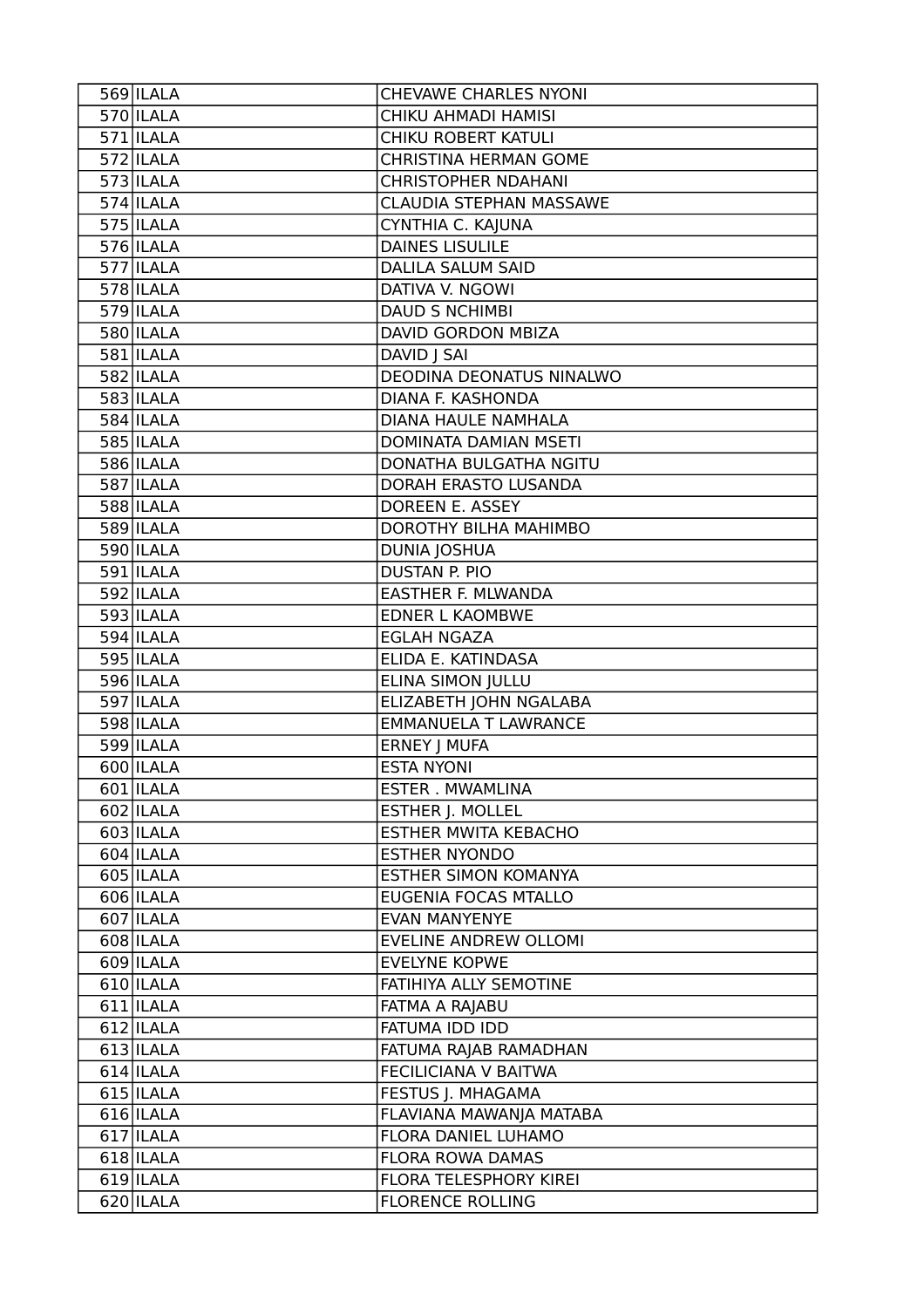| $\overline{621}$ ILALA  | <b>FLORIAN TEMBA</b>              |
|-------------------------|-----------------------------------|
| $622$ ILALA             | <b>FULALI M NDUNGURU</b>          |
| $623$  ILALA            | <b>GABRIEL B. MKOZI</b>           |
| 624 ILALA               | <b>GAUDENSIA KAPINGA</b>          |
| 625 ILALA               | <b>GEOFFREY PHILEMON MASSI</b>    |
| 626 ILALA               | <b>GERADINA FRANCIS RWEYEMAMU</b> |
| 627 ILALA               | <b>GERVAS STEPHEN MOTTO</b>       |
| $628$  ILALA            | <b>GODFREY EDWARD MAKUNJA</b>     |
| $629$  ILALA            | <b>GOSPEL HAPPINESS TEMBA</b>     |
| $630$  ILALA            | <b>GRACE GEORGE</b>               |
| 631 ILALA               | <b>GRACE MARTIN GEORGE</b>        |
| $632$  ILALA            | <b>GRACE NDALAWA KOMANYA</b>      |
| 633 ILALA               | HADIJA AYUBU SHELIMO              |
| 634 ILALA               | HADIJA H. JUMA                    |
| $635$  ILALA            | HADIJA HAMISI IBRAHIMU            |
| 636 ILALA               | HAFSA R. LYANA                    |
| $\overline{637}$  ILALA | HAKIM K. MWANDOBO                 |
| 638 ILALA               | HALIMA OSWALD PANGWEJE            |
| $639$  ILALA            | HALIMA SALUM OMARY                |
| 640 ILALA               | HASNA ZUMBA KARUGWE               |
| $641$  ILALA            | HELLEN CLEMENT OUMA               |
| $642$  ILALA            | HERSWIDA NDUNGURU                 |
| $643$  ILALA            | HIDAYA J. KIDOBA                  |
| $644$  ILALA            | <b>HIDAYA S KIPUTI</b>            |
| $\overline{645}$  ILALA | HIDAYA UTAWANGU                   |
| 646 ILALA               | <b>HIGHNESS S KAIRA</b>           |
| 647 ILALA               | HILDA ELIUD MBOMA                 |
| $\overline{648}$  ILALA | HILDA SIMON KANYAMBO              |
| 649 ILALA               | HOSIANA JONAS MSANGI              |
| 650 ILALA               | HUSNA M MPILI                     |
| $651$  ILALA            | IMMACULATA S. BACHUBIRE           |
| 652 ILALA               | <b>IRENE RUBASHA</b>              |
| 653 ILALA               | <b>ISABELLA BENARD GWILIYE</b>    |
| $654$  ILALA            | <b>ISDORA SAMSON MAPUNDA</b>      |
| $655$  ILALA            | <b>ISMAIL D MWABUNGILE</b>        |
| $656$  ILALA            | <b>JACKLINA BARTALOME</b>         |
| 657 ILALA               | <b>JACKLINE ESHIWAKWE</b>         |
| $658$  ILALA            | <b>JACQUILINE B MGOHA</b>         |
| $659$  ILALA            | JAMES MASATU MSITA                |
| 660 ILALA               | <b>JAMILA R MANGO</b>             |
| 661 ILALA               | JANE J. KINYUKO                   |
| $662$  ILALA            | JANETH JULIUS MKWIZU              |
| 663 ILALA               | <b>JANETH P PETER</b>             |
| $664$  ILALA            | JEMA H. MKWINDA                   |
| $665$  ILALA            | <b>JESTINA D MWATWILA</b>         |
| 666 ILALA               | JOSEPH G. KAYOMBO                 |
| 667 ILALA               | <b>JOSHUA CHACHA MARWA</b>        |
| 668 ILALA               | <b>JOYCE BONIFACE KWEKA</b>       |
| 669 ILALA               | <b>JOYCE DAWSON MARIKI</b>        |
| 670 ILALA               | JOYCE J. KAGOMBORA                |
| $671$  ILALA            | JOYCE JUMA JUMA NGAILO            |
| $672$  ILALA            | <b>JOYCE MAIDA KUNAMBI</b>        |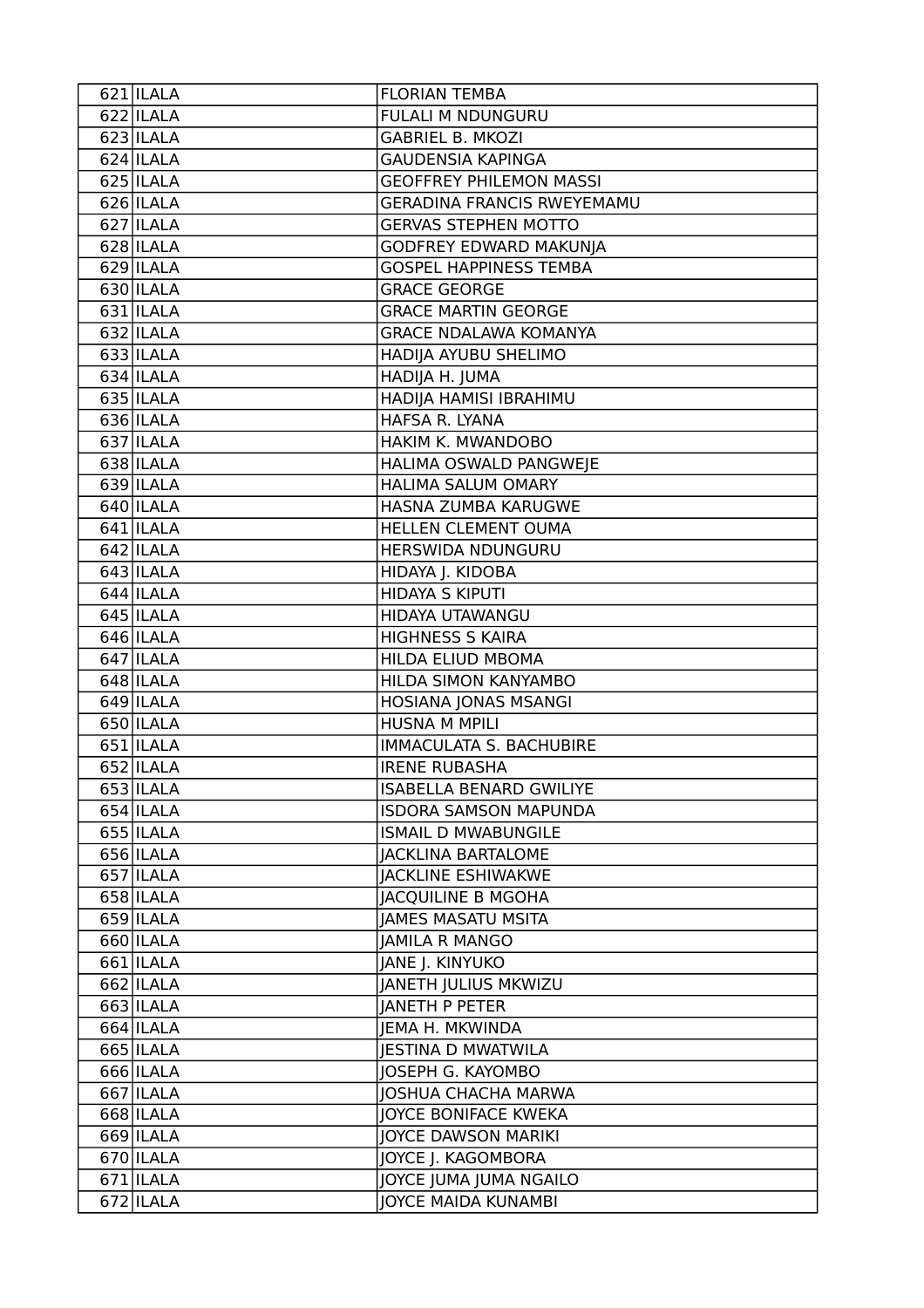| 673 ILALA    | <b>JOYCE MAURICE MNKANDE</b>       |
|--------------|------------------------------------|
| $674$  ILALA | JOYCE MWAGILO RICHARD              |
| $675$  ILALA | <b>JOYCE R KIMAYA</b>              |
| $676$  ILALA | <b>JOYCE R SUPRIAN</b>             |
| 677 ILALA    | <b>JUDICAR JESAYA MATEE</b>        |
| 678 ILALA    | <b>JUDITH BATHOLOMEO BAHENGE</b>   |
| $679$  ILALA | <b>JUDITH ERASTO MUSHI</b>         |
| 680 ILALA    | <b>JUDITH O NDASHAU</b>            |
| 681 ILALA    | <b>JULIANA ALPHONCE KABATILAKI</b> |
| 682 ILALA    | <b>JULIANA JOSEPH SIMBA</b>        |
| 683 ILALA    | <b>IULIETH L SIARA</b>             |
| 684 ILALA    | <b>IULIETH ZEPHINE</b>             |
| 685   ILALA  | <b>JULIUS ODIYO ABUYA</b>          |
| 686 ILALA    | <b>JUMA SAID KIDANDO</b>           |
| 687 ILALA    | <b>JUMA SHUNGU</b>                 |
| 688 ILALA    | <b>JUSTINE MIHAYO CHASSAMA</b>     |
| 689 ILALA    | KASHAIJA JACKSON                   |
| 690 ILALA    | KENNEDY MUGANYIZI LWIZA            |
| 691 ILALA    | KERBINA MOYO KALIMILA              |
| 692 ILALA    | KURUTHUM KARAMDAD KAZUMARI         |
| 693 ILALA    | LATIFA OMARY TILIKIA               |
| 694 ILALA    | <b>LEAH DAVID CLEMENCI</b>         |
| 695 ILALA    | LEAH DORIS CLEMENCE MASINGA        |
| 696 ILALA    | <b>LEAH R MASAWE</b>               |
| 697 ILALA    | <b>LEANDRA B AUGUSTINO</b>         |
| 698 ILALA    | LEONARDINA AGRICOLA                |
| 699 ILALA    | LEVINA MICHAEL MOMBURI             |
| 700 ILALA    | LIDYA DANIEL MALYA                 |
| $701$ ILALA  | LILIAN AMINIUFOO SHOO              |
| 702 ILALA    | LILIAN JOHN J MASANJA              |
| 703 ILALA    | LITROCIA WILLIAM KAMANGALA         |
| 704 ILALA    | LOYCE JOHN                         |
| 705   ILALA  | LUCAS A KAPAMA                     |
| 706 ILALA    | LUCY LOY WANNA                     |
| 707 ILALA    | LULU VENANCE MGALLA                |
| 708 ILALA    | LYDIA MENYAMENYA KOMBA             |
| 709 ILALA    | <b>MADADIA S HASANI</b>            |
| $710$  ILALA | <b>MAGDALENA B NAHAMAN</b>         |
| $711$  ILALA | MAGDARENA KATIKILO                 |
| $712$  ILALA | MAGRETH C LUPEMBE                  |
| $713$ ILALA  | MAGRETH MDOE MARCO                 |
| $714$  ILALA | <b>MAGRETH MORIS</b>               |
| $715$  ILALA | MAGRETH NGONYANI                   |
| $716$  ILALA | MAGRETH R CHAMDOMA                 |
| $717$  ILALA | <b>MANENO RAJABU</b>               |
| $718$  ILALA | MARIA ANTHONY A MSUYA              |
| $719$  ILALA | MARIA LUBEJA                       |
| 720 ILALA    | <b>MARIA PETER</b>                 |
| $721$  ILALA | MARIA RAFAEL TARIMO                |
| $722$  ILALA | MARIAM ABUBAKAR MSABAHA            |
| $723$ ILALA  | MARIAM M. KANIKI                   |
| $724$  ILALA | MARIAM WILLIAM MBIKILWA            |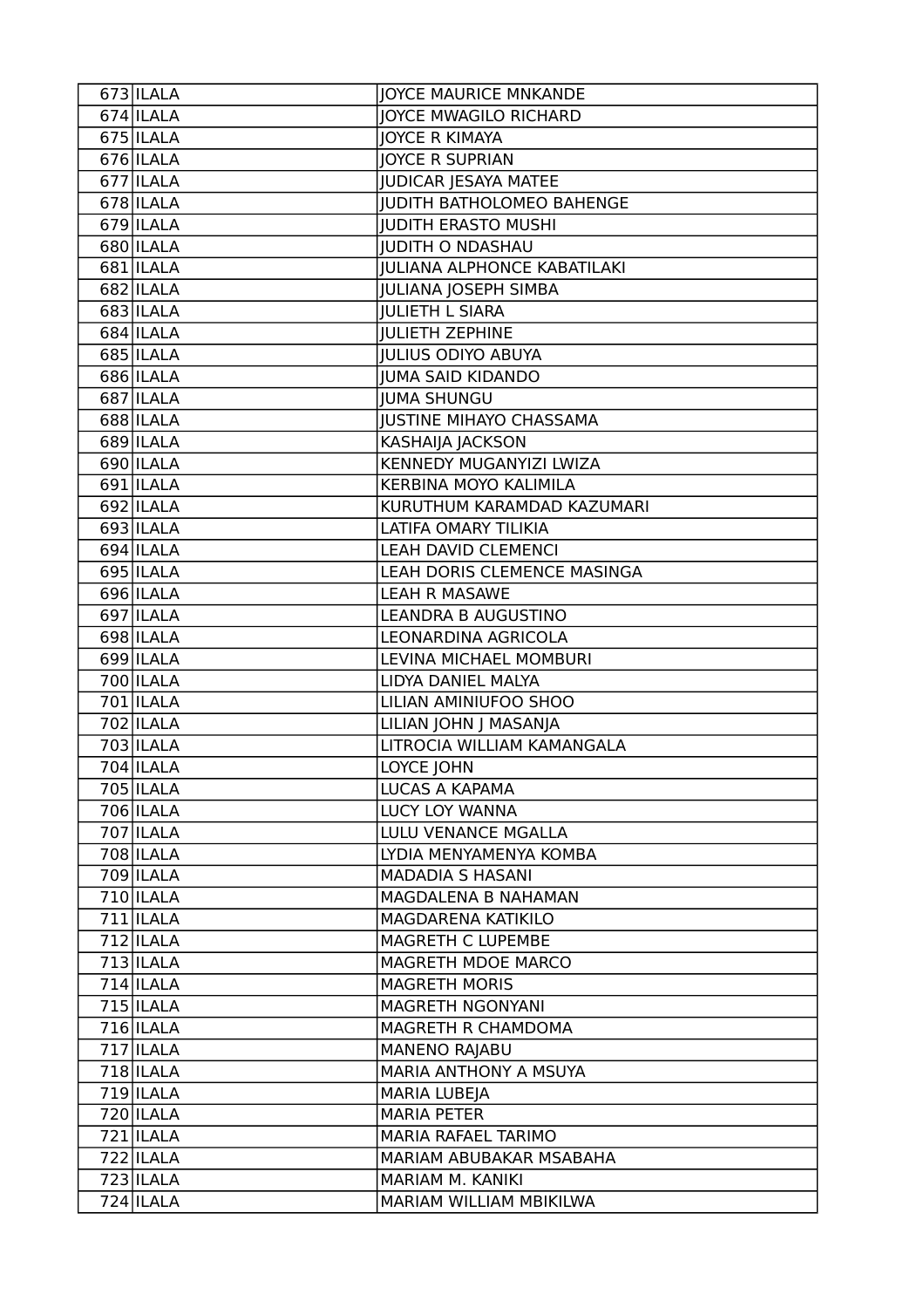| 725 ILALA                    | MARIAMU H. LUKANDA                    |
|------------------------------|---------------------------------------|
| $726$  ILALA                 | MARIANA M. CASMIR                     |
| $727$  ILALA                 | MARTINA NDYANABO                      |
| $728$  ILALA                 | <b>MARY ANDREW</b>                    |
| $729$  ILALA                 | <b>MARY KOMBA</b>                     |
| $730$  ILALA                 | <b>MARY RICHARD OTIENO</b>            |
| $731$  ILALA                 | <b>MARY SWAI</b>                      |
| 732 ILALA                    | <b>MARY W MARIKI</b>                  |
| 733 ILALA                    | MAUA JUMA MALEWA                      |
| $734$  ILALA                 | <b>MAULID JUMA</b>                    |
| $735$ ILALA                  | MAULID Y KISS                         |
| $736$  ILALA                 | MEREBIE T. MWENIUNGU                  |
| 737 ILALA                    | MINGOLE SAID                          |
| 738 ILALA                    | MOHAMEDI MAARIFA MUHEMBELE            |
| 739 ILALA                    | MSIGWA CHITEGO MUGETA                 |
| 740 ILALA                    | MWAJABU MOHAMED MAKASO                |
| $741$  ILALA                 | MWESIGWA KARENGA                      |
| $742$  ILALA                 | NAETWE HERINI HERINI IHEMA            |
| 743 ILALA                    | NAMINAZI IMANI ARIRI                  |
| $744$  ILALA                 | NAMSEMBA A MWANYIKA                   |
| 745 ILALA                    | NASEMBA SHANGWELI LUKIO               |
| $746$  ILALA                 | NEEMA FRANCIS NYAMWERU                |
| $747$  ILALA                 | NEEMA FUNDIKIRA SAID                  |
| 748 ILALA                    | NEEMA H MNZAVA                        |
| 749 ILALA                    | <b>NEEMA KOMBA</b>                    |
| 750 ILALA                    | <b>NEEMA MTINDA</b>                   |
| $751$  ILALA                 | <b>NEEMA MTISI</b>                    |
| $752$  ILALA                 | <b>NEEMA WILSON FORWAD</b>            |
| 753 ILALA                    | <b>NURU ATHUMAN</b>                   |
| $754$ ILALA                  | NURU MOHAMED NZIGAMIE                 |
| $755$  ILALA                 | <b>ODETHA AUGUSTINO</b>               |
|                              |                                       |
| 756 ILALA                    | <b>ODILIA FAUSTIN MASASU</b>          |
| 757 ILALA                    | OLIVA JEREMIA NJELLU                  |
| 758 ILALA                    | <b>OMBENI V. MGHAMBA</b>              |
| 759 ILALA                    | PAMELA HUMPHREY MAPOLU                |
| 760 ILALA                    | PAULINA KAJALE MJULE                  |
| $761$  ILALA                 | PENDO ROBERT NCHINDI                  |
| 762 ILALA                    | PHILOMENA LAZARO MISANGA              |
| $763$  ILALA                 | PILI R MMBAGA                         |
| $764$  ILALA                 | PRISCA COIN HINJU                     |
| $765$  ILALA                 | PROTAS PAUL TARIMO                    |
| 766 ILALA                    | RAYMOND J GWEBA                       |
| 767 ILALA                    | REBECA LUCAS KADIGI                   |
| 768 ILALA                    | REDEGUNDA BONIFASI MASSAWE            |
| $769$  ILALA                 | REDEMPTA ROMAN KIMARIO                |
| $770$  ILALA                 | REGINA ZENOBI MBELE                   |
| $771$  ILALA                 | REHEMA S. MKETO                       |
| $772$  ILALA                 | RIZIKI W. KALINGA                     |
| $\overline{773}$ ILALA       | ROSALIA KARATA                        |
| $774$  ILALA                 | ROSE BERNARD ZOMARI                   |
| $775$  ILALA<br>$776$  ILALA | ROSE J. ANDREW<br><b>ROSE MICHAEL</b> |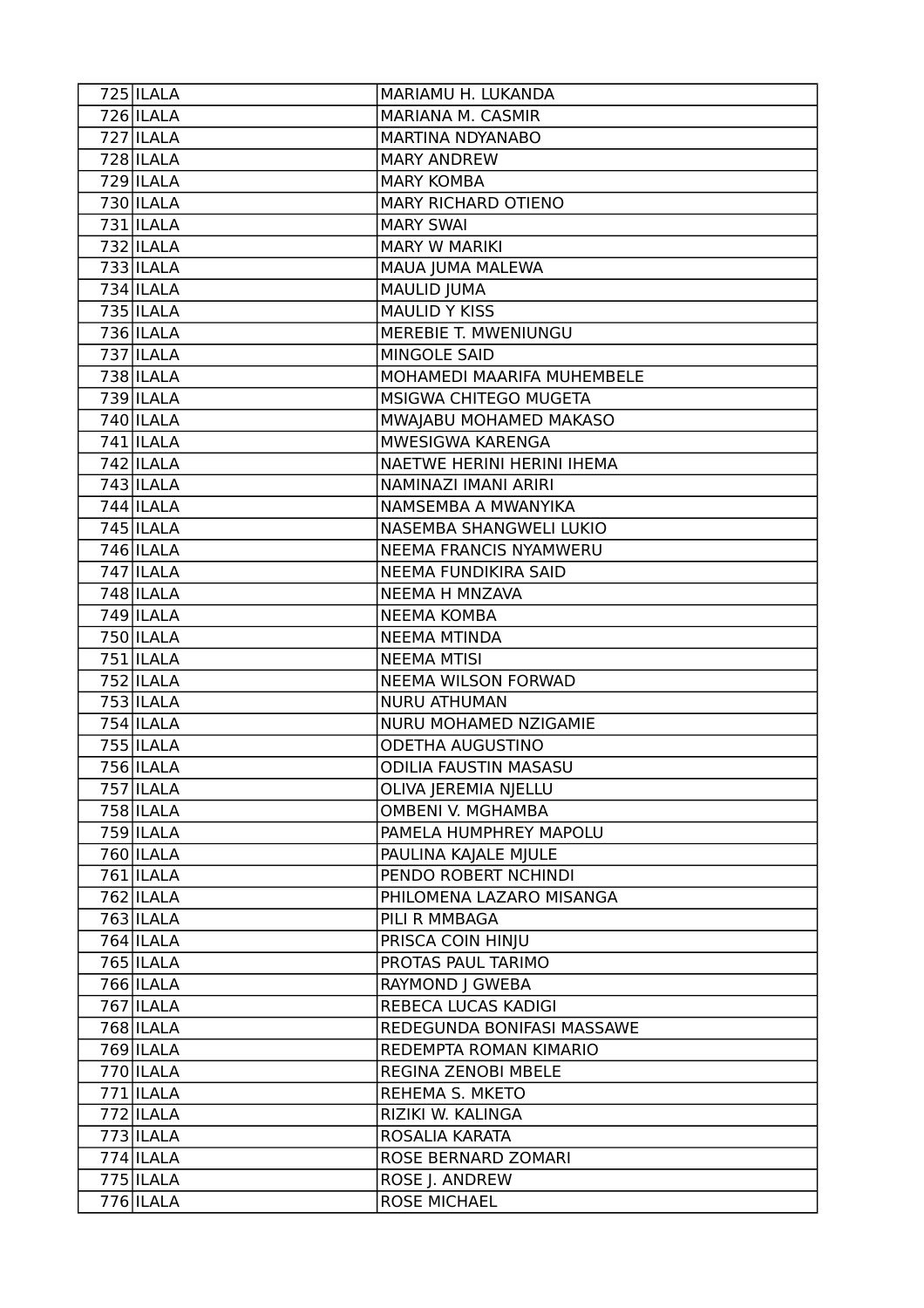| $777$  ILALA | <b>ROSE P NYAMBO</b>        |
|--------------|-----------------------------|
| $778$  ILALA | ROSEMARY FUMBO MKIMA        |
| $779$  ILALA | ROSEMARY MWAKALINDILE       |
| 780   ILALA  | <b>ROSEMARY WINA</b>        |
| 781 ILALA    | RUTH D. KIWIA               |
| 782 ILALA    | RUTH DAVID KITUA            |
| 783 ILALA    | RUTH Z CHAKUSANGA           |
| 784 ILALA    | SABAH SALEHE AHMED          |
| 785 ILALA    | SADA M MWAKASOLE            |
| 786 ILALA    | <b>SAID KINGO SAID</b>      |
| 787 ILALA    | SAIDA A MBARAK              |
| 788 ILALA    | SAIDI SALUM NGOGOMO         |
| 789 ILALA    | SALAMA IDDI AHMED           |
| 790 ILALA    | SALAMA MUSA KAHAYA          |
| 791 ILALA    | <b>SALAMA YUSUFU</b>        |
| 792 ILALA    | SALEDA KAGEMA CHIDAGA       |
| $793$ ILALA  | <b>SALMA DANIEL TULI</b>    |
| 794 ILALA    | <b>SALOME C SOKO</b>        |
| 795 ILALA    | SAMWEL AUGUSTINO NKOMOLA    |
| 796 ILALA    | <b>SARA NCHIMBI</b>         |
| 797 ILALA    | SAUDA RAJABU                |
| 798 ILALA    | SAUDA SALUM SALUM MGAMBA    |
| 799 ILALA    | <b>SAUL WATSON MBUSA</b>    |
| 800 ILALA    | SAYUNI J. MSAKY             |
| 801 ILALA    | SCOLASTICA ODILLO MADANGA   |
| 802 ILALA    | SELEMANI A. TAMBWE          |
| 803 ILALA    | SHAMIMU SALUM MUNISSY       |
| 804 ILALA    | SHAMSA YASSINI CHAMSHAMA    |
| 805 ILALA    | SHANI R HASSAN              |
| 806 ILALA    | SHEILA MKILINDI MWERI       |
| 807 ILALA    | SHEKHA A. MOHAED            |
| 808 ILALA    | SHELLA MOHAMED LUGENGELULE  |
| 809 ILALA    | SHEREHE A MWARUKA           |
| 810 ILALA    | <b>SHOSE NEWLANDS MTUI</b>  |
| 811 ILALA    | SIWEMA I BAKARI             |
| 812 ILALA    | SMITHON ANDREW SIMBEYE      |
| 813 ILALA    | SOPHIA ABDALLAH             |
| $814$  ILALA | SOPHIA L. MGAYE             |
| $815$  ILALA | SOPHIA MAGNUS MBAGATA       |
| $816$  ILALA | SOPHIA MTALE NGEREZA        |
| 817 ILALA    | SOPHIA MWIGA                |
| 818 ILALA    | SPONSA V MAPUNDA            |
| $819$  ILALA | STELLA A SISSO              |
| 820 ILALA    | STELLA D. KASHEBO           |
| $821$  ILALA | <b>STELLA KALINGA</b>       |
| 822 ILALA    | STEVEN ALEXANDER MHANDO     |
| 823 ILALA    | SUMAMERCY ALEX OBUNGA       |
| $824$  ILALA | <b>SUZANA ROMWARD HAULE</b> |
| 825 ILALA    | <b>SWAUMU ELIAMINI</b>      |
| 826 ILALA    | SYMPHOROZA KISHA YEGILA     |
| $827$  ILALA | TAHIYA JUMA MASOUD          |
| 828 ILALA    | TANZILA SWALEHE             |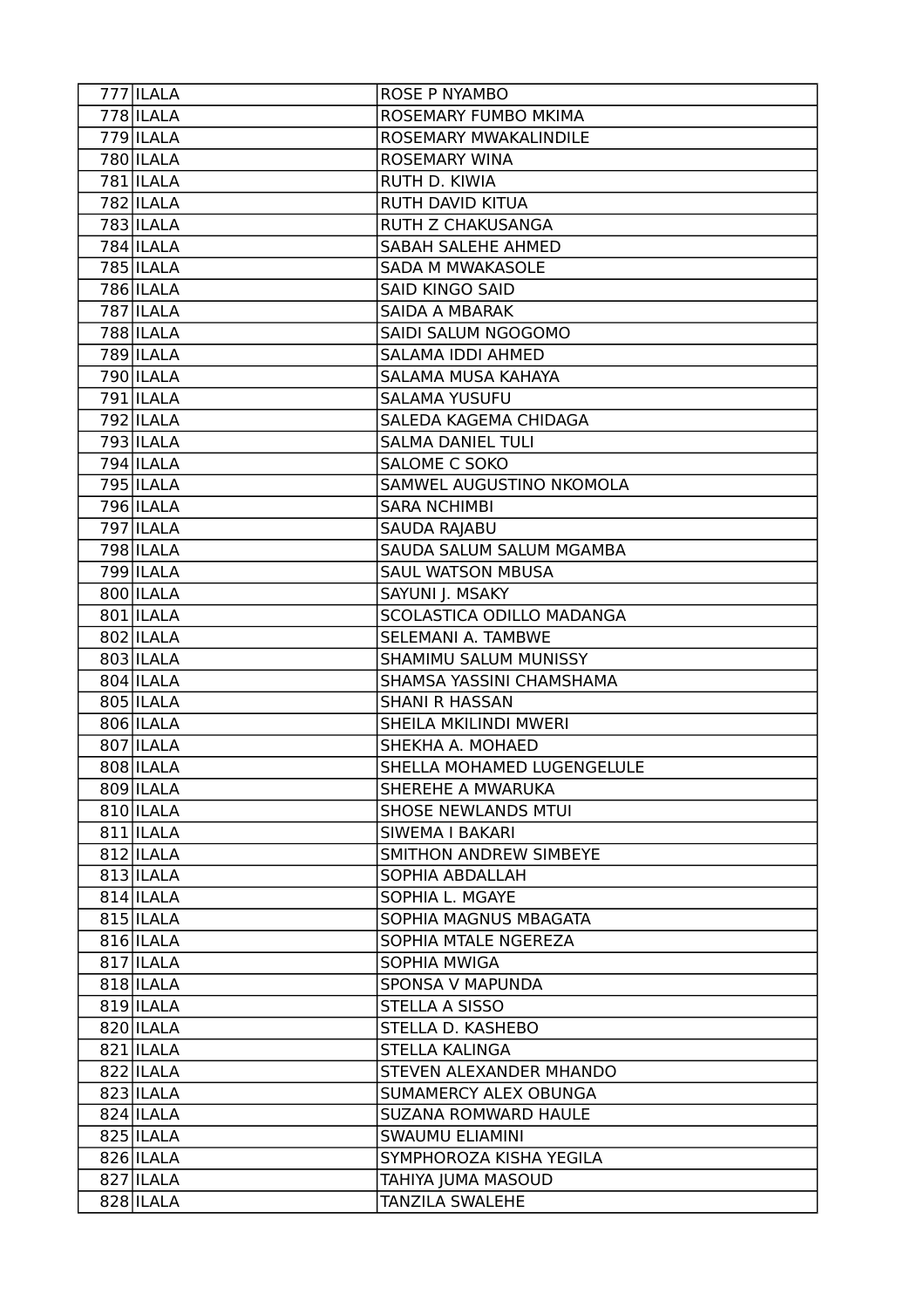| 829 ILALA     | <b>TERESIA B CHAKY</b>       |
|---------------|------------------------------|
| 830 ILALA     | THADEO CHAKUPEWA BWIMBA      |
| $831$  ILALA  | TITO R KAZALA                |
| 832 ILALA     | <b>TUNAYE SANGA</b>          |
| 833 ILALA     | TUNSUME ATHUMAN MOMBA        |
| 834 ILALA     | <b>UPENDO M ISAACK</b>       |
| 835 ILALA     | VALERIA N. S. MVUNGI         |
| 836 ILALA     | VERDIANA ABRAHMANI JOHN      |
| 837 ILALA     | <b>VERIAN WILLIAM</b>        |
| 838 ILALA     | <b>VERONICA ERICK MMARI</b>  |
| 839 ILALA     | <b>VERONICA ISACK</b>        |
| 840 ILALA     | VICKY DAVID MUSHI            |
| 841 ILALA     | WILHELIMINA RAZIEL LYIMO     |
| 842 ILALA     | WOISA A.SHOO                 |
| 843 ILALA     | YAHAYA H. MBEGA              |
| 844 ILALA     | YUSTER JOSEPH J NGODA        |
| 845 ILALA     | ZABRA BASHIRI KILUA          |
| 846 ILALA     | ZAHRA MBAROUK MUSTAFA        |
| 847 ILALA     | ZIPPORAH IBRAHIM BYASHARA    |
| 848 ILALA     | ZUHURA MOHAMED BREIK         |
| 849 KIGAMBONI | ABDUL M JALALA               |
| 850 KIGAMBONI | <b>ABRAHAMU E MRUTU</b>      |
| 851 KIGAMBONI | <b>APOLINA MARK</b>          |
| 852 KIGAMBONI | <b>ASHA DAFFA</b>            |
| 853 KIGAMBONI | CONSTANTINA KIZWALO          |
| 854 KIGAMBONI | EFRATHA A. MAKONGWA          |
| 855 KIGAMBONI | ELIZABETH J. ISIKWI          |
| 856 KIGAMBONI | EVELYNE .E. KAJWAHULA        |
| 857 KIGAMBONI | FATUMA SONGORO               |
| 858 KIGAMBONI | <b>FLORA MTOKOMA</b>         |
| 859 KIGAMBONI | FRANCISCA J. SIRIWA          |
| 860 KIGAMBONI | <b>HALIMA A MAKAGULA</b>     |
| 861 KIGAMBONI | HARIDI SAIDI HAULE           |
| 862 KIGAMBONI | <b>HELLEN MATUTA</b>         |
| 863 KIGAMBONI | IGNASI B. ABENJA             |
| 864 KIGAMBONI | <b>JAMES BARABARA</b>        |
| 865 KIGAMBONI | <b>JELINA R. PONDOMO</b>     |
| 866 KIGAMBONI | JOSEPHINE MHINA KABUJE       |
| 867 KIGAMBONI | <b>JULIUS P AROKO OTIENO</b> |
| 868 KIGAMBONI | <b>KESHA M. NCHIMBI</b>      |
| 869 KIGAMBONI | <b>MADINA MUNGA</b>          |
| 870 KIGAMBONI | <b>MAIGA BITURO</b>          |
| 871 KIGAMBONI | MARIAM B. BANDOMA            |
| 872 KIGAMBONI | <b>MARIAM KINANDE</b>        |
| 873 KIGAMBONI | MARY M. KACHANDA             |
| 874 KIGAMBONI | MECTRIDA T. KAKALA           |
| 875 KIGAMBONI | MWAJUMA MIRAJI               |
| 876 KIGAMBONI | <b>ODIS M MWAMKUSYE</b>      |
| 877 KIGAMBONI | PAULINA FELIX                |
| 878 KIGAMBONI | RACHEL HASHIM MSANGA         |
| 879 KIGAMBONI | RAMADHANI M. LUBARATI        |
| 880 KIGAMBONI | RUKIA MAARIFA                |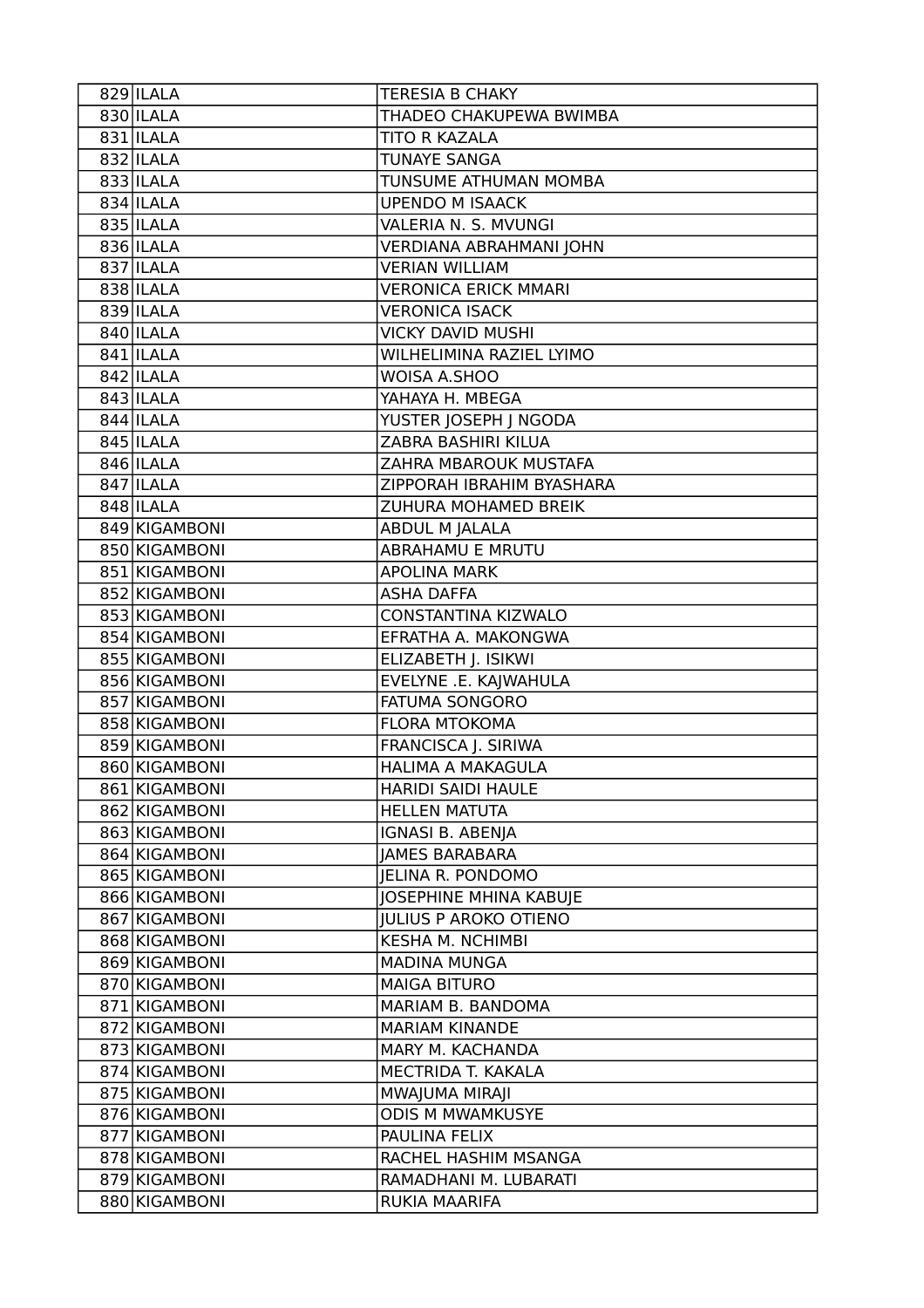| 881 KIGAMBONI | <b>RUKIA RUBEA</b>            |
|---------------|-------------------------------|
| 882 KIGAMBONI | <b>SADA ALLY</b>              |
| 883 KIGAMBONI | <b>SAID A PONGWA</b>          |
| 884 KIGAMBONI | <b>SALMA MSANGI</b>           |
| 885 KIGAMBONI | SALUM S. CHIMBYOKA            |
| 886 KIGAMBONI | SARAH M. WIKEDZI              |
| 887 KIGAMBONI | SHABANI A KISANGO             |
| 888 KIGAMBONI | TROPHINA E. MPAMWA            |
| 889 KINONDONI | <b>ADAM GODFREY ERIO</b>      |
| 890 KINONDONI | ADVERA P BOMBO                |
| 891 KINONDONI | AGATHA AGUSTINO MUNISHI       |
| 892 KINONDONI | <b>AGNES LUCAS MAGESA</b>     |
| 893 KINONDONI | AGNESS MAFWELE MASEGENYA      |
| 894 KINONDONI | AISHA FAYA BINDO              |
| 895 KINONDONI | ALEX MATTO OKONG'O            |
| 896 KINONDONI | ALPHONCE JOHN MAGANGA         |
| 897 KINONDONI | AMINA MOHAMEDI MNYIMWA        |
| 898 KINONDONI | AMINA MRINDOKO HASSAN         |
| 899 KINONDONI | ANGELA WILLIAM HIZZA          |
| 900 KINONDONI | ANNA AUGUSTINE CHOMA          |
| 901 KINONDONI | ANNA SIMON MLAY               |
| 902 KINONDONI | <b>ASANTE J MANG'ERA</b>      |
| 903 KINONDONI | <b>ASHA JUMA</b>              |
| 904 KINONDONI | ASHA MOHAMEDI NALINO          |
| 905 KINONDONI | <b>BERNARD BENSON GISUNTE</b> |
| 906 KINONDONI | <b>CHARLES LAZARO MLAKI</b>   |
| 907 KINONDONI | <b>CHRISTER SIMON</b>         |
| 908 KINONDONI | CHRISTINA P MASANGA           |
| 909 KINONDONI | CONSOLATA DAMAS MARWA         |
| 910 KINONDONI | CONSOLATHA KATUSIME RWIZA     |
| 911 KINONDONI | <b>DAMAS LUANDA</b>           |
| 912 KINONDONI | DAUDI MWAMBUNGU MWAMBUNGU     |
| 913 KINONDONI | <b>DELPHINA E NGOWI</b>       |
| 914 KINONDONI | DELVINE FREDRICK SHAYO        |
| 915 KINONDONI | <b>DEVOTA RWEBUGISA</b>       |
| 916 KINONDONI | DIANA EMANUEL MNZAVA          |
| 917 KINONDONI | <b>DIANA JOHN MWETA</b>       |
| 918 KINONDONI | EDWIN JOHN KYAI               |
| 919 KINONDONI | ELINIPA OTHINIELI O MSENGA    |
| 920 KINONDONI | ELIZABETH E MAKAWIA           |
| 921 KINONDONI | <b>ESHIMENDI N MUSHI</b>      |
| 922 KINONDONI | ESIZA OBED LUTWAZA            |
| 923 KINONDONI | <b>ESTHER B DOMINICK</b>      |
| 924 KINONDONI | EUNICE KASHIDYE SALAMBA       |
| 925 KINONDONI | EUSEBIA ALDOFU SAKIA          |
| 926 KINONDONI | FATINA HAMDANI NGEREZA        |
| 927 KINONDONI | FATUMA R. MBATA               |
| 928 KINONDONI | FAUDHIA SALUM JONGO           |
| 929 KINONDONI | FIRIANDEANA SHAFRAELI KILEO   |
| 930 KINONDONI | FLORENTINA LEONIDA MUTAYOBA   |
| 931 KINONDONI | FLORIDA FELIX ILUNGU          |
| 932 KINONDONI | FREDY WILFRED URIO            |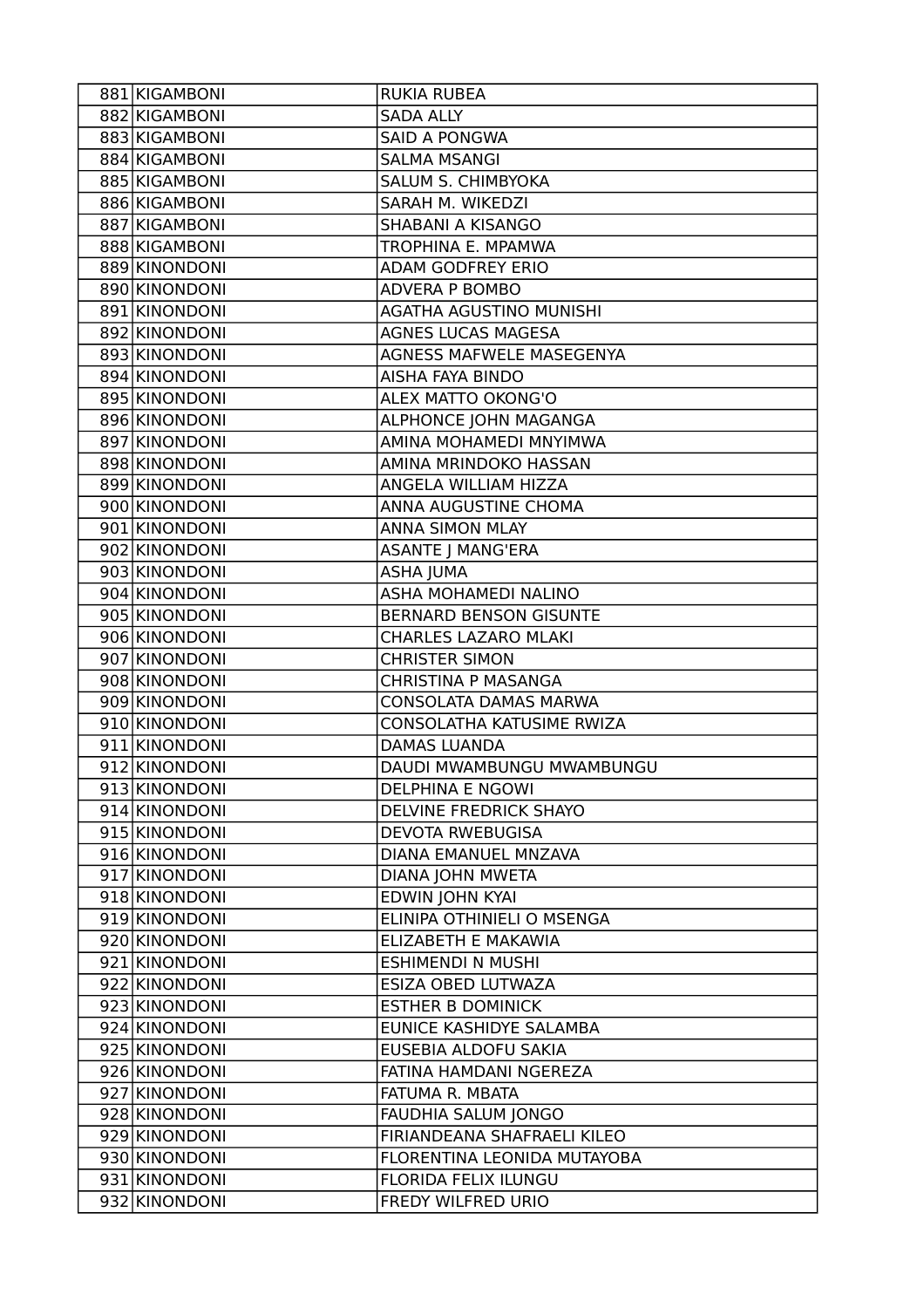| 933 KINONDONI | <b>GRACE S ISDORY</b>          |
|---------------|--------------------------------|
| 934 KINONDONI | HADIJA ATHUMANI KOMBO          |
| 935 KINONDONI | HADIJA GAMA MCHOPANGA          |
| 936 KINONDONI | HADIJA OMARI MWERI             |
| 937 KINONDONI | <b>HAIKA K NNKO</b>            |
| 938 KINONDONI | HIDAYA AHMADA MWINYI           |
| 939 KINONDONI | HULDA ABRAHAM KASHERA          |
| 940 KINONDONI | <b>IMELDA THOMAS</b>           |
| 941 KINONDONI | <b>IVIRI THADEO ERNEST</b>     |
| 942 KINONDONI | <b>JACOB KELARYO MCHEMAM</b>   |
| 943 KINONDONI | JANE J PAUL                    |
| 944 KINONDONI | JESCA WILLISON GEORGE          |
| 945 KINONDONI | JILLY H MWANKENJA              |
| 946 KINONDONI | JOHN ISAAC ISAAC SABGORO       |
| 947 KINONDONI | JOSEPH OGUTU OTTIENO           |
| 948 KINONDONI | JOYCE GODFREY MASSAWE          |
| 949 KINONDONI | JOYCE JOHN MPEMBA              |
| 950 KINONDONI | JOYCE MAGANGA MAHELA           |
| 951 KINONDONI | JUDITH A NJAU                  |
| 952 KINONDONI | <b>JULIANA SYLVERY MUSHUGA</b> |
| 953 KINONDONI | <b>JULIANA V KINABO</b>        |
| 954 KINONDONI | <b>JUSTA MSIMBE SIMON</b>      |
| 955 KINONDONI | KANDIDA N KUMBURU              |
| 956 KINONDONI | KULWA SAID YUSUF               |
| 957 KINONDONI | LATIFA MOHAMED SWAI            |
| 958 KINONDONI | LILIAN J MSULWA                |
| 959 KINONDONI | LILIAN SIMION CHAMGENZI        |
| 960 KINONDONI | LINA J LWILA                   |
| 961 KINONDONI | LULU CHILUMBA MAARIFA          |
| 962 KINONDONI | LWIZA LAURIAN MLABA            |
| 963 KINONDONI | MAGRETH STANLEY AJUAYE         |
| 964 KINONDONI | <b>MARIAM FURAH MUSHI</b>      |
| 965 KINONDONI | MARIAM MAARIFA NIHEKA          |
| 966 KINONDONI | <b>MARIAM RASHID</b>           |
| 967 KINONDONI | MARIAM RASHID KIFUNTA          |
| 968 KINONDONI | <b>MARY BENEDICT</b>           |
| 969 KINONDONI | <b>MARY LUSENGA</b>            |
| 970 KINONDONI | MARYSTELLA K NYITHO            |
| 971 KINONDONI | MATILDA ATHANAS HAULE          |
| 972 KINONDONI | MAWAZO ISSA                    |
| 973 KINONDONI | <b>MAY FIDELLIS NTILLA</b>     |
| 974 KINONDONI | MAYASA ADINANI OMARI           |
| 975 KINONDONI | MKOTA ALLY SEIPH               |
| 976 KINONDONI | MWAJUMA HASSAN CHALLANGE       |
| 977 KINONDONI | MWANAKOMBO LUKINDO SALIM       |
| 978 KINONDONI | NEEMA BARAKAELI MNENEY         |
| 979 KINONDONI | <b>NEEMA JOHN NKINDA</b>       |
| 980 KINONDONI | <b>NG'WALU S MIPAWA</b>        |
| 981 KINONDONI | OCTAVIAN MAREMIA ASSEY         |
| 982 KINONDONI | <b>ODILIA JOHN MUSHI</b>       |
| 983 KINONDONI | OMARI KITWANGA NGOMBO          |
| 984 KINONDONI | PENDO JAILOS WIMBO             |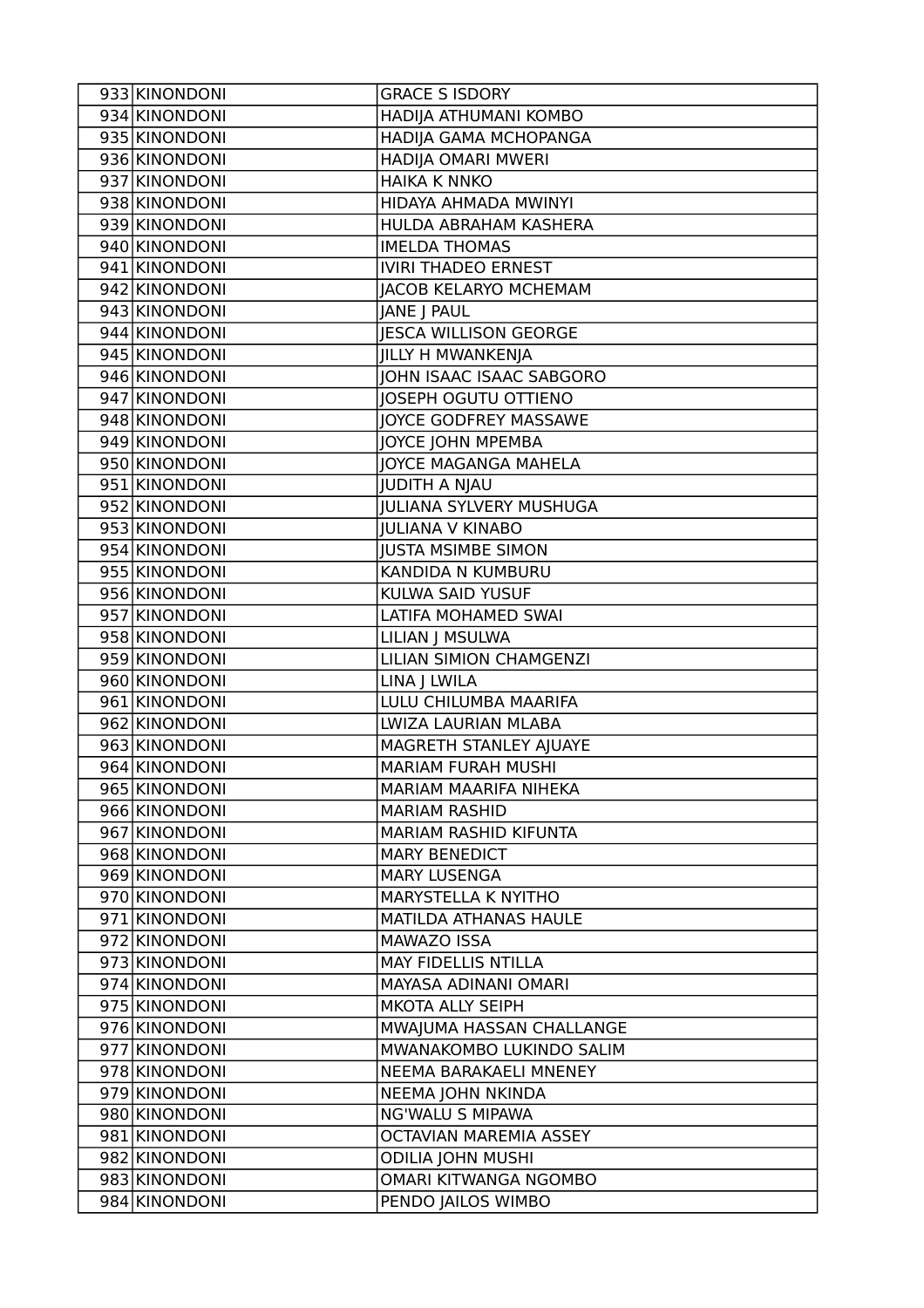| 985 KINONDONI          | PENDO PETER NDILLA            |
|------------------------|-------------------------------|
| 986 KINONDONI          | PETER AMANI MWANSELE          |
| 987 KINONDONI          | <b>QUINTER PHINIAS ONDITI</b> |
| 988 KINONDONI          | RACHEL GODFREY MBWAMBO        |
| 989 KINONDONI          | RAYA A MOHAMED                |
| 990 KINONDONI          | REHEMA JEREMIA IRIRA          |
| 991 KINONDONI          | RICHARD M GODFATHER THIMOTH   |
| 992 KINONDONI          | ROSE GERION NDAMBALILO        |
| 993 KINONDONI          | RUKIA JUMA HUSSEIN            |
| 994 KINONDONI          | SABINA A TARIMO               |
| 995 KINONDONI          | SAULATH YUSUF LWENDURU        |
| 996 KINONDONI          | SEKULINDA THOMAS LYARUU       |
| 997 KINONDONI          | SELESTINA JOHN MSANGI         |
| 998 KINONDONI          | SERAH ASULWISYE JAPHET        |
| 999 KINONDONI          | SHUKURU WILLIAM NGWETA        |
| 1000 KINONDONI         | SOLANA NGALAPA                |
| 1001 KINONDONI         | SOPHIA ABUBAKARY ZEWE         |
| 1002 KINONDONI         | STELA EDWARD NGOMALE          |
| 1003 KINONDONI         | TANZILA SWALEHE MUSHI         |
| 1004 KINONDONI         | <b>TATU RASHID</b>            |
| 1005 KINONDONI         | THEA NEMESS MARIWA            |
| 1006 KINONDONI         | TUMPALE SANGA NTITU           |
| 1007 KINONDONI         | <b>VAILETH ROBERT ITEKE</b>   |
| 1008 KINONDONI         | <b>VERONICA B MGIMBA</b>      |
| 1009 KINONDONI         | <b>VERONICA MWAMNYANGE</b>    |
| 1010 KINONDONI         | <b>VICKY M MSELE</b>          |
| 1011 KINONDONI         | YAHYA JUMA MAKOA              |
| 1012 KINONDONI         | YOSEPHA J MSOKA               |
| 1013 KINONDONI         | ZENA TWAIBU MMENJUKA          |
| 1014 KINONDONI         | ZUBEDA ISSA MKUWILI           |
| 1015 RAS DAR ES SALAAM | HAMISA A. KATENDE             |
| 1016 RAS DAR ES SALAAM | HASSAN R MATINYA              |
| 1017 RAS DAR ES SALAAM | HUSNA R. KANIKI               |
| 1018 RAS DAR ES SALAAM | JANETH M. NASSOBO             |
| 1019 RAS DAR ES SALAAM | MARIJANI RAMADHANI            |
| 1020 RAS DAR ES SALAAM | <b>NEEMA ELIASI</b>           |
| 1021 TEMEKE            | ADELA A. LYAMUYA              |
| 1022 TEMEKE            | ADELAGRACE LUCAS NDANU        |
| 1023 TEMEKE            | ADOLPH E SHAYO                |
| 1024 TEMEKE            | <b>AGATHA HIZZA TENGE</b>     |
| 1025 TEMEKE            | <b>AGATHON ALEX KOMBA</b>     |
| 1026 TEMEKE            | <b>AGNES MWAFONGO</b>         |
| 1027 TEMEKE            | <b>AGNES SIMON MALONGO</b>    |
| 1028 TEMEKE            | AGNES SOSPETER RUGEMALIRA     |
| 1029 TEMEKE            | <b>AGNESS JOHN</b>            |
| 1030 TEMEKE            | AGNESS JOSEPH MWASONGWE       |
| 1031 TEMEKE            | AGNESS MATHAYO KAPINGA        |
| 1032 TEMEKE            | <b>AGNETHA T, MTEWELE</b>     |
| 1033 TEMEKE            | AINA JUMA MSUYA               |
| 1034 TEMEKE            | ALDEN A KILAJA                |
| 1035 TEMEKE            | AMINA HAMISI CHAUREMBO        |
| 1036 TEMEKE            | AMINA HUSSEIN ISSA            |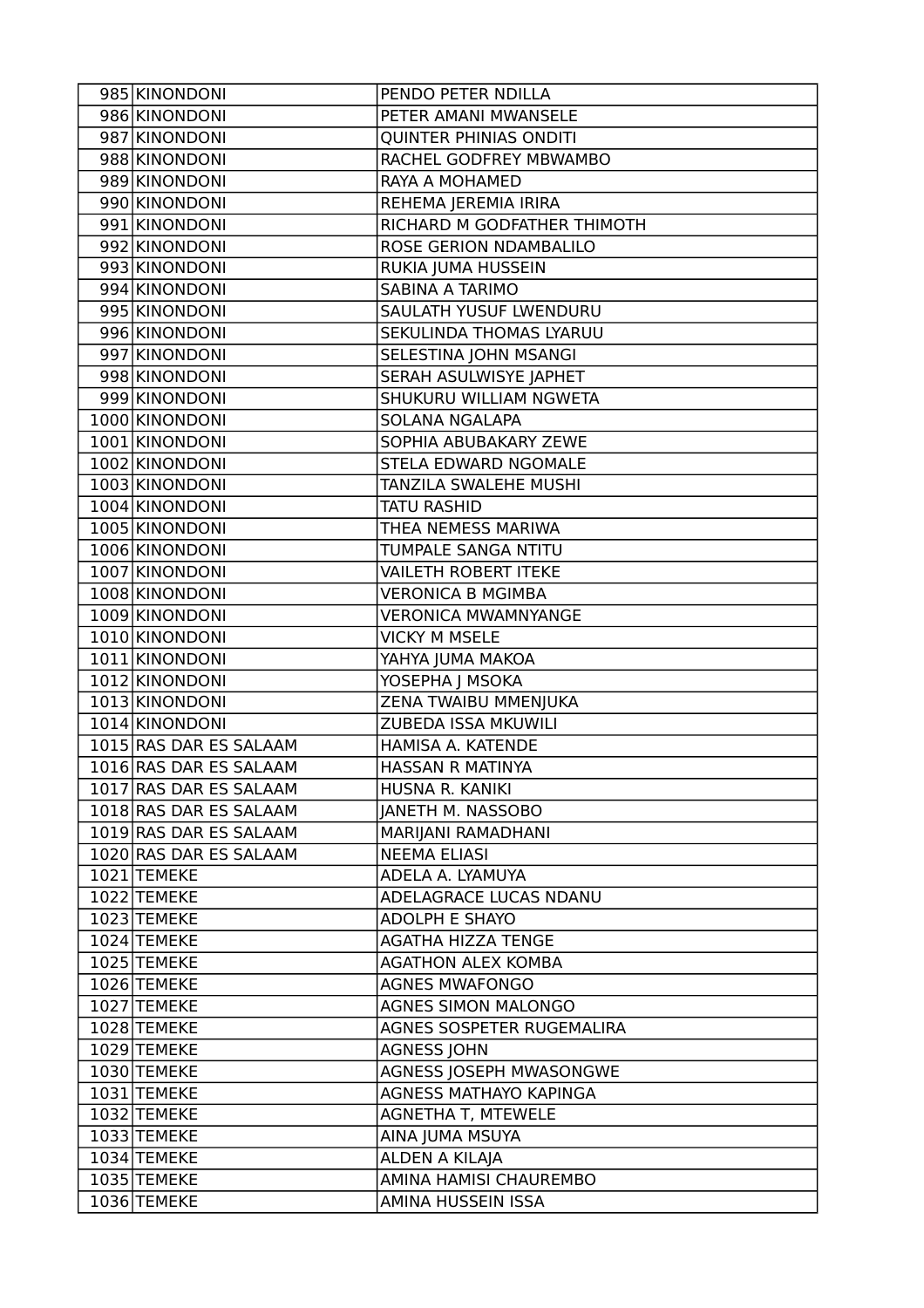| 1037 TEMEKE | <b>AMIRI SALUM</b>            |
|-------------|-------------------------------|
| 1038 TEMEKE | ANASTAZIA DAUDI               |
| 1039 TEMEKE | ANCELIMINA A. KATEMBO         |
| 1040 TEMEKE | <b>ANETH I RUSHULA</b>        |
| 1041 TEMEKE | ANGEL MAPUNDA                 |
| 1042 TEMEKE | ANGELA HAMIS MMBAGA           |
| 1043 TEMEKE | ANGELINA STEPHEN              |
| 1044 TEMEKE | ANJELA MASHARA MASSELE        |
| 1045 TEMEKE | ANNA JOSEPH MSOKA             |
| 1046 TEMEKE | ANNA JUIMA BULLENGA           |
| 1047 TEMEKE | ANNA WAILES HAULE             |
| 1048 TEMEKE | <b>ANNABU HAMISI</b>          |
| 1049 TEMEKE | ARAFA S. KITUMBI              |
| 1050 TEMEKE | ASHA HUSSEIN ZAHORO           |
| 1051 TEMEKE | ASHA M. MOH'D                 |
| 1052 TEMEKE | <b>ASHA MOHAMEDI</b>          |
| 1053 TEMEKE | ASHA MOHAMMEDI MBWANA         |
| 1054 TEMEKE | <b>ASHA SHABANI</b>           |
| 1055 TEMEKE | ASHURA N. ABDALLAH            |
| 1056 TEMEKE | ASIA MBWANA MPENDAGA          |
| 1057 TEMEKE | AULERIA DEODATUS MUSSA        |
| 1058 TEMEKE | <b>AZIZA MGAMBO</b>           |
| 1059 TEMEKE | AZZA MANENO MSHAMA            |
| 1060 TEMEKE | <b>BAZIL L DAVID</b>          |
| 1061 TEMEKE | <b>BEATRICE HUGHO MASSAWE</b> |
| 1062 TEMEKE | <b>BEATRUST ELIA KAWAGO</b>   |
| 1063 TEMEKE | BIESHA MUSTAFA FUKO           |
| 1064 TEMEKE | BONIFASIA ANACRET MALINDISA   |
| 1065 TEMEKE | <b>BUPE B. MBWAGA</b>         |
| 1066 TEMEKE | <b>BUTU JUMA</b>              |
| 1067 TEMEKE | CAMILLER O. SWAI              |
| 1068 TEMEKE | CASMIRY CLEOPHAS ZAKAYO       |
| 1069 TEMEKE | CATHELINE N. MASSAGU          |
| 1070 TEMEKE | CATHERINE A TARIMO            |
| 1071 TEMEKE | CATHERINE C. MBUYA            |
| 1072 TEMEKE | CATHERINE GEORGE BARABARA     |
| 1073 TEMEKE | CATHERINE S. TARIMO           |
| 1074 TEMEKE | <b>CECILIA PETER MUSHI</b>    |
| 1075 TEMEKE | CHAUREMBO S. KIROBO           |
| 1076 TEMEKE | CHRISTABELA F MLWANDA         |
| 1077 TEMEKE | CHRISTINA MSHUZA              |
| 1078 TEMEKE | <b>CHRISTINE JAMES</b>        |
| 1079 TEMEKE | CONSOLATA C. MAKOLA           |
| 1080 TEMEKE | CYPRIAN J. AKILIMALI          |
| 1081 TEMEKE | <b>DIGNA MACHANGE</b>         |
| 1082 TEMEKE | DOREEN G LIKOPERO             |
| 1083 TEMEKE | EDITH EDSON DHOBE             |
| 1084 TEMEKE | EDITHA M. RWECHUNGURA         |
| 1085 TEMEKE | EDNA M. NGOLLY                |
| 1086 TEMEKE | EDNER LEONARD MBWAMBO         |
| 1087 TEMEKE | <b>ELIYA S CHALE</b>          |
| 1088 TEMEKE | ELIZABETH E. ISDORY           |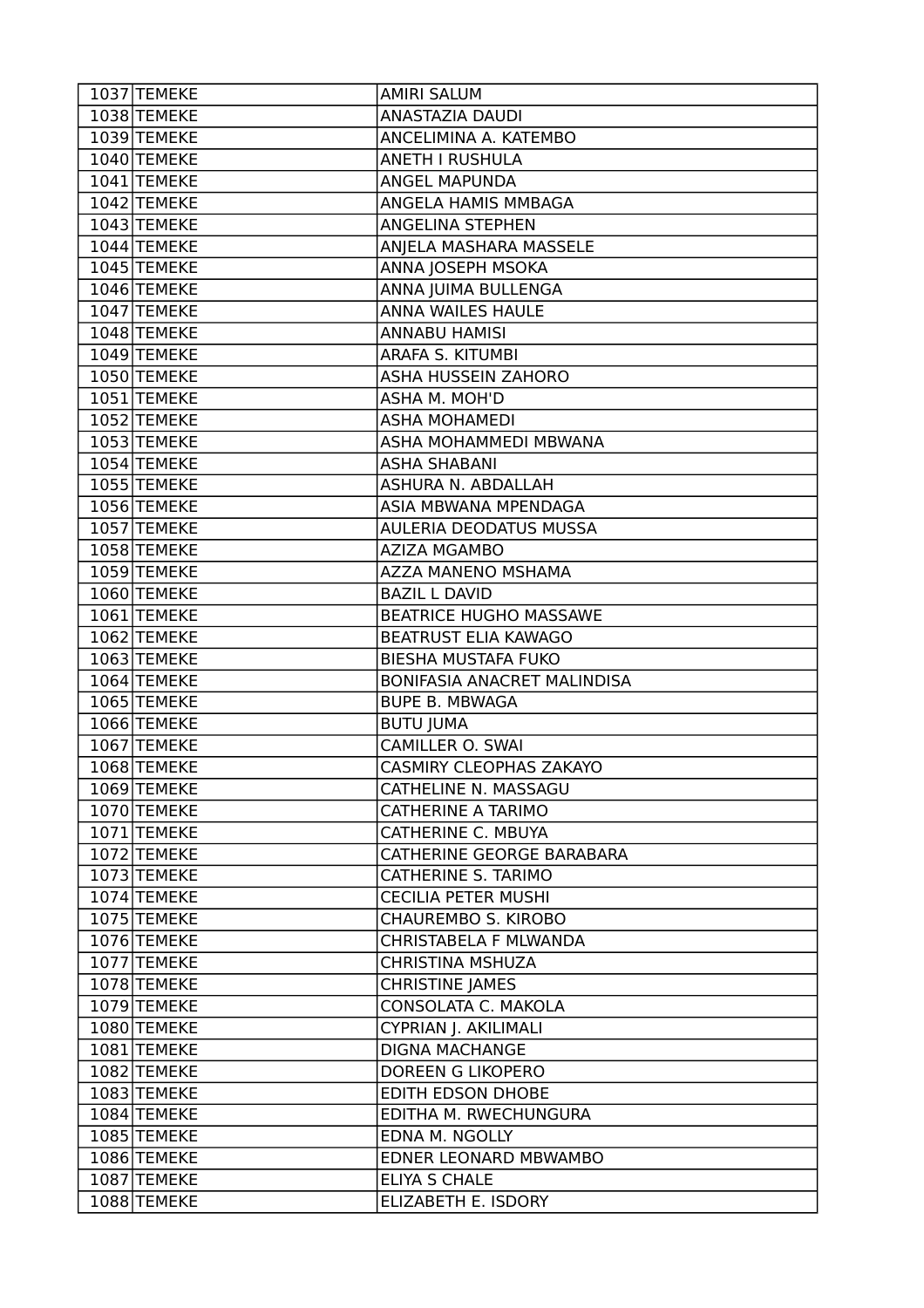| 1089 TEMEKE              | ELIZABETH JOHN BULIMBA             |
|--------------------------|------------------------------------|
| 1090 TEMEKE              | <b>ELIZABETH NGONYANI</b>          |
| 1091 TEMEKE              | ELIZABETH S. MWASOMBA              |
| 1092 TEMEKE              | ELIZABETHI FAUSTINE BONIPHACE      |
| 1093 TEMEKE              | <b>ELVIDA   SIMBAMWENE</b>         |
| 1094 TEMEKE              | <b>EMMA E. MHENZI</b>              |
| 1095 TEMEKE              | <b>EMMA FRANK MTENGULE</b>         |
| 1096 TEMEKE              | <b>EMMANUEL R MOSHI</b>            |
| 1097 TEMEKE              | <b>ERICA N MOLLOHANI</b>           |
| 1098 TEMEKE              | <b>ESTER AZIZI</b>                 |
| 1099 TEMEKE              | <b>ESTER PETER PANGALUGOME</b>     |
| 1100 TEMEKE              | <b>ESTER SENNI</b>                 |
| 1101 TEMEKE              | <b>EVARETUS KIHAGA</b>             |
| 1102 TEMEKE              | <b>FABIOLA VICENT MOSHI</b>        |
| 1103 TEMEKE              | FADHILA MOHAMEDI SARUMBO           |
| 1104 TEMEKE              | FARAJA DAUDI MINJA                 |
| 1105 TEMEKE              | FATUMA HASSAN MHINA                |
| 1106 TEMEKE              | FATUMA HASSANI MHINA               |
| 1107 TEMEKE              | <b>FATUMA IBRAHIMU KHAMISI</b>     |
| 1108 TEMEKE              | FATUMA M MNZAVA                    |
| 1109 TEMEKE              | FATUMA MOHAMEDI MUSSA              |
| 1110 TEMEKE              | <b>FAUSTA BIKENGERA</b>            |
| 1111 TEMEKE              | <b>FEADA B SONDOLE</b>             |
| 1112 TEMEKE              | FLORA E. MINJA                     |
| 1113 TEMEKE              | <b>FLORA NZAWILA</b>               |
| $\overline{11}14$ TEMEKE | <b>FLORENCE STEPHANO MUTAIYE</b>   |
| 1115 TEMEKE              | <b>FLOWIN CLEMENCE TEMBO</b>       |
| 1116 TEMEKE              | FRANK EMANUEL MKINGA               |
| $\overline{11}17$ TEMEKE | <b>FREDA C HAULE</b>               |
| 1118 TEMEKE              | <b>GATTY CHAMBIRI</b>              |
| 1119 TEMEKE              | <b>GENI AKIDA JUMA</b>             |
| 1120 TEMEKE              | <b>GERVAS K. GERAZIUS</b>          |
| 1121 TEMEKE              | <b>GETRUDA RODRICK</b>             |
| 1122 TEMEKE              | <b>GODFREY CHRISTOPHER SEMGOIA</b> |
| 1123 TEMEKE              | <b>GRACE KINYAMAGOHA</b>           |
| 1124 TEMEKE              | <b>GRACE MAIKO MALLYA</b>          |
| 1125 TEMEKE              | <b>GRACE PASCHAL MALLYA</b>        |
| 1126 TEMEKE              | <b>GRACE R. KWEKA</b>              |
| 1127 TEMEKE              | HABIBA J. ALLY                     |
| 1128 TEMEKE              | HADIJA MCHENI MTUMBUKA             |
| 1129 TEMEKE              | HALIMA GEORGE TIMBUKA              |
| 1130 TEMEKE              | HALIMA SELEMANI MPAKO              |
| 1131 TEMEKE              | <b>HAMZA B HAMIS</b>               |
| 1132 TEMEKE              | HAPPINESS M. MICHAEL               |
| 1133 TEMEKE              | HAPPINESS M. MNYANGHALI            |
| 1134 TEMEKE              | HAPPYNESS G. MINJA                 |
| 1135 TEMEKE              | <b>HAWA K MATEREGO</b>             |
| 1136 TEMEKE              | HAWA OMARY KONDO                   |
| 1137 TEMEKE              | HIDAYA I. RAMADHANI                |
| 1138 TEMEKE              | HIDAYA SHIDAH UTAWANGU             |
| 1139 TEMEKE              | HONORINA S. SICHALWE               |
| 1140 TEMEKE              | HOSANA U NGONYANI                  |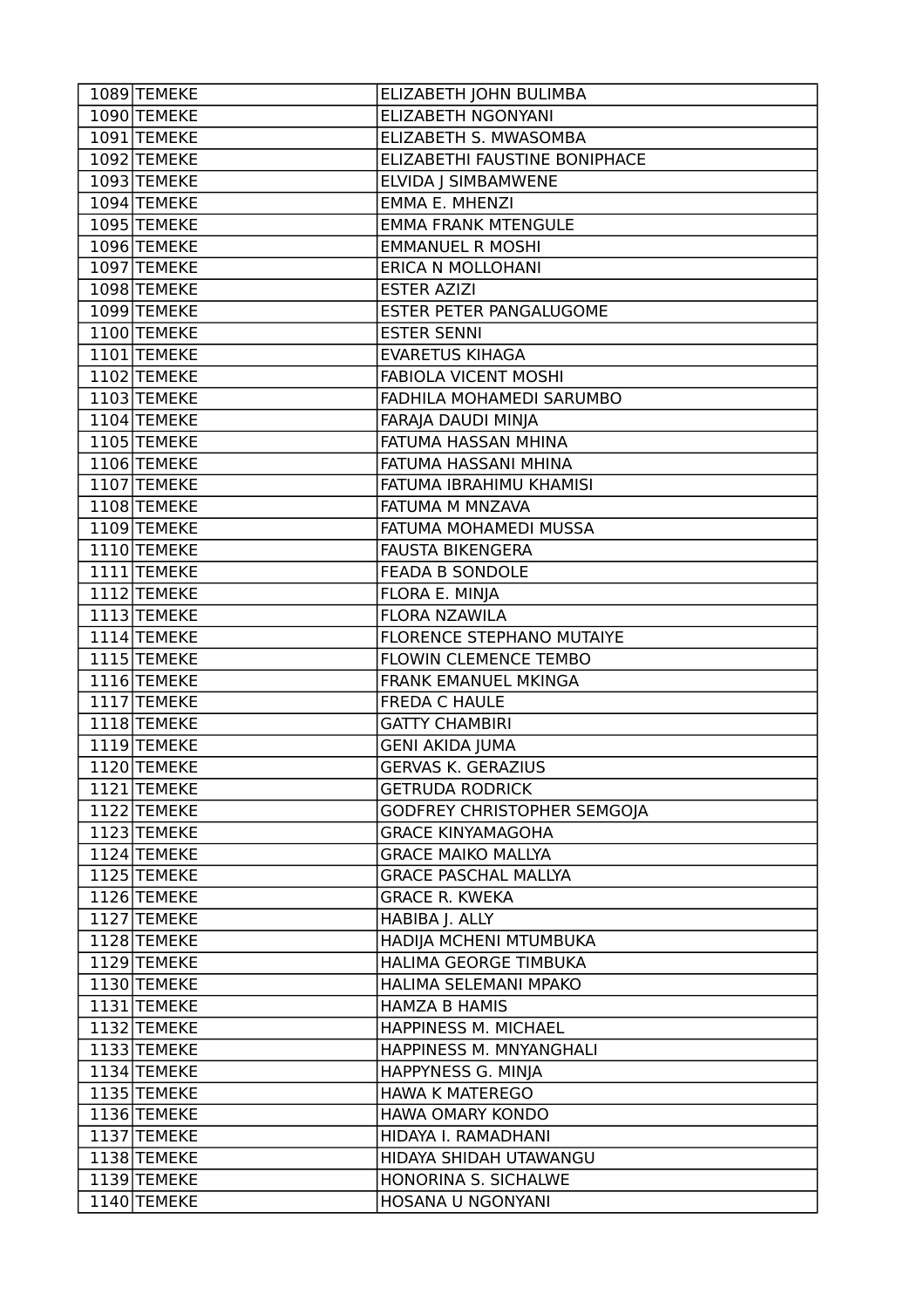| 1141 TEMEKE   | INGAWAJE KAYUMBA MUTIKA          |
|---------------|----------------------------------|
| $1142$ TEMEKE | <b>IRENE GODFREY MUNA</b>        |
| 1143 TEMEKE   | JACKLINE J KINGU                 |
| 1144 TEMEKE   | <b>JACQUELINE IRIKYAELY NKYA</b> |
| 1145 TEMEKE   | JACQUILINE D. MOSHA              |
| 1146 TEMEKE   | <b>JACQULINE TILLYA</b>          |
| 1147 TEMEKE   | <b>JAMILA ISSA</b>               |
| 1148 TEMEKE   | <b>JANE A. MWAKASELE</b>         |
| 1149 TEMEKE   | <b>JANE Y MWANISHI</b>           |
| 1150 TEMEKE   | <b>IEILAN M NGARUBURWA</b>       |
| 1151 TEMEKE   | <b>JILAONEKA Z. KISUKURU</b>     |
| 1152 TEMEKE   | <b>JOSEPHINE A MACHA</b>         |
| 1153 TEMEKE   | JOYCE J. LUGEGE                  |
| 1154 TEMEKE   | JOYCE JUSTINE ASSENGA            |
| 1155 TEMEKE   | JOYCE LIMANZE BUMIJA             |
| 1156 TEMEKE   | <b>JOYCE PASTORY</b>             |
| 1157 TEMEKE   | <b>JULIANA ALFRED RWEYEMAMU</b>  |
| 1158 TEMEKE   | <b>JULIANA GABRIEL</b>           |
| 1159 TEMEKE   | <b>JULIETY L MATIKO</b>          |
| 1160 TEMEKE   | <b>JUNI KIWIA MRUTU</b>          |
| 1161 TEMEKE   | KALEBINA MKINGA                  |
| 1162 TEMEKE   | KANISIA SIMON MWAWALO            |
| 1163 TEMEKE   | <b>KETRIN PETER</b>              |
| 1164 TEMEKE   | KHADIJA A SALEH                  |
| 1165 TEMEKE   | KHADIJA J MAGONDA                |
| 1166 TEMEKE   | KHADIJA MUHIDINI MBULU           |
| 1167 TEMEKE   | KHAIRATH HAMZA MAVURA            |
| 1168 TEMEKE   | KIJAKAZI A.MNEMBO                |
| 1169 TEMEKE   | KRISTA R. MAFUNDO                |
| 1170 TEMEKE   | KULWA HASSAN KIJANGWA            |
| 1171 TEMEKE   | LAISA K OUMA                     |
| 1172 TEMEKE   | <b>LERIDA K MAYENGA</b>          |
| 1173 TEMEKE   | LEVINA F.MJUNGU                  |
| 1174 TEMEKE   | LUCRESIA MSUYA CLAUDE            |
| 1175 TEMEKE   | LUCY EDWARD MWAFUNGO             |
| 1176 TEMEKE   | LUCY HIZA PONDA                  |
| 1177 TEMEKE   | LUCY SHOGHOLO CHARLES            |
| 1178 TEMEKE   | LYDIA WILLIAM LUGIANA            |
| 1179 TEMEKE   | MAGAFU M SAIRA                   |
| 1180 TEMEKE   | MAGDALENA BERNADI MZEE           |
| 1181 TEMEKE   | MAGRETH C. KIMWERI               |
| 1182 TEMEKE   | <b>MAIDA JASON</b>               |
| 1183 TEMEKE   | <b>MARGRETH CHARLES</b>          |
| 1184 TEMEKE   | MARGRETH ENOCK ENG'ATA           |
| 1185 TEMEKE   | MARIA J.LUSUVA                   |
| 1186 TEMEKE   | MARIA S. NTUI                    |
| 1187 TEMEKE   | MARIAM B. YASINI                 |
| 1188 TEMEKE   | <b>MARIAM KIANDIKO</b>           |
| 1189 TEMEKE   | <b>MARIAM MKENDO MDAFA</b>       |
| 1190 TEMEKE   | <b>MARIAM MLACHA</b>             |
| 1191 TEMEKE   | <b>MARIAM MOHAMED HILALI</b>     |
| 1192 TEMEKE   | MARIAM MZIGE SHEKETO             |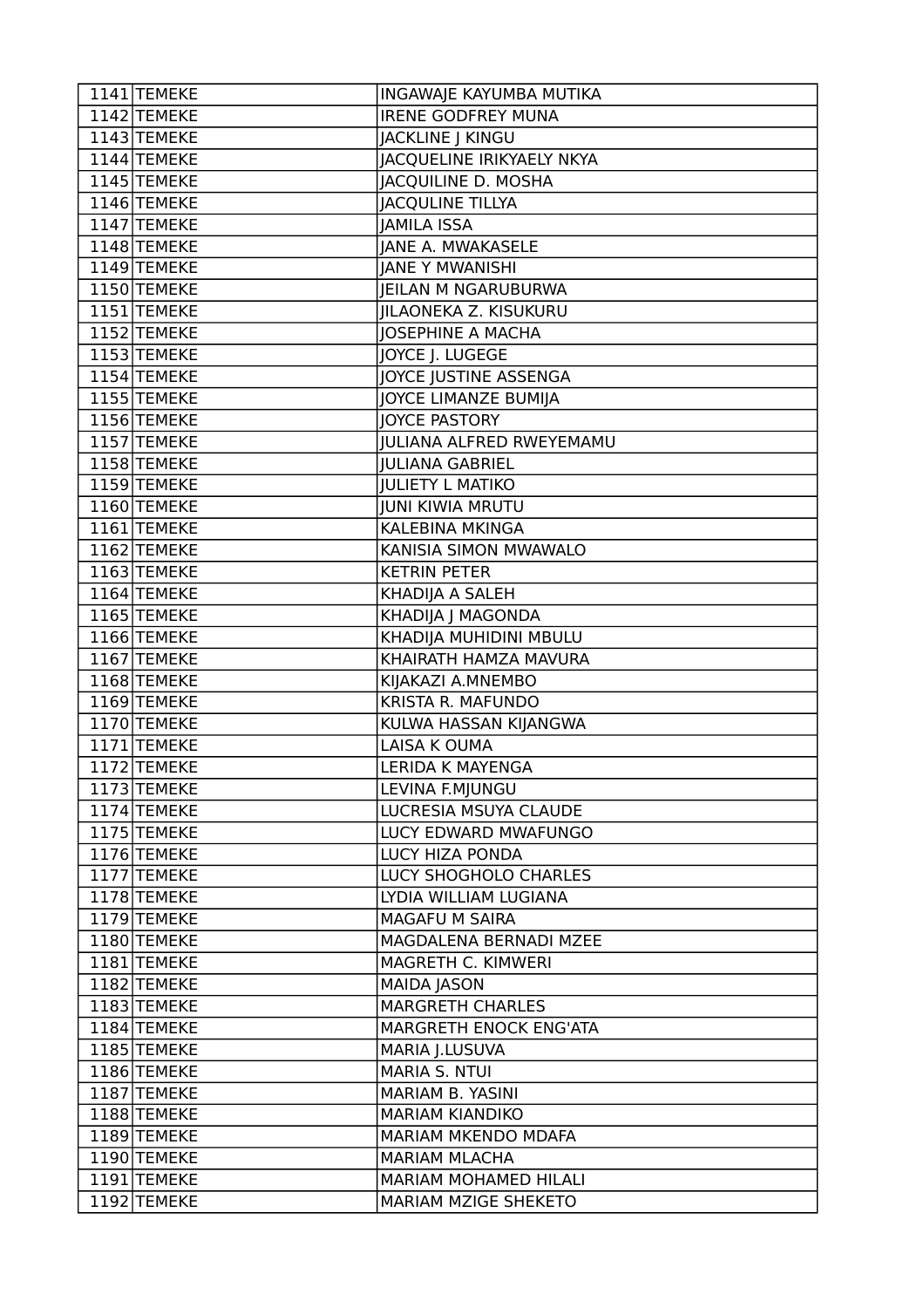| 1193 TEMEKE   | MARIAMU YUSUPH KALOLELA      |
|---------------|------------------------------|
| 1194 TEMEKE   | MARY J.MPONDA                |
| 1195 TEMEKE   | <b>MARY PAUL CHRISTOPHER</b> |
| 1196 TEMEKE   | <b>MARY SWAI</b>             |
| 1197 TEMEKE   | MATRONA RAPHAEL NJAU         |
| 1198 TEMEKE   | MERCY SAMWEL MAKUNDI         |
| 1199 TEMEKE   | <b>MERINA SAMWELI</b>        |
| 1200 TEMEKE   | <b>MERY SHANGAI</b>          |
| 1201 TEMEKE   | <b>MGENI SAID IDD</b>        |
| 1202 TEMEKE   | MODESTA WATUGULU             |
| 1203 TEMEKE   | MOHAMED RASHID MNDOLWA       |
| 1204 TEMEKE   | MTUMWA HUUSEIN MSHAMU        |
| 1205 TEMEKE   | MWAJABU RAMADHANI IBRAHIM    |
| 1206 TEMEKE   | MWAMVUA ARAFAT HAMISI        |
| 1207 TEMEKE   | MWANAHAMIS ABDALLAH SAIDI    |
| 1208 TEMEKE   | MWANAHAMIS RAJABU            |
| 1209 TEMEKE   | MWANAHAMISI ATHUMAN MMBAGA   |
| 1210 TEMEKE   | MWANAISHA HIJA HUSSEIN       |
| 1211 TEMEKE   | NACHI JEREMIAH               |
| 1212 TEMEKE   | NAISYJACK I.KALINGA          |
| 1213 TEMEKE   | <b>NANCY S MANDE</b>         |
| 1214 TEMEKE   | NEEMA A MWAMPALE             |
| 1215 TEMEKE   | NEEMA EDWARD MMBAGA          |
| 1216 TEMEKE   | NEEMA ELIKANA LESHA          |
| 1217 TEMEKE   | NEEMA H. MATEMBA             |
| 1218 TEMEKE   | NILIGHWAKO HUSEA SANGA       |
| 1219 TEMEKE   | <b>NOELA A CHACHA</b>        |
| 1220 TEMEKE   | NORAH M RUGAIMKAM            |
| 1221 TEMEKE   | NURU O KAJINAME              |
| 1222 TEMEKE   | <b>OLIVER SAMSON</b>         |
| 1223 TEMEKE   | PATRICIA TIRA MBWILE         |
| 1224 TEMEKE   | PAULINA AUGUSTINO OBIRIA     |
| 1225 TEMEKE   | PAULINE F. NIHUKA            |
| 1226 TEMEKE   | PERPETUA KIHOZI              |
| 1227 TEMEKE   | RACHEL KAZENI                |
| 1228 TEMEKE   | RAHIMA OMARI                 |
| 1229 TEMEKE   | REGINA N. NDENDYA            |
| 1230 TEMEKE   | REHEMA S. ALI                |
| 1231 TEMEKE   | RICHARD V. SENGOGA           |
| 1232 TEMEKE   | ROSE J. MALYA                |
| $1233$ TEMEKE | ROSE J. SHAKANYA             |
| 1234 TEMEKE   | <b>ROSE NCHIA</b>            |
| 1235 TEMEKE   | ROSEMARY AGAPE MSUMARY       |
| 1236 TEMEKE   | ROSEMARY S. RWEYEMAMU        |
| 1237 TEMEKE   | ROSEMARY V. MSOFE            |
| 1238 TEMEKE   | ROZA JOHN MANYAKENDA         |
| 1239 TEMEKE   | RUKIA ABDALLAH               |
| 1240 TEMEKE   | RUTH OBED NELIGWA            |
| 1241 TEMEKE   | <b>SAADA S KATUNZI</b>       |
| 1242 TEMEKE   | SABINA K. MVUYEKWE           |
| 1243 TEMEKE   | SAID M. MAJONDE              |
| 1244 TEMEKE   | SAIDA M. MWELAMU             |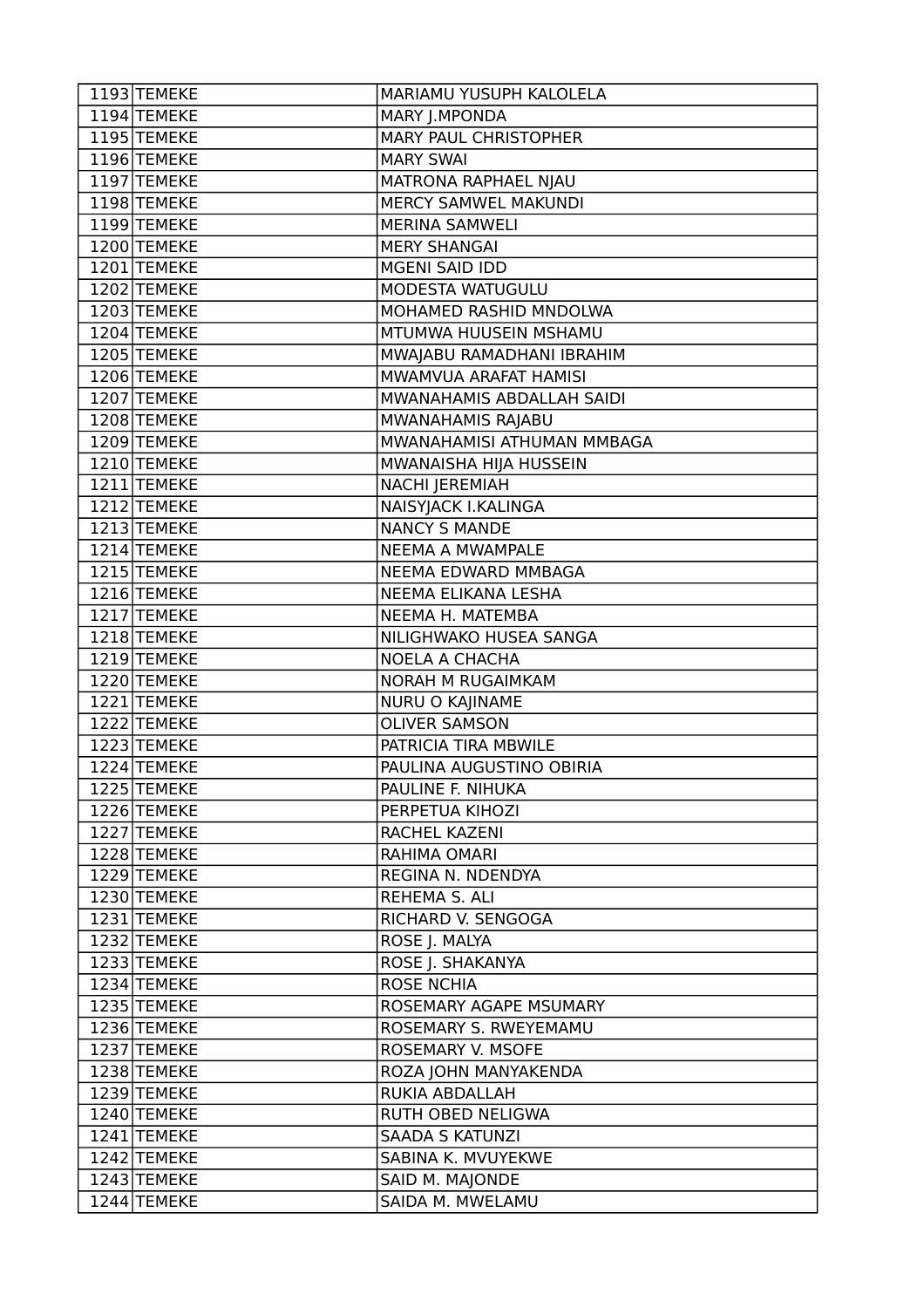| 1245 TEMEKE   | <b>SALMA MUSSA</b>         |
|---------------|----------------------------|
| 1246 TEMEKE   | <b>SARA STANLEY MMBAGA</b> |
| 1247 TEMEKE   | <b>SARAH MALAMBUGI</b>     |
| 1248 TEMEKE   | SAVIA A. NCHIMBI           |
| 1249 TEMEKE   | SELINA B. CHUWA            |
| 1250 TEMEKE   | SHEILA ABDALLAH            |
| 1251 TEMEKE   | SIKAMA KHARIDI SAIDI       |
| 1252 TEMEKE   | SIKUJUA ABDALLAH           |
| 1253 TEMEKE   | <b>SIMON M MUSHI</b>       |
| 1254 TEMEKE   | SOPHIA KITINGA             |
| 1255 TEMEKE   | SOPHIA LUCAS               |
| 1256 TEMEKE   | SOPHIA RASHIDI ATHUMANI    |
| $1257$ TEMEKE | STELLA DANIELLY            |
| 1258 TEMEKE   | STELLA FRANCIS MNKEN       |
| 1259 TEMEKE   | <b>STELLA GREEN</b>        |
| 1260 TEMEKE   | STELLA M. MSONGE           |
| 1261 TEMEKE   | <b>STELLA MAYOLE</b>       |
| 1262 TEMEKE   | <b>SUZANA PETER</b>        |
| 1263 TEMEKE   | <b>TABIA SALEHE LUBIDA</b> |
| 1264 TEMEKE   | TABU F.MUNGI               |
| 1265 TEMEKE   | TABU JUMA MELLIA           |
| 1266 TEMEKE   | TAMALI ANANIA KAJIBA       |
| 1267 TEMEKE   | TATU ATHUMANI              |
| 1268 TEMEKE   | THABITH MCHOMVU            |
| 1269 TEMEKE   | THOMAS ANTONY KANIKI       |
| 1270 TEMEKE   | TUJA TUMAINI TEMBA         |
| 1271 TEMEKE   | TUMAIN MASIMA              |
| 1272 TEMEKE   | <b>VERONICA I MALANGWA</b> |
| 1273 TEMEKE   | VICTORIA A SHAVU           |
| 1274 TEMEKE   | VICTORIA FREDNAND MIJA     |
| $1275$ TEMEKE | <b>VIVIAN MSILU</b>        |
| 1276 TEMEKE   | WEMA F. MWENUKA            |
| 1277 TEMEKE   | WEMA KEMILEMBE LUGUMIRA    |
| 1278 TEMEKE   | WILLIAM J. MAHINYILA       |
| 1279 TEMEKE   | WILLIAM J.MUHEMU           |
| 1280 TEMEKE   | WINBURGA WILLIAM KAZAURA   |
| 1281 TEMEKE   | YASSIN MNZAVA              |
| 1282 TEMEKE   | ZABIBU OMARI               |
| 1283 TEMEKE   | ZAINABU J. SHEMNGA         |
| 1284 TEMEKE   | ZAITUNI M. LUFINGO         |
| 1285 TEMEKE   | ZALIA T LYAKUNGA           |
| 1286 TEMEKE   | ZENA HARUNA RASHIDI        |
| 1287 TEMEKE   | ZENA MALEKANO MBWANA       |
| 1288 TEMEKE   | ZENA S. GEREZA             |
| 1289 TEMEKE   | <b>ZENATH MUSA</b>         |
| 1290 TEMEKE   | <b>ZUBEDA ABEDI</b>        |
| 1291 UBUNGO   | <b>AGNES K MPEPO</b>       |
| 1292 UBUNGO   | AMBROCINA MWAILAFU         |
| 1293 UBUNGO   | AMINA ALLY KALWANYA        |
| 1294 UBUNGO   | AMINA BAKARI ABDI          |
| 1295 UBUNGO   | <b>AMINA I MSEMO</b>       |
| 1296 UBUNGO   | AMIRI MWINJUMA             |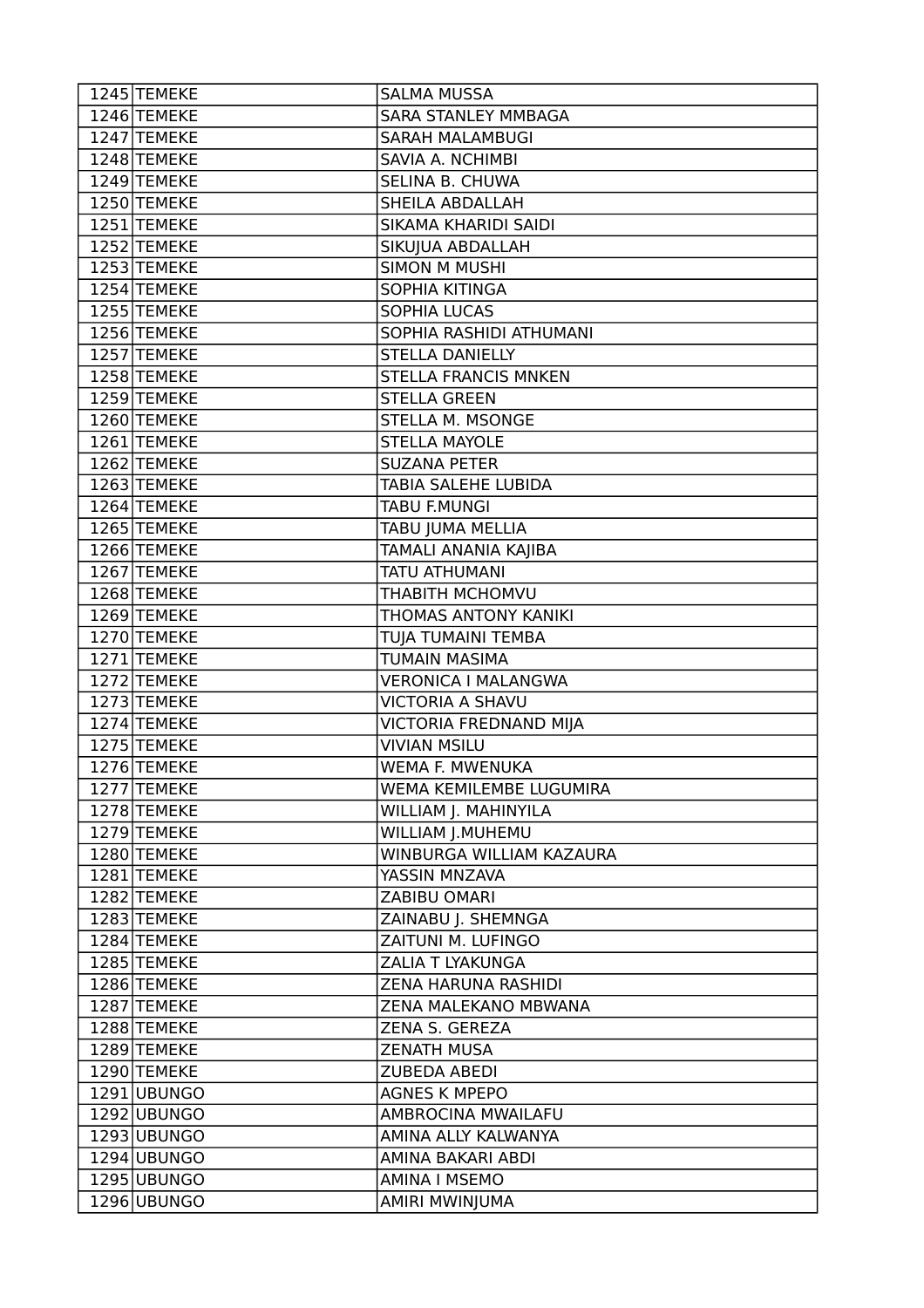| 1297 UBUNGO | <b>AMON MWIGIRA</b>         |
|-------------|-----------------------------|
| 1298 UBUNGO | <b>ANITA MASAKI</b>         |
| 1299 UBUNGO | <b>ANITHA PETER MASUE</b>   |
| 1300 UBUNGO | <b>ANNA JACKSON</b>         |
| 1301 UBUNGO | <b>ARAFA RAMADHANI</b>      |
| 1302 UBUNGO | ASHA JAIBI                  |
| 1303 UBUNGO | ASHURA A KABANGA            |
| 1304 UBUNGO | <b>ASTERIA R MASSAWE</b>    |
| 1305 UBUNGO | AYUBU ASUMWISYE MWAIPOPO    |
| 1306 UBUNGO | <b>BATILDA R MASSAO</b>     |
| 1307 UBUNGO | <b>BEATRICE JOHN KIFUA</b>  |
| 1308 UBUNGO | <b>BENEDICTA MARANDU</b>    |
| 1309 UBUNGO | <b>CHRISTINA C NDOMBA</b>   |
| 1310 UBUNGO | <b>CHRISTINE NANDOMONDO</b> |
| 1311 UBUNGO | CHRISTNA KASANGA            |
| 1312 UBUNGO | DAVIDIKA J KITWANGE         |
| 1313 UBUNGO | <b>DEVOTA MNAKU</b>         |
| 1314 UBUNGO | DORA J BAGONZA              |
| 1315 UBUNGO | <b>DORAH MASHAURI</b>       |
| 1316 UBUNGO | <b>ELIZABETH RESPISI</b>    |
| 1317 UBUNGO | <b>ELLY MSHUMA</b>          |
| 1318 UBUNGO | <b>ESTA KALONGA</b>         |
| 1319 UBUNGO | ESTER WILLIAM MAKWINJE      |
| 1320 UBUNGO | <b>ESTHER E NIMKAZA</b>     |
| 1321 UBUNGO | <b>ESTHER JUMA</b>          |
| 1322 UBUNGO | <b>EVALINE MTENDA</b>       |
| 1323 UBUNGO | FAITH LULU HIZA             |
| 1324 UBUNGO | FATINA DHAHABU              |
| 1325 UBUNGO | <b>FATUMA RASHID</b>        |
| 1326 UBUNGO | <b>FATUMA S MSHAM</b>       |
| 1327 UBUNGO | <b>FLORA KAPINGA</b>        |
| 1328 UBUNGO | <b>FLORA MICHAEL</b>        |
| 1329 UBUNGO | <b>FLORENCE KAPELA</b>      |
| 1330 UBUNGO | <b>FRIDA M TAIRO</b>        |
| 1331 UBUNGO | FRIDA MBWAFU                |
| 1332 UBUNGO | <b>GAIETY MILAMBWE</b>      |
| 1333 UBUNGO | <b>GILDAR MRINA</b>         |
| 1334 UBUNGO | <b>GODLOVE DAMIAN SHAYO</b> |
| 1335 UBUNGO | <b>GOODSELDA THEOBARD</b>   |
| 1336 UBUNGO | <b>HADIJA S SHAMTE</b>      |
| 1337 UBUNGO | HAKIMU JAMES MGENDWA        |
| 1338 UBUNGO | HALIMA KAYAGWA              |
| 1339 UBUNGO | <b>HANAN A ASHUR</b>        |
| 1340 UBUNGO | <b>HARUNI MPINGA</b>        |
| 1341 UBUNGO | <b>HELENA L KATONDO</b>     |
| 1342 UBUNGO | <b>HERITUMAINIDKIMARO</b>   |
| 1343 UBUNGO | HILDEGARD I MUSHI           |
| 1344 UBUNGO | <b>HOGLA MWAMBO</b>         |
| 1345 UBUNGO | <b>IKUNDA MUNISI</b>        |
| 1346 UBUNGO | <b>IMACULATHA SAMSON</b>    |
| 1347 UBUNGO | JACQUELINE FIDELIS SWAI     |
| 1348 UBUNGO | JACQUELINE JANUARY KASSANGA |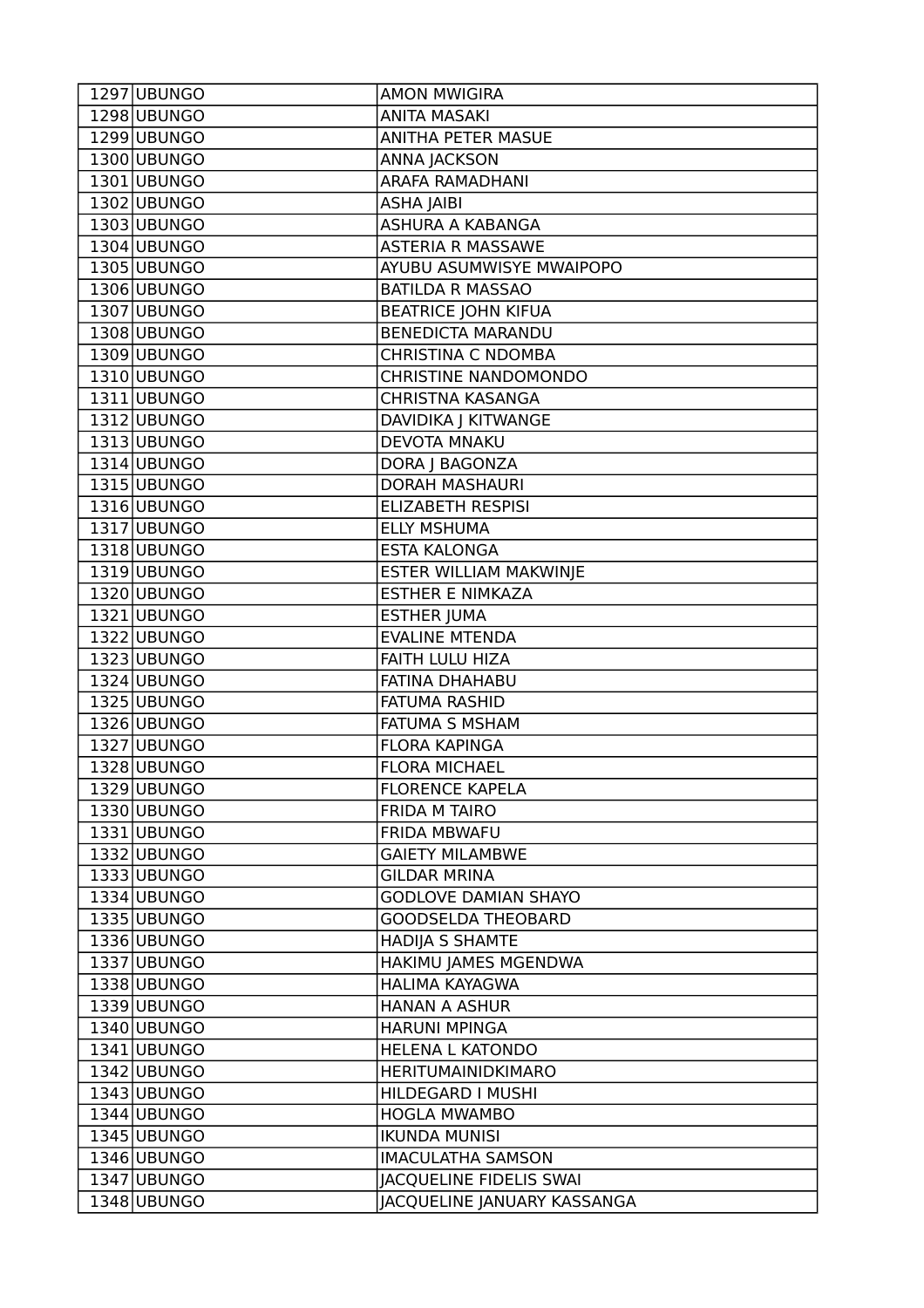| 1349 UBUNGO   | <b>JANE PETER</b>                 |
|---------------|-----------------------------------|
| 1350 UBUNGO   | <b>JANE SICHILIMA</b>             |
| 1351 UBUNGO   | JANETH JOSEPH MKUMBI              |
| 1352 UBUNGO   | <b>JANETH LYIMO</b>               |
| 1353 UBUNGO   | <b>JOHN L MLABA</b>               |
| 1354 UBUNGO   | <b>JOSEPH ABRAHAMU</b>            |
| 1355 UBUNGO   | <b>JOSEPH R LIFA</b>              |
| 1356 UBUNGO   | <b>JOSEPHINE P WENFUREBE</b>      |
| 1357 UBUNGO   | <b>JOYCE D KOMBA</b>              |
| 1358 UBUNGO   | <b>JOYCE DERRICK</b>              |
| 1359 UBUNGO   | <b>JOYCE V MOKIWA</b>             |
| 1360 UBUNGO   | <b>JUDITH PHARES RUGINA</b>       |
| 1361 UBUNGO   | <b>JULIANA BUNOGE</b>             |
| 1362 UBUNGO   | <b>JULIANA JOACHIM RUKUPWA</b>    |
| 1363 UBUNGO   | <b>JULIANA MASULENDE KIBERITI</b> |
| 1364 UBUNGO   | KULTHUMU MKELE                    |
| $1365$ UBUNGO | KULUTHUMU R GUMBO                 |
| 1366 UBUNGO   | LELA IDD KIKOTI                   |
| 1367 UBUNGO   | LILIAN ASHOO                      |
| 1368 UBUNGO   | LILIAN JOSEPH MAKOI               |
| 1369 UBUNGO   | <b>LINA ISSACK</b>                |
| 1370 UBUNGO   | LUCY FRANCIS MOWO                 |
| 1371 UBUNGO   | LYIDIA EMMANUEL BWENDA            |
| 1372 UBUNGO   | LYINA J MSINA                     |
| 1373 UBUNGO   | <b>MAIMUNA S SAIDI</b>            |
| 1374 UBUNGO   | MARIA MAGDALENA MP LYEZIA         |
| 1375 UBUNGO   | <b>MARIAM KULWA</b>               |
| 1376 UBUNGO   | MARIAM M KIUKO                    |
| 1377 UBUNGO   | <b>MARIAMU SALIM</b>              |
| 1378 UBUNGO   | <b>MARIUS LYAPA</b>               |
| $1379$ UBUNGO | MARTHA DAVID LIFA                 |
| 1380 UBUNGO   | <b>MARY CAMIL MRAWA</b>           |
| 1381 UBUNGO   | MARYSTELA ANTHONY MATEMU          |
| 1382 UBUNGO   | <b>MATILDA E MACHA</b>            |
| 1383 UBUNGO   | <b>MGENI THABITI</b>              |
| 1384 UBUNGO   | MICHAEL SAKA                      |
| 1385 UBUNGO   | <b>MOHAMED S FUMO</b>             |
| 1386 UBUNGO   | <b>MONICA JOHN</b>                |
| 1387 UBUNGO   | <b>MOZA MKILINDI</b>              |
| 1388 UBUNGO   | MWANAISHA KOMBO MSEMBWE           |
| 1389 UBUNGO   | <b>NAHALI MIGOI</b>               |
| 1390 UBUNGO   | NAOMI JOSEPH                      |
| 1391 UBUNGO   | NDAGATWA LAWRENCE GOGO            |
| 1392 UBUNGO   | <b>NEEMA AMIRI</b>                |
| 1393 UBUNGO   | <b>NEEMA GIBSON</b>               |
| 1394 UBUNGO   | <b>NEEMA MRUTU</b>                |
| 1395 UBUNGO   | <b>NEEMA P AKARO</b>              |
| 1396 UBUNGO   | NG'WAKA MASANJA                   |
| 1397 UBUNGO   | NTUKANO H MOHAMEDI                |
| 1398 UBUNGO   | NYANZOBE H MAKANI                 |
| 1399 UBUNGO   | OLIVA M SOKA                      |
| 1400 UBUNGO   | PASKAZIA ROMANI                   |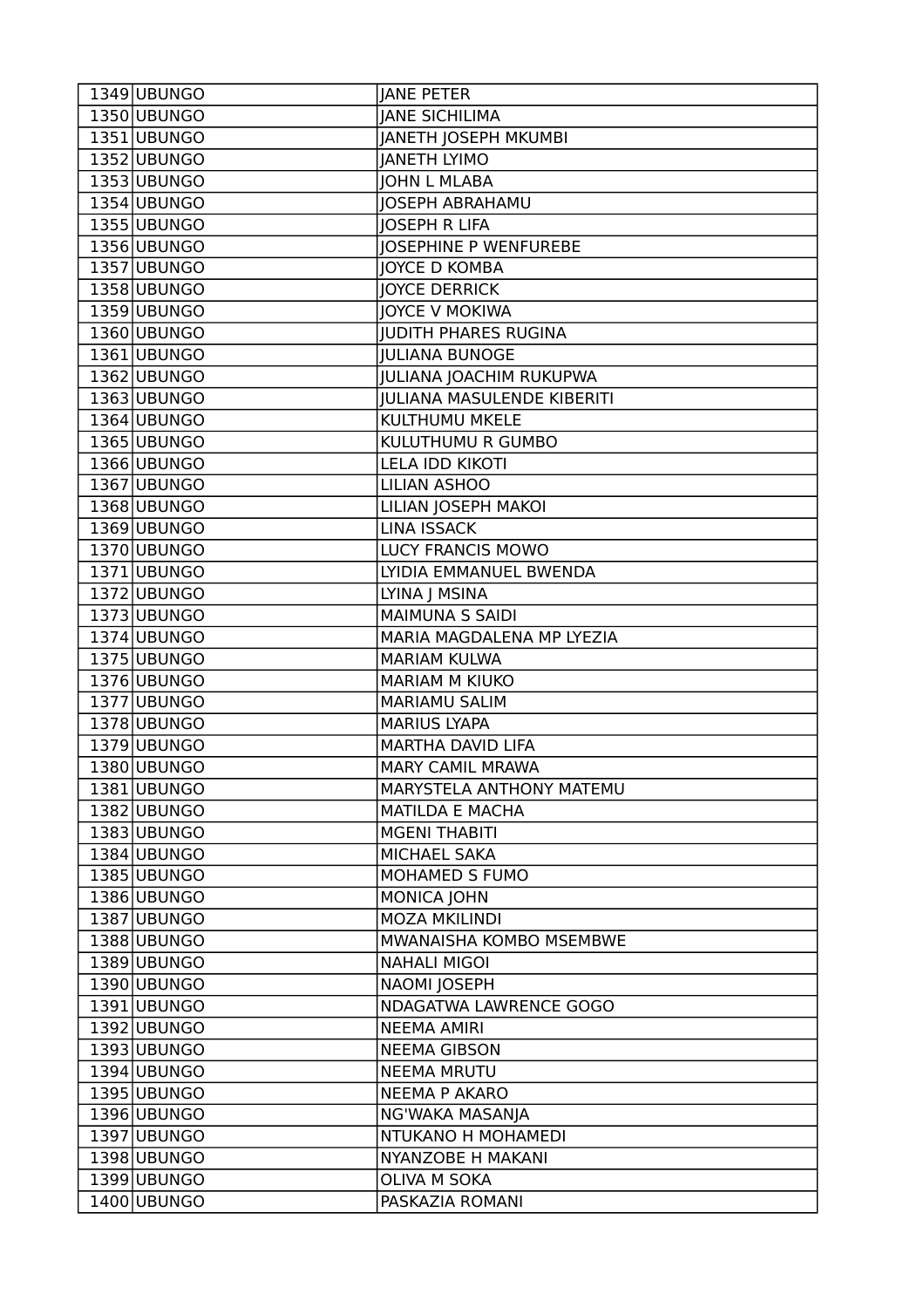| 1401 UBUNGO | PAULINA M MABUGA            |
|-------------|-----------------------------|
| 1402 UBUNGO | PAULO VICENT                |
| 1403 UBUNGO | PETRONILA ELIAS MUNUO       |
| 1404 UBUNGO | PHILIP RAYMOND NCHAI        |
| 1405 UBUNGO | PHILIPINA D RIMOY           |
| 1406 UBUNGO | PRISCA C MSHANGA            |
| 1407 UBUNGO | RAJABU HAJI ATHUMANI        |
| 1408 UBUNGO | RAMADHAN R SEMBEYU          |
| 1409 UBUNGO | REGINA ISAAC KYAMANI        |
| 1410 UBUNGO | REGINA NTAKIJE              |
| 1411 UBUNGO | REHEMA H SHAYO              |
| 1412 UBUNGO | REHEMA MLONGAKWELI          |
| 1413 UBUNGO | REHEMA SHABAN MNDOLWA       |
| 1414 UBUNGO | RENALDA FABIAN TEMU         |
| 1415 UBUNGO | <b>RESTITUTA ELIAS</b>      |
| 1416 UBUNGO | RESTITUTA KARATA            |
| 1417 UBUNGO | ROIDA PASCAL KIBUGA         |
| 1418 UBUNGO | <b>ROSE RASHID</b>          |
| 1419 UBUNGO | <b>RUTH KAWIA</b>           |
| 1420 UBUNGO | <b>SAKINA HAMISI</b>        |
| 1421 UBUNGO | <b>SALMA HAMIS BUHETI</b>   |
| 1422 UBUNGO | <b>SALMA K JUMA</b>         |
| 1423 UBUNGO | SARAH P KISAKA              |
| 1424 UBUNGO | SCOLASTIKA PASCHAL KALINGA  |
| 1425 UBUNGO | SENGIA SIMON KIREMERA       |
| 1426 UBUNGO | SEVERINA MUKELEWE           |
| 1427 UBUNGO | SHADYA AABOOD               |
| 1428 UBUNGO | SHUKURU JOHN                |
| 1429 UBUNGO | <b>SIADI ELIAS</b>          |
| 1430 UBUNGO | STAMILI ABDAL MBAMBA        |
| 1431 UBUNGO | <b>SUZAN MASSAWE</b>        |
| 1432 UBUNGO | TANZILA S MUSHI             |
| 1433 UBUNGO | THERESIA M JOSEPH           |
| 1434 UBUNGO | TUMPALE F MWASEBA           |
| 1435 UBUNGO | <b>TWITIKE MWAMUNDELA</b>   |
| 1436 UBUNGO | <b>UPENDO ANGUMBWIKE</b>    |
| 1437 UBUNGO | <b>VENNA ANTONY KAPINGA</b> |
| 1438 UBUNGO | <b>VERONICA NYAMBAJO</b>    |
| 1439 UBUNGO | YUSTINA S MAPUNDA           |
| 1440 UBUNGO | <b>ZAWADI SALEHE</b>        |
| 1441 UBUNGO | <b>ZILLA MASABA</b>         |
| 1442 BAHI   | <b>ALEX MYOVELA</b>         |
| $1443$ BAHI | AMINA M. ABDALLAH           |
| 1444 BAHI   | ANNA D. SINGO               |
| $1445$ BAHI | ANNA S. KWEKA               |
| $1446$ BAHI | <b>BARAKA S. HALINGA</b>    |
| $1447$ BAHI | <b>BONIFACE FAUSTINE</b>    |
| 1448 BAHI   | CHARLES O. KASONGO          |
| $1449$ BAHI | CHIKU C. MILLINGA           |
| 1450 BAHI   | CHRISTINA B PULAMU          |
| $1451$ BAHI | <b>COLLETA SIMON</b>        |
| $1452$ BAHI | COLLETHA A. DARABE          |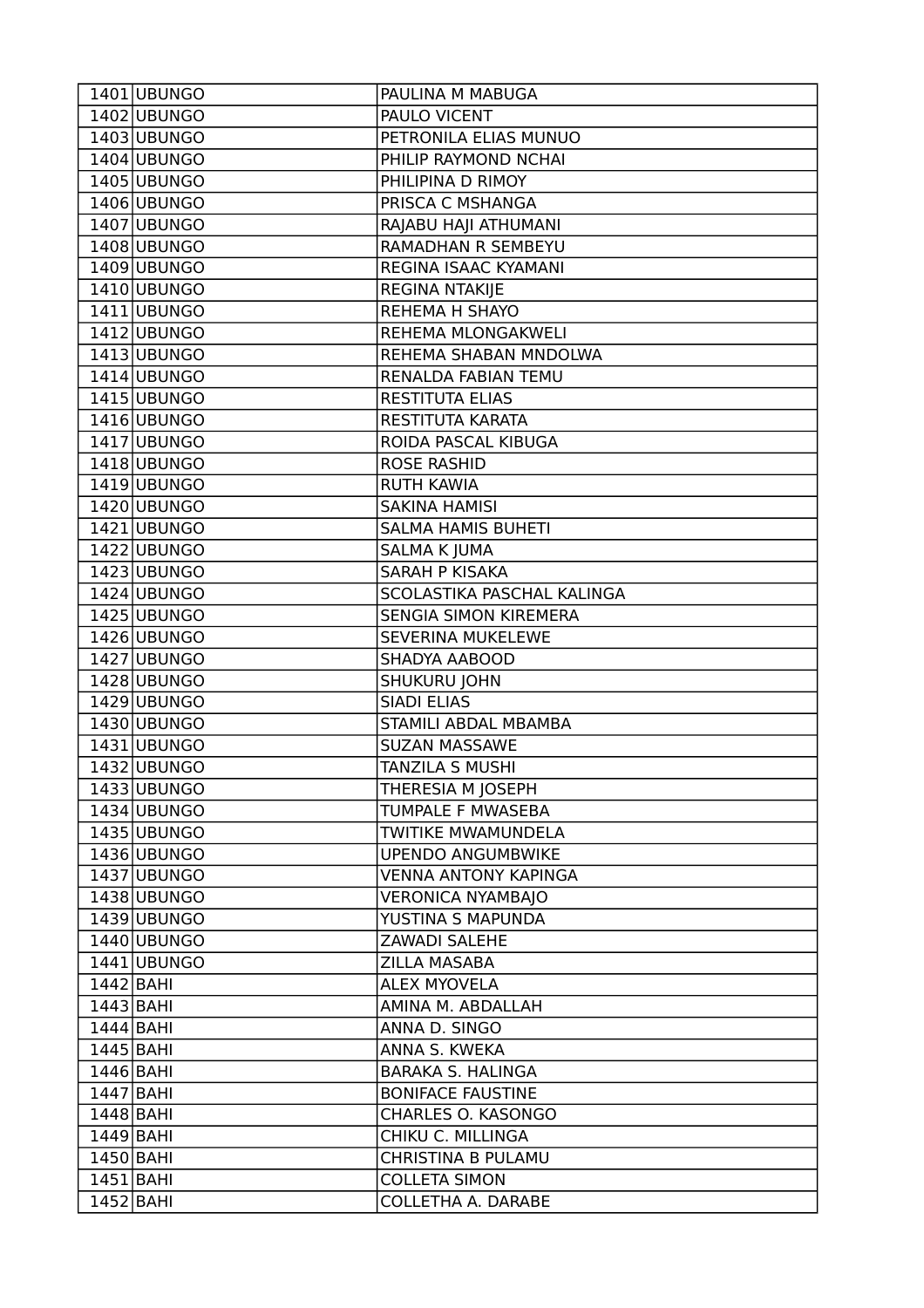| $1453$ BAHI   | EDDA A. MWANGUPILI               |
|---------------|----------------------------------|
| $1454$ BAHI   | <b>FATUMA S. MKALI</b>           |
| 1455 BAHI     | <b>HAMILI S. ROMAN</b>           |
| 1456 BAHI     | <b>HENRY MGANGA</b>              |
| 1457 BAHI     | HIDAYA B. MSENGA                 |
| 1458 BAHI     | <b>HUSSEIN SAID</b>              |
| 1459 BAHI     | <b>JELLAD S. SENKUNDE</b>        |
| 1460 BAHI     | <b>JOHN D. MSOLOKA</b>           |
| $1461$ BAHI   | JOYCE J. KANDUMWA                |
| $1462$ BAHI   | JOYCE P. KALANJA                 |
| $1463$ BAHI   | <b>MARIA ISAVIKA</b>             |
| $1464$ BAHI   | MARIAMU MAHAMUDU                 |
| $1465$ BAHI   | MWANAHAMISI S. MBOGO             |
| $1466$ BAHI   | MWANAHAWA A. KIMWERI             |
| $1467$ BAHI   | NOROH SAIDI NOROH                |
| 1468 BAHI     | PRAXEDA M. TEMU                  |
| $1469$ BAHI   | RAHIMA KH SAID                   |
| 1470 BAHI     | ROZINA M. CHALE                  |
| $1471$ BAHI   | <b>SALOME W. IRINGO</b>          |
| $1472$ BAHI   | SARA J. SAMATWA                  |
| $1473$ BAHI   | <b>SARAH P. NTEMBO</b>           |
| $1474$ BAHI   | TABITHA J. SHAKATO               |
| 1475 BAHI     | TATU O MPONDA                    |
| $1476$ BAHI   | <b>WILLIAM G. HAULE</b>          |
| 1477 CHAMWINO | <b>ADAM ALLY CHUI</b>            |
| 1478 CHAMWINO | ADERINA BENJAMIN FESTO           |
| 1479 CHAMWINO | ALEXANDER DAUDI SINDILO          |
| 1480 CHAMWINO | AMBROCY SYLVERY MUNA             |
| 1481 CHAMWINO | ANAGRACE S. LUTAHIWA             |
| 1482 CHAMWINO | ANNA ASAGEN KITALU               |
| 1483 CHAMWINO | <b>ASHA IDD YUSUPH</b>           |
| 1484 CHAMWINO | <b>ASHA SAID CHILUMBA</b>        |
| 1485 CHAMWINO | ATHUMAN O. MOHAMED               |
| 1486 CHAMWINO | BENADETA CHEDIEL MAKOTHA         |
| 1487 CHAMWINO | BERNADETHA KABULA SHENI          |
| 1488 CHAMWINO | <b>BILALI WAZIRI BAGO</b>        |
| 1489 CHAMWINO | <b>CAROLINE MAILA MALIA</b>      |
| 1490 CHAMWINO | CHARLES BENJAMIN ULANGA          |
| 1491 CHAMWINO | <b>CHARLES PETRO NDUMIZI</b>     |
| 1492 CHAMWINO | <b>CHRISTOPHER JEREMIA SAUSI</b> |
| 1493 CHAMWINO | <b>CLEMENT LUCAS MOLLEL</b>      |
| 1494 CHAMWINO | EKILIA JACKSON MLIPU             |
| 1495 CHAMWINO | <b>ENOCK K. HENDRY</b>           |
| 1496 CHAMWINO | <b>EVA DICKSON MSAMBAZI</b>      |
| 1497 CHAMWINO | EVA SELEME CHIDUMIZI             |
| 1498 CHAMWINO | <b>EVALINE ANDARSON MREMI</b>    |
| 1499 CHAMWINO | FATUMA B. HAMIDU                 |
| 1500 CHAMWINO | <b>GILIBERT MOSES SUBETI</b>     |
| 1501 CHAMWINO | <b>GRACE MTANI TENDWA</b>        |
| 1502 CHAMWINO | HALIMA ELIKUNDA FADHILI          |
| 1503 CHAMWINO | <b>HAPPY GERSON</b>              |
| 1504 CHAMWINO | HERRY MATHIAS MWANGILI           |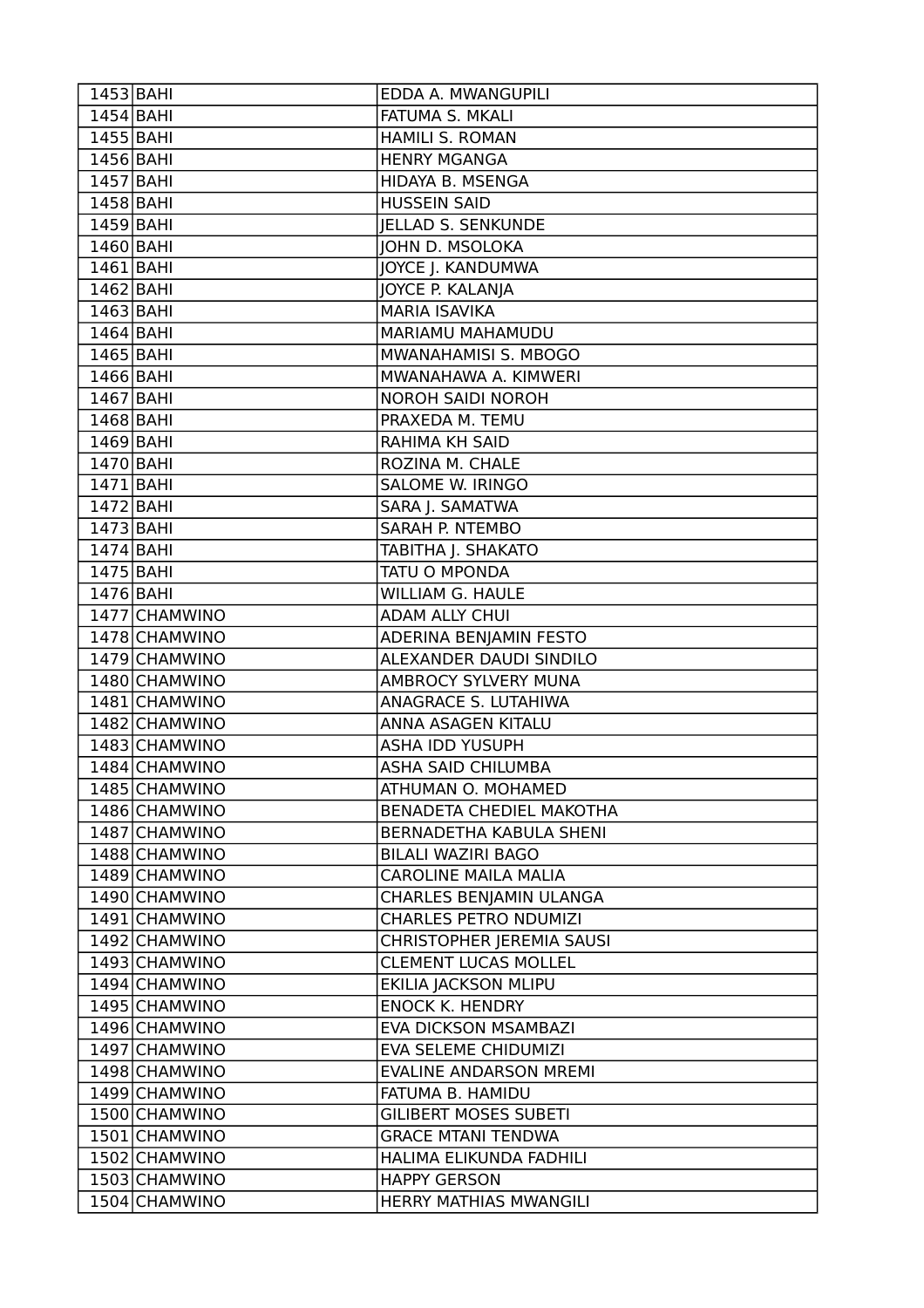| 1505 CHAMWINO        | HIYANA JUMA KIKANYA            |
|----------------------|--------------------------------|
| 1506 CHAMWINO        | <b>IRENE MARTINE DIMOSO</b>    |
| 1507 CHAMWINO        | ISIHAKA RAJABU MSUNGILWA       |
| 1508 CHAMWINO        | <b>JANETH H. CHADALI</b>       |
| 1509 CHAMWINO        | <b>JASMINI IBUNI MRISHO</b>    |
| 1510 CHAMWINO        | <b>JOSEPH BALABALA GOWELLA</b> |
| 1511 CHAMWINO        | JOSEPHINE JOHN MJEMA           |
| 1512 CHAMWINO        | <b>JULIUS GONTAKO</b>          |
| 1513 CHAMWINO        | KHADIJA MOHAMED GOMA           |
| 1514 CHAMWINO        | MARY JAMES MAYALA              |
| 1515 CHAMWINO        | MBULA KIMINI MSINGI            |
| 1516 CHAMWINO        | MIRIAM K. ZABLON               |
| 1517 CHAMWINO        | MUHANDO SHABAN ABDALLAH        |
| 1518 CHAMWINO        | NDIMBWELU MWALUKASA KAMPELO    |
| 1519 CHAMWINO        | NEEMA WILLISON LAZARO          |
| 1520 CHAMWINO        | RAHIMA OMARI WILIAM            |
| 1521 CHAMWINO        | <b>SARAH WILLIAM</b>           |
| 1522 CHAMWINO        | SHAABAN ISSA KAYANDA           |
| 1523 CHAMWINO        | SHAMA SAID AMANZI              |
| 1524 CHAMWINO        | SIMON A NGONG'WANI             |
| 1525 CHAMWINO        | SIMON ELIA MNYAWAGA            |
| 1526 CHAMWINO        | <b>VERONIKA FRENK KASANGA</b>  |
| 1527 CHAMWINO        | <b>VICTOR WILLIAM NGALIKA</b>  |
| 1528 CHAMWINO        | <b>VIOLITHA GODFREY GIWA</b>   |
| 1529 CHAMWINO        | YOHANA MSIGWA MCHUPHA          |
| 1530 CHEMBA          | ABDALLA I JUMAA                |
| 1531 CHEMBA          | <b>ANETY MYAKA</b>             |
| 1532 CHEMBA          | ASHA A. KIDILLEH               |
| 1533 CHEMBA          | ASHURA ABASI BUNGARA           |
| 1534 CHEMBA          | AUGUSTINA F. MBOWE             |
| 1535 CHEMBA          | <b>DEBORA I. SHONDE</b>        |
| 1536 CHEMBA          | <b>FEBRONIA MALISA</b>         |
| 1537 CHEMBA          | FLORENCE M. KASUNGURA          |
| 1538 CHEMBA          | <b>ISSA OMARY</b>              |
| 1539 CHEMBA          | <b>JAMILA CHIBWANA</b>         |
| 1540 CHEMBA          | <b>JONATHAN JAMES</b>          |
| 1541 CHEMBA          | LAULESIA J. NOMBO              |
| 1542 CHEMBA          | LUSAJO D. MBIJE                |
| 1543 CHEMBA          | MAGRETH SAMSON                 |
| 1544 CHEMBA          | MWANAHAMISI KABOTA             |
| 1545 CHEMBA          | <b>NEEMA P NAAMAN</b>          |
| 1546 CHEMBA          | PRISCA A. MBYALU               |
| 1547 CHEMBA          | REBECCA P. NKUBA               |
| 1548 CHEMBA          | SALUM MUSSA TENGELENI          |
| 1549 CHEMBA          | SIMONI BONIPHACE NDAGA         |
| 1550 CHEMBA          | SUZANA GERVAS VITA             |
| 1551 CHEMBA          | THEODORA B MAKOYE              |
| 1552 CHEMBA          | THORODEA S MKOMBO              |
| 1553 CHEMBA          | ZALUWA SHAHA NGATUMA           |
| 1554 DODOMA MANISPAA | ADDI WILLIJONSI MGALULA        |
| 1555 DODOMA MANISPAA | ADELPHINA HERMAN JOHN          |
| 1556 DODOMA MANISPAA | ADVENTINA BUBERWA              |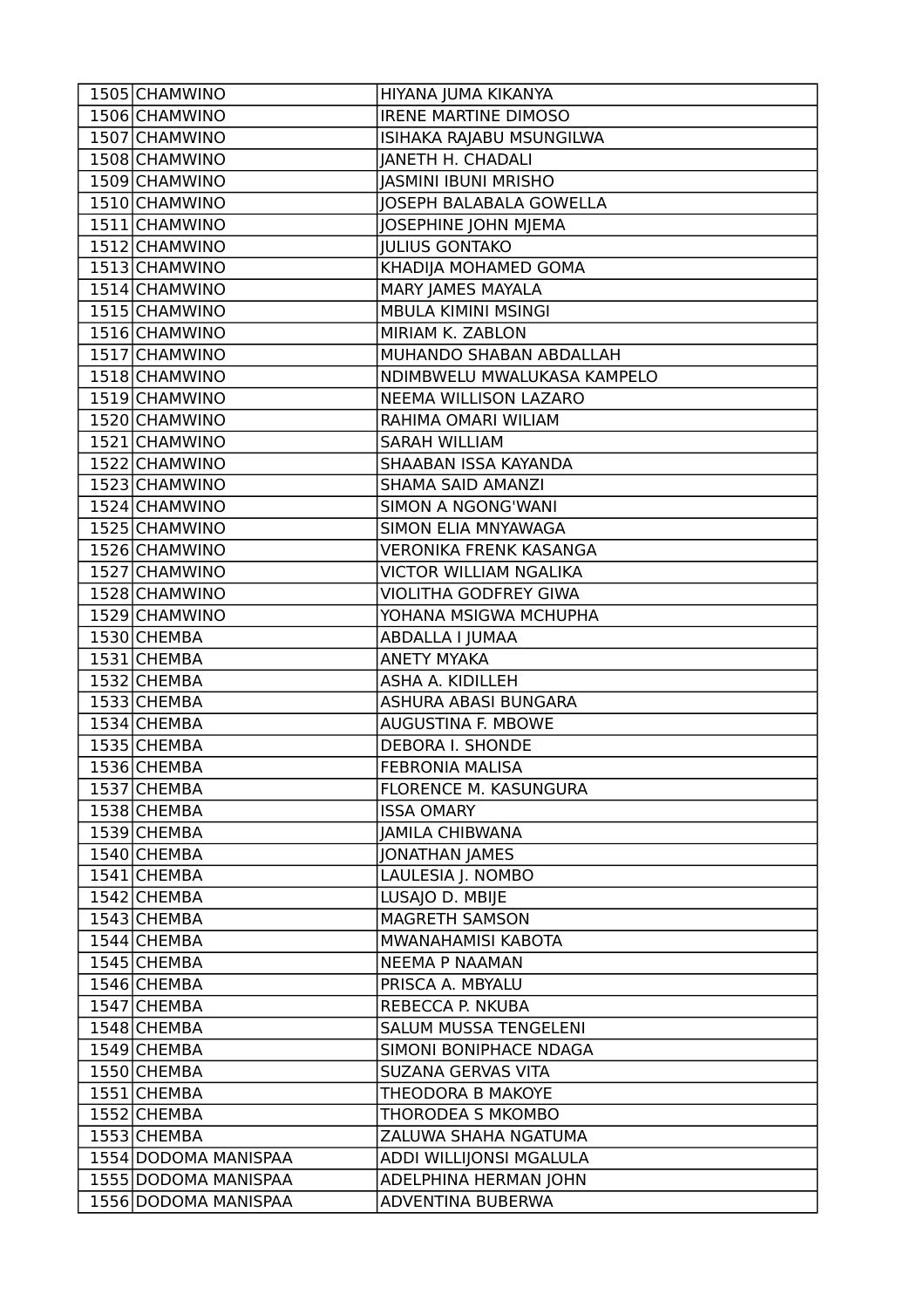| 1557 DODOMA MANISPAA | AGNES AUGUSTINO UHAGILE        |
|----------------------|--------------------------------|
| 1558 DODOMA MANISPAA | <b>AGNES TIMOTH MAKUNDI</b>    |
| 1559 DODOMA MANISPAA | ALINIKYISA AKWILA HUMBO        |
| 1560 DODOMA MANISPAA | AMINA HUSSEIN MJEMA            |
| 1561 DODOMA MANISPAA | AMINA SHABANI LUOGA            |
| 1562 DODOMA MANISPAA | ANGELA MKALI                   |
| 1563 DODOMA MANISPAA | <b>ANTHONY R. MANJI</b>        |
| 1564 DODOMA MANISPAA | <b>ARON ELIAS</b>              |
| 1565 DODOMA MANISPAA | ASHA A. KIDILLEH               |
| 1566 DODOMA MANISPAA | ASHA B. MAGURU                 |
| 1567 DODOMA MANISPAA | ASHA OMARI IWVATA              |
| 1568 DODOMA MANISPAA | ASHA SELEMANI OMELA            |
| 1569 DODOMA MANISPAA | <b>ASIA ISSA MOHAMED</b>       |
| 1570 DODOMA MANISPAA | BUPE NELSON MWASALYANDA        |
| 1571 DODOMA MANISPAA | CALISTER PAUL IMEDA            |
| 1572 DODOMA MANISPAA | <b>CAROLINE NYAMBOYE MARIE</b> |
| 1573 DODOMA MANISPAA | <b>CHEKA SAILENI</b>           |
| 1574 DODOMA MANISPAA | CHRISMARY MSAFIRI NSENJELE     |
| 1575 DODOMA MANISPAA | CHRISTINA BANYASA RABIEL       |
| 1576 DODOMA MANISPAA | CHRISTINA CRESCENT NJILE       |
| 1577 DODOMA MANISPAA | DEO N. MACHUMI                 |
| 1578 DODOMA MANISPAA | <b>EMILY SIMON MWILIKO</b>     |
| 1579 DODOMA MANISPAA | EVA EDWARD MASAGA              |
| 1580 DODOMA MANISPAA | FADHILA MAHAMUOD KIHWELE       |
| 1581 DODOMA MANISPAA | FATUMA HASSAN MAFUA            |
| 1582 DODOMA MANISPAA | <b>FAUSTINA N MASI</b>         |
| 1583 DODOMA MANISPAA | <b>FLORA THOBIAS HWAGO</b>     |
| 1584 DODOMA MANISPAA | <b>FROLA L MBOWE</b>           |
| 1585 DODOMA MANISPAA | FURAHA SALEHE BOMBWE           |
| 1586 DODOMA MANISPAA | <b>GLORIA JOAKI SIMFUKWE</b>   |
| 1587 DODOMA MANISPAA | <b>GRACE DONALD SINGO</b>      |
| 1588 DODOMA MANISPAA | <b>GRACE JOHN MWAKALEBELA</b>  |
| 1589 DODOMA MANISPAA | HALIMA ALLY ISMAIL             |
| 1590 DODOMA MANISPAA | <b>HALIMA KISHEGWE</b>         |
| 1591 DODOMA MANISPAA | HALIMA SHUNDI MAULIDI          |
| 1592 DODOMA MANISPAA | <b>IRENE ZABRON MOYE</b>       |
| 1593 DODOMA MANISPAA | <b>ISSA YAHAYA MSUYA</b>       |
| 1594 DODOMA MANISPAA | <b>JANE MDAHE</b>              |
| 1595 DODOMA MANISPAA | <b>JOSEPH ALFRED MWAIPAMBE</b> |
| 1596 DODOMA MANISPAA | <b>JOYCE MATONYA</b>           |
| 1597 DODOMA MANISPAA | <b>KHALID SURU</b>             |
| 1598 DODOMA MANISPAA | LUCY MWIJUKI KITWARO           |
| 1599 DODOMA MANISPAA | MAHEWA MSOLOKA                 |
| 1600 DODOMA MANISPAA | MANJI NYAKABHI MAKENE          |
| 1601 DODOMA MANISPAA | <b>MARY NJAU</b>               |
| 1602 DODOMA MANISPAA | <b>MARY RICHARD MASHAUSI</b>   |
| 1603 DODOMA MANISPAA | <b>MARY ZUNDA</b>              |
| 1604 DODOMA MANISPAA | MCHIKIRWA EDWARD JOHN          |
| 1605 DODOMA MANISPAA | MERIANA KISALAMITI KIGOSI      |
| 1606 DODOMA MANISPAA | MERINA FIDELIS TIMOTHEO        |
| 1607 DODOMA MANISPAA | MICHAEL J. OBURE               |
| 1608 DODOMA MANISPAA | MIRIAM TONO REUBEN             |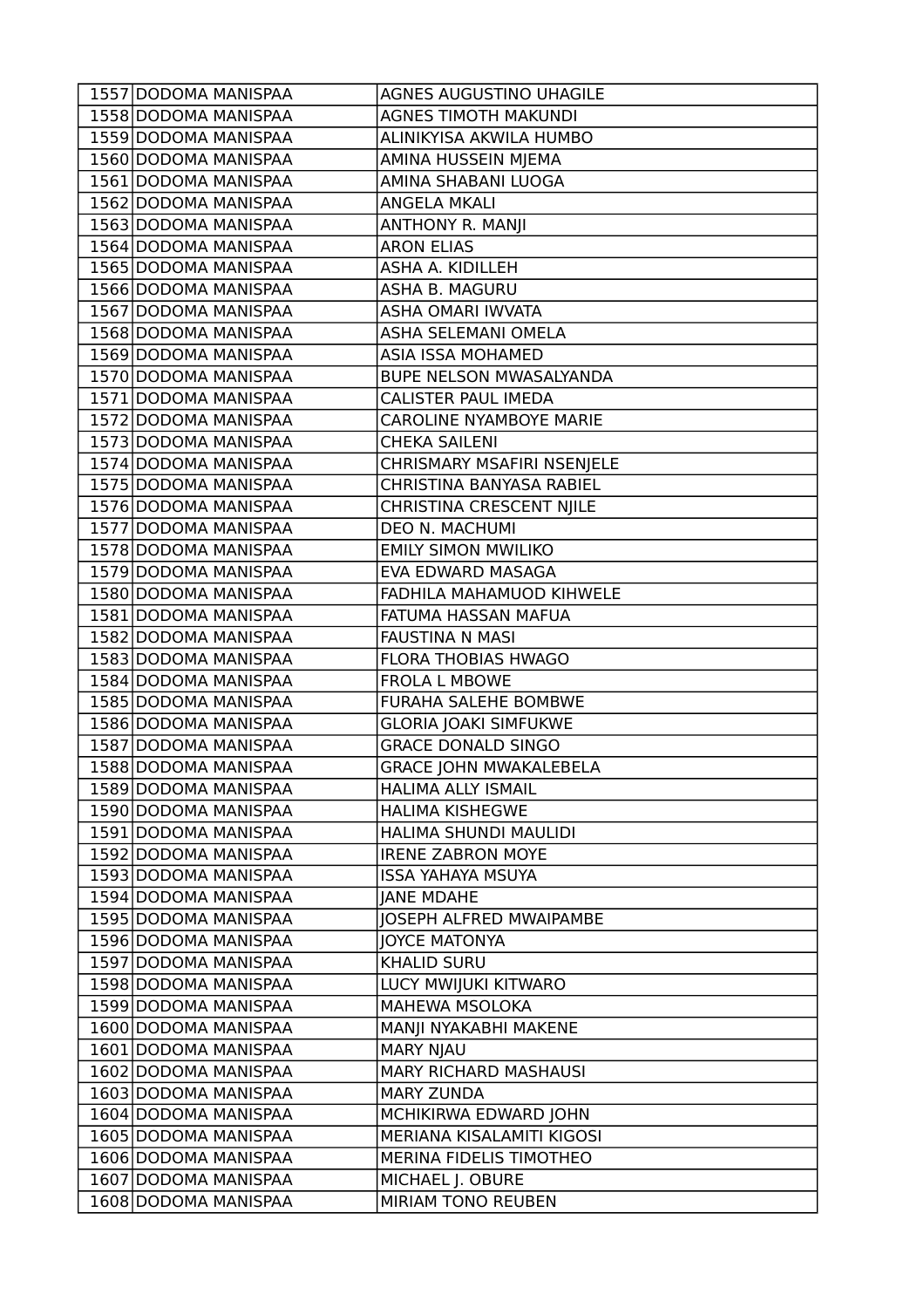|                                         | MKAYALA MOHAMED MKAYALA              |
|-----------------------------------------|--------------------------------------|
| 1610 DODOMA MANISPAA                    | MONICA MATHIAS ISUJA                 |
| 1611 DODOMA MANISPAA                    | <b>MUSSA HASSAN</b>                  |
| 1612 DODOMA MANISPAA                    | MWASITI AMIRY TAGALALA               |
| 1613 DODOMA MANISPAA                    | NAOMBA ATHUMANI MBWAMBO              |
| 1614 DODOMA MANISPAA                    | NAOMI AYUBU NDORIBIRA                |
| 1615 DODOMA MANISPAA                    | NEEMA MACHAGA MPILI                  |
| 1616 DODOMA MANISPAA                    | NORBETA RAPHAEL NDUNGURU             |
| 1617 DODOMA MANISPAA                    | PENDO ABRAHAM SEMWENDA               |
| 1618 DODOMA MANISPAA                    | REHEMA CHRISTOPHER MGUNDA            |
| 1619 DODOMA MANISPAA                    | REHEMA SIMON SAKHABUJI               |
| 1620 DODOMA MANISPAA                    | RESPICIUS MUTALEMWA REBWANGIRA       |
| 1621 DODOMA MANISPAA                    | SAIDI JUMA MJILI                     |
| 1622 DODOMA MANISPAA                    | SALIMA OMARY MIKINA                  |
| 1623 DODOMA MANISPAA                    | <b>SAMWEL MOMBO</b>                  |
| 1624 DODOMA MANISPAA                    | SHARIFA J. SADICK                    |
| 1625 DODOMA MANISPAA                    | SILVIA ISACK KIPETHA                 |
| 1626 DODOMA MANISPAA                    | SOPHIA ADAM                          |
| 1627 DODOMA MANISPAA                    | SOPHIA KAVUYE SAMBA                  |
| 1628 DODOMA MANISPAA                    | STEPHEN ZEPHANIA NGOILE              |
| 1629 DODOMA MANISPAA                    | TEREVAEL SOORI PALANGYO              |
| 1630 DODOMA MANISPAA                    | <b>UPENDO KINYASHI</b>               |
| 1631 DODOMA MANISPAA                    | <b>VENANCE YOMBAYOMBA</b>            |
| 1632 DODOMA MANISPAA                    | WALTER H. KITAMBAWAZI                |
| 1633 DODOMA MANISPAA                    | ZUBEDA H. SHAYO                      |
| $1634$ KONDOA (M)                       | AMINA A ISSA                         |
| 1635 KONDOA (M)                         | <b>AMINA MKWATA</b>                  |
| 1636 KONDOA (M)                         | CHORAI A RAJABU                      |
| $1637$ KONDOA (M)                       | DOROTHEA RYOBA                       |
|                                         |                                      |
| $1638$ KONDOA (M)                       | <b>FARIDA H MABISO</b>               |
| $1639$ KONDOA (M)                       | HALIMA J. KASWALA                    |
| $1640$ KONDOA (M)                       | HAMED N. OHAM                        |
| 1641 KONDOA (M)                         | <b>IMANI SULUTY</b>                  |
| $1642$ KONDOA (M)                       | LYDIA F. TIBIHIKA                    |
| $1643$ KONDOA (M)                       | <b>NASRA S NDOROBO</b>               |
| $1644$ KONDOA (M)                       | <b>NELSON P CHIHAMBAYA</b>           |
| $1645$ KONDOA (M)                       | PETRONILA P. THADEUS                 |
| $1646$ KONDOA (M)                       | PRUDENSIANA MMASI                    |
| $1647$ KONDOA (M)                       | RABIA HUSSEIN                        |
| $1648$ KONDOA (M)                       | REGINA A. MKENDA                     |
| $1649$ KONDOA (M)                       | SARAH WIZILE SICHALWE                |
| $1650 $ KONDOA (M)                      | <b>SCOLASTICA MOLA</b>               |
| $1651 $ KONDOA (M)                      | <b>STELLA MORICE MTURI</b>           |
| $1652$ KONDOA (M)                       | <b>TUNU SIRI</b>                     |
| $1653 $ KONDOA (M)                      | <b>VAILETH OGHA</b>                  |
| $1654$ KONDOA (M)                       | YUNISI MALANGO                       |
| $1655 $ KONDOA (M)                      | ZUHURA H MUNGAY                      |
| $1656$ KONDOA (V)                       | DAMADU B. ITUJJA                     |
| $1657$ KONDOA (V)                       | <b>ELIAS SINDA</b>                   |
| $1658$ KONDOA (V)                       | <b>FARIDA HASANI</b>                 |
| $1659$ KONDOA (V)<br>$1660 $ KONDOA (V) | <b>FRIDA SANGA</b><br>HADIJA A. NUHU |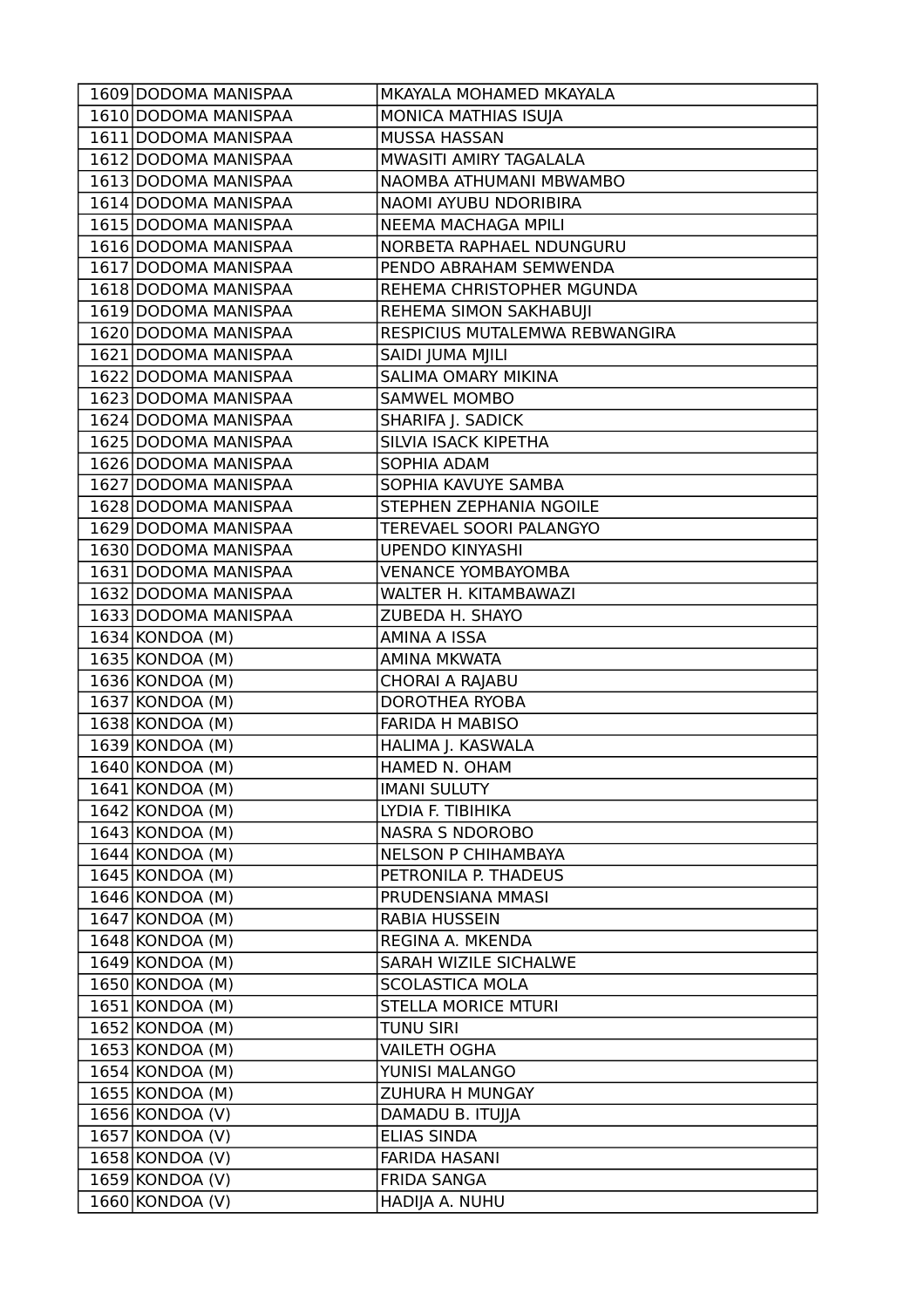| 1661 KONDOA (V)   | HAJARA A. NOTI                 |
|-------------------|--------------------------------|
| $1662$ KONDOA (V) | <b>HAPPINESS TUMAINI</b>       |
| $1663$ KONDOA (V) | MARIAMU HUSEIN MISANYA         |
| $1664$ KONDOA (V) | PASTORY MWAHU MARUSSU          |
| 1665 KONDOA (V)   | <b>RITHA COSMAS</b>            |
| $1666$ KONDOA (V) | ROSE JOHN MAHIKA               |
| 1667 KONGWA       | <b>ACKLEY ALEXANDER MAKASI</b> |
| 1668 KONGWA       | <b>AGATHA CLEMENCE</b>         |
| 1669 KONGWA       | <b>AMBROSIA V TAIRO</b>        |
| 1670 KONGWA       | ANNA CHIPWAZA                  |
| 1671 KONGWA       | <b>AURELIANA A MKONO</b>       |
| 1672 KONGWA       | <b>BATULI IDDY</b>             |
| 1673 KONGWA       | <b>BUMI D. MTEGANDA</b>        |
| 1674 KONGWA       | <b>CALISTA MPAKATI</b>         |
| 1675 KONGWA       | CATHERINE M. MLIMANG'OMBE      |
| 1676 KONGWA       | <b>CHEKANAO MAHAMEDI</b>       |
| 1677 KONGWA       | <b>EGNAS MBUTA</b>             |
| 1678 KONGWA       | <b>EMANUEL M WANDETI</b>       |
| 1679 KONGWA       | <b>ERNEST URIO</b>             |
| 1680 KONGWA       | FAIRUZI M. MHANDE              |
| 1681 KONGWA       | <b>FAIZUNI M SELEMANI</b>      |
| 1682 KONGWA       | FATNA D LUGENGE                |
| 1683 KONGWA       | <b>FATUMA MUSSA</b>            |
| 1684 KONGWA       | <b>FATUMA SIMON</b>            |
| 1685 KONGWA       | FELISTA JOSHUA CHACHA          |
| 1686 KONGWA       | <b>FESTO F CHIKOPA</b>         |
| 1687 KONGWA       | <b>FLORA HILARY</b>            |
| 1688 KONGWA       | <b>FROLA MBAGA</b>             |
| 1689 KONGWA       | <b>GASPER O. TEMU</b>          |
| 1690 KONGWA       | <b>GEMMA JOSEPH MANYWELE</b>   |
| 1691 KONGWA       | <b>GLADNES URIO NGOWI</b>      |
| 1692 KONGWA       | <b>GRACE R KISSANGA</b>        |
| 1693 KONGWA       | <b>HAPPY S SALALI</b>          |
| 1694 KONGWA       | HAWA A. SANGALI                |
| 1695 KONGWA       | HENRY H K GUERRINOH            |
| 1696 KONGWA       | HUSNA MALUCHILA                |
| 1697 KONGWA       | <b>JANETI MASHAKA</b>          |
| 1698 KONGWA       | <b>JENIFER KATYEGA DAMIAN</b>  |
| 1699 KONGWA       | <b>JOSEPHINA J NKANE</b>       |
| 1700 KONGWA       | <b>JUDITH P KADUPE</b>         |
| 1701 KONGWA       | <b>JUSTINE WILSON MBISHAY</b>  |
| 1702 KONGWA       | KULWA PHILIMONI                |
| 1703 KONGWA       | <b>LUCKY MATOLA</b>            |
| 1704 KONGWA       | <b>MARIAM H BAKARI</b>         |
| 1705 KONGWA       | <b>MARTHA MOSES</b>            |
| 1706 KONGWA       | <b>MARY S DYAHILLA</b>         |
| 1707 KONGWA       | MLONGWA O. LESAMILA            |
| 1708 KONGWA       | MONICA A KIMARO                |
| 1709 KONGWA       | MWAMVUA ALLY                   |
| 1710 KONGWA       | NEEMA G MWASENJELE             |
| 1711 KONGWA       | NEEMA JUCAEL MKUMBO            |
| 1712 KONGWA       | PATRICK O KIHAVA               |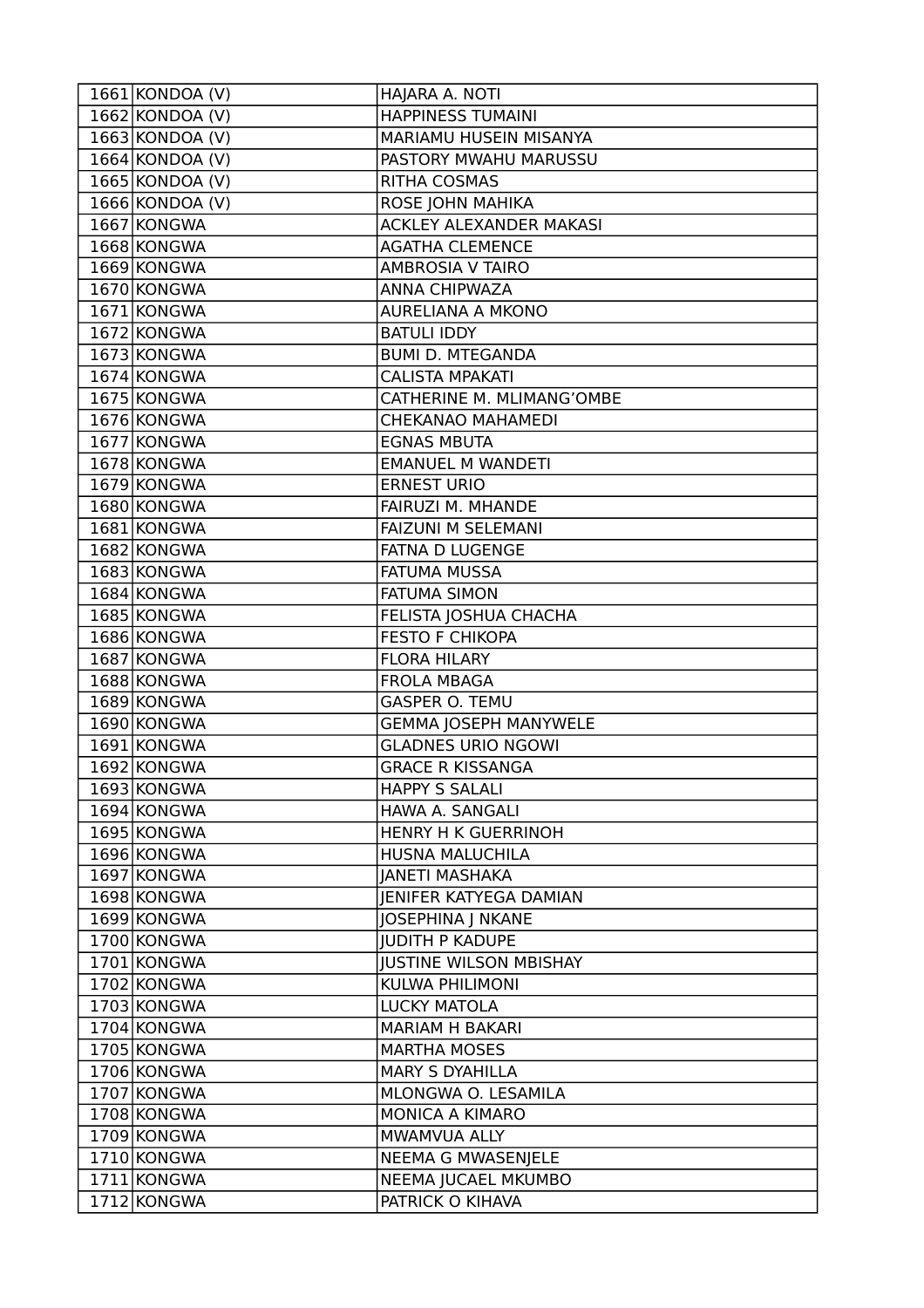| 1713 KONGWA  | PENDO SHEDRACK                  |
|--------------|---------------------------------|
| 1714 KONGWA  | REHEMA MAENJELA                 |
| 1715 KONGWA  | <b>REHEMA S MKUMBO</b>          |
| 1716 KONGWA  | RICHARD ANDERSON                |
| 1717 KONGWA  | <b>ROSEMARY ANDREW</b>          |
| 1718 KONGWA  | SAID MAJEVU MGONJA              |
| 1719 KONGWA  | <b>SALAMA M ALI</b>             |
| 1720 KONGWA  | <b>SAMWEL MWANYEMI</b>          |
| 1721 KONGWA  | SANTUCE TANGATYA                |
| 1722 KONGWA  | SELINA ALEX MHIMILI             |
| 1723 KONGWA  | <b>SHADRACH   MBALANI</b>       |
| 1724 KONGWA  | SHEILA S ALBERT                 |
| 1725 KONGWA  | SIKITU LWIWA MDAO               |
| 1726 KONGWA  | SOMOE A MPANDA                  |
| 1727 KONGWA  | SOSYTHENES .M. SINDAMWAKA       |
| 1728 KONGWA  | <b>SUBIRA LIWOLA</b>            |
| 1729 KONGWA  | TATU M CHUWA                    |
| 1730 KONGWA  | <b>THEODORA KITOSI</b>          |
| 1731 KONGWA  | <b>UPENDO M. CLAUD</b>          |
| 1732 KONGWA  | <b>VERONICA CHIGOLO</b>         |
| 1733 KONGWA  | <b>VERONICA EMANUEL</b>         |
| 1734 KONGWA  | <b>WALES HENDRISH SHEKIBULA</b> |
| 1735 KONGWA  | <b>WINFRIDA W CHANGWALA</b>     |
| 1736 MPWAPWA | <b>AINA MOHAMED</b>             |
| 1737 MPWAPWA | <b>AMANI BENDERA</b>            |
| 1738 MPWAPWA | <b>ANITA MSAKA</b>              |
| 1739 MPWAPWA | ANNA H. SABUNI                  |
| 1740 MPWAPWA | <b>ASHA MAWENJI CHANDE</b>      |
| 1741 MPWAPWA | AZIZA HASSANI KIMTI             |
| 1742 MPWAPWA | CATHERINE GERVAS VITA           |
| 1743 MPWAPWA | DAFROSA SEVERIN MBUYA           |
| 1744 MPWAPWA | DIANA PETER KIYANGA             |
| 1745 MPWAPWA | DORA CHRISTOPHER MWAKA          |
| 1746 MPWAPWA | ELEN S. NGIGA                   |
| 1747 MPWAPWA | <b>ERKA MICHAEL</b>             |
| 1748 MPWAPWA | ESTER A. MZAVA                  |
| 1749 MPWAPWA | <b>ESTER JOHN</b>               |
| 1750 MPWAPWA | <b>EUGEN S. MICHAEL</b>         |
| 1751 MPWAPWA | FIKIRI D. NYANG'OLO             |
| 1752 MPWAPWA | <b>FLAVIA MBUNGU</b>            |
| 1753 MPWAPWA |                                 |
|              | <b>GATI FELIX</b>               |
| 1754 MPWAPWA | <b>GEMA PETER KIVIA</b>         |
| 1755 MPWAPWA | <b>GLADNESS MUGARA MUKAMA</b>   |
| 1756 MPWAPWA | HAWA JUMA LESSO                 |
| 1757 MPWAPWA | HELEN EMANUEL WAZIRI            |
| 1758 MPWAPWA | <b>HELEN MARCO SUMARI</b>       |
| 1759 MPWAPWA | <b>JOANITA HADRAM KUTONA</b>    |
| 1760 MPWAPWA | <b>JOHN SAIMON MTALI</b>        |
| 1761 MPWAPWA | <b>JOSEPH G MALANGALILA</b>     |
| 1762 MPWAPWA | <b>JOSEPH MWERO MASATU</b>      |
| 1763 MPWAPWA | <b>JOYCE GASPAR</b>             |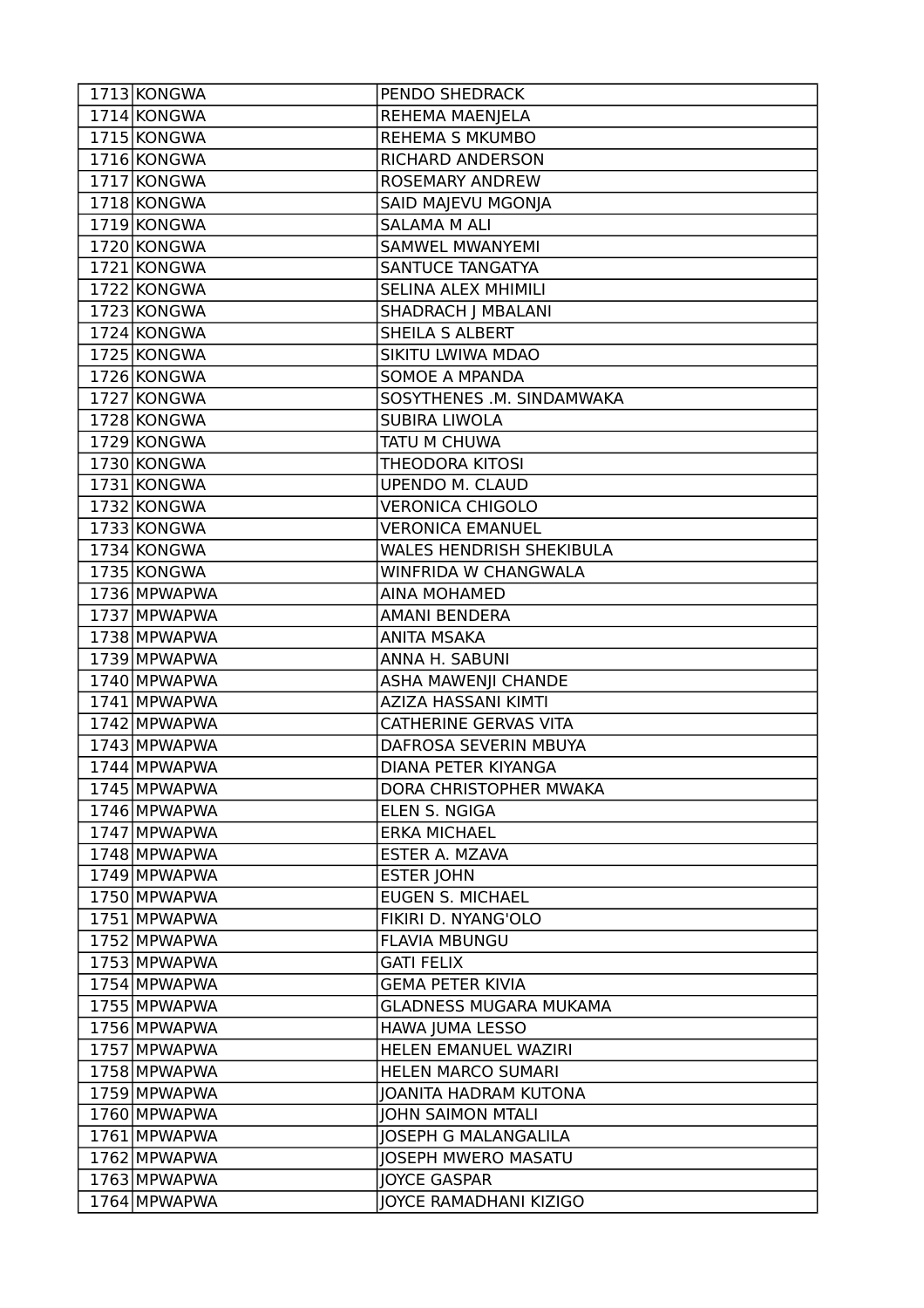| 1765 MPWAPWA    | <b>LAWRENCE MWANGIMBA</b>     |
|-----------------|-------------------------------|
| 1766 MPWAPWA    | <b>LEAH C AYUBU</b>           |
| 1767 MPWAPWA    | LEAH C. AYUBU                 |
| 1768 MPWAPWA    | <b>MONICA KAKULU</b>          |
| 1769 MPWAPWA    | NEEMA SEIF KAZINJA            |
| 1770 MPWAPWA    | REGINA LUDOVICKI KIONDO       |
| 1771 MPWAPWA    | REGINA PIENSIUS LUVUMBI       |
| 1772 MPWAPWA    | ROSEMARY JONATHAN MASAGASI    |
| 1773 MPWAPWA    | SALVINA K. NOROH              |
| 1774 MPWAPWA    | SARAH JOHN GWEBA              |
| 1775 MPWAPWA    | <b>SELAFINA MWIKOLA</b>       |
| 1776 MPWAPWA    | SIWATU HASSAN NGAYAGA         |
| 1777 MPWAPWA    | STEPHERN RAJABU MTUTA         |
| 1778 MPWAPWA    | ZAWADI LUVINGA                |
| 1779 RAS DODOMA | AVER MWAKATUNDU               |
| 1780 RAS DODOMA | BARAKA A. SYMPHORIAN          |
| 1781 RAS DODOMA | <b>BELINDA P. MAVUNDE</b>     |
| 1782 RAS DODOMA | <b>EVALINE MCHOME</b>         |
| 1783 RAS DODOMA | HIDAYA S. RUSHEKE             |
| 1784 RAS DODOMA | MARYAM A. HASSAN              |
| 1785 RAS DODOMA | MWANAHASUSI MATOLA            |
| 1786 RAS DODOMA | PERICY CHILOLO                |
| 1787 RAS DODOMA | REMIJA SIMON KIKOTI           |
| 1788 RAS DODOMA | ROSE R. JOSEPH                |
| 1789 RAS DODOMA | SIFAEL MUGITU                 |
| 1790 BUKOMBE    | ADAM N MKUMBO                 |
| 1791 BUKOMBE    | AURELIA J. MALLYA             |
| $1792$ BUKOMBE  | DAMASK. KALAHEZE              |
| 1793 BUKOMBE    | DORICA JOHN MANGWELELA        |
| 1794 BUKOMBE    | <b>EDINA T.NDEZI</b>          |
| 1795 BUKOMBE    | <b>ELIAS KALAMII</b>          |
| 1796 BUKOMBE    | <b>ESPERIUS RUTABA</b>        |
| 1797 BUKOMBE    | <b>ESTER PAUL</b>             |
| 1798 BUKOMBE    | <b>EVERNETH JONATHAN</b>      |
| 1799 BUKOMBE    | <b>FURAHA JOSHUA</b>          |
| 1800 BUKOMBE    | <b>HADIJA JOHN</b>            |
| 1801 BUKOMBE    | <b>ISACK D. NYAKIRANG'ANI</b> |
| 1802 BUKOMBE    | <b>JANUARY A. RUJWEKA</b>     |
| 1803 BUKOMBE    | JEFTA B. ZACHARIA             |
| 1804 BUKOMBE    | JESCA J. MAGEMBE              |
| 1805 BUKOMBE    | <b>JOSEPH MTABAZI</b>         |
| 1806 BUKOMBE    | JOSEPHINA A. MAEMBE           |
| 1807 BUKOMBE    | <b>JUDITH B. STANSLAUS</b>    |
| 1808 BUKOMBE    | KULWA J MLIMA                 |
| 1809 BUKOMBE    | LAMECK R. KULINDWA            |
| 1810 BUKOMBE    | <b>LEA ARON</b>               |
| 1811 BUKOMBE    | LILIAN M. MLEMI               |
| 1812 BUKOMBE    | LINDA E.MABULA                |
| 1813 BUKOMBE    | LYIDIA P. KWEKA               |
| 1814 BUKOMBE    | MAGRETH BUBERWA               |
| 1815 BUKOMBE    | <b>MANASE KIMATHA</b>         |
| 1816 BUKOMBE    | <b>MARIAM JUMA</b>            |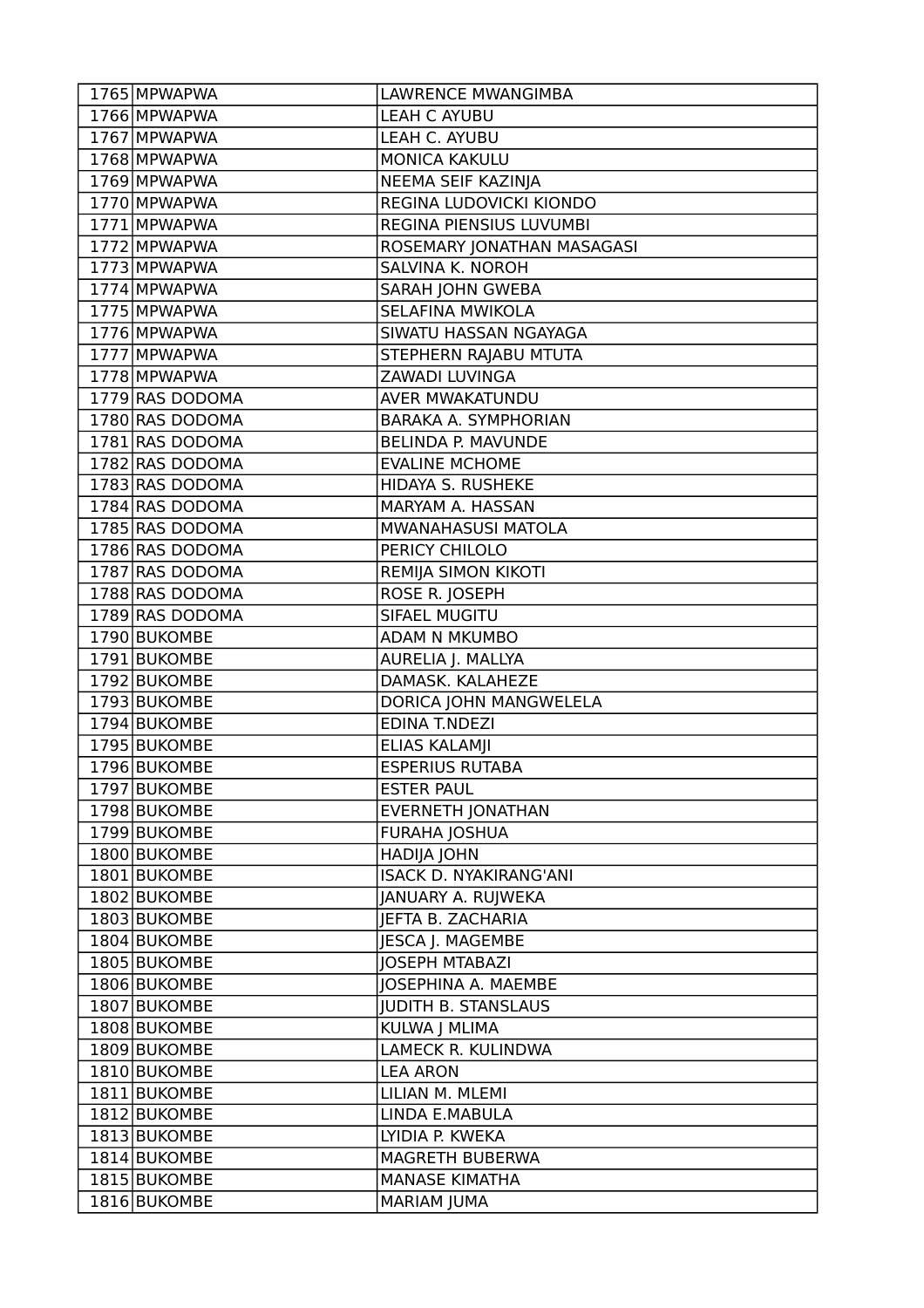| 1817 BUKOMBE | <b>MARY KEREGERO</b>             |
|--------------|----------------------------------|
| 1818 BUKOMBE | <b>MARY LESHA</b>                |
| 1819 BUKOMBE | MASALU MUSSA SOLLO               |
| 1820 BUKOMBE | MUSA I. MTERA                    |
| 1821 BUKOMBE | MWANAIDI YAHAYA                  |
| 1822 BUKOMBE | <b>NEEMA KAMWELA</b>             |
| 1823 BUKOMBE | <b>NUGWA FORTUNATUS</b>          |
| 1824 BUKOMBE | PRAXEDA BATANBYA                 |
| 1825 BUKOMBE | PRAXEDA MHOZYA                   |
| 1826 BUKOMBE | RASHIDA ISSA                     |
| 1827 BUKOMBE | <b>RIZICK ENOCKI</b>             |
| 1828 BUKOMBE | ROZINA FRANCE KACHEKOLERA        |
| 1829 BUKOMBE | SARAH A. ARON                    |
| 1830 BUKOMBE | SIMON SASUMA MAKABA              |
| 1831 BUKOMBE | <b>SYLIVIA WILIBAD</b>           |
| 1832 BUKOMBE | THERESIA L. FUDE                 |
| 1833 BUKOMBE | <b>WILSON L. MIHAMBO</b>         |
| 1834 BUKOMBE | <b>WITNESS OGONGA</b>            |
| 1835 BUKOMBE | YUSTO MWINULA                    |
| 1836 CHATO   | ABEID MAJOGORO BUSUMILO          |
| 1837 CHATO   | AMOSI KAHINDI NKIZE              |
| 1838 CHATO   | <b>BAHATI MABULA MASUKA</b>      |
| $1839$ CHATO | <b>COSMAS NDALAHWA MATONANGE</b> |
| $1840$ CHATO | DAMAS MULEGE KATEGA              |
| 1841 CHATO   | DAUD SAMSON LUHANGIJA            |
| 1842 CHATO   | DONATUS MALEKANA KAFULA          |
| 1843 CHATO   | <b>EGREY ALFRED MANEMBE</b>      |
| 1844 CHATO   | <b>ELIAS BARTAZAR</b>            |
| $1845$ CHATO | ERNESTINA RUGAKINGIRA JERONIMO   |
| 1846 CHATO   | FLAVIANA AMINIELI MAKAWISHE      |
| 1847 CHATO   | FORTUNATA FANUEL URASA           |
| 1848 CHATO   | <b>GOBE LAMECK</b>               |
| 1849 CHATO   | <b>GOLAN KADOLOMA KULWA</b>      |
| 1850 CHATO   | <b>GRACE GEORGE MANGI</b>        |
| 1851 CHATO   | <b>ISAKA ELISHA MASIKULA</b>     |
| $1852$ CHATO | JACKLINE CHRISTOPHER SEKIVUNDI   |
| 1853 CHATO   | JOAN MUGIZI JONAS                |
| $1854$ CHATO | KASSIM HUSSEIN RWIZA             |
| $1855$ CHATO | LETICIA REVELIAN NGAIZA          |
| 1856 CHATO   | MAGENI PETER MBASSA              |
| 1857 CHATO   | MAGRETH LEODATUS MSAFIRI         |
| 1858 CHATO   | MAJURA AMIRI MWIJARUBI           |
| 1859 CHATO   | MARCO KAZINZA YANGO              |
| 1860 CHATO   | MARCO LUHAZI KAYANDA             |
| 1861 CHATO   | MARIAM ASSANAWI NGUSI            |
| 1862 CHATO   | MARIAM RUSHATSI YOTHAM           |
| $1863$ CHATO | MARY KAMBONA JOHN                |
| $1864$ CHATO | MASALU CHANANJA KALEMAN          |
| 1865 CHATO   | MATHIAS CHARLES MALANDO          |
| 1866 CHATO   | NELSON MANUNSHU MUCHUKYA         |
| 1867 CHATO   | OLUOCH MESHACK OWANGE            |
| 1868 CHATO   | PASCHAL ELIAS BUHENYENGE         |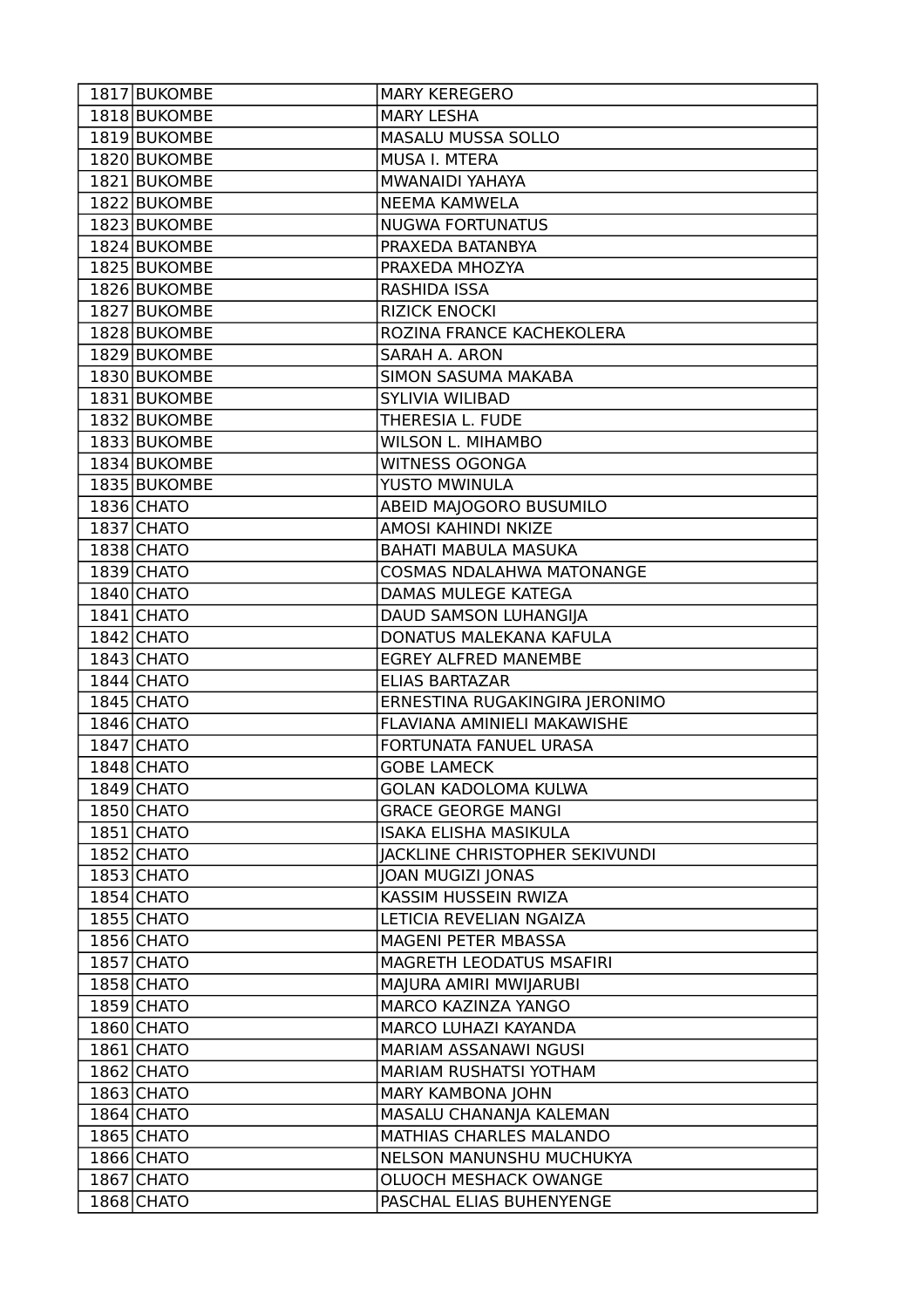| 1869 CHATO       | PATRICIA PAUL MATEMU           |
|------------------|--------------------------------|
| 1870 CHATO       | PAULO MADEEMA KATISHO          |
| 1871 CHATO       | PETER MTURI MWITA              |
| 1872 CHATO       | POLINATUS MWEMEZI PANTELINE    |
| 1873 CHATO       | REGINA SUNGULIE CLEMENT        |
| 1874 CHATO       | REUBEN SIMEON BUTATONDEWE      |
| 1875 CHATO       | <b>REUBEN SONDA</b>            |
| 1876 CHATO       | SAMWEL NDAGIJE KAJORO          |
| 1877 CHATO       | SHUBIRA PIASON MWAMPASHE       |
| 1878 CHATO       | <b>SIMON JUMA MAYALA</b>       |
| 1879 CHATO       | SWEETBERT NOVATUS ISHENGOMA    |
| 1880 CHATO       | TOBISTA VALENTINE KESSY        |
| 1881 CHATO       | VARELIA RWAGABA JOHN           |
| 1882 CHATO       | <b>VERENA. VIATORY. GERVAS</b> |
| 1883 CHATO       | <b>VICTOR NGARABA MAGUFU</b>   |
| 1884 CHATO       | ZUBERI YOELI MNDEME            |
| $1885$ GEITA (M) | <b>AARON IBRAHIM YEGELLA</b>   |
| $1886$ GEITA (M) | <b>ADVELLA KITALE</b>          |
| $1887$ GEITA (M) | <b>ALFRED JOHN</b>             |
| 1888 GEITA (M)   | AMOS SS NGANI                  |
| 1889 GEITA (M)   | ANNA HERMAN SENDAMA            |
| 1890 GEITA (M)   | ANNASTAZIA P KISIRI            |
| $1891$ GEITA (M) | <b>ANTONIA KIBUGA</b>          |
| $1892$ GEITA (M) | <b>ARON MAPALALA</b>           |
| $1893$ GEITA (M) | <b>ASHA SEBASTIAN</b>          |
| $1894$ GEITA (M) | <b>BAWAZIRI FIDELIS SHAYO</b>  |
| 1895 GEITA (M)   | <b>BENJAMIN EDSON</b>          |
| 1896 GEITA (M)   | <b>BORA C NYANDA</b>           |
| $1897$ GEITA (M) | <b>CHARLES MASUBI</b>          |
| $1898$ GEITA (M) | <b>CHRISTINA STEPHEN</b>       |
| $1899$ GEITA (M) | <b>COMFORT MAUGO</b>           |
| 1900 GEITA (M)   | <b>EUNICE E. NDEGEA</b>        |
| $1901$ GEITA (M) | FARAJA MACHUMU                 |
| 1902 GEITA (M)   | <b>HAPPY BYERA</b>             |
| $1903$ GEITA (M) | <b>JOYCE WILLIAM</b>           |
| $1904$ GEITA (M) | <b>JUDITH YOBU</b>             |
| $1905$ GEITA (M) | <b>JUMA MAZIRA</b>             |
| 1906 GEITA (M)   | <b>MALAN MWAHANGA</b>          |
| $1907$ GEITA (M) | MARTHA R. MACHOTA              |
| $1908$ GEITA (M) | MATHIAS M.MPEMBA               |
| $1909$ GEITA (M) | <b>MECK JAPHET</b>             |
| $1910$ GEITA (M) | MONICA KUBOJA                  |
| $1911$ GEITA (M) | MONICA S. MGANI                |
| 1912 GEITA (M)   | MUSTAPHER P. MSANGI            |
| $1913$ GEITA (M) | NEEMA J. MPINGA                |
| $1914$ GEITA (M) | NYABI MHOCHI NCHAGAS           |
| $1915$ GEITA (M) | PETER FULAMO                   |
| $1916$ GEITA (M) | <b>RESTITUTA MATHIAS</b>       |
| $1917$ GEITA (M) | ROSE J KOBALI                  |
| 1918 GEITA (M)   | <b>ROSE LUCAS</b>              |
| $1919$ GEITA (M) | <b>SALOME ESSAU</b>            |
| 1920 GEITA (M)   | <b>SCHOLASTIKA FIDEL</b>       |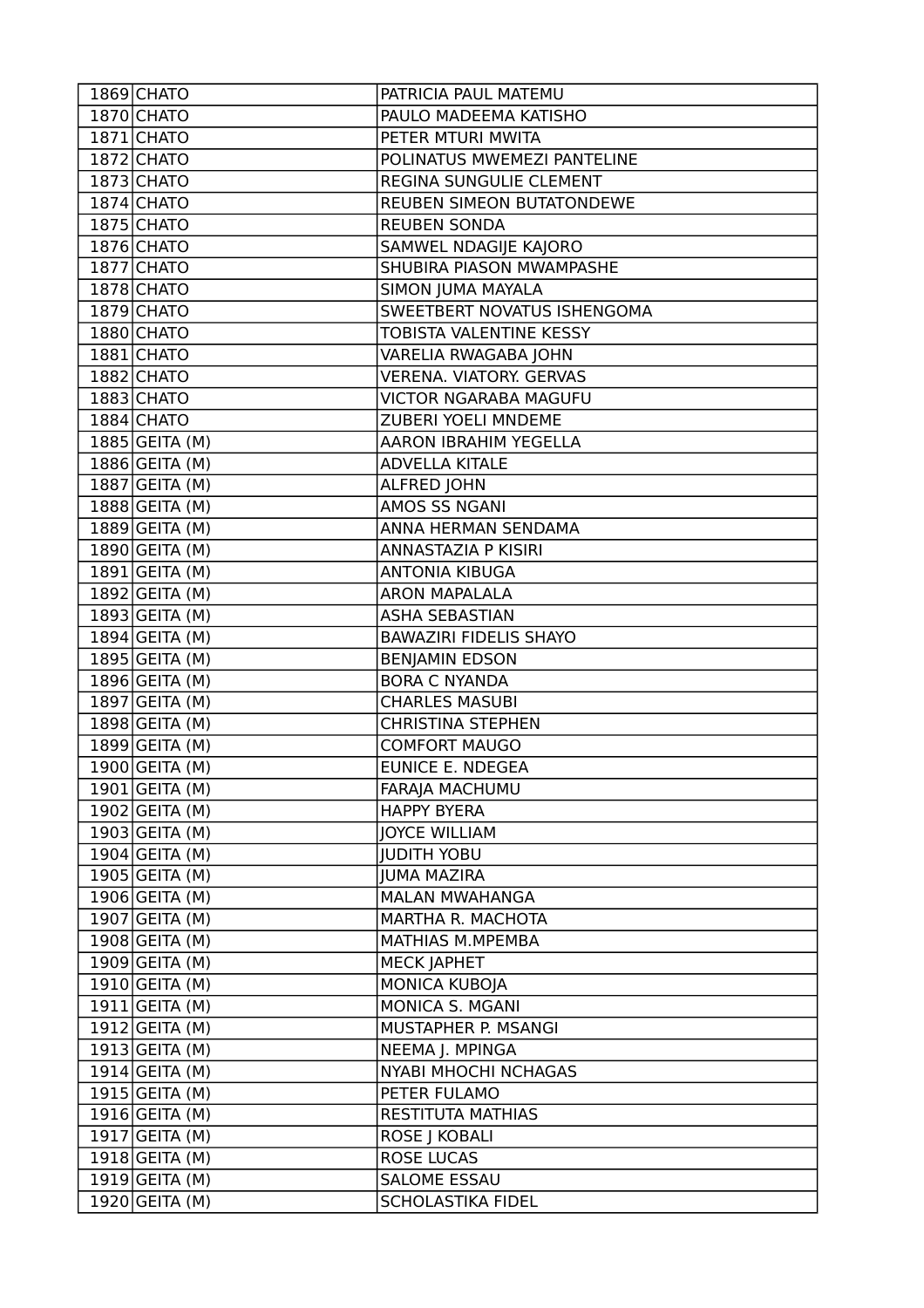| $1921$ GEITA (M) | <b>SEVERINA LAURIAN</b>      |
|------------------|------------------------------|
| 1922 GEITA (M)   | SOPHIA YOHANA                |
| $1923$ GEITA (M) | SOSPETER TIBASHENGWA         |
| 1924 GEITA (M)   | <b>STELLLAH MARWA</b>        |
| $1925$ GEITA (M) | SUNDI STEPHANO NDIBALEMA     |
| $1926$ GEITA (M) | <b>TABITHA STEPHEN</b>       |
| $1927$ GEITA (M) | THEONEST C. M RUTINDA        |
| 1928 GEITA (M)   | THOMAS KILAKOI               |
| $1929$ GEITA (M) | <b>VOHN WISSMAN WARYOBA</b>  |
| 1930 GEITA (M)   | ZEIYANA ABDULMALICK          |
| 1931 GEITA (M)   | ZEPHANIA A HAMIS             |
| $1932$ GEITA (V) | <b>ADROPH KITANG'WA</b>      |
| $1933$ GEITA (V) | ADVELA JOHN MUHAZI           |
| $1934$ GEITA (V) | AMOSI MKINDA BUDA            |
| $1935$ GEITA (V) | ANGELA D. YUSUPH             |
| 1936 GEITA (V)   | <b>ANGELA PALLA</b>          |
| $1937$ GEITA (V) | <b>ASIMWE PETER</b>          |
| $1938$ GEITA (V) | <b>AUGUSTA HAMDANI</b>       |
| $1939$ GEITA (V) | <b>BAHATI MAGUBO</b>         |
| $1940$ GEITA (V) | <b>BARAKA J SINDE</b>        |
| $1941$ GEITA (V) | <b>BEKA HASSAN</b>           |
| 1942 GEITA (V)   | <b>BUJIKU K MASAGA</b>       |
| $1943$ GEITA (V) | CHACHA MANG'ANA MASIRORI     |
| $1944$ GEITA (V) | <b>CHARLES MASOVYA</b>       |
| $1945$ GEITA (V) | <b>CLEOPHAS MAKONGORO</b>    |
| 1946 GEITA (V)   | <b>COLONEL BERNARD</b>       |
| $1947$ GEITA (V) | DAUD MANONI                  |
| $1948$ GEITA (V) | <b>DENIS ALPHONCE</b>        |
| 1949 GEITA (V)   | DEVOTA L DUMA                |
| $1950$ GEITA (V) | <b>DOMINIC B. BELENGE</b>    |
| $1951$ GEITA (V) | <b>DORICE BIKOMBO</b>        |
| $1952$ GEITA (V) | <b>ELIZABETH ELIUD</b>       |
| 1953 GEITA (V)   | <b>EMMACULATA S. TARIMO</b>  |
| $1954$ GEITA (V) | <b>EMMANUEL PETER MANENO</b> |
| 1955 GEITA(V)    | ESTER J ZAKARIA              |
| $1956$ GEITA (V) | <b>FELISTER CELESTINE</b>    |
| 1957 GEITA (V)   | <b>FREDRICK MUSHI</b>        |
| 1958 GEITA (V)   | <b>FREDRICK Z. CHARLES</b>   |
| $1959$ GEITA (V) | <b>GABRIEL S MAWHELA</b>     |
| $1960$ GEITA (V) | <b>GRACE B ZAKARIA</b>       |
| $1961$ GEITA (V) | <b>HAMIS JUMA</b>            |
| $1962$ GEITA (V) | <b>HAPPINESS O MALISA</b>    |
| $1963$ GEITA (V) | <b>HONORATA MORIS</b>        |
| 1964 GEITA (V)   | <b>ISSACK KITUMO</b>         |
| $1965$ GEITA (V) | <b>JESCA C SABANYA</b>       |
| $1966$ GEITA (V) | <b>JESCA HEZRON</b>          |
| $1967$ GEITA (V) | <b>JOHN JEREMIAH</b>         |
| $1968$ GEITA (V) | JOHN M. MAYOMBYA             |
| $1969$ GEITA (V) | <b>JOSEPH B KASANGA</b>      |
| 1970 GEITA (V)   | <b>JOSINA ZABLON</b>         |
| $1971$ GEITA (V) | <b>JOYCE F KANYERERE</b>     |
| $1972$ GEITA (V) | <b>JOYCE MUTURI</b>          |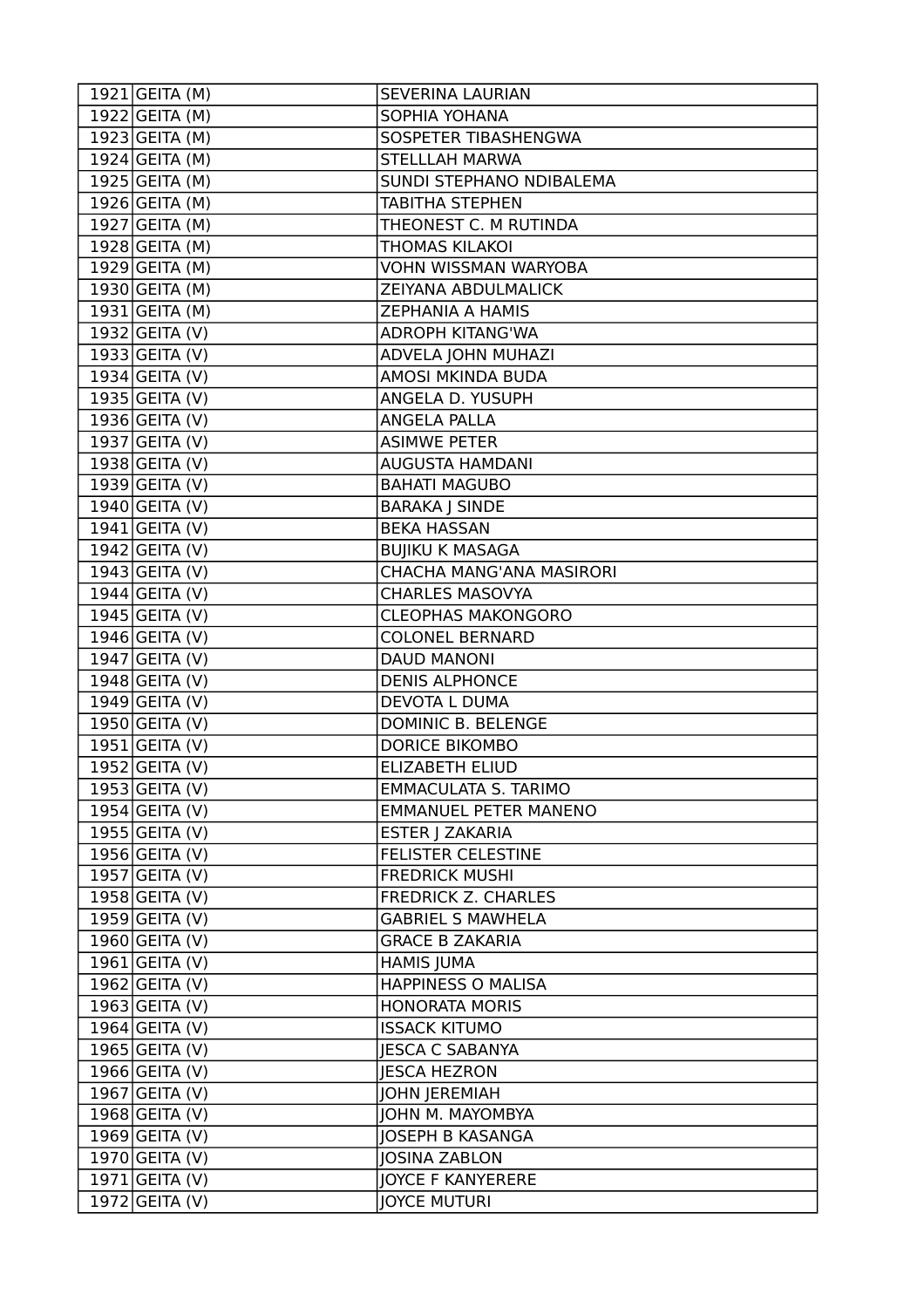| $1973$ GEITA (V) | <b>JULIETH J. KIDENDE</b>   |
|------------------|-----------------------------|
| $1974$ GEITA (V) | <b>JULIUS DIXON EDWARD</b>  |
| $1975$ GEITA (V) | <b>JUMA MKINGI</b>          |
| 1976 GEITA (V)   | <b>KEZIA NAFTALI</b>        |
| 1977 GEITA (V)   | KIZITO M. RUHUMBIKA         |
| $1978$ GEITA (V) | <b>KULWA MARCO</b>          |
| $1979$ GEITA (V) | LEONIDA MAJURA              |
| $1980$ GEITA (V) | <b>LUCAS BANDACHE</b>       |
| $1981$ GEITA (V) | MAGDALENA MANAMBA           |
| $1982$ GEITA (V) | <b>MARCO F BUSANGE</b>      |
| $1983$ GEITA (V) | <b>MARY LUCAS</b>           |
| $1984$ GEITA (V) | MARY NDOMI BONIPHACE        |
| $1985$ GEITA (V) | MESHACK J. KADINDA          |
| $1986$ GEITA (V) | MODESTA SOMBI               |
| $1987$ GEITA (V) | <b>MSALILA MACHUNDE</b>     |
| 1988 GEITA (V)   | MUFUNGO P MUFUNGO           |
| $1989$ GEITA (V) | <b>MURWA KIHORE</b>         |
| 1990 GEITA (V)   | <b>NEEMA GEORGE</b>         |
| $1991$ GEITA (V) | <b>NEEMA H NGOWI</b>        |
| $1992$ GEITA (V) | NEEMA KISALWA               |
| $1993$ GEITA (V) | <b>OLIVER BUKURU</b>        |
| 1994 GEITA (V)   | PATRICE M REVOCATUS         |
| $1995$ GEITA (V) | PATRICIA N BARNABAS         |
| 1996 GEITA (V)   | PAUL SAMWEL                 |
| $1997$ GEITA (V) | PAULINA P. LIMU             |
| $1998$ GEITA (V) | PETER LUTAGWA               |
| 1999 GEITA (V)   | PILI ISSA                   |
| $2000$ GEITA (V) | <b>REGINA JOHN</b>          |
| $2001$ GEITA (V) | REHEMA Y. MAKUYA            |
| $2002$ GEITA (V) | <b>RIZIKI PETER</b>         |
| 2003 GEITA (V)   | SADIKI J.GWASA              |
| $2004$ GEITA (V) | <b>SALVATORI G MKELETI</b>  |
| 2005 GEITA (V)   | SAMWELI N. MWITA            |
| $2006$ GEITA (V) | SARAH WILLIAM IBARAJA       |
| 2007 GEITA (V)   | <b>SEBASTIAN M. BUPAMBA</b> |
| 2008 GEITA (V)   | <b>SERAPHIONA MAREGESI</b>  |
| $2009$ GEITA (V) | SHIDA M NDARO               |
| $2010$ GEITA (V) | SIKUJUWA BAHATI             |
| $2011$ GEITA (V) | <b>SOKOINE P MTUKA</b>      |
| $2012$ GEITA (V) | <b>STEVEN RAPHAEL</b>       |
| $2013$ GEITA (V) | <b>SUNDI STEPHEN</b>        |
| $2014$ GEITA (V) | <b>SUZANA MATHEW</b>        |
| $2015$ GEITA (V) | <b>SUZANA PATRICK</b>       |
| $2016$ GEITA (V) | <b>TARCISIUS M MTAKI</b>    |
| $2017$ GEITA (V) | TAUSI I AHMED               |
| $2018$ GEITA (V) | THERESIA P MASAWE           |
| $2019$ GEITA (V) | THEREZA NAHORI ANDREA       |
| $2020$ GEITA (V) | THOBIAS MATONDO MSONGALELI  |
| 2021 GEITA (V)   | <b>TINDICHEBWA FEGA</b>     |
| 2022 GEITA (V)   | <b>WILISON O SALMON</b>     |
| 2023 GEITA (V)   | WILLIANA WILLIAM BAREGU     |
| 2024 GEITA (V)   | YASINTA F. BISEKO           |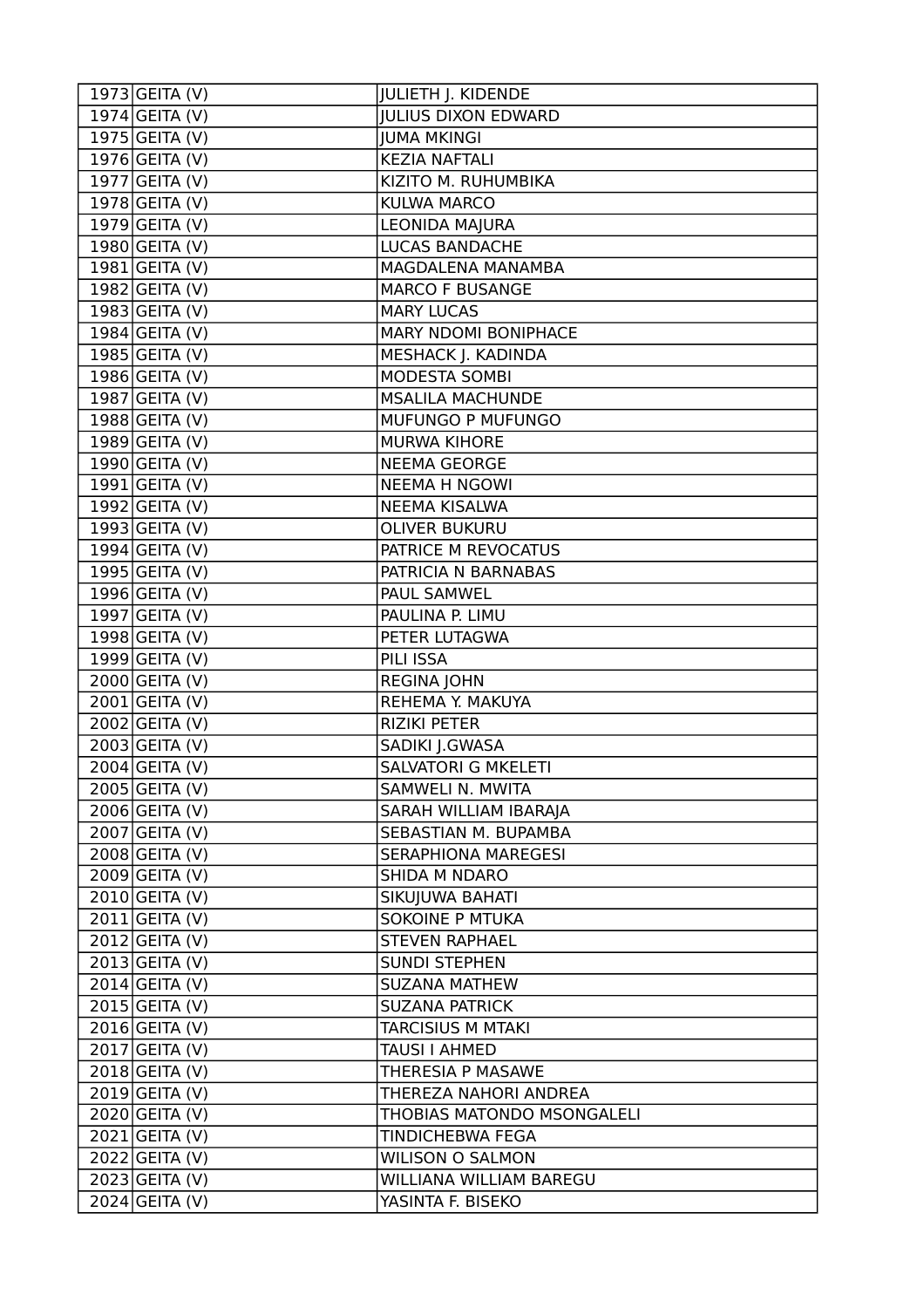| $2025$ GEITA (V) | YONA W JUMA                   |
|------------------|-------------------------------|
| $2026$ GEITA (V) | <b>YUSUPH F. BUSUMBA</b>      |
| 2027 MBOGWE      | AMINA R.NJUGA                 |
| 2028 MBOGWE      | <b>AMINA RASHIDI</b>          |
| 2029 MBOGWE      | AMOS O. JOSEPHAT              |
| 2030 MBOGWE      | <b>BASELISA LUGABULILA</b>    |
| 2031 MBOGWE      | <b>BERTHA MAHIBA</b>          |
| 2032 MBOGWE      | <b>ELIZABETH MATHIAS</b>      |
| 2033 MBOGWE      | <b>EMMANUEL STEPHANO</b>      |
| 2034 MBOGWE      | <b>FADIA E MLIWA</b>          |
| 2035 MBOGWE      | <b>GETRUDA SHILILO GERVAS</b> |
| 2036 MBOGWE      | HELLENA J. MAIGE              |
| 2037 MBOGWE      | <b>HILDA GERVAS</b>           |
| 2038 MBOGWE      | JAMES LEONARD (MASAMAKI)      |
| 2039 MBOGWE      | JOYCE Y. NGOGO                |
| 2040 MBOGWE      | <b>JUDITHI SIMEO</b>          |
| 2041 MBOGWE      | LETICIA MUHOZYA               |
| 2042 MBOGWE      | <b>MARIA F MARCO</b>          |
| 2043 MBOGWE      | MWAMINI R. KATANGA            |
| 2044 MBOGWE      | <b>NEEMA BUNDALA</b>          |
| 2045 MBOGWE      | PASAKA M. MOREMI              |
| 2046 MBOGWE      | PATRICK J. NSOGA              |
| 2047 MBOGWE      | PAUL KAYOKA                   |
| 2048 MBOGWE      | PETRO ROBERT                  |
| 2049 MBOGWE      | <b>RENATUS PHIRIBERT</b>      |
| 2050 MBOGWE      | <b>SABINA MERTUS</b>          |
| 2051 MBOGWE      | SAMWEL S. NCHUNGA             |
| 2052 MBOGWE      | <b>VENANCE MBWAGA</b>         |
| 2053 NYANG'HWALE | CHRISTINA J. OTACHO           |
| 2054 NYANG'HWALE | DAUDI S. NGWANDU              |
| 2055 NYANG'HWALE | <b>EVA ELIAZER</b>            |
| 2056 NYANG'HWALE | <b>FAIDA KADUMA</b>           |
| 2057 NYANG'HWALE | FATUMA A KAPINGA              |
| 2058 NYANG'HWALE | <b>FORTUNATUS KULWA</b>       |
| 2059 NYANG'HWALE | <b>GODFREY J. MBASA</b>       |
| 2060 NYANG'HWALE | HELENA G. HARAKA              |
| 2061 NYANG'HWALE | HUSSEIN S. M. MASHAURI        |
| 2062 NYANG'HWALE | <b>ISAYA STEPHANO</b>         |
| 2063 NYANG'HWALE | <b>JAMES MAIGE</b>            |
| 2064 NYANG'HWALE | <b>JOYCELINE JACOB</b>        |
| 2065 NYANG'HWALE | <b>JULIANA MATHIAS</b>        |
| 2066 NYANG'HWALE | <b>MARY MASELE</b>            |
| 2067 NYANG'HWALE | MGONGO MICHAEL MAHINA         |
| 2068 NYANG'HWALE | NYIRIZU GULINJA               |
| 2069 NYANG'HWALE | RAPHAEL NTAZI                 |
| 2070 NYANG'HWALE | RASHIDI A. YANKAMI            |
| 2071 NYANG'HWALE | SHABAN K. MAGANGA             |
| 2072 NYANG'HWALE | <b>STELA AMOS</b>             |
| 2073 NYANG'HWALE | <b>SWETU B LUFIRISHA</b>      |
| 2074 NYANG'HWALE | <b>WENCESLAUS M. MALIMA</b>   |
| 2075 NYANG'HWALE | WILLIAM M. MARWA              |
| 2076 NYANG'HWALE | ZAINABU OMARY                 |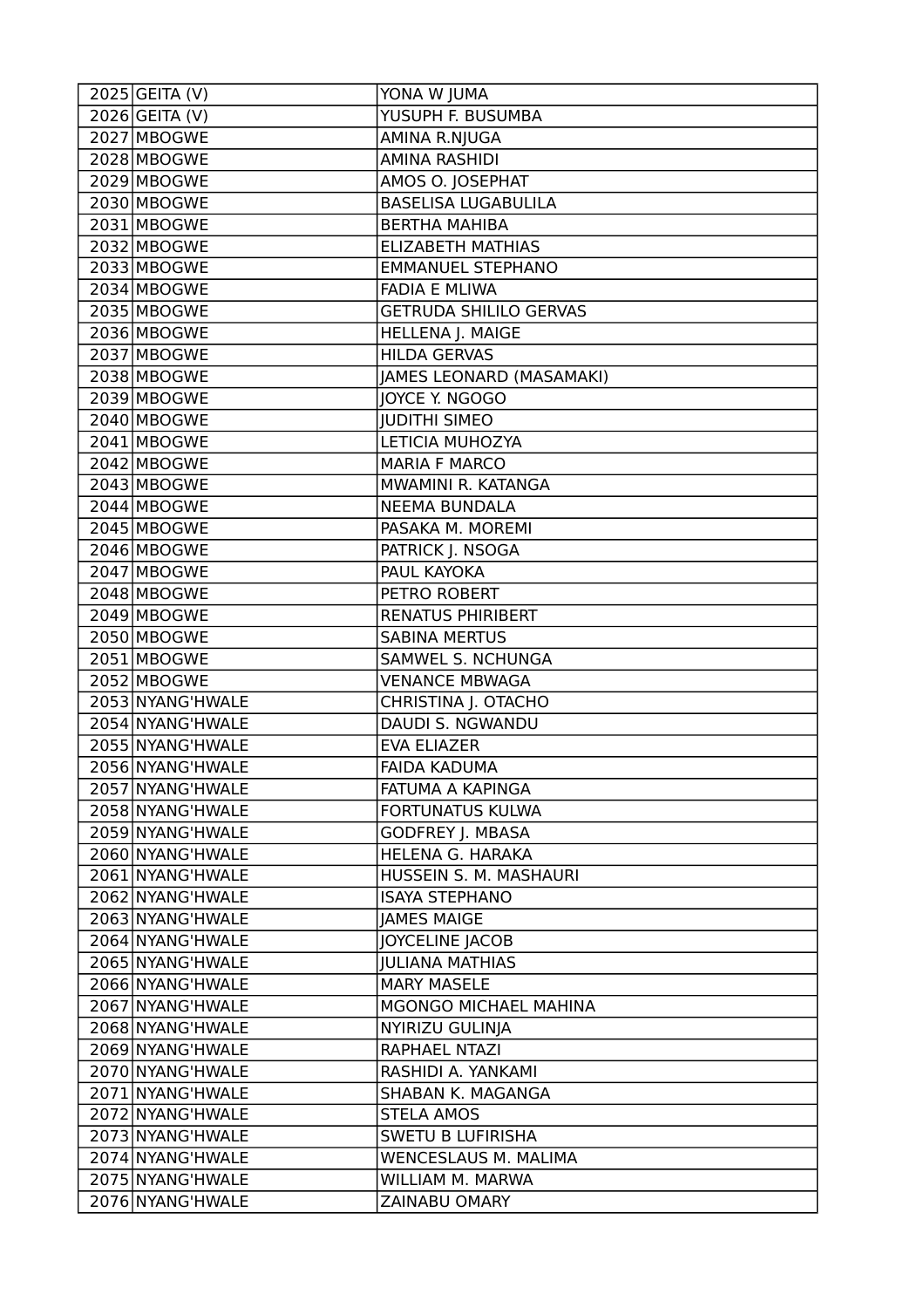| 2077 RAS GEITA               | ANETH CHRIZOSTOM KARUGABA        |
|------------------------------|----------------------------------|
| 2078 RAS GEITA               | <b>GASPER JAMES KAHESI</b>       |
| 2079 RAS GEITA               | <b>GAUDENSIA ELIAS NYAMRUNDA</b> |
| 2080 RAS GEITA               | HADIJA ABDILAHI MSILU            |
| 2081 RAS GEITA               | HAPPINESS KINUNO HENRY           |
| 2082 RAS GEITA               | HELENA GERAD HARAKA              |
| 2083 RAS GEITA               | <b>ISACK ELISHA IKONGO</b>       |
| 2084 RAS GEITA               | SALVIUS SALVATORY KAYONGO        |
| 2085   IRINGA (V)            | <b>ALEX MBINDA</b>               |
| 2086 IRINGA (V)              | ANDREW A MWAKATUNDU              |
| 2087   IRINGA (V)            | <b>ANTONIETA KAVINA</b>          |
| 2088 IRINGA (V)              | <b>ASIA MWENJUMA</b>             |
| 2089 IRINGA (V)              | <b>ATIYA GWERINO</b>             |
| 2090   IRINGA (V)            | <b>BEATRICE SAMSON</b>           |
| 2091   IRINGA (V)            | <b>BENARD KITULA</b>             |
| 2092 IRINGA (V)              | <b>BOSCO K MWAIYOVELA</b>        |
| 2093 IRINGA (V)              | <b>CECIL L. HAULE</b>            |
| 2094 IRINGA (V)              | <b>CHARLES MSIGWA</b>            |
| 2095 IRINGA (V)              | CHAUSIKU MANGARA                 |
| 2096   IRINGA (V)            | <b>CLEMENTINA L K IMBE</b>       |
| 2097 IRINGA (V)              | DEOKALA F, MWINUKA               |
| $2098$  IRINGA (V)           | ELINA NZIKU                      |
| 2099   IRINGA (V)            | ELIZA MWIHAVA                    |
| 2100   IRINGA (V)            | <b>ELIZA S MVILI</b>             |
| $2101$ IRINGA (V)            | ELIZABETH MAKYAU                 |
| 2102   IRINGA (V)            | ELVIRA WILBARD                   |
| 2103   IRINGA (V)            | <b>ESTA MAKELA</b>               |
| $2104$ IRINGA (V)            | EVANJELISTA NYAKUNGA             |
| 2105   IRINGA (V)            | <b>FATUMA JAMAR</b>              |
| 2106   IRINGA (V)            | <b>FELISTA SAPALI</b>            |
| $\overline{2107}$ IRINGA (V) | <b>GEORGINA G CHAPUGA</b>        |
| 2108   IRINGA (V)            | <b>GRACE FWENI</b>               |
| 2109   IRINGA (V)            | <b>GRACE PASCHAL</b>             |
| 2110   IRINGA (V)            | <b>GRACE R. TURUKA</b>           |
| $2111$  IRINGA (V)           | <b>HAPPINESS M.FRANCIS</b>       |
| 2112   IRINGA (V)            | <b>JAMILA A MLONGA</b>           |
| 2113   IRINGA (V)            | <b>JAMILA SAID</b>               |
| $2114$  IRINGA (V)           | <b>JOYCE M NACHILIMA</b>         |
| 2115   IRINGA (V)            | <b>JOYCE MSANGAWALE</b>          |
| 2116 IRINGA (V)              | <b>LAURIAN V PAMBALU</b>         |
| 2117 IRINGA (V)              | LEGINA LUGOME                    |
| $2118$  IRINGA (V)           | LETICIA P.HAULE                  |
| 2119 IRINGA (V)              | LIDYA MBELE                      |
| 2120 IRINGA (V)              | LILIAN A. REMIJUS                |
| 2121   IRINGA (V)            | LOYCE A. MWIDUNDA                |
| 2122 IRINGA (V)              | MARIANA M.MHEWA                  |
| 2123 IRINGA (V)              | MARRY EMMANUEL MWIPUGI           |
| 2124   IRINGA (V)            | <b>MARY C NYENGO</b>             |
| 2125   IRINGA (V)            | <b>MARY MASOMBE</b>              |
| 2126 IRINGA (V)              | MATRIDA KALUMBA                  |
| 2127 IRINGA (V)              | MELLE IMAN MWIPAGI               |
| 2128 IRINGA (V)              | MERINE F MMAVELE                 |
|                              |                                  |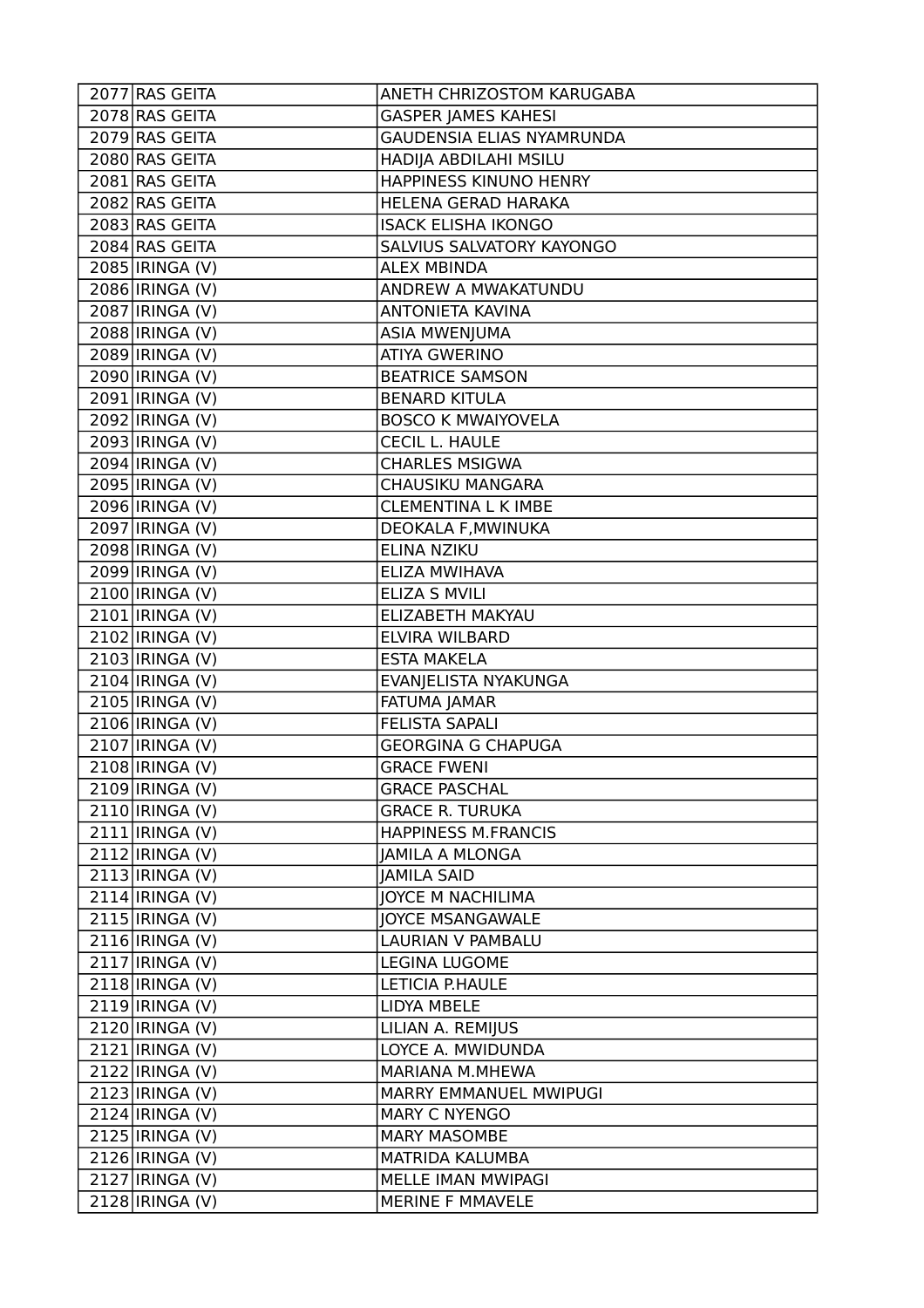| $\overline{2129}$  IRINGA (V) | <b>MWILA CHARLES</b>       |
|-------------------------------|----------------------------|
| 2130   IRINGA (V)             | <b>NEEMA NYINGE</b>        |
| 2131   IRINGA (V)             | <b>NELSON KIBANGALI</b>    |
| 2132   IRINGA (V)             | <b>NURBANO MULLA</b>       |
| 2133   IRINGA (V)             | <b>OSCAR J M PADROS</b>    |
| 2134   IRINGA (V)             | RITHA G SALUFU             |
| 2135   IRINGA (V)             | SAKINA RASHIDI             |
| 2136   IRINGA (V)             | <b>SEVERIA HAULE</b>       |
| 2137   IRINGA (V)             | SHABANI JUMA MWALONGO      |
| $2138$  IRINGA (V)            | SIMON MWANDENUKA           |
| 2139 IRINGA (V)               | SR. MARIA B.MADEMBWE       |
| 2140   IRINGA (V)             | <b>STELA R MADUHU</b>      |
| $2141$  IRINGA (V)            | <b>SUBRA A MUNISI</b>      |
| 2142   IRINGA (V)             | SUSAN N.NATHANAEL          |
| $2143$  IRINGA (V)            | SWALIHINA J. OMARI         |
| $2144$  IRINGA (V)            | TAMASHA MKAKATU            |
| $\overline{21}45$  IRINGA (V) | <b>TEGEMEA RODEN</b>       |
| $\overline{21}46$  IRINGA (V) | <b>VICKY T KASAVAGA</b>    |
| $2147$  IRINGA (V)            | <b>VICTOR S.MPONZI</b>     |
| 2148   IRINGA (V)             | <b>WINFRIDA KIMARO</b>     |
| 2149   IRINGA (V)             | <b>WITNESS MLIMBILA</b>    |
| 2150   IRINGA (V)             | ZAMANA M. BANDA            |
| 2151 IRINGA MANISPAA          | ALBETINA KATETA            |
| 2152 IRINGA MANISPAA          | <b>ALLY KIBAYA</b>         |
| 2153 IRINGA MANISPAA          | ANGEL .C. MASHITA          |
| 2154 IRINGA MANISPAA          | ANNA J HAULE               |
| 2155   IRINGA MANISPAA        | <b>BRIGITA GASPERY</b>     |
| 2156 IRINGA MANISPAA          | <b>CATHERINE KOMBA</b>     |
| 2157 IRINGA MANISPAA          | <b>CHRISTINA NKWELLA</b>   |
| 2158 IRINGA MANISPAA          | <b>CHRISTINA POLEPOLE</b>  |
| 2159 IRINGA MANISPAA          | <b>COSTACE .J. MAPUNDA</b> |
| 2160 IRINGA MANISPAA          | DAVID .L. KUMWENDA         |
| 2161 IRINGA MANISPAA          | EDNA KAJIBA                |
| 2162 IRINGA MANISPAA          | ELISANTE .A. MBILINYI      |
| 2163 IRINGA MANISPAA          | <b>ENDY TIMBUKA</b>        |
| 2164 IRINGA MANISPAA          | ESSAU .E. MDENDE           |
| 2165 IRINGA MANISPAA          | <b>FIDELI LULANDALA</b>    |
| 2166 IRINGA MANISPAA          | <b>FORTUNATA MLAWA</b>     |
| 2167   IRINGA MANISPAA        | FRIDA .S. KOMBA            |
| 2168 IRINGA MANISPAA          | <b>FRIDA MWAIBULA</b>      |
| 2169 IRINGA MANISPAA          | <b>GASPER NTABAYE</b>      |
| 2170   IRINGA MANISPAA        | <b>GRACE GEORGE</b>        |
| 2171 IRINGA MANISPAA          | HILDA .J. KABWA            |
| 2172 IRINGA MANISPAA          | HURUMA MENDRAD             |
| 2173 IRINGA MANISPAA          | <b>JAMILA MWASIPOSYA</b>   |
| 2174 IRINGA MANISPAA          | JOYCE .H. KAPINGA          |
| 2175 IRINGA MANISPAA          | KISSA ALBERT               |
| 2176 IRINGA MANISPAA          | <b>LAMECK KAMUNTU</b>      |
| 2177 IRINGA MANISPAA          | LEONARD .M. MYOVELAH       |
| 2178 IRINGA MANISPAA          | MAGRETH .L. CHENGELEWA     |
| 2179 IRINGA MANISPAA          | <b>MAGRETH MAPILE</b>      |
| 2180 IRINGA MANISPAA          | MAIMUNA .A. KANIKI         |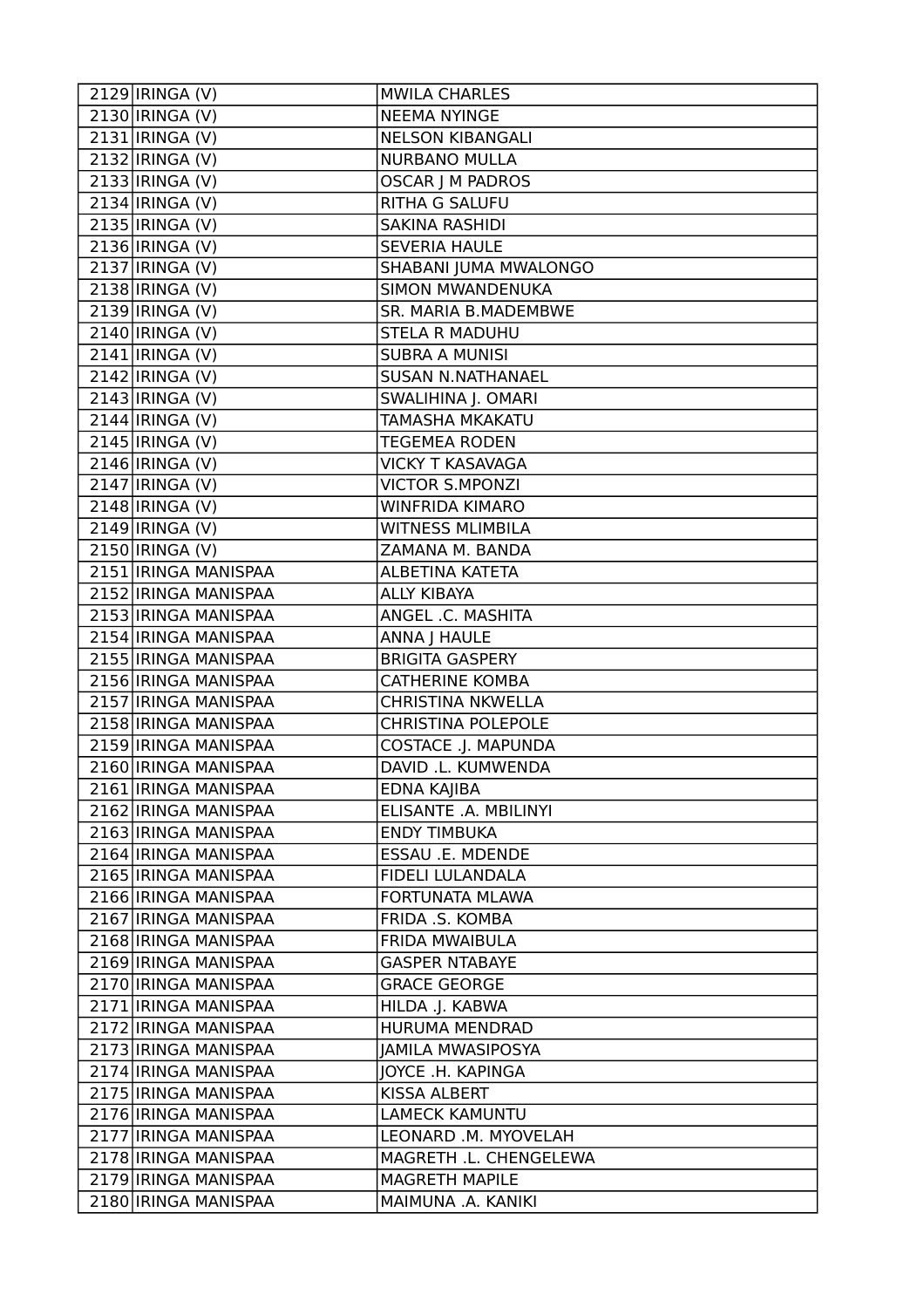| 2181 IRINGA MANISPAA   | MARIAMU MFALINGUNDI            |
|------------------------|--------------------------------|
| 2182 IRINGA MANISPAA   | MARY .A. ILOMO                 |
| 2183 IRINGA MANISPAA   | MARY .L. MHELELA               |
| 2184 IRINGA MANISPAA   | <b>MECKY MKUWA</b>             |
| 2185   IRINGA MANISPAA | MWANAMKASI .B. MPANDUKA        |
| 2186 IRINGA MANISPAA   | <b>NEEMA MWIHAVA</b>           |
| 2187 IRINGA MANISPAA   | NUHU .H. MWALAWA               |
| 2188 IRINGA MANISPAA   | PAMELA MBATA                   |
| 2189 IRINGA MANISPAA   | REHEMA ABDALLAH                |
| 2190 IRINGA MANISPAA   | ROSE .G. MAGAWA                |
| 2191 IRINGA MANISPAA   | <b>RUKIA MAKWETA</b>           |
| 2192 IRINGA MANISPAA   | SAFINA KANDUMWA                |
| 2193 IRINGA MANISPAA   | SILLA .S. KINYAMAGOHA          |
| 2194 IRINGA MANISPAA   | <b>STEPHEN MUGUSI</b>          |
| 2195   IRINGA MANISPAA | <b>SUZANA CHELEAH</b>          |
| 2196 IRINGA MANISPAA   | SYLVERY J. MSACKY              |
| 2197 IRINGA MANISPAA   | THERESIA .V. INYASIO           |
| 2198 IRINGA MANISPAA   | VISIA .I. NDUNGURU             |
| 2199 IRINGA MANISPAA   | <b>WINNIFRIDA YOHANA</b>       |
| 2200 IRINGA MANISPAA   | ZAINABU .B. CHIMOMBO           |
| 2201 KILOLO            | <b>AISHA A OMARI</b>           |
| 2202 KILOLO            | ANETH A NGILANGWE              |
| 2203 KILOLO            | ANJIRA A. CHANG'A              |
| 2204 KILOLO            | ANNA H JAMES                   |
| 2205 KILOLO            | <b>ASHA LUBUVA</b>             |
| 2206 KILOLO            | ASHURA ADAM CHAGGE             |
| 2207 KILOLO            | DAINES C. SAKAFU               |
| 2208 KILOLO            | <b>DENIS B MTANDI</b>          |
| 2209 KILOLO            | <b>EDSON MAILOSI</b>           |
| 2210 KILOLO            | ELIZABETH B. NGONYANI          |
| 2211 KILOLO            | <b>FAINESI NYAGAWA</b>         |
| 2212 KILOLO            | <b>GETRUDA M NGOLILO</b>       |
| 2213 KILOLO            | <b>GRACE MOSHI</b>             |
| 2214 KILOLO            | <b>HEDIKOS KIMWAGA</b>         |
| 2215 KILOLO            | <b>HYANSINTA P MUSHI</b>       |
| 2216 KILOLO            | <b>IMELDA BONIFAS</b>          |
| 2217 KILOLO            | <b>JESCA JUMA MZENA</b>        |
| 2218 KILOLO            | <b>JOHN KIFYOGA</b>            |
| 2219 KILOLO            | <b>JUMA D LYANDALA</b>         |
| 2220 KILOLO            | <b>LUCY NGAHUGHA</b>           |
| 2221 KILOLO            | <b>MAGRETH MWENA</b>           |
| 2222 KILOLO            | NAFTAL C SAKAFU                |
| 2223 KILOLO            | <b>OSCA DAUDI</b>              |
| 2224 KILOLO            | PATRICIA F NYOMOLELO           |
| 2225 KILOLO            | RASHIDI NZELEMELA              |
| 2226 KILOLO            | ROBERT PETER KISAKA            |
| 2227 KILOLO            | <b>SECILIA JULIUS</b>          |
| 2228 KILOLO            | SHUKURU YOHANA                 |
| 2229 KILOLO            | SOPHIA MAKASI                  |
| 2230 KILOLO            | TAUSI M. MAYUMANA              |
| 2231 KILOLO            | TULIMTWA ABRAHAM MLANGWA       |
| 2232 KILOLO            | <b>VICTORIA SEBASTIAN LIWA</b> |
|                        |                                |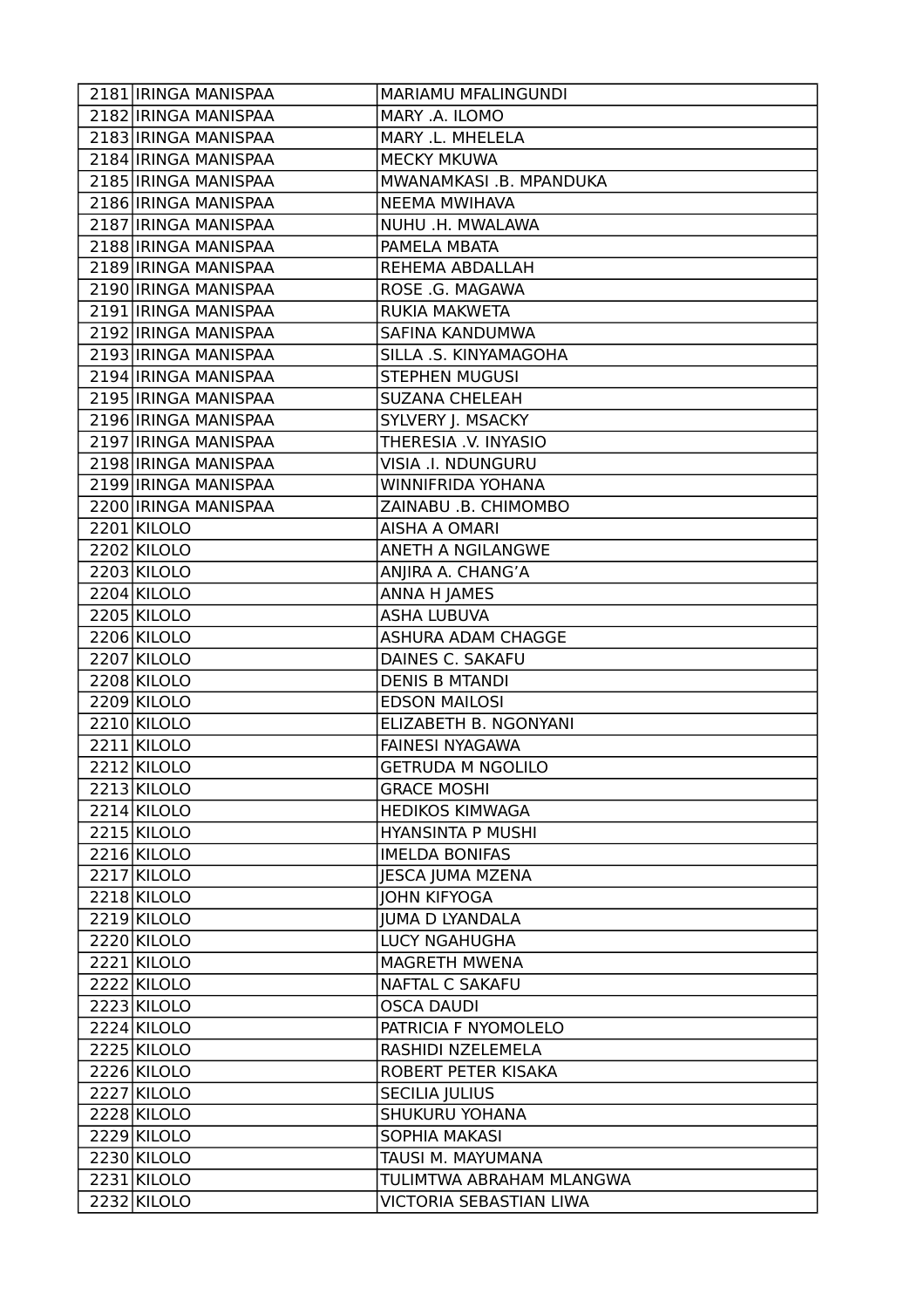| 2233 KILOLO        | <b>WENCESLOUS WAZIRI</b>         |
|--------------------|----------------------------------|
| 2234 KILOLO        | <b>WILFRED MAJIGO</b>            |
| 2235 MAFINGA (M)   | AGNES L. MUNTAMA                 |
| 2236 MAFINGA (M)   | AIDA YOTAMU KADUMA               |
| 2237 MAFINGA (M)   | AMINA J MSOSY                    |
| $2238$ MAFINGA (M) | <b>BAHATI KIWALE</b>             |
| 2239 MAFINGA (M)   | <b>CATHERINE I FUTE</b>          |
| 2240 MAFINGA (M)   | <b>CLEMENTINA ERNEST MGOVANO</b> |
| $2241$ MAFINGA (M) | ELIZABETH M MMBANDO              |
| $2242$ MAFINGA (M) | <b>HANCE MWINUKA</b>             |
| $2243$ MAFINGA (M) | JAMES J MAPILE                   |
| 2244 MAFINGA (M)   | <b>JANE KIDUGO</b>               |
| $2245$ MAFINGA (M) | JEMAIDA JOHN CHALAMILA           |
| 2246 MAFINGA (M)   | JOYCE A. NDONE                   |
| $2247$ MAFINGA (M) | KHALID ALLY KAYOWA               |
| $2248$ MAFINGA (M) | MATENDO J.TWEVE                  |
| $2249$ MAFINGA (M) | MWANAIDI K. MSANGI               |
| 2250 MAFINGA (M)   | <b>NEEMA I. KIHOMWE</b>          |
| $2251$ MAFINGA (M) | <b>NELY S KITIME</b>             |
| $2252$ MAFINGA (M) | PATRICK D. KIVAMBE               |
| $2253$ MAFINGA (M) | <b>QUEEN KIVELEGE</b>            |
| $2254$ MAFINGA (M) | SEMEN K.MWAKANYAMALE             |
| $2255$ MAFINGA (M) | SOPHIA J. NGAUTAKU               |
| 2256 MAFINGA (M)   | <b>STELLA MSANGI</b>             |
| $2257$ MAFINGA (M) | TUNU LWIJISO TWEVE               |
| $2258$ MAFINGA (M) | VALENTINA M MWINUKA              |
| $2259$ MAFINGA (M) | YOHANA S KIKUNGWE                |
| 2260 MUFINDI       | <b>AGNES K RICHARD</b>           |
| 2261 MUFINDI       | <b>AIDAN P MALIVA</b>            |
| 2262 MUFINDI       | ANJELILISTER NGOTI               |
| 2263 MUFINDI       | ANNA M. KITUNDU                  |
| 2264 MUFINDI       | <b>CATHERINE NYONI</b>           |
| 2265 MUFINDI       | <b>CHRISTINA E SANGA</b>         |
| 2266 MUFINDI       | <b>DONALD KIVUKO</b>             |
| 2267 MUFINDI       | <b>ESTA DINDAI</b>               |
| 2268 MUFINDI       | <b>EVELINE MAGAYUKA</b>          |
| 2269 MUFINDI       | <b>FELISIA FRANCE</b>            |
| 2270 MUFINDI       | <b>FRANSISCA KIGAHE</b>          |
| 2271 MUFINDI       | <b>JOSEPH M KAMBANGA</b>         |
| 2272 MUFINDI       | <b>KIMOTA CHELESI</b>            |
| 2273 MUFINDI       | <b>KIZITO K MWENE</b>            |
| 2274 MUFINDI       | LUKELO MWINUKA                   |
| 2275 MUFINDI       | MARIAMU G KINYAMAGOHA            |
| 2276 MUFINDI       | MICHAEL JOACHIM                  |
| 2277 MUFINDI       | NESTER M. MWAFONGO               |
| 2278 MUFINDI       | <b>OMARY I SHEKETO</b>           |
| 2279 MUFINDI       | PETER MICHAEL                    |
| 2280 MUFINDI       | RAMLA S UTOTO                    |
| 2281 MUFINDI       | ROSEMARY KALOLO                  |
| 2282 MUFINDI       | <b>SAADA H SHABANI</b>           |
| 2283 MUFINDI       | <b>SAIMON C SAMBA</b>            |
| 2284 MUFINDI       | <b>SALIM M SAID</b>              |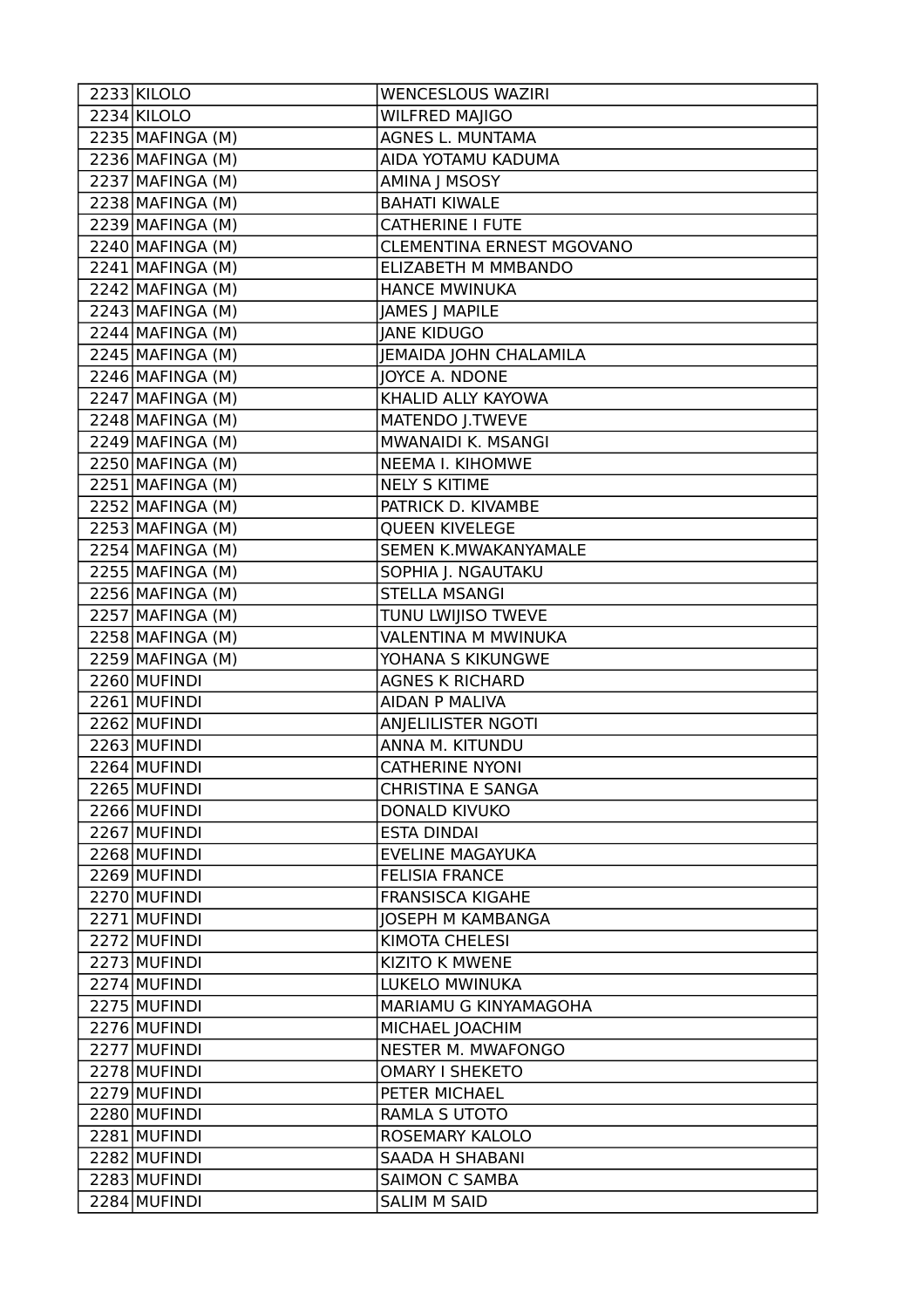| 2285 MUFINDI      | <b>SALIM S MWANGILI</b>           |
|-------------------|-----------------------------------|
| 2286 MUFINDI      | <b>SALOME MSUKA</b>               |
| 2287 MUFINDI      | <b>SOPHIA MICHAEL</b>             |
| 2288 MUFINDI      | SOPHIA SANGA                      |
| 2289 MUFINDI      | <b>UPENDO   SWAI</b>              |
| 2290 RAS IRINGA   | ADELAIDE DANIEL NDANGA            |
| 2291 RAS IRINGA   | <b>AGAPE A LUTUMO</b>             |
| 2292 RAS IRINGA   | <b>AGNES H SAGALA</b>             |
| 2293 RAS IRINGA   | AMULIKE N MWALONGO                |
| 2294 RAS IRINGA   | <b>ANDREW S MHANDO</b>            |
| 2295 RAS IRINGA   | <b>DARIUS MUTALEMWA</b>           |
| 2296 RAS IRINGA   | ESTA A MAGOHA                     |
| 2297 RAS IRINGA   | <b>ESTER BERNAD</b>               |
| 2298 RAS IRINGA   | FIKIRIA KUNZUGALA                 |
| 2299 RAS IRINGA   | <b>IMANI D GWIMO</b>              |
| 2300 RAS IRINGA   | <b>LUCY T MGAYA</b>               |
| 2301 RAS IRINGA   | MICHAEL MWAIKAMBO                 |
| 2302 RAS IRINGA   | NATALIA P. MATEMBO                |
| 2303 RAS IRINGA   | <b>NEEMA KISINGA</b>              |
| 2304 RAS IRINGA   | PRICILLA P NGUMBI                 |
| 2305 RAS IRINGA   | <b>RUTH T CHUNGU</b>              |
| 2306 RAS IRINGA   | <b>SHIDA INNOCENT</b>             |
| 2307 RAS IRINGA   | <b>STELLA K GILBAT</b>            |
| 2308 RAS IRINGA   | <b>SUMA MBOKA</b>                 |
| 2309 RAS IRINGA   | <b>SURATH ABDUL</b>               |
| 2310 BIHARAMULO   | ANASTAZIA KALUYONZA CHRIZANT      |
| 2311 BIHARAMULO   | FILBERT GERMANIKO KATONDWA        |
| 2312 BIHARAMULO   | <b>GIBSON KYANTAMA</b>            |
| 2313 BIHARAMULO   | <b>GREYSON JOSEPH KOMBA</b>       |
| 2314 BIHARAMULO   | <b>GROLIA PELEUS BALYOBAHE</b>    |
| 2315 BIHARAMULO   | HAWA SALUM KOMUGISHA              |
| 2316 BIHARAMULO   | JOEL LIMBU MADUHU                 |
| 2317 BIHARAMULO   | JOELIDA JOSHUA KIIZA              |
| 2318 BIHARAMULO   | JOYCE MAYALA MNIKO                |
| 2319 BIHARAMULO   | <b>JULIETH ADELLAH NYAMABONDO</b> |
| 2320 BIHARAMULO   | NICHOLAUS DANIEL BALIHUTA         |
| 2321 BIHARAMULO   | PIUS SAIMON PHILIPO               |
| 2322 BIHARAMULO   | PRUDENCE RWEYEMAMU GASPAR         |
| 2323 BIHARAMULO   | SIMON NDYAMUKAMA                  |
| 2324 BIHARAMULO   | SOPHIA NYACHIA ADAM               |
| 2325 BIHARAMULO   | ZEBORA WILSONI AKYOO              |
| 2326 BUKOBA (V)   | ALEXANDER SIMFOROZAR MSWETA       |
| $2327$ BUKOBA (V) | <b>ALICE AUGUSTINE</b>            |
| $2328$ BUKOBA (V) | <b>BENEZETH J KYARUZI</b>         |
| 2329 BUKOBA (V)   | CLARA BASHUMIKA                   |
| 2330 BUKOBA (V)   | EDITHA R. ELIAZARI                |
| 2331 BUKOBA (V)   | EVARIST NIJIMBELE RUCHUMUHIMBA    |
| 2332 BUKOBA (V)   | FLORA K. MUTAGAYWA                |
| 2333 BUKOBA (V)   | FROLA D KATABALO                  |
| $2334$ BUKOBA (V) | <b>HIDAYA K MUSOKE</b>            |
| 2335 BUKOBA (V)   | <b>HYASINTA KABWOGI</b>           |
| 2336 BUKOBA (V)   | <b>HYASINTHA CORNEL</b>           |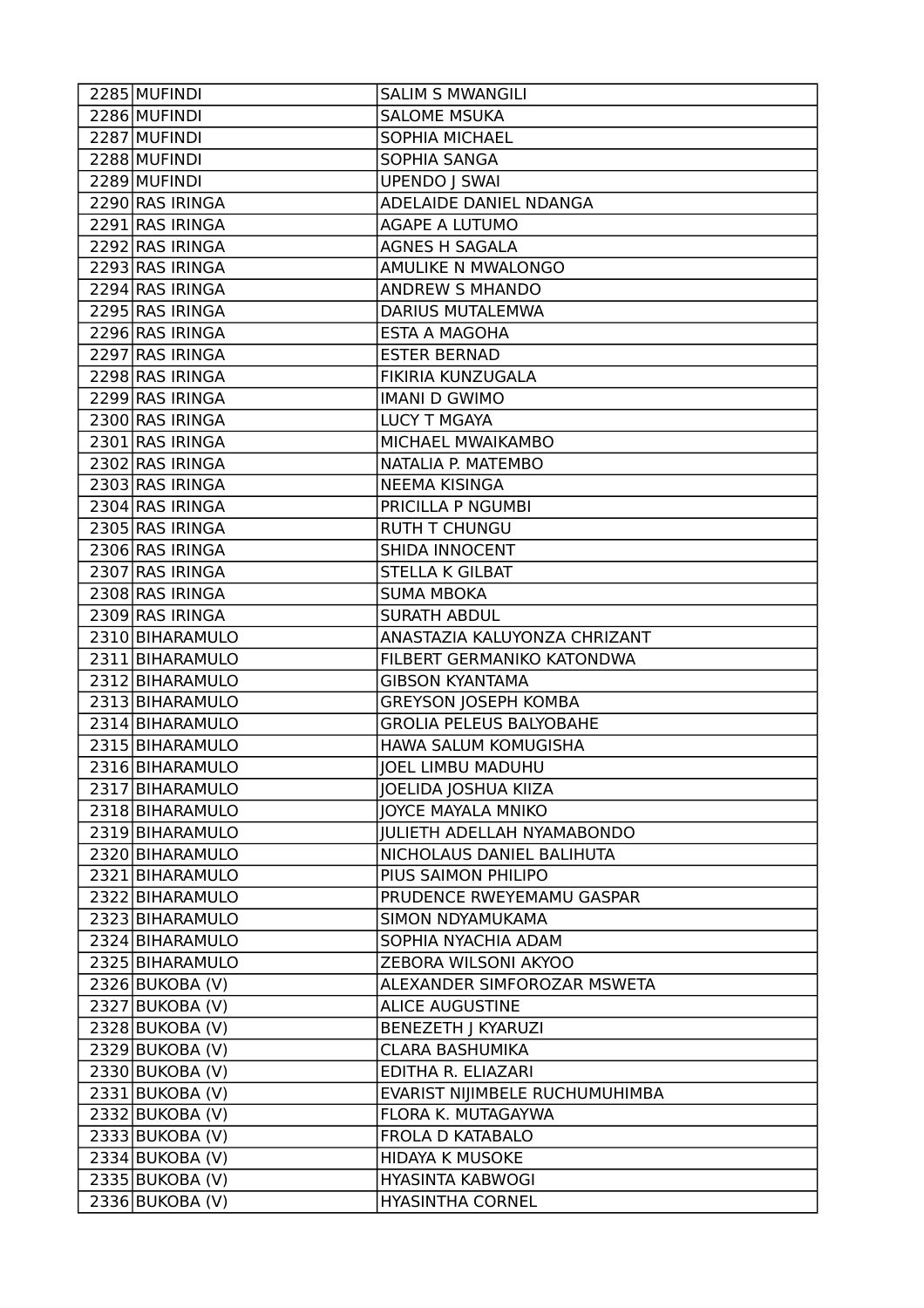| 2337 BUKOBA (V)      | ISSACK RUGEMALILA AMINATH     |
|----------------------|-------------------------------|
| 2338 BUKOBA (V)      | <b>JANE MARCO</b>             |
| $2339$ BUKOBA (V)    | <b>JOHN GENEROSA</b>          |
| 2340 BUKOBA (V)      | <b>JOHN LEONARDINA</b>        |
| 2341 BUKOBA (V)      | <b>JUSTA K TIZOREKEZA</b>     |
| 2342 BUKOBA (V)      | KABANTEGA VICTORIA REVELIAN   |
| 2343 BUKOBA (V)      | <b>KAHIGI HAULA</b>           |
| 2344 BUKOBA (V)      | KAHWA DESDERY SOLOMON         |
| 2345 BUKOBA (V)      | KATTO BEATRICE OSCAR          |
| 2346 BUKOBA (V)      | KAZIAH KANSIGA BENEDICTO      |
| 2347 BUKOBA (V)      | KILIZA ASHA ABDALAH           |
| $2348$ BUKOBA (V)    | KOKUIKANA REVINA RUTAKYAMIRWA |
| $2349$ BUKOBA (V)    | MAGRETH NGAIZA                |
| 2350 BUKOBA (V)      | MALLI THEODORA KAGIRWA        |
| $2351$ BUKOBA (V)    | MARIAGORETH NDYETABULA        |
| 2352 BUKOBA (V)      | MBYANA SAADA ZUBERI           |
| 2353 BUKOBA (V)      | MISIPI GABRIEL LIUS           |
| $2354$ BUKOBA (V)    | MSONGE RHODA MAGESA           |
| 2355 BUKOBA (V)      | MUSSA DORAH SEBASTIAN         |
| 2356 BUKOBA (V)      | NASORO NASWIRU AMIDU          |
| 2357 BUKOBA (V)      | NASSORO NURU KALOKOLA         |
| 2358 BUKOBA (V)      | NDIBALEMA OSWARD LUKANYANGA   |
| 2359 BUKOBA (V)      | NGEMERA THEODORA              |
| $2360$ BUKOBA (V)    | <b>NOVATUS FREDERICK</b>      |
| 2361 BUKOBA (V)      | PATROBA REGINA MATIKU         |
| $2362$ BUKOBA (V)    | PHILIP LILIAN ROBERT          |
| $2363$ BUKOBA (V)    | PRAXIDIA R KAHISI             |
| $2364$ BUKOBA (V)    | <b>RENATUS DAUD</b>           |
| 2365 BUKOBA (V)      | RUSHEKYA CLARA                |
| 2366 BUKOBA (V)      | SELESTINE FROLA KATABARO      |
| 2367 BUKOBA (V)      | SIMON PELAGIA KAJWAULA        |
| $2368$ BUKOBA (V)    | WAZIRI ZURUFA HUSSEIN         |
| 2369 BUKOBA MANISPAA | ALBINUS VEDASTO LYAGALA       |
| 2370 BUKOBA MANISPAA | ARAFAT M. YUSUPH              |
| 2371 BUKOBA MANISPAA | BERNADETHA RUPIA              |
| 2372 BUKOBA MANISPAA | CHRISTA J. MUTASA             |
| 2373 BUKOBA MANISPAA | <b>DEBORA TITUS</b>           |
| 2374 BUKOBA MANISPAA | <b>EVANGELINA MULEGU</b>      |
| 2375 BUKOBA MANISPAA | FLORA K. KABYEMELA            |
| 2376 BUKOBA MANISPAA | <b>FRAISCA ANDREA</b>         |
| 2377 BUKOBA MANISPAA | <b>GOSBERT K. MUNTU</b>       |
| 2378 BUKOBA MANISPAA | <b>GRACE K. BUBERWA</b>       |
| 2379 BUKOBA MANISPAA | <b>GRACIA MUHINDI WAMARA</b>  |
| 2380 BUKOBA MANISPAA | <b>JUDITH N. NDYAMUKAMA</b>   |
| 2381 BUKOBA MANISPAA | <b>LARISA THOMAS KICHANO</b>  |
| 2382 BUKOBA MANISPAA | <b>LENA KAGOYE</b>            |
| 2383 BUKOBA MANISPAA | MAJID BOCKY                   |
| 2384 BUKOBA MANISPAA | MAUDAT JUMA ALI               |
| 2385 BUKOBA MANISPAA | <b>NEEMA I. NSIBU</b>         |
| 2386 BUKOBA MANISPAA | PETER M.B.LAURENT             |
| 2387 BUKOBA MANISPAA | PHILBERT P. MUGANYIZI         |
| 2388 BUKOBA MANISPAA | <b>SELINA JEREMIAH</b>        |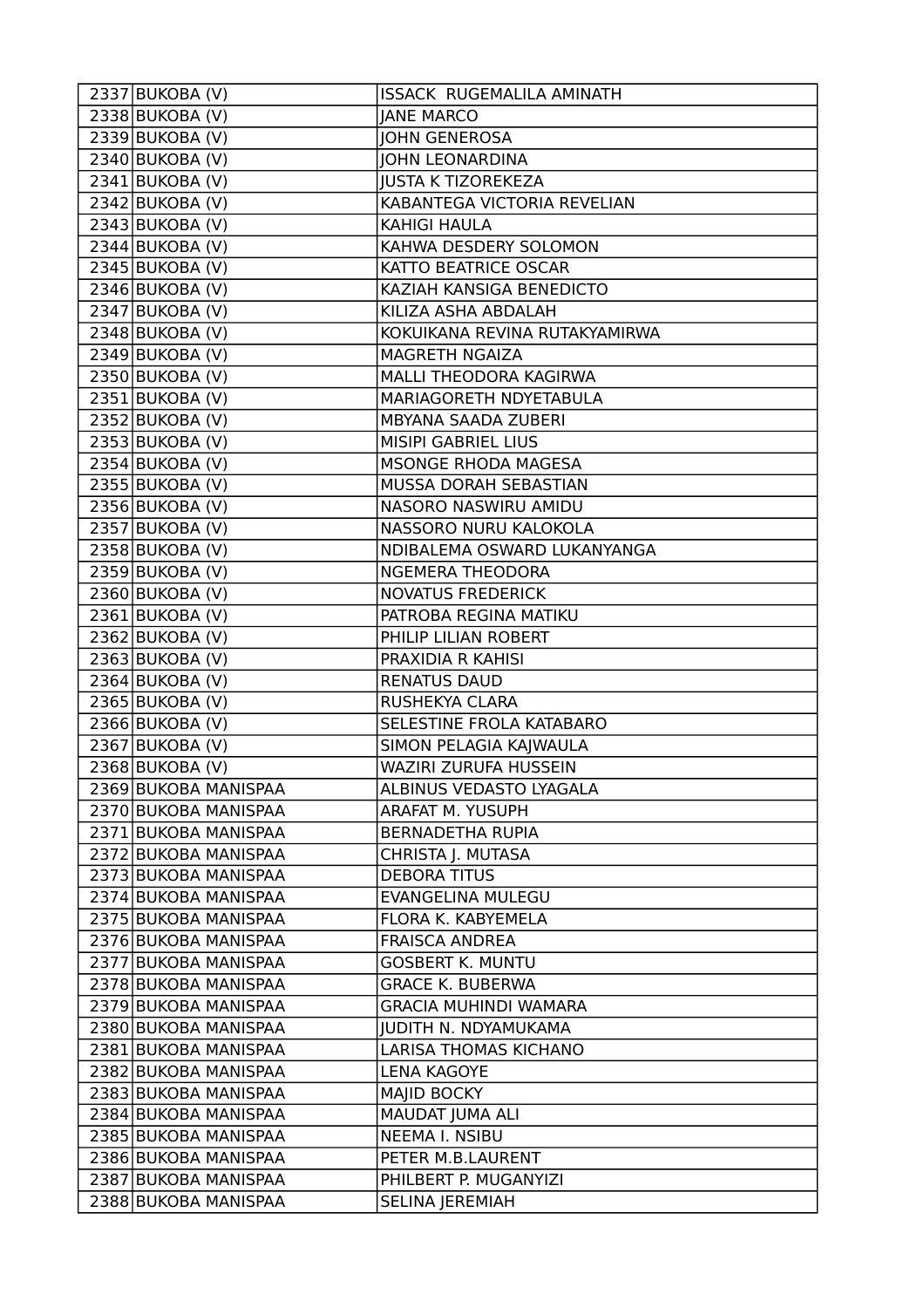| 2389 BUKOBA MANISPAA | SIIMA KAGISA                          |
|----------------------|---------------------------------------|
| 2390 BUKOBA MANISPAA | THEOPHIL NDYAKOWA                     |
| 2391 KARAGWE         | AMARATH KAJWANGYA ABBAS               |
| 2392 KARAGWE         | APASON ANDREW LWANTUNGANO             |
| 2393 KARAGWE         | <b>ATULEBELE THEOPHIL BIITA</b>       |
| 2394 KARAGWE         | BADRU RAMADHANI SAJIDU                |
| 2395 KARAGWE         | <b>BARONGO LETICIA JOHN</b>           |
| 2396 KARAGWE         | BEATUS COSTANTINE ALBOGAST            |
| 2397 KARAGWE         | <b>BINOMTONZI PHILON FIDELIS</b>      |
| 2398 KARAGWE         | BUKAMBANJA EVODIA JOVIN               |
| 2399 KARAGWE         | CHACHA M ISIAGA                       |
| 2400 KARAGWE         | CHARLES MAGRETH KOKUZANA              |
| 2401 KARAGWE         | <b>COSTANTINE B. MARTIN</b>           |
| 2402 KARAGWE         | ERICA MTELANI EMMANUEL                |
| 2403 KARAGWE         | <b>EVALINE FRANCIS BITEGEKO</b>       |
| 2404 KARAGWE         | <b>FAUSTER MUNYANKAMBI</b>            |
| 2405 KARAGWE         | <b>GABRIEL SERAPHINA MKAMUNGU</b>     |
| 2406 KARAGWE         | <b>GERTULDA NKAGANYIRWA MULASHANI</b> |
| 2407 KARAGWE         | HABIBA SULTANI IKUZIWA                |
| 2408 KARAGWE         | HAPPINES EMMANUEL BYAKATONDA          |
| 2409 KARAGWE         | <b>HAPPINES MALOMO</b>                |
| 2410 KARAGWE         | <b>HILDA B KIKOTI</b>                 |
| 2411 KARAGWE         | <b>IGNACE NEEMA EVELINE</b>           |
| 2412 KARAGWE         | JACKLINE JOSIAH KATANGA               |
| 2413 KARAGWE         | KANYANDEKO GAUDIOZA FELECIAN          |
| 2414 KARAGWE         | KARUGABA BEATH ELIAS                  |
| 2415 KARAGWE         | KATUSHABE JOHANSENI RAMADHANI         |
| 2416 KARAGWE         | KAUNGYA EUNICE JOSEPH                 |
| 2417 KARAGWE         | KIBOGOYO ANETH KEMILEMBE              |
| 2418 KARAGWE         | KIBOGOYO LEVINA FESTO                 |
| 2419 KARAGWE         | KILONGOZI JOYCE KABONA                |
| 2420 KARAGWE         | KYAMAIRU LADSLAUS JERONIMO            |
| 2421 KARAGWE         | KYOBANCHUBILE SAVERINA MARCO          |
| 2422 KARAGWE         | LAINER MARTIN ALBALIHO                |
| 2423 KARAGWE         | LEVINA F. KIBOGOYO                    |
| 2424 KARAGWE         | <b>MAGRETH CHARLES</b>                |
| 2425 KARAGWE         | MAGRETH P. KAIJAGE                    |
| 2426 KARAGWE         | MELESIANA PETRO                       |
| 2427 KARAGWE         | MFUNJO ROSEMARY JOAS                  |
| 2428 KARAGWE         | MKABAHAI LEONIA THOMAS                |
| 2429 KARAGWE         | MONICA PHILBERT BITESIGIRWE           |
| 2430 KARAGWE         | MREFU ASIMWE DEUS                     |
| 2431 KARAGWE         | MWAKASITU FEBI ISSAC                  |
| 2432 KARAGWE         | NAMARA K SYLVESTER                    |
| 2433 KARAGWE         | <b>NEEMA IGNAS</b>                    |
| 2434 KARAGWE         | NURBERT NECKEMIAH KANYANKOLE          |
| 2435 KARAGWE         | PAMELA GERVASE ZAHWAYO                |
| 2436 KARAGWE         | PAUMELIA ARON                         |
| 2437 KARAGWE         | REHEMA RAMADHANI NDUILA               |
| 2438 KARAGWE         | REVINA REVELIAN RWAZO                 |
| 2439 KARAGWE         | REVOCATHA BURCHARD KWEYUNGA           |
| 2440 KARAGWE         | RWEJUNA HILDA KOKUMANYA               |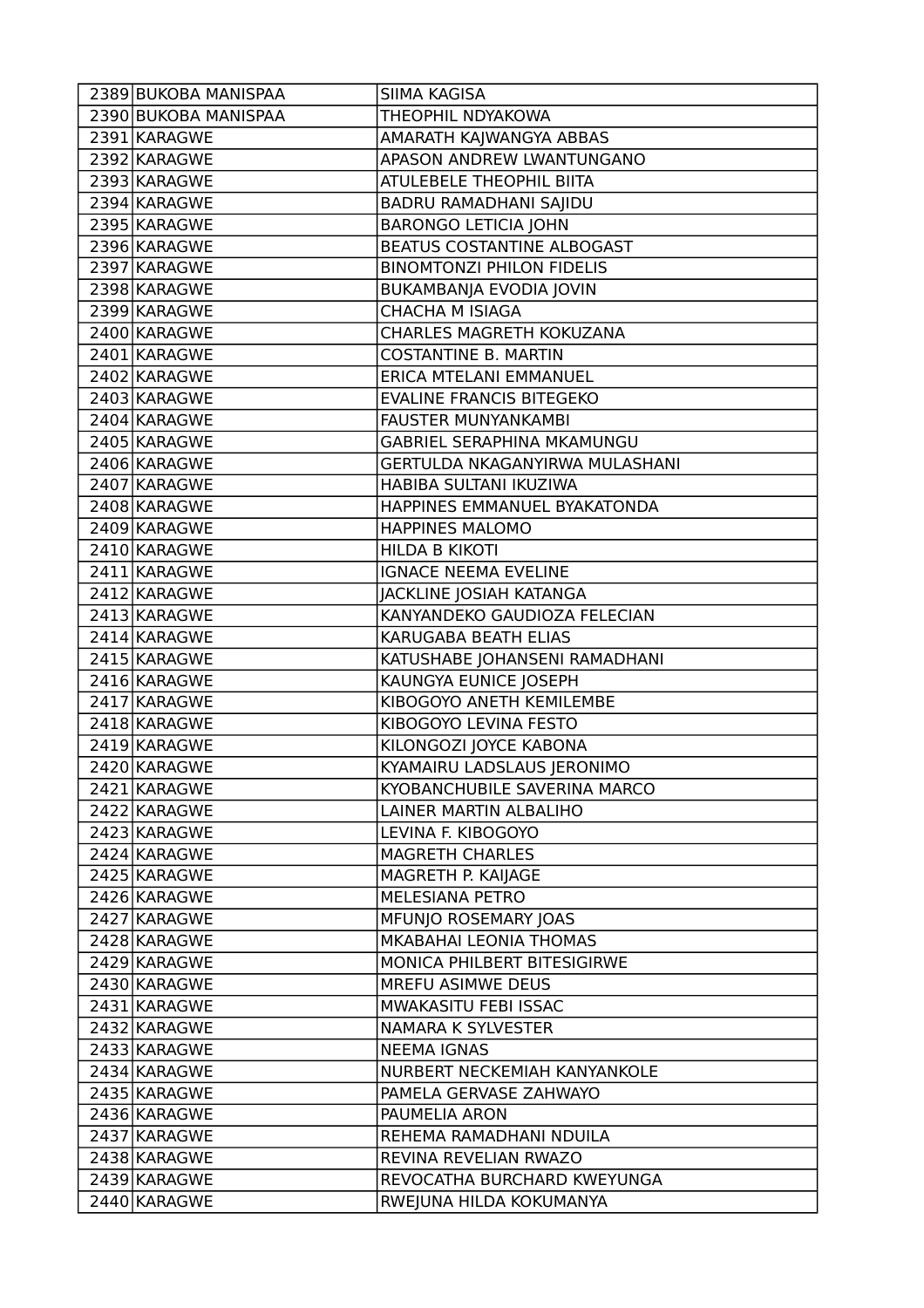| 2441 KARAGWE | <b>SABAS TIBAMANYA</b>         |
|--------------|--------------------------------|
| 2442 KARAGWE | SELESTINA N. SEIF              |
| 2443 KARAGWE | TIBAGWA FORTUNATHA FRANCIS     |
| 2444 KARAGWE | <b>VALENA P BUBERWA</b>        |
| 2445 KARAGWE | ZILIMU FRIDA MARTIN            |
| 2446 KYERWA  | <b>AIDA I MKONO</b>            |
| 2447 KYERWA  | <b>AUGUSTINA AUGUSTIN</b>      |
| 2448 KYERWA  | <b>BARNABAS ROGERS GABRIEL</b> |
| 2449 KYERWA  | <b>BIBIANA KANIMBA</b>         |
| 2450 KYERWA  | <b>CORNELIA CLEOPHACE</b>      |
| 2451 KYERWA  | CRONERY CLAVERY KIJWALA        |
| 2452 KYERWA  | <b>GAUD BARTHAZAR</b>          |
| 2453 KYERWA  | <b>GEOFREY MILAMBWE</b>        |
| 2454 KYERWA  | <b>GRACE NKUNZE MARCO</b>      |
| 2455 KYERWA  | <b>GRATIAN LEOPOLD</b>         |
| 2456 KYERWA  | <b>IMMACULATHA GODFREY</b>     |
| 2457 KYERWA  | <b>JACKSON P KAMUGISHA</b>     |
| 2458 KYERWA  | <b>JAMES VENANT BAGOKA</b>     |
| 2459 KYERWA  | <b>JENESTER CLEMENCE</b>       |
| 2460 KYERWA  | <b>JEROME JOSEPH</b>           |
| 2461 KYERWA  | <b>JUDITH CRONEL</b>           |
| 2462 KYERWA  | <b>JULIET L BAGARUNDA</b>      |
| 2463 KYERWA  | <b>JUMANNE JULIUS</b>          |
| 2464 KYERWA  | KAGENZI PETRIDA BAKANWA        |
| 2465 KYERWA  | <b>KAMILEMBE MLENZI</b>        |
| 2466 KYERWA  | <b>LEOPORD JOSEPH</b>          |
| 2467 KYERWA  | MUCHUNGUZI YUSTO MGANDE        |
| 2468 KYERWA  | PETRONIA KAIHURA               |
| 2469 KYERWA  | <b>SIXBERT R LAURENT</b>       |
| 2470 KYERWA  | SOSPETER KYESHE                |
| 2471 KYERWA  | THEREZA FURAHA CHARLES         |
| 2472 KYERWA  | YOHANA E SHIJA                 |
| 2473 KYERWA  | YUSILINA ZAKEO                 |
| 2474 MISENYI | <b>ABBAKARI SHUGHULI</b>       |
| 2475 MISENYI | ADERICA KYANTAMA               |
| 2476 MISENYI | ALVELA BASHEKA                 |
| 2477 MISENYI | ANAJOYCE KATO                  |
| 2478 MISENYI | <b>ANNA NDILE</b>              |
| 2479 MISENYI | <b>BEATH L. RWANTUNGAMO</b>    |
| 2480 MISENYI | <b>BENEDICTO THEONEST</b>      |
| 2481 MISENYI | CHRISTOPHER KAIHULA            |
| 2482 MISENYI | DEODATHA TIGANYIRA             |
| 2483 MISENYI | <b>EDNA PASCHAL</b>            |
| 2484 MISENYI | EDWARDINA K MUTASHOBYA         |
| 2485 MISENYI | <b>ELIUD NYONYI</b>            |
| 2486 MISENYI | <b>ELIUS KABWELA</b>           |
| 2487 MISENYI | <b>EMMANUEL KASHUNGE</b>       |
| 2488 MISENYI | <b>EVANCE JOHN GRESMO</b>      |
| 2489 MISENYI | <b>EVERYNE RWEZAURA</b>        |
| 2490 MISENYI | FREDRICK A. MKUFYA             |
| 2491 MISENYI | <b>GEOFREY KASHALANKOLO</b>    |
| 2492 MISENYI | <b>ISRAEL E. BYAMUNGU</b>      |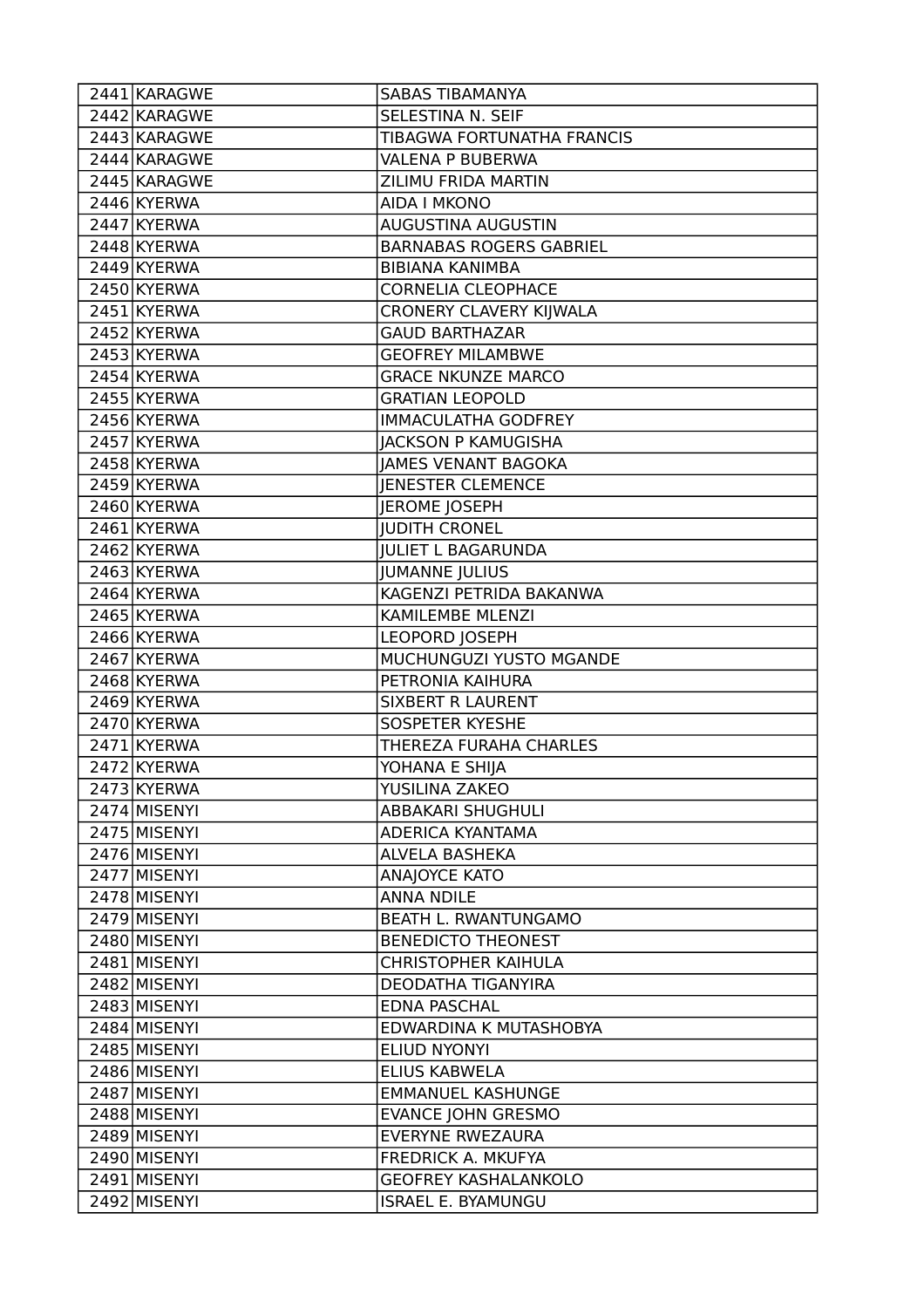| 2493 MISENYI | <b>JAPHET G. KASIMBAZI</b>         |
|--------------|------------------------------------|
| 2494 MISENYI | <b>JENESTER DEOGRATIAS</b>         |
| 2495 MISENYI | <b>JOE LWEHABURA</b>               |
| 2496 MISENYI | <b>JUDITH HAPPYNESS MAKAO</b>      |
| 2497 MISENYI | <b>JULIANA SALVATORY</b>           |
| 2498 MISENYI | <b>JULIETH FIDEL</b>               |
| 2499 MISENYI | LILIAN J.KOLUKWI                   |
| 2500 MISENYI | MAGRETH NGAIZA                     |
| 2501 MISENYI | <b>MAHMUUD SWAIB</b>               |
| 2502 MISENYI | MALISIANA KAJUNA                   |
| 2503 MISENYI | <b>MAULA MARCO</b>                 |
| 2504 MISENYI | <b>MELANIA FRANSIS</b>             |
| 2505 MISENYI | MELANIA SOSTENES                   |
| 2506 MISENYI | MONICA M. JOHN                     |
| 2507 MISENYI | <b>NELSON ISHUMI</b>               |
| 2508 MISENYI | PATRICE RUGAKINGILA ZALAMBA        |
| 2509 MISENYI | PELES NTATILWA                     |
| 2510 MISENYI | RACHEL G. LUBELEJE                 |
| 2511 MISENYI | REVINA MAJENGE                     |
| 2512 MISENYI | <b>REVINA MATERU</b>               |
| 2513 MISENYI | THEODORA P. BERUSA                 |
| 2514 MISENYI | TRYPHONE N. TIMOTHEO               |
| 2515 MISENYI | ZURAHYA SWALEHE                    |
| 2516 MULEBA  | <b>ADELLA K THEOBARD</b>           |
| 2517 MULEBA  | <b>ADOLF R CYRILO</b>              |
| 2518 MULEBA  | ALAIKA MUSSA LWEUMBIZA             |
| 2519 MULEBA  | ALCHARD KIBAMBI PAULO              |
| 2520 MULEBA  | ALCHERAUS PROTASE MUTASINGWA       |
| 2521 MULEBA  | <b>ALMACHIUS FERDINAND</b>         |
| 2522 MULEBA  | ANASTELADA RWEBEMBELA              |
| 2523 MULEBA  | <b>ANNA MWOMBEKI</b>               |
| 2524 MULEBA  | ANNETH ELIAS LWELAMIRA             |
| 2525 MULEBA  | ANSBERT MWEYUNGE MULOKOZI          |
| 2526 MULEBA  | BEATRICE PAULIN KAGARI             |
| 2527 MULEBA  | BONETH MUCHWAMPAKA DAMIAN          |
| 2528 MULEBA  | DERIS PETRO NGAIZA                 |
| 2529 MULEBA  | DEVOTHA D. KATABALO                |
| 2530 MULEBA  | DIOCRES LEKWAMA WINCHESLAUS        |
| 2531 MULEBA  | ETHERY DANIEL TIGANGA              |
| 2532 MULEBA  | FABIAN ISIDORY MUYAKA              |
| 2533 MULEBA  | FAUDHAT KAYOZA IBRAHIM             |
| 2534 MULEBA  | FLOLENCE JOHN BIGANZI              |
| 2535 MULEBA  | <b>FLORIAN M ANDREA</b>            |
| 2536 MULEBA  | <b>GEORGINA KOKUHAISA MUTELANI</b> |
| 2537 MULEBA  | <b>GEORGINA N RWEIKIZA</b>         |
| 2538 MULEBA  | <b>GODIMERY SEVERIN</b>            |
| 2539 MULEBA  | <b>GODWIN MALINGUMU</b>            |
| 2540 MULEBA  | <b>GRACE BABYEYAKA</b>             |
| 2541 MULEBA  | HONORATH RWEGUMYA JOSEPH           |
| 2542 MULEBA  | <b>JACQUILINE JOHN KUDILA</b>      |
| 2543 MULEBA  | <b>JOHANSEN JOSIAH</b>             |
| 2544 MULEBA  | JOSIA K. FREDRICK                  |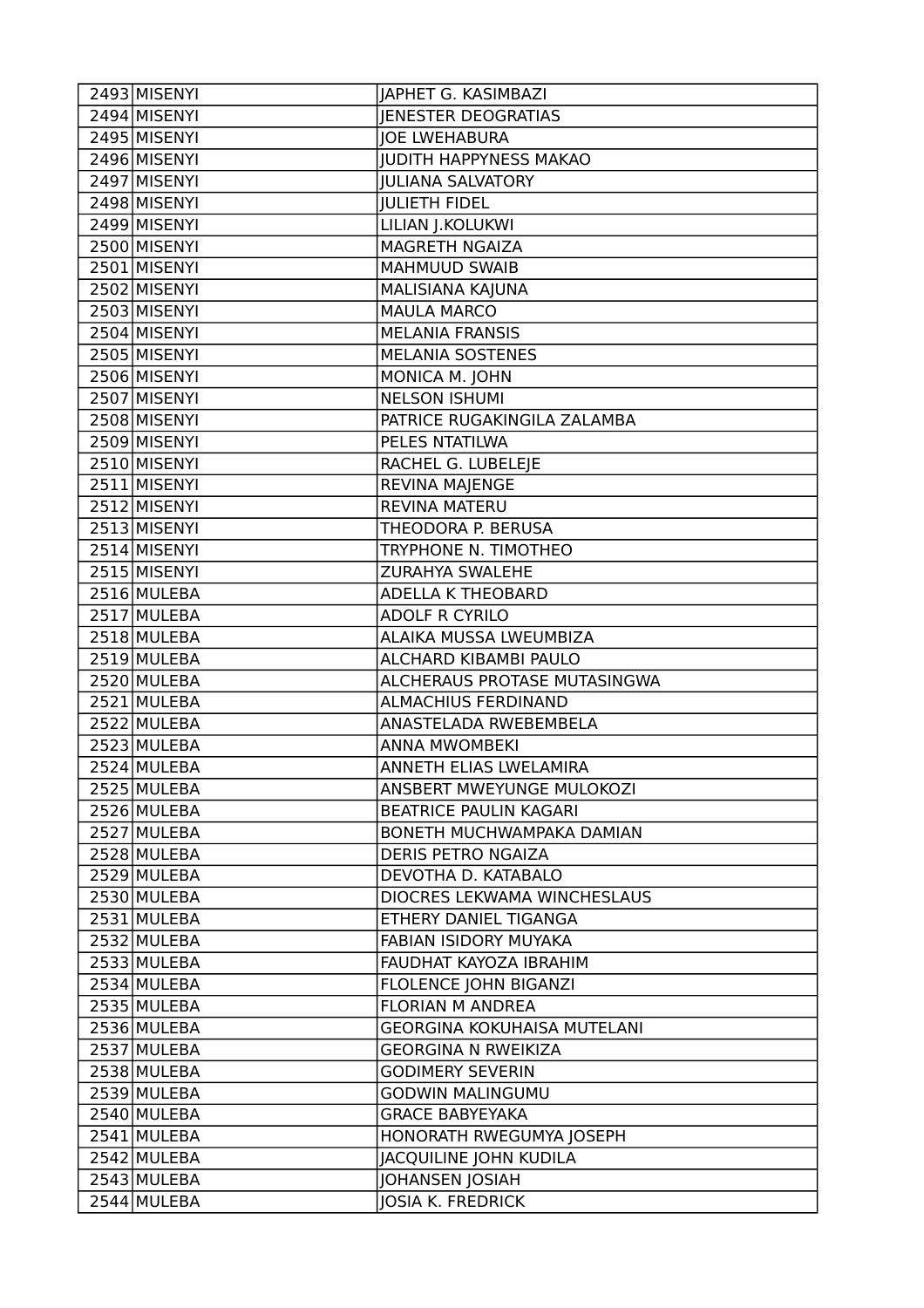| 2545 MULEBA | KASESE COMPYO WILLIAM           |
|-------------|---------------------------------|
| 2546 MULEBA | LILIAN ASIMWE VALENTINE         |
| 2547 MULEBA | LYDIA KULULETELA                |
| 2548 MULEBA | <b>MARY G. DONATIAN</b>         |
| 2549 MULEBA | MARY JOHN NYEKUNGE              |
| 2550 MULEBA | MEDARD RUTAMIGWA                |
| 2551 MULEBA | MSAFIRI JOHN NYAMBIJA           |
| 2552 MULEBA | NOLASTICA RUGEMALIRA MJEWA      |
| 2553 MULEBA | ODILLO JEREMIAH BAKAMPENJA      |
| 2554 MULEBA | PATRICK ELIAS MUTALEBA          |
| 2555 MULEBA | PHILEMON .R.PETER               |
| 2556 MULEBA | PLAXEDA KABIKWA CHRIZOSTONE     |
| 2557 MULEBA | PRUDENCE M RWEJUNA              |
| 2558 MULEBA | RAELLY LUGARABAMU               |
| 2559 MULEBA | RAILATH KOKUTONA HAMADA         |
| 2560 MULEBA | <b>SAAU MAUNGO</b>              |
| 2561 MULEBA | SALVATORY S. R. MUJWAHUZI       |
| 2562 MULEBA | SALVIUS LUGALABAMU PAULO        |
| 2563 MULEBA | SAVERA RWABUTAHO BERNAD         |
| 2564 MULEBA | SHABAN OMARY MWAMBIJE           |
| 2565 MULEBA | SOSTHENECE CLEOPHANCE RWEYEMAMU |
| 2566 MULEBA | SPRIAN KAIGARULA RUTAGUMILWA    |
| 2567 MULEBA | TRIPHINA ADRONICK RWANGOBE      |
| 2568 MULEBA | <b>VICTOR PETRO</b>             |
| 2569 NGARA  | <b>AGNES MALIMA</b>             |
| 2570 NGARA  | <b>ALBINA GERVASE</b>           |
| 2571 NGARA  | <b>ANAMERY VENANT</b>           |
| 2572 NGARA  | ANNETH DANIEL KIVUMA            |
| 2573 NGARA  | <b>BEATRICE FRANCIS</b>         |
| 2574 NGARA  | <b>BRIGHTON KAGOMBA</b>         |
| 2575 NGARA  | <b>CALLIST MATHIAS KORONGO</b>  |
| 2576 NGARA  | CHUKU MSANGI DIWANI             |
| 2577 NGARA  | <b>COLLETHA CORNERY</b>         |
| 2578 NGARA  | DAFROZA DOMINICK                |
| 2579 NGARA  | DAVID F.L. MPENIHAKA            |
| 2580 NGARA  | FIDES BERNARD BAZIRA            |
| 2581 NGARA  | FREDERICK JOSEPH KATANOGEYE     |
| 2582 NGARA  | FRIDA J. MANYALA                |
| 2583 NGARA  | <b>FURAHA SIRIDIO</b>           |
| 2584 NGARA  | <b>GEOFREY PHILIMON</b>         |
| 2585 NGARA  | <b>GRACE SALVATORY</b>          |
| 2586 NGARA  | HEDSON DAMIAN KIKALUGAA         |
| 2587 NGARA  | <b>HELLENA ELIAS</b>            |
| 2588 NGARA  | <b>JOSEPH JOHN KAMWAGA</b>      |
| 2589 NGARA  | <b>JOSEPHAT BUTENDELI</b>       |
| 2590 NGARA  | <b>JULIANA GOTFRID</b>          |
| 2591 NGARA  | <b>JULIETH NDABILINDE</b>       |
| 2592 NGARA  | LIBERATHA ANATORY KAINAMULA     |
| 2593 NGARA  | <b>MACRINA DOMINICK</b>         |
| 2594 NGARA  | MAGORI MECHANT MAHERA           |
| 2595 NGARA  | MAGRETH FAUSTINE                |
| 2596 NGARA  | MARIA GERVAZE KANYENYE          |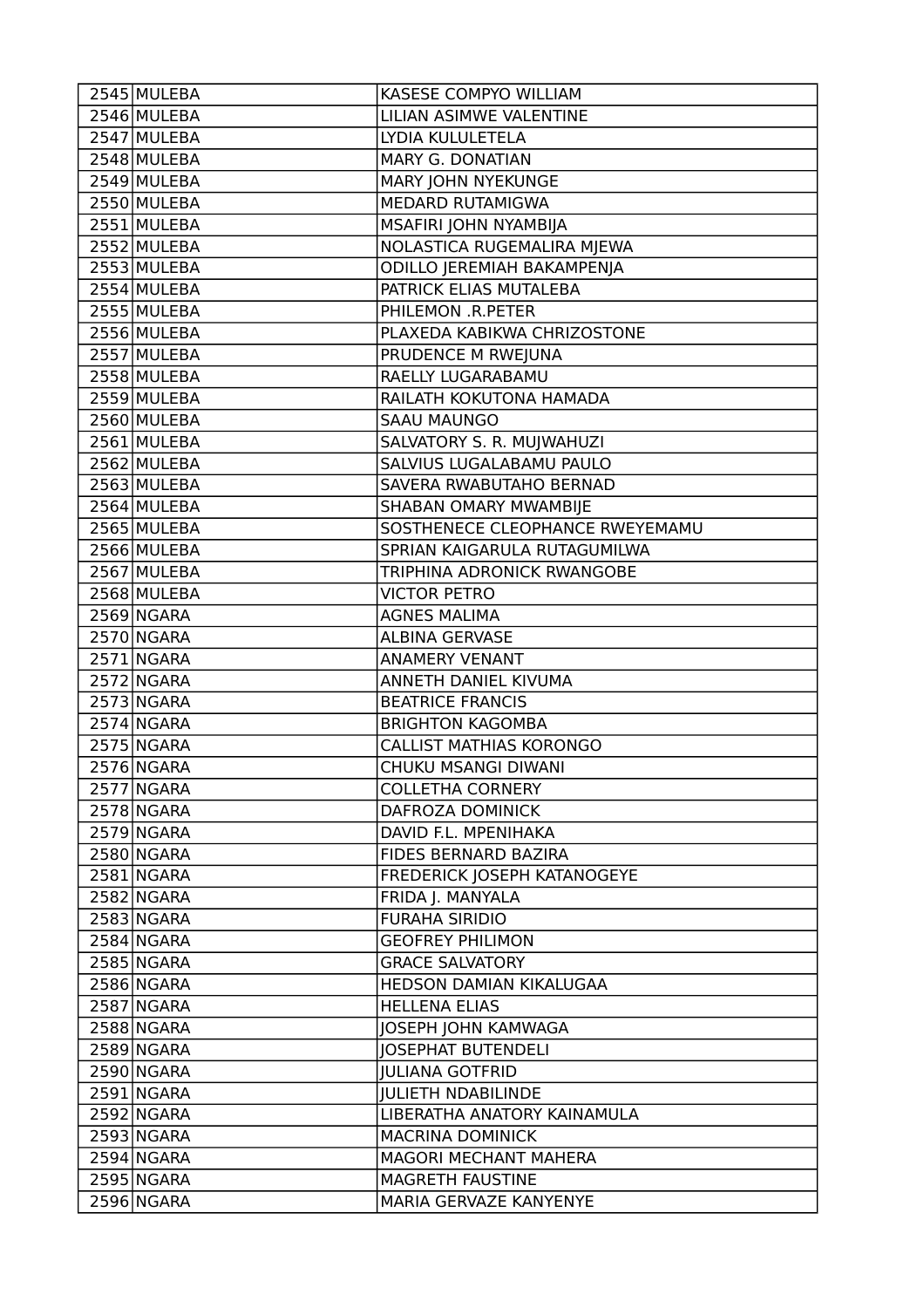| 2597 NGARA        | METHODIA STEPHANO              |
|-------------------|--------------------------------|
| 2598 NGARA        | MICHAEL KAGOMBA                |
| 2599 NGARA        | MILDA SEBASTIAN BANOBI         |
| 2600 NGARA        | MWAJUMA M. NGOMUO              |
| 2601 NGARA        | <b>NEEMA KILEO</b>             |
| 2602 NGARA        | PAULINA JOSEPH                 |
| 2603 NGARA        | PAULINA KAHESHI                |
| 2604 NGARA        | PEACE BAZITSA                  |
| 2605 NGARA        | REMIJA SALVATORY               |
| 2606 NGARA        | REVELIAN KAHAMBA               |
| 2607 NGARA        | <b>SAMWEL KASUBI</b>           |
| 2608 NGARA        | SELEDY MUDIGUZA                |
| 2609 NGARA        | SUSAN JEREMIA DADI             |
| 2610 NGARA        | <b>WISTONE E NGAIZA</b>        |
| 2611 RAS KAGERA   | ANNA S. ALLY                   |
| 2612 RAS KAGERA   | ASTRIDA DEOGRATIAS MUTABOYERWA |
| 2613 RAS KAGERA   | BENADICTHA BANYENZA BENJAMIN   |
| 2614 RAS KAGERA   | <b>DONATHA PANCRACE</b>        |
| 2615 RAS KAGERA   | MICKIDARD KAMAGAIRA MUSTAFA    |
| 2616 RAS KAGERA   | NIXON LWEZAURA                 |
| 2617 RAS KAGERA   | NURATH MUSSA SULEIMAN          |
| 2618 RAS KAGERA   | STELLA KAMUHABWA               |
| 2619 RAS KAGERA   | THEODORA LAZARO                |
| 2620 RAS KAGERA   | <b>TYSON LWEYONGEZA</b>        |
| 2621 MLELE        | <b>DEUS BENEDICT SIMBAO</b>    |
| 2622 MLELE        | <b>ERICK DAUD</b>              |
| 2623 MLELE        | HOSEA M KANYAMA                |
| 2624 MLELE        | LUCAS LEONARD                  |
| 2625 MLELE        | <b>MAGRETH ERNEST</b>          |
| 2626 MLELE        | <b>MAIGE MASANJA</b>           |
| 2627 MLELE        | MARIA K SIMWINGA               |
| 2628 MLELE        | PETER ALEXANDER LUTEMBA        |
| 2629 MLELE        | PULKERIA COSTANTINE            |
| 2630 MLELE        | RACHEL MWAMBETE                |
| 2631 MLELE        | RACHEL S KITTA                 |
| 2632 MLELE        | ROSE MWAKATIKA                 |
| 2633 MLELE        | ROSEMARY MSENGA KIDUGO         |
| 2634 MLELE        | ROZALIA WAKULIPWA              |
| 2635 MLELE        | <b>SECILIA TITUS</b>           |
| $2636$ MLELE      | <b>SEIF MOHAMED</b>            |
| 2637 MLELE        | SOPHIA LYIMO                   |
| 2638 MLELE        | <b>VIOLETH MLELEU</b>          |
| 2639 MLELE        | <b>WILBROAD CHAPEWA</b>        |
| $2640$ MPANDA (V) | ASHURA S.MWANDILEMO            |
| $2641$ MPANDA (V) | <b>ASTERIA MKANA</b>           |
| $2642$ MPANDA (V) | AUGUSTINO KANONDO              |
| $2643$ MPANDA (V) | <b>BENRARD A. GWASA</b>        |
| $2644$ MPANDA (V) | <b>CECILIA K SIMKOKO</b>       |
| $2645$ MPANDA (V) | <b>CHARLES E.SICHILIMA</b>     |
| $2646$ MPANDA (V) | <b>CHIKU NANDULE</b>           |
| $2647$ MPANDA (V) | DAVID ZAKARIA LUKINDO          |
| $2648$ MPANDA (V) | <b>ESTER W MBAKI</b>           |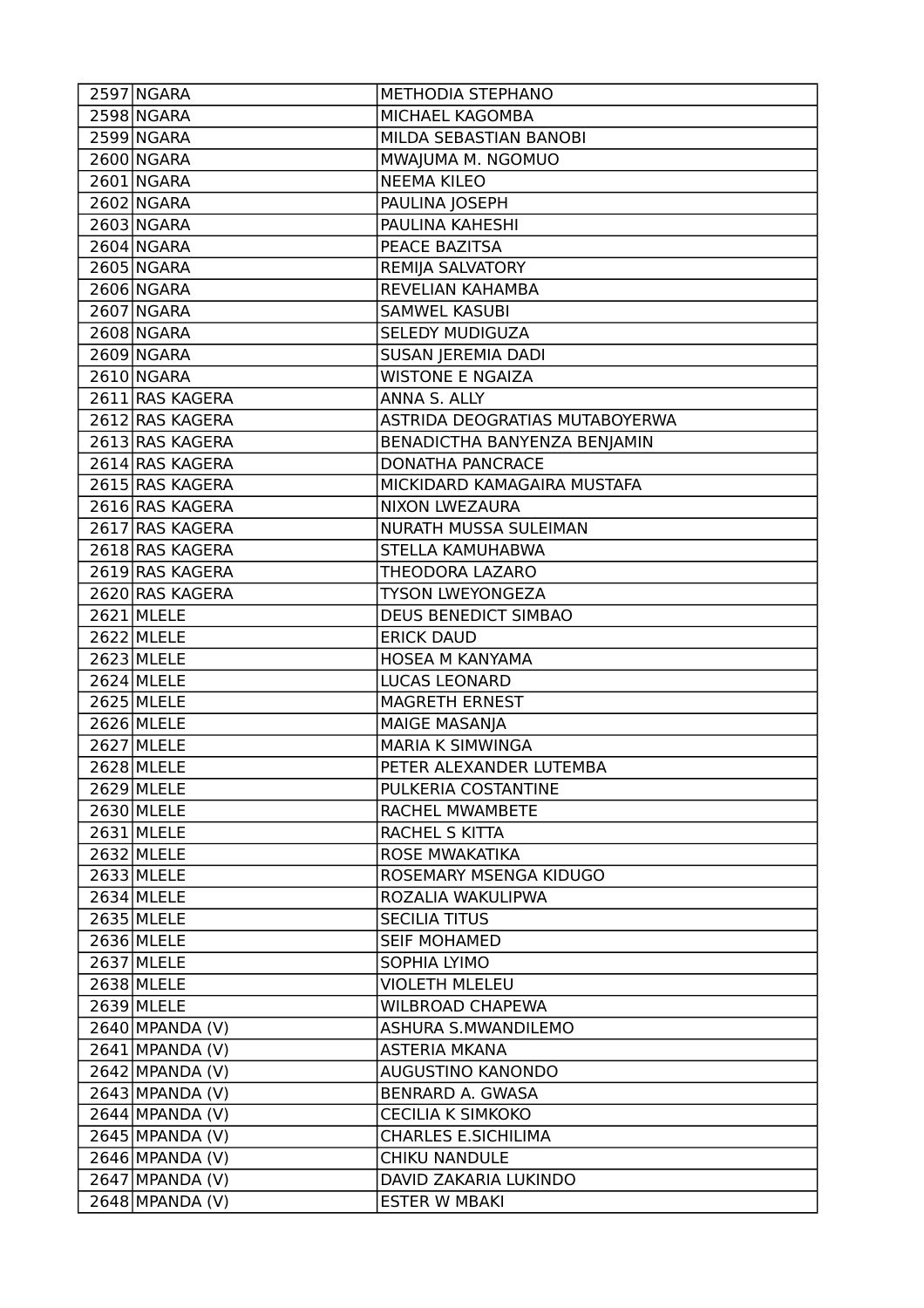| $2649$ MPANDA (V)    | <b>FAUSTA ASUBISYE</b>            |
|----------------------|-----------------------------------|
| $2650$ MPANDA (V)    | <b>FRANK JACKSON</b>              |
| $2651$ MPANDA (V)    | <b>GRACE MONGOMONGO</b>           |
| 2652 MPANDA (V)      | JAPHET AUGUSTINE KIWALAKA         |
| $2653$ MPANDA (V)    | <b>JOHN KATENA</b>                |
| $2654$ MPANDA (V)    | <b>JOSEPHINE FRANCIS</b>          |
| 2655 MPANDA (V)      | <b>JOYCE SIMBA MWANGOMO</b>       |
| 2656 MPANDA (V)      | <b>KUNDI S.LUHENDE</b>            |
| $2657$ MPANDA (V)    | MARGARETH J.MWANAKATWE            |
| $2658$ MPANDA (V)    | MARTHA JETY MWANYOMBWE            |
| $2659$ MPANDA (V)    | MASHAKA ALLY KASHANKWI            |
| 2660 MPANDA (V)      | MAZIKU NONI ANDREW                |
| $2661$ MPANDA (V)    | MOHAMED SULEIMAN                  |
| $2662$ MPANDA (V)    | PIASON J. SIMKOKO                 |
| $2663$ MPANDA (V)    | RONICA E.MBWILO                   |
| $2664$ MPANDA (V)    | SALOME PASCHAL                    |
| 2665 MPANDA (V)      | YESSE HUSEIN SHIMA                |
| 2666 MPANDA (V)      | <b>ZENA A SUMMAY</b>              |
| $2667$ MPANDA (V)    | <b>ZUHURA ABDALLAH</b>            |
| 2668 MPANDA MANISPAA | <b>ANNA A SHITINDI</b>            |
| 2669 MPANDA MANISPAA | <b>ASHA K MAULID</b>              |
| 2670 MPANDA MANISPAA | <b>AUREA C IRIYA</b>              |
| 2671 MPANDA MANISPAA | <b>BATHROMEO S MIHAYO</b>         |
| 2672 MPANDA MANISPAA | <b>CALORINE S MACHA</b>           |
| 2673 MPANDA MANISPAA | <b>DENIS CHOGA</b>                |
| 2674 MPANDA MANISPAA | <b>DENIZA KABOMBWE</b>            |
| 2675 MPANDA MANISPAA | EDITHA MZATULA                    |
| 2676 MPANDA MANISPAA | <b>ELIZABETH ADOLF</b>            |
| 2677 MPANDA MANISPAA | ELIZABETH SIWINGA                 |
| 2678 MPANDA MANISPAA | EVARADA TITUS MWILIMA             |
| 2679 MPANDA MANISPAA | <b>EVELYNE LUCAS YUSUPH</b>       |
| 2680 MPANDA MANISPAA | <b>FIKIRI KANIKI</b>              |
| 2681 MPANDA MANISPAA | <b>GERALD BISHATA</b>             |
| 2682 MPANDA MANISPAA | <b>HUMUD HEMED</b>                |
| 2683 MPANDA MANISPAA | <b>JANETH BAZILIO</b>             |
| 2684 MPANDA MANISPAA | <b>JANETH NICHOLAUS NTIBHANGA</b> |
| 2685 MPANDA MANISPAA | <b>JENIFRIDA MASINDE</b>          |
| 2686 MPANDA MANISPAA | <b>JOSEPHINE FRANCIS</b>          |
| 2687 MPANDA MANISPAA | <b>JOSEPHINE KALONGA</b>          |
| 2688 MPANDA MANISPAA | <b>JOYCE K NGONYANI</b>           |
| 2689 MPANDA MANISPAA | <b>JOYCE ROBERT</b>               |
| 2690 MPANDA MANISPAA | <b>LAHATI LUTENGANO</b>           |
| 2691 MPANDA MANISPAA | <b>LESTINA SHIBANDA</b>           |
| 2692 MPANDA MANISPAA | MAGRETH THADEO MPANDA             |
| 2693 MPANDA MANISPAA | <b>MARIAM HAMZA</b>               |
| 2694 MPANDA MANISPAA | MARY CHILWA CHIWIKA               |
| 2695 MPANDA MANISPAA | MIKA J MWANYAMA                   |
| 2696 MPANDA MANISPAA | MOHAMED ALLY MBEGELE              |
| 2697 MPANDA MANISPAA | MOHAMED ALLY MBEGELE              |
| 2698 MPANDA MANISPAA | MONICA E KAHANGA                  |
| 2699 MPANDA MANISPAA | MUSSA   NGOGORO                   |
| 2700 MPANDA MANISPAA | MUSSA JUMA MGOGORO                |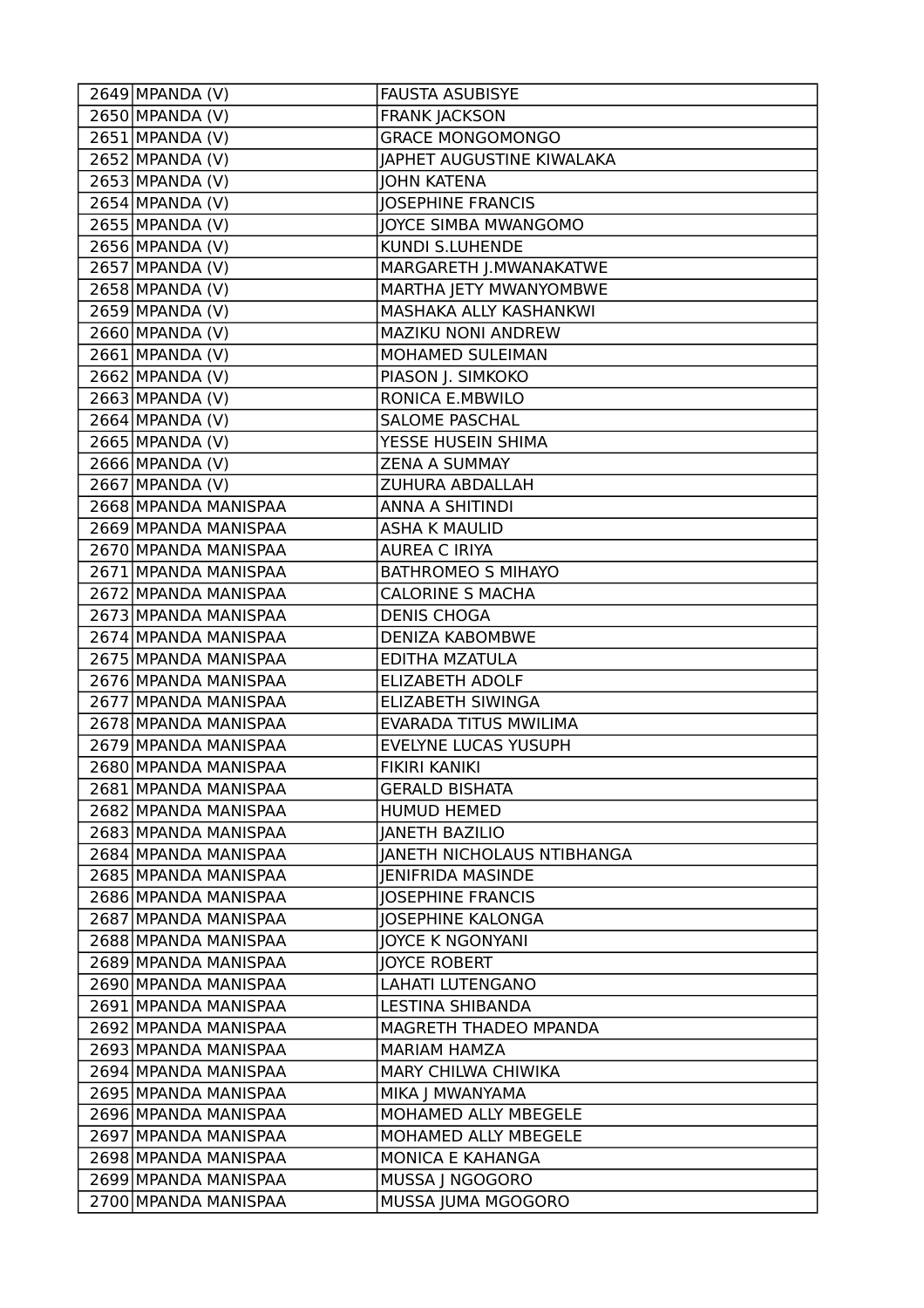| 2701 MPANDA MANISPAA | <b>NAIMA A SAIDI</b>         |
|----------------------|------------------------------|
| 2702 MPANDA MANISPAA | PASCHAL JOACHIM MSILOMBO     |
| 2703 MPANDA MANISPAA | PASCHAZIA ANASTAZI           |
| 2704 MPANDA MANISPAA | <b>REBEKA AMOSI</b>          |
| 2705 MPANDA MANISPAA | <b>SANGU R SANGU</b>         |
| 2706 MPANDA MANISPAA | <b>SANGU R. SANGU</b>        |
| 2707 MPANDA MANISPAA | SYLVIA A SAVERY              |
| 2708 MPANDA MANISPAA | TUCHELINE H MICHAEL          |
| 2709 MPANDA MANISPAA | TUMAINI NGILUKA              |
| 2710 MPANDA MANISPAA | <b>ULSURA CHRISPINE</b>      |
| 2711 MPANDA MANISPAA | <b>VICTOR KABANGA</b>        |
| 2712 MPANDA MANISPAA | <b>VIOLETH G KOMBA</b>       |
| 2713 MPANDA MANISPAA | <b>WITNESS P NYIRENDA</b>    |
| 2714 MPANDA MANISPAA | ZAWADI E KABEJA              |
| 2715 MPANDA MANISPAA | <b>ZENA OMARI</b>            |
| 2716 MPIMBWE         | ABRAHAM M. YONGOLO           |
| 2717 MPIMBWE         | <b>ALBERT ELIFADHILI</b>     |
| 2718 MPIMBWE         | <b>CRETUS KALINDEGE</b>      |
| 2719 MPIMBWE         | <b>EDSON P.MWAKIGOBE</b>     |
| 2720 MPIMBWE         | <b>JOHN NKOMA</b>            |
| 2721 MPIMBWE         | MBASA M.KUGOSORA             |
| 2722 MPIMBWE         | <b>ONORATHA JANUARI</b>      |
| 2723 MPIMBWE         | PUDENTIANA J. NZELANI        |
| 2724 MPIMBWE         | <b>REVINA HILLARION</b>      |
| 2725 NSIMBO          | <b>BERNARD RUTERI</b>        |
| 2726 NSIMBO          | <b>BETHA V.NTABAGI</b>       |
| 2727 NSIMBO          | <b>CHISEKO BWANALI</b>       |
| 2728 NSIMBO          | <b>FLORA B CHAPEWA</b>       |
| 2729 NSIMBO          | GABRIEL MUTAREMWA KALUMUNA   |
| 2730 NSIMBO          | <b>GETRUDA SWELLA</b>        |
| 2731 NSIMBO          | JANE S MWAIPAJA              |
| 2732 NSIMBO          | <b>MATHEW CHIGONA</b>        |
| 2733 NSIMBO          | MUHSINI T.GWIYAMAH           |
| 2734 NSIMBO          | NEEMA EDWIN SAKALE           |
| 2735 NSIMBO          | <b>SAMSON G MGENDI</b>       |
| 2736 NSIMBO          | <b>SHARIFAT MIHAMBO</b>      |
| 2737 NSIMBO          | <b>THOMAS JOHN</b>           |
| 2738 RAS KATAVI      | <b>AFRA VENANCE</b>          |
| 2739 RAS KATAVI      | <b>ALISON N JOHN</b>         |
| 2740 RAS KATAVI      | <b>GODFREY K WAMBURA</b>     |
| 2741 RAS KATAVI      | <b>HENRY S MUNA</b>          |
| 2742 RAS KATAVI      | <b>IRENE RICHARD</b>         |
| 2743 RAS KATAVI      | <b>JOAS J KWAYU</b>          |
| 2744 RAS KATAVI      | LENATA KOKUTONA              |
| 2745 RAS KATAVI      | <b>LUCY NCHINGA</b>          |
| 2746 BUHIGWE         | <b>BAHATI M MGOYA</b>        |
| 2747 BUHIGWE         | <b>BEATRICE   MIRASANO</b>   |
| 2748 BUHIGWE         | <b>BIZIMANA L.EDBARD</b>     |
| 2749 BUHIGWE         | <b>CHRISTINA P HELANDOGO</b> |
| 2750 BUHIGWE         | <b>DELEKI J KINGUNGE</b>     |
| 2751 BUHIGWE         | <b>DEVOTA T MWANDETA</b>     |
| 2752 BUHIGWE         | <b>ENESI R.DEDEMA</b>        |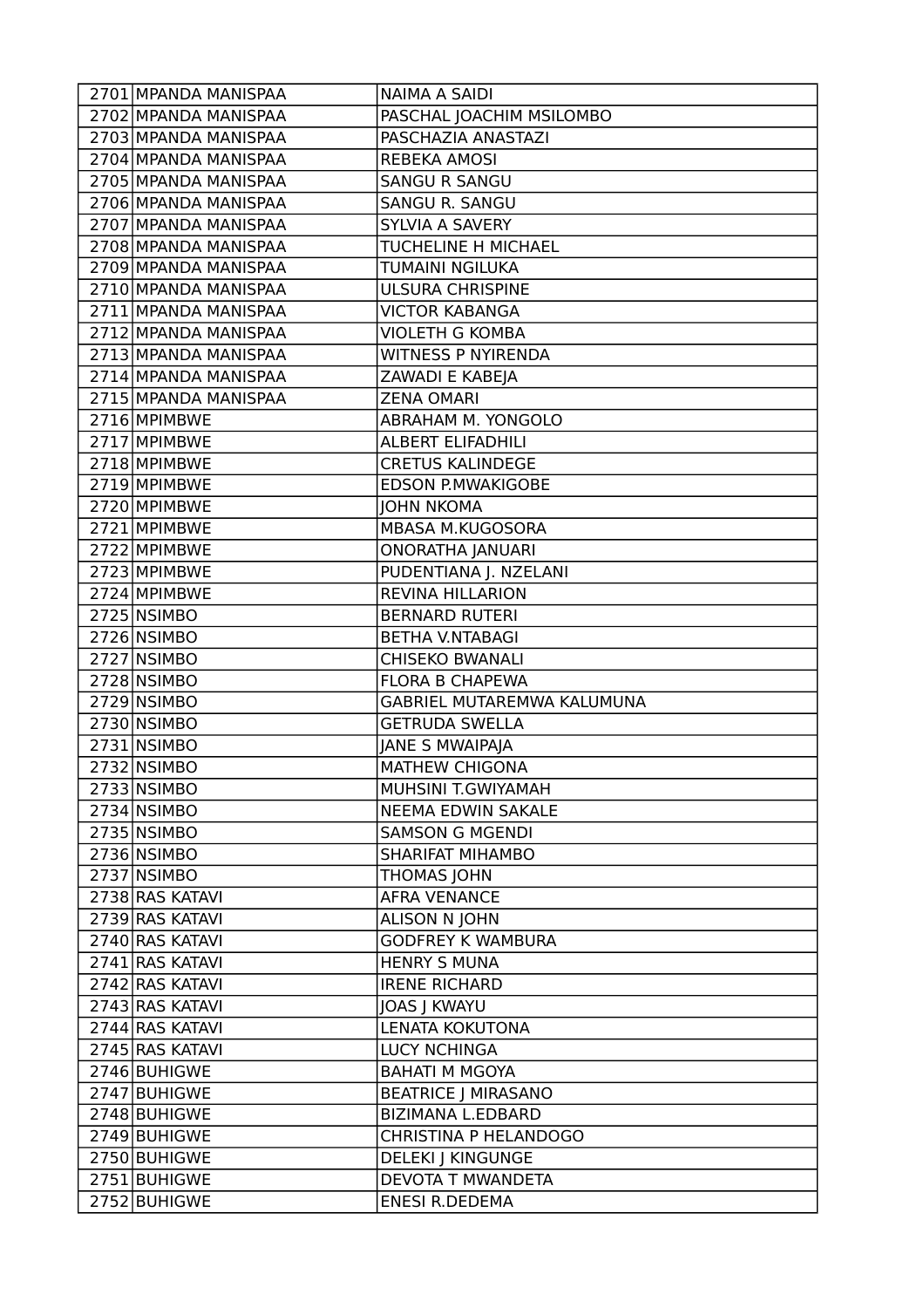| 2754 BUHIGWE<br><b>ESTHER JOSEPH</b><br>2755 BUHIGWE<br>EUPHEMIA JULIUS<br>2756 BUHIGWE<br><b>FORTUNATUS MKESHA</b><br>2757 BUHIGWE<br><b>GASTON P NTIBINONA</b><br>2758 BUHIGWE<br>HALIMA WAHABU<br>2759 BUHIGWE<br><b>HAPPY M KULATA</b><br><b>HAPPYNESS G BIJIGITA</b><br>2760 BUHIGWE<br>2761 BUHIGWE<br>KAYANDABIRA CHINYELETSE<br>2762 BUHIGWE<br><b>LETICIA M MAGERO</b><br>2763 BUHIGWE<br>LUI H. MARO<br>2764 BUHIGWE<br>LYDIA F KILOGODYA<br>2765 BUHIGWE<br><b>MARIAM THOMAS</b> |
|---------------------------------------------------------------------------------------------------------------------------------------------------------------------------------------------------------------------------------------------------------------------------------------------------------------------------------------------------------------------------------------------------------------------------------------------------------------------------------------------|
|                                                                                                                                                                                                                                                                                                                                                                                                                                                                                             |
|                                                                                                                                                                                                                                                                                                                                                                                                                                                                                             |
|                                                                                                                                                                                                                                                                                                                                                                                                                                                                                             |
|                                                                                                                                                                                                                                                                                                                                                                                                                                                                                             |
|                                                                                                                                                                                                                                                                                                                                                                                                                                                                                             |
|                                                                                                                                                                                                                                                                                                                                                                                                                                                                                             |
|                                                                                                                                                                                                                                                                                                                                                                                                                                                                                             |
|                                                                                                                                                                                                                                                                                                                                                                                                                                                                                             |
|                                                                                                                                                                                                                                                                                                                                                                                                                                                                                             |
|                                                                                                                                                                                                                                                                                                                                                                                                                                                                                             |
|                                                                                                                                                                                                                                                                                                                                                                                                                                                                                             |
|                                                                                                                                                                                                                                                                                                                                                                                                                                                                                             |
| RAMADHAN ATHUMAN<br>2766 BUHIGWE                                                                                                                                                                                                                                                                                                                                                                                                                                                            |
| RODGERS K. ZOYA<br>2767 BUHIGWE                                                                                                                                                                                                                                                                                                                                                                                                                                                             |
| 2768 BUHIGWE<br><b>SALOME N DAUDI</b>                                                                                                                                                                                                                                                                                                                                                                                                                                                       |
| THEOPISTA SAYUMWE<br>2769 BUHIGWE                                                                                                                                                                                                                                                                                                                                                                                                                                                           |
| 2770 BUHIGWE<br>TRYPHONE LWEHUMBIZA KAIZA                                                                                                                                                                                                                                                                                                                                                                                                                                                   |
| 2771 KAKONKO<br>AMINA KILUA SHEKIONDO                                                                                                                                                                                                                                                                                                                                                                                                                                                       |
| 2772 KAKONKO<br>ANNA MPINA JOHN                                                                                                                                                                                                                                                                                                                                                                                                                                                             |
| 2773 KAKONKO<br>BARTHAZARY NYANZARA BULAHEZE                                                                                                                                                                                                                                                                                                                                                                                                                                                |
| EZEKIEL MIGWANO BIKATA<br>2774 KAKONKO                                                                                                                                                                                                                                                                                                                                                                                                                                                      |
| 2775 KAKONKO<br><b>GEORGINA HENERICO KILEKEZI</b>                                                                                                                                                                                                                                                                                                                                                                                                                                           |
| 2776 KAKONKO<br><b>GLORIA FOYA MECK</b>                                                                                                                                                                                                                                                                                                                                                                                                                                                     |
| 2777 KAKONKO<br><b>JOHN LUCAS AMNAAY</b>                                                                                                                                                                                                                                                                                                                                                                                                                                                    |
| 2778 KAKONKO<br>LAURENT KAIGWA BYARUSHENGO                                                                                                                                                                                                                                                                                                                                                                                                                                                  |
| 2779 KAKONKO<br>LUCIA BALILEMWA MBELLE                                                                                                                                                                                                                                                                                                                                                                                                                                                      |
| 2780 KAKONKO<br>LUTH WILLIAM MPUYA                                                                                                                                                                                                                                                                                                                                                                                                                                                          |
| 2781 KAKONKO<br>MAGOBORA KASEMELA SALU                                                                                                                                                                                                                                                                                                                                                                                                                                                      |
| 2782 KAKONKO<br>MAHADIA SHWAIBU RAMADHANI                                                                                                                                                                                                                                                                                                                                                                                                                                                   |
| MARIA SAMWEL MWASOTA<br>2783 KAKONKO                                                                                                                                                                                                                                                                                                                                                                                                                                                        |
| 2784 KAKONKO<br><b>MARIA THADEO MBOTE</b>                                                                                                                                                                                                                                                                                                                                                                                                                                                   |
| MARIAM JOHN MKUMBO<br>2785 KAKONKO                                                                                                                                                                                                                                                                                                                                                                                                                                                          |
| 2786 KAKONKO<br>MWANAID ALLY MACHAKU                                                                                                                                                                                                                                                                                                                                                                                                                                                        |
| 2787 KAKONKO<br>NAOMI DISMAS FRANCISS                                                                                                                                                                                                                                                                                                                                                                                                                                                       |
| 2788 KAKONKO<br>PARDON HURUMA JOTHAM                                                                                                                                                                                                                                                                                                                                                                                                                                                        |
| 2789 KAKONKO<br>PAULINA MARCO MPAPALI                                                                                                                                                                                                                                                                                                                                                                                                                                                       |
| 2790 KAKONKO<br>PELAGIA PHILIPO GWICHA                                                                                                                                                                                                                                                                                                                                                                                                                                                      |
| 2791 KAKONKO<br>PHILIMINA KAYANDA VICTOR                                                                                                                                                                                                                                                                                                                                                                                                                                                    |
| 2792 KAKONKO<br>RASHID ATHUMAN MATOKEO                                                                                                                                                                                                                                                                                                                                                                                                                                                      |
| 2793 KAKONKO<br>SADOCK FANUEL WASIMI                                                                                                                                                                                                                                                                                                                                                                                                                                                        |
| 2794 KAKONKO<br>TAWADU YAZID BALUNA                                                                                                                                                                                                                                                                                                                                                                                                                                                         |
| 2795 KAKONKO<br>VALENTINA JULIUS MSUYA                                                                                                                                                                                                                                                                                                                                                                                                                                                      |
| <b>WITINESS BRAYSON SAUL</b><br>2796 KAKONKO                                                                                                                                                                                                                                                                                                                                                                                                                                                |
| 2797 KAKONKO<br>ZINIURA RAJABU KASSIM                                                                                                                                                                                                                                                                                                                                                                                                                                                       |
| 2798 KASULU (M)<br>ADAJIZA MPOLENKILE                                                                                                                                                                                                                                                                                                                                                                                                                                                       |
| 2799 KASULU (M)<br>ANASTAZIA LAMECK MIHEZA                                                                                                                                                                                                                                                                                                                                                                                                                                                  |
| 2800 KASULU (M)<br>BIZIMANA YOGWA KATETE                                                                                                                                                                                                                                                                                                                                                                                                                                                    |
| 2801 KASULU (M)<br>CHUBWA KAGOROBA DANIERY                                                                                                                                                                                                                                                                                                                                                                                                                                                  |
| 2802 KASULU (M)<br><b>EZRONIE KARABWE</b>                                                                                                                                                                                                                                                                                                                                                                                                                                                   |
| 2803 KASULU (M)<br>FAUSTINE W. MALIPA                                                                                                                                                                                                                                                                                                                                                                                                                                                       |
| 2804 KASULU (M)<br>HAPPINESS OBUYA MALISA                                                                                                                                                                                                                                                                                                                                                                                                                                                   |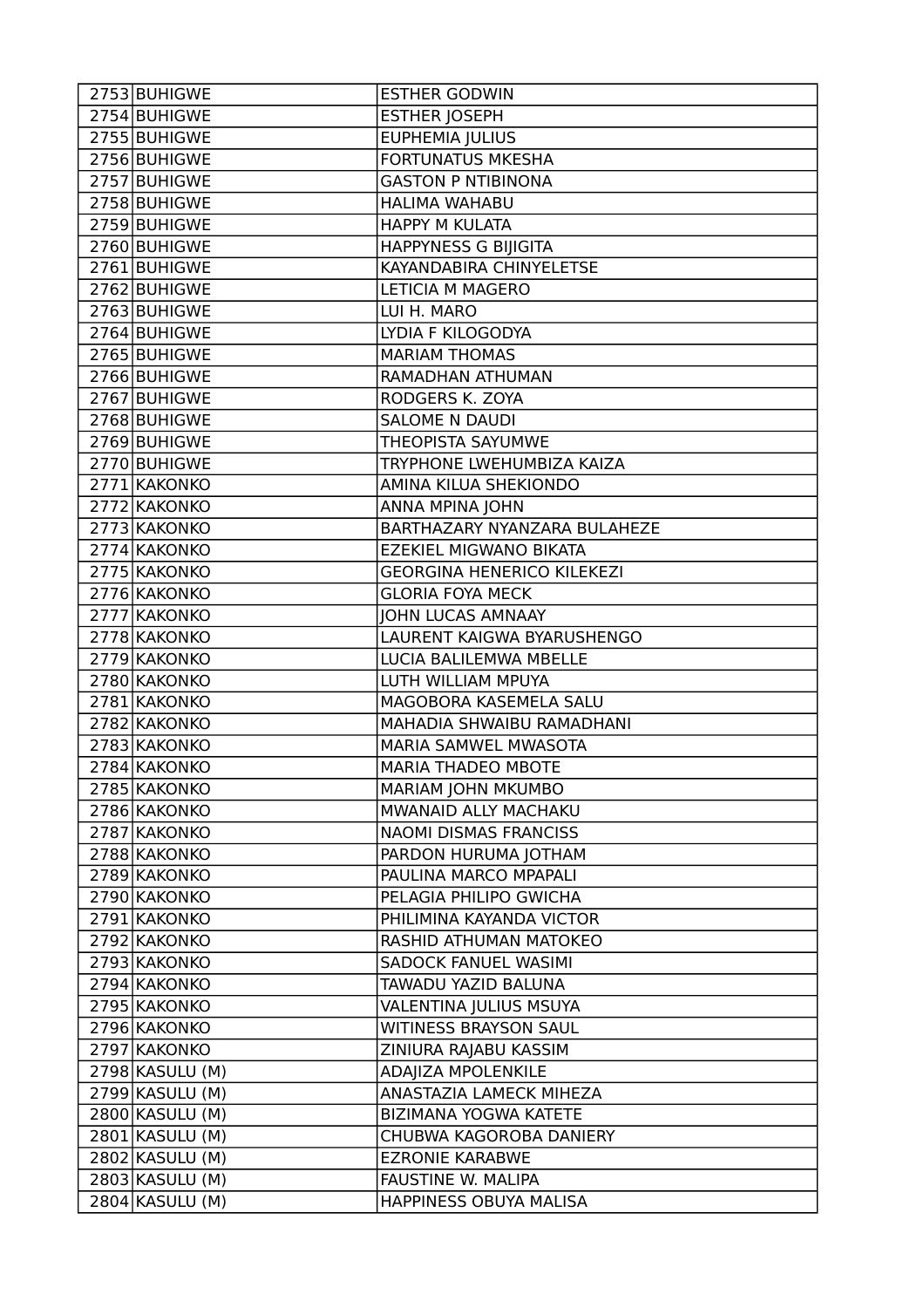| 2805 KASULU (M)   | <b>JENIPHA REUBENI</b>             |
|-------------------|------------------------------------|
| 2806 KASULU (M)   | KIBANGO PAULO NDALIZI              |
| 2807 KASULU (M)   | LATIFER E. IGOGO                   |
| 2808 KASULU (M)   | <b>LAURENCE BUDI</b>               |
| 2809 KASULU (M)   | <b>LEDEMTA LINUS</b>               |
| 2810 KASULU (M)   | LELLAH IDDI KALOLO                 |
| 2811 KASULU (M)   | <b>LEMA THOMAS MISANA</b>          |
| 2812 KASULU (M)   | LEONIDA BENJAMIN CHIJA             |
| 2813 KASULU (M)   | LIDYA IGNAS                        |
| 2814 KASULU (M)   | <b>LILIAN MSAKI</b>                |
| 2815 KASULU (M)   | LOEMA LUMENYELA BURA               |
| 2816 KASULU (M)   | LOVENESS ONJIKO                    |
| 2817 KASULU (M)   | LOYS GILBERT NDAHANI               |
| 2818 KASULU (M)   | MARIAM I .ISMAIL                   |
| 2819 KASULU (M)   | MELANIA ERNEST BUZIGE              |
| 2820 KASULU (M)   | MENSHI YUGUMBE TANYA               |
| $2821$ KASULU (M) | MPULILA KASHINDI NZOGERA           |
| 2822 KASULU (M)   | MWAJUMA ROMAN GALLASY              |
| 2823 KASULU (M)   | MWAJUMA SALUMU KAFUGUGU            |
| 2824 KASULU (M)   | MWANAHAWA MWINCHUMU HAMISI         |
| 2825 KASULU (M)   | MWANJIKU SAIDI                     |
| 2826 KASULU (M)   | <b>NEEMA AMIRI KIPUSI</b>          |
| 2827 KASULU (M)   | <b>NEEMA N SHINZE</b>              |
| 2828 KASULU (M)   | NGASSA GEORGE                      |
| 2829 KASULU (M)   | OCTAVINA JACOB RUSOTA              |
| 2830 KASULU (M)   | <b>OLIVA GASTON LUVAKULE</b>       |
| 2831 KASULU (M)   | SARAH W. KILENZA                   |
| 2832 KASULU (M)   | <b>SELINA MAKABE</b>               |
| 2833 KASULU (M)   | STELLA JOHN JEREMIA                |
| 2834 KASULU (M)   | <b>STELLA LAMECK</b>               |
| 2835 KASULU (M)   | <b>SUZANA HUME</b>                 |
| 2836 KASULU (M)   | THERESIA YASSINI                   |
| 2837 KASULU (M)   | TIMOTHEO M KUCHENTAMA              |
| 2838 KASULU (M)   | TRIFONIA JOSEPH                    |
| 2839 KASULU (M)   | TUKUSUMA MWAIJALA PAUL             |
| 2840 KASULU (V)   | ADERA NSABA LICHECHE               |
| 2841 KASULU (V)   | ALBERT BENEDICTO LUKULA            |
| 2842 KASULU (V)   | ANDREW P NTIKONDA                  |
| 2843 KASULU (V)   | <b>BENARD KILABOMA</b>             |
| 2844 KASULU (V)   | <b>BONIPHACE KECHEGWA MUHAMILA</b> |
| 2845 KASULU (V)   | <b>CASMIR VICENT MHOZA</b>         |
| 2846 KASULU (V)   | COSTANTINE ROBERT MUNANKA          |
| 2847 KASULU (V)   | ELIZABETH ZAKALIA KILOMBE          |
| 2848 KASULU (V)   | ERNEST MICHAELNKUYUMBA             |
| 2849 KASULU (V)   | FREDRICK BENARD NKOTAGU            |
| 2850 KASULU (V)   | ILAMPAYE MSESA BIZIMANA            |
| 2851 KASULU (V)   | KAMATALI DAFROZA HILARY            |
| 2852 KASULU (V)   | MATEO MAGOGWA                      |
| 2853 KASULU (V)   | MODESTA JOACHIM MIGUNZU            |
| 2854 KASULU (V)   | MOSHI RUVUMWA CHAVUMA              |
| 2855 KASULU (V)   | PIUS ALEXANDER MBULUMA             |
| 2856 KASULU (V)   | SAPHARI J KAPATILI                 |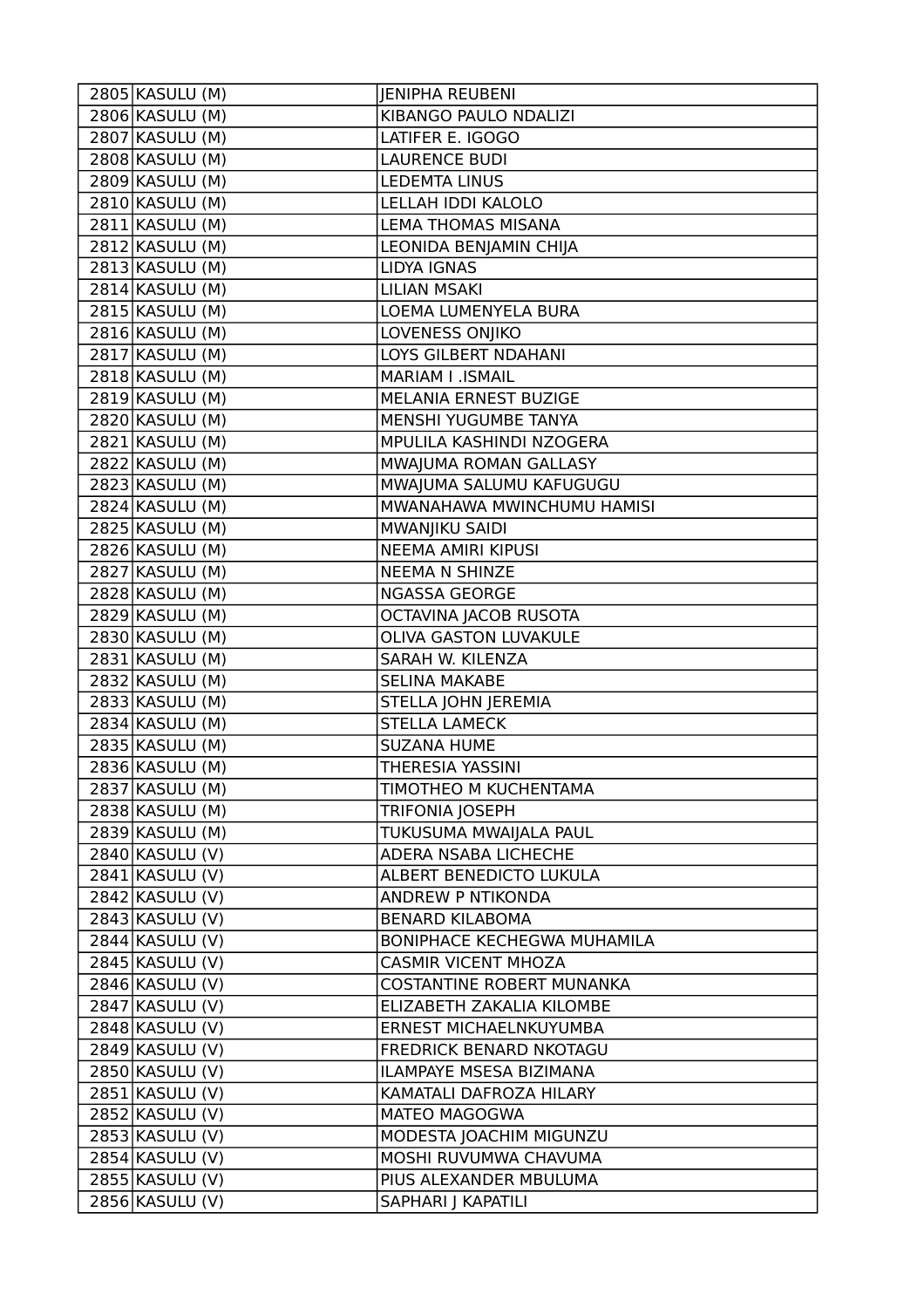| 2857 KASULU (V) | SINDATUMA MBABO SESEGWA       |
|-----------------|-------------------------------|
| 2858 KIBONDO    | <b>AGRIPINA LEONARD</b>       |
| 2859 KIBONDO    | ANNA J. MWASENGA              |
| 2860 KIBONDO    | <b>ANNA PAPIASI</b>           |
| 2861 KIBONDO    | <b>ESTHER MCHUKIRANYE</b>     |
| 2862 KIBONDO    | EVELINA R. NDOJIBWANI         |
| 2863 KIBONDO    | FARIJANI A. NGOMUO            |
| 2864 KIBONDO    | FAUSTA A. MWANANJELA          |
| 2865 KIBONDO    | FILBERT D. MAHWAGO            |
| 2866 KIBONDO    | FLORA L. NAPELEO              |
| 2867 KIBONDO    | <b>IDRISA SALUM NSUMYI</b>    |
| 2868 KIBONDO    | <b>JANE DANIEL</b>            |
| 2869 KIBONDO    | JARLED K. NSHATSI             |
| 2870 KIBONDO    | <b>JINJA MNYONGE</b>          |
| 2871 KIBONDO    | <b>JOAB YONATHAN KABETERO</b> |
| 2872 KIBONDO    | <b>JULIUS G. MNIKO</b>        |
| 2873 KIBONDO    | <b>LUCAS GABRIEL</b>          |
| 2874 KIBONDO    | MAGDALENA SUNZY               |
| 2875 KIBONDO    | MAGRETH L. MSAFIRI            |
| 2876 KIBONDO    | <b>MARY ANAEL</b>             |
| 2877 KIBONDO    | <b>MILKA BWAIZE</b>           |
| 2878 KIBONDO    | NAOMI J MWEGERANO             |
| 2879 KIBONDO    | <b>NORBERTH NTINE</b>         |
| 2880 KIBONDO    | PETER LEONARD                 |
| 2881 KIBONDO    | <b>SELEMANI SAID</b>          |
| 2882 KIBONDO    | SHIMA A BALAHIGIMA            |
| 2883 KIBONDO    | TITUS A. NTAWE                |
| 2884 KIBONDO    | WINIFRIDA N. SHAMBA           |
| 2885 KIGOMA (V) | ALBERT J. MSHANI              |
| 2886 KIGOMA (V) | ANNUNCIATTA STANSLAUS NTATIYE |
| 2887 KIGOMA (V) | AUGENIA J.BAHAMA              |
| 2888 KIGOMA (V) | <b>BEATRICE KALIHAMWE</b>     |
| 2889 KIGOMA (V) | <b>BEBE MOHAMED</b>           |
| 2890 KIGOMA (V) | <b>BERNADO M.MATOME</b>       |
| 2891 KIGOMA (V) | <b>CHARLES ELINEMA</b>        |
| 2892 KIGOMA (V) | DANIEL S WANTAHE              |
| 2893 KIGOMA (V) | <b>DEBORA BILEBERA</b>        |
| 2894 KIGOMA (V) | EDINA M. MBALAMWEZI           |
| 2895 KIGOMA (V) | <b>ERNEST M ERASTO</b>        |
| 2896 KIGOMA (V) | <b>GERALD E KISUSI</b>        |
| 2897 KIGOMA (V) | <b>ILAKOZE SHALTIEL</b>       |
| 2898 KIGOMA (V) | JENESTA M. NTAKE              |
| 2899 KIGOMA (V) | <b>JOHN D KOMANY</b>          |
| 2900 KIGOMA (V) | <b>JOSEPHINE S KATEGELA</b>   |
| 2901 KIGOMA (V) | <b>JOYCE G MSACKY</b>         |
| 2902 KIGOMA (V) | JUMA A. JUMA                  |
| 2903 KIGOMA (V) | <b>JUSTINA A MGASA</b>        |
| 2904 KIGOMA (V) | <b>JUSTINA ALEX</b>           |
| 2905 KIGOMA (V) | MAYOMBI KH MAYOMBI            |
| 2906 KIGOMA (V) | <b>NASIBU RASHID</b>          |
| 2907 KIGOMA (V) | OLIVA K. MPOLENKILE           |
| 2908 KIGOMA (V) | <b>OMARY W.SENGE</b>          |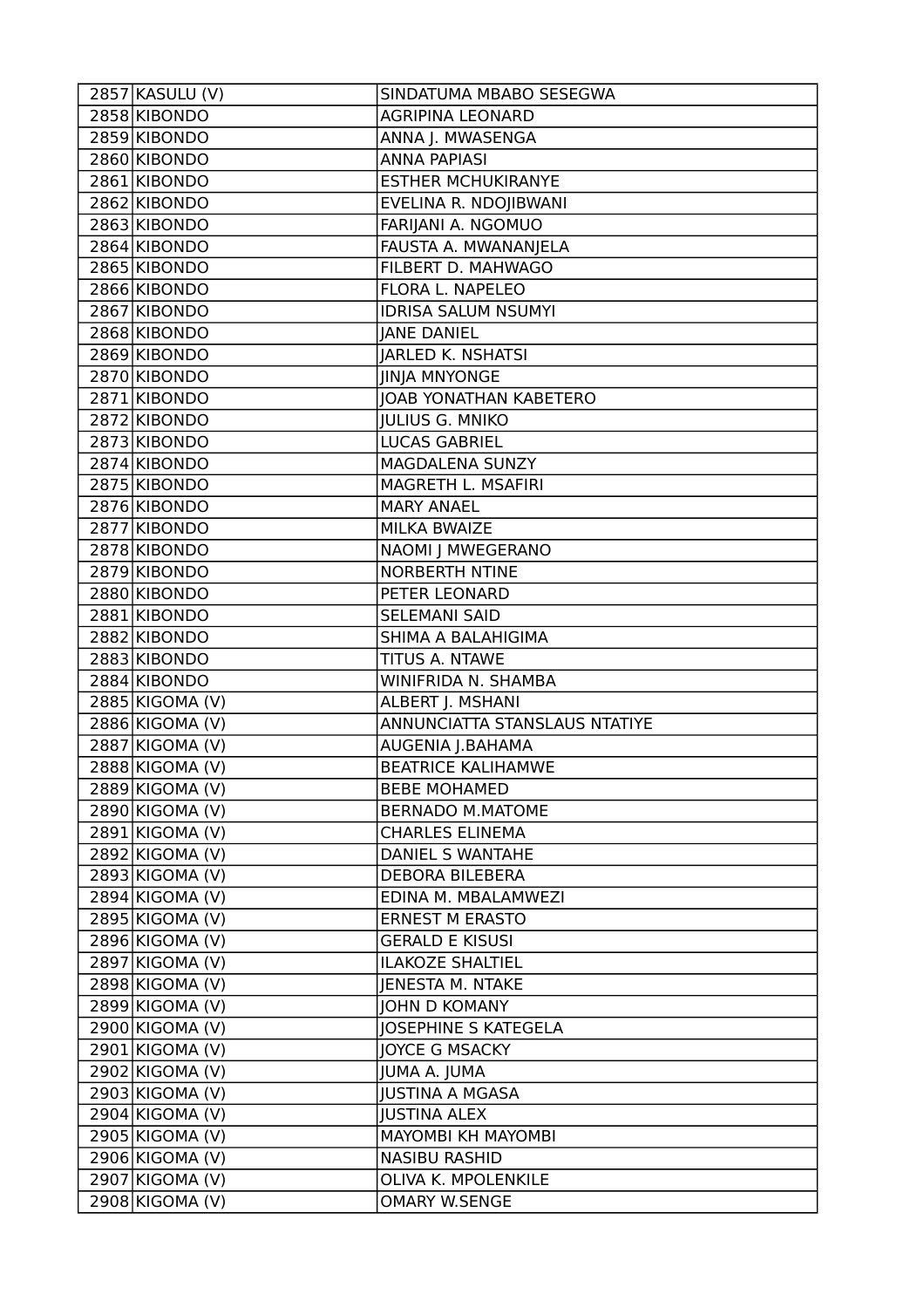| 2909 KIGOMA (V)      | PAULO M.ALBERTO            |
|----------------------|----------------------------|
| 2910 KIGOMA (V)      | PETRONELLA WANGAO          |
| 2911 KIGOMA (V)      | ROSE C TILLYA              |
| 2912 KIGOMA (V)      | SEIF F KADUGUDA            |
| 2913 KIGOMA (V)      | <b>SIMON M WANGAO</b>      |
| 2914 KIGOMA (V)      | <b>VERONICA D.KILIMA</b>   |
| 2915 KIGOMA (V)      | ZABIBU   KAYAGWA           |
| 2916 KIGOMA (V)      | ZUBEDA YAHYA               |
| 2917 KIGOMA MANISPAA | ALPHONSINA KALEGEZI        |
| 2918 KIGOMA MANISPAA | ANGELINA D GAKWANDI        |
| 2919 KIGOMA MANISPAA | ANNACREDO THADEO           |
| 2920 KIGOMA MANISPAA | <b>ASHA MHANDO</b>         |
| 2921 KIGOMA MANISPAA | <b>BUGANDA NTAZINA</b>     |
| 2922 KIGOMA MANISPAA | <b>EASTER ERNEST</b>       |
| 2923 KIGOMA MANISPAA | <b>EDITHA E KINDOLE</b>    |
| 2924 KIGOMA MANISPAA | EDMUND SALUMU KANKUSYE     |
| 2925 KIGOMA MANISPAA | ELIFRIDA E HANGURA         |
| 2926 KIGOMA MANISPAA | <b>ESTER M DISMAS</b>      |
| 2927 KIGOMA MANISPAA | <b>FRANCIS JULIUS</b>      |
| 2928 KIGOMA MANISPAA | <b>FROLA MOSES</b>         |
| 2929 KIGOMA MANISPAA | HAFSA H. KALENGA           |
| 2930 KIGOMA MANISPAA | HASSAN B. MOHAMED          |
| 2931 KIGOMA MANISPAA | <b>IMELDA I HAULE</b>      |
| 2932 KIGOMA MANISPAA | <b>JACKSON ELIAS</b>       |
| 2933 KIGOMA MANISPAA | JAQUKULINE J ALPHONCE      |
| 2934 KIGOMA MANISPAA | <b>JASPINA N LUHASHA</b>   |
| 2935 KIGOMA MANISPAA | <b>JESCA DIOCLES</b>       |
| 2936 KIGOMA MANISPAA | <b>JUMANNE HAMISI</b>      |
| 2937 KIGOMA MANISPAA | <b>KHADIJA ABEID</b>       |
| 2938 KIGOMA MANISPAA | KIZA .S. MASOUD            |
| 2939 KIGOMA MANISPAA | MAGRETH J. YONGERA         |
| 2940 KIGOMA MANISPAA | <b>MARIA KIMENYA</b>       |
| 2941 KIGOMA MANISPAA | <b>MARY ARON</b>           |
| 2942 KIGOMA MANISPAA | MARY P. HOMOHOMO           |
| 2943 KIGOMA MANISPAA | MLINDA A BWAYAGA           |
| 2944 KIGOMA MANISPAA | MR.ABDALLAH J.KALEJA       |
| 2945 KIGOMA MANISPAA | <b>MR.ALLY S.CHIWALO</b>   |
| 2946 KIGOMA MANISPAA | <b>MR.HERBERT S.KILATO</b> |
| 2947 KIGOMA MANISPAA | MR.OMARY H.RWABIBI         |
| 2948 KIGOMA MANISPAA | <b>NOELIA T CHIJA</b>      |
| 2949 KIGOMA MANISPAA | PATRICK E. RUPAKI          |
| 2950 KIGOMA MANISPAA | PAULINA C. NTETE           |
| 2951 KIGOMA MANISPAA | PETER J. NSANYA            |
| 2952 KIGOMA MANISPAA | <b>SABINA NDAUSHE</b>      |
| 2953 KIGOMA MANISPAA | <b>SALOME RICHARD</b>      |
| 2954 KIGOMA MANISPAA | <b>SAMORA M SHAMBA</b>     |
| 2955 KIGOMA MANISPAA | SHAMSA Y. MBEJU            |
| 2956 KIGOMA MANISPAA | THAUDENSIA MELCHIORY       |
| 2957 KIGOMA MANISPAA | TUMAINI N NGUGHU           |
| 2958 KIGOMA MANISPAA | TWALBU AHMAD               |
| 2959 KIGOMA MANISPAA | <b>VUMA CHARLES</b>        |
| 2960 KIGOMA MANISPAA | YAVAN HAGATI NDILUMVYE     |
|                      |                            |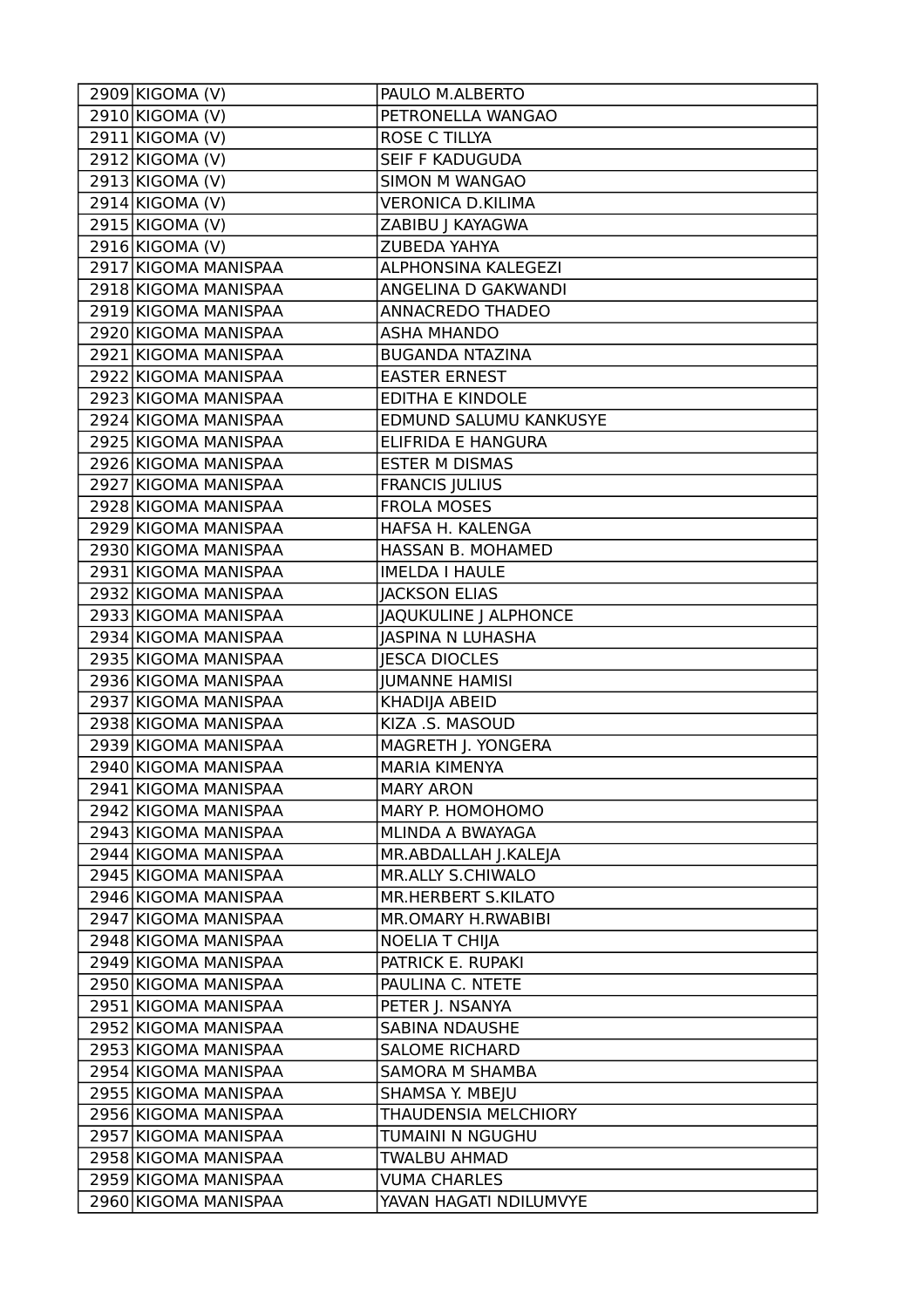| 2961 KIGOMA MANISPAA | ZAWADI JAMES                     |
|----------------------|----------------------------------|
| 2962 KIGOMA MANISPAA | ZUHURA BAKARI                    |
| 2963 RAS KIGOMA      | <b>BALEGUYE LAISON NTAKA</b>     |
| 2964 RAS KIGOMA      | EDWARD DEOGRASIAS TANDA          |
| 2965 RAS KIGOMA      | HAJI FARIDA MOHAMED              |
| 2966 RAS KIGOMA      | HALFAN AHMAD SUDI                |
| 2967 RAS KIGOMA      | <b>IDDI B MFUMYA</b>             |
| 2968 RAS KIGOMA      | KOKA CATHERINE MACKPHERISONE     |
| 2969 RAS KIGOMA      | MASENYA AMANI OMARY              |
| 2970 RAS KIGOMA      | MFUMYA IDDI BAKARI               |
| 2971 RAS KIGOMA      | MWARUANDA BENJAMIN WILLIAM       |
| 2972 RAS KIGOMA      | NKIZE AMANI KASELA               |
| 2973 RAS KIGOMA      | NSANZUGWANKO JOSEPHINE NICODEMUS |
| 2974 RAS KIGOMA      | PADADI HADIJA LUKANKA            |
| 2975 RAS KIGOMA      | REHEMA MIKIDADI                  |
| $2976$ UVINZA        | AMRI M. SUNGURA                  |
| 2977 UVINZA          | ANNA ELIAKIMU BILALI             |
| 2978 UVINZA          | AVERADA H. NGURADI               |
| 2979 UVINZA          | AVODIA NSHUNJU                   |
| 2980 UVINZA          | <b>AYOUB BLASIO</b>              |
| 2981 UVINZA          | <b>BOBO KILAHAGAZE</b>           |
| 2982 UVINZA          | <b>CHRISTOPHER SIMON</b>         |
| 2983 UVINZA          | <b>DIANA JEROME</b>              |
| 2984 UVINZA          | <b>ENOCK E KIDUDU</b>            |
| 2985 UVINZA          | <b>GODFREY M MAGORI</b>          |
| 2986 UVINZA          | <b>HAMISI J ISANDEKO</b>         |
| 2987 UVINZA          | <b>HELENA SHEKIBULA</b>          |
| 2988 UVINZA          | <b>IDD BARAKA</b>                |
| 2989 UVINZA          | LUKUMBAU S. MSAMBYA              |
| 2990 UVINZA          | NTIBAKIZA RAPHAEL                |
| 2991 UVINZA          | OKINYI J OOLA                    |
| 2992 UVINZA          | <b>ROSE MACHA</b>                |
| 2993 UVINZA          | SADA KASSIM BANKINEZA            |
| 2994 UVINZA          | <b>STEPHANO E BIGOYE</b>         |
| 2995 UVINZA          | <b>TABWA MPENDA</b>              |
| 2996 UVINZA          | TUMAINI CHAMMASO                 |
| 2997 UVINZA          | <b>WISTON K EPHRAIM</b>          |
| 2998 UVINZA          | YOHANINA NJUBA                   |
| 2999 UVINZA          | ZAMDA JULIUS                     |
| 3000 HAI             | ADELAIDA V. MALLYA               |
| 3001 HAI             | <b>ADOLAINE   SHAYO</b>          |
| 3002 HAI             | <b>AGNESS KIMARO</b>             |
| 3003 HAI             | <b>AILEEN KOWERO</b>             |
| $3004$ HAI           | AISHA JUMA                       |
| 3005 HAI             | ALBERT R MWAKIPESILE             |
| $3006$ HAI           | ANANDUMI WINYAEL                 |
| 3007 HAI             | <b>ANNA A SHAYO</b>              |
| 3008 HAI             | <b>BAHATI B KILONGOLA</b>        |
| 3009 HAI             | <b>BEATRICE UNISI</b>            |
| 3010 HAI             | <b>BORA N.MANJI</b>              |
| 3011 HAI             | <b>CHARLES S, MEENA</b>          |
| 3012 HAI             | DAFROSA P LYIMO                  |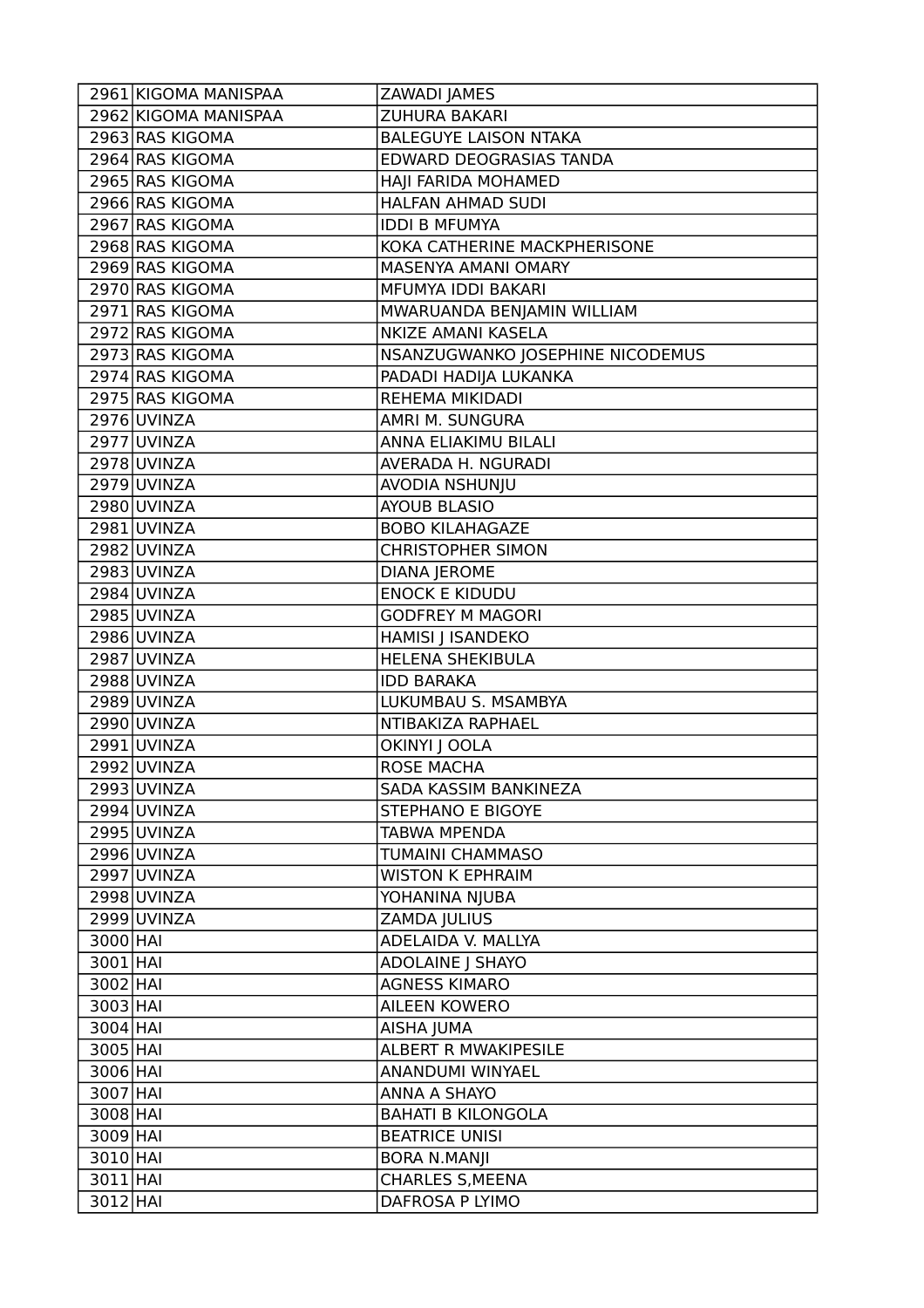| $3013$ $HAI$           | DAVID S MOSHY                           |
|------------------------|-----------------------------------------|
| 3014 HAI               | DEOGRATIUS E. KWEKA                     |
| 3015 HAI               | DONATHA R. SWAI                         |
| $3016$ HAI             | DONATILA H KWEKA                        |
| 3017 HAI               | DOROTHSEBASTIAN                         |
| 3018 HAI               | <b>DOROTHY SEBASTIAN</b>                |
| 3019 HAI               | EDDA R MLOKA                            |
| 3020 HAI               | <b>ELIANA S MASHOO</b>                  |
| 3021 HAI               | <b>ELINDE MANASE</b>                    |
| 3022 HAI               | <b>ESTER SWAI</b>                       |
| 3023 HAI               | <b>ESTHER P MASAWE</b>                  |
| $3024$ HAI             | EVA M VALENTINE                         |
| $3025$ HAI             | <b>FLORENCE SILAA</b>                   |
| 3026 HAI               | <b>FREDY B KWEKA</b>                    |
| 3027 HAI               | <b>GERALD E LYATUU</b>                  |
| 3028 HAI               | <b>GETRUDA WILLIAM</b>                  |
| 3029 HAI               | <b>GILBERT R. URASSA</b>                |
| 3030 HAI               | <b>GLADNESS E. MSEMO</b>                |
| 3031 HAI               | <b>GLORY S SAM</b>                      |
| 3032 HAI               | <b>GODELIVAR KAUZENI</b>                |
| $3033$ HAI             | HADIJA A MALLYA                         |
| 3034 HAI               | <b>HAFIDHA MHANDO</b>                   |
| 3035 HAI               | <b>HAPPINES SOLOMON</b>                 |
| 3036 HAI               | <b>HAPPINESS ANDREA</b>                 |
| 3037 HAI               | <b>HAPPY E.TALUKA</b>                   |
| 3038 HAI               | HOSIANA NATHANAEL MUNUO                 |
| 3039 HAI               | <b>JANE M MICHAEL</b>                   |
| 3040 HAI               | <b>JOHN M. SHINGOMBAYA</b>              |
| 3041 HAI               | <b>JOHN THOMASI</b>                     |
| $3042$ HAI             | <b>KUSURE ABAINETO</b>                  |
| $3043$ HAI             | LATIFA M. YASINI                        |
| $3044$ HAI             | <b>LEONIA S.MKWIZU</b>                  |
| 3045 HAI               | <b>LILIAN ENOCK</b>                     |
| $3046$ HAI             | LYIDIA M. MUSHI                         |
| $3047$ HAI             | <b>MAGDALENA JACOB</b>                  |
| $3048$ HAI             |                                         |
|                        |                                         |
|                        | MAGRETH NAFTAL                          |
| $3049$ HAI             | <b>MARGARETA ISIDORY</b>                |
| 3050 HAI               | <b>MARIAM F MWASHA</b>                  |
| $3051$ HAI             | MARRY E. MSUYA                          |
| $3052$ HAI             | <b>MARTA M MUNUO</b>                    |
| $3053$ HAI             | <b>MERCY A KILEO</b>                    |
| $3054$ HAI             | NARINDWA CHAGWA                         |
| $3055$ HAI             | NEEMA E. MNZAVA                         |
| 3056 HAI               | <b>NEEMA ELIA</b>                       |
| $3057$ HAI             | <b>NEEMA MOSES</b>                      |
| 3058 HAI               | PRISCA ASERI MAIMU                      |
| $3059$ HAI             | RICHARD J. RITTE                        |
| 3060 HAI               | <b>ROSE HAWAEL</b>                      |
| $3061$ HAI             | <b>SALUM SEIF</b>                       |
| $3062$ HAI             | SANIFA YASINI MVUNGI                    |
| $3063$ HAI<br>3064 HAI | SARAH J. MACHA<br>SIFAELI LUTAVO KIRAVU |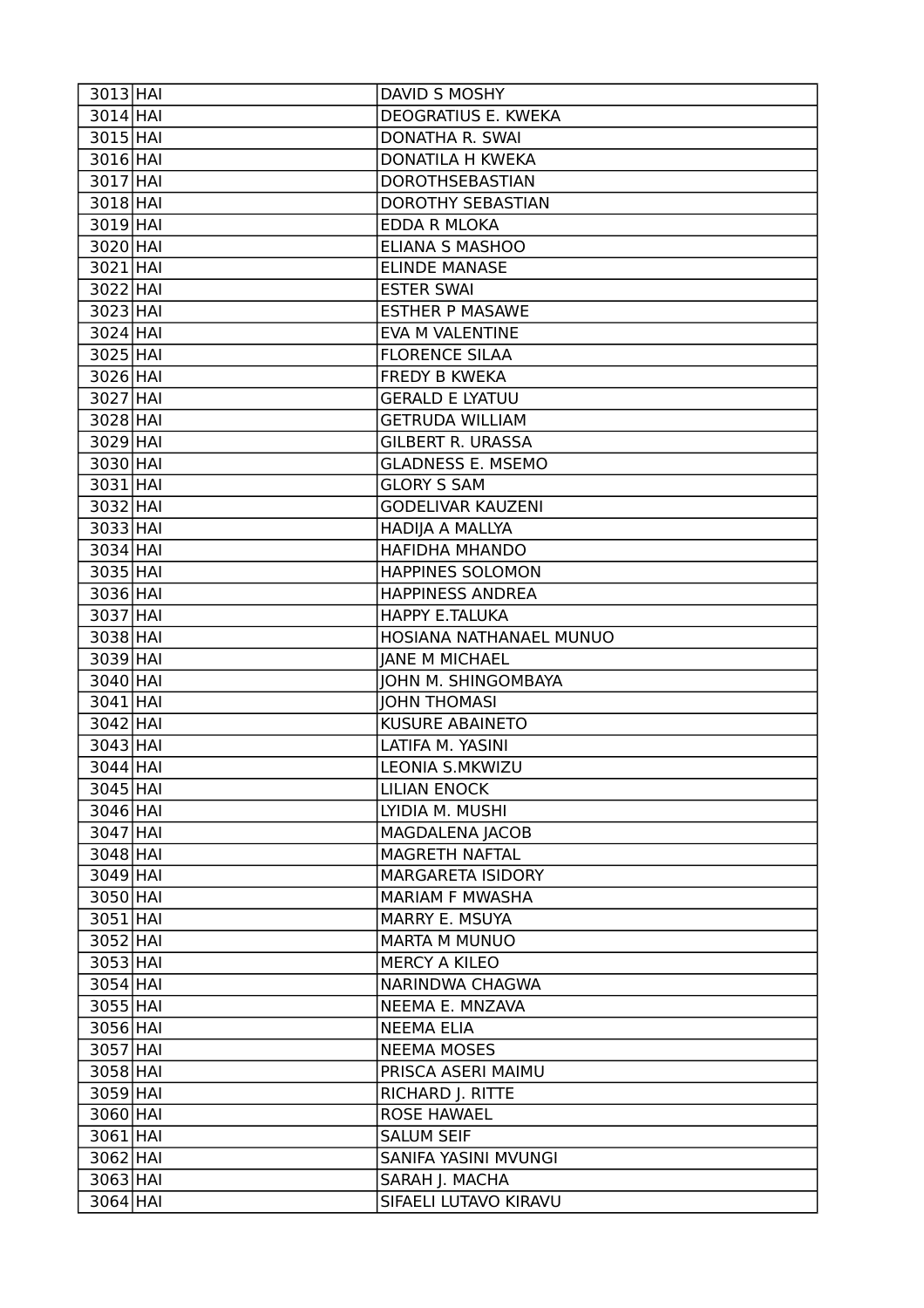| $3065$ HAI                        | SIFAH BWIRE                               |
|-----------------------------------|-------------------------------------------|
| 3066 HAI                          | SOPHIA U ABDALLAH                         |
| 3067 HAI                          | <b>SOPHIA Y MUNISI</b>                    |
| $3068$ HAI                        | SYLVANA M. NYAKI                          |
| 3069 HAI                          | THEOPISTA E. MUSHI                        |
| 3070 HAI                          | <b>VIVIAN I MUSHI</b>                     |
| $3071$ HAI                        | <b>WERANDUMI E KIMARO</b>                 |
| 3072 HAI                          | <b>WILSON MENGI</b>                       |
| $3073$ HAI                        | ZAITUNI R MACHEMBA                        |
| $3074$ HAI                        | <b>ZEITUNI M TEMBA</b>                    |
| 3075 MOSHI (V)                    | AMINA YAHYA                               |
| $\overline{3076}$ MOSHI (V)       | <b>AMINAEL ALFA</b>                       |
| 3077 MOSHI (V)                    | <b>ASHURA KASSIM</b>                      |
| 3078 MOSHI (V)                    | <b>AZIZI HASSAN</b>                       |
| 3079 MOSHI (V)                    | CHIHIYO J MAWOLE                          |
| 3080 MOSHI (V)                    | <b>CHRISTINE G SHIYO</b>                  |
| 3081 MOSHI (V)                    | <b>CLAUDIA KAPEMBA</b>                    |
| 3082 MOSHI (V)                    | <b>DAFROSA YOHANE</b>                     |
| $3083$ MOSHI (V)                  | <b>DAMARI JULIUS</b>                      |
| 3084 MOSHI (V)                    | <b>DASTAN E NYELLA</b>                    |
| 3085 MOSHI (V)                    | DEVOTA K MUNISHI                          |
| 3086 MOSHI (V)                    | <b>DORICE DARIO</b>                       |
| 3087 MOSHI (V)                    | ELDA M NYELLA                             |
| 3088 MOSHI (V)                    | ELIHAIKA LUKA SAM                         |
| 3089 MOSHI (V)                    | <b>ELIHUD SARA</b>                        |
| 3090 MOSHI (V)                    | ELINISAA M LEMA                           |
| 3091 MOSHI (V)                    | ELLYTARAMA I NATHAI                       |
| $\overline{3092}$ MOSHI (V)       | <b>EMMANUEL R MUSHI</b>                   |
|                                   |                                           |
| 3093 MOSHI (V)                    | <b>EVARISTA J MASSAWE</b>                 |
| $\overline{30}94 \vert$ MOSHI (V) | FATUMA MBWAMBO                            |
| 3095 MOSHI (V)                    | <b>FATUMA S NJAU</b>                      |
| 3096 MOSHI (V)                    | <b>FATUMA SAID</b>                        |
| 3097 MOSHI (V)                    | <b>GABINUS SINGANO</b>                    |
| 3098 MOSHI (V)                    | <b>GIDEON N. MGANGA</b>                   |
| 3099 MOSHI (V)                    | <b>GILBERT N.S NYAMSHA</b>                |
| 3100 MOSHI (V)                    | HAJI SELEMANI                             |
| 3101 MOSHI (V)                    | HELENA H. HOZZA                           |
| 3102 MOSHI (V)                    | <b>HIGHVENCE S MONGI</b>                  |
| 3103 MOSHI (V)                    | HILDER KANSHEBA                           |
| 3104 MOSHI (V)                    | HULDA STEFANI                             |
| 3105 MOSHI (V)                    | ILUMINATA S TESHA                         |
| 3106 MOSHI (V)                    | <b>IRENE MINJA CHARLES</b>                |
| 3107 MOSHI (V)                    | <b>JANE G SOI</b>                         |
| 3108 MOSHI (V)                    | <b>JANETH DICKSON</b>                     |
| 3109 MOSHI (V)                    | JOAQUIM J TARIMO                          |
| 3110 MOSHI (V)                    | JOSEPH A. MATHIAS                         |
| 3111 MOSHI (V)                    | <b>JOSEPH F KIMARO</b>                    |
| 3112 MOSHI (V)                    | <b>JOYCE J MNKENI</b>                     |
| 3113 MOSHI (V)                    | JOYCE Y. MMBANDO                          |
| 3114 MOSHI (V)                    | <b>JUETH ALIGAWESA</b>                    |
| 3115 MOSHI (V)<br>3116 MOSHI (V)  | <b>JULIUS NKWABI</b><br>KAUWERD C.G. SHAO |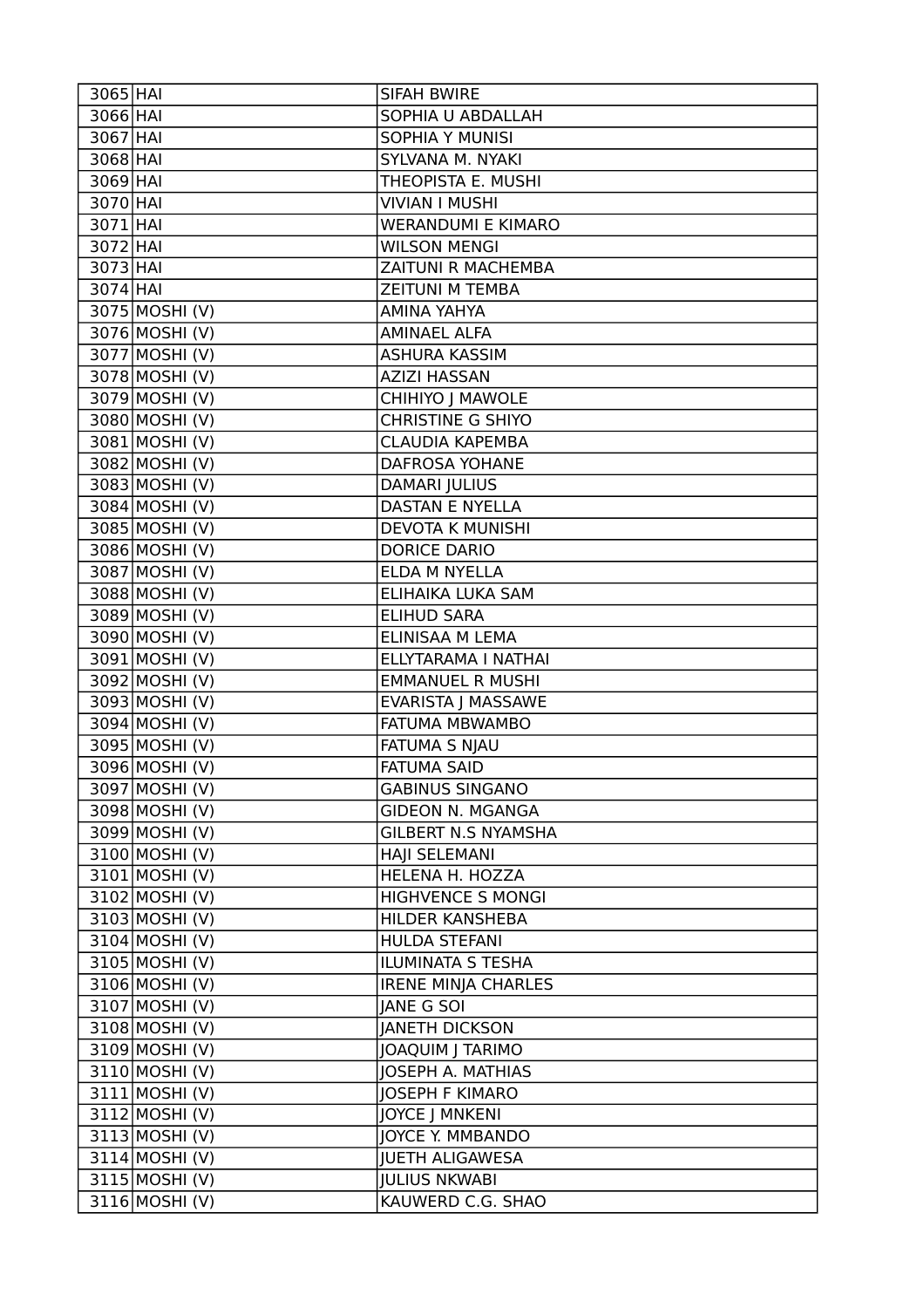| 3117 MOSHI (V)              | <b>LEONCE S BURETTA</b>        |
|-----------------------------|--------------------------------|
| 3118 MOSHI (V)              | LEVINA ARNOLD ASSEY            |
| 3119 MOSHI (V)              | <b>LILIAN H MENDE</b>          |
| 3120 MOSHI (V)              | LUCY M KIWALE                  |
| $3121$ MOSHI (V)            | <b>LUKAS MDOE</b>              |
| $3122$ MOSHI (V)            | <b>MACKSON J MONGI</b>         |
| 3123 MOSHI (V)              | MAGRETH D KOMU                 |
| $3124$ MOSHI (V)            | MARGARETH D KOMU               |
| 3125 MOSHI (V)              | <b>MARIA PETRO MSUNGO</b>      |
| 3126 MOSHI (V)              | <b>MARIAM I MBELWA</b>         |
| 3127 MOSHI (V)              | <b>MARY G KIMATHY</b>          |
| 3128 MOSHI (V)              | MATHIAS M MALEMA               |
| 3129 MOSHI (V)              | MBWAMBO FATUMA                 |
| 3130 MOSHI (V)              | MELANIA L MALLYA               |
| $3131$ MOSHI (V)            | <b>MOSHI BEN MAHENGE</b>       |
| 3132 MOSHI (V)              | NAZAEL J MAKULE                |
| $3133$ MOSHI (V)            | <b>NEEMA FESTO</b>             |
| $3134$ MOSHI (V)            | <b>NEMA ATHUMANI</b>           |
| 3135 MOSHI (V)              | <b>OSMUNDA JOSEPH</b>          |
| 3136 MOSHI (V)              | PAUL M R YOHANA MKWIZU         |
| 3137 MOSHI (V)              | <b>REST S MNANDI</b>           |
| 3138 MOSHI (V)              | <b>RITHA SABURI</b>            |
| 3139 MOSHI (V)              | <b>SAMSON Y. KITUA</b>         |
| 3140 MOSHI (V)              | <b>SARAH ELIHUD</b>            |
| $3141$ MOSHI (V)            | <b>SENZIA MANSON</b>           |
| $\overline{3}142$ MOSHI (V) | SHUBIRA B BIKOMBO              |
| 3143 MOSHI (V)              | STEPHEN K.A.H MFINANGA         |
| 3144 MOSHI (V)              | THEA S MALLYA                  |
| 3145 MOSHI (V)              | THEODORA MREMA                 |
| 3146 MOSHI (V)              | THEODOSIA GODWIN NATAI         |
| 3147 MOSHI (V)              | THERESIA G NDEMINO             |
| 3148 MOSHI (V)              | <b>VERYNICE M KOLILA</b>       |
| 3149 MOSHI (V)              | <b>WARIANKIRA SUMARI</b>       |
| 3150 MOSHI MANISPAA         | ADELINDE F KIONDOCHA           |
| 3151 MOSHI MANISPAA         | <b>AGNES ARON TEMU</b>         |
| 3152 MOSHI MANISPAA         | <b>AMINA SAID</b>              |
| 3153 MOSHI MANISPAA         | ANGELINA MUSSA                 |
| 3154 MOSHI MANISPAA         | ANJELA L NJAU                  |
| 3155 MOSHI MANISPAA         | ANJERA G. SHOO                 |
| 3156 MOSHI MANISPAA         | ANNA J. SHAYO                  |
| 3157 MOSHI MANISPAA         | <b>ANNA T NGOWI</b>            |
| 3158 MOSHI MANISPAA         | <b>ASHA MOHAMEDI</b>           |
| 3159 MOSHI MANISPAA         | <b>BATILDA F. MASSAWE</b>      |
| 3160 MOSHI MANISPAA         | <b>BENEDICT WAMBA</b>          |
| 3161 MOSHI MANISPAA         | <b>BERNADA G N MAUFI</b>       |
| 3162 MOSHI MANISPAA         | <b>CATHERINE W AMASI</b>       |
| 3163 MOSHI MANISPAA         | <b>CHRISANT P.MLINGI</b>       |
| 3164 MOSHI MANISPAA         | <b>CHRISTINE SABBAS MZIRAY</b> |
| 3165 MOSHI MANISPAA         | <b>CLARA F OWENYA</b>          |
| 3166 MOSHI MANISPAA         | CLAUDIA M CHUWA (MARY)         |
| 3167 MOSHI MANISPAA         | DAVID J KIMONGE                |
| 3168 MOSHI MANISPAA         | DIGNA ALOYCE                   |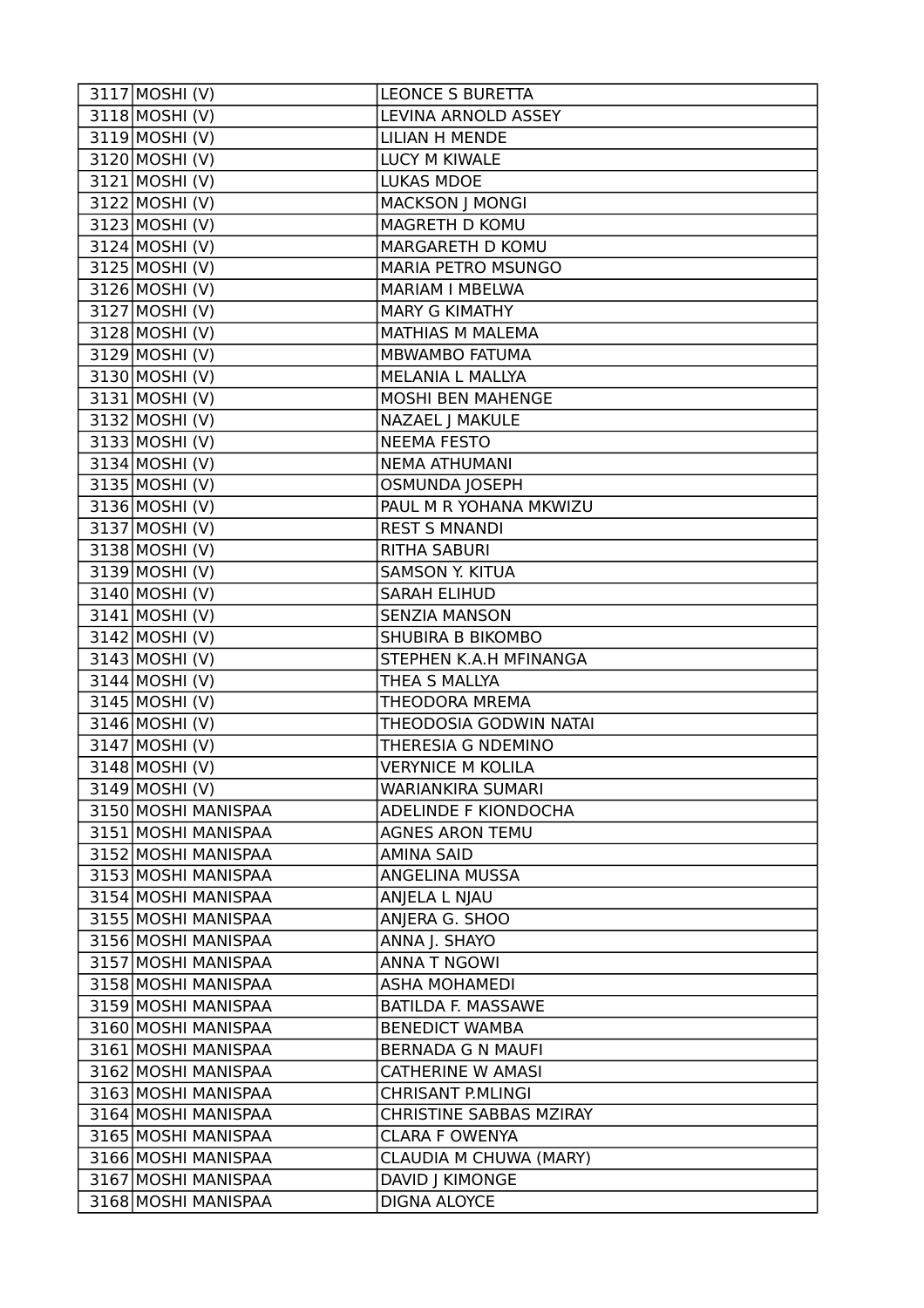| 3169 MOSHI MANISPAA | DOTTO J MAUNDE (DOTO JOSEPH) |
|---------------------|------------------------------|
| 3170 MOSHI MANISPAA | <b>EDIVESTA G HAMARO</b>     |
| 3171 MOSHI MANISPAA | ELIFURAHA K. SANDI           |
| 3172 MOSHI MANISPAA | ESTHER M. NYAMURYEKUNG'E     |
| 3173 MOSHI MANISPAA | FARUCKY A.KALAWA             |
| 3174 MOSHI MANISPAA | FIRIAEL J. WILSON            |
| 3175 MOSHI MANISPAA | FLORA B. DANGAT              |
| 3176 MOSHI MANISPAA | FREDNAND A NGALEYA           |
| 3177 MOSHI MANISPAA | <b>GLORIA LUKA</b>           |
| 3178 MOSHI MANISPAA | <b>GODFREY B URASSA</b>      |
| 3179 MOSHI MANISPAA | <b>GRACE K MASAWE</b>        |
| 3180 MOSHI MANISPAA | <b>HAIKA MVUNGI</b>          |
| 3181 MOSHI MANISPAA | HAIKASIA M MMANYI            |
| 3182 MOSHI MANISPAA | HALIMA R.A. NJERA            |
| 3183 MOSHI MANISPAA | <b>HIYASINTA KESSY</b>       |
| 3184 MOSHI MANISPAA | IRIMINA A. ASSEY             |
| 3185 MOSHI MANISPAA | <b>JANE ELIAFOLD</b>         |
| 3186 MOSHI MANISPAA | JOHN J. N. KIMAMBO           |
| 3187 MOSHI MANISPAA | <b>JOYCE B MUNISI</b>        |
| 3188 MOSHI MANISPAA | <b>JOYCE KASHENU</b>         |
| 3189 MOSHI MANISPAA | <b>JUDITH E. MWANRI</b>      |
| 3190 MOSHI MANISPAA | LIANAELI A. MREMA            |
| 3191 MOSHI MANISPAA | LIBERIA MICHAEL NJAU         |
| 3192 MOSHI MANISPAA | LUCY J. MASSAWE              |
| 3193 MOSHI MANISPAA | MAGRETH DAMAS SHIRIMA        |
| 3194 MOSHI MANISPAA | MAJIDI HEMEDI                |
| 3195 MOSHI MANISPAA | <b>MARIAM JUMA</b>           |
| 3196 MOSHI MANISPAA | <b>MARIAM NGUMBI</b>         |
| 3197 MOSHI MANISPAA | MARIANA J SHAYO              |
| 3198 MOSHI MANISPAA | MARY J KESSY                 |
| 3199 MOSHI MANISPAA | MECKY E. MAWOLLE             |
| 3200 MOSHI MANISPAA | MONIKA .A. MKASI             |
| 3201 MOSHI MANISPAA | <b>MUCHU GWANDI</b>          |
| 3202 MOSHI MANISPAA | <b>MWANAIDI S MOHAMEDI</b>   |
| 3203 MOSHI MANISPAA | MWANAISHA RAMADHANI          |
| 3204 MOSHI MANISPAA | NEEMA J. MWAKATUMA           |
| 3205 MOSHI MANISPAA | <b>NEEMA NDOSSY</b>          |
| 3206 MOSHI MANISPAA | NYEMO S. TOM                 |
| 3207 MOSHI MANISPAA | <b>OSWALD ACLEOFAS</b>       |
| 3208 MOSHI MANISPAA | PERFECTUS D. MUSHI           |
| 3209 MOSHI MANISPAA | REBECA L MTIMBUKA            |
| 3210 MOSHI MANISPAA | REBEKA M. DAHAYE             |
| 3211 MOSHI MANISPAA | <b>REGINA MUNISI</b>         |
| 3212 MOSHI MANISPAA | REHEMA J. LYAMUYA            |
| 3213 MOSHI MANISPAA | ROMANA J TESHA               |
| 3214 MOSHI MANISPAA | ROSE G. TEMBA                |
| 3215 MOSHI MANISPAA | SAFARIANA LYIMO              |
| 3216 MOSHI MANISPAA | SALIMA H. MGANGE             |
| 3217 MOSHI MANISPAA | SARAH T. URASSA              |
| 3218 MOSHI MANISPAA | <b>SHOSE LYIMO</b>           |
| 3219 MOSHI MANISPAA | STELLA C. KIAMA              |
| 3220 MOSHI MANISPAA | <b>SUBIRA M KONDO</b>        |
|                     |                              |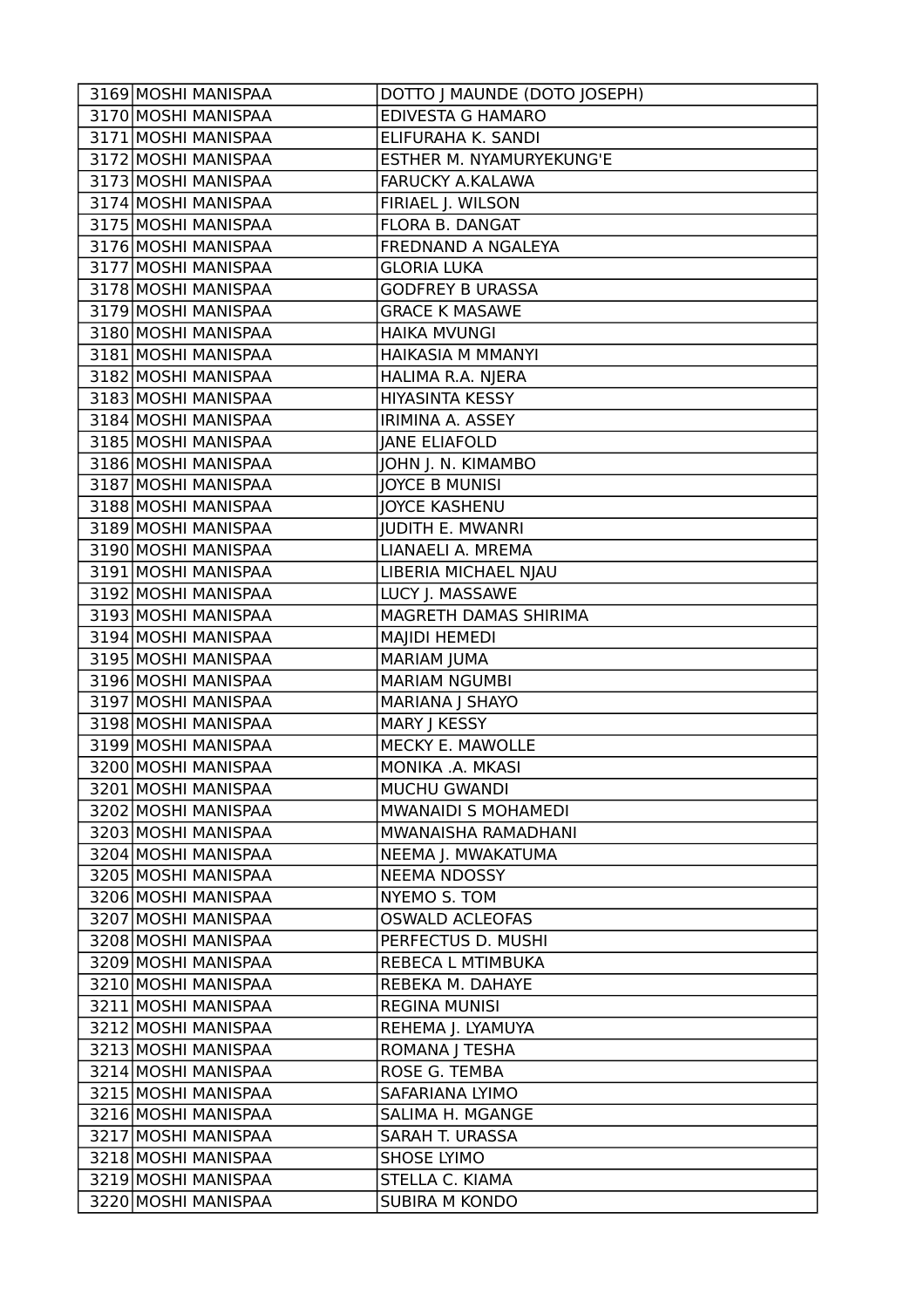| 3221 MOSHI MANISPAA | <b>SUZANA T RAMATI</b>     |
|---------------------|----------------------------|
| 3222 MOSHI MANISPAA | SYLIVESTA K. KILEWO        |
| 3223 MOSHI MANISPAA | <b>TEDDY TIBAHWA</b>       |
| 3224 MOSHI MANISPAA | VICKNESS J WOISSO          |
| 3225 MOSHI MANISPAA | YUKUNDA S. KIPOKOLA        |
| 3226 MOSHI MANISPAA | ZELDA JOHN                 |
| 3227 MOSHI MANISPAA | ZUBEDA REHANI              |
| 3228 MWANGA         | ABDALAH JUMA SHUGHURU      |
| 3229 MWANGA         | <b>AIDANI MZOO</b>         |
| 3230 MWANGA         | <b>ASHA RAMADHANI</b>      |
| 3231 MWANGA         | <b>ASHURA SHABANI</b>      |
| 3232 MWANGA         | <b>BENJAMIN FANUEL</b>     |
| 3233 MWANGA         | CATHERINE SALIA SHIRIMA    |
| 3234 MWANGA         | <b>CLADNESS MUYINGA</b>    |
| 3235 MWANGA         | <b>CONRAD M.SEMFUKWE</b>   |
| 3236 MWANGA         | <b>DAINES JAMES</b>        |
| 3237 MWANGA         | DAMISTA AUGUSTINO          |
| 3238 MWANGA         | <b>DAVID KAWIA</b>         |
| 3239 MWANGA         | <b>DINNA JUMA</b>          |
| 3240 MWANGA         | ELIAKIRA L NDESARIO        |
| 3241 MWANGA         | <b>ENOCK ELIUD SANGIWA</b> |
| 3242 MWANGA         | <b>ERNEST B NDONDE</b>     |
| 3243 MWANGA         | <b>ESTER E. KIRENGA</b>    |
| 3244 MWANGA         | ESTERFRIDA ELIENEZA        |
| 3245 MWANGA         | <b>ESTHER D MSUYA</b>      |
| 3246 MWANGA         | <b>FARIDA A.GHAFOOR</b>    |
| 3247 MWANGA         | <b>FATUMA MUSSA</b>        |
| 3248 MWANGA         | FLAVIANA J.MASSAY          |
| 3249 MWANGA         | FLORIDA W.MPANGALA         |
| 3250 MWANGA         | <b>GRACE A. KAWOGO</b>     |
| 3251 MWANGA         | <b>GRACE A.MNOFU</b>       |
| 3252 MWANGA         | <b>GRACE GABRIEL</b>       |
| 3253 MWANGA         | HADIJA M. SHABANI          |
| 3254 MWANGA         | <b>JAPHARI SHABANI</b>     |
| 3255 MWANGA         | <b>JOYCE R GEORGE</b>      |
| 3256 MWANGA         | <b>JULIANA VENANCE</b>     |
| 3257 MWANGA         | <b>KANKE MKOTIMA</b>       |
| 3258 MWANGA         | <b>KHALID S MUWINGE</b>    |
| 3259 MWANGA         | LEONILA E. SHAYO           |
| 3260 MWANGA         | LUCAS N. AIDANI            |
| 3261 MWANGA         | MAGRETH N. PAULINE         |
| 3262 MWANGA         | <b>MARIDHIA MNDEME</b>     |
| 3263 MWANGA         | MONICA A MKASA             |
| 3264 MWANGA         | MREMA M. SHINGOMBAYA       |
| 3265 MWANGA         | MUSA H. MTETI              |
| 3266 MWANGA         | MWAJUMA YAHAYA MKWIZU      |
| 3267 MWANGA         | MWANAIDI WAZIRI            |
| 3268 MWANGA         | NAJENJWA N ISHIKA          |
| 3269 MWANGA         | <b>NEEMA MOSHI</b>         |
| 3270 MWANGA         | RAMLA SADIKI               |
| 3271 MWANGA         | SAIDI M. MKWAWA            |
| 3272 MWANGA         | SAKINA KHALIFA MSUYA       |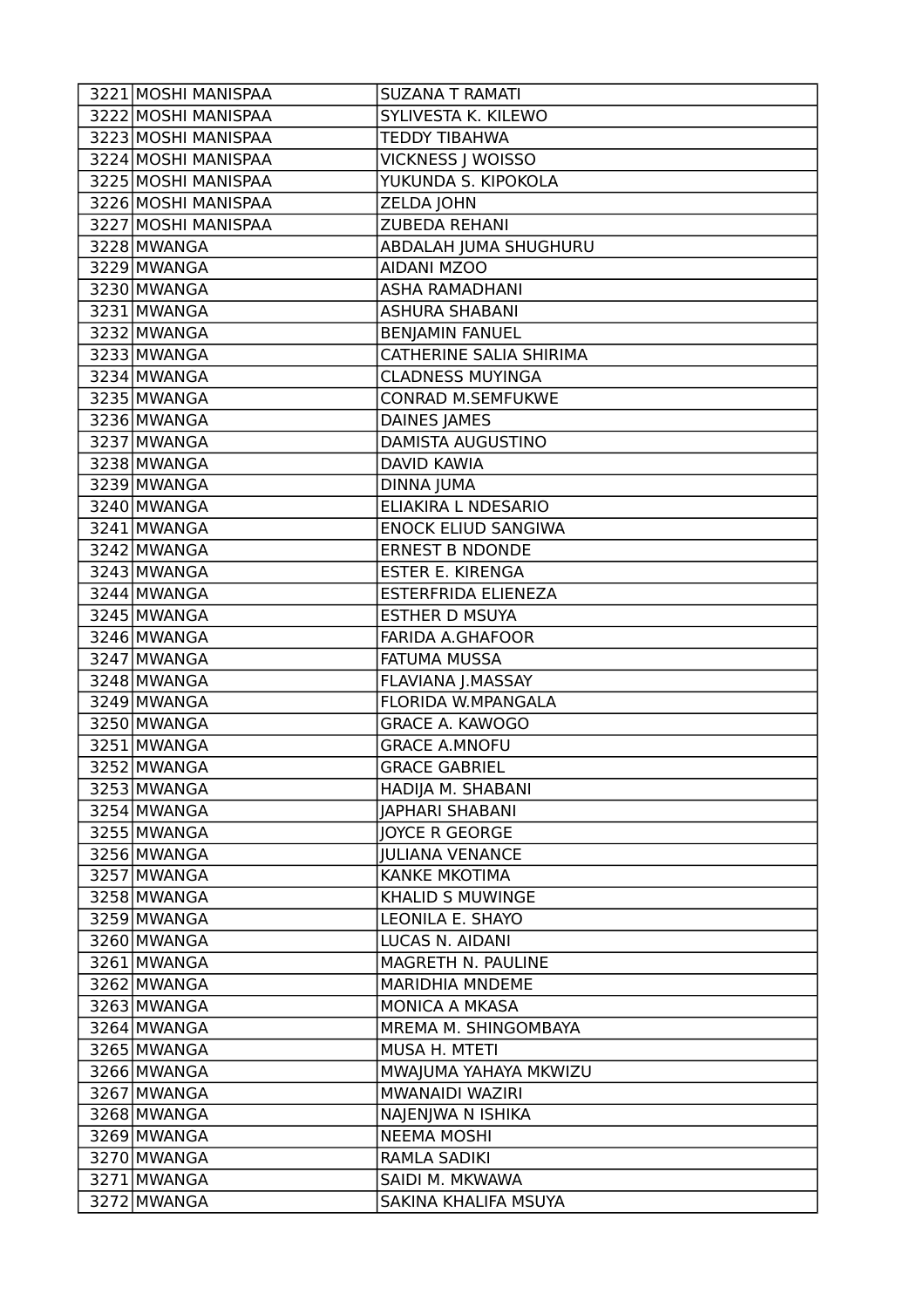| 3273 MWANGA          | <b>SARAH SADIKI</b>        |
|----------------------|----------------------------|
| 3274 MWANGA          | SEGOLENA M. GAUDENCE       |
| 3275 MWANGA          | SHIFRA B. MONGO            |
| 3276 MWANGA          | SUBIRA MFANGA              |
| 3277 MWANGA          | <b>SUZANA ACHIULA</b>      |
| 3278 MWANGA          | <b>THERESIA MODEST</b>     |
| 3279 MWANGA          | <b>VICTORIA C. SUMUNI</b>  |
| 3280 MWANGA          | <b>WILFRED DANIEL</b>      |
| 3281 MWANGA          | YUSUPH SAID                |
| 3282 RAS KILIMANJARO | <b>ANNA ENOS</b>           |
| 3283 RAS KILIMANJARO | <b>ANNA PETER</b>          |
| 3284 RAS KILIMANJARO | <b>BAHATI ISMAIL LYMO</b>  |
| 3285 RAS KILIMANJARO | <b>BEATRICE S MOSHY</b>    |
| 3286 RAS KILIMANJARO | <b>BETISHEBA D MAGINGA</b> |
| 3287 RAS KILIMANJARO | CAROLINA J KAMASHO         |
| 3288 RAS KILIMANJARO | <b>CHENGA Z NARCIS</b>     |
| 3289 RAS KILIMANJARO | DOTTO A. LYIMO             |
| 3290 RAS KILIMANJARO | <b>EDITHA SUMIA</b>        |
| 3291 RAS KILIMANJARO | ELIZABETH M MASSAWE        |
| 3292 RAS KILIMANJARO | <b>EMMANUELY NYELLA</b>    |
| 3293 RAS KILIMANJARO | <b>ESTER D NGAILO</b>      |
| 3294 RAS KILIMANJARO | EUGENIA KAMALA             |
| 3295 RAS KILIMANJARO | <b>FELISTA B MIRENI</b>    |
| 3296 RAS KILIMANJARO | FRIDA F. SHAYO             |
| 3297 RAS KILIMANJARO | <b>HANI LISTONE</b>        |
| 3298 RAS KILIMANJARO | <b>HAPPINESS M MTUI</b>    |
| 3299 RAS KILIMANJARO | <b>HAPPY E KIWELU</b>      |
| 3300 RAS KILIMANJARO | HAPPYNESS J CHUWA          |
| 3301 RAS KILIMANJARO | JANE J KHANJEH             |
| 3302 RAS KILIMANJARO | <b>KHAMISI KHAJI</b>       |
| 3303 RAS KILIMANJARO | MAGRETH A KIMARO           |
| 3304 RAS KILIMANJARO | MARGERETH G. MUZAVA        |
| 3305 RAS KILIMANJARO | MONICA M SHAYO             |
| 3306 RAS KILIMANJARO | MWANASHA A. SECHUI         |
| 3307 RAS KILIMANJARO | <b>NASSIB MARIKI</b>       |
| 3308 RAS KILIMANJARO | <b>NEEMA M MMARI</b>       |
| 3309 RAS KILIMANJARO | <b>OSCAR MAFOLE</b>        |
| 3310 RAS KILIMANJARO | PASCHAL L MANYAMA          |
| 3311 RAS KILIMANJARO | PAULINA J MWACHA           |
| 3312 RAS KILIMANJARO | PETER A MSUYA              |
| 3313 RAS KILIMANJARO | RUTH J KISAKA              |
| 3314 RAS KILIMANJARO | RUTH J OSWALD              |
| 3315 RAS KILIMANJARO | SELESTINA B SWAY           |
| 3316 ROMBO           | ANIPHA YAHAYA MSOPHE       |
| 3317 ROMBO           | AWADHI THABITI             |
| 3318 ROMBO           | <b>BENJAMINI MAKOKO</b>    |
| 3319 ROMBO           | <b>BIASHA TUMAINI</b>      |
| 3320 ROMBO           | <b>CHRISTINA E MASSAWE</b> |
| 3321 ROMBO           | CONJESTA G SILAYO          |
| 3322 ROMBO           | DOREEN .D.KIWERA           |
| 3323 ROMBO           | ELIAS CLEMENT SIMA         |
| 3324 ROMBO           | ELINEEMA KINDOLI KIKOMBI   |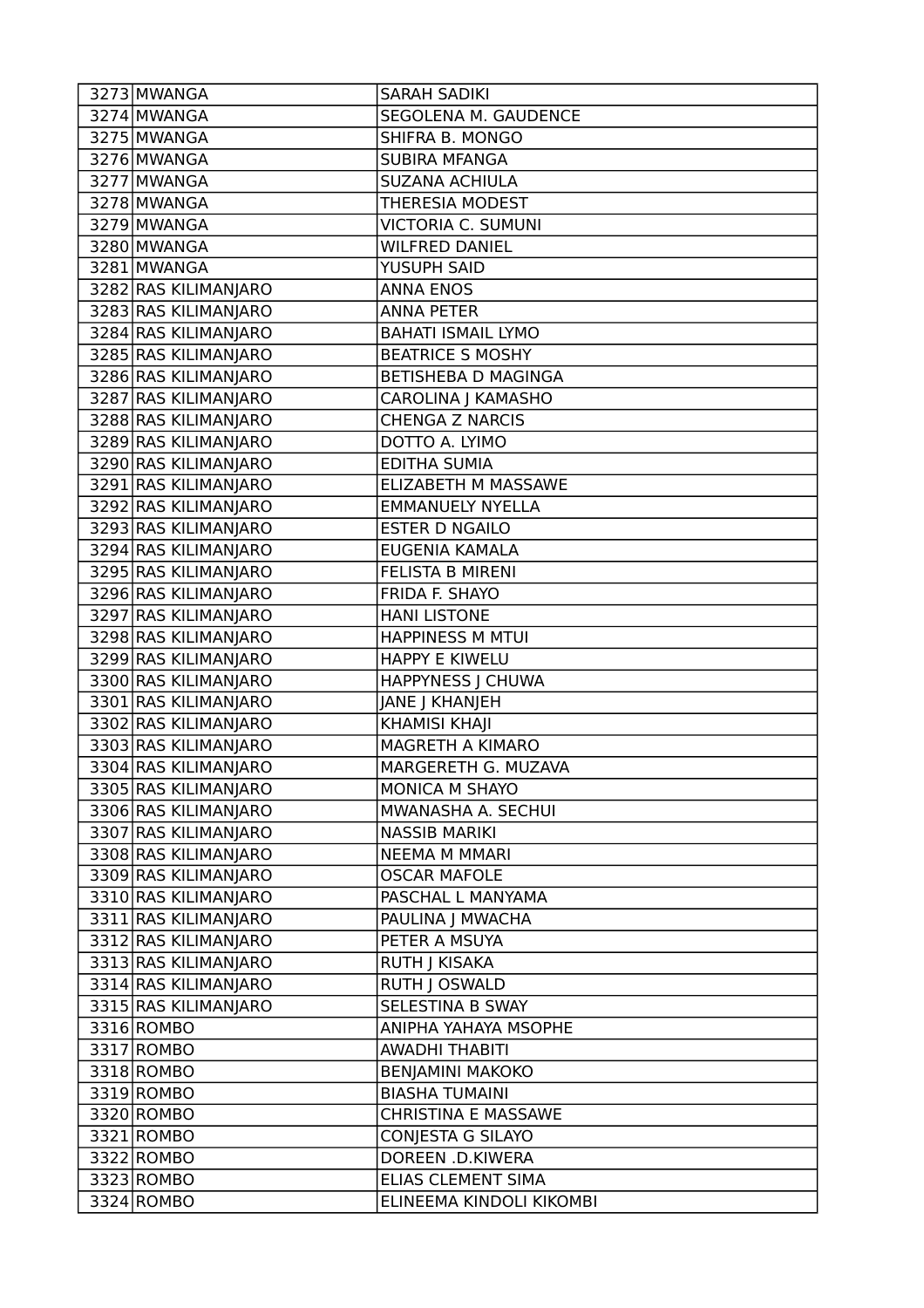| 3325 ROMBO | ELISHA L. BURRETA            |
|------------|------------------------------|
| 3326 ROMBO | <b>EMMANUELI CHRISTOPHER</b> |
| 3327 ROMBO | <b>ESTER PETRO MSUYA</b>     |
| 3328 ROMBO | <b>FAUSTA R TARIMO</b>       |
| 3329 ROMBO | <b>FREDRICK F SHIRIMA</b>    |
| 3330 ROMBO | <b>FRIGINIA D SWAI</b>       |
| 3331 ROMBO | <b>FRORA ELIAWONY</b>        |
| 3332 ROMBO | <b>GEORGE D. KIWANGO</b>     |
| 3333 ROMBO | <b>GETRUDE A. KIMATI</b>     |
| 3334 ROMBO | <b>HALMA RAMADHANI</b>       |
| 3335 ROMBO | <b>HAPPY GERSON</b>          |
| 3336 ROMBO | <b>ISDORY PATRICE</b>        |
| 3337 ROMBO | <b>JANETH ROGASIAN</b>       |
| 3338 ROMBO | JOACHIUM .J.TAIRO            |
| 3339 ROMBO | <b>JOSEPHAT K MGUMYA</b>     |
| 3340 ROMBO | <b>LILIAN M MBOYA</b>        |
| 3341 ROMBO | <b>MARIUM WAZIRI</b>         |
| 3342 ROMBO | MARY . MWACHA                |
| 3343 ROMBO | <b>MARY LEON MAKIRIA</b>     |
| 3344 ROMBO | MERCY E. KIWELU              |
| 3345 ROMBO | MWAJUMA AMIRI NDENDE         |
| 3346 ROMBO | MWANAIDI .R. MFINANGA        |
| 3347 ROMBO | MWANAIDI I. MNZAVA           |
| 3348 ROMBO | <b>NEEMA W MOSHY</b>         |
| 3349 ROMBO | PETER H KIMARIO              |
| 3350 ROMBO | REHEMA E.T. MARANDU          |
| 3351 ROMBO | RESTITUTA J MUMBURI          |
| 3352 ROMBO | SELESTIAN A. PAUL            |
| 3353 ROMBO | <b>SUBIRA M KOBA</b>         |
| 3354 ROMBO | TARIMO K SEBASTIAN           |
| 3355 ROMBO | <b>VENERANDA MOSHA</b>       |
| 3356 ROMBO | ZANIALI M IDDI               |
| 3357 SAME  | <b>AGGREY M TUARIRA</b>      |
| 3358 SAME  | <b>AMINI SADIKI</b>          |
| 3359 SAME  | <b>ANDREW GONDWE</b>         |
| 3360 SAME  | <b>ANDREW MANDE</b>          |
| 3361 SAME  | ANGELINA N LAZARO            |
| 3362 SAME  | <b>ANITHA ROWAN</b>          |
| 3363 SAME  | <b>ANNA HASAN</b>            |
| 3364 SAME  | ANNA JONATHAN                |
| 3365 SAME  | <b>ANNA MBONEA</b>           |
| 3366 SAME  | ANNEY C KANGWA               |
| 3367 SAME  | <b>ASHA REUBENI</b>          |
| 3368 SAME  | AUSON M.B KASAJU             |
| 3369 SAME  | <b>BAHATI NDIMANGWA</b>      |
| 3370 SAME  | <b>CATHERINE ELIFURAHA</b>   |
| 3371 SAME  | <b>CRISANT S MGHAMBA</b>     |
| 3372 SAME  | DAINA KIJO                   |
| 3373 SAME  | DEBORA ANDREA CHAKUPEWA      |
| 3374 SAME  | <b>DENIZA GEORGE</b>         |
| 3375 SAME  | <b>EARNEDY JAMES</b>         |
| 3376 SAME  | <b>ELIUS K MNKENI</b>        |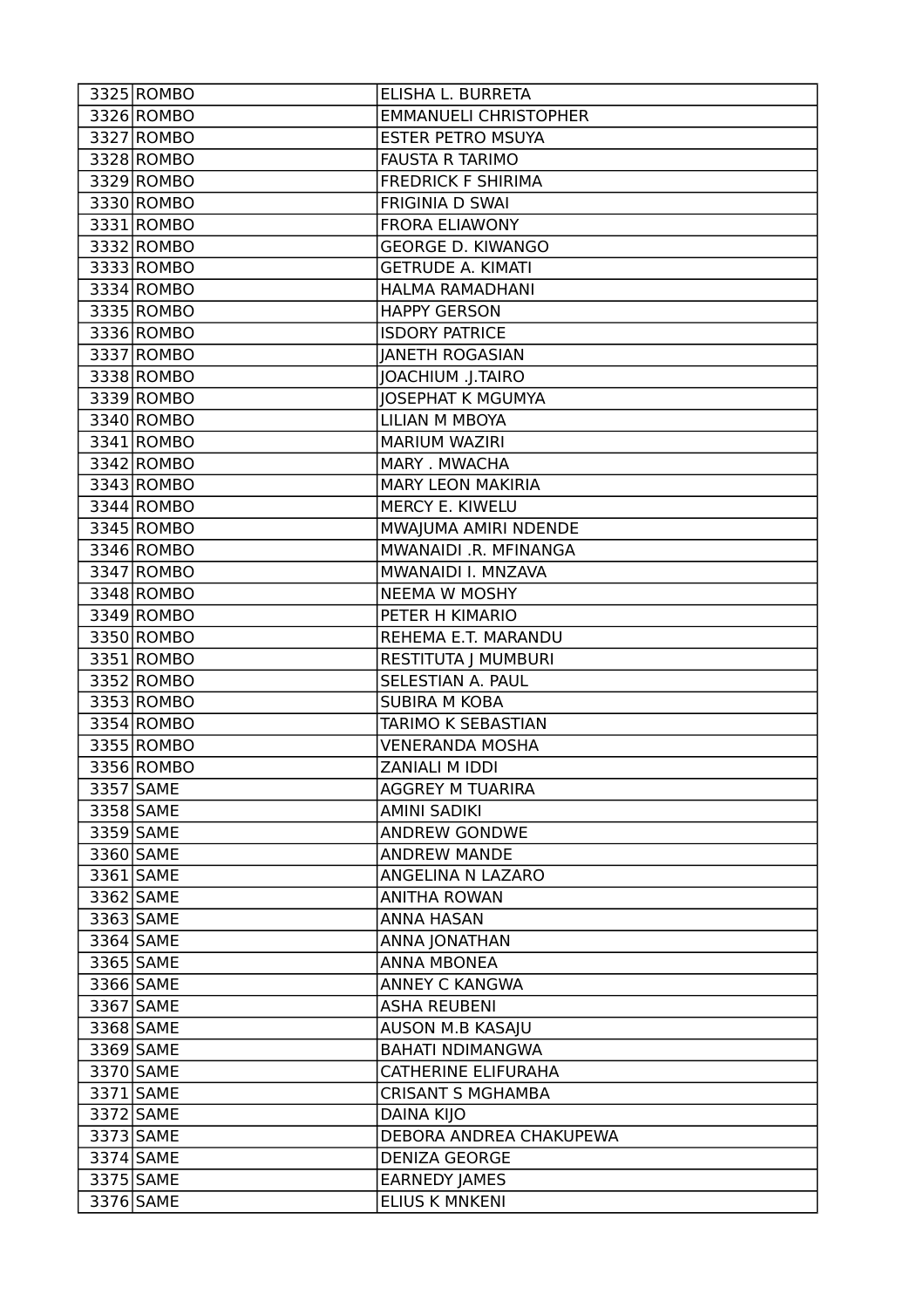| 3377 SAME | <b>ELIZABETH MSELI</b>    |
|-----------|---------------------------|
| 3378 SAME | <b>ERNEST S MNZAVA</b>    |
| 3379 SAME | <b>ESTER J REMMY</b>      |
| 3380 SAME | <b>ESTER JUSTICE</b>      |
| 3381 SAME | <b>FATUMA BASHIRI</b>     |
| 3382 SAME | <b>FLORA JACKSON NGAI</b> |
| 3383 SAME | <b>GEORGE E MALIMBA</b>   |
| 3384 SAME | <b>HABIBA S ALLY</b>      |
| 3385 SAME | HASSAN ATHUMAN MKUMBWA    |
| 3386 SAME | <b>HAWA O KOMBO</b>       |
| 3387 SAME | <b>HELLEN C MREMA</b>     |
| 3388 SAME | <b>HELLENA MCHALO</b>     |
| 3389 SAME | <b>JANE P AYO</b>         |
| 3390 SAME | <b>JESEPHINE M HAULE</b>  |
| 3391 SAME | <b>JOSHUA JOELY</b>       |
| 3392 SAME | <b>JULIETH B KIWELU</b>   |
| 3393 SAME | <b>JULIUS N MBWAMBO</b>   |
| 3394 SAME | KALISTA V MASSAWE         |
| 3395 SAME | <b>LILIAN JOELY</b>       |
| 3396 SAME | LILIANI KARANI            |
| 3397 SAME | <b>LOVENESS A MTAITA</b>  |
| 3398 SAME | LOVENESS A. MTAITA        |
| 3399 SAME | LUTH F KYEJU              |
| 3400 SAME | <b>MAGRETH WILFRED</b>    |
| 3401 SAME | <b>MANA SIMKONDA</b>      |
| 3402 SAME | <b>MARIAM SAIDI</b>       |
| 3403 SAME | <b>MARTHA F MREMI</b>     |
| 3404 SAME | <b>MBAZI   MDUMA</b>      |
| 3405 SAME | MICHAEL MOSHI             |
| 3406 SAME | MWANAISHA SHABANI         |
| 3407 SAME | MWANAMKASI JUMA           |
| 3408 SAME | NAVONEWA JOHN             |
| 3409 SAME | PETROLINA V MSOPHE        |
| 3410 SAME | RAMADHANI SENGASU         |
| 3411 SAME | REHEMA E MGONJA           |
| 3412 SAME | REHEMA KASSIMOTO          |
| 3413 SAME | RENALDA CHARLES RWEGASIRA |
| 3414 SAME | RICHARD K SANING'O        |
| 3415 SAME | ROSE ELLY SANGIWA         |
| 3416 SAME | <b>RUKIA W OMARI</b>      |
| 3417 SAME | <b>RUTH E TENGA</b>       |
| 3418 SAME | <b>SARAH ELIHUDI</b>      |
| 3419 SAME | SARAH PHOYA               |
| 3420 SAME | SOPHIA TENGEZA            |
| 3421 SAME | SUFIANI A NGASSU          |
| 3422 SAME | <b>TOGOLANI KIONDO</b>    |
| 3423 SAME | WINIEL A MWANZIA          |
| 3424 SAME | YUSUPH I KIVAJU           |
| 3425 SAME | ZABIHUNA R. IRIGO         |
| 3426 SAME | <b>ZAHARIA SAID</b>       |
| 3427 SAME | <b>ZAINA S ABED</b>       |
| 3428 SIHA | ABDI SHABAN MWANSANGA     |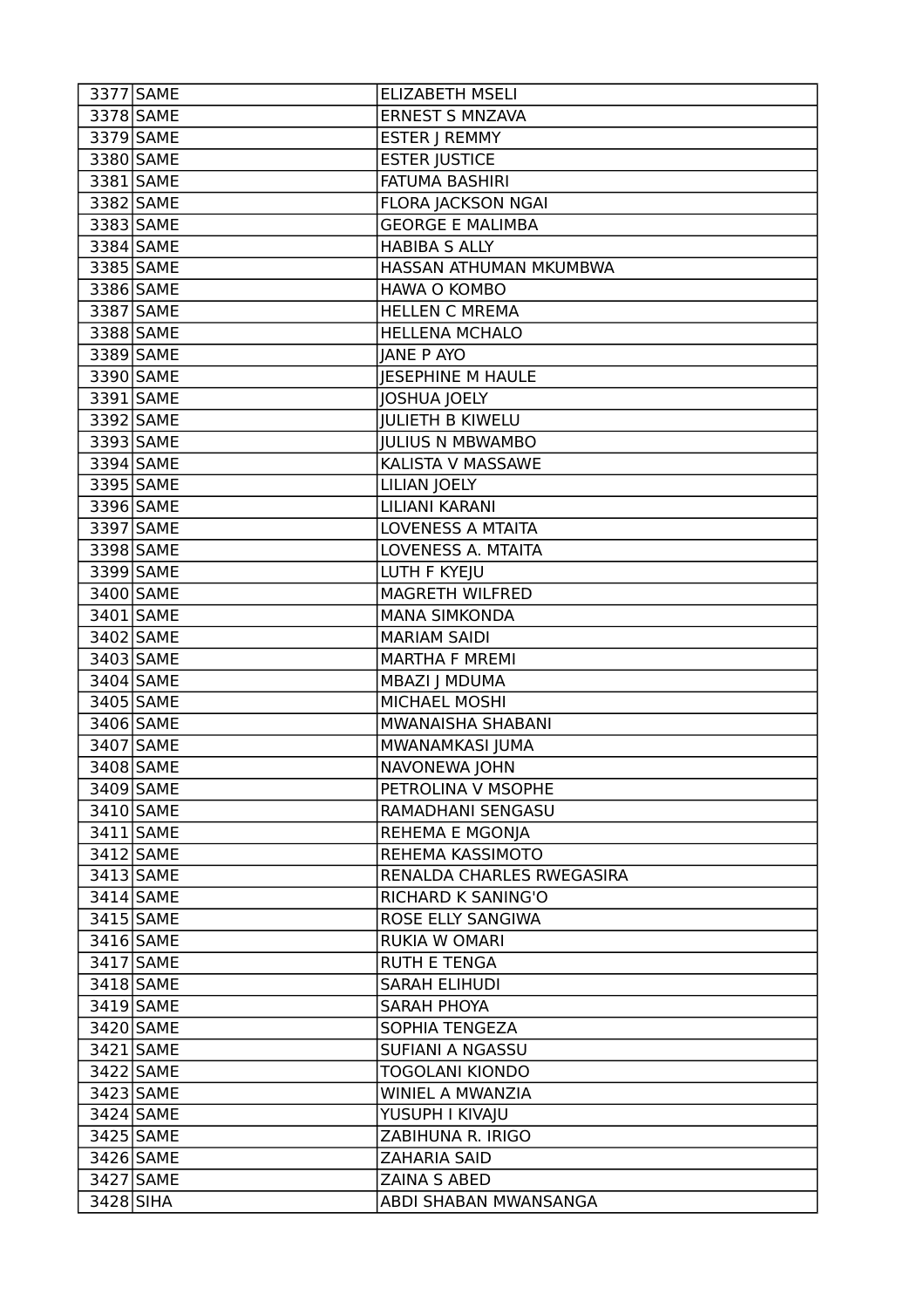| 3429 SIHA | <b>ALISUBRA MOSHA</b>        |
|-----------|------------------------------|
| 3430 SIHA | ALOYCE K MREMA               |
| 3431 SIHA | ANNA J MSANGA                |
| 3432 SIHA | <b>ANNA KOMBE</b>            |
| 3433 SIHA | ANNA N SABAS                 |
| 3434 SIHA | <b>AZIZI SAID MNDIA</b>      |
| 3435 SIHA | <b>BERTHA SANKA</b>          |
| 3436 SIHA | <b>CATHERINE CHRISTOPHER</b> |
| 3437 SIHA | <b>DALICIE S. UMBURU</b>     |
| 3438 SIHA | <b>DEVOTA S SWAI</b>         |
| 3439 SIHA | DOGLAS E. KIMARO             |
| 3440 SIHA | EGWINASIA R TARIMO           |
| 3441 SIHA | ELIAHU EMMANUEL MOLLEL       |
| 3442 SIHA | ELIAS E. KIMARO              |
| 3443 SIHA | <b>ELIKA ISOWE</b>           |
| 3444 SIHA | ELINIPA G. MWANDRI           |
| 3445 SIHA | <b>EMMA S. BURETTA</b>       |
| 3446 SIHA | <b>EMMANUEL A.MDONE</b>      |
| 3447 SIHA | <b>EVARIST ALOYCE ASSEY</b>  |
| 3448 SIHA | FLORA J. MIKAELI             |
| 3449 SIHA | <b>FURAHA E MOSHI</b>        |
| 3450 SIHA | <b>GLANDNESS A. MMARY</b>    |
| 3451 SIHA | <b>GRACE POLYCALP MTUNDA</b> |
| 3452 SIHA | HADIJA A. MSILU              |
| 3453 SIHA | HALIMA A RAMADHANI           |
| 3454 SIHA | HALIMA A. MAKANDO            |
| 3455 SIHA | HALIMA A. RAMADHANI          |
| 3456 SIHA | HONORATA EMILI KIMARIO       |
| 3457 SIHA | <b>ISABELA T. MOSHA</b>      |
| 3458 SIHA | <b>ISLAL R KILEO</b>         |
| 3459 SIHA | <b>ISMAIL R KISESA</b>       |
| 3460 SIHA | <b>JAMILA H BURUNGIRO</b>    |
| 3461 SIHA | <b>JOHN LACK TEMU</b>        |
| 3462 SIHA | JOYCE B. TARIMO              |
| 3463 SIHA | JOYCELINE M LAZARO           |
| 3464 SIHA | <b>JUDITH R. MUNUO</b>       |
| 3465 SIHA | <b>JULIANA E MUSHI</b>       |
| 3466 SIHA | <b>JULIANA MWANAWIMA</b>     |
| 3467 SIHA | MALICK H. SIAFU              |
| 3468 SIHA | MANGEREZA LOWSON             |
| 3469 SIHA | <b>MARY F CHAMBO</b>         |
| 3470 SIHA | <b>MATRONA A NGOWI</b>       |
| 3471 SIHA | <b>MBARAKA KIURE</b>         |
| 3472 SIHA | MWANAMKUU HARUNA             |
| 3473 SIHA | <b>NEEMA E SWAI</b>          |
| 3474 SIHA | NEEMA E. SWAI                |
| 3475 SIHA | <b>NEEMA S KITUNDU</b>       |
| 3476 SIHA | PAMELA K. RENALD             |
| 3477 SIHA | PASCHALINA CLEMENTINI        |
| 3478 SIHA | PASCHAZIA K. CHRISTOPHER     |
| 3479 SIHA | PAULA J. KILAWE              |
| 3480 SIHA | PERRICE G. DAFFA             |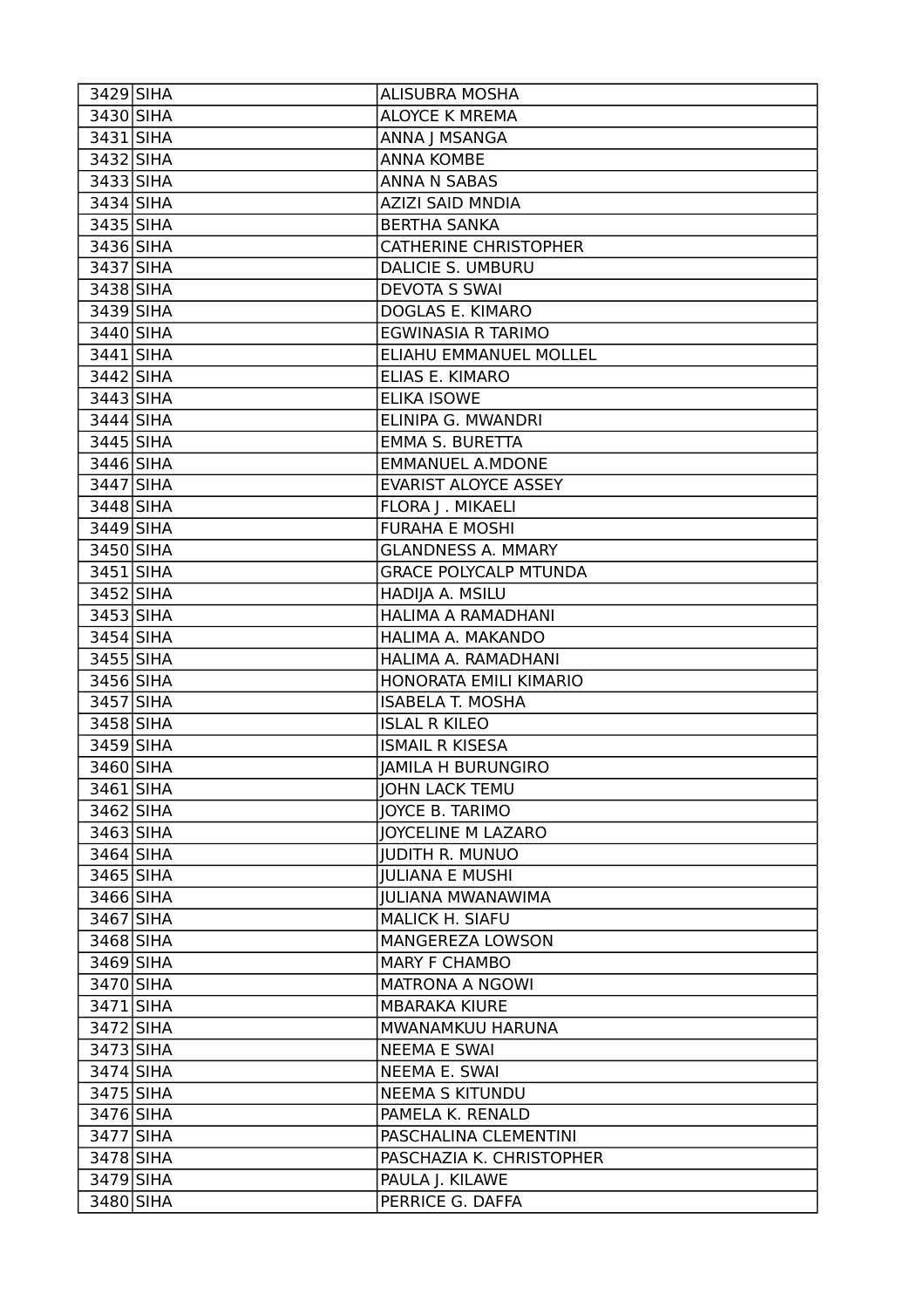| 3481 SIHA    |            | RABSON E. KILEO               |
|--------------|------------|-------------------------------|
| 3482 SIHA    |            | <b>REGINA FANUELI</b>         |
| 3483 SIHA    |            | <b>SAIDI ALLY</b>             |
| 3484 SIHA    |            | <b>SAMSON A MASSERI</b>       |
| 3485 SIHA    |            | <b>SOMO KILELE</b>            |
| 3486 SIHA    |            | STELA JOSEPHAT KIPENYE        |
| 3487 SIHA    |            | THERESIA M MMASSY             |
| 3488 SIHA    |            | THERESIA REVOCATUS ASSEY      |
| 3489 SIHA    |            | TWALIB H MWAMBASHI            |
| 3490 SIHA    |            | <b>VALANCE P.SILAYO</b>       |
| 3491 SIHA    |            | <b>WALTER MUNUO</b>           |
| 3492 SIHA    |            | WEMA ELIGARD MMARI            |
| 3493 SIHA    |            | ZITA KOBUYANJA                |
| $3494$ KILWA |            | <b>ABDALLAH K.MPANDA</b>      |
| 3495 KILWA   |            | ABDALLAH KIKOLOPOLA           |
| 3496 KILWA   |            | <b>ABDUL H CHUBI</b>          |
| 3497 KILWA   |            | ALLY K. MBIKU                 |
| 3498 KILWA   |            | AMINI MANASE ANDERSON         |
| 3499 KILWA   |            | <b>ASHA RAJAB</b>             |
| 3500 KILWA   |            | CHAUSIKU M KASONGO            |
| 3501 KILWA   |            | CONSOLATA F MAZUMA            |
| 3502 KILWA   |            | <b>DACTUCE G NGENJE</b>       |
| 3503 KILWA   |            | DALINI DAUDI MWANYIKA         |
| 3504 KILWA   |            | <b>FARIDA BAKARI</b>          |
| 3505 KILWA   |            | <b>FARIDA JOSEPH</b>          |
| 3506 KILWA   |            | FATUMA KHARIDI RISALA         |
| 3507 KILWA   |            | FRANCIS JOHN NDUNGURU         |
| 3508 KILWA   |            | <b>GRACE GALLOS</b>           |
| 3509 KILWA   |            | HADIJA A MMANJA               |
| 3510 KILWA   |            | HADIJA H. SALUM               |
| 3511 KILWA   |            | <b>HADIJA SAID</b>            |
| 3512 KILWA   |            | <b>HAPINES NDENUKA</b>        |
| 3513 KILWA   |            | <b>HAPPY GANGE</b>            |
| 3514 KILWA   |            | <b>HASSAN KICHUKWI</b>        |
| 3515 KILWA   |            | <b>HIDAYA AHMADI</b>          |
| 3516 KILWA   |            | ILUMINATA S MASSAWE           |
| 3517 KILWA   |            | <b>ISSA ABDURAHAMANI JUMA</b> |
| 3518 KILWA   |            | <b>ISSA MSESYA</b>            |
| 3519 KILWA   |            | <b>JEMA CHIPUTA</b>           |
| 3520 KILWA   |            | <b>JOSHUA HENRY</b>           |
| 3521 KILWA   |            | <b>JUMA MUSSA</b>             |
| 3522 KILWA   |            | LOVENESS NKANILEKA CHEDI      |
|              | 3523 KILWA | LOYCE JAMES                   |
| 3524 KILWA   |            | <b>MARIAM S ABUNUAS</b>       |
|              | 3525 KILWA | <b>MBARAKA HAMIDI</b>         |
| 3526 KILWA   |            | MOHAMED A CHUMI               |
| 3527 KILWA   |            | <b>MOHAMEDI S REHANI</b>      |
| 3528 KILWA   |            | <b>MOSI Y KIUGU</b>           |
| 3529 KILWA   |            | PILI JUMA                     |
| 3530 KILWA   |            | RICHARD E. MWETA              |
| 3531 KILWA   |            | ROSE B MPAKULO                |
| 3532 KILWA   |            | <b>SESILIA ALEX</b>           |
|              |            |                               |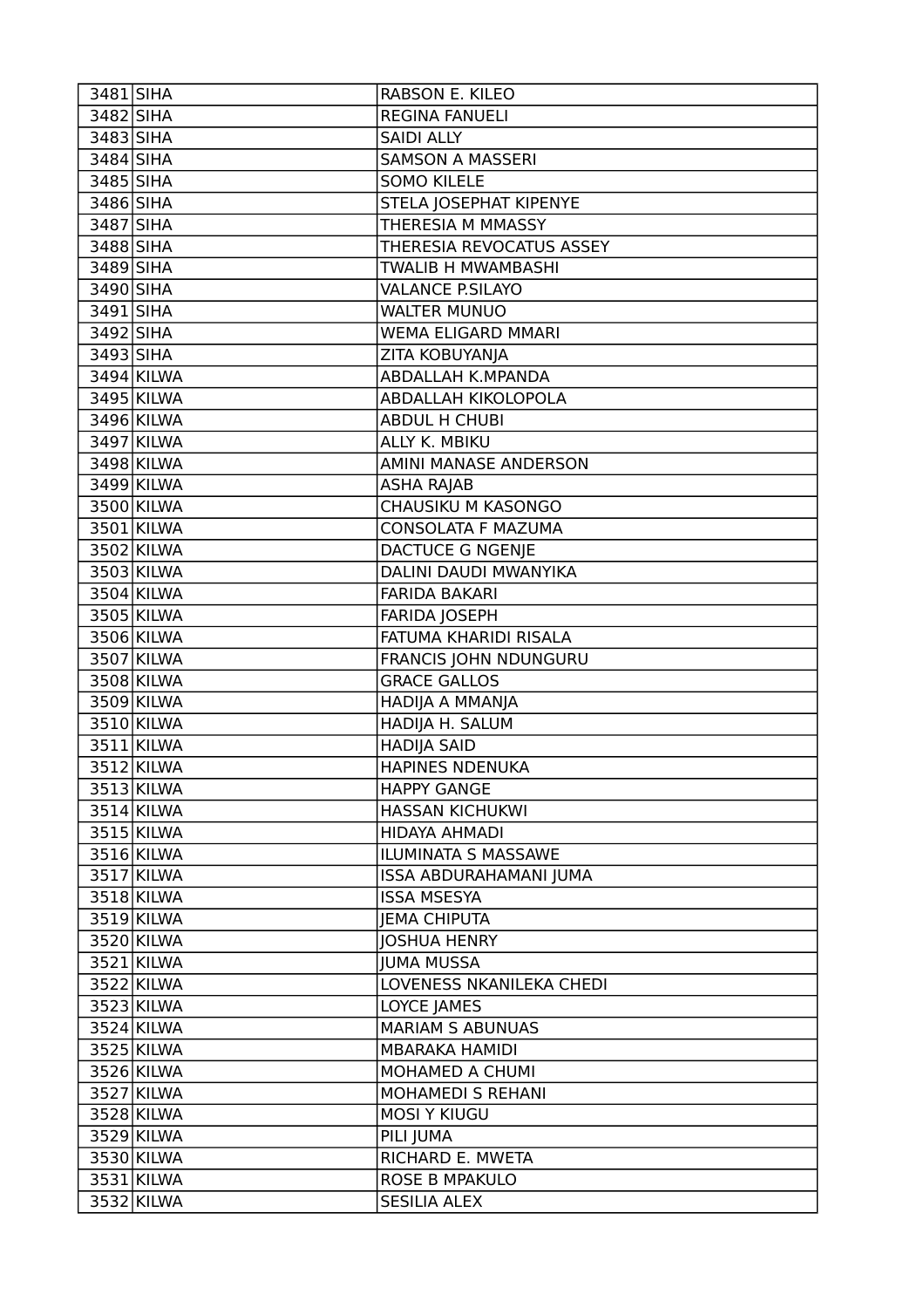| 3533 KILWA                 | SOFIA MTUMBUKA              |
|----------------------------|-----------------------------|
| 3534 KILWA                 | SOPHIA M MBUGURO            |
| 3535 KILWA                 | <b>SUBIRA O MWENDA</b>      |
| 3536 KILWA                 | <b>TATU O TUMBI</b>         |
| 3537 KILWA                 | THEODORA JOSEPH             |
| 3538 KILWA                 | <b>TIME ABDALLAH</b>        |
| 3539 KILWA                 | YASINTA J NAMONGA           |
| 3540 KILWA                 | ZAINABU H MBUNGAI           |
| 3541 KILWA                 | ZAKARIA W LUVANDA           |
| $3542$ LINDI (V)           | <b>ANNA MENDRAD</b>         |
| 3543 LINDI (V)             | DEVOTA MKAKAMBE             |
| 3544 LINDI (V)             | DORISI GERION MATINDIKO     |
| $3545$  LINDI(V)           | <b>EUNICE C CHIKAWE</b>     |
| 3546 LINDI (V)             | <b>FATUMA S KHAMISI</b>     |
| $3547$ LINDI(V)            | <b>FIDES MJEMA</b>          |
| $3548$ LINDI(V)            | <b>GETRUDE S MPILI</b>      |
| 3549 LINDI (V)             | HADIJA MWALIMU              |
| 3550 LINDI (V)             | <b>HAPPINESS WAZIRI</b>     |
| $3551$ LINDI(V)            | <b>HEKIMA ISSA</b>          |
| 3552 LINDI (V)             | <b>INNOCENT M MOMADI</b>    |
| 3553 LINDI (V)             | <b>JAMES   MROPE</b>        |
| 3554 LINDI (V)             | <b>KELVIN ALPHONCE</b>      |
| $3555$  LINDI(V)           | KHAIRUNI NASSORO            |
| 3556 LINDI (V)             | <b>MARIAM S MTWANA</b>      |
| $3557$ LINDI(V)            | MOZA A. BAKARI              |
| $\overline{3558}$ LINDI(V) | MWAJUMA RASHIDI NAMBUNGA    |
|                            |                             |
| 3559 LINDI (V)             | MWAMVITA ATHUMANI           |
| 3560 LINDI (V)             | MWANAHAMIS ATHUMANI         |
| $3561$ LINDI(V)            | MWANAISHA RAMADHANI         |
| $\overline{3562}$ LINDI(V) | <b>REHEMA MTANDA</b>        |
| $3563$ LINDI(V)            | <b>ROSE PAUL</b>            |
| 3564 LINDI (V)             | <b>SCHOLASTICA B MJUNGU</b> |
| 3565 LINDI (V)             | SHAKILA MOHAMEDI MMUKA      |
| $3566$  LINDI $(V)$        | <b>TWAHIR F ALLY</b>        |
| $3567$  LINDI (V)          | YONA N NKURLU               |
| 3568 LINDI MANISPAA        | <b>BIMKUBWA ABDALLAH</b>    |
| 3569 LINDI MANISPAA        | EVARISTA R BUSHIRI          |
| 3570 LINDI MANISPAA        | HUSSEIN S. MWANZAGI         |
| 3571 LINDI MANISPAA        | <b>MAIMUNA MUSSA</b>        |
| 3572 LINDI MANISPAA        | MARIAM A. A. KADANGU        |
| 3573 LINDI MANISPAA        | <b>OMARY ISMAIL</b>         |
| 3574 LINDI MANISPAA        | <b>ROSE G. ATHONY</b>       |
| 3575 LINDI MANISPAA        | RUKIA A. SADIK              |
| 3576 LINDI MANISPAA        | <b>SHOMARI MOHAMEDI</b>     |
| 3577 LINDI MANISPAA        | <b>SIZA S AMIRI</b>         |
| 3578 LINDI MANISPAA        | THERESIA K. LIBWELA         |
| 3579 LINDI MANISPAA        | <b>TUMAINI S NG'ITU</b>     |
| 3580 LIWALE                | ADORATI D. NDIMBO           |
| 3581 LIWALE                | AISHA A. CHOGOGOLO          |
| 3582 LIWALE                | AMRI I. TANGIRIA            |
| 3583 LIWALE                | <b>GERALD BIBANGAMBA</b>    |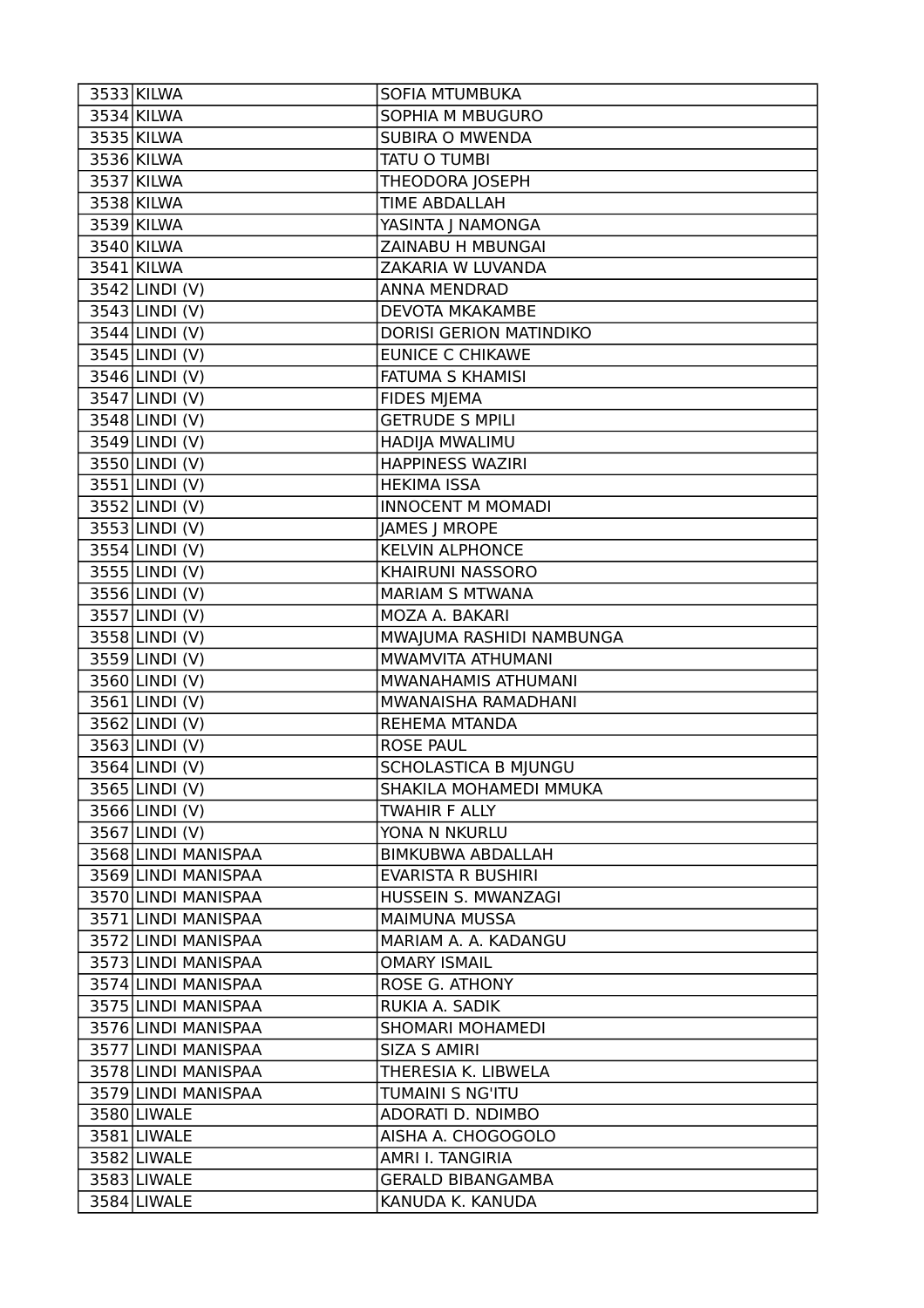| 3586 LIWALE<br>THEA T.SHAYO<br>3587 LIWALE<br><b>ZAINABU KASSIM</b><br>3588 NACHINGWEA<br><b>AGNES WILLIAM NYELLO</b><br>3589 NACHINGWEA<br>ALLY MOHAMED CHIKWAKWA<br>3590 NACHINGWEA<br>AMANA ABDALA HAMISI<br>3591 NACHINGWEA<br>ASHA MOHAMED MATUTUKILO<br>3592 NACHINGWEA<br>AZIZA RASHIDI MKOMWELE<br>3593 NACHINGWEA<br><b>BABY RAJABU MSANGI</b><br>3594 NACHINGWEA<br><b>BLASIA MARKUS MILLANZI</b><br>3595 NACHINGWEA<br><b>BONIFASI FAUSTINI NANDONDE</b><br>3596 NACHINGWEA<br><b>COSTA JOHN MANJI</b><br><b>COSTANCIA MAHIAS SHIGELLA</b><br>3597 NACHINGWEA |
|--------------------------------------------------------------------------------------------------------------------------------------------------------------------------------------------------------------------------------------------------------------------------------------------------------------------------------------------------------------------------------------------------------------------------------------------------------------------------------------------------------------------------------------------------------------------------|
|                                                                                                                                                                                                                                                                                                                                                                                                                                                                                                                                                                          |
|                                                                                                                                                                                                                                                                                                                                                                                                                                                                                                                                                                          |
|                                                                                                                                                                                                                                                                                                                                                                                                                                                                                                                                                                          |
|                                                                                                                                                                                                                                                                                                                                                                                                                                                                                                                                                                          |
|                                                                                                                                                                                                                                                                                                                                                                                                                                                                                                                                                                          |
|                                                                                                                                                                                                                                                                                                                                                                                                                                                                                                                                                                          |
|                                                                                                                                                                                                                                                                                                                                                                                                                                                                                                                                                                          |
|                                                                                                                                                                                                                                                                                                                                                                                                                                                                                                                                                                          |
|                                                                                                                                                                                                                                                                                                                                                                                                                                                                                                                                                                          |
|                                                                                                                                                                                                                                                                                                                                                                                                                                                                                                                                                                          |
|                                                                                                                                                                                                                                                                                                                                                                                                                                                                                                                                                                          |
|                                                                                                                                                                                                                                                                                                                                                                                                                                                                                                                                                                          |
| 3598 NACHINGWEA<br>DADILI GEOFREY MKAMILO                                                                                                                                                                                                                                                                                                                                                                                                                                                                                                                                |
| 3599 NACHINGWEA<br>DALIA PROSPER MBEPERA                                                                                                                                                                                                                                                                                                                                                                                                                                                                                                                                 |
| 3600 NACHINGWEA<br>DORAH DAVID MWALWISI                                                                                                                                                                                                                                                                                                                                                                                                                                                                                                                                  |
| 3601 NACHINGWEA<br>ERENE SYLVESTER KIGADYE                                                                                                                                                                                                                                                                                                                                                                                                                                                                                                                               |
| 3602 NACHINGWEA<br>ERICA JONAS NANGOMO                                                                                                                                                                                                                                                                                                                                                                                                                                                                                                                                   |
| ERICA NELSON NDELWA<br>3603 NACHINGWEA                                                                                                                                                                                                                                                                                                                                                                                                                                                                                                                                   |
| 3604 NACHINGWEA<br>ESHA HAMISI MLOWOLA                                                                                                                                                                                                                                                                                                                                                                                                                                                                                                                                   |
| 3605 NACHINGWEA<br><b>ESTER JOHN MOYO</b>                                                                                                                                                                                                                                                                                                                                                                                                                                                                                                                                |
| 3606 NACHINGWEA<br>EUFRANSIA GODFREY MALUMA                                                                                                                                                                                                                                                                                                                                                                                                                                                                                                                              |
| 3607 NACHINGWEA<br>FARIDA MASOUD HASSAN                                                                                                                                                                                                                                                                                                                                                                                                                                                                                                                                  |
| 3608 NACHINGWEA<br>FARIDA MSHEIZA HASSANI                                                                                                                                                                                                                                                                                                                                                                                                                                                                                                                                |
| 3609 NACHINGWEA<br>FARIDA MWINJUMA HASSANI                                                                                                                                                                                                                                                                                                                                                                                                                                                                                                                               |
| 3610 NACHINGWEA<br>FATIBA FAKIHI MUSSA                                                                                                                                                                                                                                                                                                                                                                                                                                                                                                                                   |
| 3611 NACHINGWEA<br>FATUMA NASSORO AHAMAD                                                                                                                                                                                                                                                                                                                                                                                                                                                                                                                                 |
| FRANSISCO JOSEPH AUGUSTINO<br>3612 NACHINGWEA                                                                                                                                                                                                                                                                                                                                                                                                                                                                                                                            |
| FRIDA MARTINI AUGUSTINA<br>3613 NACHINGWEA                                                                                                                                                                                                                                                                                                                                                                                                                                                                                                                               |
| 3614 NACHINGWEA<br><b>GLORIA LESLIE CHIWIKO</b>                                                                                                                                                                                                                                                                                                                                                                                                                                                                                                                          |
| 3615 NACHINGWEA<br><b>GRACE EMANNUEL KOMBA</b>                                                                                                                                                                                                                                                                                                                                                                                                                                                                                                                           |
| 3616 NACHINGWEA<br><b>HAMIS SAMIRY ALLY</b>                                                                                                                                                                                                                                                                                                                                                                                                                                                                                                                              |
| 3617 NACHINGWEA<br>HAMISI JAFARI AHAMADI                                                                                                                                                                                                                                                                                                                                                                                                                                                                                                                                 |
| 3618 NACHINGWEA<br><b>HAPPINES A SAID</b>                                                                                                                                                                                                                                                                                                                                                                                                                                                                                                                                |
| 3619 NACHINGWEA<br>HAPPINESS RASHIDI MPWAPWA                                                                                                                                                                                                                                                                                                                                                                                                                                                                                                                             |
| 3620 NACHINGWEA<br>HAPPYNESS A. SAIDI                                                                                                                                                                                                                                                                                                                                                                                                                                                                                                                                    |
| 3621 NACHINGWEA<br>HAWA ATHUMANI ALLY                                                                                                                                                                                                                                                                                                                                                                                                                                                                                                                                    |
| 3622 NACHINGWEA<br>HELLEN PETER MANYANDA                                                                                                                                                                                                                                                                                                                                                                                                                                                                                                                                 |
| 3623 NACHINGWEA<br>HERMANIDE ISSA NG'ITU                                                                                                                                                                                                                                                                                                                                                                                                                                                                                                                                 |
| 3624 NACHINGWEA<br><b>IMANI MUSSA KALANGALI</b>                                                                                                                                                                                                                                                                                                                                                                                                                                                                                                                          |
| 3625 NACHINGWEA<br><b>JANE DOMINICK NYIMBO</b>                                                                                                                                                                                                                                                                                                                                                                                                                                                                                                                           |
| 3626 NACHINGWEA<br><b>JANETH MAHIAS SHIGELLA</b>                                                                                                                                                                                                                                                                                                                                                                                                                                                                                                                         |
| 3627 NACHINGWEA<br>JOYCE STEVEN MKAPA                                                                                                                                                                                                                                                                                                                                                                                                                                                                                                                                    |
| 3628 NACHINGWEA<br><b>JULIETH WILLBROD MANYONGA</b>                                                                                                                                                                                                                                                                                                                                                                                                                                                                                                                      |
| 3629 NACHINGWEA<br><b>JUMA KIBWANA JUMA</b>                                                                                                                                                                                                                                                                                                                                                                                                                                                                                                                              |
| 3630 NACHINGWEA<br>KARIM IBRAHIM MADONJI                                                                                                                                                                                                                                                                                                                                                                                                                                                                                                                                 |
| KRISTINA WOLFRAM NAMONGA<br>3631 NACHINGWEA                                                                                                                                                                                                                                                                                                                                                                                                                                                                                                                              |
| 3632 NACHINGWEA<br><b>LEAH DAGLASS MWILAI</b>                                                                                                                                                                                                                                                                                                                                                                                                                                                                                                                            |
| 3633 NACHINGWEA<br>LIGHTNESS MKUMBO ISHIKAELI                                                                                                                                                                                                                                                                                                                                                                                                                                                                                                                            |
| 3634 NACHINGWEA<br>LUCY VICENT MCHOPA                                                                                                                                                                                                                                                                                                                                                                                                                                                                                                                                    |
| 3635 NACHINGWEA<br>MABEL MFAUME MTIMBUKA                                                                                                                                                                                                                                                                                                                                                                                                                                                                                                                                 |
| 3636 NACHINGWEA<br>MAGRETH SAIDI MAKOTHA                                                                                                                                                                                                                                                                                                                                                                                                                                                                                                                                 |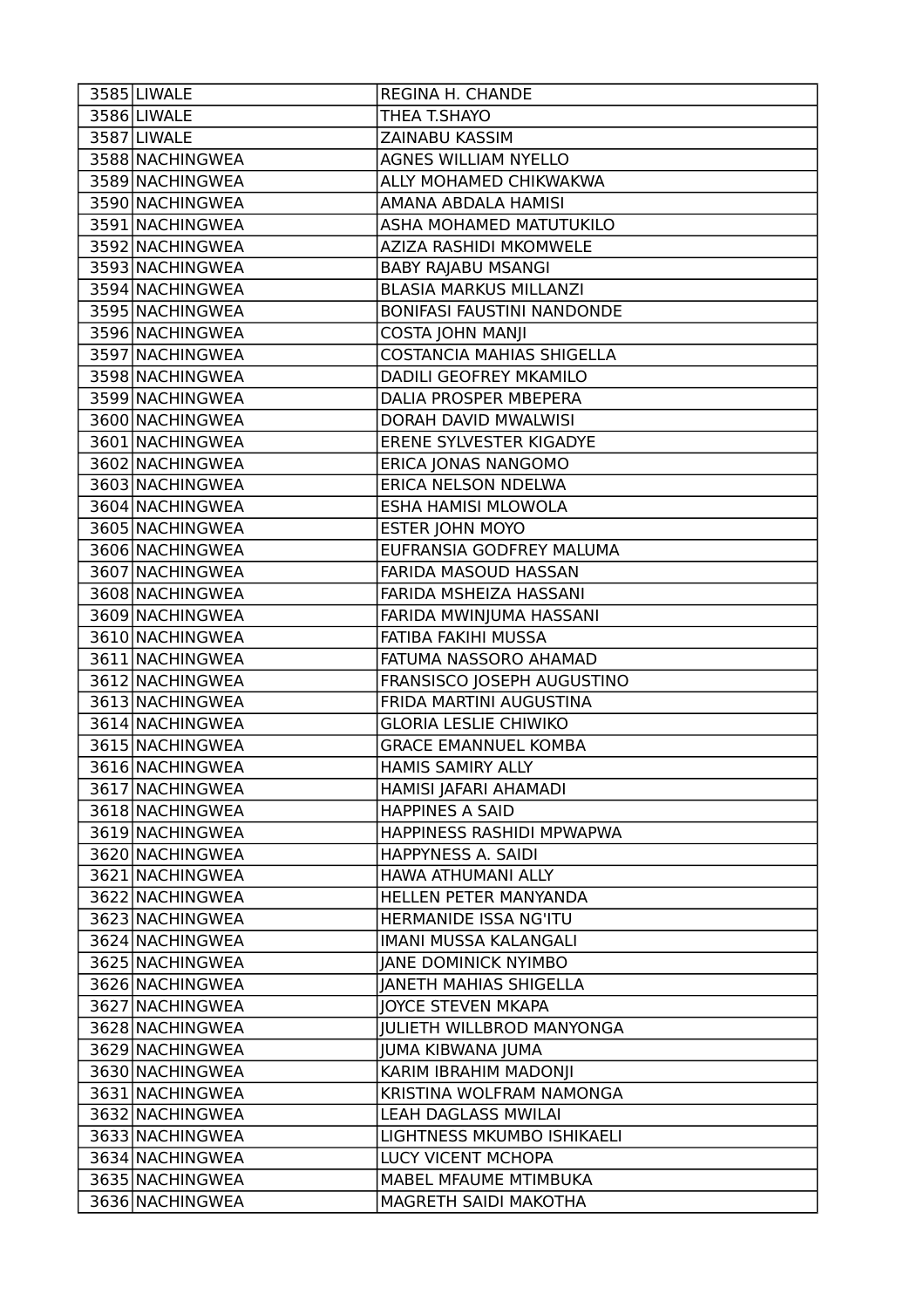| 3637 NACHINGWEA | MAJUTO RUANDA HEMEDI             |
|-----------------|----------------------------------|
| 3638 NACHINGWEA | MARY MASWAGO ABISAI              |
| 3639 NACHINGWEA | MOHAMEDI SALUM CHIWILE           |
| 3640 NACHINGWEA | MWAIJA HAJI SIMBA                |
| 3641 NACHINGWEA | MWAJUMA MOSHI HILALY             |
| 3642 NACHINGWEA | OIFRASIA LEONARD JOSEPH          |
| 3643 NACHINGWEA | REGINA ELIAS NYALINGA            |
| 3644 NACHINGWEA | REHEMA BAKARI MKAMULIKA          |
| 3645 NACHINGWEA | RITHA BARNABA MATUTA             |
| 3646 NACHINGWEA | <b>ROSE HAMSI CHITUMBI</b>       |
| 3647 NACHINGWEA | SAADA ABDU HASHIM                |
| 3648 NACHINGWEA | SAKINA AIDAN MBUNDA              |
| 3649 NACHINGWEA | SCHOLASTICA MAGNUS MILLANZI      |
| 3650 NACHINGWEA | SELINA MAKWINYA                  |
| 3651 NACHINGWEA | <b>SHABAN ABILAH LUPENE</b>      |
| 3652 NACHINGWEA | SHAKILA JUMA NGELA               |
| 3653 NACHINGWEA | <b>SITTI SAIDI MNUBI</b>         |
| 3654 NACHINGWEA | STELLA JOHN MPUNGA               |
| 3655 NACHINGWEA | <b>SUMA JIMMY SEBA</b>           |
| 3656 NACHINGWEA | <b>VICTORIA SAMWELY NASSORO</b>  |
| 3657 NACHINGWEA | ZAINABU MOHAMEDI ZIWANI          |
| 3658 NACHINGWEA | ZINDU AWADHI                     |
| 3659 NACHINGWEA | ZUBEDA HATIBU KALINDIMA          |
| 3660 NACHINGWEA | ZUBEDA MSHANA NJINGA             |
| 3661 RAS LINDI  | <b>AGNELLUS SAMWEL MWAKITALU</b> |
| 3662 RAS LINDI  | <b>ALLI A ALLI</b>               |
| 3663 RAS LINDI  | <b>COSTANCE MONIA JOHN</b>       |
| 3664 RAS LINDI  | <b>ESTHER FRANCIS SENGO</b>      |
| 3665 RAS LINDI  | ESTHER KESSY KALIWANJE           |
| 3666 RAS LINDI  | <b>ESTHER MUBA</b>               |
| 3667 RAS LINDI  | FARAJA F. MSAFIRI                |
| 3668 RAS LINDI  | <b>GABRIEL SANAWA GEORGE</b>     |
| 3669 RAS LINDI  | HADIJA SHABAN HUSSEIN            |
| 3670 RAS LINDI  | HASSAN S. TINGE                  |
| 3671 RAS LINDI  | MABRUCK SAIDI KAWANGA            |
| 3672 RAS LINDI  | MARGARETH MCHEKURA               |
| 3673 RAS LINDI  | <b>MARY FREDRICK MPANDA</b>      |
| 3674 RAS LINDI  | MUSTAFA MNENGA                   |
| 3675 RAS LINDI  | NYAKAHO PROSPER MACHAGE          |
| 3676 RAS LINDI  | RESTUTA PHILIP MILLANZI          |
| 3677 RAS LINDI  | ROSE HAMISI MTALIKA              |
| 3678 RAS LINDI  | ROSE SEVERIN BLASIUS             |
| 3679 RAS LINDI  | ROSE YOHANE SAGUMO               |
| 3680 RAS LINDI  | SALAMA LAWRENCE MKANYIA          |
| 3681 RAS LINDI  | SALAMA MUSSA MZITO               |
| 3682 RAS LINDI  | TABU MTOPWA SELEMANI             |
| 3683 RAS LINDI  | THOMAS FRANCIS LIHAWI            |
| 3684 RAS LINDI  | <b>WINFRIDA ENOCK MSIKA</b>      |
| 3685 RUANGWA    | AMINA RAMADHAN MNONDA            |
| 3686 RUANGWA    | ASHA ABDALLA AMURI               |
| 3687 RUANGWA    | <b>ASUMPTA THOMAS MPWAMPWA</b>   |
| 3688 RUANGWA    | <b>BAHATI H KASABANO</b>         |
|                 |                                  |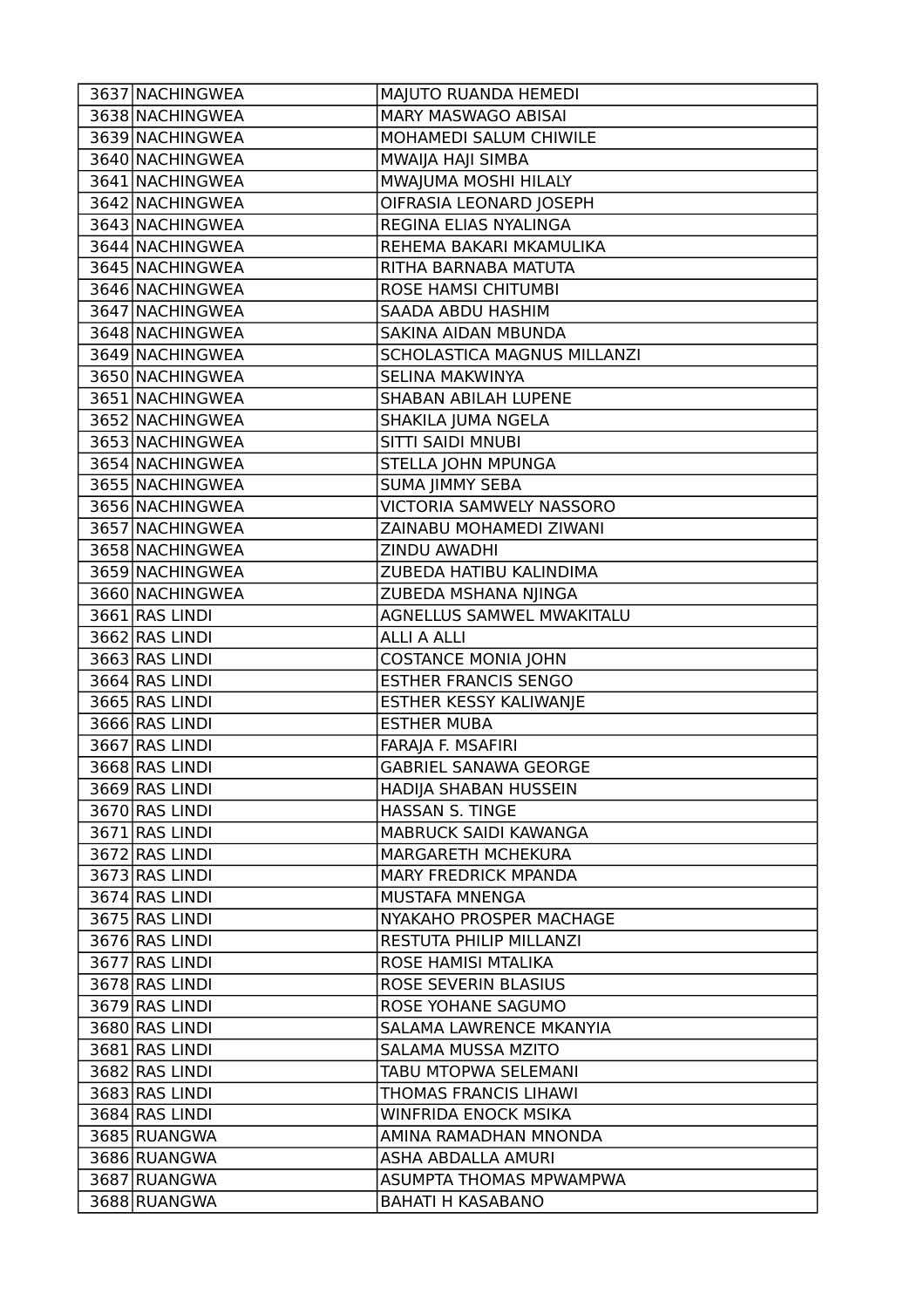| 3690 RUANGWA<br>CHRISTINA BENJAMIN MILLANZI<br>3691 RUANGWA<br>ELIZABETH TARIMO DONATH<br>3692 RUANGWA<br>FATIMA B. CHUKU<br>3693 RUANGWA<br>FATUMA ADAM NAMULYA<br>3694 RUANGWA<br>FATUMA OMARI MBINGA<br>3695 RUANGWA<br>FELIX M. CHIGOGOLO<br>3696 RUANGWA<br>FLAVIANA JOHN MWAKULA<br>3697 RUANGWA<br><b>FLORIDA SHAMTE LIGOI</b> |
|---------------------------------------------------------------------------------------------------------------------------------------------------------------------------------------------------------------------------------------------------------------------------------------------------------------------------------------|
|                                                                                                                                                                                                                                                                                                                                       |
|                                                                                                                                                                                                                                                                                                                                       |
|                                                                                                                                                                                                                                                                                                                                       |
|                                                                                                                                                                                                                                                                                                                                       |
|                                                                                                                                                                                                                                                                                                                                       |
|                                                                                                                                                                                                                                                                                                                                       |
|                                                                                                                                                                                                                                                                                                                                       |
|                                                                                                                                                                                                                                                                                                                                       |
| 3698 RUANGWA<br>HALIMA ALLY MOHAMED                                                                                                                                                                                                                                                                                                   |
| 3699 RUANGWA<br>HAMZA HAMZA MBONJORO                                                                                                                                                                                                                                                                                                  |
| HELEN FILEMONI MKUMBO<br>3700 RUANGWA                                                                                                                                                                                                                                                                                                 |
| 3701 RUANGWA<br><b>IMANI VICENT MCHOPA</b>                                                                                                                                                                                                                                                                                            |
| 3702 RUANGWA<br>JAFARI ALLY MAULIDI                                                                                                                                                                                                                                                                                                   |
| 3703 RUANGWA<br><b>JAMILA ABDALLAH</b>                                                                                                                                                                                                                                                                                                |
| 3704 RUANGWA<br>LOVENESS ISSA NJINJO                                                                                                                                                                                                                                                                                                  |
| MAGDALENA MAXIMILIAN BWEWETO<br>3705 RUANGWA                                                                                                                                                                                                                                                                                          |
| 3706 RUANGWA<br>MARIAM SALUM LIKOWA                                                                                                                                                                                                                                                                                                   |
| 3707 RUANGWA<br>MOHAMED Y. LAUKA                                                                                                                                                                                                                                                                                                      |
| 3708 RUANGWA<br>MOZA SAIDI LIBABA                                                                                                                                                                                                                                                                                                     |
| 3709 RUANGWA<br>MWANAIDI MOHAMEDI CHIVANGA                                                                                                                                                                                                                                                                                            |
| 3710 RUANGWA<br><b>NURDINI SELEMANI</b>                                                                                                                                                                                                                                                                                               |
| NYILIMA ELIAS NICODENUS<br>3711 RUANGWA                                                                                                                                                                                                                                                                                               |
| 3712 RUANGWA<br>PHOIBE PETER LUKANGA                                                                                                                                                                                                                                                                                                  |
| 3713 RUANGWA<br>RASHIDI HASSANI LIPUTA                                                                                                                                                                                                                                                                                                |
| 3714 RUANGWA<br>RASHIDI NAYAVA                                                                                                                                                                                                                                                                                                        |
| 3715 RUANGWA<br>REHEMA BAHIA SAID                                                                                                                                                                                                                                                                                                     |
| 3716 RUANGWA<br><b>SALIMA ISMAIL MKONGA</b>                                                                                                                                                                                                                                                                                           |
| 3717 RUANGWA<br>SEKULA MWALAZANI                                                                                                                                                                                                                                                                                                      |
| 3718 RUANGWA<br>SELEMANI Y CHITANDA                                                                                                                                                                                                                                                                                                   |
| 3719 RUANGWA<br>SHABANI ALLY LIUCHILE                                                                                                                                                                                                                                                                                                 |
| 3720 RUANGWA<br>SHABANI MTIPA                                                                                                                                                                                                                                                                                                         |
| SIWAJALI SAIDI SHABANI<br>3721 RUANGWA                                                                                                                                                                                                                                                                                                |
| 3722 RUANGWA<br>THERESIA WILBAT LUKANGA                                                                                                                                                                                                                                                                                               |
| 3723 RUANGWA<br>UNICAR MICHAEL MOMAD                                                                                                                                                                                                                                                                                                  |
| 3724 RUANGWA<br><b>UPENDO NDEDYA</b>                                                                                                                                                                                                                                                                                                  |
| 3725 RUANGWA<br><b>VERDIANA BENEDICT MPACHA</b>                                                                                                                                                                                                                                                                                       |
| 3726 RUANGWA<br><b>VERONICA REUBEN SUNGWANA</b>                                                                                                                                                                                                                                                                                       |
| 3727 RUANGWA<br><b>WILLIAM K.N.SAMSON</b>                                                                                                                                                                                                                                                                                             |
| 3728 RUANGWA<br>ZAINABU H.MADADI                                                                                                                                                                                                                                                                                                      |
| 3729 RUANGWA<br>ZAITUNI YUSUFU MUSSA                                                                                                                                                                                                                                                                                                  |
| 3730 RUANGWA<br>ZULFA I.NJALUMBE                                                                                                                                                                                                                                                                                                      |
| 3731 BABATI (M)<br>ANJELINA E MANDA                                                                                                                                                                                                                                                                                                   |
| 3732 BABATI (M)<br>ASHA HAMISI ABDALLAH                                                                                                                                                                                                                                                                                               |
| 3733 BABATI (M)<br><b>ASINA YUSUFU</b>                                                                                                                                                                                                                                                                                                |
| 3734 BABATI (M)<br><b>BERTHA MATOI</b>                                                                                                                                                                                                                                                                                                |
| 3735 BABATI (M)<br>CATHERINE JUMA                                                                                                                                                                                                                                                                                                     |
| CHRISTINA C. SEMBOJA<br>3736 BABATI (M)                                                                                                                                                                                                                                                                                               |
| 3737 BABATI (M)<br>ESTER J.GAO                                                                                                                                                                                                                                                                                                        |
| 3738 BABATI (M)<br><b>ESTHER BEGASHE</b>                                                                                                                                                                                                                                                                                              |
| 3739 BABATI (M)<br>FABIOLA MICHAEL NAWE                                                                                                                                                                                                                                                                                               |
| 3740 BABATI (M)<br><b>FRANK LUTHER</b>                                                                                                                                                                                                                                                                                                |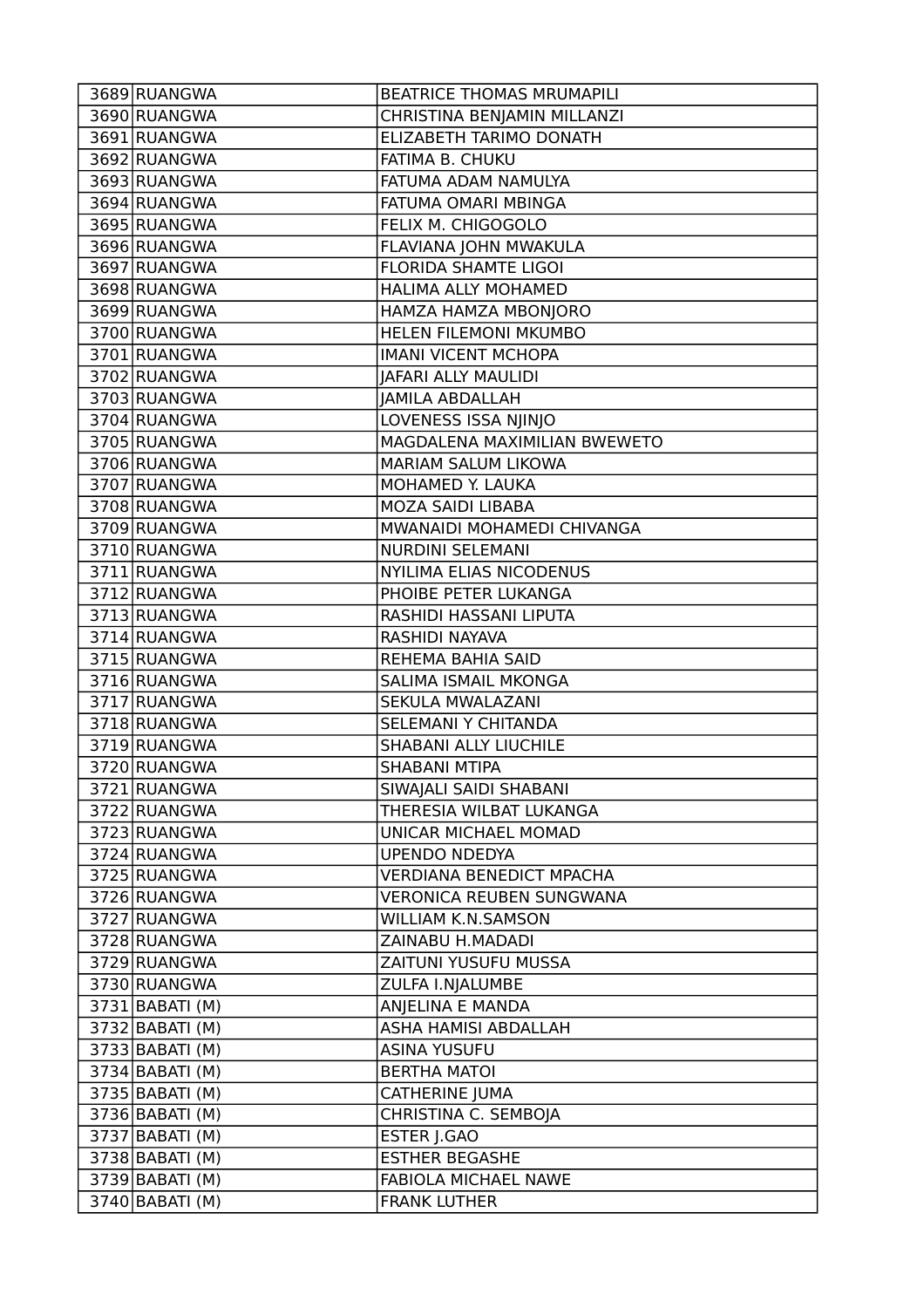| 3741 BABATI (M)              | JOYCE S.MSUYA                 |
|------------------------------|-------------------------------|
| $3742$ BABATI (M)            | <b>JULIANA D.GWASIMA</b>      |
| $3743$ BABATI (M)            | <b>JUMAA A.NGUVU</b>          |
| 3744 BABATI (M)              | MARIA B. BAYO                 |
| 3745 BABATI (M)              | <b>MINAELI FELIX</b>          |
| $3746$ BABATI (M)            | NAKIJWA KACHUA MBWAMBO        |
| 3747 BABATI (M)              | NAZAHED P. JOHN               |
| 3748 BABATI (M)              | PAULINA L.TSERE               |
| 3749 BABATI (M)              | SARA BEATRICE J.MARANDU       |
| 3750 BABATI (M)              | <b>SCHOLASTICA S. BAHA</b>    |
| $3751$  BABATI (M)           | <b>SCHOLASTICA TARMO</b>      |
| $3752$ BABATI (M)            | THERESIA G.SANKA              |
| $3753$ BABATI (V)            | <b>AGNES K. KONKI</b>         |
| 3754 BABATI (V)              | AINES A. KANUYA               |
| 3755 BABATI (V)              | AISHA A KINGODI               |
| 3756 BABATI (V)              | AKWELINA K DANGATI            |
| 3757 BABATI (V)              | <b>AMINA OMARY</b>            |
| 3758 BABATI (V)              | <b>ANNA GODFREY</b>           |
| 3759 BABATI (V)              | <b>APLONIA AKO</b>            |
| 3760 BABATI (V)              | <b>AZIZA K MOHAMED</b>        |
| $3761$ BABATI (V)            | <b>BEATUS L. KISAKA</b>       |
| 3762 BABATI (V)              | BERNADETHA L. GWASMA          |
| $3763$ BABATI (V)            | <b>CALYSTER THADEY</b>        |
| $3764$ BABATI (V)            | CHRISTIANA M. MARTIN          |
| 3765 BABATI (V)              | <b>CHRISTINA SIMON</b>        |
| 3766 BABATI (V)              | DAMIAN JOSEPH                 |
| $3767$ BABATI (V)            | DAUDI B. M. SHUKA             |
| $3768$ BABATI (V)            | EDWIGA JANUARY                |
| 3769 BABATI (V)              | <b>EMACULATHA CHRISTOPHER</b> |
| 3770 BABATI (V)              | <b>GABRIEL G ERO</b>          |
| $\overline{3771}$ BABATI (V) | <b>GLORIA TEMBA</b>           |
| $3772$ BABATI (V)            | <b>GRACE J. LANGAY</b>        |
| 3773 BABATI (V)              | JAMES PASKALI                 |
| $3774$ BABATI (V)            | <b>JANE I KAAYA</b>           |
| $3775$ BABATI (V)            | <b>JANE MABULA</b>            |
| $3776$ BABATI (V)            | <b>JANETH MASTER</b>          |
| $3777$ BABATI (V)            | JOYCE M. MBOWE                |
| 3778 BABATI (V)              | <b>JULITHA Q. LAGWEN</b>      |
| $3779$ BABATI (V)            | LIDYA JOSEPH                  |
| 3780 BABATI (V)              | <b>MAGRETH EDWARD</b>         |
| $3781$ BABATI (V)            | MAHIJA H. MNKENI              |
| 3782 BABATI (V)              | <b>MARIA ANDERSON</b>         |
| 3783 BABATI (V)              | MARIAM J EMANUEL              |
| 3784 BABATI (V)              | MARY A. BAHANE                |
| 3785 BABATI (V)              | MARY ELIHUDI KIAZE            |
| 3786 BABATI (V)              | MATHEW E. PAULO               |
| $3787$ BABATI (V)            | <b>MERINA PAUL</b>            |
| $3788$ BABATI (V)            | <b>NAOMI HINDI</b>            |
| 3789 BABATI (V)              | <b>NEEMA MROPE</b>            |
| 3790 BABATI (V)              | <b>NEEMA SIFAELI</b>          |
| 3791 BABATI (V)              | NICEPHORY L MBILINYI          |
| 3792 BABATI (V)              | <b>NORAH NJAU</b>             |
|                              |                               |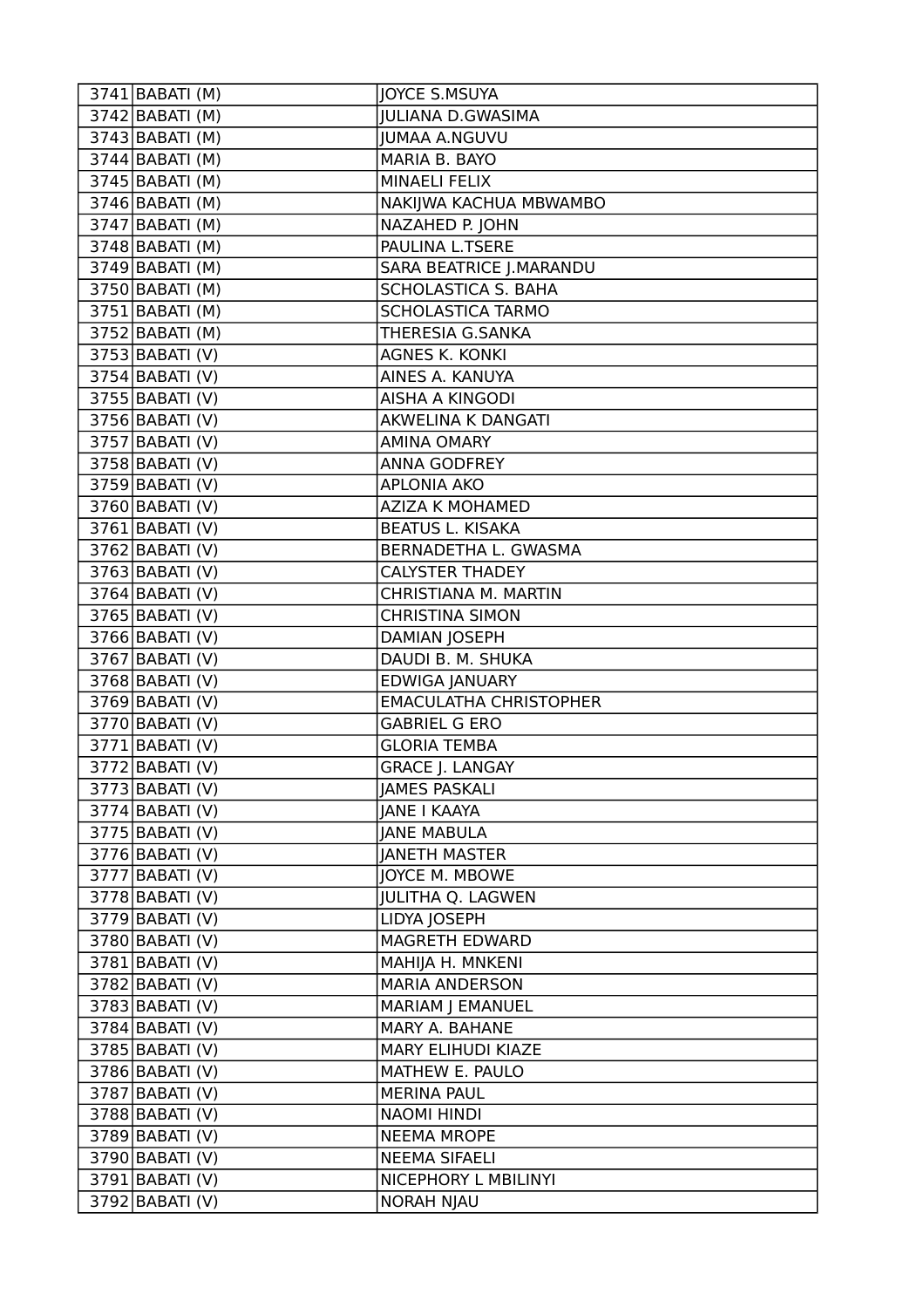| 3793 BABATI (V)              | PATRICE MARTINIAN            |
|------------------------------|------------------------------|
| $3794$ BABATI (V)            | PERICE JOHN                  |
| 3795 BABATI (V)              | <b>PRICILA MASUETI</b>       |
| $\overline{37}96$ BABATI (V) | PRISIKILA GERALD             |
| 3797 BABATI (V)              | RAHEL ISAYA                  |
| 3798 BABATI (V)              | RAHELI ELINAZI               |
| 3799 BABATI (V)              | RAHELI ISAYA                 |
| 3800 BABATI (V)              | <b>REHEMA MALLE</b>          |
| 3801 BABATI (V)              | <b>ROSE M MADASI</b>         |
| 3802 BABATI (V)              | <b>SAUMU ALLY</b>            |
| 3803 BABATI (V)              | <b>SELINA TATIYA</b>         |
| $\overline{3804}$ BABATI (V) | SIKUZANI IDOWA               |
| 3805 BABATI (V)              | SOPHIA W BAISA               |
| 3806 BABATI (V)              | <b>UPENDO KULWA</b>          |
| 3807 BABATI (V)              | <b>VERONICA WILSON</b>       |
| 3808 BABATI (V)              | YUSUPH MLAKI                 |
| 3809 HANANG                  | <b>ALUTE NICODEMAS</b>       |
| 3810 HANANG                  | ANGELINA STEPHEN             |
| 3811 HANANG                  | <b>BERCELINA S. MUNUO</b>    |
| 3812 HANANG                  | <b>BERNADETHA JINAYI</b>     |
| 3813 HANANG                  | <b>CHRISTINA BUNG'E</b>      |
| 3814 HANANG                  | <b>DISCKSON KESSY</b>        |
| 3815 HANANG                  | <b>ESTER ARKADI</b>          |
| 3816 HANANG                  | <b>FAUSTINE E WAMBURA</b>    |
| 3817 HANANG                  | <b>FLAVIA GASPER</b>         |
| 3818 HANANG                  | HELENA EMANUEL MDUNDU        |
| 3819 HANANG                  | <b>ISSA HAMISI</b>           |
| 3820 HANANG                  | <b>JANETH W. IRIRA</b>       |
| 3821 HANANG                  | <b>JOSEPHIN J TSUUT</b>      |
| 3822 HANANG                  | <b>JOSEPHINA D. CHONDO</b>   |
| 3823 HANANG                  | <b>JOSEPHINE P HHAYUMA</b>   |
| 3824 HANANG                  | JOYCE GODWIN SONGOLOKA       |
| 3825 HANANG                  | <b>JUSTIN AYUBU LAIZAR</b>   |
| 3826 HANANG                  | <b>MARCO MARTIN</b>          |
| 3827 HANANG                  | <b>MARTHA MUNA</b>           |
| 3828 HANANG                  | <b>MARTINA B SULLEY</b>      |
| 3829 HANANG                  | <b>NEEMA PETER</b>           |
| 3830 HANANG                  | NTAMBALA ANDREA              |
| 3831 HANANG                  | NURUENEZA MATHAYO            |
| 3832 HANANG                  | <b>NYANGI S MARWA</b>        |
| 3833 HANANG                  | PENDAELI P MATAY             |
| 3834 HANANG                  | PETER S. MANDOO              |
| 3835 HANANG                  | <b>REBECCA MBISE</b>         |
| 3836 HANANG                  | REDEMPTA CHAMMY              |
| 3837 HANANG                  | SIMON L HALLO                |
| 3838 HANANG                  | SOPHIA   TANGO               |
| 3839 HANANG                  | SOPHIA NICAS KASHATILA       |
| 3840 HANANG                  | <b>VERONICA G SABIDA</b>     |
| 3841 HANANG                  | <b>WINFRIDA K PETER</b>      |
| 3842 HANANG                  | YUSTINA THEOPHIL             |
| 3843 KITETO                  | ABEL SITUS AWARI             |
| 3844 KITETO                  | AIMBORA ELIACKIM MBISE MALEO |
|                              |                              |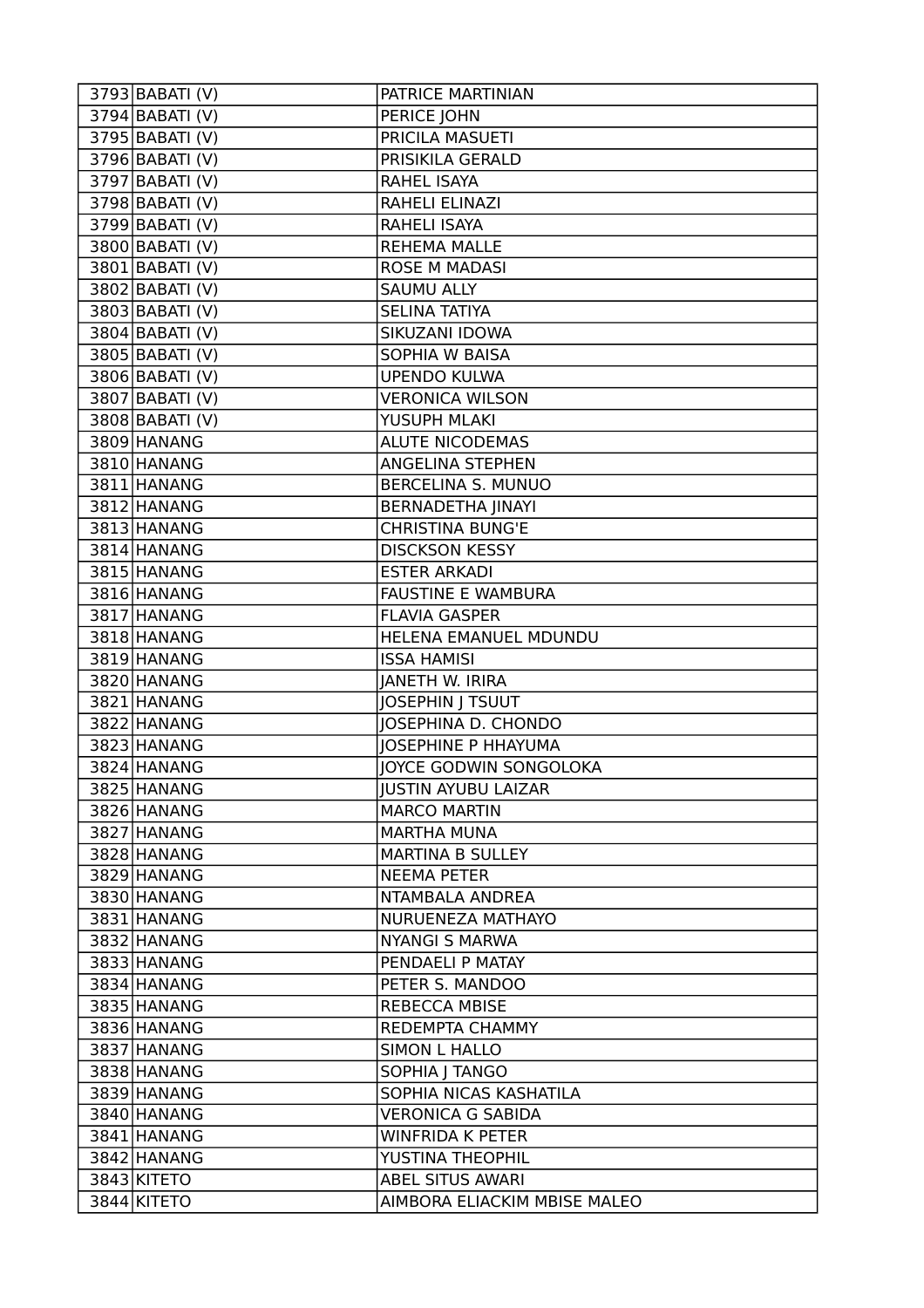| 3845 KITETO | ANDREW RICHARD MADULU            |
|-------------|----------------------------------|
| 3846 KITETO | ANGELINA DIDAS KONE              |
| 3847 KITETO | <b>ANTHONIA MPEMBA SULLE</b>     |
| 3848 KITETO | AUREA SHAYO NGALUDA              |
| 3849 KITETO | AZIZA BAKARI HILLA               |
| 3850 KITETO | <b>BEATHA QAMARA</b>             |
| 3851 KITETO | <b>BERNARD PIUS KISIYA</b>       |
| 3852 KITETO | BETTY PAUL SIKAPIZYE             |
| 3853 KITETO | CATHERINE EUSTICE MTUNGUJA       |
| 3854 KITETO | <b>CHRISTINA ANDREA FLORENTI</b> |
| 3855 KITETO | <b>CLARA ROBERT CHRISTOPHER</b>  |
| 3856 KITETO | CLARINA JOACHIM MALACHA          |
| 3857 KITETO | ELIA KONE NAIRINGA               |
| 3858 KITETO | ELIZABETH PANCRASY BELLA         |
| 3859 KITETO | <b>ESTA SANGA</b>                |
| 3860 KITETO | FATUMA ATHUMANI MASHAURI         |
| 3861 KITETO | FATUMA YUSUFU MAULIDI            |
| 3862 KITETO | FAUZIA ALEX KIHURIKO             |
| 3863 KITETO | FRANK DAVID MTISI                |
| 3864 KITETO | <b>FRANK PETER MATHEW</b>        |
| 3865 KITETO | <b>GLORY SMWEL FRANK</b>         |
| 3866 KITETO | <b>GRACE MHANDO KONE</b>         |
| 3867 KITETO | HADIJA BAKARI HASSANI            |
| 3868 KITETO | HAFSA ALMASI OTHUMANI            |
| 3869 KITETO | HAIKA JORAM MATERU               |
| 3870 KITETO | HALIMA HASSAN MSALA              |
| 3871 KITETO | HERMAN ISRAEL ABEL               |
| 3872 KITETO | <b>JESCA NGALAWA MUSSA</b>       |
| 3873 KITETO | <b>JOHN STEPHAN MEIGARU</b>      |
| 3874 KITETO | <b>JOSHUA LESIMBI LUKUMAY</b>    |
| 3875 KITETO | <b>JOYCE CLALENS NGASSAPA</b>    |
| 3876 KITETO | <b>JUMA M SELEMANI</b>           |
| 3877 KITETO | KHADIJA ALLY MAGIMBI             |
| 3878 KITETO | LEILA SALUM ABEID                |
| 3879 KITETO | LIGHTNESS GASPER BUAY            |
| 3880 KITETO | LOMAYAN KEPHAS MOLLEL            |
| 3881 KITETO | MARIA ALPHONCE MAGESA            |
| 3882 KITETO | MARIAM MIRAJI MSANGI             |
| 3883 KITETO | MARIAM MUSSA SULLEY              |
| 3884 KITETO | MARTHA ABELI KAAYA               |
| 3885 KITETO | NASSORO RASHID KIHUNTE           |
| 3886 KITETO | NAVONEIWA JOHN SAMIJI            |
| 3887 KITETO | <b>NGIANASIA AMON MOSHI</b>      |
| 3888 KITETO | NOAH SAMWEL MEING'ARAI           |
| 3889 KITETO | <b>OLEVER HENRY KILEWO</b>       |
| 3890 KITETO | OSHASIA NICHOLAUS MARIKI         |
| 3891 KITETO | PATRICIA CASMIRY KABADI          |
| 3892 KITETO | REHEMA SALIMU KIZERU             |
| 3893 KITETO | ROSE LUCAS NZAMBA                |
| 3894 KITETO | ROSELINE SAMSON MNZAVA           |
| 3895 KITETO | SAIDI OMARI CHIMBOKO             |
| 3896 KITETO | SARA RAPHAELY MISANA             |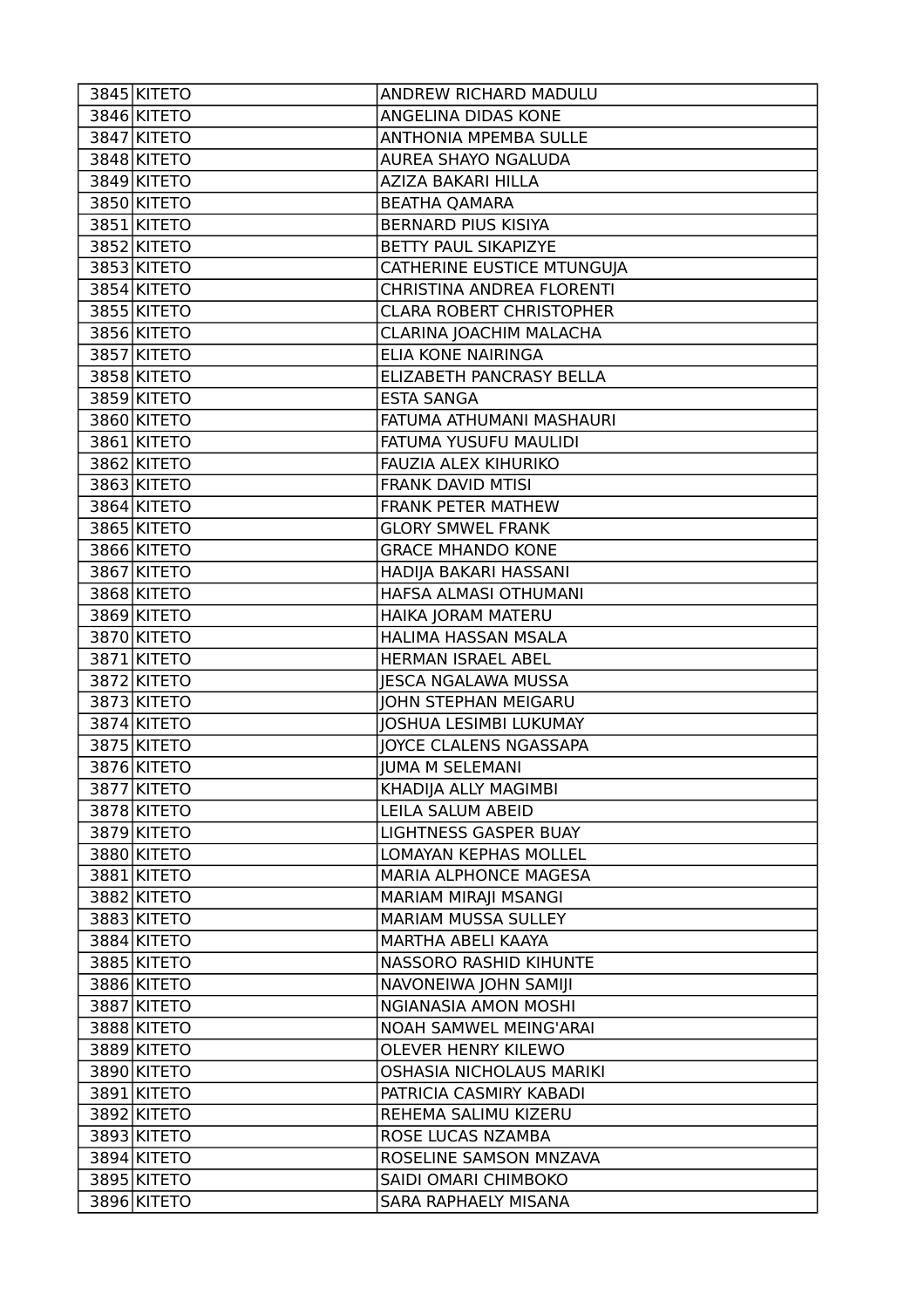| 3897 KITETO    | SARAH HUSSEIN MTUMBELO                       |
|----------------|----------------------------------------------|
| 3898 KITETO    | SAUNA RAMADHANI MSAGATH                      |
| 3899 KITETO    | SOPHIA KOMBA                                 |
| 3900 KITETO    | SYLIVIA PETER KIZINGA                        |
| 3901 KITETO    | <b>UPENDO TOBIKO NANGAWE</b>                 |
| 3902 KITETO    | <b>VERONICA ERNEST MHANDO</b>                |
| 3903 KITETO    | <b>VICENT MAGWE KARANI</b>                   |
| 3904 KITETO    | <b>VICTORIA GEOFFREY MHANDO</b>              |
| 3905 KITETO    | <b>WILSON ABRAHAM KHUNI</b>                  |
| 3906 KITETO    | YORAM SIMON QORRYO                           |
| 3907 KITETO    | ZAINABU MOHAMED HINTE                        |
| 3908 KITETO    | ZIADA MOHAMED JOISA                          |
| 3909 MBULU (M) | ADELAIDA SEBASTIAN OMBAY                     |
| 3910 MBULU (M) | AKONAAY SANKA BAYO                           |
| 3911 MBULU (M) | ANNA GAARE ARKADI                            |
| 3912 MBULU (M) | BERTHA RAPHAEL SANKA                         |
| 3913 MBULU (M) | <b>CLARA POTIN BENEZETH</b>                  |
| 3914 MBULU (M) | <b>EDNA DAUSON KILAWE</b>                    |
| 3915 MBULU (M) | ESTA BAYNIT MULDA                            |
| 3916 MBULU (M) | <b>ESTER DAMIAN HAALI</b>                    |
| 3917 MBULU (M) | FRANSISKA JACOB AKONAAY                      |
| 3918 MBULU (M) | HASSAN SAIDI MALLEY                          |
| 3919 MBULU (M) | <b>JACKLINA KAAYA EMANOEL</b>                |
| 3920 MBULU (M) | <b>JOSEPHINE CHIMPAYE GWAHEMUTSE</b>         |
| 3921 MBULU (M) | MARIAM MOHAMEDI MITUMBA                      |
| 3922 MBULU (M) | NEEMA JOHN KIBANDIKE                         |
| 3923 MBULU (M) | NESTORA JOSEPH CHIEF                         |
| 3924 MBULU (M) | NURUANA ANDERSON ALAY                        |
| 3925 MBULU (M) | REGINA SIMON KAIRO                           |
| 3926 MBULU (M) | REVOCATUS BUKHAY HUMBA                       |
| 3927 MBULU (M) | SAMWEL BURA GWALO                            |
| 3928 MBULU (M) | TAJIELA TUNZO TONGOLANI                      |
| 3929 MBULU (M) | THERESIA KAPINGA MARCEL                      |
| 3930 MBULU (M) | <b>VERONICA IRAFAY GWANDU</b>                |
| 3931 MBULU (M) | YASINTA MICHAEL MAHETU                       |
| 3932 MBULU (M) | YOHANA SURUMBU MATIYA                        |
| 3933 MBULU (M) | ZAKAYO KASI DIGANYECK                        |
| 3934 MBULU (V) | ANDREA TLUWAY HHARY                          |
| 3935 MBULU (V) | ANGELA CHARLES ABEL                          |
| 3936 MBULU (V) | <b>ANTONIA TLUWAY</b>                        |
| 3937 MBULU (V) | <b>CONSOLATHA PIUS MICKSON</b>               |
| 3938 MBULU (V) | DAVID ALOYCE NGULA                           |
| 3939 MBULU (V) | DEBORA HURUMA MTAFU                          |
| 3940 MBULU (V) | EDMUND DONATUS SANKA                         |
| 3941 MBULU (V) | <b>EMMANUEL ANDERSON</b>                     |
| 3942 MBULU (V) | FEBRONIA ANDREW MODAHA                       |
| 3943 MBULU (V) | FLORA BENEDICT ARERAY                        |
| 3944 MBULU (V) | <b>GETRUDE MATHIAS</b>                       |
| 3945 MBULU (V) | <b>JOSHUA AWE SULLE</b>                      |
| 3946 MBULU (V) | <b>LUCY REMI MRIMI</b>                       |
| 3947 MBULU (V) | MAGRETHA EDWARD SHIRIMA<br>MARY MANDOO MANDA |
| 3948 MBULU (V) |                                              |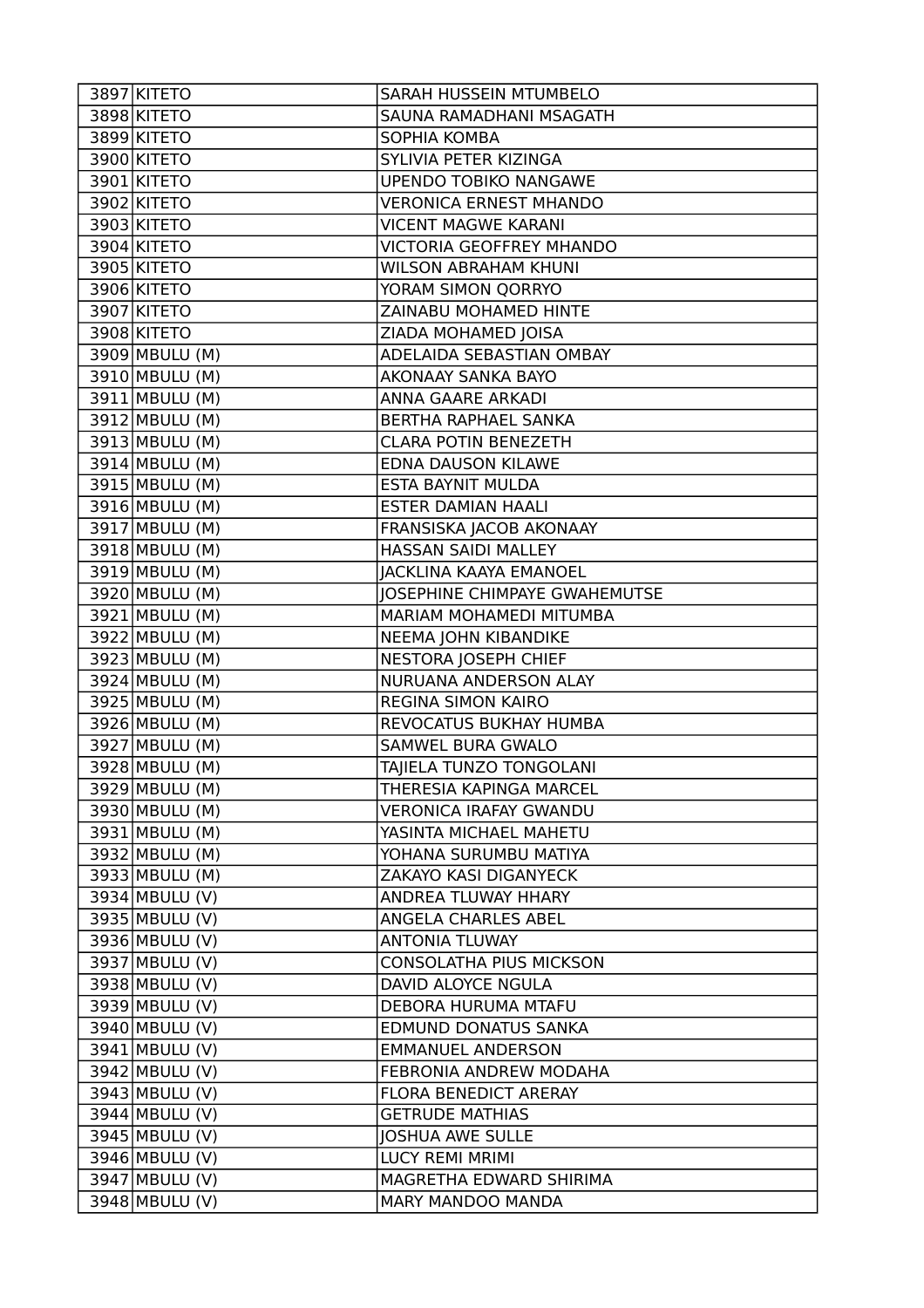| 3949 MBULU (V)              | <b>NAOMI PETER MIGIRE</b>       |
|-----------------------------|---------------------------------|
| 3950 MBULU (V)              | PETRO TLUWAY TIPPE              |
| 3951 MBULU (V)              | REHEMA GIDEON MKENGA            |
| 3952 MBULU (V)              | RENALDA BOAY AKONAAY            |
| 3953 MBULU (V)              | <b>SABINA AKONAAY</b>           |
| 3954 MBULU (V)              | SAMWEL MAGANGA SULLE            |
| 3955 MBULU (V)              | SANTIELI PAULO TIPPE            |
| 3956 MBULU (V)              | SENORINA AKONAAY MASSAY         |
| 3957 MBULU (V)              | SILVANUS A.D. MGANDA            |
| 3958 MBULU (V)              | <b>STELLA STEVEN</b>            |
| $\overline{3959}$ MBULU (V) | <b>THERESIA THIOPHILI GAARE</b> |
| 3960 MBULU (V)              | <b>VIVIAN BERNAD MUSHI</b>      |
| 3961 RAS MANYARA            | ASHA A.SALUM                    |
| 3962 RAS MANYARA            | <b>GRACE S. KIRIWAY</b>         |
| 3963 RAS MANYARA            | <b>JOHN KILABU PHILIPO</b>      |
| 3964 RAS MANYARA            | <b>LILIAN MBISE</b>             |
| 3965 RAS MANYARA            | LONGINO K. KAZIMOTO             |
| 3966 RAS MANYARA            | NEEMA MWASUBIRA                 |
| 3967 RAS MANYARA            | <b>SCOLLASTICA HOTAY AMMI</b>   |
| 3968 RAS MANYARA            | <b>VAILETH KABETA</b>           |
| 3969 SIMANJIRO              | <b>AGNESS D.LAIZER</b>          |
| 3970 SIMANJIRO              | ALERYNE J. LUKUMAY              |
| 3971 SIMANJIRO              | <b>ANETH ANASE</b>              |
| 3972 SIMANJIRO              | ANNA J. HERMAN                  |
| 3973 SIMANJIRO              | ANUNSIATA S. SHIRIMA            |
| 3974 SIMANJIRO              | <b>CANDID FIDELIS TEMBA</b>     |
| 3975 SIMANJIRO              | CLAUDY N. LOSIOCKY              |
| 3976 SIMANJIRO              | EDDA E NYELLA                   |
| 3977 SIMANJIRO              | <b>ELISA MICHAEL</b>            |
| 3978 SIMANJIRO              | EMMANUEL D. J. KALLO            |
| 3979 SIMANJIRO              | <b>ESTER L. LAISER</b>          |
| 3980 SIMANJIRO              | <b>ESTER M KINABO</b>           |
| 3981 SIMANJIRO              | FADHILA A.SHOO                  |
| 3982 SIMANJIRO              | FLAVIANA M. MINJA               |
| 3983 SIMANJIRO              | <b>FREDY MICHAEL</b>            |
| 3984 SIMANJIRO              | <b>FRIDA MOLLEL</b>             |
| 3985 SIMANJIRO              | <b>GABRIEL R. RINGO</b>         |
| 3986 SIMANJIRO              | <b>GRACE JACKSON</b>            |
| 3987 SIMANJIRO              | <b>GUDILA M. MASSAWE</b>        |
| 3988 SIMANJIRO              | <b>GUDILA VALERIAN</b>          |
| 3989 SIMANJIRO              | HIDAYA MSANGI                   |
| 3990 SIMANJIRO              | JAPHET A LOISUJAKI              |
| 3991 SIMANJIRO              | JOSOFINA V. MUSHI               |
| 3992 SIMANJIRO              | JOYCE A LOSOKI                  |
| 3993 SIMANJIRO              | <b>JUDITH E SHAYO</b>           |
| 3994 SIMANJIRO              | <b>JULIANA ALEX SHAYO</b>       |
| 3995 SIMANJIRO              | KWAMBIWA MACHENJE               |
| 3996 SIMANJIRO              | <b>LAMECK MSANGI</b>            |
| 3997 SIMANJIRO              | <b>LILIAN P BURETA</b>          |
| 3998 SIMANJIRO              | LUCIA LEONARD                   |
| 3999 SIMANJIRO              | <b>MARIA VINCENT</b>            |
| 4000 SIMANJIRO              | <b>MARY BALTAZARI</b>           |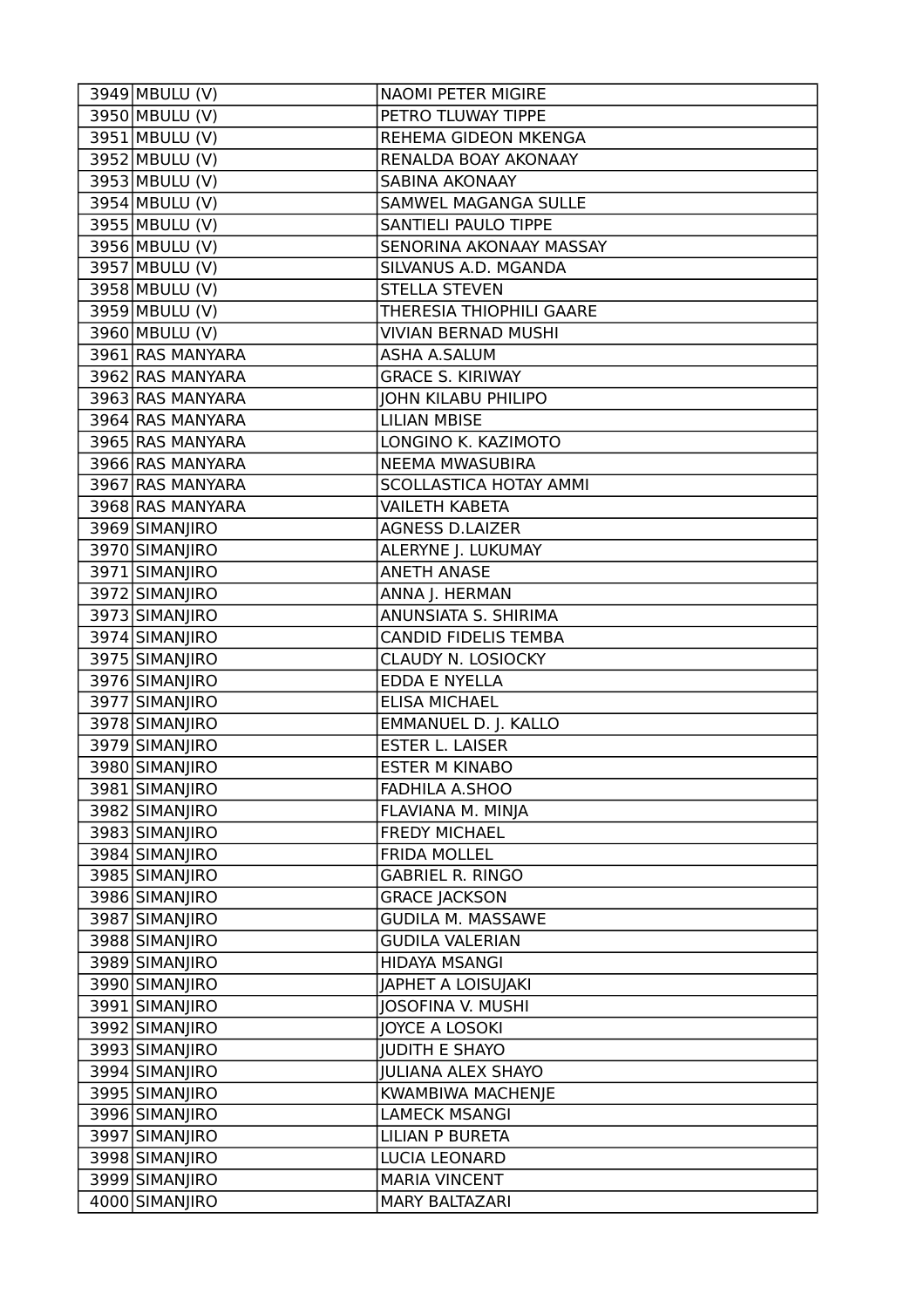| 4001 SIMANJIRO               | MARY K. MBOWE               |
|------------------------------|-----------------------------|
| 4002 SIMANJIRO               | MWAJUMA TLUWAY              |
| 4003 SIMANJIRO               | <b>NEEMA ISRAEL</b>         |
| 4004 SIMANJIRO               | NEEMA MAULIDI MWENDA        |
| 4005 SIMANJIRO               | <b>NEEMA NKUNGU</b>         |
| 4006 SIMANJIRO               | NGOE A. SALIM               |
| 4007 SIMANJIRO               | <b>NSIA KWEKA</b>           |
| 4008 SIMANJIRO               | <b>NYAMISI GIDEON</b>       |
| 4009 SIMANJIRO               | <b>NYANOKWE MAISA</b>       |
| 4010 SIMANJIRO               | <b>RASHARNI IDDY</b>        |
| 4011 SIMANJIRO               | REBEKA JOSEPH               |
| 4012 SIMANJIRO               | REHEMA A. SAID              |
| $\overline{4013}$ SIMANJIRO  | ROSWITHA A BUEZEKE          |
| 4014 SIMANJIRO               | <b>SARAH ISACK NNKO</b>     |
| 4015 SIMANJIRO               | <b>SAUMU OMARI</b>          |
| 4016 SIMANJIRO               | SCHOLASTICA N OMARY         |
| 4017 SIMANJIRO               | <b>SERAPHIA P LESSO</b>     |
| 4018 SIMANJIRO               | SHABANI J. MKOPI            |
| 4019 SIMANJIRO               | SIMON K. LUKUMAY            |
| 4020 SIMANJIRO               | TUMAINI AKUNDAEL            |
| 4021 SIMANJIRO               | WILBRUGA JOHN               |
| 4022 SIMANJIRO               | YASINI M. MKUPA             |
| 4023 SIMANJIRO               | ZAINABU ALLY                |
| 4024 SIMANJIRO               | <b>ZEPHANIA PETER</b>       |
| 4025 BUNDA (M)               | ABIUDI P JANDWA             |
| 4026 BUNDA (M)               | <b>ASHA MOSSY DAUDI</b>     |
| 4027 BUNDA (M)               | BETYSHEBA S. MAINGU         |
| $\overline{40}$ 28 BUNDA (M) | CAROLINA MUYANGO            |
| 4029 BUNDA (M)               | <b>CLARA SABI</b>           |
| 4030 BUNDA (M)               | DEVOTHA A. RUGAKINGILA      |
| 4031 BUNDA (M)               | DEVOTHA D. MACHOTA          |
| 4032 BUNDA (M)               | DOROSELA FIDELIS MGANDA     |
| 4033 BUNDA (M)               | <b>EVA LUGAILA</b>          |
| 4034 BUNDA (M)               | <b>GAUDENSIA KAIJAGE</b>    |
| 4035 BUNDA (M)               | <b>GLORIA M. MSHAMO</b>     |
| 4036 BUNDA (M)               | <b>GODFRIDA N. JOHN</b>     |
| 4037 BUNDA (M)               | <b>GRACE JEREMIAH</b>       |
| 4038 BUNDA (M)               | <b>HABIBA LUNDI</b>         |
| 4039 BUNDA (M)               | HAIKASIA S. MAMUYA          |
| 4040 BUNDA (M)               | <b>HAPPY MHINA</b>          |
| 4041 BUNDA (M)               | <b>ISACK CHACHA WAIKAMA</b> |
| 4042 BUNDA (M)               | <b>JAMILA AHMED</b>         |
| 4043 BUNDA (M)               | <b>JENISIA ESTER LIMBU</b>  |
| $4044$ BUNDA (M)             | JOYCE NG'ORONGE             |
| 4045 BUNDA (M)               | KISUMO J. KAMARA            |
| 4046 BUNDA (M)               | LEONIDA B. LWEZAULA         |
| 4047 BUNDA (M)               | MARGRETH NYAROBI MIHONYE    |
| 4048 BUNDA (M)               | MWENGI M. KUBUKA            |
| 4049 BUNDA (M)               | NG'WASHI JAHULULA           |
| 4050 BUNDA (M)               | NIMRUD MZUMA                |
| 4051 BUNDA (M)               | NYANZEGA HAPPINESS MURASI   |
| 4052 BUNDA (M)               | PENDO M. SINGISI            |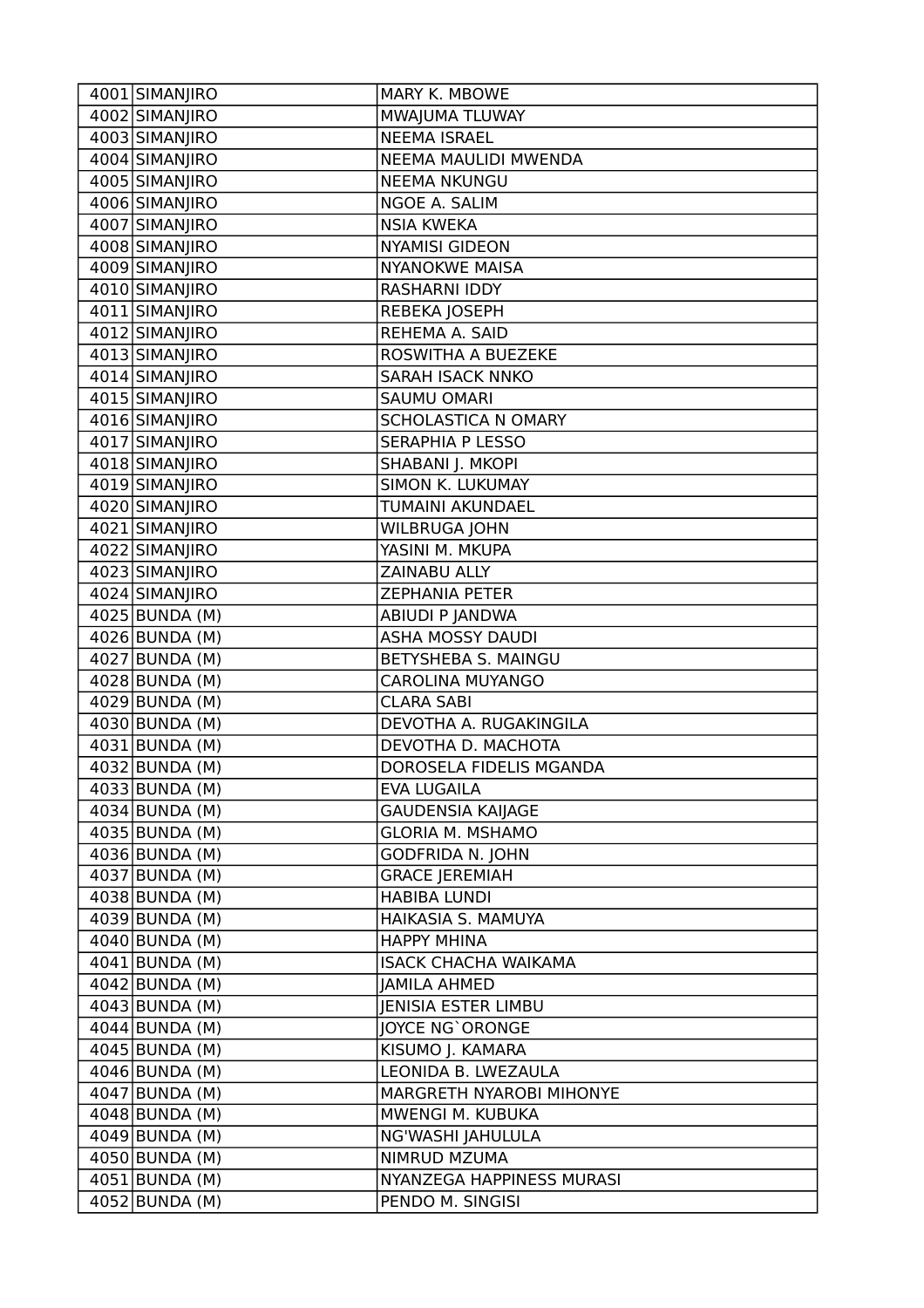| 4053 BUNDA (M)              | REHEMA MAREGESI MTENDE           |
|-----------------------------|----------------------------------|
| 4054 BUNDA (M)              | RENATHA HELIUD CLEOPHACE         |
| 4055 BUNDA (M)              | <b>SABATO NASHON MUNUBI</b>      |
| 4056 BUNDA (M)              | TUMAINI DAVID KINYANGADIZI       |
| 4057 BUNDA (M)              | YOHANA K. MASATO                 |
| 4058 BUNDA (M)              | YUNES S. CHACHA                  |
| $4059$ BUNDA (M)            | ZAITUNI R. MINGA                 |
| 4060 BUNDA (V)              | ANITA ANTONI MAKANGA             |
| $4061$  BUNDA (V)           | EMANUELI LUGWISHA KUNYALLA       |
| 4062 BUNDA (V)              | EZEKIEL JOSPHAT SODOKA           |
| $4063$ BUNDA (V)            | FRIDA BILSON MFUMYA              |
| 4064 BUNDA (V)              | <b>HABIBA LUNDI</b>              |
| 4065 BUNDA (V)              | <b>IMELDA KILINDO</b>            |
| 4066 BUNDA (V)              | <b>JANE GODFREY EDWIN</b>        |
| $4067$ BUNDA (V)            | MONICA MUSANGYA CHARLES          |
| 4068 BUNDA (V)              | NG'WASI NINDWA MATANGA           |
| 4069 BUNDA (V)              | PAUL V LUSWETULA                 |
| 4070 BUNDA (V)              | PHILLIPO A K SAMSON              |
| $\overline{4071}$ BUNDA (V) | RAHEL MAGAMBO MATHIAS            |
| 4072 BUNDA (V)              | RAHIM O. ILONGA                  |
| 4073 BUNDA (V)              | SIKUJUA FITTA PAULO              |
| $\overline{4074}$ BUNDA (V) | SIMION SILAS KISIGIRO            |
| 4075 BUNDA (V)              | WILFRED JOSEPH KESSY             |
| 4076 BUTIAMA                | AISHA KAYUNGILO SHABANI          |
| 4077 BUTIAMA                | ANIMAI EZEKIEL NTAKAMLENGA       |
| 4078 BUTIAMA                | <b>BERTHA MANYONYI FRANCIS</b>   |
| 4079 BUTIAMA                | CHRISTINA THOMAS MGANGA          |
| 4080 BUTIAMA                | DEVOTA MOSIMA NYAMORONGA         |
| 4081 BUTIAMA                | DEVOTA NICODEMUS LORRY           |
| 4082 BUTIAMA                | <b>DINA JAMES SAYI</b>           |
| 4083 BUTIAMA                | ELIADA THOMAS T MAINGU           |
| 4084 BUTIAMA                | ELIAZAR RANGA NYAROWE            |
| 4085 BUTIAMA                | <b>ELLYMARY FRANCES MAKORERE</b> |
| 4086 BUTIAMA                | <b>EMMY TIBA SHEKALAGHE</b>      |
| 4087 BUTIAMA                | ESTER NYAMTONDO WILLIAM          |
| 4088 BUTIAMA                | ESTERIA JOSHUA KANGALA           |
| 4089 BUTIAMA                | FLORA CHRISTOPHER MWEIRO         |
| 4090 BUTIAMA                | <b>FRANK ALPHONCE NYERERE</b>    |
| 4091 BUTIAMA                | GODWIN LEODGARD FUNGAMTAMA       |
| 4092 BUTIAMA                | <b>GRACE VALERIA MASSIVU</b>     |
| 4093 BUTIAMA                | <b>HAPPINES MORIS KASIAN</b>     |
| 4094 BUTIAMA                | HAPPINESS LUNDENGA PETER         |
| 4095 BUTIAMA                | <b>JAMES FUNDI</b>               |
| 4096 BUTIAMA                | JENIPHA WAMBURA MAGABU           |
| 4097 BUTIAMA                | <b>JOHANES MARWA LUMBASI</b>     |
| 4098 BUTIAMA                | <b>JOHN MASATU</b>               |
| 4099 BUTIAMA                | <b>JUMA MAKORE</b>               |
| 4100 BUTIAMA                | <b>JUSTINA OLIVA AUGUSTINE</b>   |
| 4101 BUTIAMA                | LEONARD MACHUMU BISEKO           |
| 4102 BUTIAMA                | LOYCE MAGATI MASINDE             |
| 4103 BUTIAMA                | LUCIA N MSAMBA                   |
| 4104 BUTIAMA                | MARTHA MOLEMI KAMBARAGE          |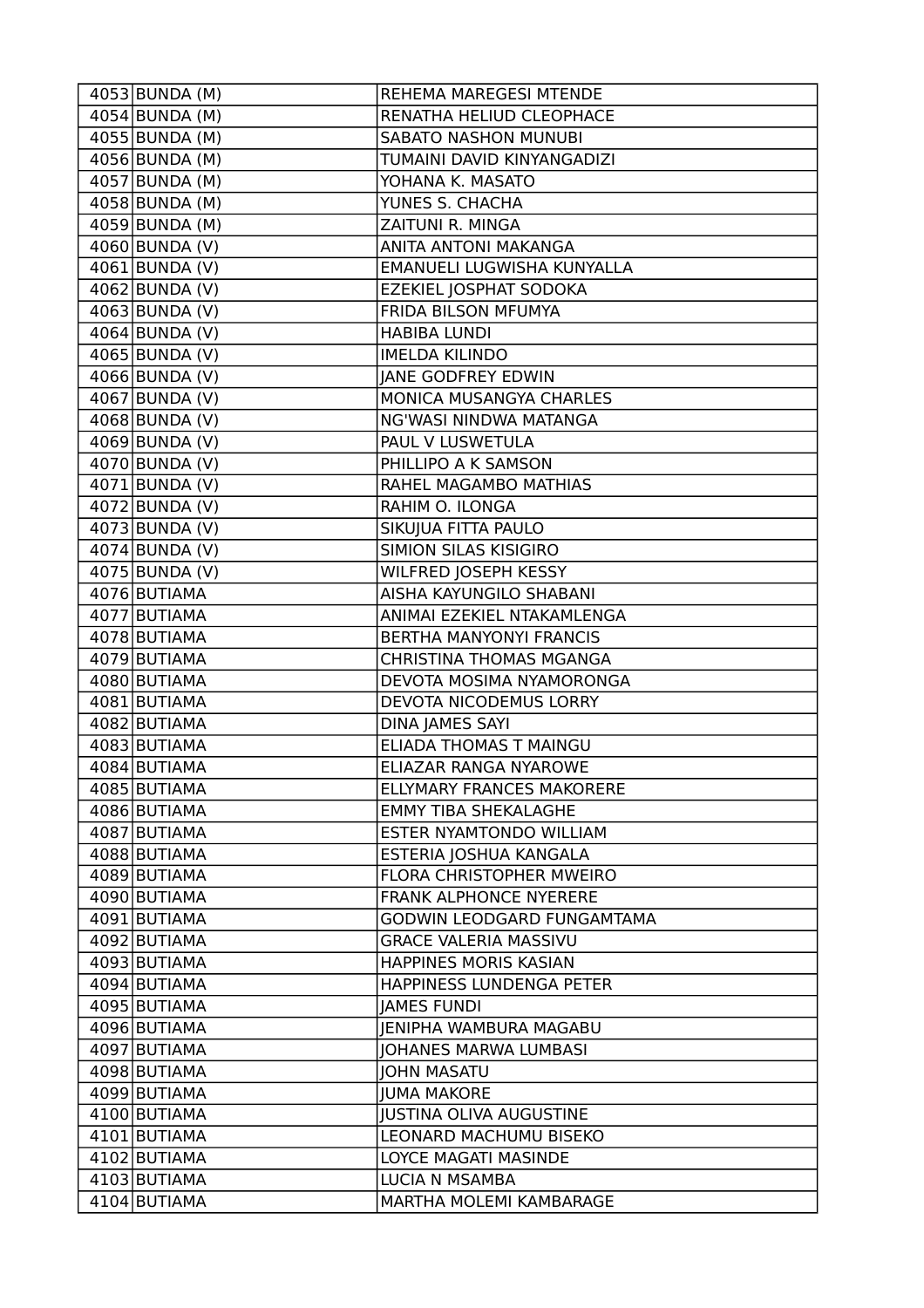| 4105 BUTIAMA      | MWAJUMA SEIF                    |
|-------------------|---------------------------------|
| 4106 BUTIAMA      | NICOLAUS DEUSDEDITH MADULU      |
| 4107 BUTIAMA      | NORA NYERERE WANZAGI            |
| 4108 BUTIAMA      | NYABURA ROSEMARY MABELE         |
| 4109 BUTIAMA      | NYAMATOBE JAMES NYAROBI         |
| 4110 BUTIAMA      | PAUL STEPHEN MAGORI             |
| 4111 BUTIAMA      | PENDO ELIYA PHILIPO             |
| 4112 BUTIAMA      | RESTITUTA BONIFACE KAVISHE      |
| 4113 BUTIAMA      | RHOBI GIRYAGO                   |
| 4114 BUTIAMA      | RHOBI MAHENDEKA PATRICE         |
| 4115 BUTIAMA      | SHERIDA KERENGE ODEMBA          |
| 4116 BUTIAMA      | STEPHEN MKURYA MAGIGE           |
| 4117 BUTIAMA      | TENGU MOLOLO ANGETILE           |
| 4118 BUTIAMA      | <b>VEDASTUS MYEBE VENANT</b>    |
| 4119 BUTIAMA      | WASATO OMARI MUKWASA            |
| 4120 BUTIAMA      | <b>WILLIAM SAFARI</b>           |
| 4121 BUTIAMA      | WILLIFRIDA MULAGWA NJARABI      |
| 4122 BUTIAMA      | ZAITUNI SALUMU NYAKUBUSA        |
| 4123 BUTIAMA      | ZILIPA CHUMAN ZABLON            |
| $4124$ MUSOMA (V) | ABUBAKARI HAMIDU MOHAMED        |
| $4125$ MUSOMA (V) | AGNES SABUNI TEMAGILA           |
| $4126$ MUSOMA (V) | ANNAGRACE JOSEPH RUTANJUKA      |
| $4127$ MUSOMA (V) | <b>ASHA ZULPHAT SAID</b>        |
| 4128 MUSOMA (V)   | <b>BAHATI MASATU FUNDIKIRA</b>  |
| $4129$ MUSOMA (V) | <b>BALENDE MILELE MUNDEBA</b>   |
| $4130$ MUSOMA (V) | CHAUSIKU MRUMBE SIWA            |
| $4131$ MUSOMA (V) | CONSOLATA MUGA MASINDE          |
| 4132 MUSOMA (V)   | DEOGRATIUS NYARUKAMO NYAMSHA    |
| $4133$ MUSOMA (V) | <b>ESTER DAUDI IKENGEZE</b>     |
| 4134 MUSOMA (V)   | ESTHER JAFARI MKAMA             |
| $4135$ MUSOMA (V) | FLORIDA CLEMENT MAYO            |
| 4136 MUSOMA (V)   | FREDRICK ONYANGO CHRISTIAN      |
| 4137 MUSOMA (V)   | <b>GARANI JOHN MALIMA</b>       |
| 4138 MUSOMA (V)   | HADIJA KAZIMOTO MOFU            |
| 4139 MUSOMA (V)   | HAMIDA YASIN MLEWA              |
| $4140$ MUSOMA (V) | HUSNA RASHID NDULU              |
| 4141 MUSOMA (V)   | <b>IRENE LEOPORD RUGELEMEZA</b> |
| 4142 MUSOMA (V)   | <b>JANE GERALD MSIBA</b>        |
| $4143$ MUSOMA (V) | JANE JAMES MKWESE               |
| 4144 MUSOMA (V)   | <b>JANETH AKINYI OKOMBO</b>     |
| 4145 MUSOMA (V)   | JAPHET MAGEMBE NYAMBEA          |
| 4146 MUSOMA (V)   | JESCA AUGOSTINO THOBIAS         |
| 4147 MUSOMA (V)   | JOHN KINYAKI TEMBO              |
| 4148 MUSOMA (V)   | JOSEPH MASATU MUSAGASA          |
| $4149$ MUSOMA (V) | KASIGWA ZEBEDAYO BISWARO        |
| 4150 MUSOMA (V)   | LAKIA EDA NUNJE                 |
| $4151$ MUSOMA (V) | LILIAN NYAKISINGA JOHN          |
| $4152$ MUSOMA (V) | MACHUNDE JOVIN MAKUBI           |
| 4153 MUSOMA (V)   | MAKANJA MASIGE                  |
| $4154$ MUSOMA (V) | MARIA PAUL MASSAWE              |
| 4155 MUSOMA (V)   | MARIAM MWASI MUSIMU             |
| 4156 MUSOMA (V)   | MARIANA JOHANES MAIGA           |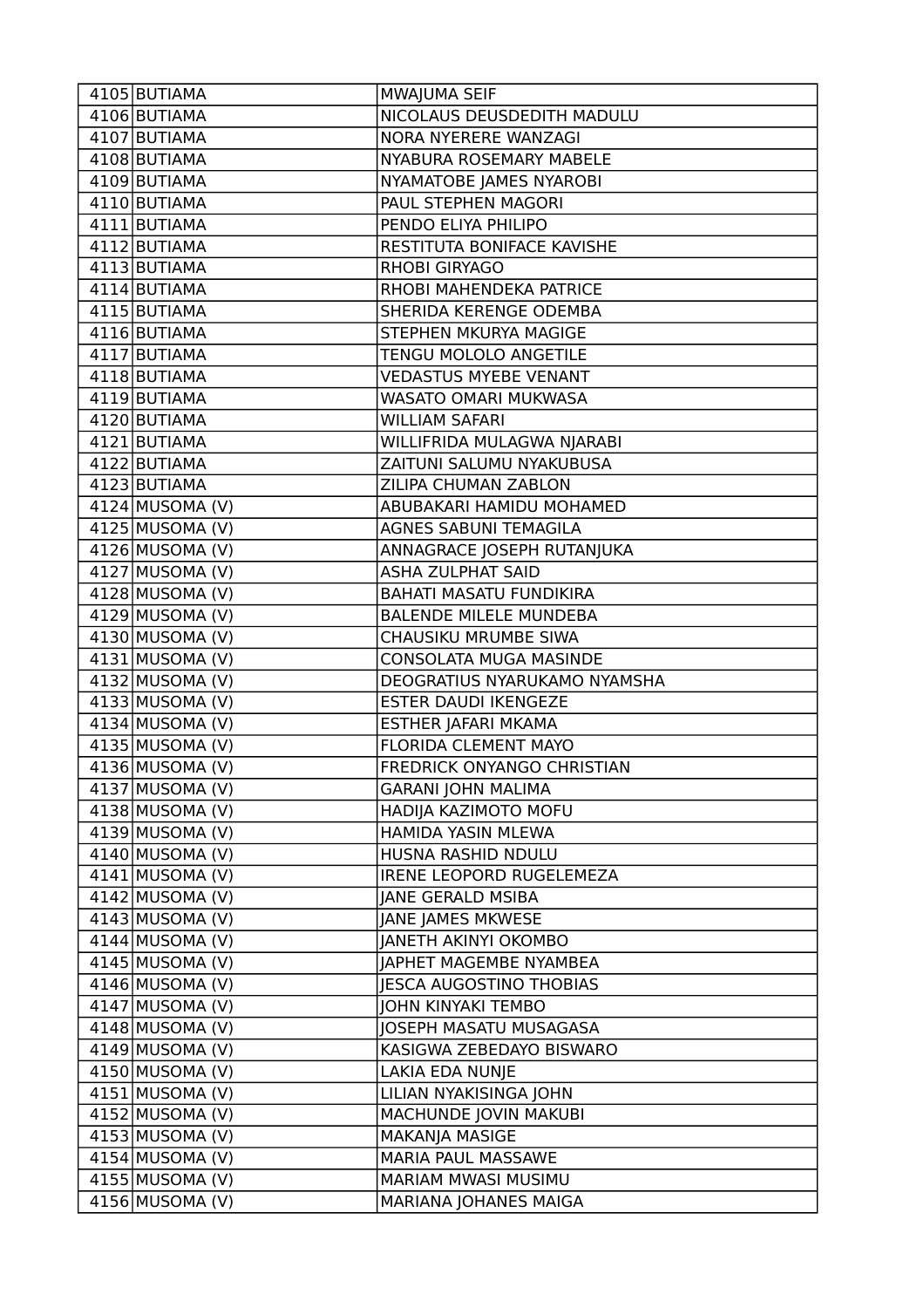| 4157 MUSOMA (V)              | <b>MASINDE MUSIMO RNOCK</b> |
|------------------------------|-----------------------------|
| $4158$ MUSOMA (V)            | MAUA SELEMAN KISHOKO        |
| $4159$ MUSOMA (V)            | <b>MONICA KISAKA</b>        |
| $4160$ MUSOMA (V)            | MUGORE MBOGORA MTANI        |
| $4161$ MUSOMA (V)            | NEGA MARCO NYAKEBOKO        |
| $4162$ MUSOMA (V)            | <b>NYAMBULI BEATUS</b>      |
| $4163$ MUSOMA (V)            | NYAMSESE GODRIVA RYANGARO   |
| $\overline{4164}$ MUSOMA (V) | NYAMWIRA SILINGO MAKURU     |
| $4165$ MUSOMA (V)            | <b>NYANGI NDARO THOMAS</b>  |
| $4166$ MUSOMA (V)            | OKTAN YUSUPH BAHATISHA      |
| $4167$ MUSOMA (V)            | <b>OYUGI PAUL DAWA</b>      |
| $4168$ MUSOMA (V)            | PETER OMBALO WANGA          |
| $4169$ MUSOMA (V)            | PILI ELIAS MWANYUKALELE     |
| $4170$ MUSOMA (V)            | PRISCA PHILLIPO KAGOSE      |
| $4171$ MUSOMA (V)            | PROSPER TEMAGILA MASKINI    |
| 4172 MUSOMA (V)              | REHEMA MACHAGE WASANDA      |
| $4173$ MUSOMA (V)            | RIZIKI A SEBAH              |
| $4174$ MUSOMA (V)            | ROSEMARYMAZIMBA JOHN        |
| 4175 MUSOMA (V)              | <b>RUBARE PETRO JAMES</b>   |
| $4176$ MUSOMA (V)            | SOFIA NYANYAMA DAMIANI      |
| $4177$ MUSOMA (V)            | SOPHIA JAMES CHARLES        |
| $4178$ MUSOMA (V)            | TASIANA STEPHEN THOMAS      |
| $4179$ MUSOMA (V)            | THEREZASIA EMANUEL KYARA    |
| $4180$ MUSOMA (V)            | THOMAS DAMAS MALIMA         |
| $4181$ MUSOMA (V)            | THOMASI DANIEL MAKALI       |
| $4182$ MUSOMA (V)            | VICTORIA MBOYA MOSIAN       |
| $4183$ MUSOMA (V)            | WANZITA AIDAN JAPHARY       |
| $4184$ MUSOMA (V)            | YOHANA MAKAYA CHANGURU      |
| $4185$ MUSOMA (V)            | ZAHARA SALEHE KAMOTE        |
| $4186$ MUSOMA (V)            | ZAMZAM JAMAL MFUNGO         |
| $4187$ MUSOMA (V)            | <b>ZIPORA MAJINGE</b>       |
| 4188 MUSOMA MANISPAA         | AIDAH H. MAJABA             |
| 4189 MUSOMA MANISPAA         | ALVERA KAGARUKI             |
| 4190 MUSOMA MANISPAA         | <b>ASHA HAMISI</b>          |
| 4191 MUSOMA MANISPAA         | <b>ASON N. PHINIAS</b>      |
| 4192 MUSOMA MANISPAA         | ATHUMANI A. BWIFI           |
| 4193 MUSOMA MANISPAA         | CHAUSIKU MAJALIWA           |
| 4194 MUSOMA MANISPAA         | CHRISTINA M. SETEPHEN       |
| 4195 MUSOMA MANISPAA         | DOTTO M. SAMA               |
| 4196 MUSOMA MANISPAA         | <b>ESTER EMMANUEL</b>       |
| 4197 MUSOMA MANISPAA         | FLORA BENJAMINI             |
| 4198 MUSOMA MANISPAA         | <b>GRACE M. MECHAMA</b>     |
| 4199 MUSOMA MANISPAA         | HALIMA I SELEMANI           |
| 4200 MUSOMA MANISPAA         | <b>JENIFER Y. STANSLAUS</b> |
| 4201 MUSOMA MANISPAA         | <b>JOYCE AMANI</b>          |
| 4202 MUSOMA MANISPAA         | JOYCE JOHN CHIDAHE          |
| 4203 MUSOMA MANISPAA         | LANGESMA MWANJALI           |
| 4204 MUSOMA MANISPAA         | LOYCE AMOS                  |
| 4205 MUSOMA MANISPAA         | LYDIA KAJUNA                |
| 4206 MUSOMA MANISPAA         | LYDIA MARTINE               |
| 4207 MUSOMA MANISPAA         | MAGRETH M MATHIAS           |
| 4208 MUSOMA MANISPAA         | MANG'ALA MUSA               |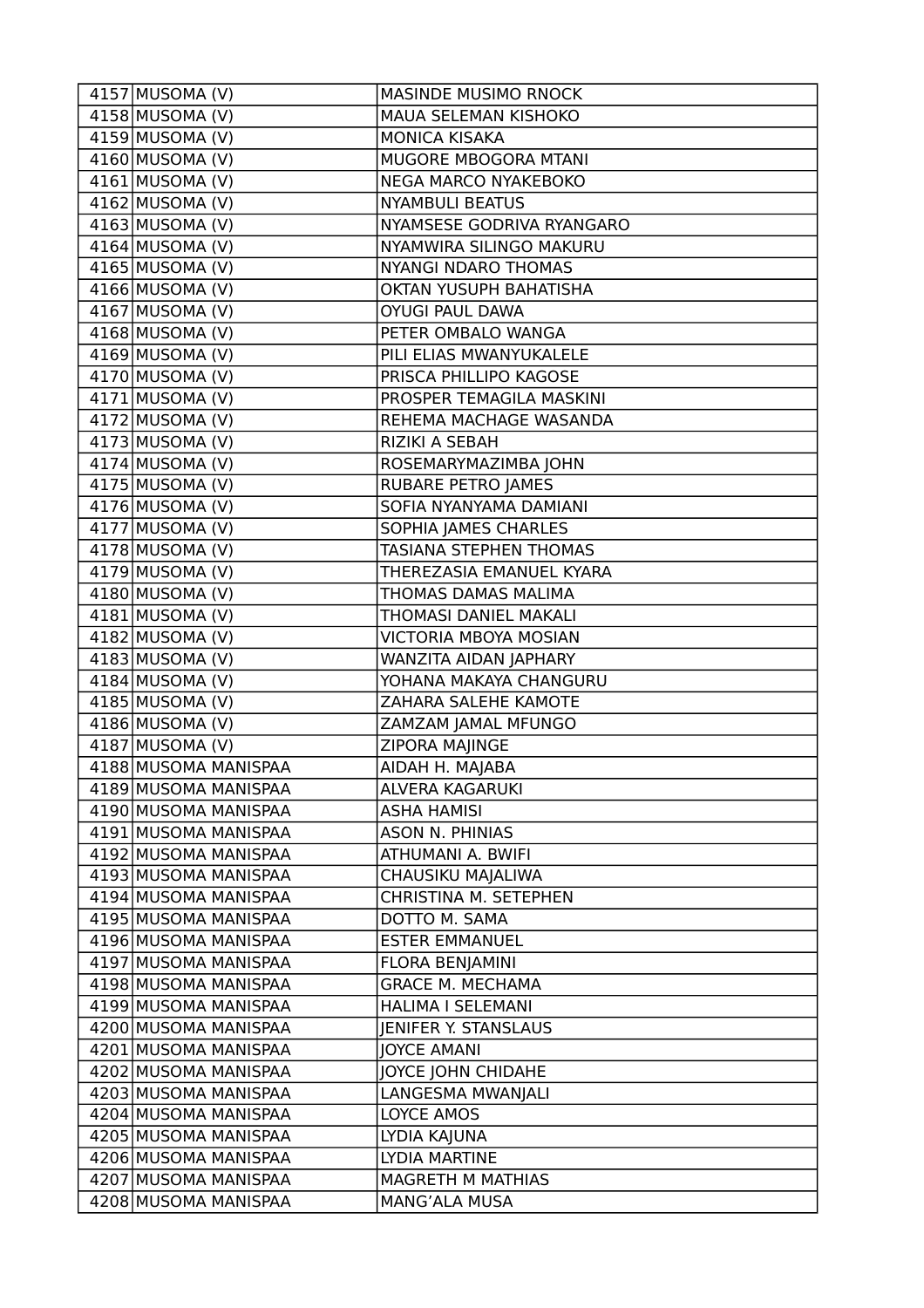| 4209 MUSOMA MANISPAA         | <b>MENGI KAGERA</b>            |
|------------------------------|--------------------------------|
| 4210 MUSOMA MANISPAA         | MONICA N. LUCAS                |
| 4211 MUSOMA MANISPAA         | <b>MTUNDI JUMA</b>             |
| 4212 MUSOMA MANISPAA         | NOELINA D. KAVULA              |
| 4213 MUSOMA MANISPAA         | PETER KATUKA KIBOKO            |
| 4214 MUSOMA MANISPAA         | PHOEBE YONA                    |
| 4215 MUSOMA MANISPAA         | REBECA N. JULIUS               |
| 4216 MUSOMA MANISPAA         | RESTITUTA SAASITA              |
| 4217 MUSOMA MANISPAA         | RHODA ABWAO                    |
| 4218 MUSOMA MANISPAA         | ROSE L. ZABLON                 |
| 4219 MUSOMA MANISPAA         | <b>SIWATU MBOWETO</b>          |
| 4220 MUSOMA MANISPAA         | <b>UPENDO SILAHA</b>           |
| 4221 MUSOMA MANISPAA         | <b>UPENDO SIMBILA YOHANA</b>   |
| 4222 MUSOMA MANISPAA         | WAKURU M. MANYAKI              |
| 4223 RAS MARA                | JOYCE M. MAYEGA                |
| 4224 RAS MARA                | NOVATUS EDMUND LUSATO          |
| 4225 RAS MARA                | SALOME B SEMWENDA              |
| 4226 RAS MARA                | SHELDA ABDALLAH LUKIKO         |
| 4227 RAS MARA                | SUZANA MAKWASA                 |
| 4228 RAS MARA                | WAKURU Z NYANGWATANIA          |
| 4229 RORYA (V)               | <b>ABAYO FREDRIC JOSEPHAT</b>  |
| $\overline{4}$ 230 RORYA (V) | AGANDA MWAMVUA PAULO           |
| 4231 RORYA (V)               | <b>BETHA M MAGORI</b>          |
| 4232 RORYA (V)               | <b>BHOKE M KANGARA</b>         |
| 4233 RORYA (V)               | BITABABAJE ANETH PHILEMON      |
| 4234 RORYA (V)               | BUNYINYIGA NYAKUROBOSYA MIYAGA |
| 4235 RORYA (V)               | <b>BWATHONDI EUVE KYEYO</b>    |
| 4236 RORYA (V)               | <b>CAROLYNE ATIENO RHOBI</b>   |
| 4237 RORYA (V)               | CHAMBILI NYAKOLEMA MWITA       |
| 4238 RORYA (V)               | <b>CHRISTINA S OMBISA</b>      |
| 4239 RORYA (V)               | DAUDI S OGOLA                  |
| 4240 RORYA (V)               | <b>ELIUD RAHEL BHOKE</b>       |
| 4241 RORYA (V)               | <b>ELIZABETH PETER</b>         |
| 4242 RORYA (V)               | <b>ESTER DAUDI</b>             |
| 4243 RORYA (V)               | <b>FLORA GICHAME</b>           |
| 4244 RORYA (V)               | <b>GAUDENCIA BARAGI</b>        |
| 4245 RORYA (V)               | <b>GEOFREY SAMWEL JUMA</b>     |
| 4246 RORYA (V)               | <b>GHAT DAVID JACOB</b>        |
| 4247 RORYA (V)               | <b>GILIAD STIVIN MASONY</b>    |
| 4248 RORYA (V)               | <b>GODFREY JUMA</b>            |
| 4249 RORYA (V)               | <b>GODFREY PETER</b>           |
| 4250 RORYA (V)               | <b>GOMBA ALICE EZRA</b>        |
| 4251 RORYA (V)               | <b>HEZRON M NYAMBOHA</b>       |
| 4252 RORYA (V)               | IGONGA NYABUCHERE NYAMARASA    |
| 4253 RORYA (V)               | ILAHUKA CALITASI MICHAEL       |
| 4254 RORYA (V)               | <b>JOSEPH ENOCK CHARLES</b>    |
| 4255 RORYA (V)               | KAJINA NEEMA LAZARO            |
| 4256 RORYA (V)               | KENEDY MURYA SAMWEL            |
| 4257 RORYA (V)               | KICHE YUSUPHU DAVID            |
| 4258 RORYA (V)               | MAGAMBO EMMANUEL JACKSON       |
| 4259 RORYA (V)               | MAGENDA NYAKWESI ELIAKIMU      |
| 4260 RORYA (V)               | MAKANYA GHATI JOSEPH           |
|                              |                                |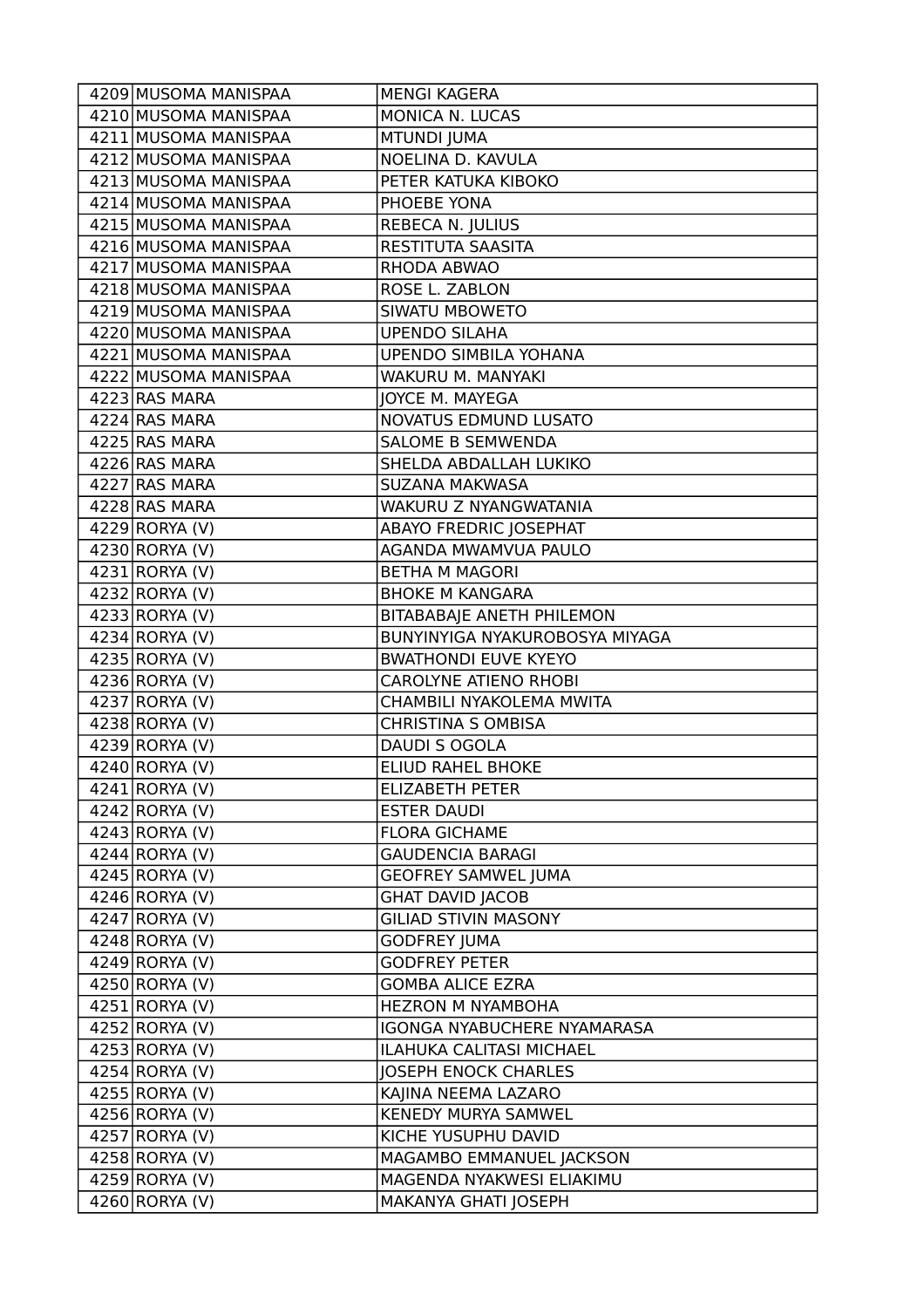| 4261 RORYA (V)              | <b>MARTHA LAZAROUS</b>           |
|-----------------------------|----------------------------------|
| $4262$ RORYA (V)            | <b>MARYESTER T CHUWA</b>         |
| 4263 RORYA (V)              | <b>MASIGE CHARLES BENEDICTOR</b> |
| 4264 RORYA (V)              | MATIKU REGINA DIBOGO             |
| 4265 RORYA (V)              | MATIWILI HAPPINESS PAULO         |
| 4266 RORYA (V)              | MAUGA JAMES RATEGO               |
| 4267 RORYA (V)              | MAYO ANDREW SOLOKA               |
| 4268 RORYA (V)              | MGOMBA PRISCA ALLY               |
| 4269 RORYA (V)              | <b>MONICA SONDA</b>              |
| 4270 RORYA (V)              | <b>MSANGA BARRISTER NDEGE</b>    |
| 4271 RORYA (V)              | NAFTAL NEEMA DAVID               |
| 4272 RORYA (V)              | NYABUCHERE NYAMBASA              |
| 4273 RORYA (V)              | NYAKUROBOSYA BUNYINYIGA          |
| 4274 RORYA (V)              | NYANDA MAGDALENA SEVERIN         |
| 4275 RORYA (V)              | NYAONGE SILIVIA DIGNA            |
| 4276 RORYA (V)              | OBWANA RHODA LAWRANCE            |
| 4277 RORYA (V)              | <b>OCHIENG' DOROTH ATIENO</b>    |
| 4278 RORYA (V)              | OCHIENG' GENOVEVA EDWARD         |
| 4279 RORYA (V)              | OKENDO HELLENA CHAULO            |
| 4280 RORYA (V)              | <b>ONYANGO PATRICE JOSEPH</b>    |
| 4281 RORYA (V)              | <b>OPODI OPODI LINUS</b>         |
| 4282 RORYA (V)              | PASCHAL EVODIA BONIPHANCE        |
| 4283 RORYA (V)              | PENDO P ENOCK                    |
| 4284 RORYA (V)              | RAHEL ELIUDI                     |
| 4285 RORYA (V)              | REHEMA IGOGO CHARLES             |
| 4286 RORYA (V)              | RHOBI HITLER KEGORO              |
| 4287 RORYA (V)              | ROBERT VERONICA CHRISTIAN        |
| 4288 RORYA (V)              | SEKA DEBORA ACHIENG              |
| 4289 RORYA (V)              | SHAWESHI KORA THOMAS             |
| 4290 RORYA (V)              | <b>SULEMAN MARTHA THOMAS</b>     |
| $\overline{4291}$ RORYA (V) | SULEMAN ZAWAD ABDU               |
| 4292 RORYA (V)              | THOMAS RODA KILIMI               |
| 4293 RORYA (V)              | THONDOE JUMA GRADUS              |
| 4294 RORYA (V)              | WAMBURA NCHAMA NYOGEYA           |
| 4295 RORYA (V)              | ZUENA ELYAS MKUYE                |
| 4296 SERENGETI              | ADONIAS Z MANYAMA                |
| 4297 SERENGETI              | <b>ALMASI MOHAMED</b>            |
| 4298 SERENGETI              | ANASTAZIA MGENDI                 |
| 4299 SERENGETI              | ANGELINA K MOSI                  |
| 4300 SERENGETI              | AOKO ONANDA                      |
| 4301 SERENGETI              | <b>BEATRICE APPOLINARY</b>       |
| 4302 SERENGETI              | CHACHA MORORO MARWA              |
| 4303 SERENGETI              | DEMETILIDA DEOGRATIAS            |
| 4304 SERENGETI              | <b>EDWARD DAMAS</b>              |
| 4305 SERENGETI              | ELIAS J NYAMORONGA               |
| 4306 SERENGETI              | <b>EUNICE A ELISHA</b>           |
| 4307 SERENGETI              | <b>FIKIRI CHAMBO</b>             |
| 4308 SERENGETI              | <b>FLORENCE THOMAS</b>           |
| 4309 SERENGETI              | <b>GODFREY HARUNA</b>            |
| 4310 SERENGETI              | <b>HAMIS SINGISI</b>             |
| 4311 SERENGETI              | <b>HAPPINES Z IYENGA</b>         |
| 4312 SERENGETI              | <b>IBRAHIMU SAID</b>             |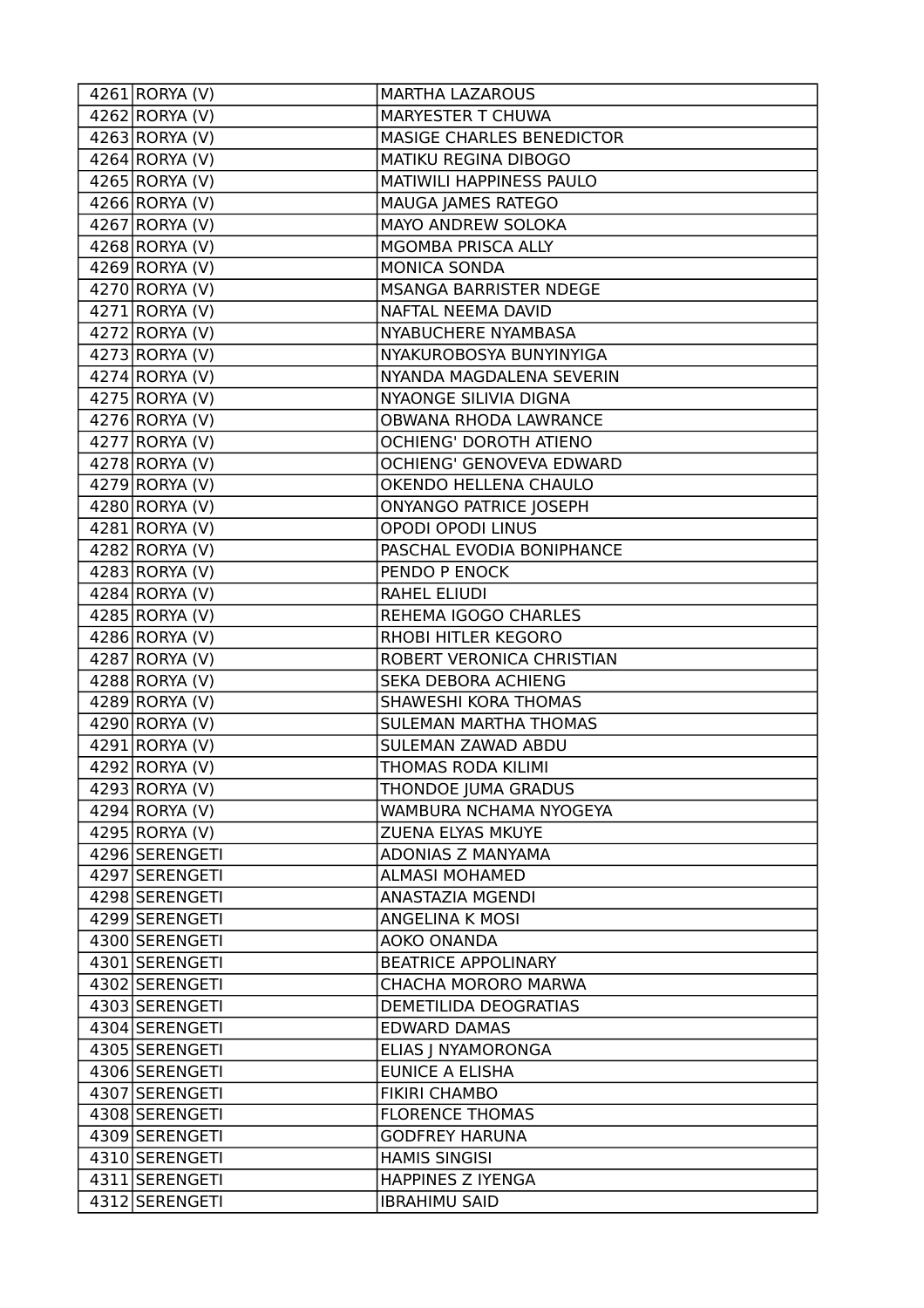| 4313 SERENGETI               | <b>JACQUILINE JOHN</b>       |
|------------------------------|------------------------------|
| 4314 SERENGETI               | <b>JANETH KACHWAMBA</b>      |
| 4315 SERENGETI               | <b>JOSEPHAT M ALEX</b>       |
| 4316 SERENGETI               | <b>JUMANNE J KANGARA</b>     |
| 4317 SERENGETI               | KULWA KEREGERO CHIRONGO      |
| 4318 SERENGETI               | MACHABA M KISIGIRO           |
| 4319 SERENGETI               | <b>MAGRETH MORICE</b>        |
| 4320 SERENGETI               | <b>MAIMUNA YUSUPH</b>        |
| 4321 SERENGETI               | MARWA C MNIKO                |
| 4322 SERENGETI               | NAOMI T KOKUBANZA            |
| 4323 SERENGETI               | <b>NSEGA MARIBA</b>          |
| 4324 SERENGETI               | <b>OBADIA BENARD</b>         |
| 4325 SERENGETI               | PATRICE G SERRE              |
| 4326 SERENGETI               | PENDO L NYAWERA              |
| 4327 SERENGETI               | PENDO N JUMA                 |
| 4328 SERENGETI               | PENDO YUSUPH WANKA           |
| 4329 SERENGETI               | PETER S MWITA                |
| 4330 SERENGETI               | REBECCA JOSEPH               |
| 4331 SERENGETI               | <b>SAMSON CHACHA</b>         |
| 4332 SERENGETI               | SAMWEL K SAIMORA             |
| 4333 SERENGETI               | <b>SAMWEL MAHENDE</b>        |
| 4334 SERENGETI               | SOSPETER NYAMATENDE          |
| 4335 SERENGETI               | SUZANA NYAMBITA              |
| 4336 SERENGETI               | <b>VERONIKA W MASOKU</b>     |
| $\overline{4337}$ TARIME (M) | AGANYILA N. BATALINGAYA      |
| 4338 TARIME (M)              | ALIKANGERA CLONERY           |
| 4339 TARIME (M)              | ANJELINA PAULO               |
| 4340 TARIME (M)              | ASHA MOHAMED MANGOLE         |
| 4341 TARIME (M)              | <b>ASMAT KAHATANO</b>        |
| 4342 TARIME (M)              | ASTERIA MUMWI MAJULA         |
| $4343$ TARIME (M)            | <b>BHOKE M. NYAKISWAHILI</b> |
| 4344 TARIME (M)              | <b>BUSIMBA MAGESA</b>        |
| 4345 TARIME (M)              | <b>CHARLES GATTAWA</b>       |
| 4346 TARIME (M)              | DEBORA KASWAKA               |
| $4347$ TARIME (M)            | ELINA MASSAU                 |
| 4348 TARIME (M)              | ELIWAJA NGUGHU               |
| 4349 TARIME (M)              | <b>JANETH D. MARUNGI</b>     |
| 4350 TARIME (M)              | <b>JUSTINA M. CHARLES</b>    |
| $4351$ TARIME (M)            | LAURENCIA B. JENHANDEBO      |
| $4352$ TARIME (M)            | <b>MARIA MASUBO</b>          |
| 4353 TARIME (M)              | MUHARAMY T. KONDO            |
| 4354 TARIME (M)              | NEEMA MAYUNGA                |
| 4355 TARIME (M)              | PENDO CHUMA                  |
| 4356 TARIME (M)              | RAHEL NYAIKOBA               |
| 4357 TARIME (M)              | RAHELI ELIBARIKI             |
| 4358 TARIME (M)              | RAMLA I. HAYESHI             |
| 4359 TARIME (M)              | REDEMPTA Z KAWINDA           |
| 4360 TARIME (M)              | REHEMA ELIUD ARAD            |
| 4361 TARIME (M)              | RUTHIE N. MACHANGO           |
| 4362 TARIME (M)              | SAMWEL SOSPETER MALINDI      |
| 4363 TARIME (M)              | SUZANA M. WILBERFORCE        |
| 4364 TARIME (M)              | TOGINORA MASAUNA             |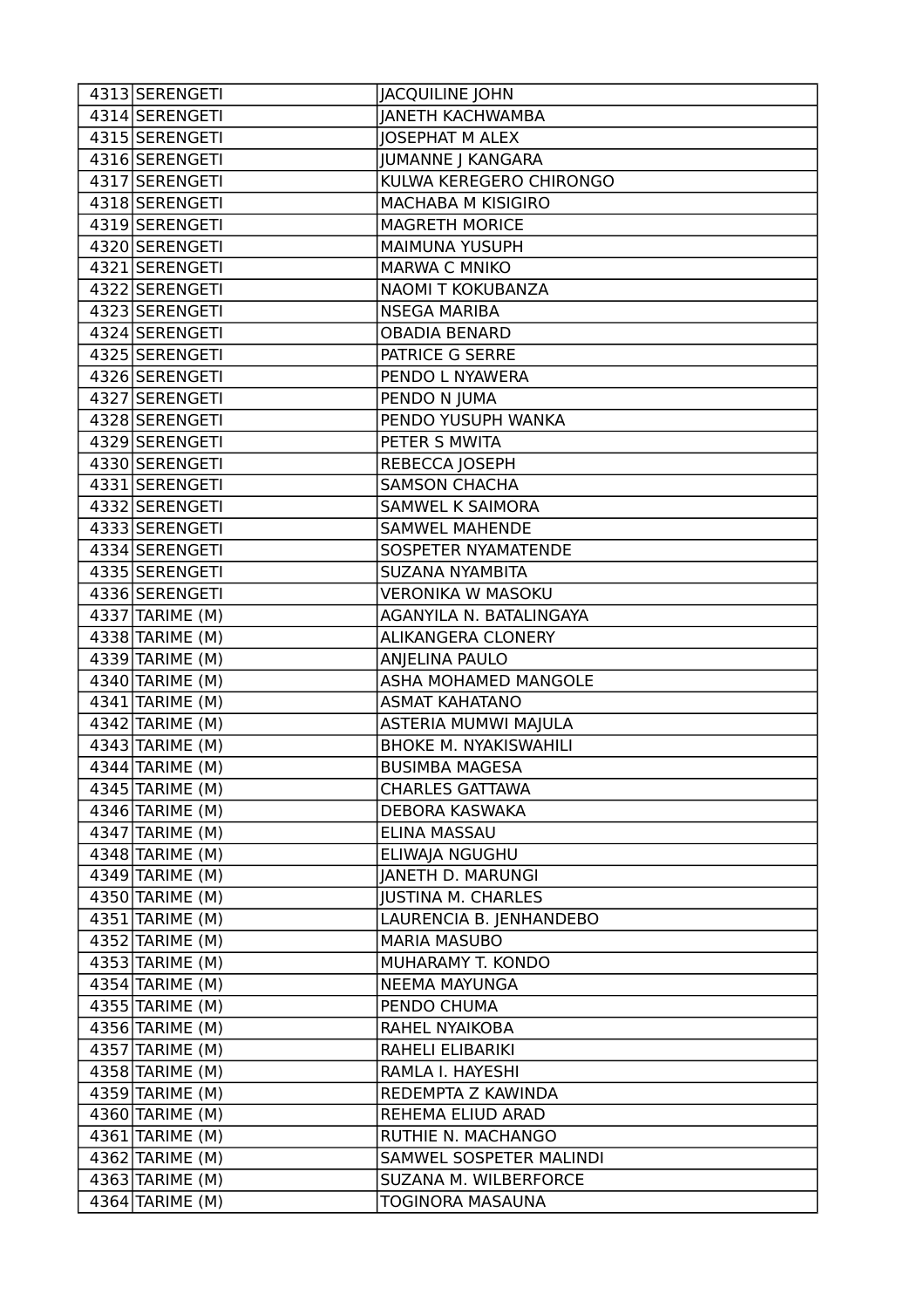| 4365 TARIME (M)              | WITNESS A. MATEKERE            |
|------------------------------|--------------------------------|
| 4366 TARIME (V)              | <b>ABDALLAH ATHUMANI</b>       |
| $4367$ TARIME (V)            | ALICE N. MARINYA               |
| $\overline{4}368$ TARIME (V) | <b>BENANA M. MAOGA</b>         |
| 4369 TARIME (V)              | <b>BHOKE MANGA PETER</b>       |
| 4370 TARIME (V)              | <b>CHACHA M MWIKABE</b>        |
| $\overline{4371}$ TARIME (V) | DHAHIRI K. SAID                |
| $4372$ TARIME (V)            | <b>DORICE NKURU FRANK</b>      |
| $4373$ TARIME (V)            | <b>EDWARD OPIYO</b>            |
| $4374$ TARIME (V)            | <b>ELDER RYOBA</b>             |
| 4375 TARIME (V)              | ELIAS WANKYO MARANYA           |
| 4376 TARIME (V)              | EMILY SAMARA OBWANA            |
| $\overline{4377}$ TARIME (V) | FORTUNATUS MAJOGORO            |
| 4378 TARIME (V)              | <b>HAPPINES MAGESA</b>         |
| $4379$ TARIME (V)            | <b>JOHN DAMIAN</b>             |
| 4380 TARIME (V)              | <b>JOHN JULIUS</b>             |
| 4381 TARIME (V)              | JOHN N MAGESSA                 |
| $4382$ TARIME (V)            | <b>JOYCE PAUL</b>              |
| $4383$ TARIME (V)            | <b>JULIANA DACIUS</b>          |
| 4384 TARIME (V)              | LOYCE KABULA MWITA             |
| 4385 TARIME (V)              | LOYCE M. NGEREJA               |
| 4386 TARIME (V)              | MAGRETH OKUNGU                 |
| 4387 TARIME (V)              | <b>MARY FESTUS</b>             |
| $4388$ TARIME (V)            | MECKTILDA FRANCIS              |
| $4389$ TARIME (V)            | MECTILIDA MODEST               |
| 4390 TARIME (V)              | MONICA F KIBANDIKE             |
| 4391 TARIME (V)              | <b>MUSA PATRICK</b>            |
| 4392 TARIME (V)              | NAOMI J. GOMBA                 |
| 4393 TARIME (V)              | <b>NURU MASHEBE</b>            |
| $4394$ TARIME (V)            | NYANZIGE M. MANG'AZI           |
| 4395 TARIME (V)              | PILI JEREMIA MASOTA            |
| 4396 TARIME (V)              | REBECA Z. LUGALATA             |
| 4397 TARIME (V)              | <b>REGINA ISMAIL</b>           |
| 4398 TARIME (V)              | REGINA V. CHUWA                |
| 4399 TARIME (V)              | RENATHA TIIBUZA                |
| 4400 TARIME (V)              | <b>SEBASTIAN MATIKU</b>        |
| 4401 TARIME (V)              | <b>STEPHAN PROSPER</b>         |
| 4402 TARIME (V)              | <b>SULEIMAN PETRO</b>          |
| 4403 TARIME (V)              | <b>SUZANA MWITA</b>            |
| 4404 TARIME (V)              | <b>VERONICA M. MASATU</b>      |
| 4405 TARIME (V)              | <b>ZENA KASOGA</b>             |
| 4406 BUSOKELO                | DANY SAMSON KAWOGO             |
| 4407 BUSOKELO                | <b>EMMANUEL SHALUA</b>         |
| 4408 BUSOKELO                | <b>EPHRAT N AMOSI</b>          |
| 4409 BUSOKELO                | FIKIRI KUMBUKA MWAKIFWAMBA     |
| 4410 BUSOKELO                | FLORENCE MORARD NYAMAHANGA     |
| 4411 BUSOKELO                | <b>JANE LAZARO</b>             |
| 4412 BUSOKELO                | <b>JESTINA MAKINGI KABUNGA</b> |
| 4413 BUSOKELO                | <b>JULIUS DAUDI MAJENGA</b>    |
| 4414 BUSOKELO                | KORNELI NDOMBA FILO            |
| 4415 BUSOKELO                | LEVINA VERMOND LUGOME          |
| 4416 BUSOKELO                | LUCY DANIEL FINGULU            |
|                              |                                |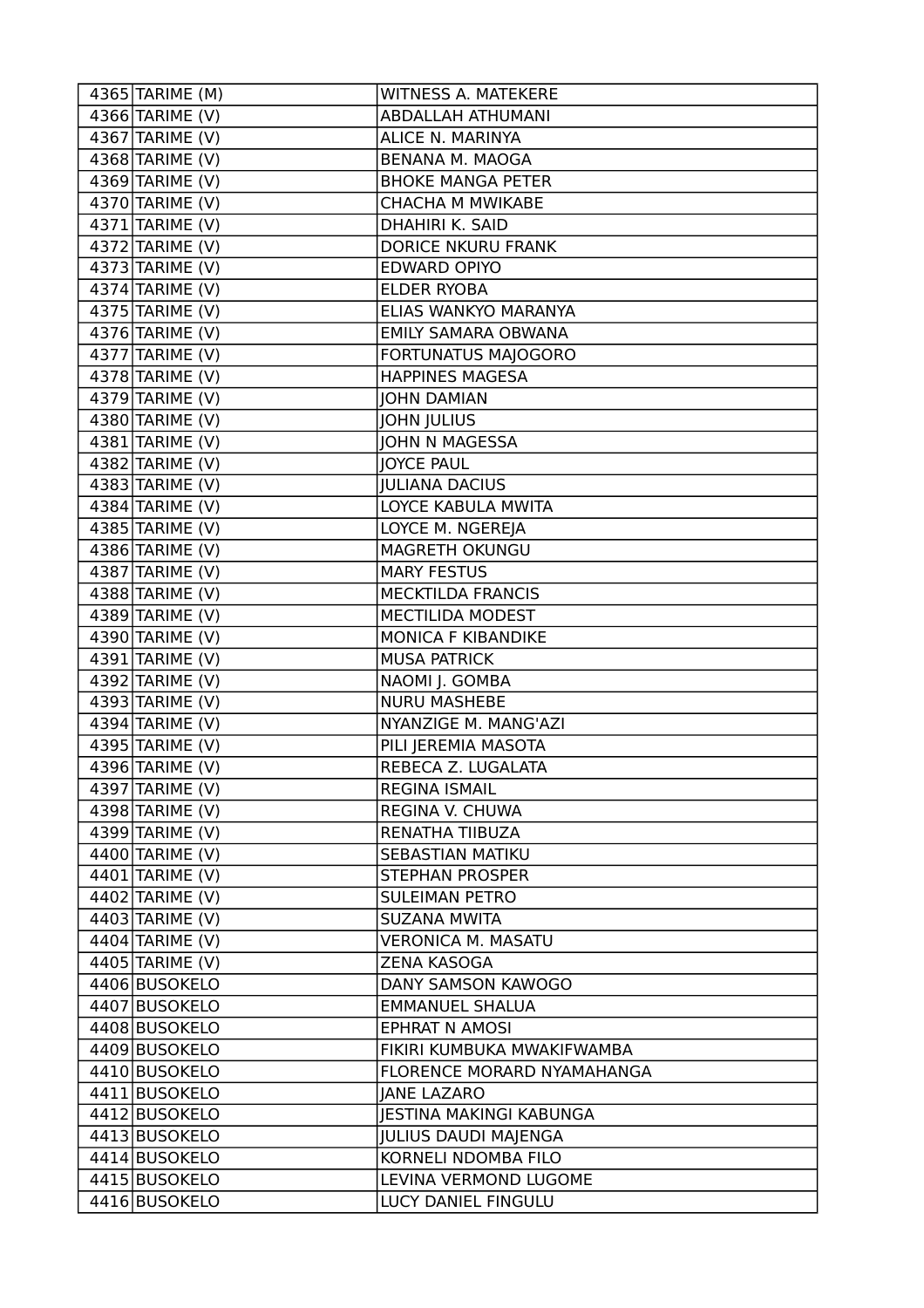| 4417 BUSOKELO | MAGRETH JONATHAN KANDU         |
|---------------|--------------------------------|
| 4418 BUSOKELO | <b>MONICA CHARLES</b>          |
| 4419 BUSOKELO | <b>MONICA MSINGI</b>           |
| 4420 BUSOKELO | NEEMA ALOIS MWANGALABA         |
| 4421 BUSOKELO | <b>SUZY FABIAN MPONEJA</b>     |
| 4422 BUSOKELO | <b>UPENDO NGAPONA MWANGOKA</b> |
| 4423 CHUNYA   | ANDREW MHAGAMA                 |
| 4424 CHUNYA   | <b>ESTER MIKOMA</b>            |
| 4425 CHUNYA   | MAPUNDA REGINA WILLIAM         |
| 4426 CHUNYA   | MBILINYI FLAVIUS WOLFGANG      |
| 4427 CHUNYA   | MCHUNGUZI ADOLPHINA NJELEKELA  |
| 4428 CHUNYA   | <b>MGAYA PRISCA KILIAN</b>     |
| 4429 CHUNYA   | MOLLEL RICHARD SIMON           |
| 4430 CHUNYA   | MPAKASI ALFRED DOROTEA         |
| 4431 CHUNYA   | <b>MUSSA RAPHAEL</b>           |
| 4432 CHUNYA   | MWAKIFUNA EMANUEL EVANCE       |
| 4433 CHUNYA   | MWALUKASA DANIEL MWANJALA      |
| 4434 CHUNYA   | MWALYAMBI AMAN JOHNAS          |
| 4435 CHUNYA   | MWANAUTA ZUHURA SALEHE         |
| 4436 CHUNYA   | <b>NGUBILE ELIFAS JORDAN</b>   |
| 4437 CHUNYA   | NKONDO ALLY J                  |
| 4438 CHUNYA   | PANDISHA FESTO DAUDI           |
| 4439 CHUNYA   | SIKWESE ZAWADI KAYANGE         |
| 4440 CHUNYA   | TIBESIGWA OWEKISHA EZZRA       |
| 4441 CHUNYA   | <b>VAHAYE MARIA FRANCIS</b>    |
| 4442 KYELA    | <b>AGNESY HYERA</b>            |
| 4443 KYELA    | <b>AMANI T MGALLA</b>          |
| 4444 KYELA    | <b>AMINA A AMADI</b>           |
| 4445 KYELA    | AMRI A BWAMBO                  |
| 4446 KYELA    | ANGELA PANYIKA                 |
| 4447 KYELA    | ANJELINA A MALONGO             |
| 4448 KYELA    | <b>ASTRIDA P MBULUMA</b>       |
| 4449 KYELA    | CHEKANAYE S SALUM              |
| 4450 KYELA    | <b>DOMINATHA GRATIAN</b>       |
| 4451 KYELA    | DONALD MWAMBUNGU               |
| 4452 KYELA    | EDIGUNDA E KAYOMBO             |
| 4453 KYELA    | EMMA I MWANAMTWA               |
| 4454 KYELA    | ERNEST   MWAKYULU              |
| 4455 KYELA    | <b>FAUSTA KIMBO</b>            |
| 4456 KYELA    | <b>FRANK MWAKALINDWA</b>       |
| 4457 KYELA    | <b>FRIDA KOMBA</b>             |
| 4458 KYELA    | FRIDA W MWAHULA                |
| 4459 KYELA    | <b>GETRUDA KAMANGA</b>         |
| 4460 KYELA    | <b>GODFREY B BALOSHI</b>       |
| 4461 KYELA    | <b>GRACE YOTHAM</b>            |
| 4462 KYELA    | KAIS MWAKIPESILA               |
| 4463 KYELA    | KASHILILIKA FRIDA ARON         |
| $4464$ KYELA  | KISSA MWALUSAMBA               |
| 4465 KYELA    | LUCY S KAYOWA                  |
| 4466 KYELA    | MAMBWANA I NGAYAMA             |
| 4467 KYELA    | <b>MARIANA PATILA</b>          |
| 4468 KYELA    | MOHAMED M MOHAMED              |
|               |                                |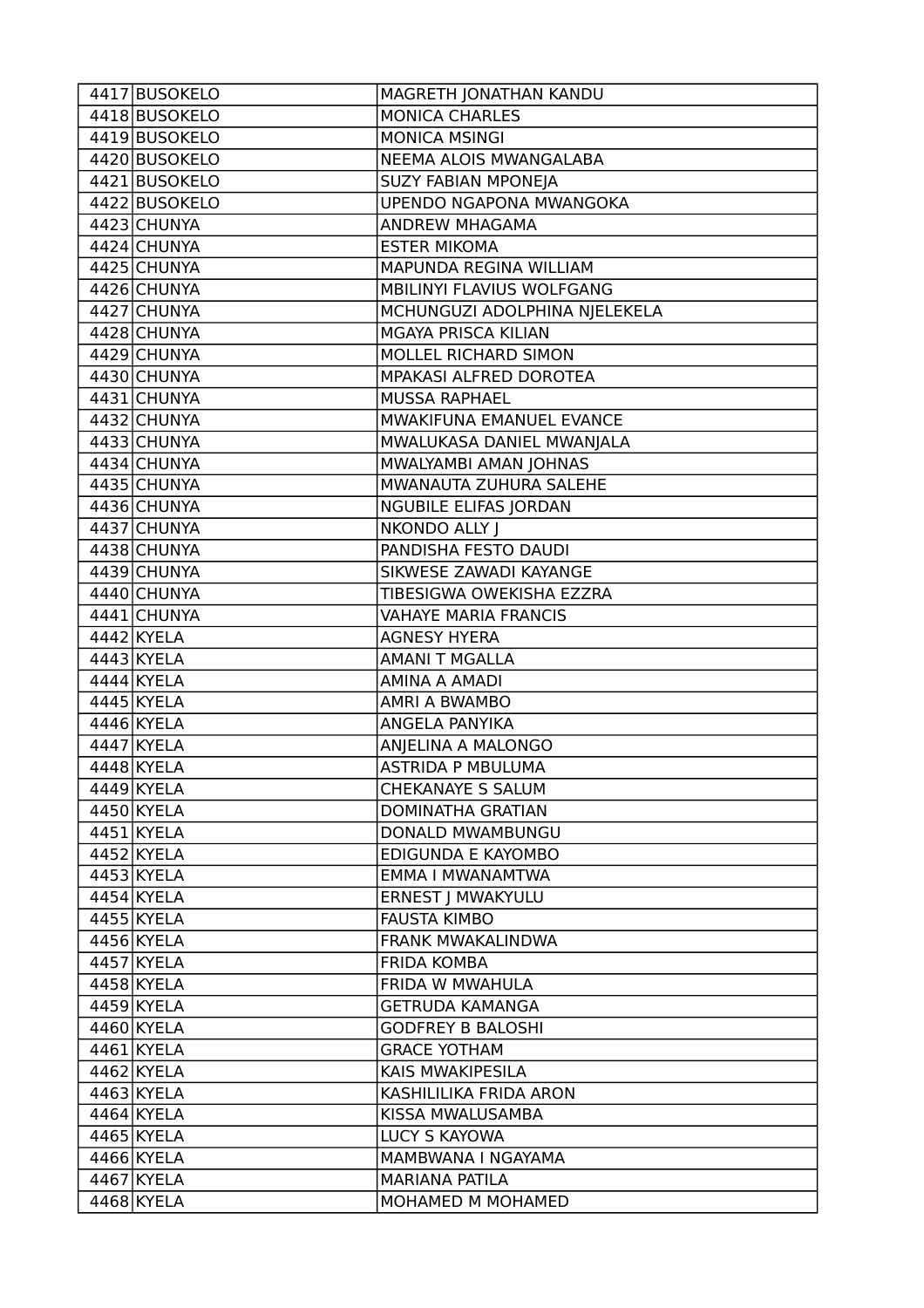| 4469 KYELA       | MUSSA JOEL ALLY              |
|------------------|------------------------------|
| 4470 KYELA       | NAKENGA J MBARE              |
| 4471 KYELA       | <b>NATHANIEL YONAS</b>       |
| 4472 KYELA       | <b>NEEMA M NEINULF</b>       |
| 4473 KYELA       | NIKUSEKELA MWANGUPILI        |
| 4474 KYELA       | <b>NSUBILI A MWANSULE</b>    |
| 4475 KYELA       | <b>NSUBILI W NGEMELA</b>     |
| 4476 KYELA       | SARA HARIRI MWANGAYA         |
| 4477 KYELA       | <b>SOPHIA S MWAMBETE</b>     |
| 4478 KYELA       | <b>SOSTHENES MGAYA</b>       |
| 4479 KYELA       | <b>STANLEY G HAULE</b>       |
| 4480 KYELA       | TUMAINI   MWAMBALASWA        |
| $4481$ KYELA     | <b>UPENDO N NYONI</b>        |
| 4482 KYELA       | <b>UPENDO SABALY</b>         |
| 4483 KYELA       | <b>VEREDIANA P MAPUNDA</b>   |
| 4484 KYELA       | VICTORIA A MWANDWANGA        |
| 4485 KYELA       | YUSTO WALLACE                |
| 4486 KYELA       | ZAKINA MILETA                |
| 4487 KYELA       | ZUHURA KH MIRAJI             |
| 4488 MBARALI     | <b>ABDON PASKALE</b>         |
| 4489 MBARALI     | AMINA JUMA MKONYA            |
| 4490 MBARALI     | AZARIA J. NJIUKA             |
| 4491 MBARALI     | <b>CAROLINA DIDAS</b>        |
| 4492 MBARALI     | <b>EDITHA R MINJA</b>        |
| 4493 MBARALI     | <b>EMEDANI NATRON MGODE</b>  |
| 4494 MBARALI     | EMMANUEL MWAKASUNGULA        |
| 4495 MBARALI     | FILBERRTHA M. HAULE          |
| 4496 MBARALI     | <b>GRACE MENTRAD KIHWILI</b> |
| 4497 MBARALI     | <b>JAMES ENOS MWAKASOLE</b>  |
| 4498 MBARALI     | <b>IERRY G. MWAKANYAMALE</b> |
| 4499 MBARALI     | <b>MARIA D NGITAO</b>        |
| 4500 MBARALI     | <b>MASHAKA MWAKIPOSA</b>     |
| 4501 MBARALI     | <b>MONICA KALUWA</b>         |
| 4502 MBARALI     | OLIVA MWAKALINGA BIFOO       |
| 4503 MBARALI     | OWEN N. ISABU                |
| 4504 MBARALI     | <b>OWEN NZUNDA</b>           |
| 4505 MBARALI     | PRISCA PATRICK KASALILA      |
| 4506 MBARALI     | REHEMA LANGSON KAHEMELE      |
| 4507 MBARALI     | <b>REHEMA M MSIGWA</b>       |
| 4508 MBARALI     | <b>SARA ANTONY MALUMBILI</b> |
| 4509 MBARALI     | SEIF A. KIUKO                |
| 4510 MBARALI     | YONAS IGNAS NCHIMBI          |
| 4511 MBARALI     | ZAITUN IBRAHIM MOHAMED       |
| 4512 MBARALI     | <b>ZAWADI COSMAS</b>         |
| $4513$ MBEYA (V) | <b>ADRAM S NGURUTI</b>       |
| 4514 MBEYA (V)   | <b>AGNES S SHOO</b>          |
| $4515$ MBEYA (V) | <b>AKWILINA E MATEI</b>      |
| $4516$ MBEYA (V) | <b>ANNA H NGUKU</b>          |
| 4517 MBEYA (V)   | <b>ANNA RICHARD</b>          |
| 4518 MBEYA (V)   | <b>ANNA TENDE</b>            |
| 4519 MBEYA (V)   | ATHANAS KASHINDE CHARLESI    |
| 4520 MBEYA (V)   | <b>BURTON MYALI MWANSASU</b> |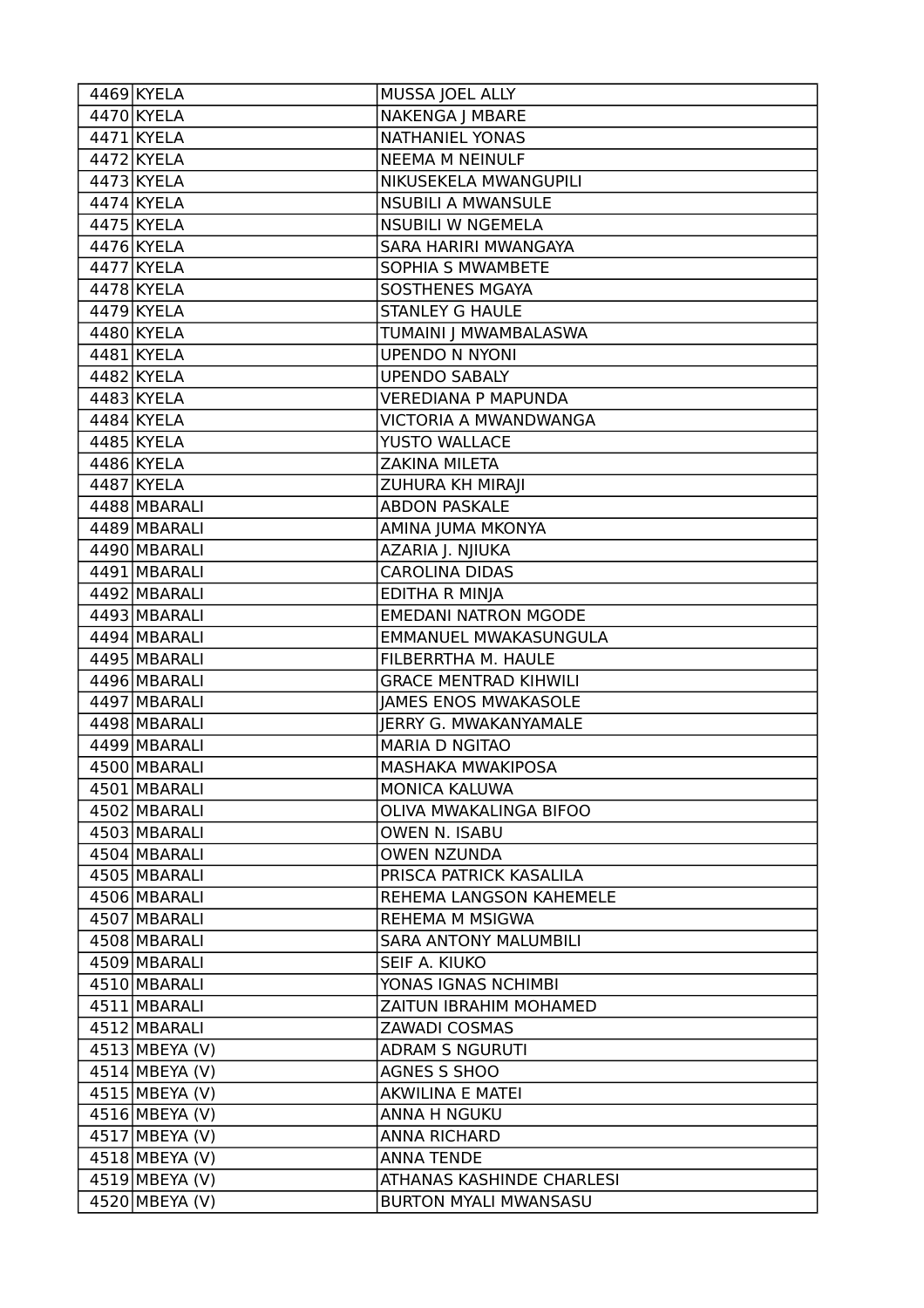| 4521 MBEYA (V)              | CHRISTOPHER MASISI MALANGO   |
|-----------------------------|------------------------------|
| 4522 MBEYA (V)              | CONSOLATA DAUD KAPINGA       |
| 4523 MBEYA (V)              | ELIAS MWAKAYONGA KALINGA     |
| 4524 MBEYA (V)              | EMMANUEL EMMANUEL CHIWANGO   |
| 4525 MBEYA (V)              | <b>ESTHER CASTORY</b>        |
| 4526 MBEYA (V)              | EVODIA VINTAN LWILA          |
| 4527 MBEYA (V)              | <b>FAINES M WELUKA</b>       |
| 4528 MBEYA (V)              | <b>FANUEL DANIEL MGONA</b>   |
| 4529 MBEYA (V)              | FARIDA NASIBU KINDULIZA      |
| 4530 MBEYA (V)              | FEMIDA COSTA MGOVANO         |
| 4531 MBEYA (V)              | <b>GAMALIEL R MBARASE</b>    |
| 4532 MBEYA (V)              | <b>GIVEN L MTUKU</b>         |
| 4533 MBEYA (V)              | <b>GRACE N MHELEPA</b>       |
| 4534 MBEYA (V)              | <b>GRACE S LUTUFYO</b>       |
| 4535 MBEYA (V)              | <b>GROLIA A MWANGALA</b>     |
| 4536 MBEYA (V)              | HABIBA ATHUMANI ALLY         |
| 4537 MBEYA (V)              | <b>HAMISA NASIBU</b>         |
| 4538 MBEYA (V)              | HYASINTA ROBATI SIWALIMA     |
| 4539 MBEYA (V)              | <b>IZABELA MAPULI</b>        |
| 4540 MBEYA (V)              | <b>JACKLINE V MGUMBWA</b>    |
| $\overline{45}41$ MBEYA (V) | <b>JESCA V MWAKIMBONGA</b>   |
| 4542 MBEYA (V)              | <b>JUDITH KIGOYE</b>         |
| 4543 MBEYA (V)              | LAWRENCE E MKWAMA            |
| 4544 MBEYA (V)              | MAGRETH EDWARD MWAMBAGE      |
| 4545 MBEYA (V)              | NAMKUNDA N NATHANIEL         |
| 4546 MBEYA (V)              | <b>NOKELA CHAULA</b>         |
| 4547 MBEYA (V)              | OZANA MWANJELA OMARY         |
| 4548 MBEYA (V)              | PAUL MAZZUKI                 |
| 4549 MBEYA (V)              | PAUL MWANDISI                |
| 4550 MBEYA (V)              | PENINA ISAACK                |
| 4551 MBEYA (V)              | <b>REHEMA E SAID</b>         |
| 4552 MBEYA (V)              | RICHARD S MWAMBOZI           |
| 4553 MBEYA (V)              | RUKIA ISSA MKUCHIKA          |
| 4554 MBEYA (V)              | SALOME DAUD MPONZI           |
| 4555 MBEYA (V)              | <b>SARA MANUMA</b>           |
| 4556 MBEYA (V)              | <b>SARAH MUYINGA</b>         |
| 4557 MBEYA (V)              | SELEMANI DAUDI MALAMBO       |
| 4558 MBEYA (V)              | <b>SHAMILA BAKARI</b>        |
| 4559 MBEYA (V)              | <b>SHAMIRA OMARI</b>         |
| 4560 MBEYA (V)              | TABU ANGETILE MWAIJIBE       |
| 4561 MBEYA (V)              | THEODOSIA D MWINGIRA         |
| 4562 MBEYA (V)              | TSESIWE NDANGALE MAHENGE     |
| 4563 MBEYA (V)              | <b>TUPOKIGWE JOHANES</b>     |
| 4564 MBEYA (V)              | <b>VEREDIANA G NYIGU</b>     |
| 4565 MBEYA (V)              | <b>VERONICA BASILIUS</b>     |
| 4566 MBEYA (V)              | WAHIDA ALLY SALEHE           |
| 4567 MBEYA (V)              | <b>WILSON MILTON SIMBEYE</b> |
| 4568 MBEYA (V)              | <b>ZUHURA KILEMBO</b>        |
| 4569 MBEYA JIJI             | <b>AIDAH WILSON</b>          |
| 4570 MBEYA JIJI             | ALEX C. KAFUKA               |
| 4571 MBEYA JIJI             | <b>ALICE SILENCE</b>         |
| 4572 MBEYA JIJI             | AMENYE LAZARO                |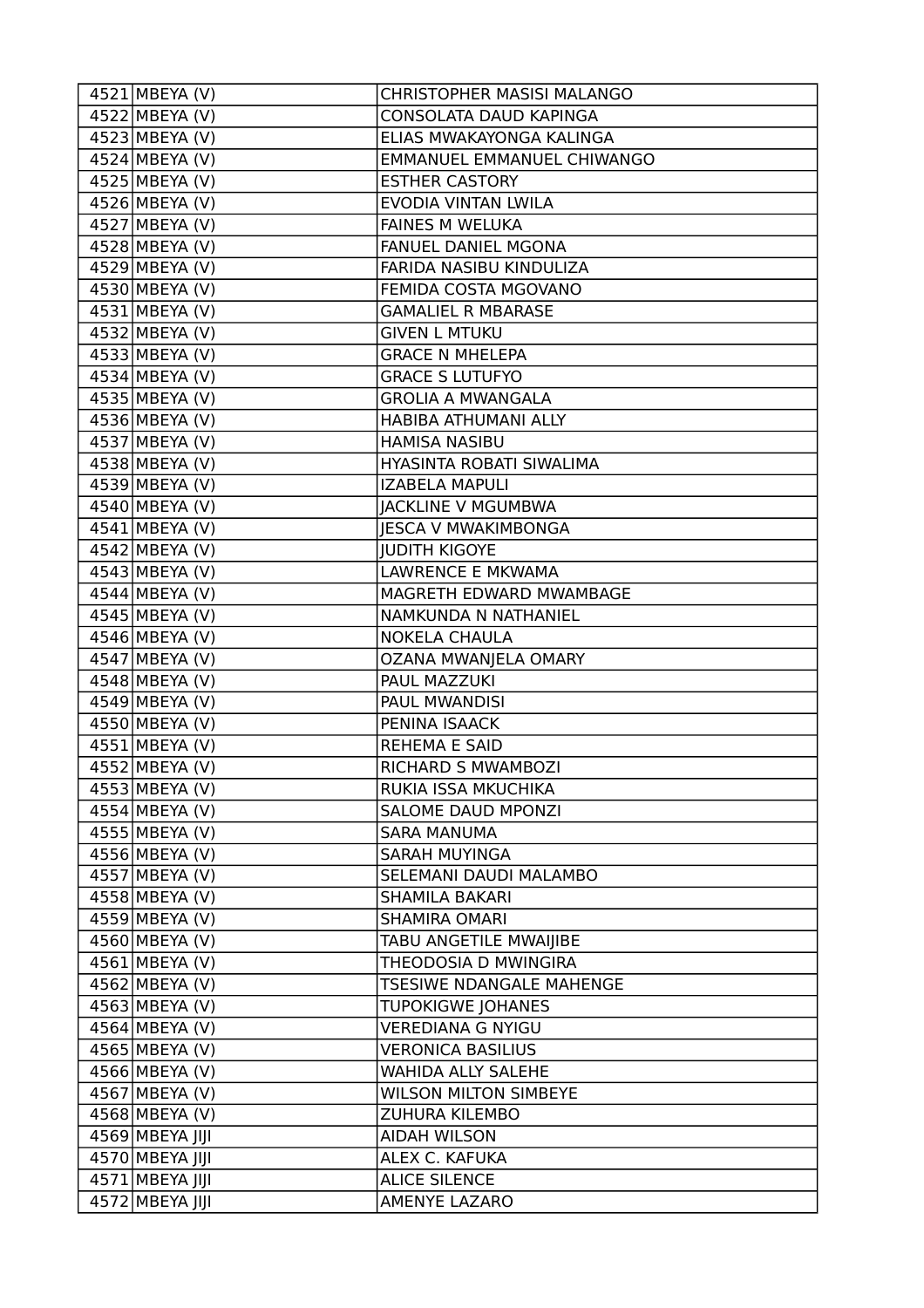| 4573 MBEYA JIJI | <b>ANDONGWISYE MWAMELO</b>    |
|-----------------|-------------------------------|
| 4574 MBEYA JIJI | ANGELA A FUBILE               |
| 4575 MBEYA JIJI | <b>ANNA JAMES</b>             |
| 4576 MBEYA JIJI | <b>ASHA ALPHONCE MWALINGO</b> |
| 4577 MBEYA JIJI | AZIZ M KABWEGWA               |
| 4578 MBEYA JIJI | <b>BEATUS A MUSHI</b>         |
| 4579 MBEYA JIJI | BETTY NATHANAEL MWAMBO        |
| 4580 MBEYA JIJI | <b>BETY G. KABALIKA</b>       |
| 4581 MBEYA JIJI | BLANDINA KASAGAMA             |
| 4582 MBEYA JIJI | <b>CATHERINE EDWARD</b>       |
| 4583 MBEYA JIJI | DAVID NGAGA                   |
| 4584 MBEYA JIJI | DEVOTHA D KAPAKALA            |
| 4585 MBEYA JIJI | DIONISIA J. KISSIMA           |
| 4586 MBEYA JIJI | <b>EDITH KWEKA</b>            |
| 4587 MBEYA JIJI | ELIAS JAIROS SIMKONDA         |
| 4588 MBEYA JIJI | <b>ELIZABETH KALINGA</b>      |
| 4589 MBEYA JIJI | ERASTO MWAKAPOMA              |
| 4590 MBEYA JIJI | <b>ESTER PAUL</b>             |
| 4591 MBEYA JIJI | FEBRAM MWANJELA               |
| 4592 MBEYA JIJI | FEDNAND MAIKO KADINDA         |
| 4593 MBEYA JIJI | FRED.J.SOKOREE                |
| 4594 MBEYA JIJI | <b>HAPPINESS RICHARD</b>      |
| 4595 MBEYA JIJI | HAPPY EMMANUEL MAGEHEMA       |
| 4596 MBEYA JIJI | <b>HAPPY M TILLYA</b>         |
| 4597 MBEYA JIJI | HAWA E.MWAIKAMBO              |
| 4598 MBEYA JIJI | HENRY L. SHIPELLA             |
| 4599 MBEYA JIJI | <b>HERENA E KUSAGA</b>        |
| 4600 MBEYA JIJI | HILDA SOSTENES MPONZI         |
| 4601 MBEYA JIJI | <b>JAMILA M SALUMU</b>        |
| 4602 MBEYA JIJI | <b>JANE MOPHATI CHIKAFA</b>   |
| 4603 MBEYA JIJI | JOSHUA M. MWAKALILA           |
| 4604 MBEYA JIJI | <b>JOYCE K. ALEX</b>          |
| 4605 MBEYA JIJI | <b>JUDITH TITO MALIYETA</b>   |
| 4606 MBEYA JIJI | LEAH   KYANDO                 |
| 4607 MBEYA JIJI | <b>LIGHTNESS EMMANUEL</b>     |
| 4608 MBEYA JIJI | <b>LUCAS IBRAHIM</b>          |
| 4609 MBEYA JIJI | LUCIA LUGANO                  |
| 4610 MBEYA JIJI | LYOBA KADIMU LYOBA            |
| 4611 MBEYA JIJI | MAGRETH J MWAKILASA           |
| 4612 MBEYA JIJI | MAGRETH SADIKIEL LAIZER       |
| 4613 MBEYA JIJI | <b>MARSIA DONAT</b>           |
| 4614 MBEYA JIJI | MECTID STEVEN MWALINGO        |
| 4615 MBEYA JIJI | MWAJUMA KASENDEKA             |
| 4616 MBEYA JIJI | MWAKA MOHAMED OMARY           |
| 4617 MBEYA JIJI | MWANAIDI BANI ATHUMANI        |
| 4618 MBEYA JIJI | NITIKE MWAIPOPO               |
| 4619 MBEYA JIJI | <b>NOEL EDSON</b>             |
| 4620 MBEYA JIJI | NYABIJA ABDALLAH STESENI      |
| 4621 MBEYA JIJI | PASKALINA LMAGOMA             |
| 4622 MBEYA JIJI | REHEMA A DALLAS               |
| 4623 MBEYA JIJI | RHODA ALEXANDER NDINGANIA     |
| 4624 MBEYA JIJI | ROSE A NG'ONDYA               |
|                 |                               |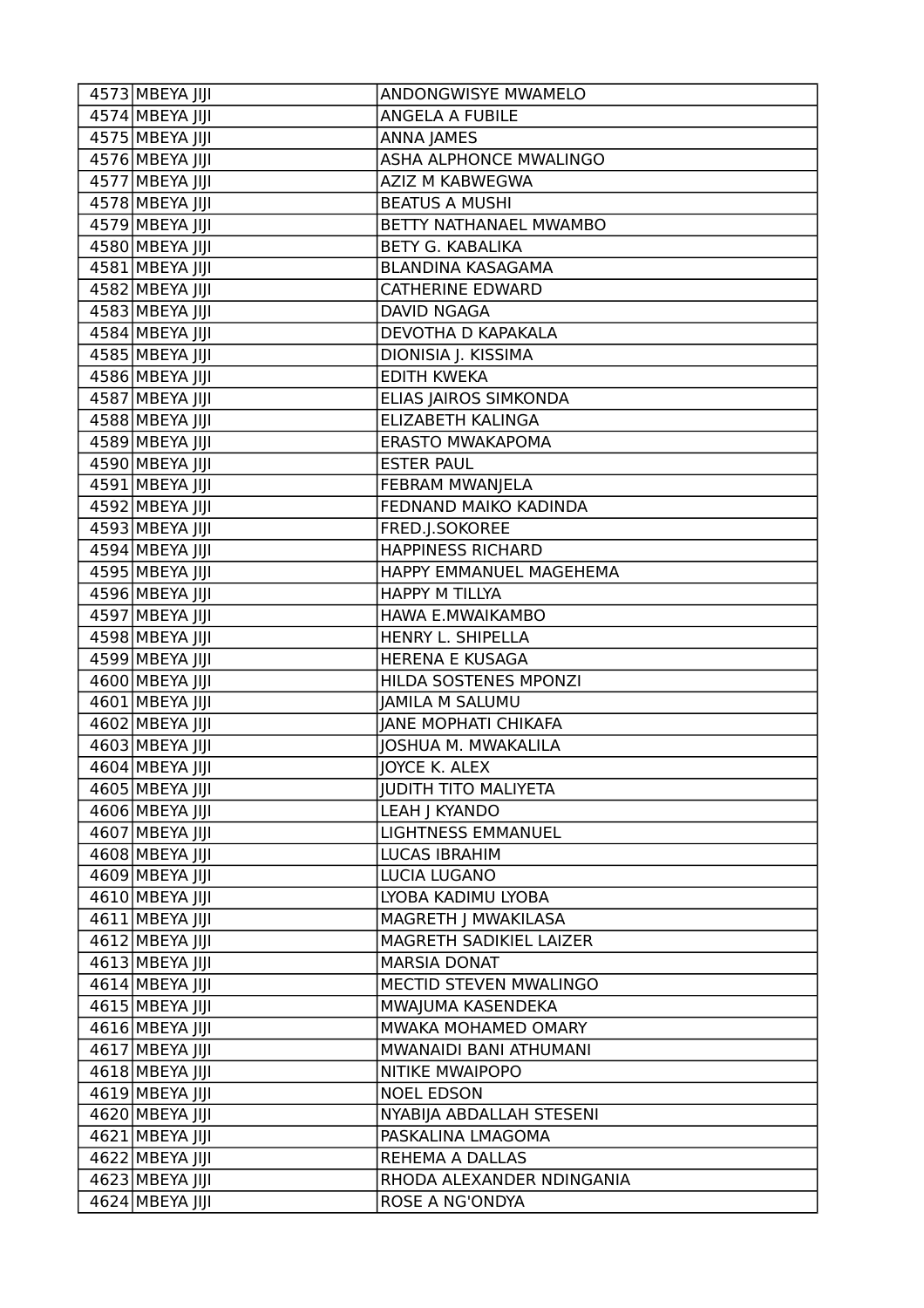| $4625$ MBEYA JIJI            | <b>SAPHY ALMASI MAHMOUD</b>    |
|------------------------------|--------------------------------|
| 4626 MBEYA JIJI              | <b>SARA KILEO</b>              |
| 4627 MBEYA JIJI              | SHIDDA A MWANGOKA              |
| 4628 MBEYA JIJI              | STELLA SAMWEL MWANJALILA       |
| 4629 MBEYA JIJI              | STELLAH MWASANSU               |
| $\overline{4630}$ MBEYA JIJI | SUBIRA JOSEPHAT                |
| 4631 MBEYA JIJI              | <b>SUMA MWAIPASI</b>           |
| 4632 MBEYA JIJI              | TUMAINI S MCHOME               |
| 4633 RAS MBEYA               | AGINETHA M MAPUNDA             |
| 4634 RAS MBEYA               | <b>AGNESS ELIA MCHOME</b>      |
| 4635 RAS MBEYA               | ALEX JOSEPH MWAMLIMA           |
| 4636 RAS MBEYA               | <b>ALLY A KAPENA</b>           |
| 4637 RAS MBEYA               | DANCAN MWAMBOLA ENOCK          |
| 4638 RAS MBEYA               | DOROTH R. KITABILA             |
| 4639 RAS MBEYA               | EDDA Y. AMON                   |
| 4640 RAS MBEYA               | ELIZABERT O. MBILINYI          |
| 4641 RAS MBEYA               | <b>EUNICE HAULE</b>            |
| 4642 RAS MBEYA               | <b>GEORGE EDWARD MPANJI</b>    |
| 4643 RAS MBEYA               | HILARY JOACHIM HINJO           |
| 4644 RAS MBEYA               | IKUPILIKA EDWARD MWAIKASU      |
| 4645 RAS MBEYA               | <b>IRENE I. LUOGA</b>          |
| 4646 RAS MBEYA               | JAMES NATHAN HANJI             |
| 4647 RAS MBEYA               | JANETH MICHAEL MWANKENJA       |
| 4648 RAS MBEYA               | <b>JEREMIA GIBSON MAKWALE</b>  |
| 4649 RAS MBEYA               | <b>JOYCE DAVID</b>             |
| 4650 RAS MBEYA               | JOYCE M LODRICK                |
| 4651 RAS MBEYA               | KHADIJA PIUS HILALI            |
| 4652 RAS MBEYA               | MAKARIUS MICHAEL NYAHENGE      |
| 4653 RAS MBEYA               | MARY S. KAYANGE                |
| 4654 RAS MBEYA               | NGASSA ANNA ELIZABETH          |
| 4655 RAS MBEYA               | ORIGA A. KYANDO                |
| 4656 RAS MBEYA               | PRISCA D. NJAMAS               |
| 4657 RAS MBEYA               | RENATUS MWALUKAYENA MOFUGA     |
| 4658 RAS MBEYA               | SAFHIYA SAID MPANGULE          |
| 4659 RAS MBEYA               | <b>SILVIA URIO</b>             |
| 4660 RAS MBEYA               | ULIMBOKA MWAISUMO MWAKIBOSYA   |
| 4661 RAS MBEYA               | <b>VUMILIA JOHN</b>            |
| 4662 RAS MBEYA               | WAZIRI KASUNGA SONGERA         |
| 4663 RUNGWE                  | <b>ABASI ALLY SWAI</b>         |
| 4664 RUNGWE                  | AEKO A MWAMWENDA               |
| 4665 RUNGWE                  | AMBAKISYE MWAHIMBA             |
| 4666 RUNGWE                  | ANITHA G KAJUNA                |
| 4667 RUNGWE                  | ASULUMENIE KISANGA KABUNILA    |
| 4668 RUNGWE                  | <b>BROWN M MWAMTEGELE</b>      |
| 4669 RUNGWE                  | <b>CAROLINE NICHOLAUS</b>      |
| 4670 RUNGWE                  | <b>CHARLES MWASOMOLA</b>       |
| 4671 RUNGWE                  | <b>CLEMENCIA LENATUS SANGA</b> |
| 4672 RUNGWE                  | DIANA BERNARD MZYAWI           |
| 4673 RUNGWE                  | EDWIN MWAKYOMA                 |
| 4674 RUNGWE                  | EFRANCIA JOHN MUSHI            |
| 4675 RUNGWE                  | ELISWIDA J. RUGWANA            |
| 4676 RUNGWE                  | <b>EMMA BONIFACE</b>           |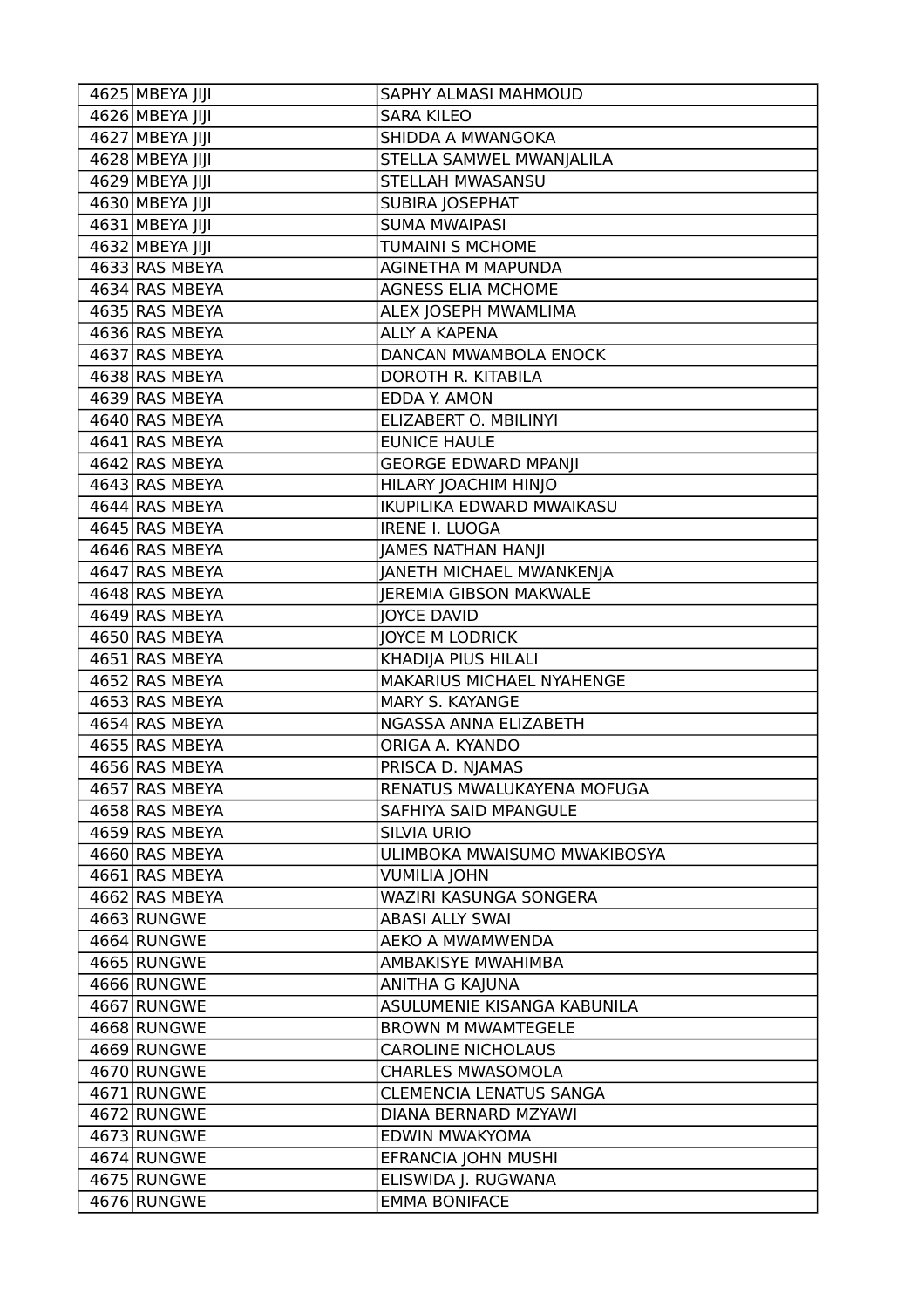| 4677 RUNGWE  | <b>EMMANUEL A MBWAJI</b>         |
|--------------|----------------------------------|
| 4678 RUNGWE  | <b>EUNICE UHAHULA</b>            |
| 4679 RUNGWE  | <b>FRANK KADENDE</b>             |
| 4680 RUNGWE  | FRIDA MWAKAMISA                  |
| 4681 RUNGWE  | FURAHA M ASANGALWISYE            |
| 4682 RUNGWE  | <b>GLORIA CHARLES</b>            |
| 4683 RUNGWE  | <b>GROLIA JULIUS SANKATILA</b>   |
| 4684 RUNGWE  | <b>JALIANA HASSAN</b>            |
| 4685 RUNGWE  | <b>JANE MWABULAMBO</b>           |
| 4686 RUNGWE  | <b>JANE SIMON</b>                |
| 4687 RUNGWE  | <b>JOEL IKUNDWILA MALABEJA</b>   |
| 4688 RUNGWE  | <b>JOHN F MUGABO</b>             |
| 4689 RUNGWE  | <b>JOSEPH MABEYO</b>             |
| 4690 RUNGWE  | JOYCE FANUEL JAPHET              |
| 4691 RUNGWE  | <b>JUMA ANDERSON AMBINDWILWE</b> |
| 4692 RUNGWE  | KENETH PETER KAYUNI              |
| 4693 RUNGWE  | LIVINGSTONE JONAS BANK           |
| 4694 RUNGWE  | LWIMIKO A MTAWA                  |
| 4695 RUNGWE  | MAGDALENA E MWANSASU             |
| 4696 RUNGWE  | <b>MAPPY AMBAKISYE</b>           |
| 4697 RUNGWE  | MARY DAVID MWAKALENGA            |
| 4698 RUNGWE  | MATRIDA ASAJILE                  |
| 4699 RUNGWE  | <b>MELINA PETER MHAGAMA</b>      |
| 4700 RUNGWE  | MOHAMED SHABANI M                |
| 4701 RUNGWE  | MUSA M KUSYAMA                   |
| 4702 RUNGWE  | NAIMA HUSSEIN MPANGULE           |
| 4703 RUNGWE  | <b>NAOMI M WILSON</b>            |
| 4704 RUNGWE  | <b>NEEMA E MAHENA</b>            |
| 4705 RUNGWE  | <b>OSCAR WILFRED</b>             |
| 4706 RUNGWE  | REUBEN I MGAYA                   |
| 4707 RUNGWE  | RICHARD K MWAMWELA               |
| 4708 RUNGWE  | ROZINA KASEBELE                  |
| 4709 RUNGWE  | <b>SARAH MLINGI</b>              |
| 4710 RUNGWE  | <b>SETH J NGUKOLILE</b>          |
| 4711 RUNGWE  | <b>SIAH M NAHOR</b>              |
| 4712 RUNGWE  | <b>SIKITU PAULO</b>              |
| 4713 RUNGWE  | STELLA ROBAT KUBANDA             |
| 4714 RUNGWE  | <b>VAI MAKULA</b>                |
| 4715 RUNGWE  | <b>VALERIANA PAUL MSEMWA</b>     |
| 4716 RUNGWE  | WINFRIDA EDSON BALIGNIYE         |
| 4717 RUNGWE  | ZEPHANIA CHARLES MWAKATUMBULA    |
| $4718$ GAIRO | <b>BONIFACE MICHAEL</b>          |
| $4719$ GAIRO | ESTER KABORA GULINJA             |
| 4720 GAIRO   | FARAJA H SELEMANI                |
| $4721$ GAIRO | FATMA O SALEHE                   |
| $4722$ GAIRO | <b>FAUSTA FRANCIS FRANK</b>      |
| 4723 GAIRO   | FLORIAN STEPHANO MAGANGA         |
| $4724$ GAIRO | FRANK Y. MAJELE                  |
| 4725 GAIRO   | <b>GRACE LAURENT KAGANDA</b>     |
| 4726 GAIRO   | HAMZA DAMIANI MBALALE            |
| 4727 GAIRO   | HAPPINESS GALAMONA PASCAL        |
| 4728 GAIRO   | HARUNI E. MSAKA                  |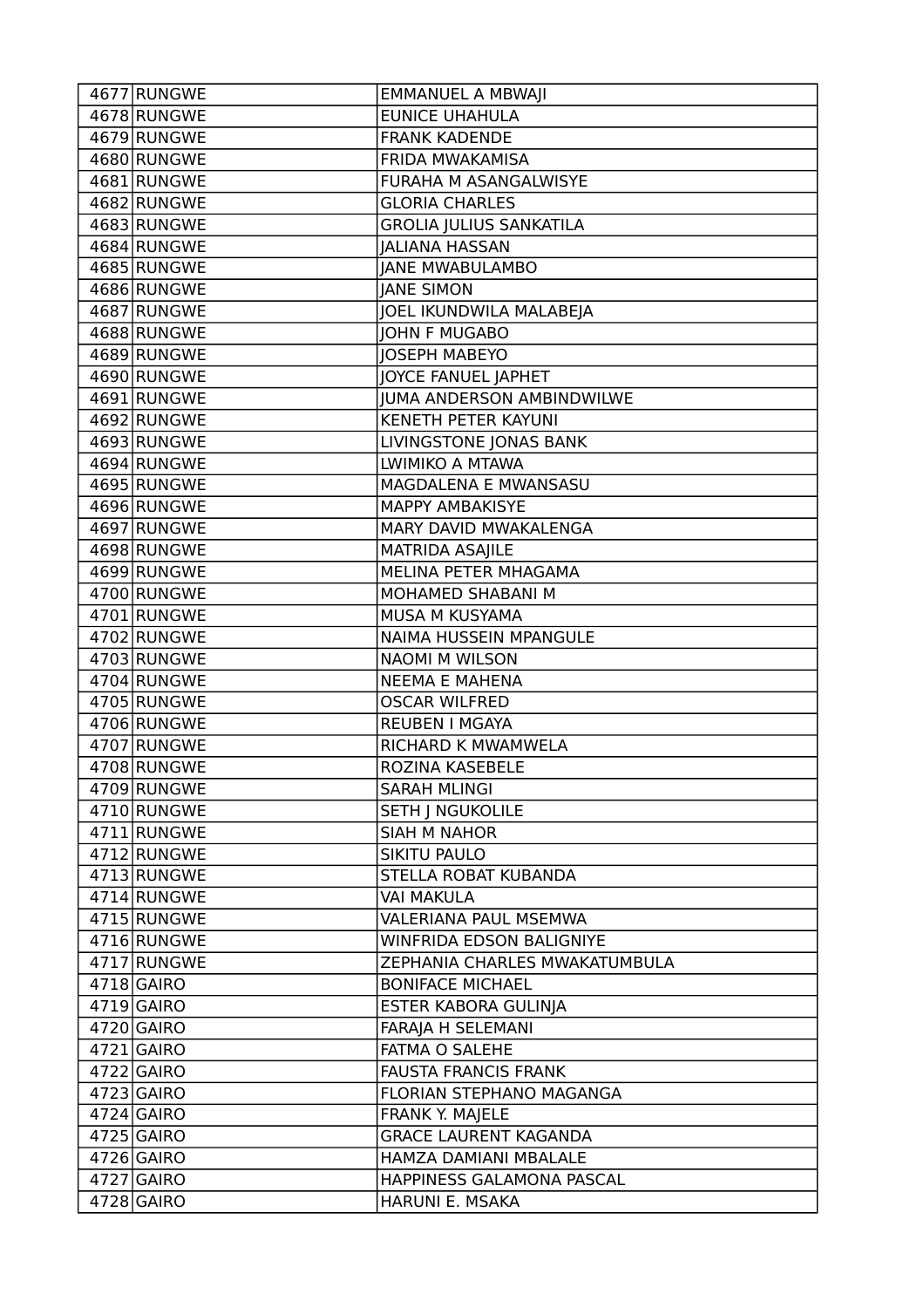| 4729 GAIRO     | HASSAN J MTEMBA            |
|----------------|----------------------------|
| 4730 GAIRO     | HUSNA HUSSEIN MKUMBWA      |
| 4731 GAIRO     | <b>JANATI H MKWANISA</b>   |
| 4732 GAIRO     | <b>JONAS P. LENGONELA</b>  |
| 4733 GAIRO     | <b>JOSEPH SONGORO</b>      |
| $4734$ GAIRO   | <b>KALENZI ETIEN</b>       |
| 4735 GAIRO     | LYDIA S MUSHI              |
| 4736 GAIRO     | MAGRETH ANDREW LUHUSA      |
| 4737 GAIRO     | <b>MANGAHA M MLANGO</b>    |
| 4738 GAIRO     | <b>MARIA ARTHUR MAGOTI</b> |
| 4739 GAIRO     | MARTHA GEORGE MWENDA       |
| 4740 GAIRO     | MASAWE PHIDES JAMES        |
| 4741 GAIRO     | MNONJELA HADIJA MOHAMED    |
| 4742 GAIRO     | MUSSA NYANGONDA MAUNA      |
| 4743 GAIRO     | RAHELI R MTIMBUKA          |
| $4744$ GAIRO   | RAMADHAN M. ALLY           |
| $4745$ GAIRO   | SARAH CHARLES MWALONGO     |
| 4746 GAIRO     | <b>SAUDA B CHUKU</b>       |
| $4747$ GAIRO   | <b>SAULI SAIMON NKINI</b>  |
| $4748$ GAIRO   | WINFRIDA I IBRAHIM         |
| 4749 IFAKARA   | <b>ASMINI DANGANYA</b>     |
| 4750 IFAKARA   | ASNATH G. NASSARI          |
| 4751   IFAKARA | <b>ASUMIN DANGAYA</b>      |
| 4752 IFAKARA   | <b>CESILIA ASHELI</b>      |
| 4753 IFAKARA   | DAFROSA MBUYA              |
| 4754 IFAKARA   | <b>DINA DANIEL</b>         |
| 4755   IFAKARA | <b>DORICA MUSSA</b>        |
| 4756 IFAKARA   | FATUMA HASSAN              |
| 4757   IFAKARA | <b>FATUMA SASYA</b>        |
| 4758 IFAKARA   | LUCIANA B. NJOVU           |
| 4759 IFAKARA   | MACKISENSIANA KANYATA      |
| 4760   IFAKARA | MARCELIN MBALANGU          |
| 4761 IFAKARA   | PAULINA MASSAWE            |
| 4762 IFAKARA   | REHEMA MLAGUZI             |
| 4763 IFAKARA   | <b>REHEMA OMARI</b>        |
| 4764 IFAKARA   | ROSE U. MASAWE             |
| 4765 IFAKARA   | ROZINA MFANYAKAZI          |
| 4766 IFAKARA   | <b>SAADA HUSSEIN</b>       |
| 4767 IFAKARA   | SAUMU P JUMA               |
| 4768 IFAKARA   | SHABAN KIHALAZA            |
| 4769 IFAKARA   | <b>SUZANA DAUDI</b>        |
| 4770   IFAKARA | <b>TATU RASHID</b>         |
| 4771 IFAKARA   | <b>ZENA YUSUPH</b>         |
| 4772 KILOMBERO | <b>AGNES P MSEMWA</b>      |
| 4773 KILOMBERO | <b>AHAMADI MUSSA</b>       |
| 4774 KILOMBERO | AKANDU M ADULRAHMAN        |
| 4775 KILOMBERO | <b>ANTONIA A MPONDAGE</b>  |
| 4776 KILOMBERO | <b>ASTERIA A NDUNGURU</b>  |
| 4777 KILOMBERO | <b>DASTAN KAIZA</b>        |
| 4778 KILOMBERO | ELIYA C WIGA               |
| 4779 KILOMBERO | ELLEN D MWAKATOGA          |
| 4780 KILOMBERO | <b>EMMANUEL D HOLLO</b>    |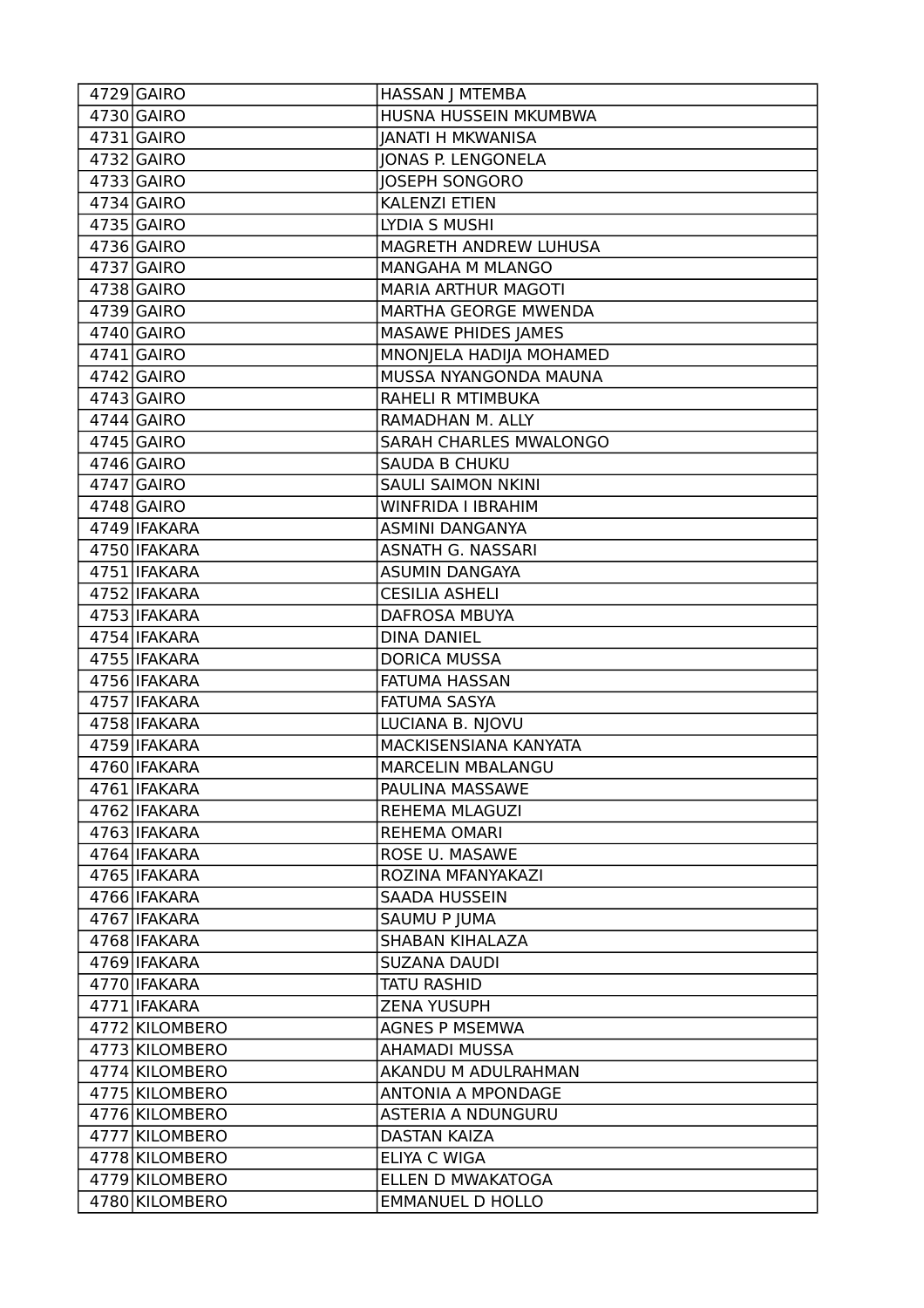| 4781 KILOMBERO | <b>EVALINE PAUL</b>        |
|----------------|----------------------------|
| 4782 KILOMBERO | <b>GEORGE B KIBWANA</b>    |
| 4783 KILOMBERO | <b>GRACE R NJAKO</b>       |
| 4784 KILOMBERO | <b>HADIJA MOHAMED</b>      |
| 4785 KILOMBERO | HAPPINES A. SAGWA          |
| 4786 KILOMBERO | HAPPYNESS R MPOLLO         |
| 4787 KILOMBERO | <b>HAPYNESS NYIGA</b>      |
| 4788 KILOMBERO | JACKSON J NGONGELA         |
| 4789 KILOMBERO | JEROME H JEROME            |
| 4790 KILOMBERO | <b>JOHN EMMANUEL</b>       |
| 4791 KILOMBERO | KADIRI A ATHUMAN           |
| 4792 KILOMBERO | KAMILE M BONAVENTURA       |
| 4793 KILOMBERO | <b>KASSIANA CHALE</b>      |
| 4794 KILOMBERO | <b>LIGHTNESS S MONGI</b>   |
| 4795 KILOMBERO | LUCAS Y MABELE             |
| 4796 KILOMBERO | LYDIA G. LYATUU            |
| 4797 KILOMBERO | MAGRETH JONFAPHA           |
| 4798 KILOMBERO | MILANDU MPOLO              |
| 4799 KILOMBERO | <b>MONICA TAJAEL</b>       |
| 4800 KILOMBERO | MUSA MWASHILINDI           |
| 4801 KILOMBERO | <b>OMARI S MAJALIWA</b>    |
| 4802 KILOMBERO | PAULINA L MERERE           |
| 4803 KILOMBERO | PETER D MALUBALO           |
| 4804 KILOMBERO | REHEMA LUKWARO             |
| 4805 KILOMBERO | ROSEMARY LAURENT           |
| 4806 KILOMBERO | <b>SAMWEL DAUDI</b>        |
| 4807 KILOMBERO | <b>SARA D WANDI</b>        |
| 4808 KILOMBERO | <b>SARA FANDE</b>          |
| 4809 KILOMBERO | <b>SARA L KAMBO</b>        |
| 4810 KILOMBERO | <b>SARAH   MNINI</b>       |
| 4811 KILOMBERO | <b>SCOLA L MKWAWA</b>      |
| 4812 KILOMBERO | SHABANIN J MGAYA           |
| 4813 KILOMBERO | <b>VERONICA SAMWEL</b>     |
| 4814 KILOMBERO | <b>ZENO S KAKWECHE</b>     |
| 4815 KILOSA    | ADAM MWASYILLA             |
| 4816 KILOSA    | <b>ALEX BENSON</b>         |
| 4817 KILOSA    | ALLY H. SAIDI              |
| 4818 KILOSA    | ALOYCE I. KUSAKALA         |
| 4819 KILOSA    | AMANDA P. LYANZILE         |
| 4820 KILOSA    | AMINA S. RAMADHANI         |
| 4821 KILOSA    | ANGEL T. MAKERE            |
| 4822 KILOSA    | ANJELLA ALOIS NGALEYA      |
| 4823 KILOSA    | <b>ASAHADA ZENDA</b>       |
| 4824 KILOSA    | <b>ASHA MOHAMED</b>        |
| 4825 KILOSA    | <b>BEATRICE EMMANUEL</b>   |
| 4826 KILOSA    | BERTHER JASPER MJINJA      |
| 4827 KILOSA    | <b>BIBIE MAMU NANDUMBI</b> |
| 4828 KILOSA    | <b>BILAL A. BARUTI</b>     |
| 4829 KILOSA    | <b>CHRINESS MLAHAGWA</b>   |
| 4830 KILOSA    | <b>CONSOLATA VENANCE</b>   |
| 4831 KILOSA    | DANIEL YARED CHIDULI       |
| 4832 KILOSA    | ELIVIDA WILSON MMARI       |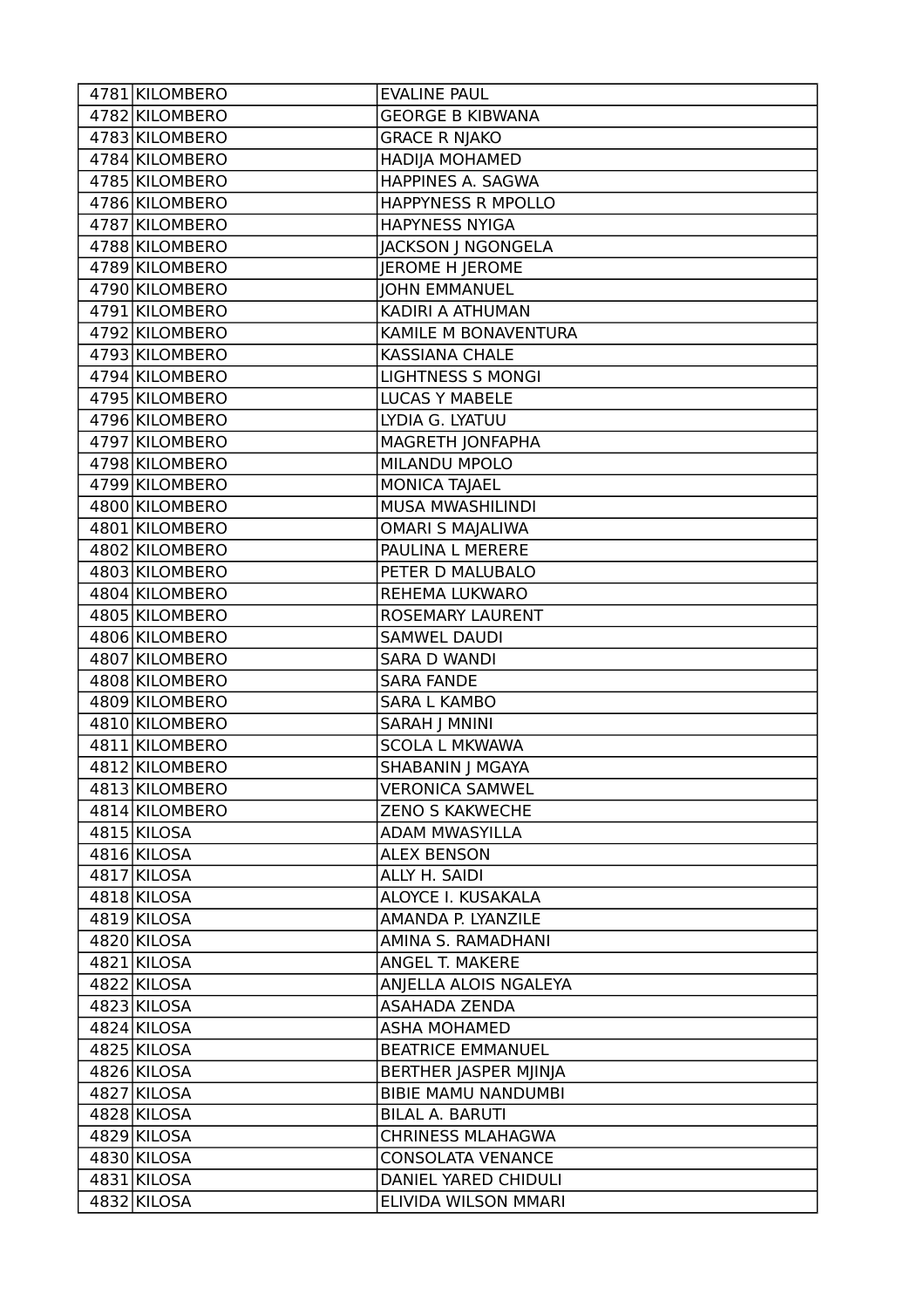| 4833 KILOSA | ELIZA M. KIHWELE            |
|-------------|-----------------------------|
| 4834 KILOSA | <b>EMELDA MAPUNDA</b>       |
| 4835 KILOSA | EVA C. MUSHI                |
| 4836 KILOSA | FAUSTA F. MALUNDA           |
| 4837 KILOSA | <b>GRACE BUNUMA</b>         |
| 4838 KILOSA | <b>GRACE J. NKWAO</b>       |
| 4839 KILOSA | HAJI SAIDI MTONYA           |
| 4840 KILOSA | HAMPREDASIA D. KILEWO       |
| 4841 KILOSA | <b>HAPPINESS MISHWARO</b>   |
| 4842 KILOSA | HAPPYNESS P. SHAYO          |
| 4843 KILOSA | <b>ISMAIL MOHAMED</b>       |
| 4844 KILOSA | <b>JACKLINE GODFREY</b>     |
| 4845 KILOSA | <b>JAMES EUNDA</b>          |
| 4846 KILOSA | <b>JANE FABIAN NG'HOME</b>  |
| 4847 KILOSA | <b>JOSEPHINA MOMPOMEY</b>   |
| 4848 KILOSA | <b>JUDICA MUSHI</b>         |
| 4849 KILOSA | <b>JUDITH K. EKWABI</b>     |
| 4850 KILOSA | <b>JULIANA ALOYCE</b>       |
| 4851 KILOSA | <b>JUMA KASIM RAMADHANI</b> |
| 4852 KILOSA | <b>JUMA SHAABAN</b>         |
| 4853 KILOSA | KABWE M. MASOUDY            |
| 4854 KILOSA | <b>KANAEL MAIMU</b>         |
| 4855 KILOSA | KHADIJA K. RAMADHAN         |
| 4856 KILOSA | <b>LAZARO C. MAKUNGU</b>    |
| 4857 KILOSA | LUCIUS L. LILONGO           |
| 4858 KILOSA | <b>LUCY ALBANO</b>          |
| 4859 KILOSA | MAJIRI Z. MHINA             |
| 4860 KILOSA | MAKENGWA MUHOMBOLAGE        |
| 4861 KILOSA | <b>MARY MUYA</b>            |
| 4862 KILOSA | MATILDA S. YASINI           |
| 4863 KILOSA | MAULUS LUKAS LAVA           |
| 4864 KILOSA | MICKDAD M. YUSUPH           |
| 4865 KILOSA | MOHAMED HASHIM. MDHIHIRI    |
| 4866 KILOSA | MOHAMED R. MUHOMBOLAGE      |
| 4867 KILOSA | MWAJABU SALEHE              |
| 4868 KILOSA | MWANAJUMBE MOHAMED MNGOYA   |
| 4869 KILOSA | NEEMA ABDUL JUMA            |
| 4870 KILOSA | <b>NEEMA ANDERSON</b>       |
| 4871 KILOSA | <b>OMARI IBRAHIMU</b>       |
| 4872 KILOSA | <b>OTHINIEL MWEGOHA</b>     |
| 4873 KILOSA | <b>REHEMA CHARLES</b>       |
| 4874 KILOSA | REHEMA NGUVUMALI JOSEPH     |
| 4875 KILOSA | REVOCATUS R. RWEHIKIZA      |
| 4876 KILOSA | ROBERT SAGAWALA             |
| 4877 KILOSA | ROBETH MWAGA                |
| 4878 KILOSA | SAID K. MUHOMBOLAGE         |
| 4879 KILOSA | SALUMU RAJABU KIBUGULA      |
| 4880 KILOSA | SAMUEL JOHN NKINDA          |
| 4881 KILOSA | SEHEWA MEDAA                |
| 4882 KILOSA | SEIF ALLI SAKORO            |
| 4883 KILOSA | <b>SELESTINA SHAURI</b>     |
| 4884 KILOSA | <b>SUMA DAIMON SHIMWELA</b> |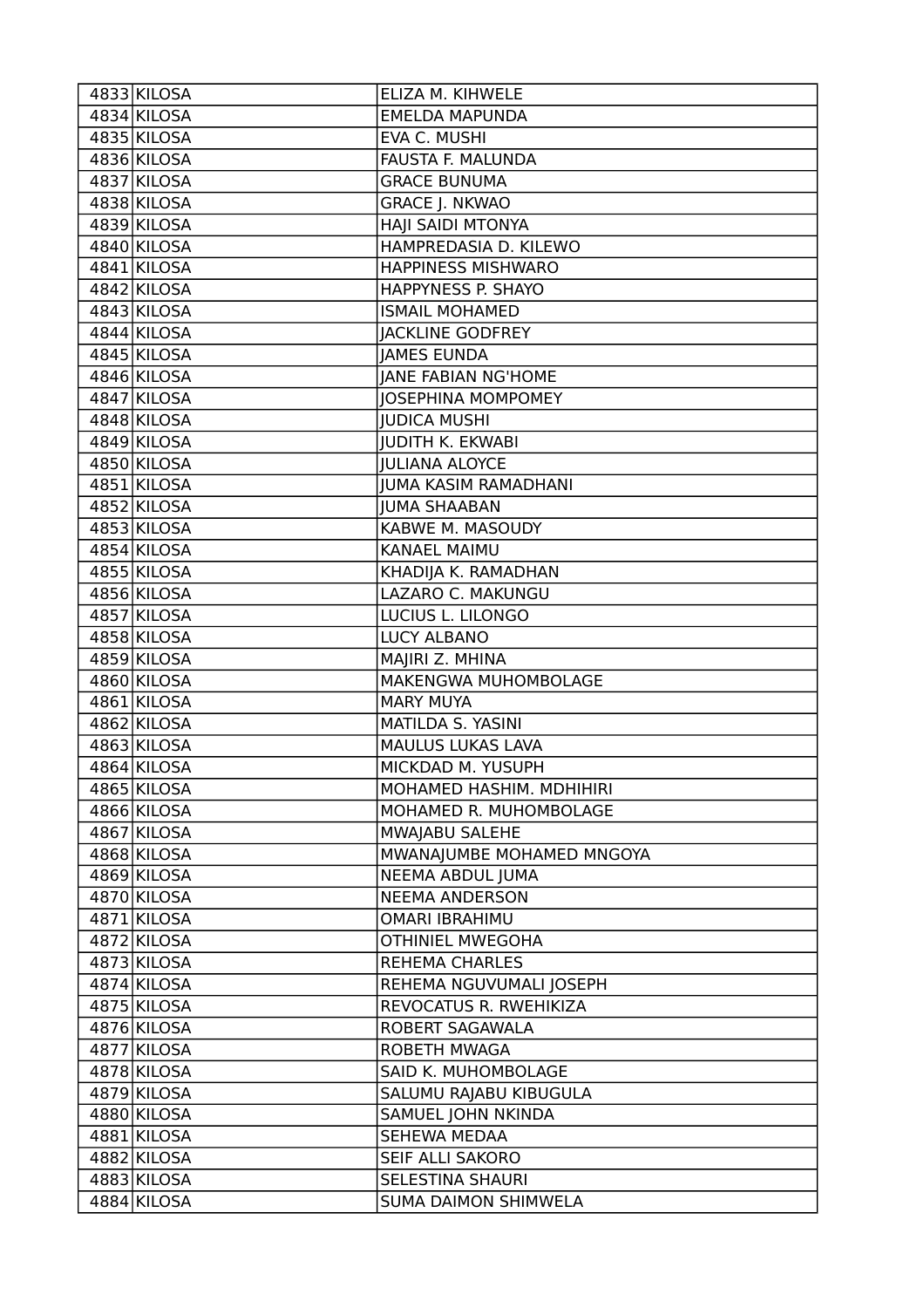| 4885 KILOSA                            | <b>SWALHINA S MOLEL</b>                          |
|----------------------------------------|--------------------------------------------------|
| 4886 KILOSA                            | <b>TATU LILAH</b>                                |
| 4887 KILOSA                            | TUNU CHILEMEJI                                   |
| 4888 KILOSA                            | <b>VIANERY JOSEPH NCHIMBI</b>                    |
| 4889 KILOSA                            | <b>VIOLETH MOSHI</b>                             |
| 4890 KILOSA                            | <b>VIVIAN MATHEW TEMU</b>                        |
| 4891 KILOSA                            | WARDA NASSORO ALLY                               |
| 4892 KILOSA                            | YUSUFU RAMADHANI                                 |
| 4893 KILOSA                            | ZAINABU HAMISI                                   |
| 4894 KILOSA                            | ZIRA CHIGANGA                                    |
| 4895 MALINYI                           | <b>ATTKA ALLY UTOTO</b>                          |
| 4896 MALINYI                           | <b>BACHUS POPO CHELLEO</b>                       |
| 4897 MALINYI                           | <b>BASHIRU MSHAMU</b>                            |
| 4898 MALINYI                           | <b>BENARD SIMON</b>                              |
| 4899 MALINYI                           | DEOGRATIAS S. RUTAKUBWA                          |
| 4900 MALINYI                           | HILLARY ZAKARIA CHIPETA                          |
| 4901 MALINYI                           | <b>HUSSEIN NGWAIYA</b>                           |
| 4902 MALINYI                           | <b>IGNAS WILLIAM AMON</b>                        |
| 4903 MALINYI                           | <b>JOSEPH FRANCIS SHERIHELA</b>                  |
| 4904 MALINYI                           | <b>JOYCE MWEMI</b>                               |
| 4905 MALINYI                           | MAGRETH P. EPONDA                                |
| 4906 MALINYI                           | <b>MARY JACOB</b>                                |
| 4907 MALINYI                           | MASABA M. DOLLAH                                 |
| 4908 MALINYI                           | <b>MFAUME ALLY</b>                               |
| 4909 MALINYI                           | MOHAMED A. MOHAMED                               |
| 4910 MALINYI                           | MONICA T. NGAILO                                 |
| 4911 MALINYI                           | <b>SADRU SALUMU</b>                              |
| 4912 MALINYI                           | SPYRON BENEDICT ASSEY                            |
| 4913 MALINYI                           | <b>TWALIB YAHAYA</b>                             |
| $\overline{49}14$ MOROGORO (V)         | <b>ABDALLAH SAIDI CHUNGA</b>                     |
| 4915 MOROGORO (V)                      | AGNES A. LYKURWA                                 |
| 4916 MOROGORO (V)                      | ALLY MAZAME JUMA                                 |
| 4917 MOROGORO (V)                      | <b>ALLY YAHYA</b>                                |
| 4918 MOROGORO (V)                      | AMINA M IDRISSA                                  |
| 4919 MOROGORO (V)                      | <b>ANNA KINABO</b>                               |
| 4920 MOROGORO (V)                      | ASHURA M MANYINJA                                |
| 4921 MOROGORO (V)                      | ATUPHENA ALATANGA                                |
| 4922 MOROGORO (V)                      | BERNADETHA C. NANDONDE                           |
| 4923 MOROGORO (V)                      | <b>DEONATUS MUGANGA</b>                          |
| 4924 MOROGORO (V)                      | <b>EDMUND H MNENEY</b>                           |
| 4925 MOROGORO (V)                      | ELISHA J KAMKANDA                                |
| 4926 MOROGORO (V)                      | <b>ELIZABETH C MBAPILA</b>                       |
|                                        |                                                  |
| 4927 MOROGORO (V)                      | ELIZABETH R MKULIA                               |
| 4928 MOROGORO (V)                      | ELIZABETH S MASYAGA                              |
| 4929 MOROGORO (V)                      | <b>EMMY C. KIFUMU</b>                            |
| 4930 MOROGORO (V)                      | EPHREM K. DIKWE                                  |
| 4931 MOROGORO (V)                      | <b>ESTER P KULINGANILA</b>                       |
| 4932 MOROGORO (V)                      | FATUMA R LIFUKALA                                |
| 4933 MOROGORO (V)                      | <b>FESTO B MWIYOHA</b>                           |
| 4934 MOROGORO (V)                      | FILBERT F MIYINGA                                |
| 4935 MOROGORO (V)<br>4936 MOROGORO (V) | <b>FLORAH MAHINYA</b><br><b>GERVAS W. KIBALI</b> |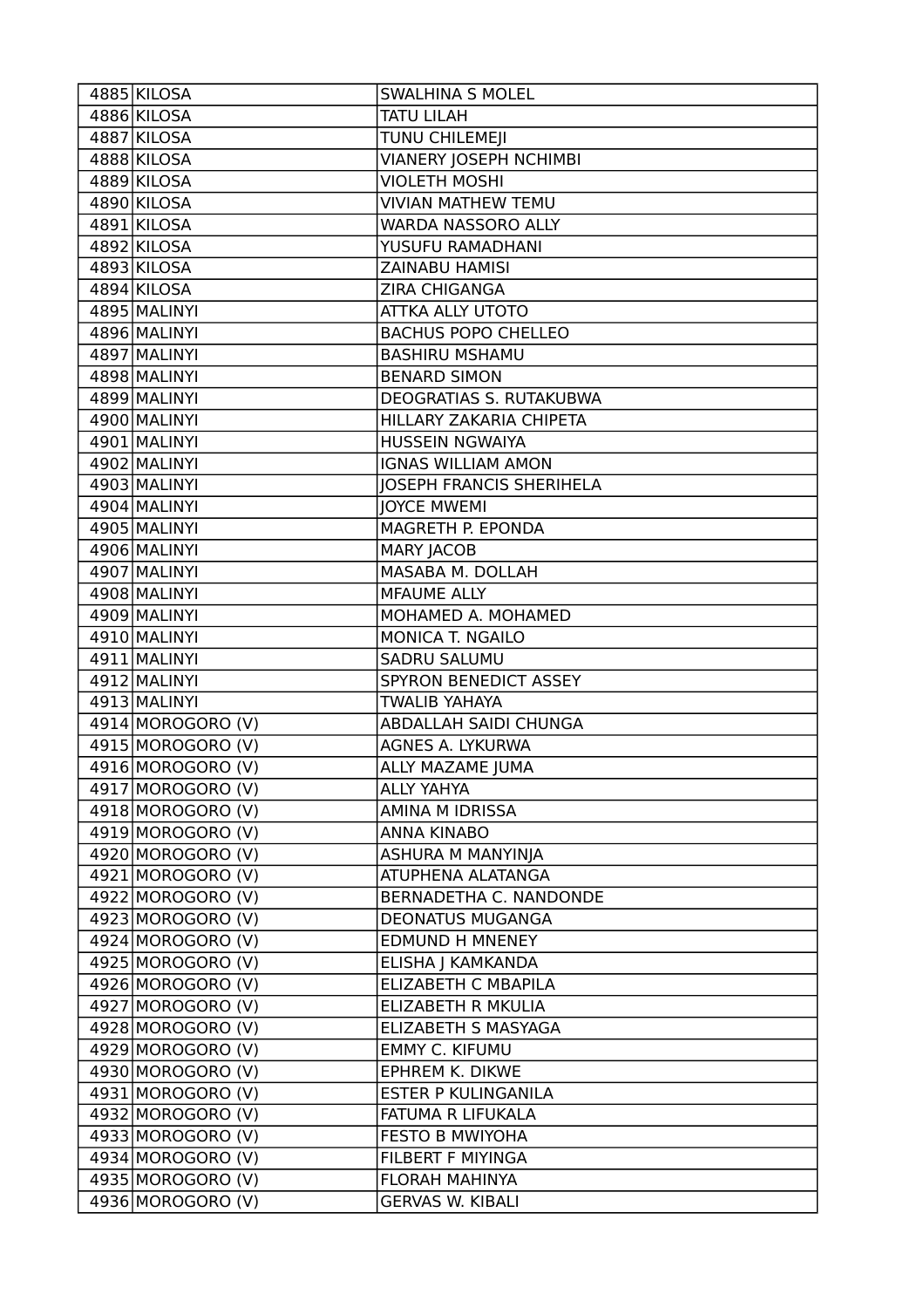| 4937 MOROGORO (V)      | <b>GODFREY LUCAS</b>         |
|------------------------|------------------------------|
| 4938 MOROGORO (V)      | <b>HADIJA S NJOKA</b>        |
| 4939 MOROGORO (V)      | <b>HALIMA MUNGIA</b>         |
| 4940 MOROGORO (V)      | <b>HAMIDA PENGO</b>          |
| 4941 MOROGORO (V)      | <b>HAMISI M MAHAMBI</b>      |
| 4942 MOROGORO (V)      | HAPPY P. MSOFFE              |
| 4943 MOROGORO (V)      | <b>HELENA CHUWA</b>          |
| 4944 MOROGORO (V)      | <b>HERIETH J MKAANGA</b>     |
| 4945 MOROGORO (V)      | <b>HOSEA MICHAEL</b>         |
| 4946 MOROGORO (V)      | <b>JACQUELINE MIZAMBWA</b>   |
| 4947 MOROGORO (V)      | <b>JENIFER M SIMBAULANGA</b> |
| 4948 MOROGORO (V)      | <b>JOHN MASANJA</b>          |
| 4949 MOROGORO (V)      | JOYCE J. FRANCIS             |
| 4950 MOROGORO (V)      | <b>JOYCE NJISYA</b>          |
| 4951 MOROGORO (V)      | LYDIA D OLOTU                |
| 4952 MOROGORO (V)      | <b>MARIAM YUSUPH</b>         |
| 4953 MOROGORO (V)      | <b>MARIAPIA KIPACHA</b>      |
| 4954 MOROGORO (V)      | MARTHA   LUOGA               |
| 4955 MOROGORO (V)      | MERINA K KAGIRITI            |
| 4956 MOROGORO (V)      | MODESTA KATWALE              |
| 4957 MOROGORO (V)      | MWAJUMA A KAGOMA             |
| 4958 MOROGORO (V)      | MWAJUMA JUMANNE              |
| 4959 MOROGORO (V)      | MWANAIDI R MZARA             |
| 4960 MOROGORO (V)      | RAJESH MOHAN                 |
| 4961 MOROGORO (V)      | REDEMTHA JOHN MBIKI          |
| 4962 MOROGORO (V)      | RIZIK J RUGULANE             |
| 4963 MOROGORO (V)      | ROSE ONESMO                  |
| 4964 MOROGORO (V)      | RUKIA MLUPILO                |
| 4965 MOROGORO (V)      | <b>RUTHI JUMA</b>            |
| 4966 MOROGORO (V)      | SHAMIRA S. MDOE              |
| 4967 MOROGORO (V)      | <b>STANLEY P LIKONDE</b>     |
| 4968 MOROGORO (V)      | <b>SUZANA MTAYA</b>          |
| 4969 MOROGORO (V)      | TEOFRIDA J BAILA             |
| 4970 MOROGORO (V)      | <b>WILFRIDA F NYAKI</b>      |
| 4971 MOROGORO (V)      | WILFRIDA F. NYAKI            |
| 4972 MOROGORO MANISPAA | ABRAHAM KATUMA MAHIZO        |
| 4973 MOROGORO MANISPAA | AGATHA PIUS KAPINGA          |
| 4974 MOROGORO MANISPAA | ALISTIDIA KASHURA            |
| 4975 MOROGORO MANISPAA | AMIDA ISSA MKWAWA            |
| 4976 MOROGORO MANISPAA | ANNA SYLVEST ASWILE          |
| 4977 MOROGORO MANISPAA | ANNA YOHANA MKONONGO         |
| 4978 MOROGORO MANISPAA | <b>ANNE CHALE</b>            |
| 4979 MOROGORO MANISPAA | ASHA HUSEIN MFINANGA         |
| 4980 MOROGORO MANISPAA | ASHA J NDARO                 |
| 4981 MOROGORO MANISPAA | ASHA YAHAYA MUSSA            |
| 4982 MOROGORO MANISPAA | <b>AZIZA OMARY MZERU</b>     |
| 4983 MOROGORO MANISPAA | <b>AZIZA SALUM</b>           |
| 4984 MOROGORO MANISPAA | <b>BAHATI YUSUPH MOHAMED</b> |
| 4985 MOROGORO MANISPAA | BEATRICE EDWARD CHIGAVA      |
| 4986 MOROGORO MANISPAA | <b>BONIFACE JOYSON MSUYA</b> |
| 4987 MOROGORO MANISPAA | DIHA JUMA ZONGO              |
| 4988 MOROGORO MANISPAA | DONATHA MBOGOSHI LAMECK      |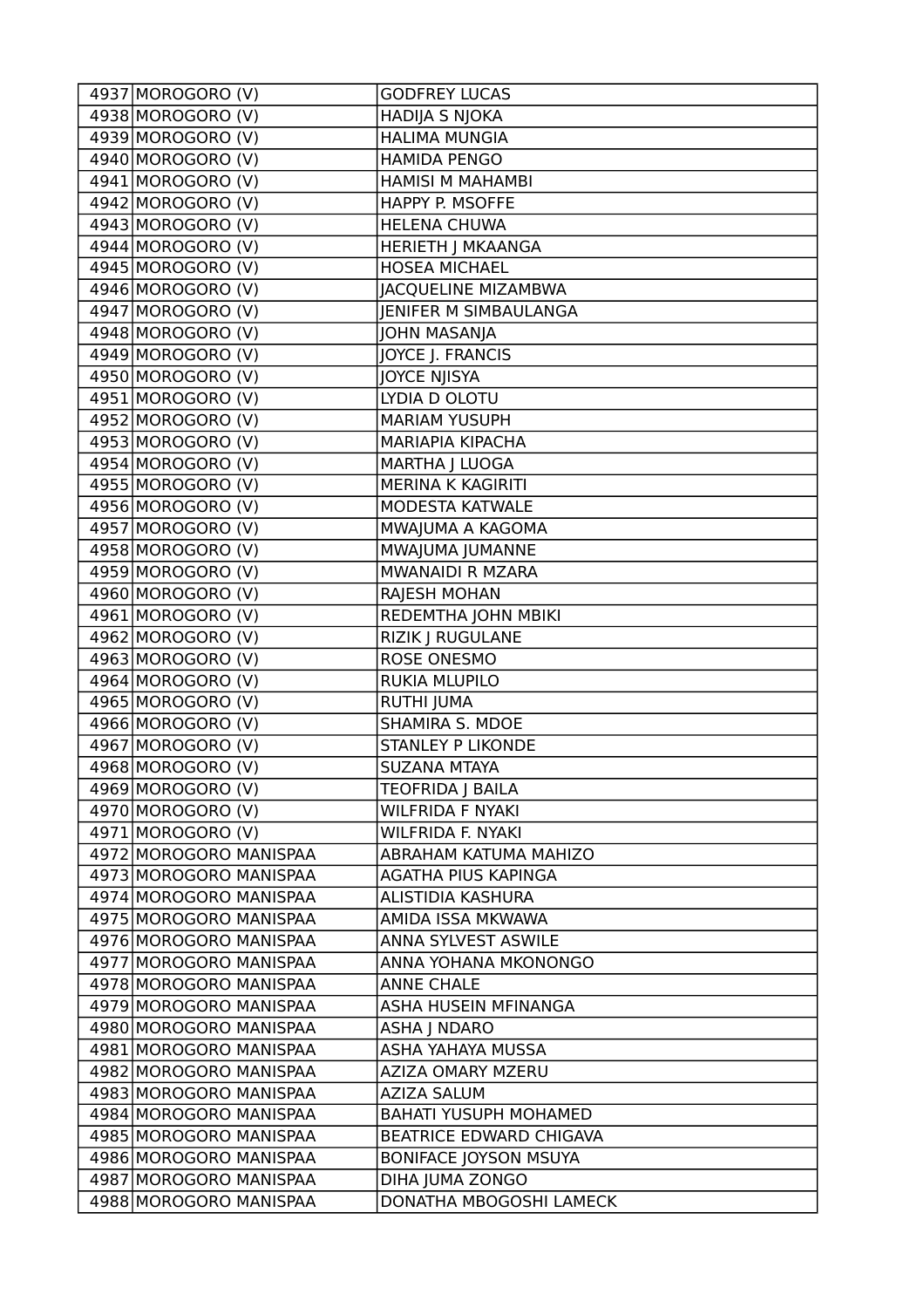| 4990 MOROGORO MANISPAA<br><b>ESTER YUSUPH</b><br>4991 MOROGORO MANISPAA<br><b>EVANCE MWAGA</b><br>EVELYNE C NJELEKELA<br>4992 MOROGORO MANISPAA<br>4993 MOROGORO MANISPAA<br>FARIDA EMMY MAYEGA<br>4994 MOROGORO MANISPAA<br>FARIDA SAIDI MAVURA<br>4995 MOROGORO MANISPAA<br>FATUMA RASHID LIFUKALA<br>4996 MOROGORO MANISPAA<br>FAUZIA HILAL HAMAD<br>4997 MOROGORO MANISPAA<br>FERDINAND BANZY MAKOA<br>4998 MOROGORO MANISPAA<br>FERDINANDA NDUVYE MPOMA<br>4999 MOROGORO MANISPAA<br>FLORA DAWSON MBOKA<br><b>GIDION G GASPARY</b><br>5000 MOROGORO MANISPAA<br>5001 MOROGORO MANISPAA<br><b>GLORIA DOMINICK SHIMANI</b><br>5002 MOROGORO MANISPAA<br><b>HAFSA HUSSEIN</b><br>5003 MOROGORO MANISPAA<br>HANNA SIMSON KATAGE<br>5004 MOROGORO MANISPAA<br>HAPPINESS EZEKIEL SHINGWENDA<br>5005 MOROGORO MANISPAA<br>HAPPINESS J. MIPAWA<br>5006 MOROGORO MANISPAA<br>HAVINITISHI SELEMANI KOMBO<br>5007 MOROGORO MANISPAA<br>HAWA HAJI MSANGI<br>5008 MOROGORO MANISPAA<br><b>HELENA ANDREW BWIRE</b><br>5009 MOROGORO MANISPAA<br>HILDA E. SHAO<br>5010 MOROGORO MANISPAA<br><b>INOCENCIA JUMA LUKALI</b><br>5011 MOROGORO MANISPAA<br><b>JANETH HERMAN SUMUNI</b><br>5012 MOROGORO MANISPAA<br>JAQUELIN HENRY TIBENDA<br><b>JESTINA S. SHEIZA</b><br>5013 MOROGORO MANISPAA<br>5014 MOROGORO MANISPAA<br><b>JIMMY CHARLES MENGELE</b><br>5015 MOROGORO MANISPAA<br>JOYCE ISSA RUAMBO<br><b>JOYCE MDINGI ELIFURAHA</b><br>5016 MOROGORO MANISPAA<br><b>JOYCEREBECCA SOLOMON PAULO</b><br>5017 MOROGORO MANISPAA<br>5018 MOROGORO MANISPAA<br>KAZENI ELIREHEMA NGOWI<br>5019 MOROGORO MANISPAA<br>KIMSHEW YIP LIM<br>5020 MOROGORO MANISPAA<br>KIYAO ABDALLAH MKHANDE<br>5021 MOROGORO MANISPAA<br>KULWA SHABANI CHARAHANI<br>5022 MOROGORO MANISPAA<br>LATIFA HAMISI NAKOTOPAJE<br>5023 MOROGORO MANISPAA<br>LEOCADIA ATANASI MASSAWE<br>5024 MOROGORO MANISPAA<br>LUCY LAURENT MASANJA<br>5025 MOROGORO MANISPAA<br>MARIAM ANDREA MSIGALA<br>5026 MOROGORO MANISPAA<br><b>MARIAM FRANCIS KIANGO</b><br>5027 MOROGORO MANISPAA<br><b>MARY D HUNGULA</b><br>5028 MOROGORO MANISPAA<br>MARY NYACHEMO SIONGO<br>5029 MOROGORO MANISPAA<br>MKAMI MICHAEL KYANYARI<br>5030 MOROGORO MANISPAA<br>MWAJUMA JUMA MAKAME<br>5031 MOROGORO MANISPAA<br>MWANAHARUSI SAID MHUNGUTA<br>5032 MOROGORO MANISPAA<br>MWINGA MOSSES WILSON<br>5033 MOROGORO MANISPAA<br>NAJA ALMON SANGA<br>5034 MOROGORO MANISPAA | 4989 MOROGORO MANISPAA | <b>DOSTEA PETER MHUFU</b> |
|------------------------------------------------------------------------------------------------------------------------------------------------------------------------------------------------------------------------------------------------------------------------------------------------------------------------------------------------------------------------------------------------------------------------------------------------------------------------------------------------------------------------------------------------------------------------------------------------------------------------------------------------------------------------------------------------------------------------------------------------------------------------------------------------------------------------------------------------------------------------------------------------------------------------------------------------------------------------------------------------------------------------------------------------------------------------------------------------------------------------------------------------------------------------------------------------------------------------------------------------------------------------------------------------------------------------------------------------------------------------------------------------------------------------------------------------------------------------------------------------------------------------------------------------------------------------------------------------------------------------------------------------------------------------------------------------------------------------------------------------------------------------------------------------------------------------------------------------------------------------------------------------------------------------------------------------------------------------------------------------------------------------------------------------------------------------------------------------------------------------------------------------------------------------------------------------------------------------------------------------------------------------------------------------------------------------------------------------------------------------------------------------------|------------------------|---------------------------|
|                                                                                                                                                                                                                                                                                                                                                                                                                                                                                                                                                                                                                                                                                                                                                                                                                                                                                                                                                                                                                                                                                                                                                                                                                                                                                                                                                                                                                                                                                                                                                                                                                                                                                                                                                                                                                                                                                                                                                                                                                                                                                                                                                                                                                                                                                                                                                                                                      |                        |                           |
|                                                                                                                                                                                                                                                                                                                                                                                                                                                                                                                                                                                                                                                                                                                                                                                                                                                                                                                                                                                                                                                                                                                                                                                                                                                                                                                                                                                                                                                                                                                                                                                                                                                                                                                                                                                                                                                                                                                                                                                                                                                                                                                                                                                                                                                                                                                                                                                                      |                        |                           |
|                                                                                                                                                                                                                                                                                                                                                                                                                                                                                                                                                                                                                                                                                                                                                                                                                                                                                                                                                                                                                                                                                                                                                                                                                                                                                                                                                                                                                                                                                                                                                                                                                                                                                                                                                                                                                                                                                                                                                                                                                                                                                                                                                                                                                                                                                                                                                                                                      |                        |                           |
|                                                                                                                                                                                                                                                                                                                                                                                                                                                                                                                                                                                                                                                                                                                                                                                                                                                                                                                                                                                                                                                                                                                                                                                                                                                                                                                                                                                                                                                                                                                                                                                                                                                                                                                                                                                                                                                                                                                                                                                                                                                                                                                                                                                                                                                                                                                                                                                                      |                        |                           |
|                                                                                                                                                                                                                                                                                                                                                                                                                                                                                                                                                                                                                                                                                                                                                                                                                                                                                                                                                                                                                                                                                                                                                                                                                                                                                                                                                                                                                                                                                                                                                                                                                                                                                                                                                                                                                                                                                                                                                                                                                                                                                                                                                                                                                                                                                                                                                                                                      |                        |                           |
|                                                                                                                                                                                                                                                                                                                                                                                                                                                                                                                                                                                                                                                                                                                                                                                                                                                                                                                                                                                                                                                                                                                                                                                                                                                                                                                                                                                                                                                                                                                                                                                                                                                                                                                                                                                                                                                                                                                                                                                                                                                                                                                                                                                                                                                                                                                                                                                                      |                        |                           |
|                                                                                                                                                                                                                                                                                                                                                                                                                                                                                                                                                                                                                                                                                                                                                                                                                                                                                                                                                                                                                                                                                                                                                                                                                                                                                                                                                                                                                                                                                                                                                                                                                                                                                                                                                                                                                                                                                                                                                                                                                                                                                                                                                                                                                                                                                                                                                                                                      |                        |                           |
|                                                                                                                                                                                                                                                                                                                                                                                                                                                                                                                                                                                                                                                                                                                                                                                                                                                                                                                                                                                                                                                                                                                                                                                                                                                                                                                                                                                                                                                                                                                                                                                                                                                                                                                                                                                                                                                                                                                                                                                                                                                                                                                                                                                                                                                                                                                                                                                                      |                        |                           |
|                                                                                                                                                                                                                                                                                                                                                                                                                                                                                                                                                                                                                                                                                                                                                                                                                                                                                                                                                                                                                                                                                                                                                                                                                                                                                                                                                                                                                                                                                                                                                                                                                                                                                                                                                                                                                                                                                                                                                                                                                                                                                                                                                                                                                                                                                                                                                                                                      |                        |                           |
|                                                                                                                                                                                                                                                                                                                                                                                                                                                                                                                                                                                                                                                                                                                                                                                                                                                                                                                                                                                                                                                                                                                                                                                                                                                                                                                                                                                                                                                                                                                                                                                                                                                                                                                                                                                                                                                                                                                                                                                                                                                                                                                                                                                                                                                                                                                                                                                                      |                        |                           |
|                                                                                                                                                                                                                                                                                                                                                                                                                                                                                                                                                                                                                                                                                                                                                                                                                                                                                                                                                                                                                                                                                                                                                                                                                                                                                                                                                                                                                                                                                                                                                                                                                                                                                                                                                                                                                                                                                                                                                                                                                                                                                                                                                                                                                                                                                                                                                                                                      |                        |                           |
|                                                                                                                                                                                                                                                                                                                                                                                                                                                                                                                                                                                                                                                                                                                                                                                                                                                                                                                                                                                                                                                                                                                                                                                                                                                                                                                                                                                                                                                                                                                                                                                                                                                                                                                                                                                                                                                                                                                                                                                                                                                                                                                                                                                                                                                                                                                                                                                                      |                        |                           |
|                                                                                                                                                                                                                                                                                                                                                                                                                                                                                                                                                                                                                                                                                                                                                                                                                                                                                                                                                                                                                                                                                                                                                                                                                                                                                                                                                                                                                                                                                                                                                                                                                                                                                                                                                                                                                                                                                                                                                                                                                                                                                                                                                                                                                                                                                                                                                                                                      |                        |                           |
|                                                                                                                                                                                                                                                                                                                                                                                                                                                                                                                                                                                                                                                                                                                                                                                                                                                                                                                                                                                                                                                                                                                                                                                                                                                                                                                                                                                                                                                                                                                                                                                                                                                                                                                                                                                                                                                                                                                                                                                                                                                                                                                                                                                                                                                                                                                                                                                                      |                        |                           |
|                                                                                                                                                                                                                                                                                                                                                                                                                                                                                                                                                                                                                                                                                                                                                                                                                                                                                                                                                                                                                                                                                                                                                                                                                                                                                                                                                                                                                                                                                                                                                                                                                                                                                                                                                                                                                                                                                                                                                                                                                                                                                                                                                                                                                                                                                                                                                                                                      |                        |                           |
|                                                                                                                                                                                                                                                                                                                                                                                                                                                                                                                                                                                                                                                                                                                                                                                                                                                                                                                                                                                                                                                                                                                                                                                                                                                                                                                                                                                                                                                                                                                                                                                                                                                                                                                                                                                                                                                                                                                                                                                                                                                                                                                                                                                                                                                                                                                                                                                                      |                        |                           |
|                                                                                                                                                                                                                                                                                                                                                                                                                                                                                                                                                                                                                                                                                                                                                                                                                                                                                                                                                                                                                                                                                                                                                                                                                                                                                                                                                                                                                                                                                                                                                                                                                                                                                                                                                                                                                                                                                                                                                                                                                                                                                                                                                                                                                                                                                                                                                                                                      |                        |                           |
|                                                                                                                                                                                                                                                                                                                                                                                                                                                                                                                                                                                                                                                                                                                                                                                                                                                                                                                                                                                                                                                                                                                                                                                                                                                                                                                                                                                                                                                                                                                                                                                                                                                                                                                                                                                                                                                                                                                                                                                                                                                                                                                                                                                                                                                                                                                                                                                                      |                        |                           |
|                                                                                                                                                                                                                                                                                                                                                                                                                                                                                                                                                                                                                                                                                                                                                                                                                                                                                                                                                                                                                                                                                                                                                                                                                                                                                                                                                                                                                                                                                                                                                                                                                                                                                                                                                                                                                                                                                                                                                                                                                                                                                                                                                                                                                                                                                                                                                                                                      |                        |                           |
|                                                                                                                                                                                                                                                                                                                                                                                                                                                                                                                                                                                                                                                                                                                                                                                                                                                                                                                                                                                                                                                                                                                                                                                                                                                                                                                                                                                                                                                                                                                                                                                                                                                                                                                                                                                                                                                                                                                                                                                                                                                                                                                                                                                                                                                                                                                                                                                                      |                        |                           |
|                                                                                                                                                                                                                                                                                                                                                                                                                                                                                                                                                                                                                                                                                                                                                                                                                                                                                                                                                                                                                                                                                                                                                                                                                                                                                                                                                                                                                                                                                                                                                                                                                                                                                                                                                                                                                                                                                                                                                                                                                                                                                                                                                                                                                                                                                                                                                                                                      |                        |                           |
|                                                                                                                                                                                                                                                                                                                                                                                                                                                                                                                                                                                                                                                                                                                                                                                                                                                                                                                                                                                                                                                                                                                                                                                                                                                                                                                                                                                                                                                                                                                                                                                                                                                                                                                                                                                                                                                                                                                                                                                                                                                                                                                                                                                                                                                                                                                                                                                                      |                        |                           |
|                                                                                                                                                                                                                                                                                                                                                                                                                                                                                                                                                                                                                                                                                                                                                                                                                                                                                                                                                                                                                                                                                                                                                                                                                                                                                                                                                                                                                                                                                                                                                                                                                                                                                                                                                                                                                                                                                                                                                                                                                                                                                                                                                                                                                                                                                                                                                                                                      |                        |                           |
|                                                                                                                                                                                                                                                                                                                                                                                                                                                                                                                                                                                                                                                                                                                                                                                                                                                                                                                                                                                                                                                                                                                                                                                                                                                                                                                                                                                                                                                                                                                                                                                                                                                                                                                                                                                                                                                                                                                                                                                                                                                                                                                                                                                                                                                                                                                                                                                                      |                        |                           |
|                                                                                                                                                                                                                                                                                                                                                                                                                                                                                                                                                                                                                                                                                                                                                                                                                                                                                                                                                                                                                                                                                                                                                                                                                                                                                                                                                                                                                                                                                                                                                                                                                                                                                                                                                                                                                                                                                                                                                                                                                                                                                                                                                                                                                                                                                                                                                                                                      |                        |                           |
|                                                                                                                                                                                                                                                                                                                                                                                                                                                                                                                                                                                                                                                                                                                                                                                                                                                                                                                                                                                                                                                                                                                                                                                                                                                                                                                                                                                                                                                                                                                                                                                                                                                                                                                                                                                                                                                                                                                                                                                                                                                                                                                                                                                                                                                                                                                                                                                                      |                        |                           |
|                                                                                                                                                                                                                                                                                                                                                                                                                                                                                                                                                                                                                                                                                                                                                                                                                                                                                                                                                                                                                                                                                                                                                                                                                                                                                                                                                                                                                                                                                                                                                                                                                                                                                                                                                                                                                                                                                                                                                                                                                                                                                                                                                                                                                                                                                                                                                                                                      |                        |                           |
|                                                                                                                                                                                                                                                                                                                                                                                                                                                                                                                                                                                                                                                                                                                                                                                                                                                                                                                                                                                                                                                                                                                                                                                                                                                                                                                                                                                                                                                                                                                                                                                                                                                                                                                                                                                                                                                                                                                                                                                                                                                                                                                                                                                                                                                                                                                                                                                                      |                        |                           |
|                                                                                                                                                                                                                                                                                                                                                                                                                                                                                                                                                                                                                                                                                                                                                                                                                                                                                                                                                                                                                                                                                                                                                                                                                                                                                                                                                                                                                                                                                                                                                                                                                                                                                                                                                                                                                                                                                                                                                                                                                                                                                                                                                                                                                                                                                                                                                                                                      |                        |                           |
|                                                                                                                                                                                                                                                                                                                                                                                                                                                                                                                                                                                                                                                                                                                                                                                                                                                                                                                                                                                                                                                                                                                                                                                                                                                                                                                                                                                                                                                                                                                                                                                                                                                                                                                                                                                                                                                                                                                                                                                                                                                                                                                                                                                                                                                                                                                                                                                                      |                        |                           |
|                                                                                                                                                                                                                                                                                                                                                                                                                                                                                                                                                                                                                                                                                                                                                                                                                                                                                                                                                                                                                                                                                                                                                                                                                                                                                                                                                                                                                                                                                                                                                                                                                                                                                                                                                                                                                                                                                                                                                                                                                                                                                                                                                                                                                                                                                                                                                                                                      |                        |                           |
|                                                                                                                                                                                                                                                                                                                                                                                                                                                                                                                                                                                                                                                                                                                                                                                                                                                                                                                                                                                                                                                                                                                                                                                                                                                                                                                                                                                                                                                                                                                                                                                                                                                                                                                                                                                                                                                                                                                                                                                                                                                                                                                                                                                                                                                                                                                                                                                                      |                        |                           |
|                                                                                                                                                                                                                                                                                                                                                                                                                                                                                                                                                                                                                                                                                                                                                                                                                                                                                                                                                                                                                                                                                                                                                                                                                                                                                                                                                                                                                                                                                                                                                                                                                                                                                                                                                                                                                                                                                                                                                                                                                                                                                                                                                                                                                                                                                                                                                                                                      |                        |                           |
|                                                                                                                                                                                                                                                                                                                                                                                                                                                                                                                                                                                                                                                                                                                                                                                                                                                                                                                                                                                                                                                                                                                                                                                                                                                                                                                                                                                                                                                                                                                                                                                                                                                                                                                                                                                                                                                                                                                                                                                                                                                                                                                                                                                                                                                                                                                                                                                                      |                        |                           |
|                                                                                                                                                                                                                                                                                                                                                                                                                                                                                                                                                                                                                                                                                                                                                                                                                                                                                                                                                                                                                                                                                                                                                                                                                                                                                                                                                                                                                                                                                                                                                                                                                                                                                                                                                                                                                                                                                                                                                                                                                                                                                                                                                                                                                                                                                                                                                                                                      |                        |                           |
|                                                                                                                                                                                                                                                                                                                                                                                                                                                                                                                                                                                                                                                                                                                                                                                                                                                                                                                                                                                                                                                                                                                                                                                                                                                                                                                                                                                                                                                                                                                                                                                                                                                                                                                                                                                                                                                                                                                                                                                                                                                                                                                                                                                                                                                                                                                                                                                                      |                        |                           |
|                                                                                                                                                                                                                                                                                                                                                                                                                                                                                                                                                                                                                                                                                                                                                                                                                                                                                                                                                                                                                                                                                                                                                                                                                                                                                                                                                                                                                                                                                                                                                                                                                                                                                                                                                                                                                                                                                                                                                                                                                                                                                                                                                                                                                                                                                                                                                                                                      |                        |                           |
|                                                                                                                                                                                                                                                                                                                                                                                                                                                                                                                                                                                                                                                                                                                                                                                                                                                                                                                                                                                                                                                                                                                                                                                                                                                                                                                                                                                                                                                                                                                                                                                                                                                                                                                                                                                                                                                                                                                                                                                                                                                                                                                                                                                                                                                                                                                                                                                                      |                        |                           |
|                                                                                                                                                                                                                                                                                                                                                                                                                                                                                                                                                                                                                                                                                                                                                                                                                                                                                                                                                                                                                                                                                                                                                                                                                                                                                                                                                                                                                                                                                                                                                                                                                                                                                                                                                                                                                                                                                                                                                                                                                                                                                                                                                                                                                                                                                                                                                                                                      |                        |                           |
|                                                                                                                                                                                                                                                                                                                                                                                                                                                                                                                                                                                                                                                                                                                                                                                                                                                                                                                                                                                                                                                                                                                                                                                                                                                                                                                                                                                                                                                                                                                                                                                                                                                                                                                                                                                                                                                                                                                                                                                                                                                                                                                                                                                                                                                                                                                                                                                                      |                        |                           |
|                                                                                                                                                                                                                                                                                                                                                                                                                                                                                                                                                                                                                                                                                                                                                                                                                                                                                                                                                                                                                                                                                                                                                                                                                                                                                                                                                                                                                                                                                                                                                                                                                                                                                                                                                                                                                                                                                                                                                                                                                                                                                                                                                                                                                                                                                                                                                                                                      |                        |                           |
|                                                                                                                                                                                                                                                                                                                                                                                                                                                                                                                                                                                                                                                                                                                                                                                                                                                                                                                                                                                                                                                                                                                                                                                                                                                                                                                                                                                                                                                                                                                                                                                                                                                                                                                                                                                                                                                                                                                                                                                                                                                                                                                                                                                                                                                                                                                                                                                                      |                        |                           |
|                                                                                                                                                                                                                                                                                                                                                                                                                                                                                                                                                                                                                                                                                                                                                                                                                                                                                                                                                                                                                                                                                                                                                                                                                                                                                                                                                                                                                                                                                                                                                                                                                                                                                                                                                                                                                                                                                                                                                                                                                                                                                                                                                                                                                                                                                                                                                                                                      |                        |                           |
|                                                                                                                                                                                                                                                                                                                                                                                                                                                                                                                                                                                                                                                                                                                                                                                                                                                                                                                                                                                                                                                                                                                                                                                                                                                                                                                                                                                                                                                                                                                                                                                                                                                                                                                                                                                                                                                                                                                                                                                                                                                                                                                                                                                                                                                                                                                                                                                                      |                        |                           |
|                                                                                                                                                                                                                                                                                                                                                                                                                                                                                                                                                                                                                                                                                                                                                                                                                                                                                                                                                                                                                                                                                                                                                                                                                                                                                                                                                                                                                                                                                                                                                                                                                                                                                                                                                                                                                                                                                                                                                                                                                                                                                                                                                                                                                                                                                                                                                                                                      |                        | NANCY GEOFREY MANDE       |
| 5035 MOROGORO MANISPAA<br>NOELA BAKARI MKUNDI                                                                                                                                                                                                                                                                                                                                                                                                                                                                                                                                                                                                                                                                                                                                                                                                                                                                                                                                                                                                                                                                                                                                                                                                                                                                                                                                                                                                                                                                                                                                                                                                                                                                                                                                                                                                                                                                                                                                                                                                                                                                                                                                                                                                                                                                                                                                                        |                        |                           |
| 5036 MOROGORO MANISPAA<br>NUNU M KATUNDU                                                                                                                                                                                                                                                                                                                                                                                                                                                                                                                                                                                                                                                                                                                                                                                                                                                                                                                                                                                                                                                                                                                                                                                                                                                                                                                                                                                                                                                                                                                                                                                                                                                                                                                                                                                                                                                                                                                                                                                                                                                                                                                                                                                                                                                                                                                                                             |                        |                           |
| <b>OLIDA ANTHONY MINGA</b><br>5037 MOROGORO MANISPAA                                                                                                                                                                                                                                                                                                                                                                                                                                                                                                                                                                                                                                                                                                                                                                                                                                                                                                                                                                                                                                                                                                                                                                                                                                                                                                                                                                                                                                                                                                                                                                                                                                                                                                                                                                                                                                                                                                                                                                                                                                                                                                                                                                                                                                                                                                                                                 |                        |                           |
| 5038 MOROGORO MANISPAA<br>PERPETUA GABRIEL DYUMYEKO                                                                                                                                                                                                                                                                                                                                                                                                                                                                                                                                                                                                                                                                                                                                                                                                                                                                                                                                                                                                                                                                                                                                                                                                                                                                                                                                                                                                                                                                                                                                                                                                                                                                                                                                                                                                                                                                                                                                                                                                                                                                                                                                                                                                                                                                                                                                                  |                        |                           |
| 5039 MOROGORO MANISPAA<br>REHEMA TIMOTHEO MAZOYA                                                                                                                                                                                                                                                                                                                                                                                                                                                                                                                                                                                                                                                                                                                                                                                                                                                                                                                                                                                                                                                                                                                                                                                                                                                                                                                                                                                                                                                                                                                                                                                                                                                                                                                                                                                                                                                                                                                                                                                                                                                                                                                                                                                                                                                                                                                                                     |                        |                           |
| 5040 MOROGORO MANISPAA<br>REHEMA WILSON MALEKO                                                                                                                                                                                                                                                                                                                                                                                                                                                                                                                                                                                                                                                                                                                                                                                                                                                                                                                                                                                                                                                                                                                                                                                                                                                                                                                                                                                                                                                                                                                                                                                                                                                                                                                                                                                                                                                                                                                                                                                                                                                                                                                                                                                                                                                                                                                                                       |                        |                           |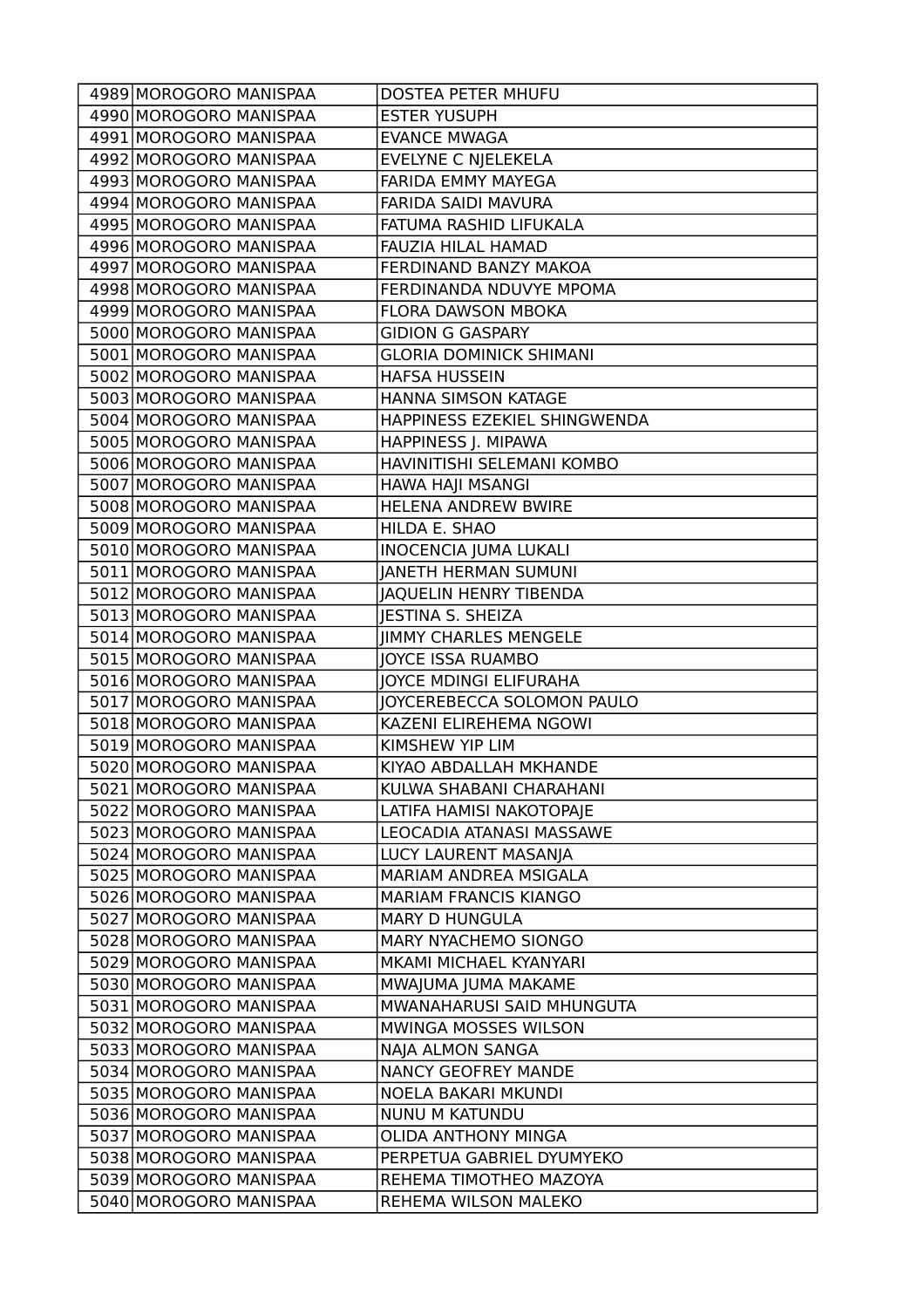| ROSEMARY CHARLES KILLAGO<br>5042 MOROGORO MANISPAA<br>5043 MOROGORO MANISPAA<br>ROSEMARY EMMNUEL SHAYO<br>5044 MOROGORO MANISPAA<br>ROSEMARY OSWIN NGAMOGWA<br>5045 MOROGORO MANISPAA<br>ROZINA JOHN DELIMA<br>5046 MOROGORO MANISPAA<br>RUKIA HASSANI SEMKIWA<br>5047 MOROGORO MANISPAA<br>RUTH K. SAID<br>5048 MOROGORO MANISPAA<br><b>SAIDA ALLY EMILE</b><br>5049 MOROGORO MANISPAA<br><b>SALAMA HAMADI</b><br>5050 MOROGORO MANISPAA<br>SALAMA SABURI KIPENYAPENYA<br>5051 MOROGORO MANISPAA<br><b>SALIMA BONZA</b><br>5052 MOROGORO MANISPAA<br>SALMA MUSTAPHA ABDALLAH<br>5053 MOROGORO MANISPAA<br>SALOME JOSEPH DANGA<br>5054 MOROGORO MANISPAA<br>SAUDA SHABANI MAKUNDI<br>5055 MOROGORO MANISPAA<br>SELEMANI SAIDI FURAHISHA<br>5056 MOROGORO MANISPAA<br><b>SELINA EMILI PETER</b><br>5057 MOROGORO MANISPAA<br><b>SEMENI YAMAWE</b><br>5058 MOROGORO MANISPAA<br><b>SHANI ALLY MWIHUMBO</b><br>5059 MOROGORO MANISPAA<br>SHIDA MANDOLA<br>5060 MOROGORO MANISPAA<br>SIKITIKO ANDREA MGASA<br>5061 MOROGORO MANISPAA<br>STEPHANIA JANUARY KALUNGWANA<br>5062 MOROGORO MANISPAA<br><b>SULEIMAN S MURO</b><br>5063 MOROGORO MANISPAA<br><b>SUZANA RUHASHA</b><br>5064 MOROGORO MANISPAA<br>TABITHA JUSTO NGHWELO<br>5065 MOROGORO MANISPAA<br>TATU HAMISI NGULUMA<br>5066 MOROGORO MANISPAA<br>TATU SELEMANI KALOWA<br>5067 MOROGORO MANISPAA<br>TAUSI MAARUFU MKWAYA<br>5068 MOROGORO MANISPAA<br><b>TEDDY A TARIMO</b><br>5069 MOROGORO MANISPAA<br><b>UPENDO MAURUS NOMBO</b><br>5070 MOROGORO MANISPAA<br><b>VERMUNDA KASSIAN KAYOMBO</b><br>5071 MOROGORO MANISPAA<br><b>VERONICA ARON MHAIKI</b><br>5072 MOROGORO MANISPAA<br><b>VERONICA MOONYESHO ODERA</b><br>5073 MOROGORO MANISPAA<br>VIVIAN HIZZA MALEKO<br>5074 MOROGORO MANISPAA<br><b>WITNESS GODFREY MJEMA</b><br>5075 MOROGORO MANISPAA<br>YAHAYA EDWARD MHAGAMA<br>5076 MOROGORO MANISPAA<br>ZAINABU SALUM MSABILA<br>5077 MOROGORO MANISPAA<br>ZUBERI HAMISI OMARY<br>5078 MVOMERO<br><b>ABRAHAM ROBERT</b><br>5079 MVOMERO<br><b>ALLY CHAMBO</b><br>5080 MVOMERO<br><b>ALLY KILLO</b><br>5081 MVOMERO<br>AMINA G MKWIZU<br>5082 MVOMERO<br>AMINA M. BAKARI<br>5083 MVOMERO<br>ANNA S. MASUKI<br>5084 MVOMERO<br><b>ANNA SYLIVESTER</b><br>5085 MVOMERO<br>ANTHONY M. BONIFASE<br>5086 MVOMERO<br><b>ASHA ALLY</b><br>5087 MVOMERO<br>ASMA JUMA | 5041 MOROGORO MANISPAA | RODA MANUMBU JEAN   |
|------------------------------------------------------------------------------------------------------------------------------------------------------------------------------------------------------------------------------------------------------------------------------------------------------------------------------------------------------------------------------------------------------------------------------------------------------------------------------------------------------------------------------------------------------------------------------------------------------------------------------------------------------------------------------------------------------------------------------------------------------------------------------------------------------------------------------------------------------------------------------------------------------------------------------------------------------------------------------------------------------------------------------------------------------------------------------------------------------------------------------------------------------------------------------------------------------------------------------------------------------------------------------------------------------------------------------------------------------------------------------------------------------------------------------------------------------------------------------------------------------------------------------------------------------------------------------------------------------------------------------------------------------------------------------------------------------------------------------------------------------------------------------------------------------------------------------------------------------------------------------------------------------------------------------------------------------------------------------------------------------------------------------------------------------------------------------------------------------------------------------------------------------------------------------------------------------------------------------------------------------------------------------------------------------------------------------|------------------------|---------------------|
|                                                                                                                                                                                                                                                                                                                                                                                                                                                                                                                                                                                                                                                                                                                                                                                                                                                                                                                                                                                                                                                                                                                                                                                                                                                                                                                                                                                                                                                                                                                                                                                                                                                                                                                                                                                                                                                                                                                                                                                                                                                                                                                                                                                                                                                                                                                              |                        |                     |
|                                                                                                                                                                                                                                                                                                                                                                                                                                                                                                                                                                                                                                                                                                                                                                                                                                                                                                                                                                                                                                                                                                                                                                                                                                                                                                                                                                                                                                                                                                                                                                                                                                                                                                                                                                                                                                                                                                                                                                                                                                                                                                                                                                                                                                                                                                                              |                        |                     |
|                                                                                                                                                                                                                                                                                                                                                                                                                                                                                                                                                                                                                                                                                                                                                                                                                                                                                                                                                                                                                                                                                                                                                                                                                                                                                                                                                                                                                                                                                                                                                                                                                                                                                                                                                                                                                                                                                                                                                                                                                                                                                                                                                                                                                                                                                                                              |                        |                     |
|                                                                                                                                                                                                                                                                                                                                                                                                                                                                                                                                                                                                                                                                                                                                                                                                                                                                                                                                                                                                                                                                                                                                                                                                                                                                                                                                                                                                                                                                                                                                                                                                                                                                                                                                                                                                                                                                                                                                                                                                                                                                                                                                                                                                                                                                                                                              |                        |                     |
|                                                                                                                                                                                                                                                                                                                                                                                                                                                                                                                                                                                                                                                                                                                                                                                                                                                                                                                                                                                                                                                                                                                                                                                                                                                                                                                                                                                                                                                                                                                                                                                                                                                                                                                                                                                                                                                                                                                                                                                                                                                                                                                                                                                                                                                                                                                              |                        |                     |
|                                                                                                                                                                                                                                                                                                                                                                                                                                                                                                                                                                                                                                                                                                                                                                                                                                                                                                                                                                                                                                                                                                                                                                                                                                                                                                                                                                                                                                                                                                                                                                                                                                                                                                                                                                                                                                                                                                                                                                                                                                                                                                                                                                                                                                                                                                                              |                        |                     |
|                                                                                                                                                                                                                                                                                                                                                                                                                                                                                                                                                                                                                                                                                                                                                                                                                                                                                                                                                                                                                                                                                                                                                                                                                                                                                                                                                                                                                                                                                                                                                                                                                                                                                                                                                                                                                                                                                                                                                                                                                                                                                                                                                                                                                                                                                                                              |                        |                     |
|                                                                                                                                                                                                                                                                                                                                                                                                                                                                                                                                                                                                                                                                                                                                                                                                                                                                                                                                                                                                                                                                                                                                                                                                                                                                                                                                                                                                                                                                                                                                                                                                                                                                                                                                                                                                                                                                                                                                                                                                                                                                                                                                                                                                                                                                                                                              |                        |                     |
|                                                                                                                                                                                                                                                                                                                                                                                                                                                                                                                                                                                                                                                                                                                                                                                                                                                                                                                                                                                                                                                                                                                                                                                                                                                                                                                                                                                                                                                                                                                                                                                                                                                                                                                                                                                                                                                                                                                                                                                                                                                                                                                                                                                                                                                                                                                              |                        |                     |
|                                                                                                                                                                                                                                                                                                                                                                                                                                                                                                                                                                                                                                                                                                                                                                                                                                                                                                                                                                                                                                                                                                                                                                                                                                                                                                                                                                                                                                                                                                                                                                                                                                                                                                                                                                                                                                                                                                                                                                                                                                                                                                                                                                                                                                                                                                                              |                        |                     |
|                                                                                                                                                                                                                                                                                                                                                                                                                                                                                                                                                                                                                                                                                                                                                                                                                                                                                                                                                                                                                                                                                                                                                                                                                                                                                                                                                                                                                                                                                                                                                                                                                                                                                                                                                                                                                                                                                                                                                                                                                                                                                                                                                                                                                                                                                                                              |                        |                     |
|                                                                                                                                                                                                                                                                                                                                                                                                                                                                                                                                                                                                                                                                                                                                                                                                                                                                                                                                                                                                                                                                                                                                                                                                                                                                                                                                                                                                                                                                                                                                                                                                                                                                                                                                                                                                                                                                                                                                                                                                                                                                                                                                                                                                                                                                                                                              |                        |                     |
|                                                                                                                                                                                                                                                                                                                                                                                                                                                                                                                                                                                                                                                                                                                                                                                                                                                                                                                                                                                                                                                                                                                                                                                                                                                                                                                                                                                                                                                                                                                                                                                                                                                                                                                                                                                                                                                                                                                                                                                                                                                                                                                                                                                                                                                                                                                              |                        |                     |
|                                                                                                                                                                                                                                                                                                                                                                                                                                                                                                                                                                                                                                                                                                                                                                                                                                                                                                                                                                                                                                                                                                                                                                                                                                                                                                                                                                                                                                                                                                                                                                                                                                                                                                                                                                                                                                                                                                                                                                                                                                                                                                                                                                                                                                                                                                                              |                        |                     |
|                                                                                                                                                                                                                                                                                                                                                                                                                                                                                                                                                                                                                                                                                                                                                                                                                                                                                                                                                                                                                                                                                                                                                                                                                                                                                                                                                                                                                                                                                                                                                                                                                                                                                                                                                                                                                                                                                                                                                                                                                                                                                                                                                                                                                                                                                                                              |                        |                     |
|                                                                                                                                                                                                                                                                                                                                                                                                                                                                                                                                                                                                                                                                                                                                                                                                                                                                                                                                                                                                                                                                                                                                                                                                                                                                                                                                                                                                                                                                                                                                                                                                                                                                                                                                                                                                                                                                                                                                                                                                                                                                                                                                                                                                                                                                                                                              |                        |                     |
|                                                                                                                                                                                                                                                                                                                                                                                                                                                                                                                                                                                                                                                                                                                                                                                                                                                                                                                                                                                                                                                                                                                                                                                                                                                                                                                                                                                                                                                                                                                                                                                                                                                                                                                                                                                                                                                                                                                                                                                                                                                                                                                                                                                                                                                                                                                              |                        |                     |
|                                                                                                                                                                                                                                                                                                                                                                                                                                                                                                                                                                                                                                                                                                                                                                                                                                                                                                                                                                                                                                                                                                                                                                                                                                                                                                                                                                                                                                                                                                                                                                                                                                                                                                                                                                                                                                                                                                                                                                                                                                                                                                                                                                                                                                                                                                                              |                        |                     |
|                                                                                                                                                                                                                                                                                                                                                                                                                                                                                                                                                                                                                                                                                                                                                                                                                                                                                                                                                                                                                                                                                                                                                                                                                                                                                                                                                                                                                                                                                                                                                                                                                                                                                                                                                                                                                                                                                                                                                                                                                                                                                                                                                                                                                                                                                                                              |                        |                     |
|                                                                                                                                                                                                                                                                                                                                                                                                                                                                                                                                                                                                                                                                                                                                                                                                                                                                                                                                                                                                                                                                                                                                                                                                                                                                                                                                                                                                                                                                                                                                                                                                                                                                                                                                                                                                                                                                                                                                                                                                                                                                                                                                                                                                                                                                                                                              |                        |                     |
|                                                                                                                                                                                                                                                                                                                                                                                                                                                                                                                                                                                                                                                                                                                                                                                                                                                                                                                                                                                                                                                                                                                                                                                                                                                                                                                                                                                                                                                                                                                                                                                                                                                                                                                                                                                                                                                                                                                                                                                                                                                                                                                                                                                                                                                                                                                              |                        |                     |
|                                                                                                                                                                                                                                                                                                                                                                                                                                                                                                                                                                                                                                                                                                                                                                                                                                                                                                                                                                                                                                                                                                                                                                                                                                                                                                                                                                                                                                                                                                                                                                                                                                                                                                                                                                                                                                                                                                                                                                                                                                                                                                                                                                                                                                                                                                                              |                        |                     |
|                                                                                                                                                                                                                                                                                                                                                                                                                                                                                                                                                                                                                                                                                                                                                                                                                                                                                                                                                                                                                                                                                                                                                                                                                                                                                                                                                                                                                                                                                                                                                                                                                                                                                                                                                                                                                                                                                                                                                                                                                                                                                                                                                                                                                                                                                                                              |                        |                     |
|                                                                                                                                                                                                                                                                                                                                                                                                                                                                                                                                                                                                                                                                                                                                                                                                                                                                                                                                                                                                                                                                                                                                                                                                                                                                                                                                                                                                                                                                                                                                                                                                                                                                                                                                                                                                                                                                                                                                                                                                                                                                                                                                                                                                                                                                                                                              |                        |                     |
|                                                                                                                                                                                                                                                                                                                                                                                                                                                                                                                                                                                                                                                                                                                                                                                                                                                                                                                                                                                                                                                                                                                                                                                                                                                                                                                                                                                                                                                                                                                                                                                                                                                                                                                                                                                                                                                                                                                                                                                                                                                                                                                                                                                                                                                                                                                              |                        |                     |
|                                                                                                                                                                                                                                                                                                                                                                                                                                                                                                                                                                                                                                                                                                                                                                                                                                                                                                                                                                                                                                                                                                                                                                                                                                                                                                                                                                                                                                                                                                                                                                                                                                                                                                                                                                                                                                                                                                                                                                                                                                                                                                                                                                                                                                                                                                                              |                        |                     |
|                                                                                                                                                                                                                                                                                                                                                                                                                                                                                                                                                                                                                                                                                                                                                                                                                                                                                                                                                                                                                                                                                                                                                                                                                                                                                                                                                                                                                                                                                                                                                                                                                                                                                                                                                                                                                                                                                                                                                                                                                                                                                                                                                                                                                                                                                                                              |                        |                     |
|                                                                                                                                                                                                                                                                                                                                                                                                                                                                                                                                                                                                                                                                                                                                                                                                                                                                                                                                                                                                                                                                                                                                                                                                                                                                                                                                                                                                                                                                                                                                                                                                                                                                                                                                                                                                                                                                                                                                                                                                                                                                                                                                                                                                                                                                                                                              |                        |                     |
|                                                                                                                                                                                                                                                                                                                                                                                                                                                                                                                                                                                                                                                                                                                                                                                                                                                                                                                                                                                                                                                                                                                                                                                                                                                                                                                                                                                                                                                                                                                                                                                                                                                                                                                                                                                                                                                                                                                                                                                                                                                                                                                                                                                                                                                                                                                              |                        |                     |
|                                                                                                                                                                                                                                                                                                                                                                                                                                                                                                                                                                                                                                                                                                                                                                                                                                                                                                                                                                                                                                                                                                                                                                                                                                                                                                                                                                                                                                                                                                                                                                                                                                                                                                                                                                                                                                                                                                                                                                                                                                                                                                                                                                                                                                                                                                                              |                        |                     |
|                                                                                                                                                                                                                                                                                                                                                                                                                                                                                                                                                                                                                                                                                                                                                                                                                                                                                                                                                                                                                                                                                                                                                                                                                                                                                                                                                                                                                                                                                                                                                                                                                                                                                                                                                                                                                                                                                                                                                                                                                                                                                                                                                                                                                                                                                                                              |                        |                     |
|                                                                                                                                                                                                                                                                                                                                                                                                                                                                                                                                                                                                                                                                                                                                                                                                                                                                                                                                                                                                                                                                                                                                                                                                                                                                                                                                                                                                                                                                                                                                                                                                                                                                                                                                                                                                                                                                                                                                                                                                                                                                                                                                                                                                                                                                                                                              |                        |                     |
|                                                                                                                                                                                                                                                                                                                                                                                                                                                                                                                                                                                                                                                                                                                                                                                                                                                                                                                                                                                                                                                                                                                                                                                                                                                                                                                                                                                                                                                                                                                                                                                                                                                                                                                                                                                                                                                                                                                                                                                                                                                                                                                                                                                                                                                                                                                              |                        |                     |
|                                                                                                                                                                                                                                                                                                                                                                                                                                                                                                                                                                                                                                                                                                                                                                                                                                                                                                                                                                                                                                                                                                                                                                                                                                                                                                                                                                                                                                                                                                                                                                                                                                                                                                                                                                                                                                                                                                                                                                                                                                                                                                                                                                                                                                                                                                                              |                        |                     |
|                                                                                                                                                                                                                                                                                                                                                                                                                                                                                                                                                                                                                                                                                                                                                                                                                                                                                                                                                                                                                                                                                                                                                                                                                                                                                                                                                                                                                                                                                                                                                                                                                                                                                                                                                                                                                                                                                                                                                                                                                                                                                                                                                                                                                                                                                                                              |                        |                     |
|                                                                                                                                                                                                                                                                                                                                                                                                                                                                                                                                                                                                                                                                                                                                                                                                                                                                                                                                                                                                                                                                                                                                                                                                                                                                                                                                                                                                                                                                                                                                                                                                                                                                                                                                                                                                                                                                                                                                                                                                                                                                                                                                                                                                                                                                                                                              |                        |                     |
|                                                                                                                                                                                                                                                                                                                                                                                                                                                                                                                                                                                                                                                                                                                                                                                                                                                                                                                                                                                                                                                                                                                                                                                                                                                                                                                                                                                                                                                                                                                                                                                                                                                                                                                                                                                                                                                                                                                                                                                                                                                                                                                                                                                                                                                                                                                              |                        |                     |
|                                                                                                                                                                                                                                                                                                                                                                                                                                                                                                                                                                                                                                                                                                                                                                                                                                                                                                                                                                                                                                                                                                                                                                                                                                                                                                                                                                                                                                                                                                                                                                                                                                                                                                                                                                                                                                                                                                                                                                                                                                                                                                                                                                                                                                                                                                                              |                        |                     |
|                                                                                                                                                                                                                                                                                                                                                                                                                                                                                                                                                                                                                                                                                                                                                                                                                                                                                                                                                                                                                                                                                                                                                                                                                                                                                                                                                                                                                                                                                                                                                                                                                                                                                                                                                                                                                                                                                                                                                                                                                                                                                                                                                                                                                                                                                                                              |                        |                     |
|                                                                                                                                                                                                                                                                                                                                                                                                                                                                                                                                                                                                                                                                                                                                                                                                                                                                                                                                                                                                                                                                                                                                                                                                                                                                                                                                                                                                                                                                                                                                                                                                                                                                                                                                                                                                                                                                                                                                                                                                                                                                                                                                                                                                                                                                                                                              |                        |                     |
|                                                                                                                                                                                                                                                                                                                                                                                                                                                                                                                                                                                                                                                                                                                                                                                                                                                                                                                                                                                                                                                                                                                                                                                                                                                                                                                                                                                                                                                                                                                                                                                                                                                                                                                                                                                                                                                                                                                                                                                                                                                                                                                                                                                                                                                                                                                              |                        |                     |
|                                                                                                                                                                                                                                                                                                                                                                                                                                                                                                                                                                                                                                                                                                                                                                                                                                                                                                                                                                                                                                                                                                                                                                                                                                                                                                                                                                                                                                                                                                                                                                                                                                                                                                                                                                                                                                                                                                                                                                                                                                                                                                                                                                                                                                                                                                                              |                        |                     |
|                                                                                                                                                                                                                                                                                                                                                                                                                                                                                                                                                                                                                                                                                                                                                                                                                                                                                                                                                                                                                                                                                                                                                                                                                                                                                                                                                                                                                                                                                                                                                                                                                                                                                                                                                                                                                                                                                                                                                                                                                                                                                                                                                                                                                                                                                                                              |                        |                     |
|                                                                                                                                                                                                                                                                                                                                                                                                                                                                                                                                                                                                                                                                                                                                                                                                                                                                                                                                                                                                                                                                                                                                                                                                                                                                                                                                                                                                                                                                                                                                                                                                                                                                                                                                                                                                                                                                                                                                                                                                                                                                                                                                                                                                                                                                                                                              |                        |                     |
|                                                                                                                                                                                                                                                                                                                                                                                                                                                                                                                                                                                                                                                                                                                                                                                                                                                                                                                                                                                                                                                                                                                                                                                                                                                                                                                                                                                                                                                                                                                                                                                                                                                                                                                                                                                                                                                                                                                                                                                                                                                                                                                                                                                                                                                                                                                              |                        |                     |
|                                                                                                                                                                                                                                                                                                                                                                                                                                                                                                                                                                                                                                                                                                                                                                                                                                                                                                                                                                                                                                                                                                                                                                                                                                                                                                                                                                                                                                                                                                                                                                                                                                                                                                                                                                                                                                                                                                                                                                                                                                                                                                                                                                                                                                                                                                                              |                        |                     |
| 5088 MVOMERO<br><b>ASUNTA A MHAIKI</b>                                                                                                                                                                                                                                                                                                                                                                                                                                                                                                                                                                                                                                                                                                                                                                                                                                                                                                                                                                                                                                                                                                                                                                                                                                                                                                                                                                                                                                                                                                                                                                                                                                                                                                                                                                                                                                                                                                                                                                                                                                                                                                                                                                                                                                                                                       |                        |                     |
| 5089 MVOMERO<br><b>BARNABAS V. MSIMBE</b>                                                                                                                                                                                                                                                                                                                                                                                                                                                                                                                                                                                                                                                                                                                                                                                                                                                                                                                                                                                                                                                                                                                                                                                                                                                                                                                                                                                                                                                                                                                                                                                                                                                                                                                                                                                                                                                                                                                                                                                                                                                                                                                                                                                                                                                                                    |                        |                     |
| 5090 MVOMERO<br><b>BERADONA S MKABILA</b>                                                                                                                                                                                                                                                                                                                                                                                                                                                                                                                                                                                                                                                                                                                                                                                                                                                                                                                                                                                                                                                                                                                                                                                                                                                                                                                                                                                                                                                                                                                                                                                                                                                                                                                                                                                                                                                                                                                                                                                                                                                                                                                                                                                                                                                                                    |                        |                     |
| 5091 MVOMERO<br><b>CATHERINE VICENT</b>                                                                                                                                                                                                                                                                                                                                                                                                                                                                                                                                                                                                                                                                                                                                                                                                                                                                                                                                                                                                                                                                                                                                                                                                                                                                                                                                                                                                                                                                                                                                                                                                                                                                                                                                                                                                                                                                                                                                                                                                                                                                                                                                                                                                                                                                                      |                        |                     |
| 5092 MVOMERO                                                                                                                                                                                                                                                                                                                                                                                                                                                                                                                                                                                                                                                                                                                                                                                                                                                                                                                                                                                                                                                                                                                                                                                                                                                                                                                                                                                                                                                                                                                                                                                                                                                                                                                                                                                                                                                                                                                                                                                                                                                                                                                                                                                                                                                                                                                 |                        | CHRISTINA M KISANGA |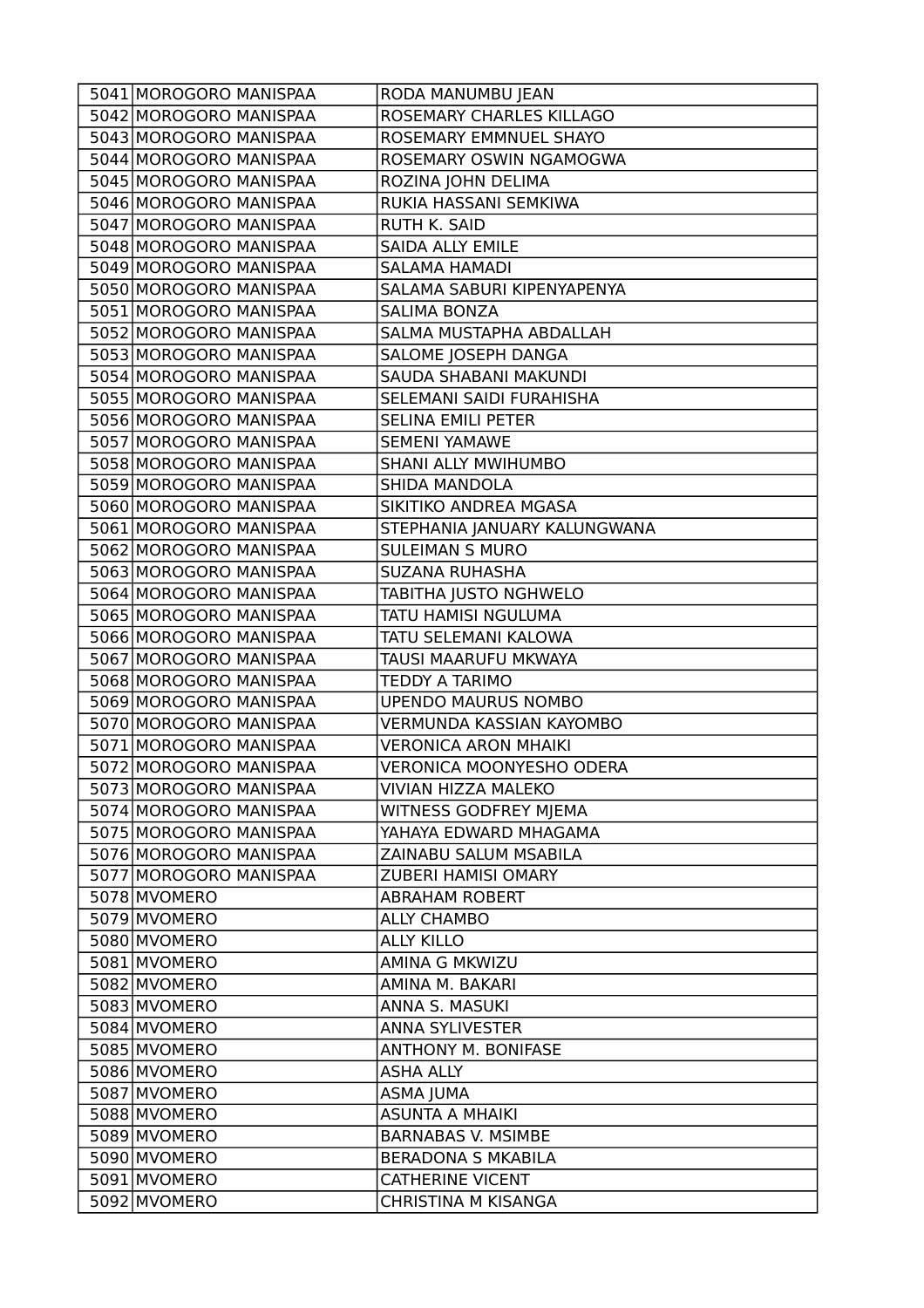| 5093 MVOMERO | <b>CLAY S MZAVAS</b>        |
|--------------|-----------------------------|
| 5094 MVOMERO | <b>DEBORA MALYANGO</b>      |
| 5095 MVOMERO | <b>DEOGRATIUS MASHAURI</b>  |
| 5096 MVOMERO | <b>DEVOTHA MISPELES</b>     |
| 5097 MVOMERO | <b>EDINA FOCAS</b>          |
| 5098 MVOMERO | <b>ELIZA BRYSON</b>         |
| 5099 MVOMERO | ELIZA M. AARON              |
| 5100 MVOMERO | <b>ELIZABETH MAURICE</b>    |
| 5101 MVOMERO | <b>EMANUEL W. MOSHI</b>     |
| 5102 MVOMERO | ESTER J. LUKALI             |
| 5103 MVOMERO | FADHILI O. NGOMA            |
| 5104 MVOMERO | FATMA R. LUKANDA            |
| 5105 MVOMERO | <b>FATUMA LUSEWA</b>        |
| 5106 MVOMERO | <b>FELISTER SUMARI</b>      |
| 5107 MVOMERO | <b>FREDRICK P. MTANI</b>    |
| 5108 MVOMERO | <b>FURAHA G MWASEBA</b>     |
| 5109 MVOMERO | <b>GEOFREY M. PYUMA</b>     |
| 5110 MVOMERO | <b>GLAD NDIMANGWA</b>       |
| 5111 MVOMERO | <b>GRACE MWAMBATA</b>       |
| 5112 MVOMERO | HADIJA R. KIMWAGA           |
| 5113 MVOMERO | HAIRIKA MUSTAPHA            |
| 5114 MVOMERO | HASHIRUNA M GUNGWA          |
| 5115 MVOMERO | <b>HAWA MAGAHI</b>          |
| 5116 MVOMERO | <b>JAMES M LUSHINGE</b>     |
| 5117 MVOMERO | <b>JESCA K. WILFRED</b>     |
| 5118 MVOMERO | <b>JOSEPH H. CHIHANGALA</b> |
| 5119 MVOMERO | <b>JOSEPHINE PETER</b>      |
| 5120 MVOMERO | <b>JOYCE MKOBA</b>          |
| 5121 MVOMERO | KAJUMI C SESI               |
| 5122 MVOMERO | <b>LAZARO MATHIAS</b>       |
| 5123 MVOMERO | <b>LEILA MAVIKA</b>         |
| 5124 MVOMERO | LIMWATA D. MGANGA           |
| 5125 MVOMERO | <b>LUCY MARKUS LAY</b>      |
| 5126 MVOMERO | LYDIA CASMIR                |
| 5127 MVOMERO | <b>MAGRETH CHANDEU</b>      |
| 5128 MVOMERO | MAINESS G. URIO             |
| 5129 MVOMERO | MARGARETH SONGELAELI        |
| 5130 MVOMERO | MARIAM G. NJONANJE          |
| 5131 MVOMERO | <b>MARIAM HASSAN</b>        |
| 5132 MVOMERO | <b>MARIAM LIPOCHI</b>       |
| 5133 MVOMERO | MARIAM M.C. MWABULANGA      |
| 5134 MVOMERO | <b>MARIAM SEIF</b>          |
| 5135 MVOMERO | <b>MAUA MRISHO</b>          |
| 5136 MVOMERO | MAULIDI HASSAN ABRAHIM      |
| 5137 MVOMERO | <b>MBWANA OMALI</b>         |
| 5138 MVOMERO | MELANIA JOSEPHAT            |
| 5139 MVOMERO | <b>MOZA KICHELE</b>         |
| 5140 MVOMERO | MRINDOKO E JOSEPH           |
| 5141 MVOMERO | MWANAHAMISI ISSA            |
| 5142 MVOMERO | <b>NASIBU ALLY</b>          |
| 5143 MVOMERO | NIENDIWE MDUMA              |
| 5144 MVOMERO | RAMADHANI DAUDI             |
|              |                             |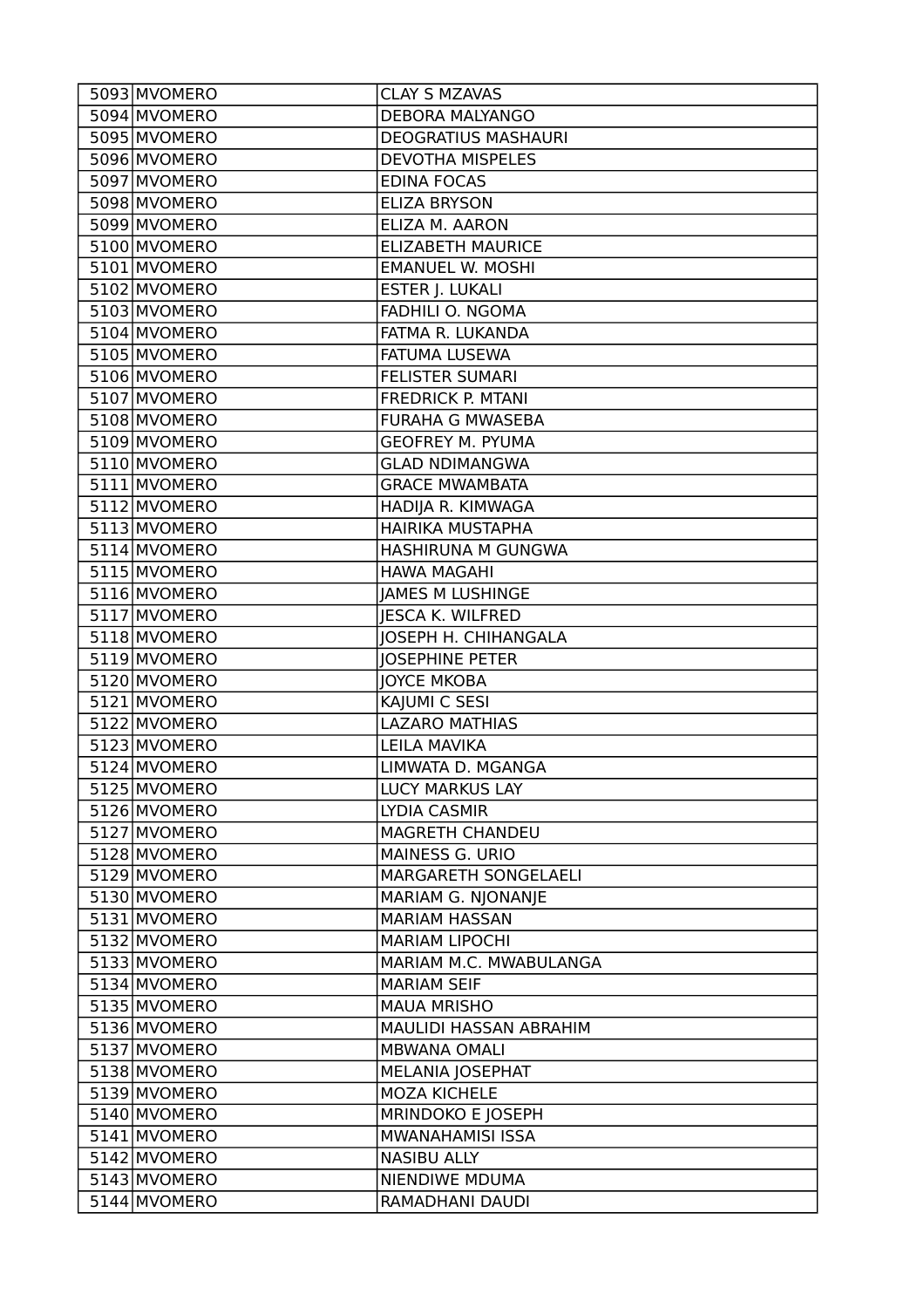| 5145 MVOMERO      | RHODA JOSEPH                   |
|-------------------|--------------------------------|
| 5146 MVOMERO      | <b>RISPER PHORTUNATUS</b>      |
| 5147 MVOMERO      | <b>ROSE CHRISTOPHER</b>        |
| 5148 MVOMERO      | <b>RUKIA HAMZA</b>             |
| 5149 MVOMERO      | TIKISAEL T. AKYOO              |
| 5150 MVOMERO      | TWALIBU TWAHA NJOKI            |
| 5151 MVOMERO      | WASIWASI K LAMSON              |
| 5152 MVOMERO      | ZAINABU SALUMI KAJEMBE         |
| 5153 MVOMERO      | ZUBERI ADAMU B. NKALAMI        |
| 5154 MVOMERO      | ZUHURA I ALLY                  |
| 5155 RAS MOROGORO | ADELLAH FRANCIS MTAWA          |
| 5156 RAS MOROGORO | <b>AGNES PETER SILAS</b>       |
| 5157 RAS MOROGORO | ALINDWE ELISANTE SHOO          |
| 5158 RAS MOROGORO | ANNA MWAMBONA                  |
| 5159 RAS MOROGORO | CATHERINE FERDANANDOS LEMA     |
| 5160 RAS MOROGORO | <b>CECILIA JOHN</b>            |
| 5161 RAS MOROGORO | <b>DEVOTHA P ULUNGI</b>        |
| 5162 RAS MOROGORO | DIANA DOMICIAN PONELA          |
| 5163 RAS MOROGORO | <b>EASTER CHAKUPEWA</b>        |
| 5164 RAS MOROGORO | <b>EMILYAN GABRIEL</b>         |
| 5165 RAS MOROGORO | <b>ERNOLD M MLIGO</b>          |
| 5166 RAS MOROGORO | <b>GABRIEL ERNEST</b>          |
| 5167 RAS MOROGORO | GETRUDEREVOCATUS KAPANDILA     |
| 5168 RAS MOROGORO | HABIBA SALEHE MAJI             |
| 5169 RAS MOROGORO | JACOB JOSEPH                   |
| 5170 RAS MOROGORO | <b>JAMES ALOYS KASAGULA</b>    |
| 5171 RAS MOROGORO | JOHN GADIYE LOHAY              |
| 5172 RAS MOROGORO | <b>JUDITH N MHANDO</b>         |
| 5173 RAS MOROGORO | KAJOLE S SULEIMAN              |
| 5174 RAS MOROGORO | LEAH RAMADHAN MAGOMBA          |
| 5175 RAS MOROGORO | LISIA SABHA KICHECHE           |
| 5176 RAS MOROGORO | <b>MARIDHIA Y. YASSIN</b>      |
| 5177 RAS MOROGORO | MARY ZAKARIA MOSHA             |
| 5178 RAS MOROGORO | MARYCIANA LAZARO MAMBA         |
| 5179 RAS MOROGORO | MUSSA JUMA SHABANI             |
| 5180 RAS MOROGORO | MWAMVITA SHOMARI ALLY          |
| 5181 RAS MOROGORO | NEEMA GABRIEL GAMA             |
| 5182 RAS MOROGORO | NEZIA M. MUYENJWA              |
| 5183 RAS MOROGORO | PENDO NITYAPA KILIMBA          |
| 5184 RAS MOROGORO | SCOLASTICA HILLARY UNDOLE      |
| 5185 RAS MOROGORO | <b>VERONICA MATHIAS NDIMBO</b> |
| 5186 RAS MOROGORO | <b>WESTON ADAM KIPANGULA</b>   |
| 5187 ULANGA       | AJILI MANG'ULISA               |
| 5188ULANGA        | ALLY R. BWANGA                 |
| 5189 ULANGA       | AMINA LUOGA KISIMBO            |
| 5190 ULANGA       | <b>ASHA RASHID</b>             |
| 5191 ULANGA       | ASHA Y. MAGANGA                |
| 5192 ULANGA       | BERTHA SEBASTIAN KIBIRITI      |
| 5193 ULANGA       | <b>CATHERINE A KISOMA</b>      |
| 5194 ULANGA       | <b>CLEVAR MWEMI</b>            |
| 5195 ULANGA       | CORONA ALPHONCE YORONIMO       |
| 5196 ULANGA       | DANIEL CHARLES BARANGU         |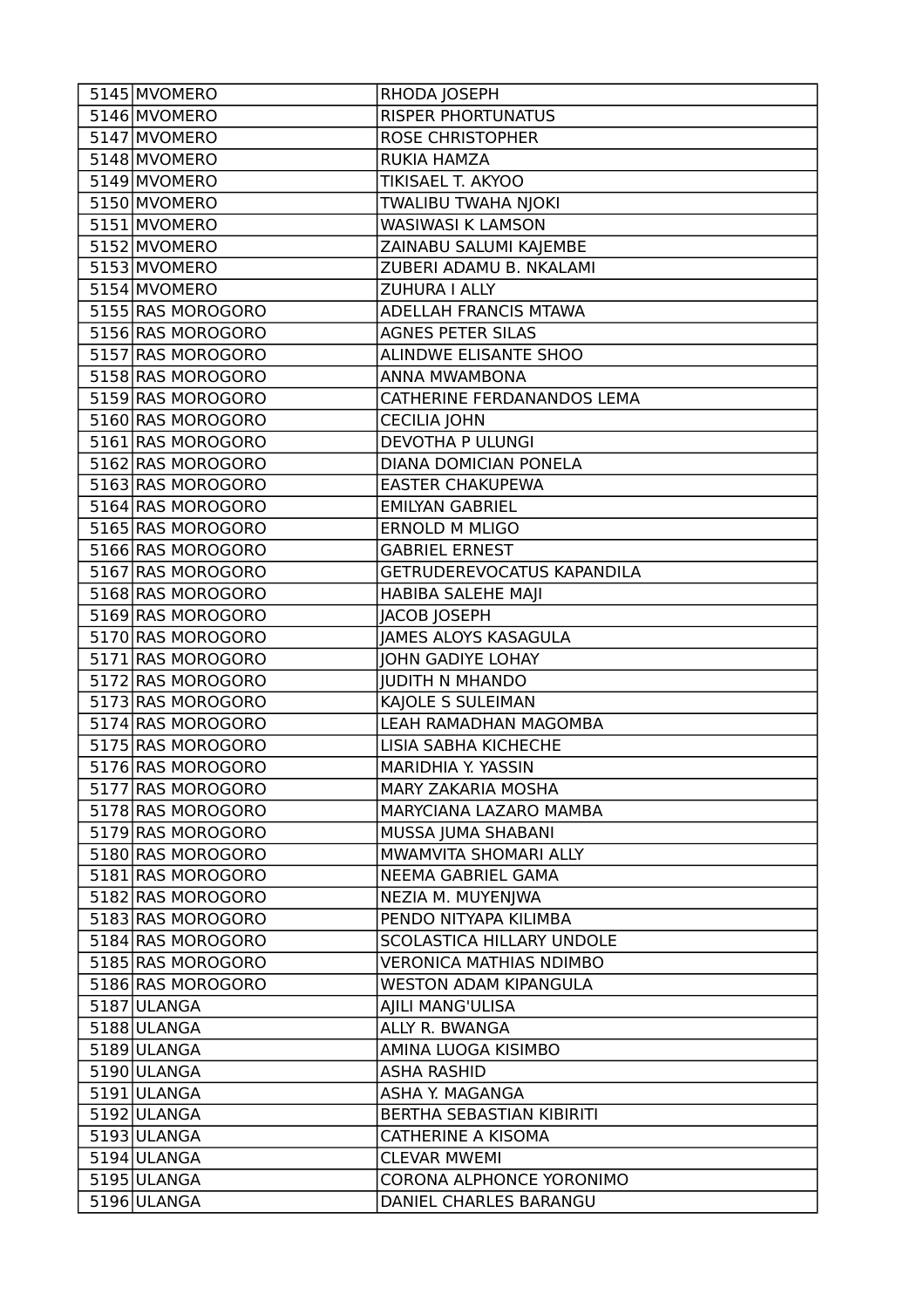| 5197 ULANGA       | DEVOTA A. NGUO              |
|-------------------|-----------------------------|
| 5198 ULANGA       | DOGO M. MPEMBULE            |
| 5199 ULANGA       | EVA M. DAVIDSON             |
| 5200 ULANGA       | EVANGELISTA D. MABOJOLA     |
| 5201 ULANGA       | <b>EVARISTA X TWIPA</b>     |
| 5202 ULANGA       | <b>FELISTER B KIHOMBO</b>   |
| 5203 ULANGA       | <b>GRACE E. MBAWALA</b>     |
| 5204 ULANGA       | JANE C. KOROGO              |
| 5205 ULANGA       | <b>JESCA D. SHEPELE</b>     |
| 5206 ULANGA       | <b>JOHARI H. MTAULA</b>     |
| 5207 ULANGA       | <b>JOYCE L. MAKOLE</b>      |
| 5208 ULANGA       | <b>MAIMUNA Y CHAMBO</b>     |
| 5209 ULANGA       | MARY ABRAHAMU MPHUNGU       |
| 5210 ULANGA       | MATUA J. M. HASSAN          |
| 5211 ULANGA       | NTAWI N. TERRAS             |
| 5212 ULANGA       | PAULINI NYANDA              |
| 5213 ULANGA       | PETER M. MAKOYE             |
| 5214 ULANGA       | REHEMA SAID KAMKUMBA        |
| 5215 ULANGA       | RICHARD MLANGAFU            |
| 5216 ULANGA       | RITHA D. SHAYO              |
| 5217 ULANGA       | <b>SAKINA MUSSA</b>         |
| 5218 ULANGA       | <b>SALIMA LUKULI</b>        |
| 5219 ULANGA       | <b>SETH MAUNGA</b>          |
| 5220 ULANGA       | <b>UPENDO PETER NGOLOKE</b> |
| 5221 ULANGA       | VADIUS PROTACE ISHENGOMA    |
| 5222 ULANGA       | <b>VERONICA IVAMBI</b>      |
| 5223 ULANGA       | <b>VERONICA M. NGAMOGA</b>  |
| 5224 ULANGA       | YOHANA M. NG'WIGULU         |
| 5225 ULANGA       | <b>ZIPORA F KISAMA</b>      |
| 5226 MASASI (M)   | ASHURA MBALAGA              |
| 5227 MASASI (M)   | CAROLINA .M. MTINDA         |
| 5228 MASASI (M)   | DHUREHA .A. SAIDI           |
| 5229 MASASI (M)   | <b>EVARIST MACHINGA</b>     |
| 5230 MASASI (M)   | FATUMA BAKARI SANDALI       |
| $5231$ MASASI (M) | <b>HALIMA RASHIDI</b>       |
| 5232 MASASI (M)   | <b>LEONIDA MUSHEMA</b>      |
| 5233 MASASI (M)   | <b>MARIA MSOSA</b>          |
| 5234 MASASI (M)   | MWANAIDI A. MTAKA           |
| 5235 MASASI (M)   | NINAEL .K.URASA             |
| 5236 MASASI (M)   | PHILIPO CHIKUPI             |
| 5237 MASASI (M)   | REHEMA JOSEPH               |
| 5238 MASASI (M)   | TATU KAMTAULE               |
| 5239 MASASI (M)   | TATU S. MAYALA              |
| 5240 MASASI (V)   | ANANIA D MALEY              |
| $5241$ MASASI (V) | <b>ANTENES NACHICHA</b>     |
| $5242$ MASASI (V) | <b>ANUSA SIKI</b>           |
| $5243$ MASASI (V) | <b>CHARLES J MROPE</b>      |
| 5244 MASASI (V)   | <b>CHIKOI HASSANI</b>       |
| 5245 MASASI (V)   | <b>DAVID MTIMA</b>          |
| 5246 MASASI (V)   | <b>DUSTAN LUGUMI</b>        |
| 5247 MASASI (V)   | <b>EDWIN LUCAS</b>          |
| 5248 MASASI (V)   | <b>ELICE MREKONI</b>        |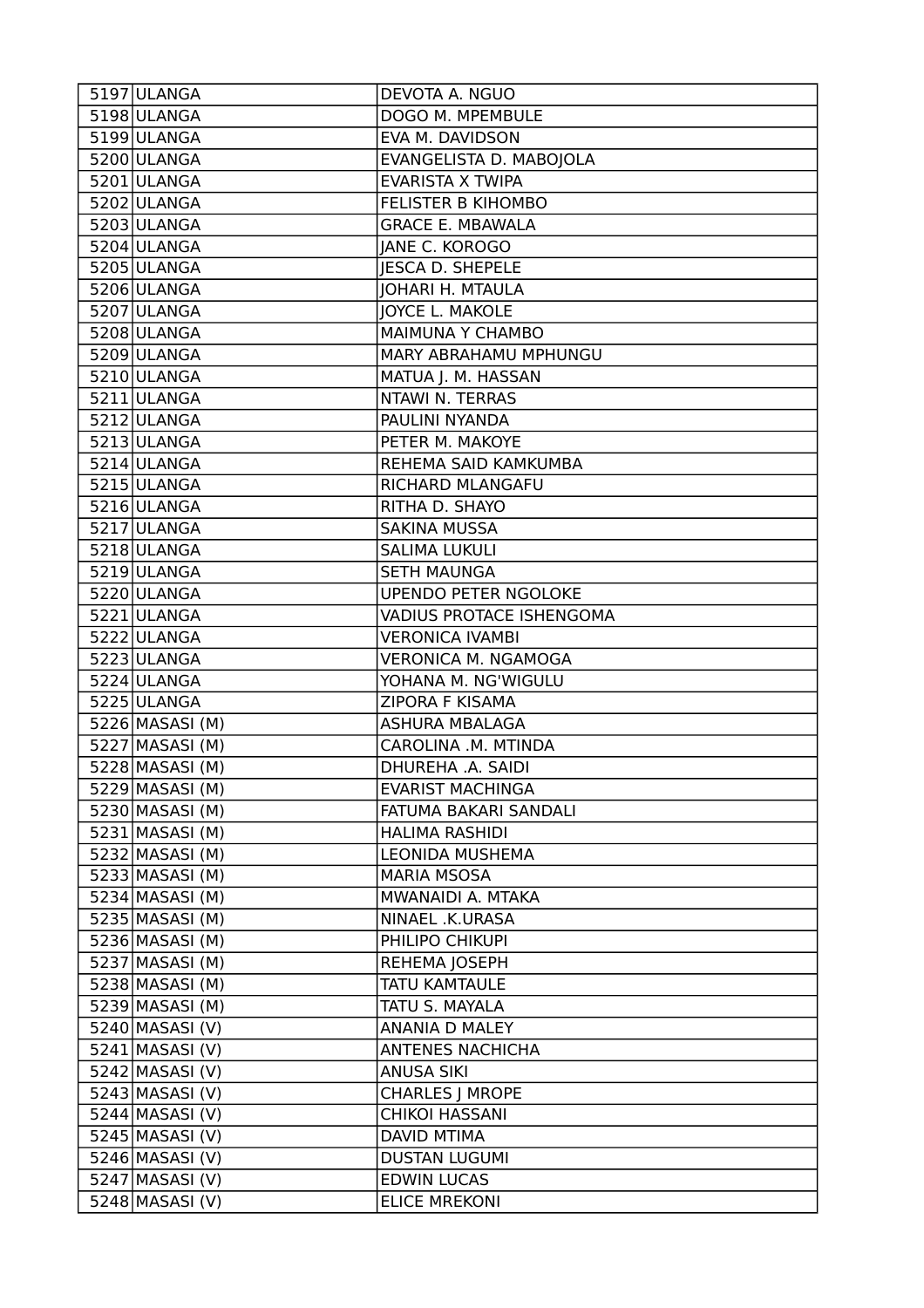| 5249 MASASI (V)       | <b>FRANCIA MUSA</b>        |
|-----------------------|----------------------------|
| 5250 MASASI (V)       | <b>GODFREY MAKENZI</b>     |
| $5251$ MASASI (V)     | <b>HERIETH KALUA</b>       |
| 5252 MASASI (V)       | <b>IMANI MATUTA</b>        |
| 5253 MASASI (V)       | <b>JAMILA ISSA</b>         |
| 5254 MASASI (V)       | <b>JULIA LUPAPA</b>        |
| 5255 MASASI (V)       | <b>KASSIM M SAID</b>       |
| 5256 MASASI (V)       | <b>KENETH NDUNGURU</b>     |
| 5257 MASASI (V)       | <b>MARIAMU HAMISI</b>      |
| 5258 MASASI (V)       | MARY   MBOYA               |
| 5259 MASASI (V)       | MOHAMED MKAMA              |
| 5260 MASASI (V)       | NESPHORT Z NTEMINYANDA     |
| $5261$ MASASI (V)     | STELLA MARY BELEGE         |
| 5262 MTWARA (V)       | ACQUINATHA P. NYANDINDI    |
| $5263$ MTWARA (V)     | <b>BERNADETA MLUNGUSYE</b> |
| 5264 MTWARA (V)       | <b>GRACE JOSEPH</b>        |
| 5265 MTWARA (V)       | <b>HAMISI MAULIDI</b>      |
| 5266 MTWARA (V)       | <b>HAWA LUKIANO</b>        |
| 5267 MTWARA (V)       | <b>KESSY IBRAHIMU</b>      |
| 5268 MTWARA (V)       | MOZA A ATHUMANI            |
| 5269 MTWARA (V)       | MWAJUMA SAIDI              |
| 5270 MTWARA MIKINDANI | ALLY S. KITEMWE            |
| 5271 MTWARA MIKINDANI | <b>ANNA MSAFIRI</b>        |
| 5272 MTWARA MIKINDANI | ARAFA S KUDIALIKA          |
| 5273 MTWARA MIKINDANI | <b>CHARLES A. MMORO</b>    |
| 5274 MTWARA MIKINDANI | <b>EFRATA MARTIN</b>       |
| 5275 MTWARA MIKINDANI | FATUMA B. HASSANI          |
| 5276 MTWARA MIKINDANI | <b>HAPPINESS NESTORY</b>   |
| 5277 MTWARA MIKINDANI | <b>JANETH P. KIRAVU</b>    |
| 5278 MTWARA MIKINDANI | <b>JOYCE MHAWI</b>         |
| 5279 MTWARA MIKINDANI | MOHAMED I. BWAMKUU         |
| 5280 MTWARA MIKINDANI | NYAMBI ATHUMANI            |
| 5281 MTWARA MIKINDANI | OMARY A. ELBAATUN          |
| 5282 MTWARA MIKINDANI | PENDO BARNABAS MLAPONI     |
| 5283 MTWARA MIKINDANI | <b>RUTH ADRIAN</b>         |
| 5284 MTWARA MIKINDANI | <b>SAID SUWED</b>          |
| 5285 MTWARA MIKINDANI | SOPHIA PONELA              |
| 5286 MTWARA MIKINDANI | <b>VICTORIA M.CHILAMBO</b> |
| 5287 MTWARA MIKINDANI | YAHAYA S. CHIWAYA          |
| 5288 MTWARA MIKINDANI | <b>ZUBERI M ZUBERI</b>     |
| 5289 MTWARA MIKINDANI | <b>ZULFA M NAMACHICHA</b>  |
| 5290 NANYAMBA         | ALEKISIA FADHILI MVULA     |
| 5291 NANYAMBA         | ASHA B ABDALLAH            |
| 5292 NANYAMBA         | <b>ERICK MGAYA</b>         |
| 5293 NANYAMBA         | MINAEL M SULE              |
| 5294 NANYAMBA         | <b>MOZA HAMISI</b>         |
| 5295 NANYAMBA         | RAMADHANI ROBERT SHABANI   |
| 5296 NANYAMBA         | RASHIDI M. RASHIDI         |
| 5297 NANYAMBA         | ZAINAB   CHEMBE            |
| 5298 NANYUMBU         | ABILAH M. NALIKAME         |
| 5299 NANYUMBU         | ALFONSIA H. MPILI          |
| 5300 NANYUMBU         | <b>CATHERINE J MCHOPA</b>  |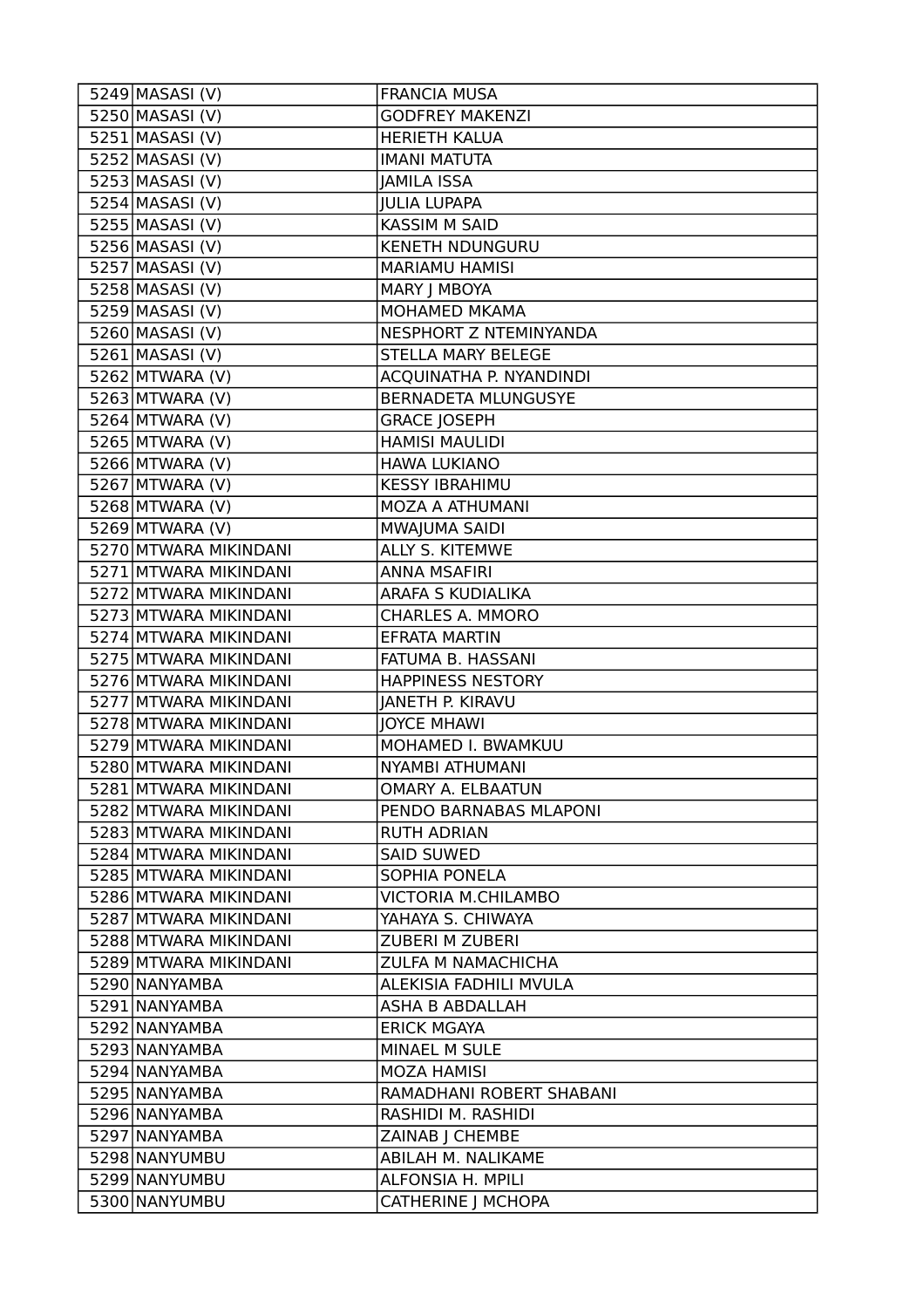| 5301 NANYUMBU      | <b>CHRISTINA MAGANI</b>    |
|--------------------|----------------------------|
| 5302 NANYUMBU      | <b>DENES MAX</b>           |
| 5303 NANYUMBU      | FAIDHA MOHAMED KALACHU     |
| 5304 NANYUMBU      | <b>FATUMA SAIDI</b>        |
| 5305 NANYUMBU      | FLORIAN F. BARYAKAIJUKA    |
| 5306 NANYUMBU      | <b>GETRUDA NDUNGURU</b>    |
| 5307 NANYUMBU      | <b>HABIBA ABDALA</b>       |
| 5308 NANYUMBU      | <b>HAMIS ATHUMANI</b>      |
| 5309 NANYUMBU      | <b>HARUNA ALLY</b>         |
| 5310 NANYUMBU      | <b>IDDI BAINA</b>          |
| 5311 NANYUMBU      | ISMAIL M. CHING'ANG'A      |
| 5312 NANYUMBU      | <b>JAFARI ATHUMANI</b>     |
| 5313 NANYUMBU      | <b>JOSEPH RAYMOND</b>      |
| 5314 NANYUMBU      | <b>JOSEPH S. MILLANZI</b>  |
| 5315 NANYUMBU      | <b>JULIUS NAMANGAYA</b>    |
| 5316 NANYUMBU      | <b>LEONARD LEONARD</b>     |
| 5317 NANYUMBU      | LINA AUGUSTINO             |
| 5318 NANYUMBU      | <b>MAGRETH EDWARD</b>      |
| 5319 NANYUMBU      | MILTRAUD L. MWAYA          |
| 5320 NANYUMBU      | MWANAIDI H CHAMKUMBA       |
| 5321 NANYUMBU      | NURU M. CHILLINGA          |
| 5322 NANYUMBU      | <b>OMARI YASINI AMLIMA</b> |
| 5323 NANYUMBU      | PIUS O. SAMWEL             |
| 5324 NANYUMBU      | RABIA A. MNAVI             |
| 5325 NANYUMBU      | ROSE NJAWALA               |
| 5326 NANYUMBU      | SALMA ADAMU MREMA          |
| 5327 NANYUMBU      | SELEMANI D CHIKONG'O       |
| 5328 NANYUMBU      | <b>VAILETH A ZENDA</b>     |
| 5329 NANYUMBU      | <b>VISENT F. MAKOTA</b>    |
| 5330 NANYUMBU      | ZAINAB J. ULAYA            |
| 5331 NANYUMBU      | ZAINABU M. KALOMBA         |
| 5332 NANYUMBU      | ZAMOYONI MAHEWA            |
| 5333 NEWALA (V)    | <b>ASHA SADIKI</b>         |
| $5334$ NEWALA (V)  | <b>HALIMA R KUNDEMA</b>    |
| 5335 NEWALA (V)    | HAMISI S.M. MSHAMU         |
| $5336$ NEWALA (V)  | <b>LUCY KAJIGILI</b>       |
| 5337 NEWALA (V)    | MARIAMU MACHEMBA           |
| $5338$ NEWALA (V)  | MOHAMEDI O. KONDO          |
| $5339$ NEWALA (V)  | MWANAASHA BAKARY           |
| $5340$ NEWALA (V)  | REHEMA A. MWEMBAGO         |
| $5341$  NEWALA (V) | SAIDATH NAHATULA           |
| $5342$ NEWALA (V)  | SHABANI MOHAMED            |
| $5343$ NEWALA (V)  | SHAHARA ABDALLAH           |
| $5344$  NEWALA (V) | SOPHIA JOHN                |
| 5345 NEWALA (V)    | TULIA G IPOPO              |
| $5346$ NEWALA (V)  | ZUHURA H. CHIPALU          |
| $5347$ NEWALA (V)  | ZUWENA ISSA BUNU           |
| 5348 RAS MTWARA    | <b>BONIFACE KAGEMA</b>     |
| 5349 RAS MTWARA    | DAFROSA J MUSHI            |
| 5350 RAS MTWARA    | DEBORA MLAMA YAREDI        |
| 5351 RAS MTWARA    | FATUMA M CHILAMBO          |
| 5352 RAS MTWARA    | <b>HAMIDA S LIKOTI</b>     |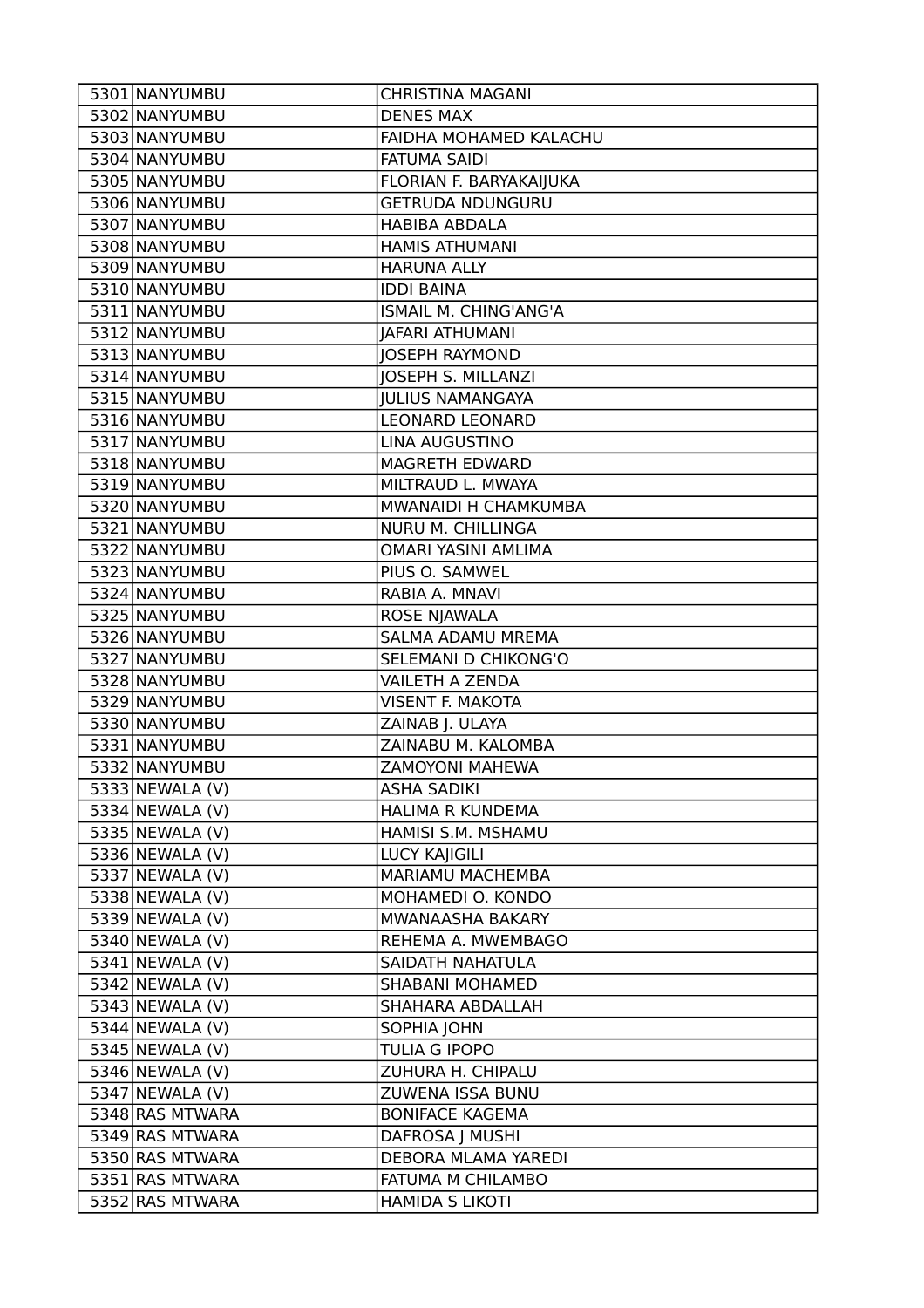| 5353 RAS MTWARA | <b>IBRAHIMU MOHAMEDI</b> |
|-----------------|--------------------------|
| 5354 RAS MTWARA | <b>JOSEPH S WILBERT</b>  |
| 5355 RAS MTWARA | <b>MAGRETH JOSEPH</b>    |
| 5356 RAS MTWARA | MOHAMED AZIZ             |
| 5357 RAS MTWARA | MUUGUZI JOHN             |
| 5358 RAS MTWARA | MWANABURE YUSUPHY        |
| 5359 RAS MTWARA | SADIKI B MSUMBA          |
| 5360 RAS MTWARA | <b>SALUM A NAPITA</b>    |
| 5361 RAS MTWARA | <b>SHIRA SALUM</b>       |
| 5362 RAS MTWARA | ZAINABU H. KANYINDA      |
| 5363 TANDAHIMBA | <b>ABELLA S EDWARD</b>   |
| 5364 TANDAHIMBA | ADARATH J. MMIPI         |
| 5365 TANDAHIMBA | <b>ALAINA DADI</b>       |
| 5366 TANDAHIMBA | AMINA R NANGUMBI         |
| 5367 TANDAHIMBA | AMINA T. NAMKOKA         |
| 5368 TANDAHIMBA | ANJELA J MPUNGA          |
| 5369 TANDAHIMBA | <b>ASHURA S ABDALAH</b>  |
| 5370 TANDAHIMBA | <b>ASIA AKILI</b>        |
| 5371 TANDAHIMBA | <b>AZIFA S CHILEU</b>    |
| 5372 TANDAHIMBA | <b>AZIZA MLIANDI</b>     |
| 5373 TANDAHIMBA | CHRISTINA D MAKWINYA     |
| 5374 TANDAHIMBA | DEBORA E. MROPE          |
| 5375 TANDAHIMBA | DEOGRASIA J. MOYO        |
| 5376 TANDAHIMBA | <b>DIGNA M FULGENCE</b>  |
| 5377 TANDAHIMBA | <b>DOROTHY CHITANDA</b>  |
| 5378 TANDAHIMBA | <b>FARIDA F BANGU</b>    |
| 5379 TANDAHIMBA | FELISTA P MLAPONI        |
| 5380 TANDAHIMBA | <b>GERVAS NNUNDUMA</b>   |
| 5381 TANDAHIMBA | HAWA I. NGOZI            |
| 5382 TANDAHIMBA | JAMIMA M. CHIHAKO        |
| 5383 TANDAHIMBA | <b>JANETH WILLIAM</b>    |
| 5384 TANDAHIMBA | <b>JOSEPHINA ELISHA</b>  |
| 5385 TANDAHIMBA | <b>JOYCE R RULAS</b>     |
| 5386 TANDAHIMBA | <b>JOYCE R. SAID</b>     |
| 5387 TANDAHIMBA | <b>JULIUS C. MAHUNDU</b> |
| 5388 TANDAHIMBA | KALISTA M NGOWI          |
| 5389 TANDAHIMBA | <b>KISSAH SAID</b>       |
| 5390 TANDAHIMBA | LEMMY H CHARAHANI        |
| 5391 TANDAHIMBA | LUGATALUKAB B KYANDO     |
| 5392 TANDAHIMBA | MAIKAZI S. UMANDE        |
| 5393 TANDAHIMBA | MARIA M CHIGOGOLO        |
| 5394 TANDAHIMBA | <b>MARIAMU HAMISI</b>    |
| 5395 TANDAHIMBA | <b>MARIAMU SAIDI</b>     |
| 5396 TANDAHIMBA | <b>MONICA V MUNGA</b>    |
| 5397 TANDAHIMBA | MWAJUMA S KOKOLO         |
| 5398 TANDAHIMBA | MWANAAFA RASHIDI         |
| 5399 TANDAHIMBA | NASORO ALLY              |
| 5400 TANDAHIMBA | NEEMA E AUGUSTINO        |
| 5401 TANDAHIMBA | RAMADHANI H NACHULI      |
| 5402 TANDAHIMBA | <b>ROSEMARY F LUCAS</b>  |
| 5403 TANDAHIMBA | <b>SAID M DABAGA</b>     |
| 5404 TANDAHIMBA | <b>SAID TARATIBU</b>     |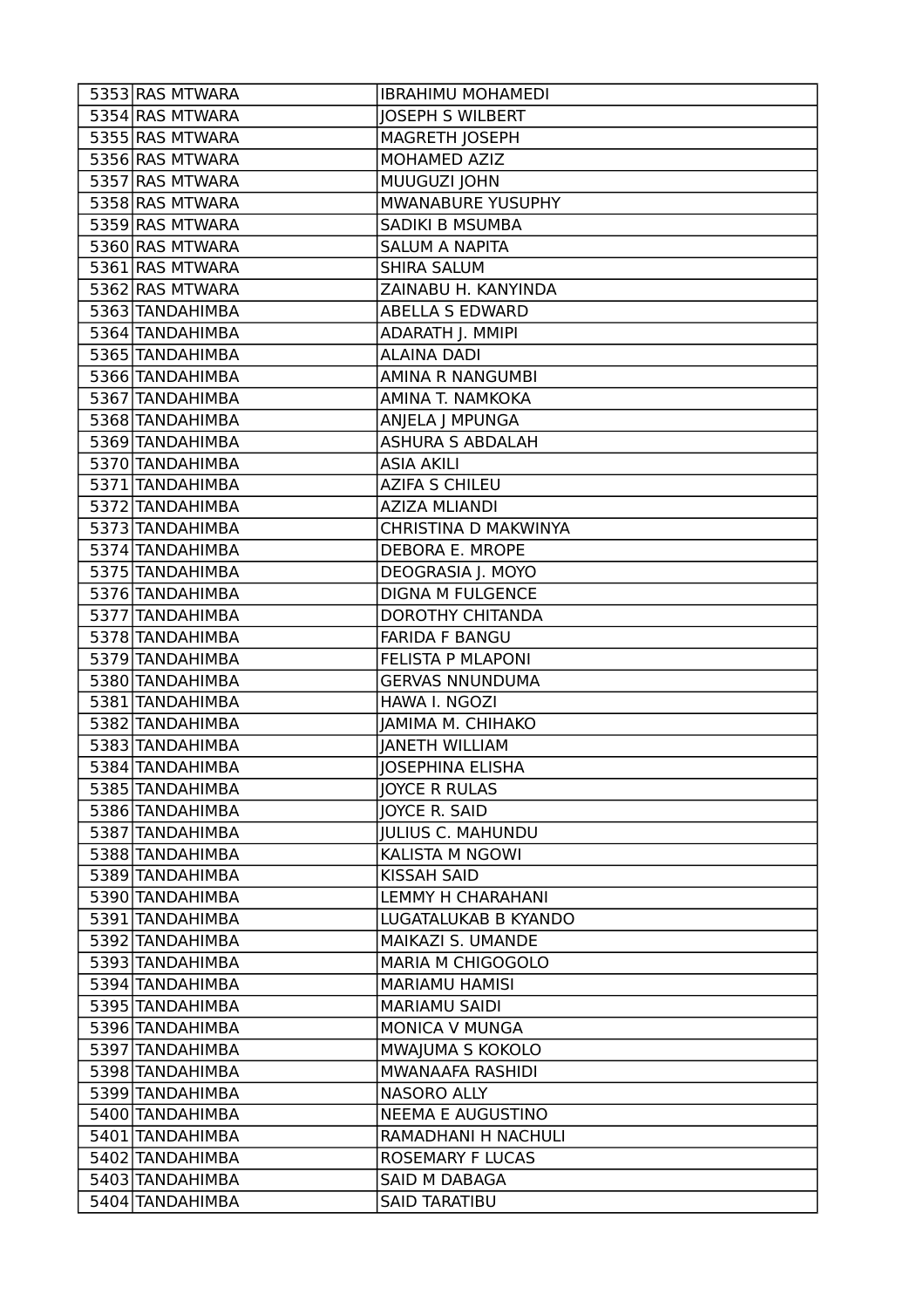| 5405 TANDAHIMBA       | SHIDA R. JUSSA                |
|-----------------------|-------------------------------|
| 5406 TANDAHIMBA       | <b>SOMOE ATHUMANI</b>         |
| 5407 TANDAHIMBA       | <b>TATU F MNALI</b>           |
| 5408 TANDAHIMBA       | <b>TWARIBU IBRAHIMU</b>       |
| 5409 TANDAHIMBA       | <b>WALIVYO SHAIBU</b>         |
| 5410 TANDAHIMBA       | ZAMENA S KOKOLO               |
| 5411 TANDAHIMBA       | ZENA A ADAMU                  |
| 5412 TANDAHIMBA       | ZUHURA A MWANENO              |
| 5413 TANDAHIMBA       | ZUHURA MOHAMMED               |
| 5414 TANDAHIMBA       | ZURIA K. AHMADI               |
| 5415 BUCHOSA          | ALEX S.N.MAJIRA               |
| 5416 BUCHOSA          | AMELDA K. APOLINARY           |
| 5417 BUCHOSA          | <b>BULELE HEZRON</b>          |
| 5418 BUCHOSA          | DAUD BUGISHA MASELE           |
| 5419 BUCHOSA          | DEBORA JOHN STEPHANO          |
| 5420 BUCHOSA          | ELIZABETH TENSON MKASIWA      |
| 5421 BUCHOSA          | EMMANUEL C. IKWALALA          |
| 5422 BUCHOSA          | FRANCISCO MABAGALA            |
| 5423 BUCHOSA          | <b>GETRUDA CHARLES</b>        |
| 5424 BUCHOSA          | <b>GETRUDE DIONIZE</b>        |
| 5425 BUCHOSA          | <b>HASSAN MASOUD</b>          |
| 5426 BUCHOSA          | HIDAYA KASANGIRO              |
| 5427 BUCHOSA          | <b>IBRAHIM DOTTO MATEJA</b>   |
| 5428 BUCHOSA          | <b>IBRAHIM LUBANGA</b>        |
| 5429 BUCHOSA          | <b>JACKOB M. MICHAEL</b>      |
| 5430 BUCHOSA          | <b>JAPHET LULINDA</b>         |
| 5431 BUCHOSA          | <b>JOHN SELEMAN MONDEA</b>    |
| 5432 BUCHOSA          | <b>JOHN ZACHARIA</b>          |
| 5433 BUCHOSA          | <b>JOSEPH P OBED</b>          |
| 5434 BUCHOSA          | <b>JOSEPH P.KAYULI</b>        |
| 5435 BUCHOSA          | <b>JULIANA GEORGE</b>         |
| 5436 BUCHOSA          | <b>JUVENTUS B. KARUGENDO</b>  |
| 5437 BUCHOSA          | LIMI MALEKELWA                |
| 5438 BUCHOSA          | <b>MARY FRANCIS</b>           |
| 5439 BUCHOSA          | <b>MARY SINGILI</b>           |
| 5440 BUCHOSA          | MOHAMED SELEMAN               |
| 5441 BUCHOSA          | MWANAISHA SALIM SAID          |
| 5442 BUCHOSA          | <b>RAYMOND PETER IGENGE</b>   |
| 5443 BUCHOSA          | <b>SALUM NASSORO</b>          |
| 5444 BUCHOSA          | <b>SAMWEL M.BUKEREBE</b>      |
| 5445 BUCHOSA          | SEBASTIAN BUCHANAGANDI        |
| 5446 BUCHOSA          | SOSELA B. SOSELA              |
| 5447 BUCHOSA          | <b>WENCESLAUS MASHAKA</b>     |
| 5448 BUCHOSA          | YUSUPH M. IGOBEKO             |
| 5449 ILEMELA MANISPAA | <b>ABELA MUNISI</b>           |
| 5450 ILEMELA MANISPAA | <b>AGNES BAHATI</b>           |
| 5451 ILEMELA MANISPAA | <b>ALOYSIUS SAULO</b>         |
| 5452 ILEMELA MANISPAA | AMINA OMARY SULEIMAN          |
| 5453 ILEMELA MANISPAA | <b>BETTY M.MAKENE</b>         |
| 5454 ILEMELA MANISPAA | <b>BRIGITA LAMECK ELIEZAR</b> |
| 5455 ILEMELA MANISPAA | <b>EASTHER K. MTAKA</b>       |
| 5456 ILEMELA MANISPAA | ELDA ISRAEL                   |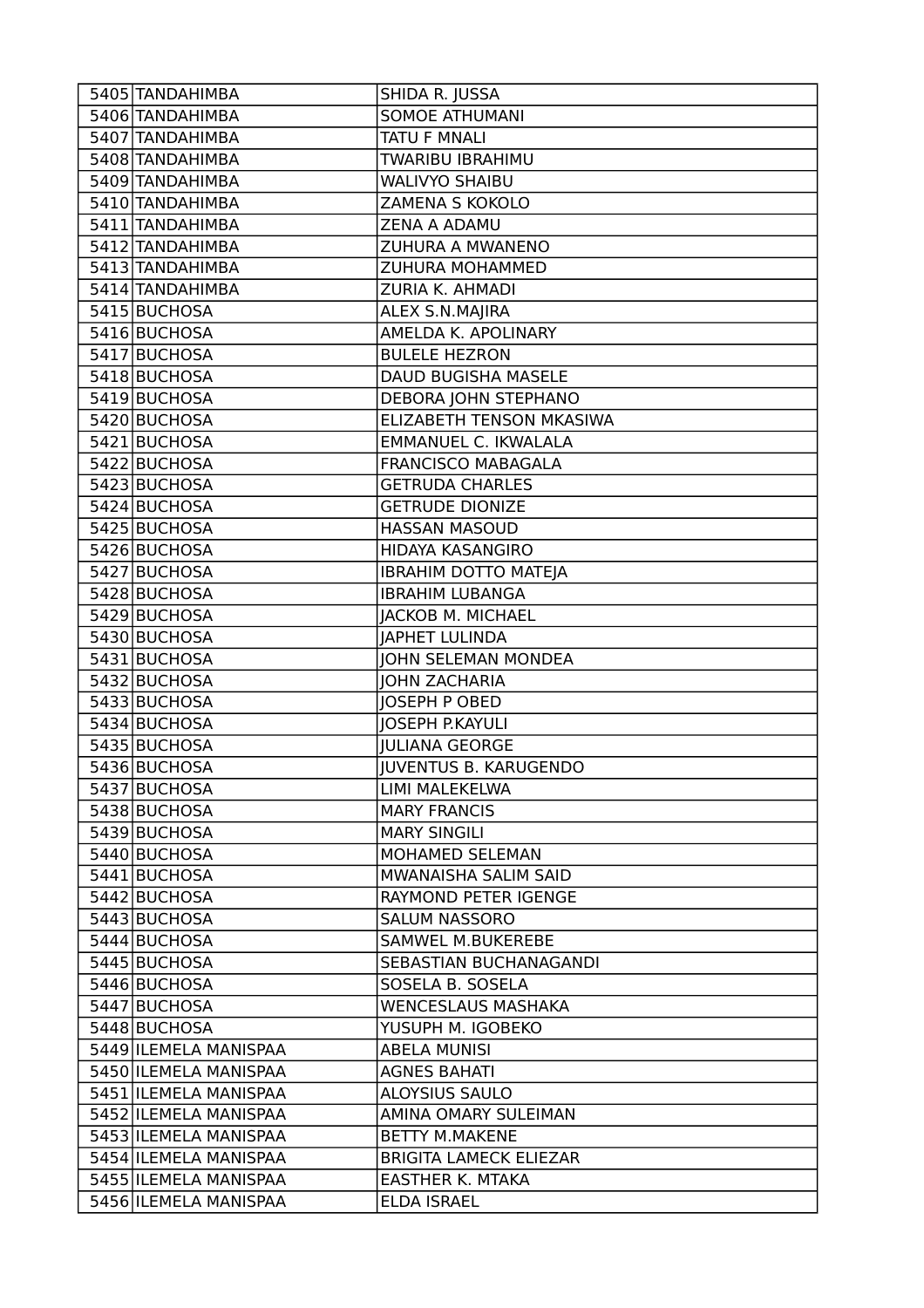| 5457 ILEMELA MANISPAA | ELIZABETH B. LUCAS            |
|-----------------------|-------------------------------|
| 5458 ILEMELA MANISPAA | <b>ESTHER M. DEUS</b>         |
| 5459 ILEMELA MANISPAA | <b>EVA MPUYA</b>              |
| 5460 ILEMELA MANISPAA | <b>FODIA NGEMELA</b>          |
| 5461 ILEMELA MANISPAA | FURAHA J. KWEZI               |
| 5462 ILEMELA MANISPAA | <b>GLADNES MSANGI TWAHA</b>   |
| 5463 ILEMELA MANISPAA | HAPPINES NOAH NDEKI           |
| 5464 ILEMELA MANISPAA | <b>HELENA SAMWEL</b>          |
| 5465 ILEMELA MANISPAA | <b>HELLENA MISANA</b>         |
| 5466 ILEMELA MANISPAA | <b>JANERT ATIENO AKELO</b>    |
| 5467 ILEMELA MANISPAA | <b>JENIFA H. MKOMA</b>        |
| 5468 ILEMELA MANISPAA | <b>IENOVEVA FLAVIAN</b>       |
| 5469 ILEMELA MANISPAA | <b>JOVINA LUMELEZI</b>        |
| 5470 ILEMELA MANISPAA | LUBUNGA MSAFIRI               |
| 5471 ILEMELA MANISPAA | <b>MADAWA LAUZI</b>           |
| 5472 ILEMELA MANISPAA | <b>MALIKI R.SEBELELO</b>      |
| 5473 ILEMELA MANISPAA | MATAMA KANYASU MANYONYI       |
| 5474 ILEMELA MANISPAA | MICHAEL N KIONDO              |
| 5475 ILEMELA MANISPAA | MNATA V. DAUDI                |
| 5476 ILEMELA MANISPAA | MONICA JEREMIA RAPHAEL        |
| 5477 ILEMELA MANISPAA | MWANAIDI RAMADHANI            |
| 5478 ILEMELA MANISPAA | <b>NEEMA GILBERT</b>          |
| 5479 ILEMELA MANISPAA | PIUS SAMWEL NTABO             |
| 5480 ILEMELA MANISPAA | RAMADHANI MASANJA ISSA        |
| 5481 ILEMELA MANISPAA | REDEMTHA J MIHENO             |
| 5482 ILEMELA MANISPAA | REHEMA A. MKEYENGE            |
|                       |                               |
| 5483 ILEMELA MANISPAA | <b>ROSE MALIMA</b>            |
| 5484 ILEMELA MANISPAA | ROSE PAUL MUSHI               |
| 5485 ILEMELA MANISPAA | SCHOLASTICA KAYOMBO           |
| 5486 ILEMELA MANISPAA | <b>SHANI A SULEIMAN</b>       |
| 5487 ILEMELA MANISPAA | SIDONIA SIMON RUPIA           |
| 5488 ILEMELA MANISPAA | SYLIVIA NYAMAMBALA MTWALE     |
| 5489 ILEMELA MANISPAA | <b>VAILET ASSA</b>            |
| 5490 ILEMELA MANISPAA | ZENA S UTAWANGU               |
| 5491 ILEMELA MANISPAA | ZINDUNA IBRAHIM RUTULA        |
| 5492 KWIMBA           | ALFRED NANGUZU PAUL           |
| 5493 KWIMBA           | ANITHA CHIMBAMAWE             |
| 5494 KWIMBA           | ANNASTAZIA NCHAMBI CHARLES    |
| 5495 KWIMBA           | AVELINA NJILE DOMINIC         |
| 5496 KWIMBA           | <b>BENEDICT IHUYA MAYENGA</b> |
| 5497 KWIMBA           | <b>BIASHA ERASTO MANGO</b>    |
| 5498 KWIMBA           | <b>CHARLES NJENO MANGE</b>    |
| 5499 KWIMBA           | CHRISTINA PETER MALLYA        |
| 5500 KWIMBA           | EMMANUEL JOHN NYAMOBUGHA      |
| 5501 KWIMBA           | <b>ESTER ELISHA MASOME</b>    |
| 5502 KWIMBA           | ESTHER KANYASA K MAZOYA       |
| 5503 KWIMBA           | FORTUNATA LAURENT KOFIA       |
| 5504 KWIMBA           | FRANCIS MICHAEL MTOLA         |
| 5505 KWIMBA           | <b>GRACE DAVID MWAMBUNGU</b>  |
| 5506 KWIMBA           | <b>GRACE JAHO SAMWELI</b>     |
| 5507 KWIMBA           | <b>GRACE LAMECK NG'WINULA</b> |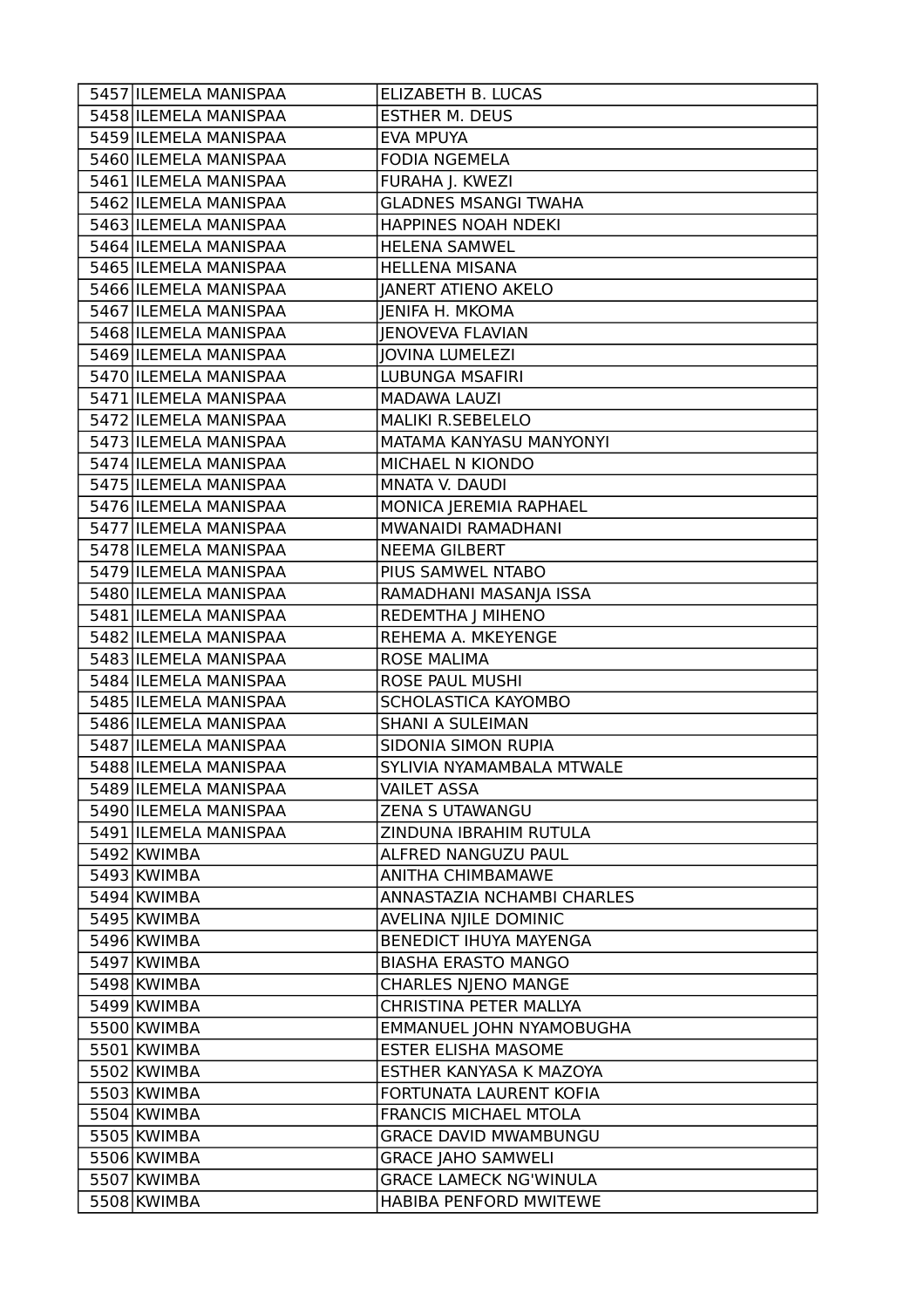| 5509 KWIMBA | JAQULINE RICHARD RICHARD       |
|-------------|--------------------------------|
| 5510 KWIMBA | JOANES JOAS TIBAHWA            |
| 5511 KWIMBA | JOHN MAKOTI MPANDUJI           |
| 5512 KWIMBA | KABUSINJA ANSELEMI MAIRA       |
| 5513 KWIMBA | <b>KEREN KENETH MIBURO</b>     |
| 5514 KWIMBA | MARTIN KATEMI NGUZU            |
| 5515 KWIMBA | <b>MARY JULIUS TUNDURU</b>     |
| 5516 KWIMBA | MARY SAANA EDWARD              |
| 5517 KWIMBA | MILEMBE JOHNSON MAKOYE         |
| 5518 KWIMBA | <b>MUSA NYAKWAKA</b>           |
| 5519 KWIMBA | MWANAISHA ABDALAH KICHWILILI   |
| 5520 KWIMBA | REGINA KINYAGE VALENTINE       |
| 5521 KWIMBA | ROSEMARY MASOLWA MOHAMED       |
| 5522 KWIMBA | SHIJA GODFREY BUJILIMA         |
| 5523 KWIMBA | SIMPHROZA ALOYCE               |
| 5524 KWIMBA | SOPHIA PHILLIPO MABALA         |
| 5525 KWIMBA | <b>ZUENA OMARI</b>             |
| 5526 MAGU   | ALVERA STEPHEN BASHEKA         |
| 5527 MAGU   | <b>ANNA JOHN</b>               |
| 5528 MAGU   | ANNAMARIA GIDEON MUHUMULA      |
| 5529 MAGU   | <b>BAHATI ESAYA MAHAVA</b>     |
| 5530 MAGU   | BENARDETHA MAYALA SOMI         |
| 5531 MAGU   | <b>BERNADINA GERVAS</b>        |
| 5532 MAGU   | <b>CAPHLENE BUKOMBE JAMES</b>  |
| 5533 MAGU   | <b>CHARLES G Y MASANGA</b>     |
| 5534 MAGU   | <b>CLARA ATHANAS ALPHONCE</b>  |
| 5535 MAGU   | <b>CONSTANCIA LESHA</b>        |
| 5536 MAGU   | DANIEL MAGAFU MUGETA           |
| 5537 MAGU   | DAUD MSUHA JUMA                |
| 5538 MAGU   | EDINA KAHATANO STEPHEN         |
| 5539 MAGU   | EDWARD MANYANDA KISAMBALE      |
| 5540 MAGU   | ELEN LYEMA KIBINZA             |
| 5541 MAGU   | ELIZABETH LUPILYA REUBEN       |
| 5542 MAGU   | ELIZABETH REUBEN               |
| 5543 MAGU   | <b>ESTHER MAHENE</b>           |
| 5544 MAGU   | FELISTAR SHIJA S KUMALIJA      |
| 5545 MAGU   | FLAVIATA S RWETEMBURA          |
| 5546 MAGU   | FORTUNATA MUGARULA MARINE      |
| 5547 MAGU   | FORTUNATUS GEORGE MASOLWA      |
| 5548 MAGU   | <b>FREDRICK GIDION MASIDON</b> |
| 5549 MAGU   | FURAHA NYAMORONGA SAID         |
| 5550 MAGU   | <b>GENEROSA B MBEKENGA</b>     |
| 5551 MAGU   | <b>GILBERT MPABANZI DEBA</b>   |
| 5552 MAGU   | <b>GODLIVER BWILO SIWELA</b>   |
| 5553 MAGU   | <b>GRACE JOAS RWEZAULA</b>     |
| 5554 MAGU   | <b>GRACE MOKORO MECHAMA</b>    |
| 5555 MAGU   | <b>GRACE NGINA JEREMIAH</b>    |
| 5556 MAGU   | HADIJA NYEREMBE MASHIMBA       |
| 5557 MAGU   | <b>HALIMA H MATOLA</b>         |
| 5558 MAGU   | <b>HAMISI G NZUMBI</b>         |
| 5559 MAGU   | HAPPY NYONA NDASI              |
| 5560 MAGU   | <b>HAWA NASORO</b>             |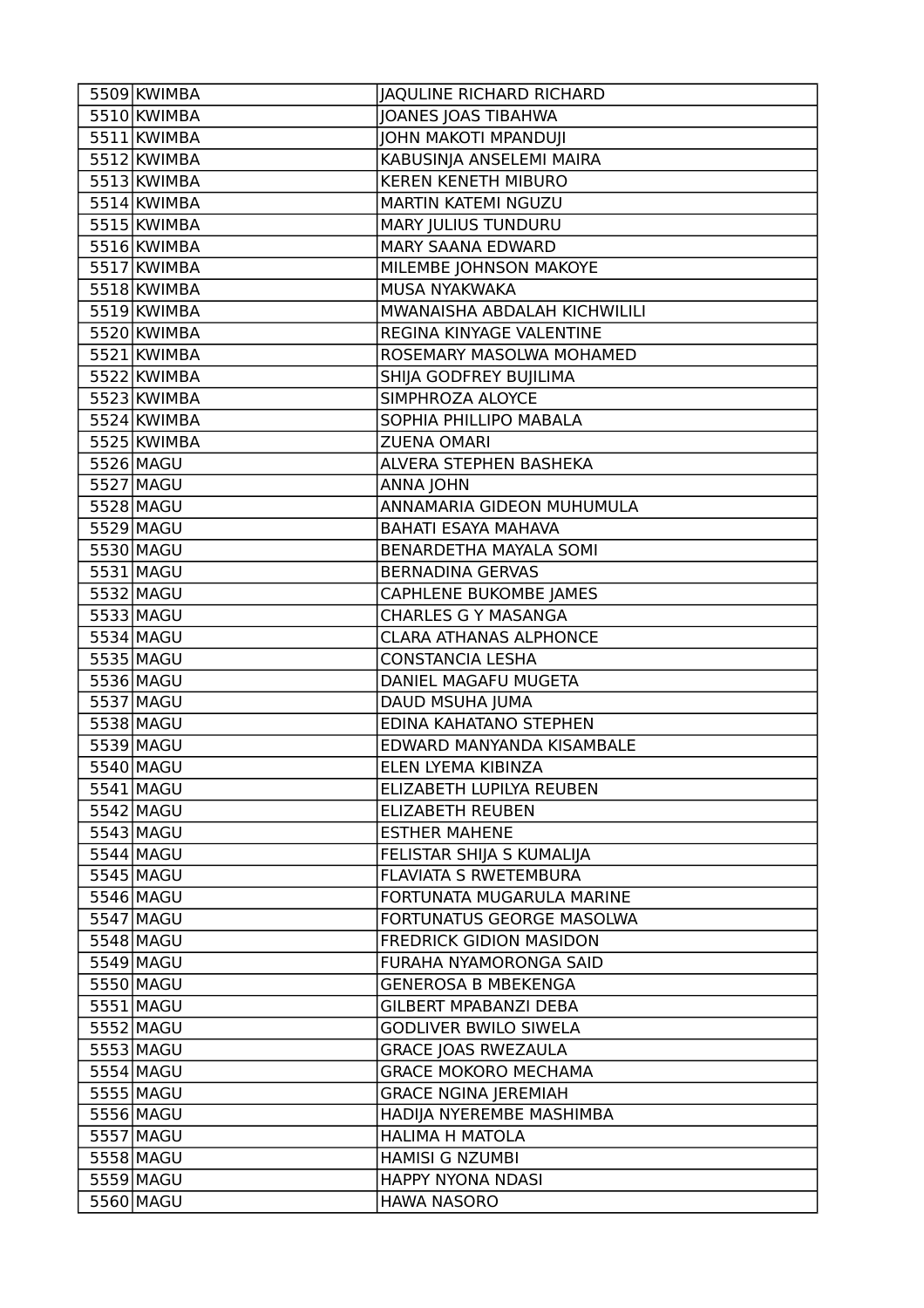| 5561 MAGU                      | <b>IRENE LYEMA KIBINZA</b>                                      |
|--------------------------------|-----------------------------------------------------------------|
| 5562 MAGU                      | <b>ISSA DADI MCHANDA</b>                                        |
| 5563 MAGU                      | <b>JALIDA KOMBA MGEMA</b>                                       |
| 5564 MAGU                      | <b>JANETH NG'WANANOGU</b>                                       |
| 5565 MAGU                      | <b>JUDITH TATU KEZILAHABI</b>                                   |
| 5566 MAGU                      | KUNDI NGEME SHILUNGUSHELA                                       |
| 5567 MAGU                      | LIMI SAMWEL KUNZUGALA                                           |
| 5568 MAGU                      | LYDIA JIGABHA MWENURA                                           |
| 5569 MAGU                      | LYNETTE STAUFFER WARIOBA                                        |
| 5570 MAGU                      | MAJUTO AWARD DANDAH                                             |
| 5571 MAGU                      | MAKUNGU MIHAYO ISRAEL                                           |
| 5572 MAGU                      | MBASA LUNYEMBELEKA MCHELE                                       |
| 5573 MAGU                      | MBASALUNYEMBELEKA                                               |
| 5574 MAGU                      | MBUKE SAMSON KISIGA                                             |
| 5575 MAGU                      | MECKTRIDA LAMECK KIZURI                                         |
| 5576 MAGU                      | MIKA ARON NKANGA                                                |
| 5577 MAGU                      | NANCY BITTA NYARUBHANGO                                         |
| 5578 MAGU                      | NELY ALEX NYAMBASU                                              |
| 5579 MAGU                      | <b>NILIAN RAYSON</b>                                            |
| 5580 MAGU                      | NORBERT CHITOPELA ZENO                                          |
| 5581 MAGU                      | NTABI ONESMO NTABI                                              |
| 5582 MAGU                      | PASTORY NKWABI KUBU                                             |
| 5583 MAGU                      | PASTORY RUNG'WECHA                                              |
| 5584 MAGU                      | PILI CHOTA                                                      |
| 5585 MAGU                      | RAPHAEL MABELE GODFREY                                          |
| 5586 MAGU                      | REBECCA ISRAEL MGOBI                                            |
| 5587 MAGU                      | REHEMA SWEBE                                                    |
| 5588 MAGU                      | ROSEMARY AUGUSTINE MUGOMBA                                      |
| 5589 MAGU                      | SABINA MUSA METHUSELA                                           |
| 5590 MAGU                      | SALAMA JAFFARY MCHAKI                                           |
| 5591 MAGU                      | SHADRACK JOSIAH TILAGANA                                        |
| 5592 MAGU                      | SIKUJUA MAKURU GABUSU                                           |
| 5593 MAGU                      | SIMON BURUGU BURUGU                                             |
| 5594 MAGU                      | SOSTENES SHUSHI                                                 |
| 5595 MAGU                      | SPECIOZA N MAKAMBULA                                            |
| 5596 MAGU                      | STELLA ZACHARIA MBALIKILA                                       |
| 5597 MAGU                      | TILUSUBYA ALFRED ANDREW                                         |
| 5598 MAGU                      | TIMOTHY PETRO NGATA                                             |
| 5599 MAGU                      |                                                                 |
|                                | VAILETA KIRARA JOSHUA                                           |
| 5600 MAGU                      | <b>VICTORIA MICHAEL MUSOKE</b>                                  |
| 5601 MAGU                      | VICTORIA NYAMBANYIKA WARIOBA                                    |
|                                | ABIUD THOMAS ZAKAYO                                             |
| 5602 MISUNGWI<br>5603 MISUNGWI |                                                                 |
| 5604 MISUNGWI                  | <b>AMON SHIJA</b><br>ANGELA ALFRED MCHENYA                      |
| 5605 MISUNGWI                  | ANGELINA SILILO DASTAN                                          |
| 5606 MISUNGWI                  | ANNASTAZIA KABWE HIZZA                                          |
| 5607 MISUNGWI                  |                                                                 |
| 5608 MISUNGWI                  | ANNASTAZIA RICHARD CHAMBANEJE<br><b>ANTONI MSAFIRI AMBILIKI</b> |
| 5609 MISUNGWI                  | APOLLO NGANGALA MAKANZA                                         |
| 5610 MISUNGWI                  | ASHA RAMADHANI AMIRI                                            |
| 5611 MISUNGWI                  | <b>BAGAIRE TOTO SABATO</b>                                      |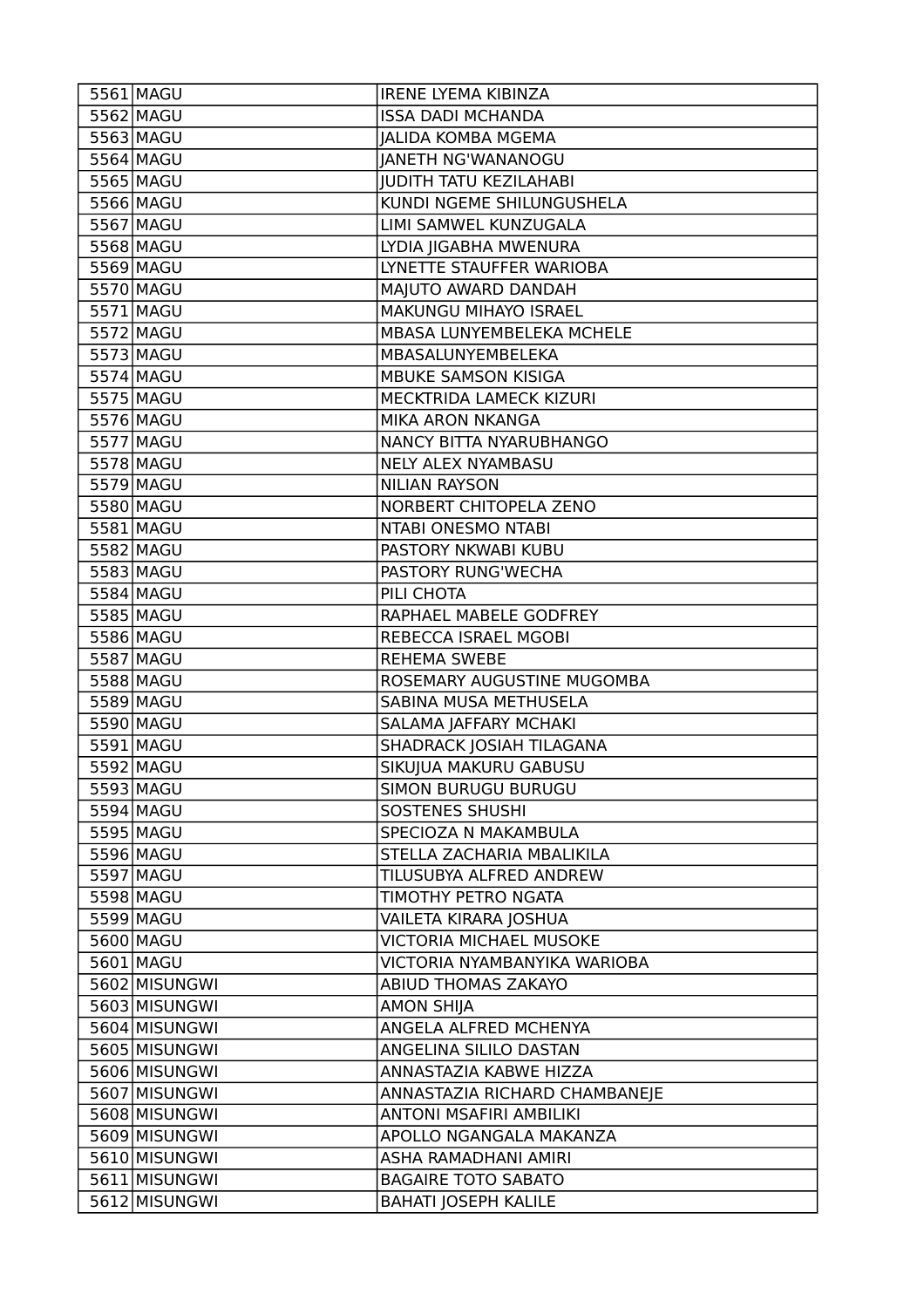| 5613 MISUNGWI                  | <b>BARTHOROMEW J KEKE</b>                          |
|--------------------------------|----------------------------------------------------|
| 5614 MISUNGWI                  | BERNARD KWIZILA MLUNGA                             |
| 5615 MISUNGWI                  | BERTHA ANDREA RUSHAHU                              |
| 5616 MISUNGWI                  | <b>BLANDINA MASOLOGO</b>                           |
| 5617 MISUNGWI                  | <b>BONIPHACE WILLIAM</b>                           |
| 5618 MISUNGWI                  | <b>CATHERINE SAMWEL MAGAI</b>                      |
| 5619 MISUNGWI                  | <b>CESILIA SOPHARINE SUMUNI</b>                    |
| 5620 MISUNGWI                  | CHRISTINA NGATOTULWA                               |
| 5621 MISUNGWI                  | CHRISTINA PASCHAL SUNGITA                          |
| 5622 MISUNGWI                  | CHRISTOPHER MABULA CYRILO                          |
| 5623 MISUNGWI                  | ELIBARIKI AMRAN MENDE                              |
| 5624 MISUNGWI                  | ELIZABETH JOSEPH MSAKI                             |
| 5625 MISUNGWI                  | <b>EMELECIANA ERNEST KABEYA</b>                    |
| 5626 MISUNGWI                  | <b>EMMANUEL K M DAUDI</b>                          |
| 5627 MISUNGWI                  | <b>EMMANUEL STEPHANO DANIEL</b>                    |
| 5628 MISUNGWI                  | <b>ESTHER EMMANUEL</b>                             |
| 5629 MISUNGWI                  | FELICIAN S LUNYILIJA                               |
| 5630 MISUNGWI                  | FROLIDA JOVIN MAYUMA                               |
| 5631 MISUNGWI                  | HAPPYNESS JOSEPH MALIMA                            |
| 5632 MISUNGWI                  | HELLEN DAUD AWACH                                  |
| 5633 MISUNGWI                  | HENRY JOSEPH YAMSEBO                               |
| 5634 MISUNGWI                  | HUBERT ALFRED KABELINDE                            |
| 5635 MISUNGWI                  | <b>ISABELA GASPARY MAGANGA</b>                     |
| 5636 MISUNGWI                  | <b>JACOB ANSELIM</b>                               |
| 5637 MISUNGWI                  | <b>JANETH M LEONARD</b>                            |
| 5638 MISUNGWI                  | <b>JOSEPHAT JOHN MBURA</b>                         |
|                                |                                                    |
| 5639 MISUNGWI                  | <b>JUDITH JOHN</b>                                 |
| 5640 MISUNGWI                  | <b>JULIUS KILIEDI NYANGAKI</b>                     |
| 5641 MISUNGWI                  | <b>JUMA MATHUBE WILLIAM</b>                        |
| 5642 MISUNGWI                  | <b>JUSTER LUSHONA SINDA</b>                        |
| 5643 MISUNGWI                  | KULWA JUSTO NG'WHELO                               |
| 5644 MISUNGWI                  | LUCIA LUGOYE                                       |
| 5645 MISUNGWI                  | MAGRETH NDETIYO SARAKIKYA                          |
| 5646 MISUNGWI                  | MARIA W MNG'ONG;OSE                                |
| 5647 MISUNGWI                  | MARIAMU JAMES BRASH                                |
| 5648 MISUNGWI                  | <b>MARY KATANI</b>                                 |
| 5649 MISUNGWI                  | <b>MARY NANGI ANDREW</b>                           |
| 5650 MISUNGWI                  | MATESO BUGUSE MATHIAS                              |
| 5651 MISUNGWI                  | MATHIAS DANIEL TARIMO                              |
| 5652 MISUNGWI                  | MECHTILDA BAJORA CHINYERETSE                       |
| 5653 MISUNGWI                  | MEINRAD M MAZULA                                   |
| 5654 MISUNGWI                  | NEEMA ISANGULA MASUNGULWA                          |
| 5655 MISUNGWI                  | <b>NEEMA PETER</b>                                 |
| 5656 MISUNGWI                  | NYIGOYE N MKAMA                                    |
| 5657 MISUNGWI                  | PAULINA L ISAACK                                   |
| 5658 MISUNGWI                  | RAPHAEL K. MCHELE                                  |
| 5659 MISUNGWI                  | RENATHA CHARLES RUHINDA                            |
| 5660 MISUNGWI                  | RESITITUTA F CHRIZANT                              |
| 5661 MISUNGWI                  | SABINA LAZARO KAPERA                               |
| 5662 MISUNGWI                  | SELESTINA MODESTUS NALOGWA                         |
| 5663 MISUNGWI<br>5664 MISUNGWI | SOPHIA BARNABAS LUZIGA<br>SOPHIAN MATHIAS KACHWELE |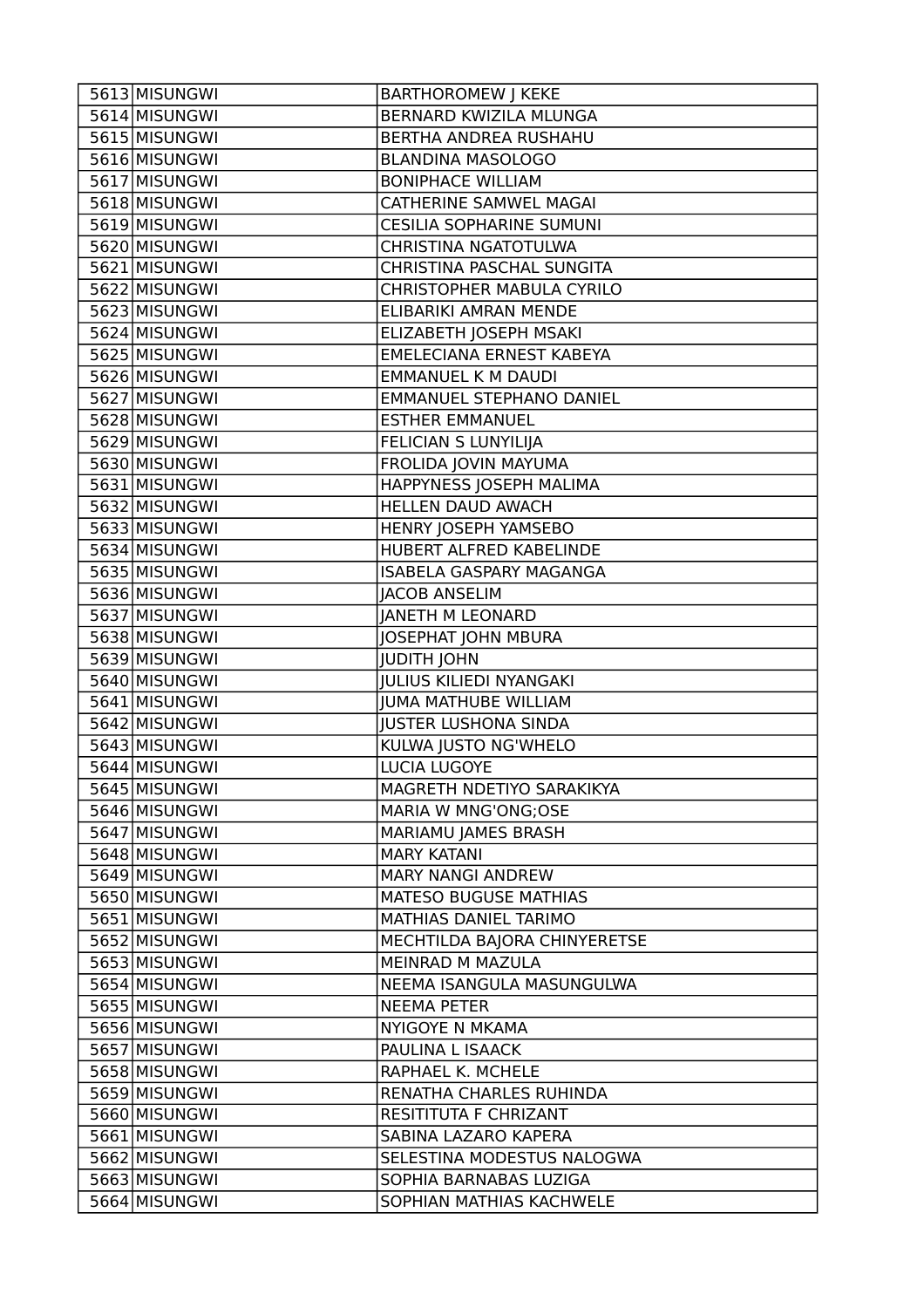| 5665 MISUNGWI    | <b>SUBILA ALLY SHUMA</b>      |
|------------------|-------------------------------|
| 5666 MISUNGWI    | SYVESTER JAIROS KAJORO        |
| 5667 MISUNGWI    | THEOTHIME KOKUSHUBIRA PASTORY |
| 5668 MISUNGWI    | <b>VENOSA VICENT MARO</b>     |
| 5669 MISUNGWI    | <b>WINFRIDA K MARUNGI</b>     |
| 5670 MISUNGWI    | ZAINABU MASHAURI IDDI         |
| 5671 MWANZA JIJI | ADVENTINA WINCHESLAUS         |
| 5672 MWANZA JIJI | <b>AFUA R SWEDI</b>           |
| 5673 MWANZA JIJI | <b>AGNES P. BENARD</b>        |
| 5674 MWANZA JIJI | <b>ANASTEL RAPHAEL</b>        |
| 5675 MWANZA JIJI | <b>ANETH MAYEGELA</b>         |
| 5676 MWANZA JIJI | <b>ASHA RAMADHAN</b>          |
| 5677 MWANZA JIJI | ASHURA A. ATHUMANI            |
| 5678 MWANZA JIJI | BETSHEBA N MASHAURI           |
| 5679 MWANZA JIJI | <b>CALTAS JOHN KASILILS</b>   |
| 5680 MWANZA JIJI | <b>CAROLINE ELISHA</b>        |
| 5681 MWANZA JIJI | <b>CHARLES OBED MAKORI</b>    |
| 5682 MWANZA JIJI | <b>CHRISTOPHER HILLU</b>      |
| 5683 MWANZA JIJI | <b>CLARA A MKINI</b>          |
| 5684 MWANZA JIJI | <b>CONSOLATHA JEREMIA</b>     |
| 5685 MWANZA JIJI | <b>DEMETRIA CHARLES</b>       |
| 5686 MWANZA JIJI | DOMILIUS FRANCIS RWEYEMAMU    |
| 5687 MWANZA JIJI | <b>EDIKEDINESS MAKOBA</b>     |
| 5688 MWANZA JIJI | EDITRUDA WILLIAM              |
| 5689 MWANZA JIJI | <b>ELIFOSIA MANASE</b>        |
| 5690 MWANZA JIJI | <b>ELIZABETH DONATH</b>       |
| 5691 MWANZA JIJI | <b>ELIZABETH GERVAS</b>       |
| 5692 MWANZA JIJI | <b>ELIZABETH MARIK</b>        |
| 5693 MWANZA JIJI | <b>ELIZABETH MORICE</b>       |
| 5694 MWANZA JIJI | EMMANUEL L. KUZENZA           |
| 5695 MWANZA JIJI | <b>EVETA KASUSU</b>           |
| 5696 MWANZA JIJI | <b>FARAJA LAMECK</b>          |
| 5697 MWANZA JIJI | FLORA WAMBURA                 |
| 5698 MWANZA JIJI | <b>GEORGE CHARLES</b>         |
| 5699 MWANZA JIJI | <b>GEORGE PETER</b>           |
| 5700 MWANZA JIJI | <b>GLADYS E. CHIDUO</b>       |
| 5701 MWANZA JIJI | <b>GRACE MADAHA</b>           |
| 5702 MWANZA JIJI | <b>GWANDA SAMIKE</b>          |
| 5703 MWANZA JIJI | HADIJA HASSANI                |
| 5704 MWANZA JIJI | <b>HASSAN BARUAN</b>          |
| 5705 MWANZA JIJI | HASSAN L.M KIZITO             |
| 5706 MWANZA JIJI | HERIETH MASALU                |
| 5707 MWANZA JIJI | HUSNI M. MJUBA                |
| 5708 MWANZA JIJI | <b>JANE INNOCENT</b>          |
| 5709 MWANZA JIJI | <b>JOVIN YOHAN</b>            |
| 5710 MWANZA JIJI | JOYCE B MOYONI                |
| 5711 MWANZA JIJI | <b>JUDITH SWAI</b>            |
| 5712 MWANZA JIJI | KASSY S KUHUMBA               |
| 5713 MWANZA JIJI | <b>LEAH RAJABU</b>            |
| 5714 MWANZA JIJI | <b>LETICIA P MATHEW</b>       |
| 5715 MWANZA JIJI | MAGRETH E KABEPELE            |
| 5716 MWANZA JIJI | <b>MAGRETH KIATU</b>          |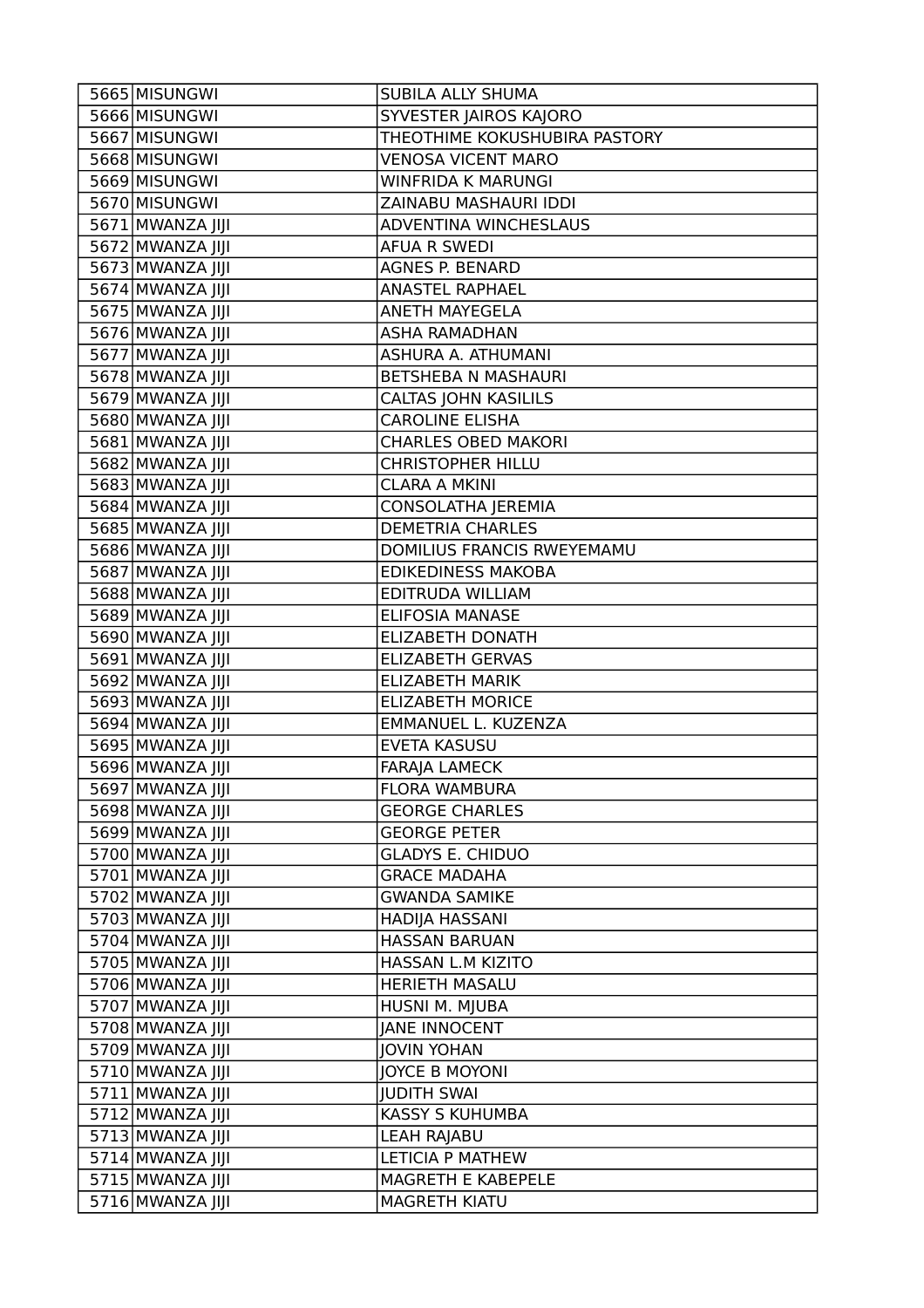| 5717 MWANZA JIJI | <b>MANONGI KAJIRU</b>          |
|------------------|--------------------------------|
| 5718 MWANZA JIJI | MARIA D. MAKALA                |
| 5719 MWANZA JIJI | MATRIDA P. ZAKAYO              |
| 5720 MWANZA JIJI | MATRIDA PAUL LUNYILIJA         |
| 5721 MWANZA JIJI | <b>MERYNESS RAPHAEL</b>        |
| 5722 MWANZA JIJI | MUGISHA ADAMU                  |
| 5723 MWANZA JIJI | MWANAISHA HARUNA               |
| 5724 MWANZA JIJI | NICHOLAUS COATER               |
| 5725 MWANZA JIJI | <b>NSOMA JAMES</b>             |
| 5726 MWANZA JIJI | NYAMTONDO KASORI               |
| 5727 MWANZA JIJI | <b>OMARY MLOLA</b>             |
| 5728 MWANZA JIJI | PASCHAZIA MASHAURI             |
| 5729 MWANZA JIJI | PENDO MATABA                   |
| 5730 MWANZA JIJI | PETER M. LUBOTOLO              |
| 5731 MWANZA JIJI | PHILBERT HENRY                 |
| 5732 MWANZA JIJI | <b>REBECCA GERALD</b>          |
| 5733 MWANZA JIJI | REBEKA J. BAKIRA               |
| 5734 MWANZA JIJI | REGINA B. KALIMI               |
| 5735 MWANZA JIJI | RESTITUTA POTENTINE KAMALA     |
| 5736 MWANZA JIJI | ROSEMARY W MLEMYA              |
| 5737 MWANZA JIJI | RUKIA L. RWEZAURA              |
| 5738 MWANZA JIJI | <b>RUTH LISHINHU</b>           |
| 5739 MWANZA JIJI | <b>RUTH MUHINGO</b>            |
| 5740 MWANZA JIJI | <b>SABINA CHUBWA</b>           |
| 5741 MWANZA JIJI | <b>SALIMA BAKARI</b>           |
| 5742 MWANZA JIJI | <b>SALOME PETER</b>            |
| 5743 MWANZA JIJI | <b>SELINA ROBERT</b>           |
| 5744 MWANZA JIJI | <b>SILVESTOR E MABEYO</b>      |
| 5745 MWANZA JIJI | <b>STELLA KIMBAGE</b>          |
| 5746 MWANZA JIJI | SYLVESTER KATWIGA              |
| 5747 MWANZA JIJI | <b>TILIZA PAUL</b>             |
| 5748 MWANZA JIJI | TWALIB JUMANNE                 |
| 5749 MWANZA JIJI | VAILETH P KAYAGAMBE            |
| 5750 MWANZA JIJI | <b>VERONICA M. MGOELA</b>      |
| 5751 MWANZA JIJI | <b>WINNING MINJA</b>           |
| 5752 MWANZA JIJI | YUSTER JACOB                   |
| 5753 MWANZA JIJI | ZEBIA J LUPANDE                |
| 5754 MWANZA JIJI | <b>ZEYNA IDDY</b>              |
| 5755 RAS MWANZA  | ATHUMANI SAID NDEKELE          |
| 5756 RAS MWANZA  | <b>BENEDICT MARTIN MUSHI</b>   |
| 5757 RAS MWANZA  | <b>BONIFACE MAHERI RUBUNDA</b> |
| 5758 RAS MWANZA  | <b>COSTANTINE IGNAS GWAU</b>   |
| 5759 RAS MWANZA  | DEO MAICKO MASIJA              |
| 5760 RAS MWANZA  | DOREEN YUSUPH UFUNGUO          |
| 5761 RAS MWANZA  | EVA ENOCY MAGANA               |
| 5762 RAS MWANZA  | FARIDA ISSA KISAGASE           |
| 5763 RAS MWANZA  | FLORENCE KAHWA WAMARA          |
| 5764 RAS MWANZA  | <b>GODWIN NESTORY NYANDA</b>   |
| 5765 RAS MWANZA  | <b>GRACE CHOTTO MZIRAY</b>     |
| 5766 RAS MWANZA  | <b>GRACE ERASTUS MARCO</b>     |
| 5767 RAS MWANZA  | <b>GRACE GODFREY LUTALO</b>    |
| 5768 RAS MWANZA  | HELIETH MADATA JOSEPH          |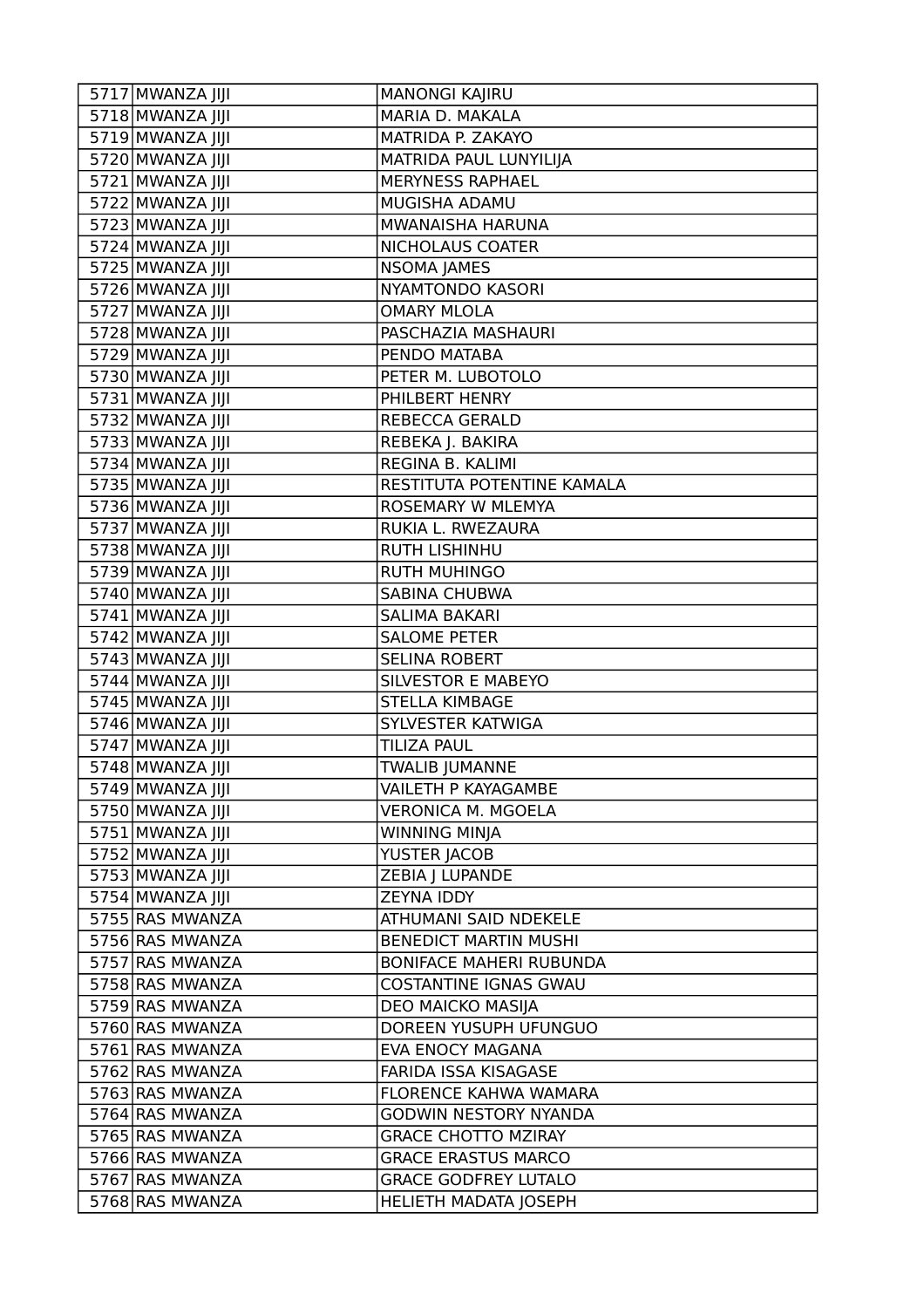| 5769 RAS MWANZA | <b>JUSTINA JEREMIAH MALIMA</b>       |
|-----------------|--------------------------------------|
| 5770 RAS MWANZA | LEMITRIDA RUMANYIKA HAMRUNGI         |
| 5771 RAS MWANZA | METHEW BONIPHACE KASANZU             |
| 5772 RAS MWANZA | MTAITA WA MTAITA                     |
| 5773 RAS MWANZA | NYABANANE DORINA DAUDI               |
| 5774 RAS MWANZA | REHEMA CHIDODO WENCE                 |
| 5775 RAS MWANZA | SPECIOZA PASCHAL MAGESSA             |
| 5776 RAS MWANZA | STELLA SHYVOLLA CHARLES              |
| 5777 RAS MWANZA | VALLENTINE COSMAS PAULO              |
| 5778 RAS MWANZA | ZENA SALUM SIMBA                     |
| 5779 SENGEREMA  | AFRED TANGARA                        |
| 5780 SENGEREMA  | AMINA RAMADHANI IBRAHIMU             |
| 5781 SENGEREMA  | AMRI KAHOGO RAJABU                   |
| 5782 SENGEREMA  | <b>AOKO EUNICE</b>                   |
| 5783 SENGEREMA  | ASTERIA ANDREA BAHATI                |
| 5784 SENGEREMA  | <b>ASTERIA YOHANA MANGE</b>          |
| 5785 SENGEREMA  | AZIZA MSUYA SHABAN                   |
| 5786 SENGEREMA  | BETTY JOSEPH DACKMAN                 |
| 5787 SENGEREMA  | CALISTUS YUKUNDIS MBAWALA            |
| 5788 SENGEREMA  | CATHERINE NKANJIWA HAISHI            |
| 5789 SENGEREMA  | CHRISTIAN RWAJOGOMA BASHAIJA         |
| 5790 SENGEREMA  | CONSTATINE KITALEMBA MALENDEJA       |
| 5791 SENGEREMA  | DEBORA DAVID MBATA                   |
| 5792 SENGEREMA  | DONATIAN STEPHEN KASANYI             |
| 5793 SENGEREMA  | DOREEN KALLA TESHA                   |
| 5794 SENGEREMA  | <b>DOTTO PETER KISUSI</b>            |
| 5795 SENGEREMA  | ELIZABETH DANIEL MERENGO             |
| 5796 SENGEREMA  | ESTHA TENGULE BANDOMA                |
| 5797 SENGEREMA  | <b>ESTHER DOTTO ELIAS</b>            |
| 5798 SENGEREMA  | <b>ESTHER JULIUS NACHENGA</b>        |
| 5799 SENGEREMA  | <b>EVA VENANT HAULE</b>              |
| 5800 SENGEREMA  | <b>EZRA OTWOMA NEE</b>               |
| 5801 SENGEREMA  | FABIAN NDOMELE MASHIKU               |
| 5802 SENGEREMA  | FLAVIAN BWIRE RUZANGI                |
| 5803 SENGEREMA  | FLORA CYRIL SIRIWA                   |
| 5804 SENGEREMA  | <b>GETRUDA DEOGRATIAS KEZILAHABI</b> |
| 5805 SENGEREMA  | <b>GRACE CHARLES KISENA</b>          |
| 5806 SENGEREMA  | <b>GRACE MKAYA UNDIGAE</b>           |
| 5807 SENGEREMA  | HALIMA RASHID MWENDA                 |
| 5808 SENGEREMA  | HAPPINESS ADAM SAMWEL                |
| 5809 SENGEREMA  | <b>HAPPINESS KATIKIRO</b>            |
| 5810 SENGEREMA  | HELENA JAMES KASWAHIL                |
| 5811 SENGEREMA  | <b>JOSEPH SIMION MAGANGA</b>         |
| 5812 SENGEREMA  | JOSEPHINE Z JOSHUA                   |
| 5813 SENGEREMA  | JOSHUA ORURE NYAMBOTO                |
| 5814 SENGEREMA  | <b>JULIUS KITARANGE</b>              |
| 5815 SENGEREMA  | LEOCADIA BAZANA GERALD               |
| 5816 SENGEREMA  | LYDIA BOGOHE JULIUS                  |
| 5817 SENGEREMA  | MAMERITHA CHARLES JOHN               |
| 5818 SENGEREMA  | MARGRETH MICHAEL CHALE               |
| 5819 SENGEREMA  | MARY JAMES MSENGI                    |
| 5820 SENGEREMA  | MASHAKA CELESTINE MLANGWA            |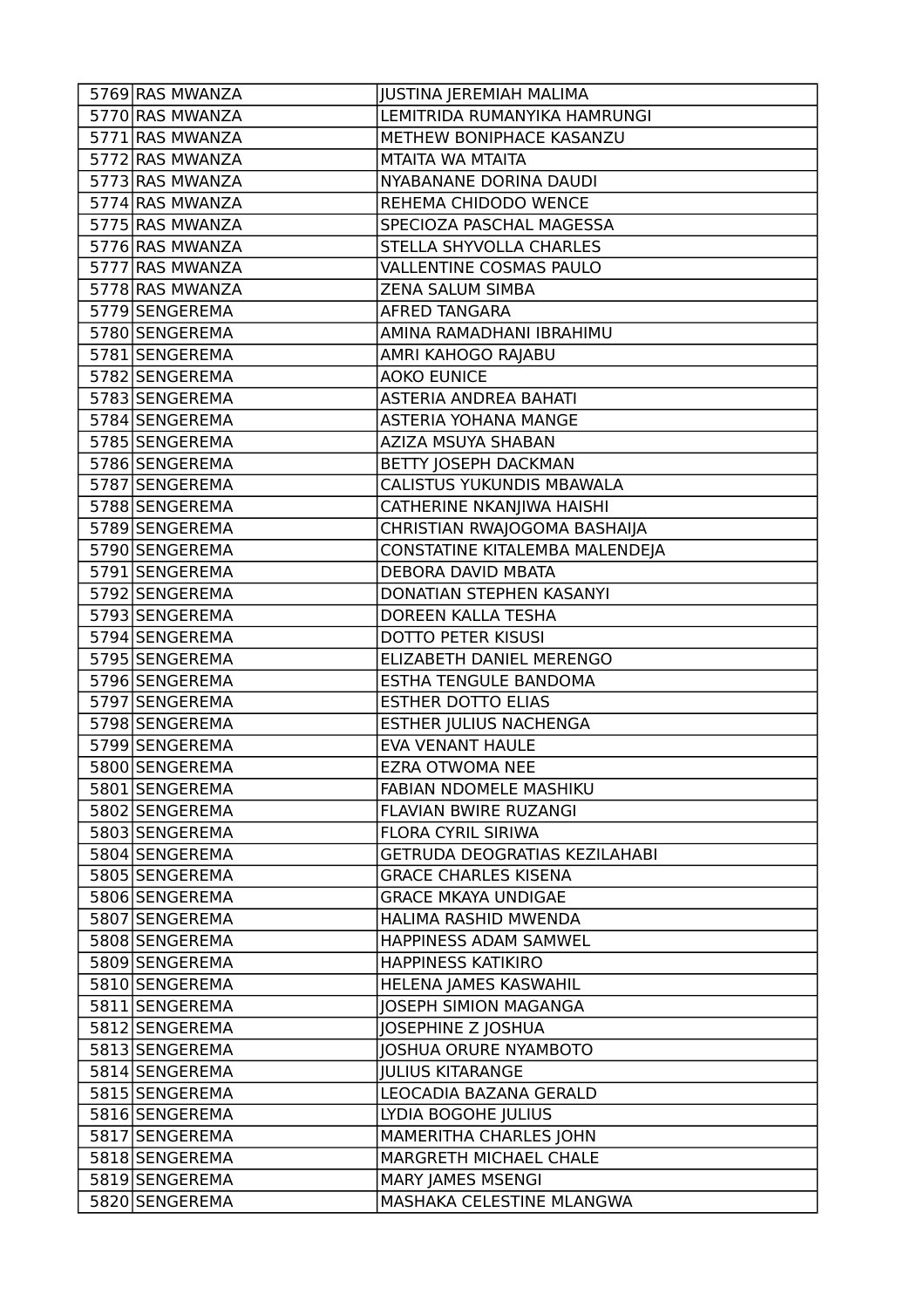| 5821 SENGEREMA | MATHIAS JOHN BUDEBA             |
|----------------|---------------------------------|
| 5822 SENGEREMA | MISPINA MKWAYA PETERO           |
| 5823 SENGEREMA | MONICA KENNETH MPALIGE          |
| 5824 SENGEREMA | <b>MONICA NKWAMBI</b>           |
| 5825 SENGEREMA | MOURICE DAMIAN CYPRIAN          |
| 5826 SENGEREMA | NYABINA NJARABI                 |
| 5827 SENGEREMA | NYANGI MAGINGA NTOGORO          |
| 5828 SENGEREMA | NYANGUBA IDDY MABIBA            |
| 5829 SENGEREMA | OLIVIA JOAS TIBAHWA             |
| 5830 SENGEREMA | RENATUS BENEDICT KASANYI        |
| 5831 SENGEREMA | ROSE F. MAKUNGU                 |
| 5832 SENGEREMA | <b>ROSE MAGONGO MOSES</b>       |
| 5833 SENGEREMA | <b>ROSE MATHEW</b>              |
| 5834 SENGEREMA | ROSEMARY LINDA SIMON            |
| 5835 SENGEREMA | SITTA BUZUKA BAKARI             |
| 5836 SENGEREMA | STEPHEN EMMANUEL BIHEMO         |
| 5837 SENGEREMA | <b>VERONICA MAGETA LAMECK</b>   |
| 5838 SENGEREMA | <b>WARYOBA KICHERE LAURIAN</b>  |
| 5839 SENGEREMA | <b>WILLY ALPHONCE LUEBU</b>     |
| 5840 SENGEREMA | WILLY HAMADY MBUNDE             |
| 5841 SENGEREMA | <b>WILSON JAMES MAGUMBO</b>     |
| 5842 SENGEREMA | YUSTINA R.K.LUCAS               |
| 5843 SENGEREMA | ZAWADI KWABI CHUSI I            |
| 5844 UKEREWE   | <b>AGNESS FRANCIS</b>           |
| 5845 UKEREWE   | <b>AGREY LEKEY</b>              |
| 5846UKEREWE    | ANDES A MUTWE                   |
| 5847 UKEREWE   | <b>ANTONY PASCAL</b>            |
| 5848 UKEREWE   | <b>CHARLES DEUSDEDITH ZEGGE</b> |
| 5849 UKEREWE   | DAVID JETTA                     |
| 5850 UKEREWE   | DEVOTHA MKAPIMA JOSEPHAT        |
| 5851 UKEREWE   | <b>DORICE JOHN</b>              |
| 5852 UKEREWE   | <b>EMMANUEL BAMPEBUYE</b>       |
| 5853 UKEREWE   | <b>EVENGELIST JOSEPHAT</b>      |
| 5854 UKEREWE   | <b>FRANCIS   HEDI</b>           |
| 5855 UKEREWE   | <b>HELENA GURANDI</b>           |
| 5856UKEREWE    | <b>INOSENSIA MATHIAS</b>        |
| 5857 UKEREWE   | <b>JAMES K. STANISLAUS</b>      |
| 5858UKEREWE    | <b>JANE MKAMA</b>               |
| 5859UKEREWE    | JANUARYAUGUSTINE LUCHENULA      |
| 5860 UKEREWE   | <b>IOSEPH ALEX</b>              |
| 5861 UKEREWE   | <b>JOSEPHAT JUSTINE</b>         |
| 5862 UKEREWE   | JOYCE MBOGOYE BATWEL            |
| 5863UKEREWE    | LAMECK N. IGOKO                 |
| 5864 UKEREWE   | LAMECK N. IGOKO                 |
| 5865 UKEREWE   | LEOCADIA ANGELO                 |
| 5866UKEREWE    | <b>LEONARD EVARIST</b>          |
| 5867 UKEREWE   | MARGARETA M. ALOYCE             |
| 5868 UKEREWE   | MARTINE M. MZIBA                |
| 5869UKEREWE    | MECKTRIDA B. HERMAN             |
| 5870 UKEREWE   | <b>MERECIANA MAGESA</b>         |
| 5871 UKEREWE   | MODESTA MARWA                   |
| 5872 UKEREWE   | MUSSA L. MAGEMBE                |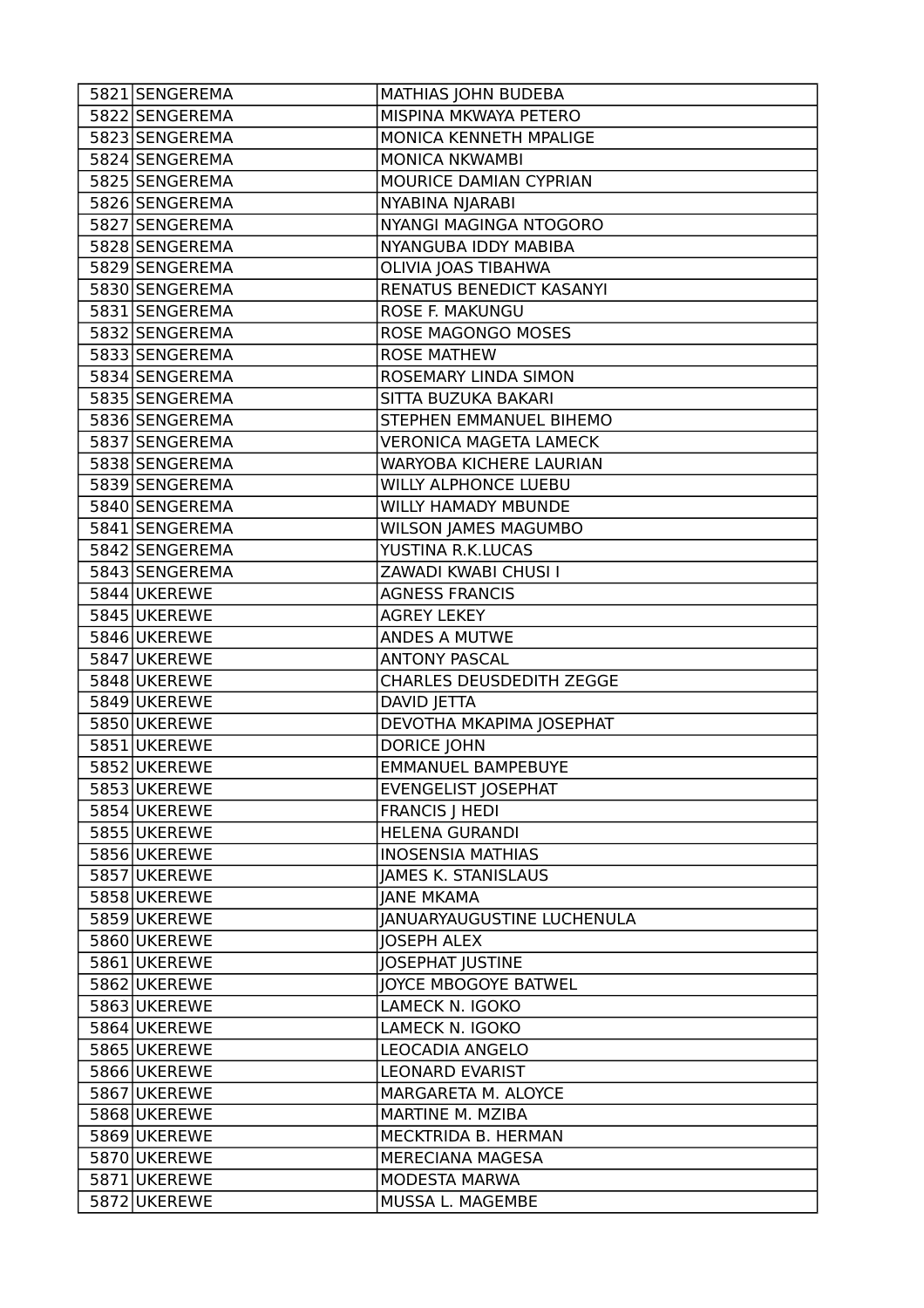| 5873 UKEREWE   | NEOPHIT M. SALUM              |
|----------------|-------------------------------|
| 5874 UKEREWE   | PAULINA ALEX MACHUMU          |
| 5875 UKEREWE   | PHILOMENA MARENGA             |
| 5876UKEREWE    | <b>RUTH KATANI</b>            |
| 5877 UKEREWE   | <b>SALOME METHUSELA</b>       |
| 5878UKEREWE    | SAPHINA N. JOSIAH             |
| 5879 UKEREWE   | <b>STEVEN NYATITA</b>         |
| 5880 UKEREWE   | THOMAS D. BARAZA              |
| 5881 UKEREWE   | <b>WILLIAM MSOFE</b>          |
| 5882 UKEREWE   | WINSTONE K. NONGWE            |
| 5883 LUDEWA    | <b>BETHOD BEATRICE ZABRON</b> |
| 5884 LUDEWA    | CHAMLOMO LINA AUDIFASI        |
| 5885 LUDEWA    | CHIFUPA BEATRICE PAUL         |
| 5886 LUDEWA    | <b>CRONERY DEVOTHA MUTTA</b>  |
| 5887 LUDEWA    | <b>GICHAINE ABEL MAKAO</b>    |
| 5888 LUDEWA    | HONGOLI EVA JOSEPH            |
| 5889 LUDEWA    | KADUMA JOYCE PASCAL           |
| 5890 LUDEWA    | KASHUNGE EMMA MPAKA           |
| 5891 LUDEWA    | KIBAJA DANIEL SAMWEL          |
| 5892 LUDEWA    | LITWE FATMA RICHARD           |
| 5893 LUDEWA    | MANGO HAWA KALUMBETA          |
| 5894 LUDEWA    | <b>MARCELINA MTITU</b>        |
| 5895 LUDEWA    | MASHAYO NEEMA NDERINGO        |
| 5896 LUDEWA    | MATAMWA ERNESTINA ALDO        |
| 5897 LUDEWA    | MBATA NEEMA KHAMIS            |
| 5898 LUDEWA    | MBAWALA NORBERTH OSWARD       |
| 5899 LUDEWA    | MHAGAMA BAHATI THADEI         |
| 5900 LUDEWA    | MHAGAMA REHEMA BARNABA        |
| 5901 LUDEWA    | MHAGAMA SABINA                |
| 5902 LUDEWA    | MLELWA ADDO THADEI            |
| 5903 LUDEWA    | MLELWA BATHLOMAYO SEPHANIA    |
| 5904 LUDEWA    | <b>MLOWE BETRAM OTMARY</b>    |
| 5905 LUDEWA    | MTITU MARSELINA ELIYA         |
| 5906 LUDEWA    | NGWALE TUMAINI JOHN           |
| 5907 LUDEWA    | NJULUMI NOELIA ANDREW         |
| 5908 LUDEWA    | <b>STELLA MARIOTY</b>         |
| 5909 LUDEWA    | USANGIRA SEMINARIUS GABRIEL   |
| 5910 LUDEWA    | YEGAMISE SHIDA ELIAS          |
| 5911 MAKAMBAKO | ALFRED EDWARD MWENDAMSEKE     |
| 5912 MAKAMBAKO | ANDREW MWANDA MWAIBWE         |
| 5913 MAKAMBAKO | ANNA A MWANKENJA              |
| 5914 MAKAMBAKO | ASTERIA E. MGULI              |
| 5915 MAKAMBAKO | CATHERINE JOHN MWAGENI        |
| 5916 MAKAMBAKO | DOTTO RAPHAEL KALAMBA         |
| 5917 MAKAMBAKO | EMMA ERASTO NGOTA             |
| 5918 MAKAMBAKO | FROLA RAPHAEL KILASI          |
| 5919 MAKAMBAKO | JOEL J. MWAMUNDI              |
| 5920 MAKAMBAKO | JOSEPH JACKSON KISAIKA        |
| 5921 MAKAMBAKO | JOYCE GEORGE SOTE             |
| 5922 MAKAMBAKO | MARY LUTENGANO MGAYA          |
| 5923 MAKAMBAKO | NEEMA DANIELY SHENDU          |
| 5924 MAKAMBAKO | PENDO JOHN MAGENGE            |
|                |                               |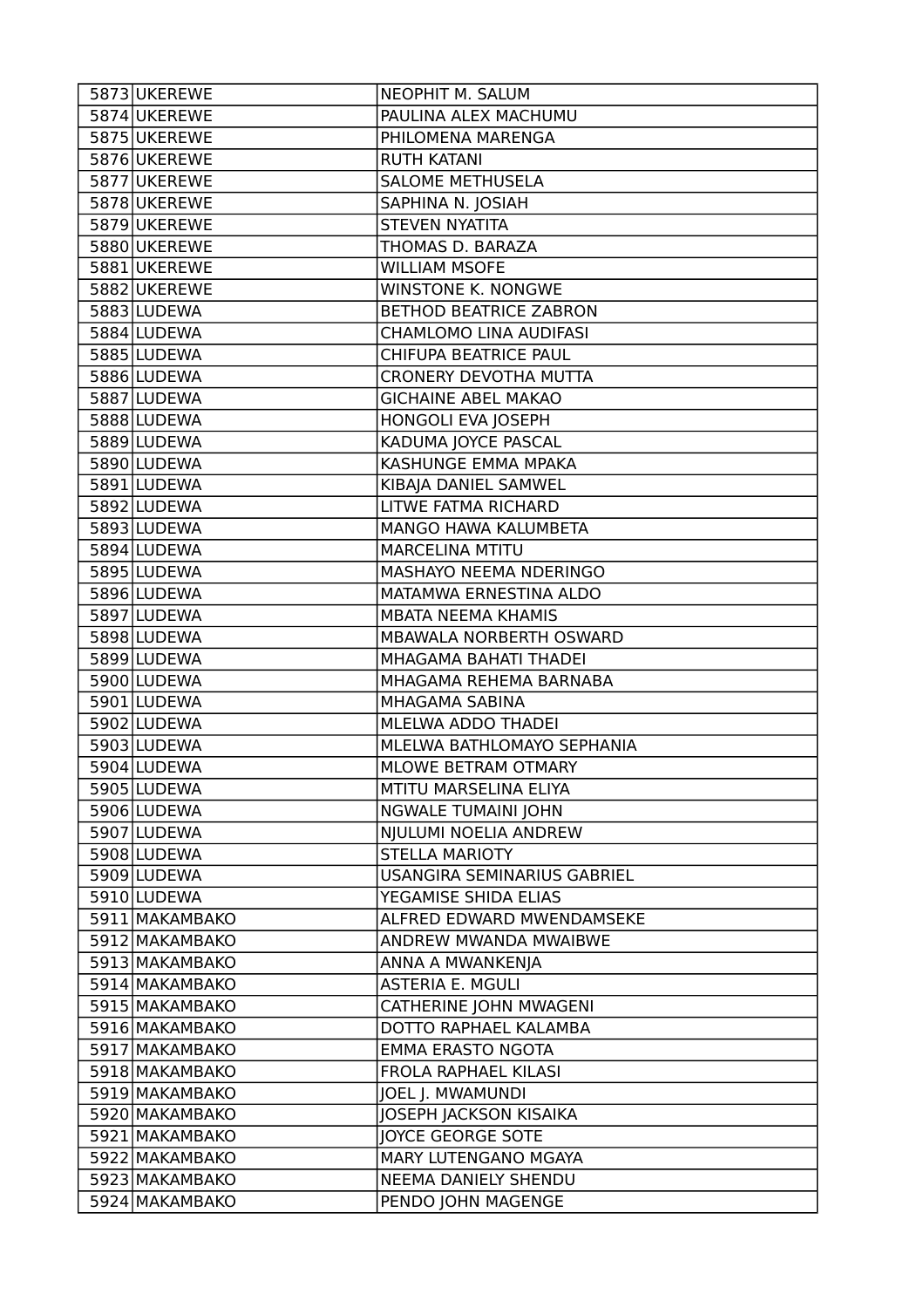| 5925 MAKAMBAKO | <b>SALOME MWIGUNE</b>           |
|----------------|---------------------------------|
| 5926 MAKAMBAKO | SOLOMON ASWILE MWALUSWASWA      |
| 5927 MAKAMBAKO | TITO BERNADY ILOMO              |
| 5928 MAKAMBAKO | TUMWISYE COLLIMIS SANGA         |
| 5929 MAKAMBAKO | WINIFRIDA VALENTINA KISINGA     |
| 5930 MAKAMBAKO | YUSTER CLEMENS MTEGA            |
| 5931 MAKAMBAKO |                                 |
| 5932 MAKETE    | ADELA MWAITULA SANGA            |
| 5933 MAKETE    | ANAWE ABSALUMU LUNYUNGU         |
| 5934 MAKETE    | ATHANAS ANANIA NGWAVI           |
| 5935 MAKETE    | <b>BHOKE NYAHIRAHA JOSEPH</b>   |
| 5936 MAKETE    | BRYCESON ANYAMBWISYE KYANDO     |
| 5937 MAKETE    | <b>DICKSON NYAKUNGA</b>         |
| 5938 MAKETE    | EDDA WILSON MWACHEMBE           |
| 5939 MAKETE    | EDWIN SOSPETER ALON             |
| 5940 MAKETE    | ELIZA OMARY MWAGENI             |
| 5941 MAKETE    | <b>ELIZABETH ABLEN SANGA</b>    |
| 5942 MAKETE    | <b>EMELDA SIMON KIHONGOSI</b>   |
| 5943 MAKETE    | <b>ERICK ALPHONCE MBILING'I</b> |
| 5944 MAKETE    | <b>EZEKIEL CHARLES MAHENGE</b>  |
| 5945 MAKETE    | FARIDA PATRICK WALENJELA        |
| 5946 MAKETE    | FROIDA YEFTA CHAULA             |
| 5947 MAKETE    | <b>GABRIEL EDEMUND SONGOLO</b>  |
| 5948 MAKETE    | <b>GRACE AMIRI JONES</b>        |
| 5949 MAKETE    | HAPPY ATHANAZ PENIELY           |
| 5950 MAKETE    | HAWA ISSA KALUWA                |
| 5951 MAKETE    | HELENA BOKESI SANGA             |
| 5952 MAKETE    | <b>JANE LUGANO SANGA</b>        |
| 5953 MAKETE    | <b>JANE OLPHEA SANGA</b>        |
| 5954 MAKETE    | <b>JANETH ROBERT RUAMBO</b>     |
| 5955 MAKETE    | <b>JONAS ALOYCE SANGA</b>       |
| 5956 MAKETE    | LUNOTSEHETSO   NGINDO           |
| 5957 MAKETE    | <b>MARY BONIFACE KAPINGA</b>    |
| 5958 MAKETE    | MARY LUTENGANO NGANILEVANU      |
| 5959 MAKETE    | MELANIA LUCAS TILIA             |
| 5960 MAKETE    | MONICA CHRISTOPHER HAULE        |
| 5961 MAKETE    | MWINDAELI STEPHEN ABIHUDI       |
| 5962 MAKETE    | NEEMA ANANIA NYAVA              |
| 5963 MAKETE    | NEEMA TABITHA MANASE            |
| 5964 MAKETE    | PASCAL ALEX MBULUMA             |
| 5965 MAKETE    | <b>REBECA THOMAS SUKARI</b>     |
| 5966 MAKETE    | REHEMA MBARAKA NGWEMBAMO        |
| 5967 MAKETE    | RENFRIDA KALAMBASI LWEKELA      |
| 5968 MAKETE    | RESTUTA FLAVIAN MPANDA          |
| 5969 MAKETE    | SECILIA ALFRED MTUKA            |
| 5970 MAKETE    | SOPHIA EDWARD GODI              |
| 5971 MAKETE    | <b>SUZANA PHILIPO TINDA</b>     |
| 5972 MAKETE    | TEGEMEO GEORGE MHEPELA          |
| 5973 MAKETE    | TIBELY DANIEL KYANDO            |
| 5974 MAKETE    | TUMPE KESSY MWAIJANDE           |
| 5975 MAKETE    | YAHAYA TWAHA KIBOMBO            |
| 5976 MAKETE    | ZENA S. MBUGENY                 |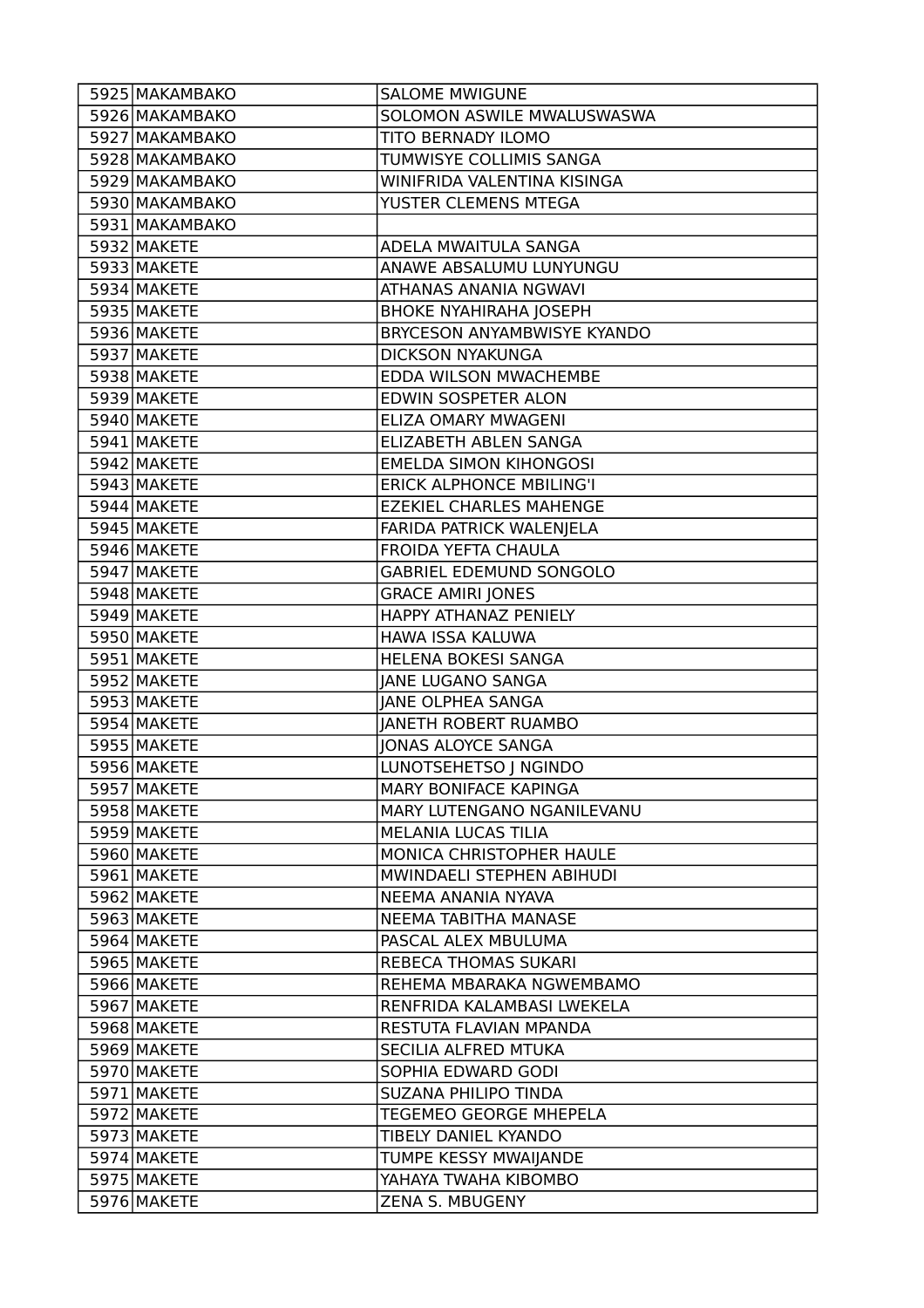| 5978 NJOMBE (M)<br>AGNIWE P SANGA<br>5979 NJOMBE (M)<br>ANJELINA MKONGWA<br>5980 NJOMBE (M)<br><b>BLANTINA JOHN MBWILO</b><br>5981 NJOMBE (M)<br><b>CATHERINE NATHAN HAULE</b><br>5982 NJOMBE (M)<br>DONALD RICHARD MWALONGO<br>5983 NJOMBE (M)<br><b>ESDESIUSM NGUI</b><br>5984 NJOMBE (M)<br><b>EUPHASIA M LYAUPE</b><br>5985 NJOMBE (M)<br><b>FAINES L MSIGWA</b><br>5986 NJOMBE (M)<br>FARAJA DAUDI LIDUKE<br>5987 NJOMBE (M)<br>FEDINA A. MBISA<br>5988 NJOMBE (M)<br><b>FIGENIA E MSIGWA</b><br>5989 NJOMBE (M)<br><b>FLORA MSEMWA</b><br>5990 NJOMBE (M)<br>FRIDAH W MWAPWELE<br>5991 NJOMBE (M)<br><b>GODWIN T SANGA</b><br>5992 NJOMBE (M)<br><b>GRACE N. MPANGALA</b><br>5993 NJOMBE (M)<br>HALIMA THABITI UYALO<br>5994 NJOMBE (M)<br><b>JOHARI ADAM YUSUFU</b><br>5995 NJOMBE (M)<br><b>JOSEPH ROMAN</b><br>5996 NJOMBE (M)<br><b>JOYCE THOMAS</b><br>5997 NJOMBE (M)<br>KARISTO PATRICK MLIGO<br>5998 NJOMBE (M)<br><b>KHADIJA MNDEME</b><br>5999 NJOMBE (M)<br><b>LAISHA RASHID</b><br>6000 NJOMBE (M)<br><b>LUCY MSALILWA</b><br>6001 NJOMBE (M)<br><b>MARY MANGO</b><br>6002 NJOMBE (M)<br><b>MARY WATSON</b><br>6003 NJOMBE (M)<br>MELANIA MAGNUS CHALE<br>6004 NJOMBE (M)<br>NIWAEL J MSANGI<br>6005 NJOMBE (M)<br>NOELIA NCHAGWA<br>6006 NJOMBE (M)<br><b>OLIPA EDSON</b><br>$\overline{6007}$ NJOMBE (M)<br><b>OLIVA MWONGE</b><br>6008 NJOMBE (M)<br>RACHEL F KASANGA<br>6009 NJOMBE (M)<br>REHEMA RAMADHANI MGELWA<br>$6010$  NJOMBE (M)<br>REHEMA SAMWEL MKISI<br>$6011$  NJOMBE (M)<br>SABELA M ANGOMWISYE<br>6012 NJOMBE (M)<br><b>SELINA NYONI</b><br>$6013$  NJOMBE (M)<br>SINDWELE M KITTA<br>6014 NJOMBE (M)<br><b>TERESIA NONOSIUS MSUHA</b><br>$6015$ NJOMBE (M)<br>THABIT NASORO MGANGA<br>$6016$  NJOMBE (M)<br><b>VERONICA YOLAM MWENDA</b><br>6017 NJOMBE (M)<br>ZAKARIA ELIAKIMU MGANA<br>6018 NJOMBE (M)<br>ZEDEKIA S MAGUCHI<br>$\overline{6019}$ NJOMBE (V)<br><b>BAHATI MLOZI</b><br>6020 NJOMBE (V)<br><b>FRANK K.KIBASA</b><br>$6021$  NJOMBE (V)<br><b>GABRIEL F KUNAMBI</b><br>6022 NJOMBE (V)<br><b>GODFREY GAUDENCE SIGALA</b><br>6023 NJOMBE (V)<br>MARABU MAIKO SANGA<br>$6024$  NJOMBE (V)<br>MWANAIMA ATHUMANI<br>6025 NJOMBE (V)<br>PROTAS ISMAIL<br>6026 NJOMBE (V)<br>RUKIA J.MWENDA<br>SALOME J. KATILINGA<br>$6027$ NJOMBE (V) | 5977 NJOMBE (M) | <b>ABEID MUSSA</b>      |
|---------------------------------------------------------------------------------------------------------------------------------------------------------------------------------------------------------------------------------------------------------------------------------------------------------------------------------------------------------------------------------------------------------------------------------------------------------------------------------------------------------------------------------------------------------------------------------------------------------------------------------------------------------------------------------------------------------------------------------------------------------------------------------------------------------------------------------------------------------------------------------------------------------------------------------------------------------------------------------------------------------------------------------------------------------------------------------------------------------------------------------------------------------------------------------------------------------------------------------------------------------------------------------------------------------------------------------------------------------------------------------------------------------------------------------------------------------------------------------------------------------------------------------------------------------------------------------------------------------------------------------------------------------------------------------------------------------------------------------------------------------------------------------------------------------------------------------------------------------------------------------------------------------------------------------------------------------------------------------------------------------------------------------------------------------------------------------------------------------------------------------------------------------------------------------------------------------------------------------------------------------------------------------------|-----------------|-------------------------|
|                                                                                                                                                                                                                                                                                                                                                                                                                                                                                                                                                                                                                                                                                                                                                                                                                                                                                                                                                                                                                                                                                                                                                                                                                                                                                                                                                                                                                                                                                                                                                                                                                                                                                                                                                                                                                                                                                                                                                                                                                                                                                                                                                                                                                                                                                       |                 |                         |
|                                                                                                                                                                                                                                                                                                                                                                                                                                                                                                                                                                                                                                                                                                                                                                                                                                                                                                                                                                                                                                                                                                                                                                                                                                                                                                                                                                                                                                                                                                                                                                                                                                                                                                                                                                                                                                                                                                                                                                                                                                                                                                                                                                                                                                                                                       |                 |                         |
|                                                                                                                                                                                                                                                                                                                                                                                                                                                                                                                                                                                                                                                                                                                                                                                                                                                                                                                                                                                                                                                                                                                                                                                                                                                                                                                                                                                                                                                                                                                                                                                                                                                                                                                                                                                                                                                                                                                                                                                                                                                                                                                                                                                                                                                                                       |                 |                         |
|                                                                                                                                                                                                                                                                                                                                                                                                                                                                                                                                                                                                                                                                                                                                                                                                                                                                                                                                                                                                                                                                                                                                                                                                                                                                                                                                                                                                                                                                                                                                                                                                                                                                                                                                                                                                                                                                                                                                                                                                                                                                                                                                                                                                                                                                                       |                 |                         |
|                                                                                                                                                                                                                                                                                                                                                                                                                                                                                                                                                                                                                                                                                                                                                                                                                                                                                                                                                                                                                                                                                                                                                                                                                                                                                                                                                                                                                                                                                                                                                                                                                                                                                                                                                                                                                                                                                                                                                                                                                                                                                                                                                                                                                                                                                       |                 |                         |
|                                                                                                                                                                                                                                                                                                                                                                                                                                                                                                                                                                                                                                                                                                                                                                                                                                                                                                                                                                                                                                                                                                                                                                                                                                                                                                                                                                                                                                                                                                                                                                                                                                                                                                                                                                                                                                                                                                                                                                                                                                                                                                                                                                                                                                                                                       |                 |                         |
|                                                                                                                                                                                                                                                                                                                                                                                                                                                                                                                                                                                                                                                                                                                                                                                                                                                                                                                                                                                                                                                                                                                                                                                                                                                                                                                                                                                                                                                                                                                                                                                                                                                                                                                                                                                                                                                                                                                                                                                                                                                                                                                                                                                                                                                                                       |                 |                         |
|                                                                                                                                                                                                                                                                                                                                                                                                                                                                                                                                                                                                                                                                                                                                                                                                                                                                                                                                                                                                                                                                                                                                                                                                                                                                                                                                                                                                                                                                                                                                                                                                                                                                                                                                                                                                                                                                                                                                                                                                                                                                                                                                                                                                                                                                                       |                 |                         |
|                                                                                                                                                                                                                                                                                                                                                                                                                                                                                                                                                                                                                                                                                                                                                                                                                                                                                                                                                                                                                                                                                                                                                                                                                                                                                                                                                                                                                                                                                                                                                                                                                                                                                                                                                                                                                                                                                                                                                                                                                                                                                                                                                                                                                                                                                       |                 |                         |
|                                                                                                                                                                                                                                                                                                                                                                                                                                                                                                                                                                                                                                                                                                                                                                                                                                                                                                                                                                                                                                                                                                                                                                                                                                                                                                                                                                                                                                                                                                                                                                                                                                                                                                                                                                                                                                                                                                                                                                                                                                                                                                                                                                                                                                                                                       |                 |                         |
|                                                                                                                                                                                                                                                                                                                                                                                                                                                                                                                                                                                                                                                                                                                                                                                                                                                                                                                                                                                                                                                                                                                                                                                                                                                                                                                                                                                                                                                                                                                                                                                                                                                                                                                                                                                                                                                                                                                                                                                                                                                                                                                                                                                                                                                                                       |                 |                         |
|                                                                                                                                                                                                                                                                                                                                                                                                                                                                                                                                                                                                                                                                                                                                                                                                                                                                                                                                                                                                                                                                                                                                                                                                                                                                                                                                                                                                                                                                                                                                                                                                                                                                                                                                                                                                                                                                                                                                                                                                                                                                                                                                                                                                                                                                                       |                 |                         |
|                                                                                                                                                                                                                                                                                                                                                                                                                                                                                                                                                                                                                                                                                                                                                                                                                                                                                                                                                                                                                                                                                                                                                                                                                                                                                                                                                                                                                                                                                                                                                                                                                                                                                                                                                                                                                                                                                                                                                                                                                                                                                                                                                                                                                                                                                       |                 |                         |
|                                                                                                                                                                                                                                                                                                                                                                                                                                                                                                                                                                                                                                                                                                                                                                                                                                                                                                                                                                                                                                                                                                                                                                                                                                                                                                                                                                                                                                                                                                                                                                                                                                                                                                                                                                                                                                                                                                                                                                                                                                                                                                                                                                                                                                                                                       |                 |                         |
|                                                                                                                                                                                                                                                                                                                                                                                                                                                                                                                                                                                                                                                                                                                                                                                                                                                                                                                                                                                                                                                                                                                                                                                                                                                                                                                                                                                                                                                                                                                                                                                                                                                                                                                                                                                                                                                                                                                                                                                                                                                                                                                                                                                                                                                                                       |                 |                         |
|                                                                                                                                                                                                                                                                                                                                                                                                                                                                                                                                                                                                                                                                                                                                                                                                                                                                                                                                                                                                                                                                                                                                                                                                                                                                                                                                                                                                                                                                                                                                                                                                                                                                                                                                                                                                                                                                                                                                                                                                                                                                                                                                                                                                                                                                                       |                 |                         |
|                                                                                                                                                                                                                                                                                                                                                                                                                                                                                                                                                                                                                                                                                                                                                                                                                                                                                                                                                                                                                                                                                                                                                                                                                                                                                                                                                                                                                                                                                                                                                                                                                                                                                                                                                                                                                                                                                                                                                                                                                                                                                                                                                                                                                                                                                       |                 |                         |
|                                                                                                                                                                                                                                                                                                                                                                                                                                                                                                                                                                                                                                                                                                                                                                                                                                                                                                                                                                                                                                                                                                                                                                                                                                                                                                                                                                                                                                                                                                                                                                                                                                                                                                                                                                                                                                                                                                                                                                                                                                                                                                                                                                                                                                                                                       |                 |                         |
|                                                                                                                                                                                                                                                                                                                                                                                                                                                                                                                                                                                                                                                                                                                                                                                                                                                                                                                                                                                                                                                                                                                                                                                                                                                                                                                                                                                                                                                                                                                                                                                                                                                                                                                                                                                                                                                                                                                                                                                                                                                                                                                                                                                                                                                                                       |                 |                         |
|                                                                                                                                                                                                                                                                                                                                                                                                                                                                                                                                                                                                                                                                                                                                                                                                                                                                                                                                                                                                                                                                                                                                                                                                                                                                                                                                                                                                                                                                                                                                                                                                                                                                                                                                                                                                                                                                                                                                                                                                                                                                                                                                                                                                                                                                                       |                 |                         |
|                                                                                                                                                                                                                                                                                                                                                                                                                                                                                                                                                                                                                                                                                                                                                                                                                                                                                                                                                                                                                                                                                                                                                                                                                                                                                                                                                                                                                                                                                                                                                                                                                                                                                                                                                                                                                                                                                                                                                                                                                                                                                                                                                                                                                                                                                       |                 |                         |
|                                                                                                                                                                                                                                                                                                                                                                                                                                                                                                                                                                                                                                                                                                                                                                                                                                                                                                                                                                                                                                                                                                                                                                                                                                                                                                                                                                                                                                                                                                                                                                                                                                                                                                                                                                                                                                                                                                                                                                                                                                                                                                                                                                                                                                                                                       |                 |                         |
|                                                                                                                                                                                                                                                                                                                                                                                                                                                                                                                                                                                                                                                                                                                                                                                                                                                                                                                                                                                                                                                                                                                                                                                                                                                                                                                                                                                                                                                                                                                                                                                                                                                                                                                                                                                                                                                                                                                                                                                                                                                                                                                                                                                                                                                                                       |                 |                         |
|                                                                                                                                                                                                                                                                                                                                                                                                                                                                                                                                                                                                                                                                                                                                                                                                                                                                                                                                                                                                                                                                                                                                                                                                                                                                                                                                                                                                                                                                                                                                                                                                                                                                                                                                                                                                                                                                                                                                                                                                                                                                                                                                                                                                                                                                                       |                 |                         |
|                                                                                                                                                                                                                                                                                                                                                                                                                                                                                                                                                                                                                                                                                                                                                                                                                                                                                                                                                                                                                                                                                                                                                                                                                                                                                                                                                                                                                                                                                                                                                                                                                                                                                                                                                                                                                                                                                                                                                                                                                                                                                                                                                                                                                                                                                       |                 |                         |
|                                                                                                                                                                                                                                                                                                                                                                                                                                                                                                                                                                                                                                                                                                                                                                                                                                                                                                                                                                                                                                                                                                                                                                                                                                                                                                                                                                                                                                                                                                                                                                                                                                                                                                                                                                                                                                                                                                                                                                                                                                                                                                                                                                                                                                                                                       |                 |                         |
|                                                                                                                                                                                                                                                                                                                                                                                                                                                                                                                                                                                                                                                                                                                                                                                                                                                                                                                                                                                                                                                                                                                                                                                                                                                                                                                                                                                                                                                                                                                                                                                                                                                                                                                                                                                                                                                                                                                                                                                                                                                                                                                                                                                                                                                                                       |                 |                         |
|                                                                                                                                                                                                                                                                                                                                                                                                                                                                                                                                                                                                                                                                                                                                                                                                                                                                                                                                                                                                                                                                                                                                                                                                                                                                                                                                                                                                                                                                                                                                                                                                                                                                                                                                                                                                                                                                                                                                                                                                                                                                                                                                                                                                                                                                                       |                 |                         |
|                                                                                                                                                                                                                                                                                                                                                                                                                                                                                                                                                                                                                                                                                                                                                                                                                                                                                                                                                                                                                                                                                                                                                                                                                                                                                                                                                                                                                                                                                                                                                                                                                                                                                                                                                                                                                                                                                                                                                                                                                                                                                                                                                                                                                                                                                       |                 |                         |
|                                                                                                                                                                                                                                                                                                                                                                                                                                                                                                                                                                                                                                                                                                                                                                                                                                                                                                                                                                                                                                                                                                                                                                                                                                                                                                                                                                                                                                                                                                                                                                                                                                                                                                                                                                                                                                                                                                                                                                                                                                                                                                                                                                                                                                                                                       |                 |                         |
|                                                                                                                                                                                                                                                                                                                                                                                                                                                                                                                                                                                                                                                                                                                                                                                                                                                                                                                                                                                                                                                                                                                                                                                                                                                                                                                                                                                                                                                                                                                                                                                                                                                                                                                                                                                                                                                                                                                                                                                                                                                                                                                                                                                                                                                                                       |                 |                         |
|                                                                                                                                                                                                                                                                                                                                                                                                                                                                                                                                                                                                                                                                                                                                                                                                                                                                                                                                                                                                                                                                                                                                                                                                                                                                                                                                                                                                                                                                                                                                                                                                                                                                                                                                                                                                                                                                                                                                                                                                                                                                                                                                                                                                                                                                                       |                 |                         |
|                                                                                                                                                                                                                                                                                                                                                                                                                                                                                                                                                                                                                                                                                                                                                                                                                                                                                                                                                                                                                                                                                                                                                                                                                                                                                                                                                                                                                                                                                                                                                                                                                                                                                                                                                                                                                                                                                                                                                                                                                                                                                                                                                                                                                                                                                       |                 |                         |
|                                                                                                                                                                                                                                                                                                                                                                                                                                                                                                                                                                                                                                                                                                                                                                                                                                                                                                                                                                                                                                                                                                                                                                                                                                                                                                                                                                                                                                                                                                                                                                                                                                                                                                                                                                                                                                                                                                                                                                                                                                                                                                                                                                                                                                                                                       |                 |                         |
|                                                                                                                                                                                                                                                                                                                                                                                                                                                                                                                                                                                                                                                                                                                                                                                                                                                                                                                                                                                                                                                                                                                                                                                                                                                                                                                                                                                                                                                                                                                                                                                                                                                                                                                                                                                                                                                                                                                                                                                                                                                                                                                                                                                                                                                                                       |                 |                         |
|                                                                                                                                                                                                                                                                                                                                                                                                                                                                                                                                                                                                                                                                                                                                                                                                                                                                                                                                                                                                                                                                                                                                                                                                                                                                                                                                                                                                                                                                                                                                                                                                                                                                                                                                                                                                                                                                                                                                                                                                                                                                                                                                                                                                                                                                                       |                 |                         |
|                                                                                                                                                                                                                                                                                                                                                                                                                                                                                                                                                                                                                                                                                                                                                                                                                                                                                                                                                                                                                                                                                                                                                                                                                                                                                                                                                                                                                                                                                                                                                                                                                                                                                                                                                                                                                                                                                                                                                                                                                                                                                                                                                                                                                                                                                       |                 |                         |
|                                                                                                                                                                                                                                                                                                                                                                                                                                                                                                                                                                                                                                                                                                                                                                                                                                                                                                                                                                                                                                                                                                                                                                                                                                                                                                                                                                                                                                                                                                                                                                                                                                                                                                                                                                                                                                                                                                                                                                                                                                                                                                                                                                                                                                                                                       |                 |                         |
|                                                                                                                                                                                                                                                                                                                                                                                                                                                                                                                                                                                                                                                                                                                                                                                                                                                                                                                                                                                                                                                                                                                                                                                                                                                                                                                                                                                                                                                                                                                                                                                                                                                                                                                                                                                                                                                                                                                                                                                                                                                                                                                                                                                                                                                                                       |                 |                         |
|                                                                                                                                                                                                                                                                                                                                                                                                                                                                                                                                                                                                                                                                                                                                                                                                                                                                                                                                                                                                                                                                                                                                                                                                                                                                                                                                                                                                                                                                                                                                                                                                                                                                                                                                                                                                                                                                                                                                                                                                                                                                                                                                                                                                                                                                                       |                 |                         |
|                                                                                                                                                                                                                                                                                                                                                                                                                                                                                                                                                                                                                                                                                                                                                                                                                                                                                                                                                                                                                                                                                                                                                                                                                                                                                                                                                                                                                                                                                                                                                                                                                                                                                                                                                                                                                                                                                                                                                                                                                                                                                                                                                                                                                                                                                       |                 |                         |
|                                                                                                                                                                                                                                                                                                                                                                                                                                                                                                                                                                                                                                                                                                                                                                                                                                                                                                                                                                                                                                                                                                                                                                                                                                                                                                                                                                                                                                                                                                                                                                                                                                                                                                                                                                                                                                                                                                                                                                                                                                                                                                                                                                                                                                                                                       |                 |                         |
|                                                                                                                                                                                                                                                                                                                                                                                                                                                                                                                                                                                                                                                                                                                                                                                                                                                                                                                                                                                                                                                                                                                                                                                                                                                                                                                                                                                                                                                                                                                                                                                                                                                                                                                                                                                                                                                                                                                                                                                                                                                                                                                                                                                                                                                                                       |                 |                         |
|                                                                                                                                                                                                                                                                                                                                                                                                                                                                                                                                                                                                                                                                                                                                                                                                                                                                                                                                                                                                                                                                                                                                                                                                                                                                                                                                                                                                                                                                                                                                                                                                                                                                                                                                                                                                                                                                                                                                                                                                                                                                                                                                                                                                                                                                                       |                 |                         |
|                                                                                                                                                                                                                                                                                                                                                                                                                                                                                                                                                                                                                                                                                                                                                                                                                                                                                                                                                                                                                                                                                                                                                                                                                                                                                                                                                                                                                                                                                                                                                                                                                                                                                                                                                                                                                                                                                                                                                                                                                                                                                                                                                                                                                                                                                       |                 |                         |
|                                                                                                                                                                                                                                                                                                                                                                                                                                                                                                                                                                                                                                                                                                                                                                                                                                                                                                                                                                                                                                                                                                                                                                                                                                                                                                                                                                                                                                                                                                                                                                                                                                                                                                                                                                                                                                                                                                                                                                                                                                                                                                                                                                                                                                                                                       |                 |                         |
|                                                                                                                                                                                                                                                                                                                                                                                                                                                                                                                                                                                                                                                                                                                                                                                                                                                                                                                                                                                                                                                                                                                                                                                                                                                                                                                                                                                                                                                                                                                                                                                                                                                                                                                                                                                                                                                                                                                                                                                                                                                                                                                                                                                                                                                                                       |                 |                         |
|                                                                                                                                                                                                                                                                                                                                                                                                                                                                                                                                                                                                                                                                                                                                                                                                                                                                                                                                                                                                                                                                                                                                                                                                                                                                                                                                                                                                                                                                                                                                                                                                                                                                                                                                                                                                                                                                                                                                                                                                                                                                                                                                                                                                                                                                                       |                 |                         |
|                                                                                                                                                                                                                                                                                                                                                                                                                                                                                                                                                                                                                                                                                                                                                                                                                                                                                                                                                                                                                                                                                                                                                                                                                                                                                                                                                                                                                                                                                                                                                                                                                                                                                                                                                                                                                                                                                                                                                                                                                                                                                                                                                                                                                                                                                       |                 |                         |
|                                                                                                                                                                                                                                                                                                                                                                                                                                                                                                                                                                                                                                                                                                                                                                                                                                                                                                                                                                                                                                                                                                                                                                                                                                                                                                                                                                                                                                                                                                                                                                                                                                                                                                                                                                                                                                                                                                                                                                                                                                                                                                                                                                                                                                                                                       |                 |                         |
|                                                                                                                                                                                                                                                                                                                                                                                                                                                                                                                                                                                                                                                                                                                                                                                                                                                                                                                                                                                                                                                                                                                                                                                                                                                                                                                                                                                                                                                                                                                                                                                                                                                                                                                                                                                                                                                                                                                                                                                                                                                                                                                                                                                                                                                                                       | 6028 NJOMBE (V) | <b>VICTOR G. MSINZA</b> |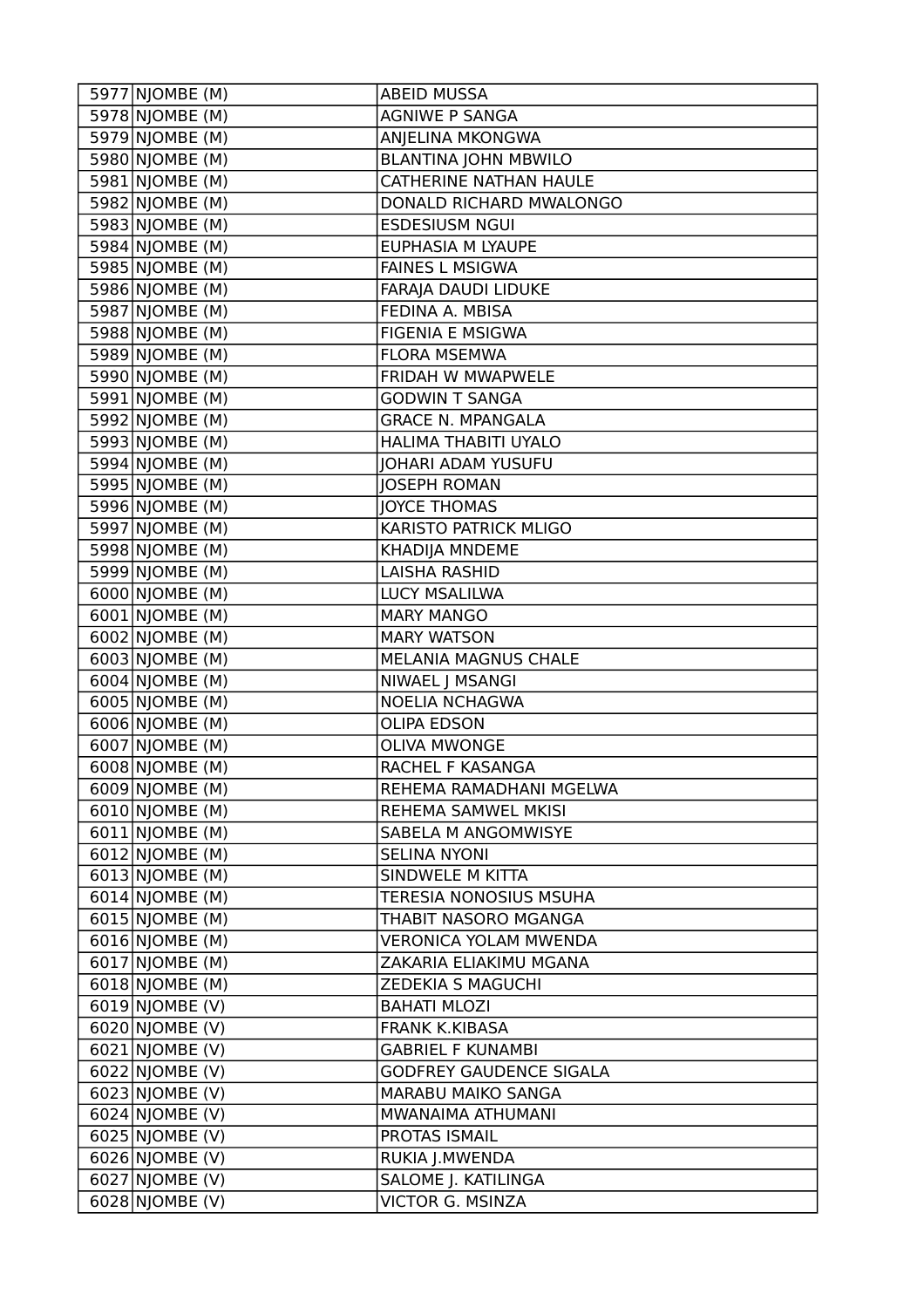| 6029 RAS NJOMBE   | ABASS LUBAINI NGONYANI        |
|-------------------|-------------------------------|
| 6030 RAS NJOMBE   | EDITHA ASHERY MGAYA           |
| 6031 RAS NJOMBE   | <b>GRACE THOMASI MUSHY</b>    |
| 6032 RAS NJOMBE   | <b>JUSTINA NATHAN LWALI</b>   |
| 6033 WANGING'OMBE | ADAM DONONDA                  |
| 6034 WANGING'OMBE | <b>ALLY AHAMAD</b>            |
| 6035 WANGING'OMBE | <b>ALOISIA MDENDEMI</b>       |
| 6036 WANGING'OMBE | ANGELA A. MTIFU               |
| 6037 WANGING'OMBE | <b>ANYESI MKOLWE</b>          |
| 6038 WANGING'OMBE | ASIFA A. MNAMBENGE            |
| 6039 WANGING'OMBE | <b>BELISHAZA S MHANGA</b>     |
| 6040 WANGING'OMBE | DICKSON MNG'ONG'O             |
| 6041 WANGING'OMBE | <b>DITRAM B MBUNDA</b>        |
| 6042 WANGING'OMBE | ELINA J MGAO                  |
| 6043 WANGING'OMBE | EPSON S. LUHWAGO              |
| 6044 WANGING'OMBE | <b>ERASTO A NDAMU</b>         |
| 6045 WANGING'OMBE | FOTINA E. NDAMBALA            |
| 6046 WANGING'OMBE | FRANCESCO NYANGWA             |
| 6047 WANGING'OMBE | <b>FREDY S LUHANJO</b>        |
| 6048 WANGING'OMBE | <b>FROLA G NYATO</b>          |
| 6049 WANGING'OMBE | <b>HAPPY CHAVALA</b>          |
| 6050 WANGING'OMBE | <b>HONGERA MLONGO</b>         |
| 6051 WANGING'OMBE | <b>MARY PETER MSIGWA</b>      |
| 6052 WANGING'OMBE | <b>MSAADA JACKSON</b>         |
| 6053 WANGING'OMBE | NURU B. LUOGA                 |
| 6054 WANGING'OMBE | PRISCA A. NYAKUNGA            |
| 6055 WANGING'OMBE | REBECA KITTA                  |
| 6056 WANGING'OMBE | RENFRIDA B. MSALILWA          |
| 6057 WANGING'OMBE | SALOME Y. MDOLO               |
| 6058 WANGING'OMBE | SUBIRA Z. MLIGO               |
| 6059 WANGING'OMBE | YVONE C. SIMWINGA             |
| 6060 WANGING'OMBE | <b>ZAIDA KIMARIO</b>          |
| 6061 WANGING'OMBE | ZENA Z NYAMDADI               |
| 6062 WANGING'OMBE | <b>ZUBEDA AYOUB</b>           |
| 6063 BAGAMOYO     | AMINA KHALFAN MOHAMED         |
| 6064 BAGAMOYO     | ANNA NGONDYA                  |
| 6065 BAGAMOYO     |                               |
|                   | ASMA DAWOOD                   |
| 6066 BAGAMOYO     | <b>AZIZA I MBARUKU</b>        |
| 6067 BAGAMOYO     | <b>BLANDINA YUSTIN BERNAD</b> |
| 6068 BAGAMOYO     | <b>CESILIA C KUGA</b>         |
| 6069 BAGAMOYO     | <b>DATIVA LEONCE</b>          |
| 6070 BAGAMOYO     | <b>DIDAS MLALO</b>            |
| 6071 BAGAMOYO     | EDITH W. OLOTU                |
| 6072 BAGAMOYO     | <b>EMMY C. SHAYO</b>          |
| 6073 BAGAMOYO     | <b>ESTER WALUYE</b>           |
| 6074 BAGAMOYO     | FATUMA RAJABU                 |
| 6075 BAGAMOYO     | FATUMA SAIDI MFAUME           |
| 6076 BAGAMOYO     | <b>FLORA MARTIN</b>           |
| 6077 BAGAMOYO     | <b>GODLIVER MANUMBU</b>       |
| 6078 BAGAMOYO     | <b>GREGORY W. MIDASI</b>      |
| 6079 BAGAMOYO     | HAPPINESS KASENENE            |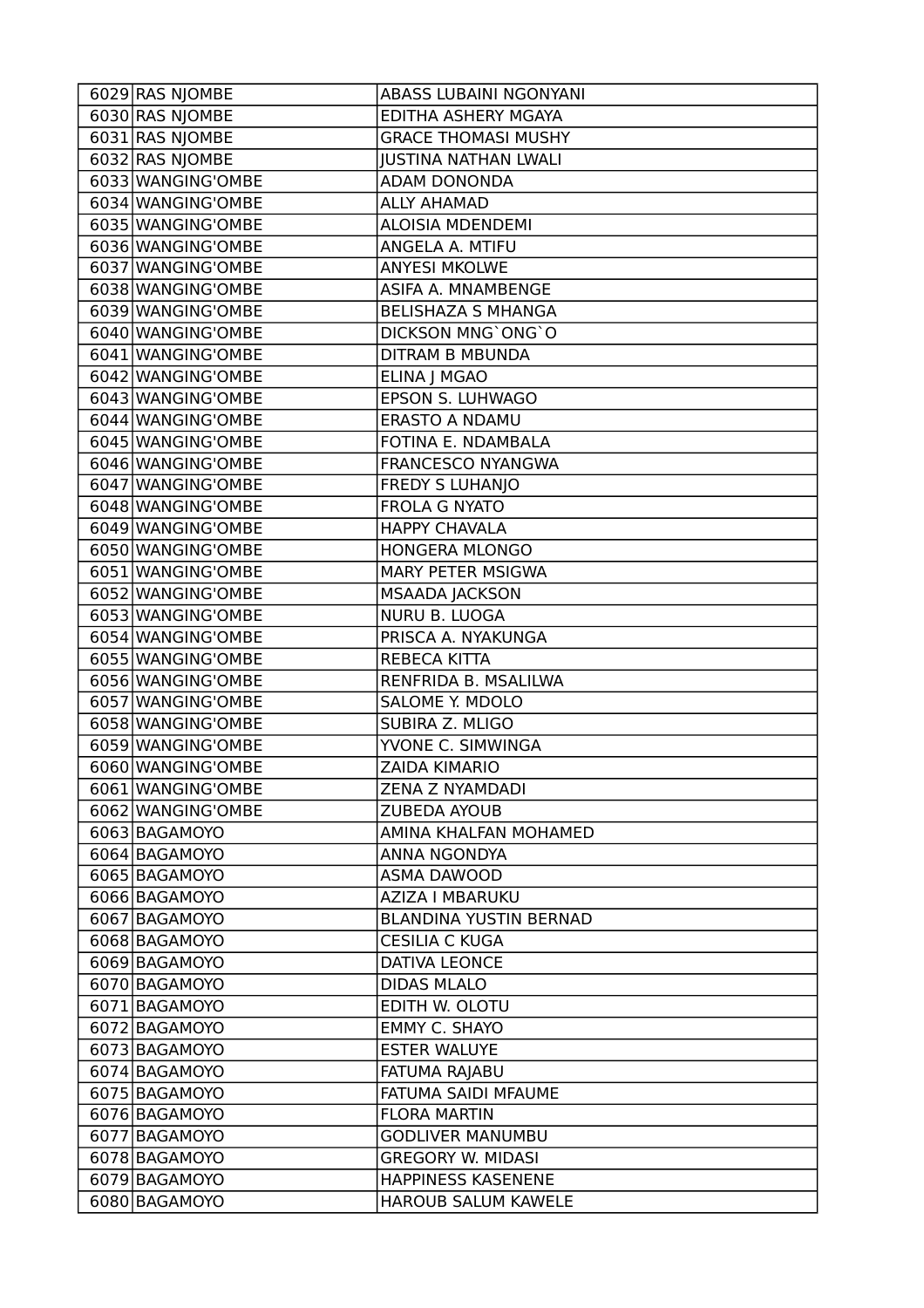| 6081 BAGAMOYO | HAWA SAIDI HOMBA               |
|---------------|--------------------------------|
| 6082 BAGAMOYO | <b>JALINA A JUMA</b>           |
| 6083 BAGAMOYO | <b>JUDITH MILTON MBUKWA</b>    |
| 6084 BAGAMOYO | LUCAS EDMUND MBUGA             |
| 6085 BAGAMOYO | <b>MADAWA M MHANDENI</b>       |
| 6086 BAGAMOYO | <b>MAGDALENA JOHN</b>          |
| 6087 BAGAMOYO | MARIAM M. KIMAYA               |
| 6088 BAGAMOYO | <b>MARY GODFREY</b>            |
| 6089 BAGAMOYO | NASIMA M. MBUKI                |
| 6090 BAGAMOYO | <b>NEEMA FRANK</b>             |
| 6091 BAGAMOYO | <b>NEEMA GERALD</b>            |
| 6092 BAGAMOYO | REGINA ANTHONY LUANDA          |
| 6093 BAGAMOYO | <b>ROSE ROCKY</b>              |
| 6094 BAGAMOYO | SHABANI M. HASSANI             |
| 6095 BAGAMOYO | <b>SHARIFA ALLY</b>            |
| 6096 BAGAMOYO | <b>SHIDA HASAN</b>             |
| 6097 BAGAMOYO | SIKI JAPHET KINISA             |
| 6098 BAGAMOYO | SOPHIA P MANYANDA              |
| 6099 BAGAMOYO | SOPHIA S.KADUTE                |
| 6100 BAGAMOYO | <b>SUBIRA ZAMBO</b>            |
| 6101 BAGAMOYO | <b>VALERIA KASTORY MBONDE</b>  |
| 6102 BAGAMOYO | YONAH GODSON                   |
| 6103 BAGAMOYO | ZAITUNI A MWENDA               |
| 6104 BAGAMOYO | <b>ZAITUNI IDDI</b>            |
| 6105 BAGAMOYO | ZAPHRANIA ABDALLAH HAMZA       |
| 6106 CHALINZE | <b>AGNES P NYENZI</b>          |
| 6107 CHALINZE | ARAFA MAGENDO                  |
| 6108 CHALINZE | <b>BETILDA MASATU AVELIN</b>   |
| 6109 CHALINZE | <b>BIASNA RASHIDI KIRUA</b>    |
| 6110 CHALINZE | <b>CHRISTINA GODFREY ALOIS</b> |
| 6111 CHALINZE | <b>CHRISTINA MKENDA</b>        |
| 6112 CHALINZE | <b>EDINA MATHEW</b>            |
| 6113 CHALINZE | ELIZABETH ANDREW LUCAS         |
| 6114 CHALINZE | <b>ELIZABETH ELIAS</b>         |
| 6115 CHALINZE | <b>ERASTO KEKE</b>             |
| 6116 CHALINZE | <b>EVELINE KADEGE</b>          |
| 6117 CHALINZE | FATMA SAID NZALALILA           |
| 6118 CHALINZE | FIDES MARIAMU PHILBERT         |
| 6119 CHALINZE | <b>GEOGRINA MATHIAS</b>        |
| 6120 CHALINZE | HADIJA SALUM HIMBO             |
| 6121 CHALINZE | HIDAYA YUSUFU MSUYA            |
| 6122 CHALINZE | JANE HADSON KAWISHE            |
| 6123 CHALINZE | <b>JASMIN SIFAEL LAUWO</b>     |
| 6124 CHALINZE | <b>JOHARI IDDY MASHEMA</b>     |
| 6125 CHALINZE | KIJAKAZI ALLEN TWALIB          |
| 6126 CHALINZE | LEAH JOHN KILEWO               |
| 6127 CHALINZE | MAGDALENA S. MWEZI             |
| 6128 CHALINZE | <b>MARIA FERDINAND</b>         |
| 6129 CHALINZE | <b>MARY OYUGI</b>              |
| 6130 CHALINZE | <b>MERINA KILINDO</b>          |
| 6131 CHALINZE | <b>MERINA SABINI</b>           |
| 6132 CHALINZE | MGAYA SAMWEL ISAACK            |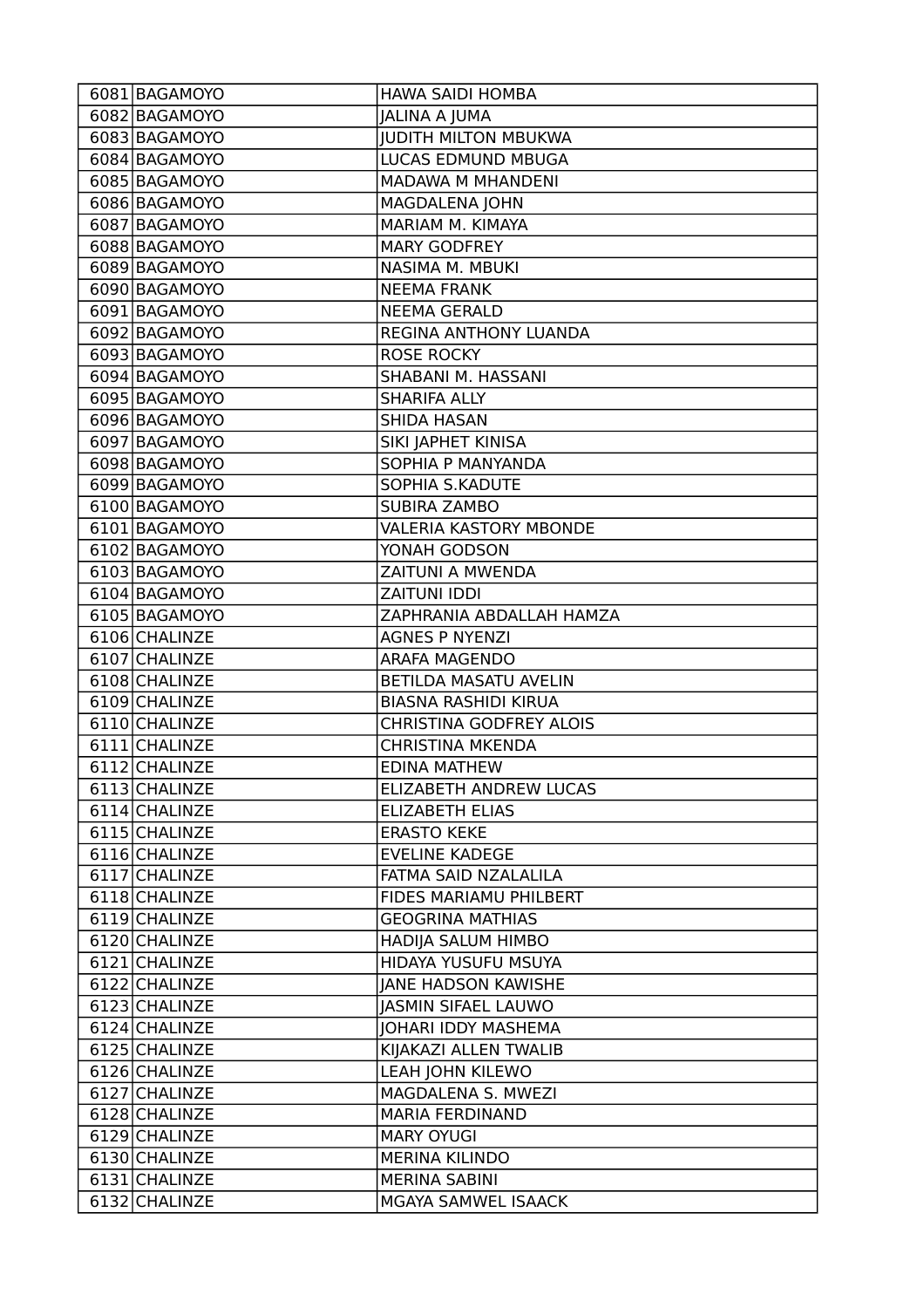| 6133 CHALINZE        | <b>OLIVA B KIMARO</b>       |
|----------------------|-----------------------------|
| 6134 CHALINZE        | RAMADHANI NGUYA             |
| 6135 CHALINZE        | RAYAH ATHUMAN NATEPE        |
| 6136 CHALINZE        | SAID O MUHAMI               |
| 6137 CHALINZE        | SAIDA ALI KIZEGA            |
| 6138 CHALINZE        | SALAMA TANDIKO ALLY         |
| 6139 CHALINZE        | SALOME HIZZA MHANDO         |
| 6140 CHALINZE        | <b>SALOME WILLIAM</b>       |
| 6141 CHALINZE        | <b>SUZANA SIMON MNDEME</b>  |
| 6142 CHALINZE        | TATU AHMEDI LUANDA          |
| 6143 CHALINZE        | TUMAINI MGALUSI             |
| 6144 CHALINZE        | VALENSIA GETEYEYE MUHAMBA   |
| 6145 CHALINZE        | ZABIA SELEMANI KABELEGE     |
| 6146 CHALINZE        | ZAINA SELEMANI              |
| 6147 CHALINZE        | ZAINABU ABDALLAH MSECHU     |
| $6148$ KIBAHA (M)    | <b>ABDU TWAHA</b>           |
| 6149 KIBAHA (M)      | AGNES P. KABULULU           |
| $6150$ KIBAHA (M)    | <b>ALLY SHABANI</b>         |
| $6151$ KIBAHA (M)    | ANASTELA LUGAYANA           |
| 6152 KIBAHA (M)      | <b>ANITER AMANI</b>         |
| $6153$ KIBAHA (M)    | <b>ASHA HAJI</b>            |
| $6154$ KIBAHA (M)    | BETRIDA RWEZAHULA           |
| $6155$ KIBAHA (M)    | BUPE A. MWANJWANGO          |
| $6156$ KIBAHA (M)    | CATHERINE D. AKARO          |
| $6157$ KIBAHA (M)    | DAFROSA JOSEPH              |
| 6158 KIBAHA (M)      | DEUSDEDITA R. MUSHI         |
| $6159$ KIBAHA (M)    | <b>DIONISS MBAGA</b>        |
| $6160$ KIBAHA (M)    | DOROTHEA A. SALEHE          |
| $6161$ KIBAHA (M)    | <b>EMMANUEL S. MWASHA</b>   |
| $6162$ KIBAHA (M)    | <b>GENOFEVA T. MBOYA</b>    |
| $6163$ KIBAHA (M)    | <b>GLADYS R. MARIKI</b>     |
| $6164$ KIBAHA (M)    | <b>GLORIA ANDREW</b>        |
| $6165$  KIBAHA (M)   | HABIBA H. I. MATALA         |
| $6166$ KIBAHA (M)    | HADIJA AWADHI               |
| 6167 KIBAHA (M)      | HADIJA MASAWANGA            |
| $6168$ KIBAHA (M)    | HAPPY J. MASIMA             |
| $6169$  KIBAHA $(M)$ | <b>HERRIETH MLANGWA</b>     |
| $6170$  KIBAHA $(M)$ | <b>IMELDA KHAMISINI</b>     |
| $6171$  KIBAHA (M)   | <b>JACQUELINE MWAKINGWE</b> |
| $6172$ KIBAHA (M)    | <b>JANET M WANDI</b>        |
| $6173$  KIBAHA (M)   | <b>JANETH SANGAYAU</b>      |
| $6174$ KIBAHA (M)    | JIMMY J. BARASHIKWA         |
| 6175 KIBAHA (M)      | JOHA JUMA                   |
| $6176$  KIBAHA $(M)$ | <b>JOSEPHAT JOSEPH</b>      |
| $6177$ KIBAHA (M)    | JOSEPHINA S. NYABAKARI      |
| $6178$ KIBAHA (M)    | <b>JUDICA KAAYA</b>         |
| 6179 KIBAHA (M)      | <b>JULLYANA JOSEPH</b>      |
| $6180$  KIBAHA $(M)$ | KARUGURU S. KISHAMURI       |
| $6181$  KIBAHA $(M)$ | MAGDALENA R. MNGULWI        |
| 6182 KIBAHA (M)      | <b>MATHEW MAKANGE</b>       |
| $6183$  KIBAHA (M)   | MELINDA MUGANDA             |
| $6184$ KIBAHA (M)    | MIRIAM N. MAGWEGA           |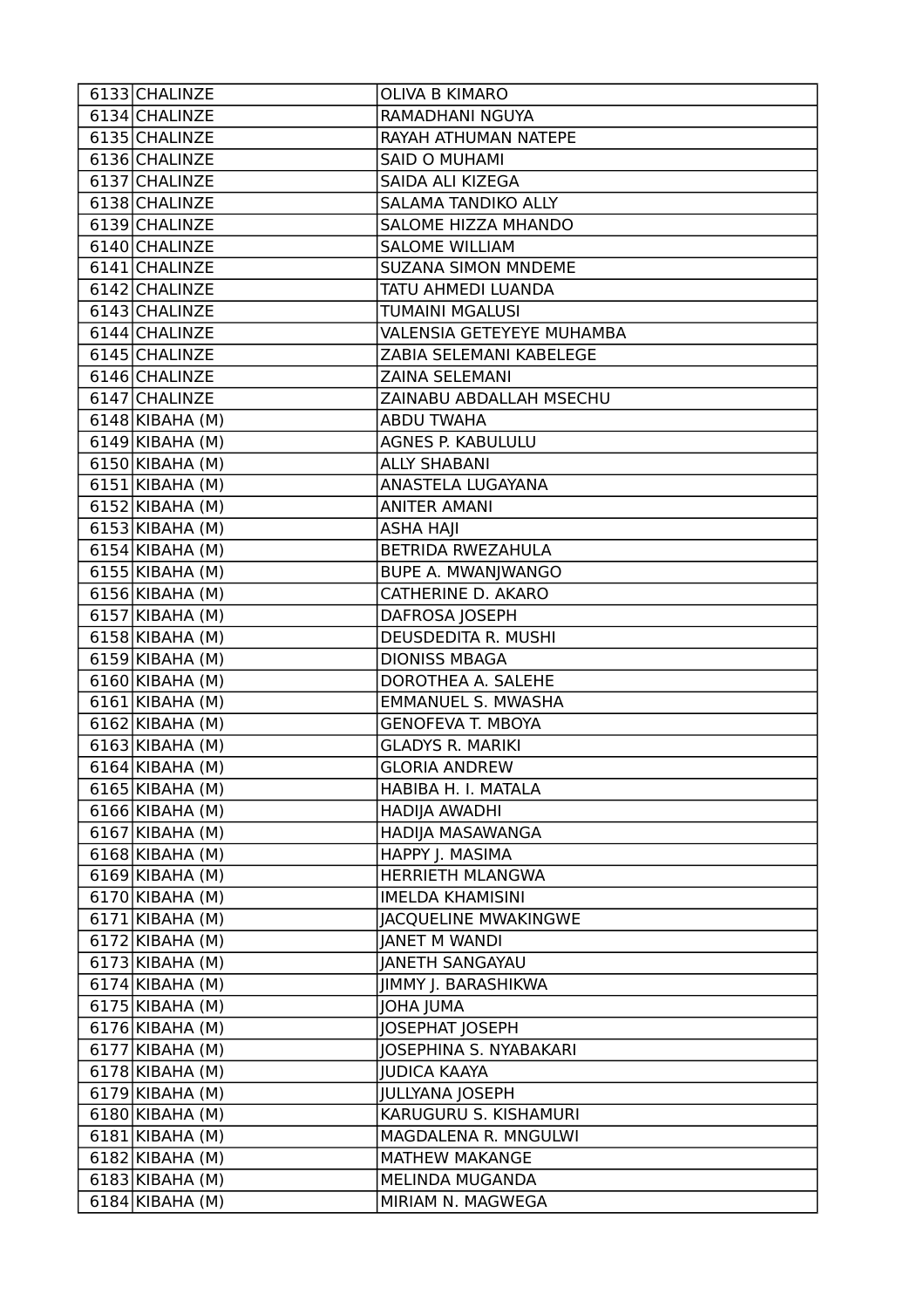| 6185 KIBAHA (M)               | <b>MLACINICE YUSUFU</b>         |
|-------------------------------|---------------------------------|
| $6186$ KIBAHA (M)             | MOHAMED MJASAMBU                |
| $6187$ KIBAHA (M)             | <b>NEEMA AYUBU</b>              |
| 6188 KIBAHA (M)               | NIWAEL ANDREA                   |
| $6189$ KIBAHA (M)             | <b>OLIVER KOMBA</b>             |
| $6190$ KIBAHA (M)             | PAUL F. HAULE                   |
| 6191 KIBAHA (M)               | PRAYGORD PETER                  |
| 6192 KIBAHA (M)               | RAHELI MIKAELI                  |
| $6193$ KIBAHA (M)             | REDEMPTA M. JOROJICK            |
| $6194$ KIBAHA (M)             | REGINA E. MSHANA                |
| $6195$ KIBAHA (M)             | REGINA MATHIAS NKULU            |
| $6196$ KIBAHA (M)             | REHEMA H. BURA                  |
| $\overline{6}$ 197 KIBAHA (M) | RESTITUTA LUCAS MAGANGA         |
| 6198 KIBAHA (M)               | SAIDI B. MKONDO                 |
| $6199$ KIBAHA (M)             | SOPHIA I. MINGOLE               |
| $6200$ KIBAHA (M)             | <b>SUSAN E. SHESHA</b>          |
| $6201$ KIBAHA (M)             | <b>SWALEHE AMIN</b>             |
| 6202 KIBAHA (M)               | <b>UPENDO ELIAS</b>             |
| $6203$ KIBAHA (M)             | <b>UPENDO MPESHA</b>            |
| 6204 KIBAHA (M)               | <b>VERONICA MEENA</b>           |
| 6205 KIBAHA (M)               | <b>VICTORIA MADELEKE</b>        |
| 6206 KIBAHA (M)               | YUSSRA S. ABDALLA               |
| 6207 KIBAHA (M)               | <b>ZENA BAWAZIRI</b>            |
| 6208 KIBAHA (M)               | ZUWENA KASHENGE MSANGI          |
| $6209$ KIBAHA (V)             | ANNA N.MNZAVA                   |
| 6210 KIBAHA (V)               | AZIZA JUMA KILANDAMYA           |
| $6211$ KIBAHA (V)             | <b>BEATRICE J. MAPUNDA</b>      |
| $6212$ KIBAHA (V)             | BETRAMINO MFALAMAGOHA           |
| $6213$ KIBAHA (V)             | <b>BUMI KALEBELA</b>            |
| $6214$ KIBAHA (V)             | <b>CELINA MLAWA</b>             |
| $6215$ KIBAHA (V)             | <b>COSTANCIA MAFURU KERENGE</b> |
| $6216$ KIBAHA (V)             | <b>EDITH MSEMWA</b>             |
| 6217 KIBAHA (V)               | ELIZABETH MELLECK MOHE          |
| 6218 KIBAHA (V)               | <b>FADHAA MTENGA</b>            |
| $6219$ KIBAHA (V)             | <b>HALIMA SAID</b>              |
| $6220$  KIBAHA (V)            | <b>HAMADI OMARI</b>             |
| $6221$  KIBAHA (V)            | HANAMARIAH GILBERT              |
| $6222$  KIBAHA (V)            | HAPPYNESS J. SANANE             |
| $6223$ KIBAHA (V)             | HAWA RAJABU TINDWA              |
| $6224$ KIBAHA (V)             | <b>HINDU MASHAKA</b>            |
| 6225 KIBAHA (V)               | HOSEA EMANUEL KAMALA            |
| $6226$ KIBAHA (V)             | JOSEPH PHILIPO MWANKUGA         |
| 6227 KIBAHA (V)               | JOYCE J. CHOAJI                 |
| $6228$ KIBAHA (V)             | LIDYA Y. KUTONA                 |
| $6229$ KIBAHA (V)             | LUCY MARKO MBILINYI             |
| $6230$  KIBAHA (V)            | MADIHA A. KAFUNDA               |
| $6231$  KIBAHA (V)            | MAKARIUS GEORGE MWAIFIGILE      |
| $6232$  KIBAHA (V)            | MARIAIMACULATA LAURENT          |
| $6233$ KIBAHA (V)             | MONICA A. MREMI                 |
| $6234$ KIBAHA (V)             | MOSY H CHAMBULILO               |
| $6235$ KIBAHA (V)             | MPAZA S. MAGAMBO                |
| $6236$ KIBAHA (V)             | NEEMA T. SONJE                  |
|                               |                                 |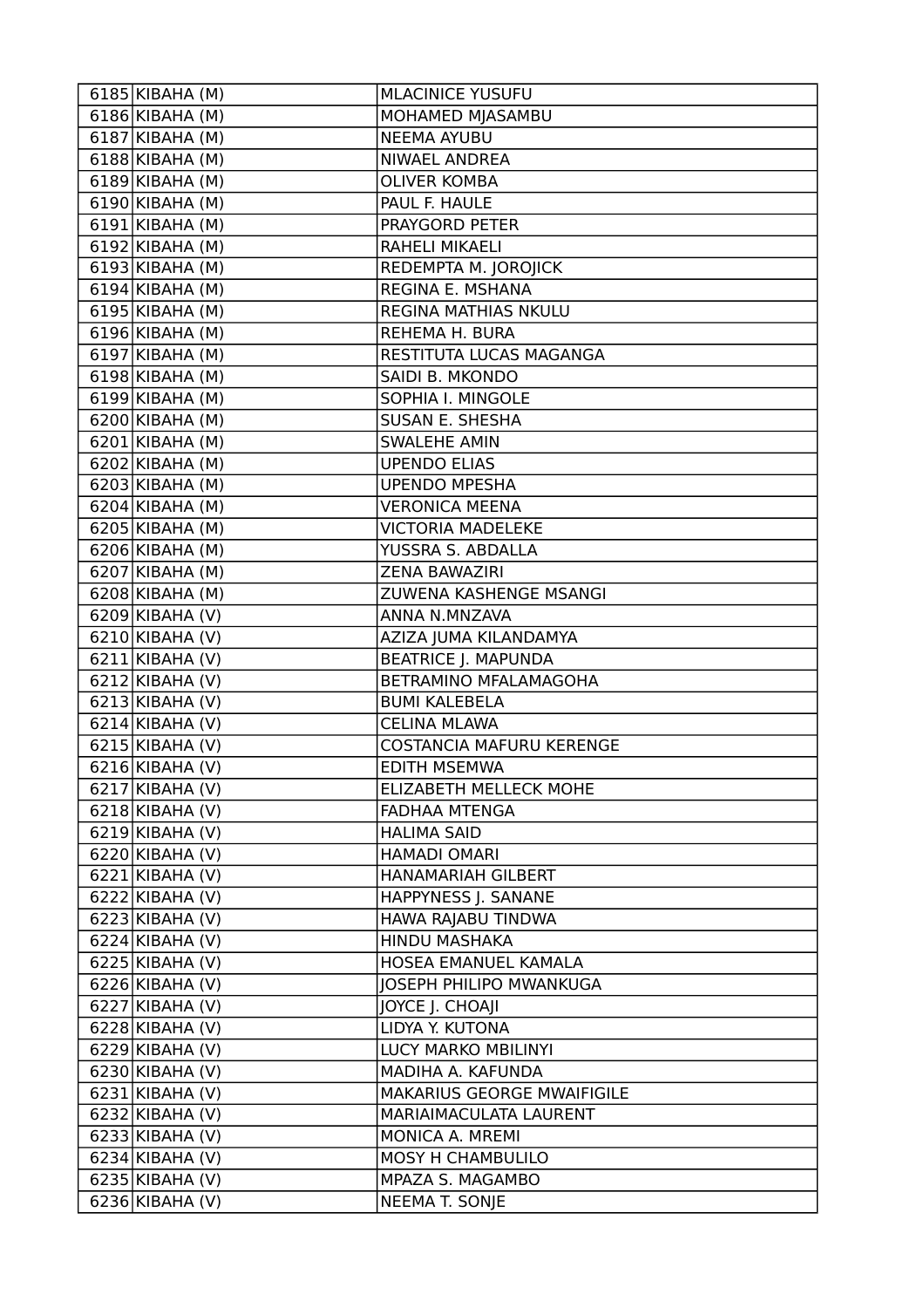| $\overline{6237}$ KIBAHA (V) | NURU FARIJALA MAIRA           |
|------------------------------|-------------------------------|
| $6238$ KIBAHA (V)            | PAULINA CHAVALA               |
| $6239$ KIBAHA (V)            | <b>ROY SIMKONDA</b>           |
| 6240 KIBAHA (V)              | RUKIA M. YUSUF                |
| $\overline{6241}$ KIBAHA (V) | <b>SAADA SWEYA</b>            |
| $\overline{6242}$ KIBAHA (V) | THEOPISTA A. LUI              |
| $6243$ KIBAHA (V)            | THEOPISTA LIPAMBILA           |
| $\overline{6244}$ KIBAHA (V) | VICKY JORAM LYATUU            |
| $6245$ KIBAHA (V)            | <b>ZUHURA MADABA</b>          |
| 6246 KISARAWE                | ADELINA FRANCIS RWEZAULA      |
| 6247 KISARAWE                | ANNA FERDINAND KOMBA          |
| 6248 KISARAWE                | ANNA WAILES MALIZUGU          |
| 6249 KISARAWE                | ARAFA MUSSA HASSAN            |
| 6250 KISARAWE                | <b>BELINA ADRONIK DENIS</b>   |
| 6251 KISARAWE                | BERNARD NTWA MWAMWAJA         |
| 6252 KISARAWE                | <b>BLANDINA KHALID</b>        |
| 6253 KISARAWE                | DENIS PASTORY NDIBALEMA       |
| 6254 KISARAWE                | DOMITRIDA JUSTINE MSHANA      |
| 6255 KISARAWE                | DOROTHY GABRIEL PYUZA         |
| 6256 KISARAWE                | EDINA LEONARD MGWENO          |
| 6257 KISARAWE                | EMMY WILLIAM WANJIYE          |
| 6258 KISARAWE                | ESTHER ZACHARIA KAHORO        |
| 6259 KISARAWE                | <b>EVELINE ALBERT SONDI</b>   |
| 6260 KISARAWE                | EVELYNE MICHAEL KIHONGOSI     |
| 6261 KISARAWE                | EVODIA HENRY MWANACHE         |
| 6262 KISARAWE                | FARAJA RAPHAEL MWITA          |
| 6263 KISARAWE                | FATUMA IBRAHIMU ISMAIL        |
| 6264 KISARAWE                | <b>GIDEON LAMECK LUHOMELA</b> |
| 6265 KISARAWE                | HAWA SHABANI KINYOGOLI        |
| 6266 KISARAWE                | <b>HELLEN ANDREW MUSHI</b>    |
| 6267 KISARAWE                | HERIETH JOHN MBARUKU          |
| 6268 KISARAWE                | <b>IDDA SIMON KAPUFI</b>      |
| 6269 KISARAWE                | <b>IDDI MRINJI MJEMA</b>      |
| 6270 KISARAWE                | <b>ISABELA MKONDA GEKA</b>    |
| 6271 KISARAWE                | <b>JANETH ELIAS KIYEYEU</b>   |
| 6272 KISARAWE                | JOYCE MNAKILULELE GAUDENCE    |
| 6273 KISARAWE                | <b>JUDITH JOHN KADUMA</b>     |
| 6274 KISARAWE                | LATIFA HASHIM OMARY           |
| 6275 KISARAWE                | LUCY WILLIAM KAMBANGA         |
| 6276 KISARAWE                | MAGRETH ABEDY MMBAGA          |
| 6277 KISARAWE                | MAGRETH ELIAS MUSHI           |
| 6278 KISARAWE                | MARTHA EMANUEL MOTA           |
| 6279 KISARAWE                | MOHAMEDI HAMISI KIDUMA        |
| 6280 KISARAWE                | MONICA JOHN BARASHIKWA        |
| 6281 KISARAWE                | MONICA PAUL MWAZYUNGA         |
| 6282 KISARAWE                | MWANAIDI SADIKI NAKAZA        |
| 6283 KISARAWE                | MWIGULU NGWANANYANZOBE BOYA   |
| 6284 KISARAWE                | NAOMI VENANCE DICKSON         |
| 6285 KISARAWE                | NASRA RAMADHANI MBARA         |
| 6286 KISARAWE                | NEEMA JEREMIAH GYUMI          |
| 6287 KISARAWE                | <b>NURA YUSUPH MATONA</b>     |
| 6288 KISARAWE                | NURU HATIBU MTUMBUKA          |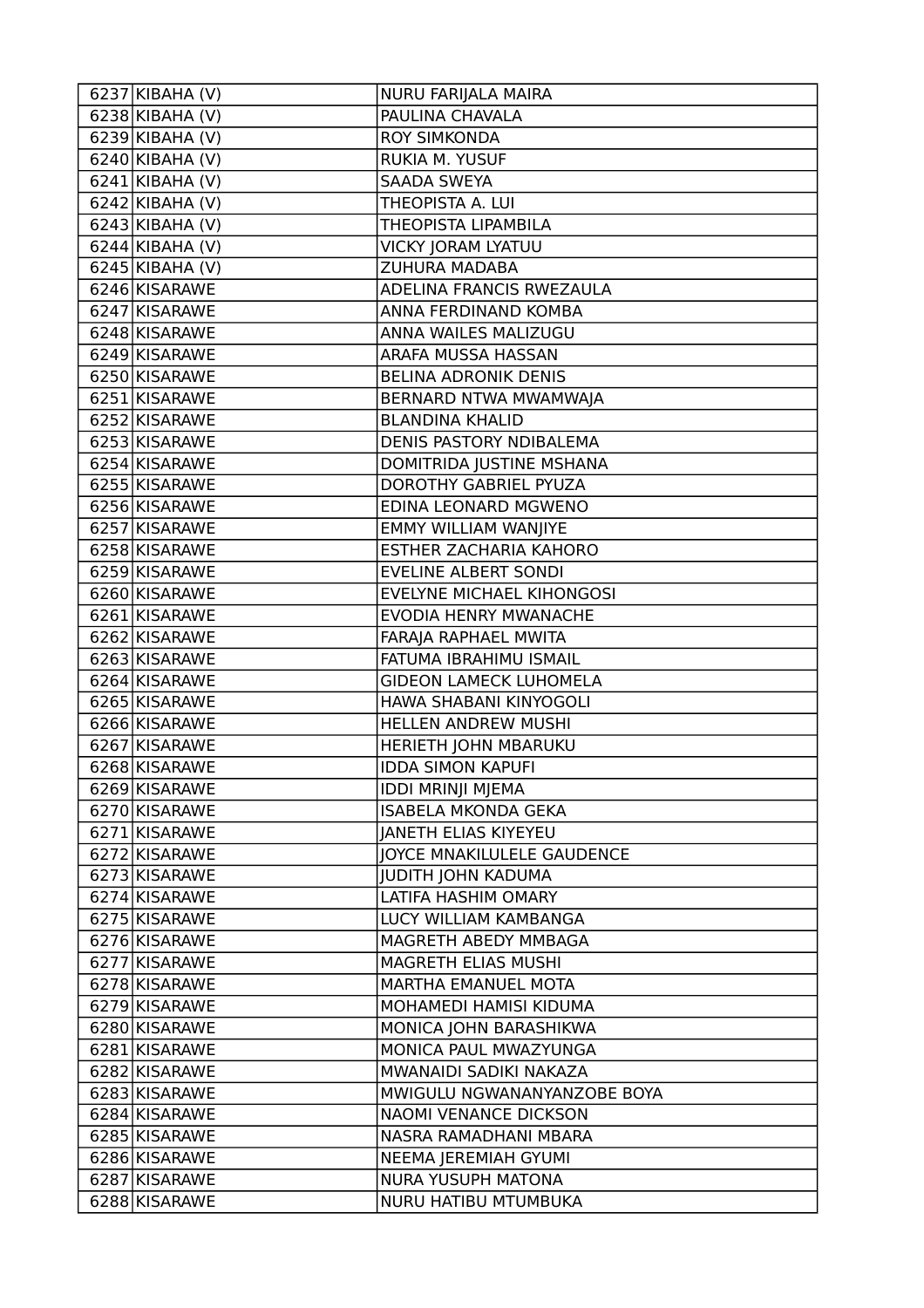| 6289 KISARAWE | PHILLIP SHILOLE MASHAURI      |
|---------------|-------------------------------|
| 6290 KISARAWE | PILLI RAPHAEL KIDONGA         |
| 6291 KISARAWE | PRISCA JOHN MYONGA            |
| 6292 KISARAWE | RAHELI SAMWEL CHILEWA         |
| 6293 KISARAWE | REHEMA D NYAMEYO              |
| 6294 KISARAWE | RESTITUTA BERNARD NJAU        |
| 6295 KISARAWE | <b>SALMA HAMIS MUSA</b>       |
| 6296 KISARAWE | SALUM RAMADHANI MFAUME        |
| 6297 KISARAWE | SAMIRA MBARAKA ABDALLAH       |
| 6298 KISARAWE | SELESTINA SAMWEL MAYOMBI      |
| 6299 KISARAWE | SHAMILA AHMAD SAID            |
| 6300 KISARAWE | TATU JOHANES MWENDA           |
| 6301 KISARAWE | VICTORIA MIJA                 |
| 6302 KISARAWE | WATBRUGA JOSEPH TAWETE        |
| 6303 KISARAWE | WEMA ABDALAH TANGANYIKA       |
| 6304 KISARAWE | <b>WILLIAM MICHAEL MADASI</b> |
| 6305 KISARAWE | YUNICE JOSEPH MAHENDE         |
| 6306 KISARAWE | YUSTER JOSEPH SHIJA           |
| 6307 MAFIA    | AUGUSTINO N. MILIMO           |
| 6308 MAFIA    | <b>BRENDEN O. KACHENJE</b>    |
| 6309 MAFIA    | CAFRENE D. KULWA              |
| 6310 MAFIA    | DOREEN G. MINJA               |
| 6311 MAFIA    | ELIZABETH H. MUHANDO          |
| 6312 MAFIA    | <b>FELESIA SIMON</b>          |
| 6313 MAFIA    | JAMES JOSEPH MAFUMBA          |
| $6314$ MAFIA  | MKWAVI KAWAGO                 |
| 6315 MAFIA    | MTUMWA A. ZIDIKHERI           |
| 6316 MAFIA    | MWAJABU ATHUMANI MLAGUZI      |
| 6317 MAFIA    | MWICHANDE F. MZEE             |
| 6318 MAFIA    | ORIYA A. NKWERA               |
| 6319 MAFIA    | PRISCA M. NDIMBO              |
| 6320 MAFIA    | VERONICA S. NG'ITU            |
| 6321 MAFIA    | ZAINA R. SEMBEYU              |
| 6322 MKURANGA | AISHA N SWEDI                 |
| 6323 MKURANGA | AISHA T ABRAHMAN              |
| 6324 MKURANGA | AMANDA F KIBATALA             |
| 6325 MKURANGA | AMANDA J LUGOME               |
| 6326 MKURANGA | ANJELA SHILIYE                |
| 6327 MKURANGA | ANNA B. KAIRU                 |
| 6328 MKURANGA | <b>ANNETH T BONGOLE</b>       |
| 6329 MKURANGA | ATUKELYE A. MLUNJA            |
| 6330 MKURANGA | <b>AZIZA N SHAHARI</b>        |
| 6331 MKURANGA | <b>BEATRICE KIBASO</b>        |
| 6332 MKURANGA | <b>BEATRICE Y MMBAGA</b>      |
| 6333 MKURANGA | <b>BENARD MAGAZI</b>          |
| 6334 MKURANGA | <b>BIBIE J.ALLY</b>           |
| 6335 MKURANGA | CATHERINE P NAMAHALA          |
| 6336 MKURANGA | <b>CESILIA Z MSACKY</b>       |
| 6337 MKURANGA | <b>CHRISTINA FANUEL</b>       |
| 6338 MKURANGA | <b>CHRISTINA FRANK</b>        |
| 6339 MKURANGA | <b>CHRISTINA MBAYA</b>        |
| 6340 MKURANGA | DEBORAH K MMBAGA              |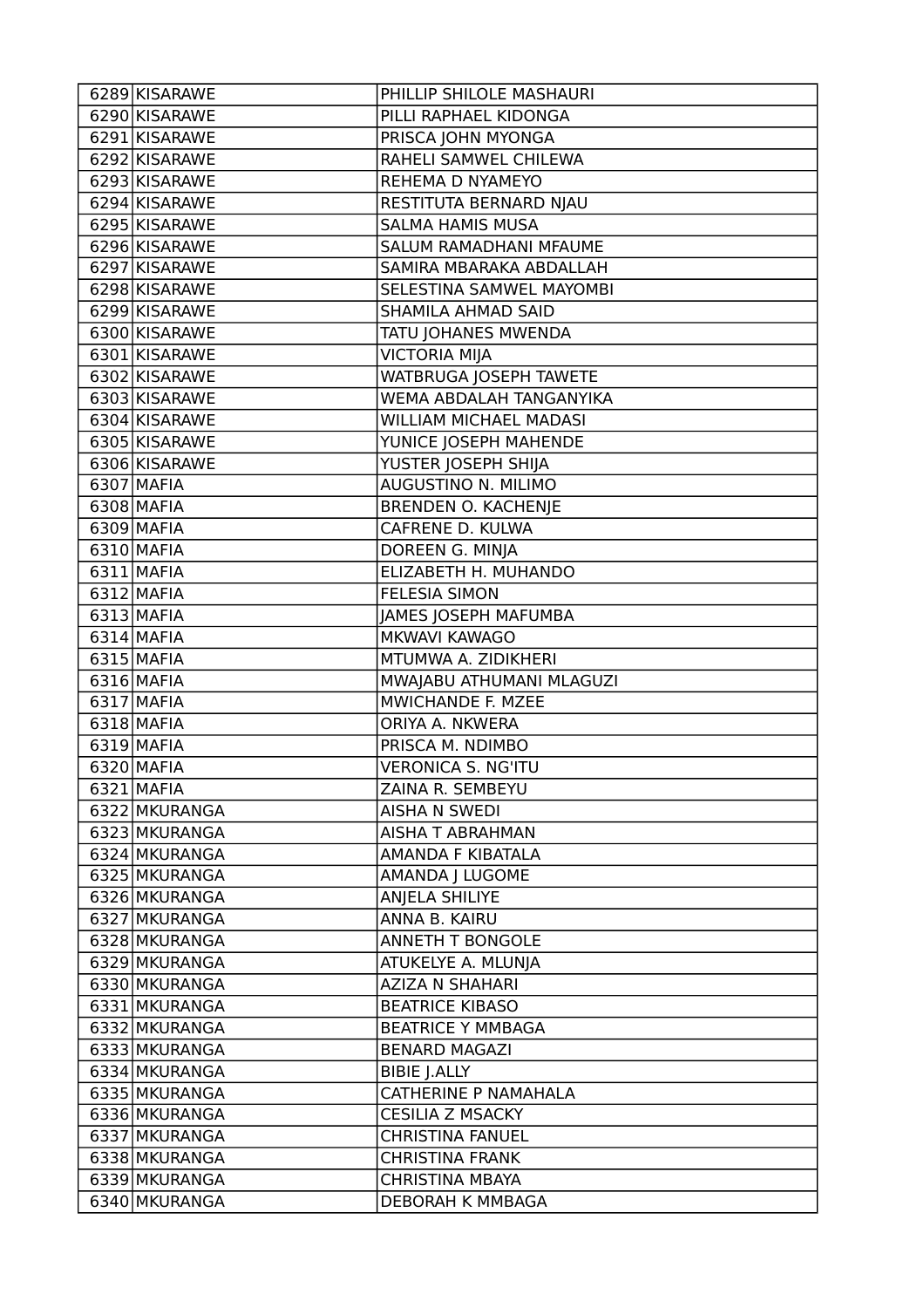| 6341 MKURANGA | <b>DICKSON J MBOGO</b>      |
|---------------|-----------------------------|
| 6342 MKURANGA | EDISIA J. MWANYANGE         |
| 6343 MKURANGA | ELIZABERTH WADELANGA        |
| 6344 MKURANGA | <b>ELIZABETH LUCAS</b>      |
| 6345 MKURANGA | <b>EMELICIANA KAMILI</b>    |
| 6346 MKURANGA | <b>EMMANUEL CHRISTOPHER</b> |
| 6347 MKURANGA | <b>ESTER SHIMWELA</b>       |
| 6348 MKURANGA | EZELINA L. MAGEGELA         |
| 6349 MKURANGA | FATUMA A. KILUYA            |
| 6350 MKURANGA | <b>FATUMA HUSSEIN</b>       |
| 6351 MKURANGA | <b>FATUMA NASSORO</b>       |
| 6352 MKURANGA | <b>FAUSTA NGERANGERA</b>    |
| 6353 MKURANGA | FRIDA MWASULAMA             |
| 6354 MKURANGA | <b>GENEROSE FRANCIS</b>     |
| 6355 MKURANGA | <b>GEORGE M MDUMA</b>       |
| 6356 MKURANGA | <b>GRACE GIDEON</b>         |
| 6357 MKURANGA | HAWA J CHAMBI               |
| 6358 MKURANGA | <b>HELENA ANDREW</b>        |
| 6359 MKURANGA | HUSNA M KAMTANDE            |
| 6360 MKURANGA | <b>IMACULATA MAURUS</b>     |
| 6361 MKURANGA | <b>JACKLINE KABEYA</b>      |
| 6362 MKURANGA | <b>JAMZA OMARI</b>          |
| 6363 MKURANGA | <b>JESTINA MHILU</b>        |
| 6364 MKURANGA | <b>JOHN RAPHAEL</b>         |
| 6365 MKURANGA | KIBIBI ALLY MOHAMED         |
| 6366 MKURANGA | <b>LATIFA ABBAS</b>         |
| 6367 MKURANGA | <b>LAURENCIA CHALLE</b>     |
| 6368 MKURANGA | <b>LILIAN LIKONDE</b>       |
| 6369 MKURANGA | LUCY KARUMUNA               |
| 6370 MKURANGA | LUCY T.MANYANZA             |
| 6371 MKURANGA | LUTGARDESY B MLACKY         |
| 6372 MKURANGA | <b>MAGRETH YOHANA</b>       |
| 6373 MKURANGA | MARGARETH T MGAMBA          |
| 6374 MKURANGA | MARIA M. JUMA               |
| 6375 MKURANGA | MARIAM I MUHAMED            |
| 6376 MKURANGA | <b>MARIAM S MLANZI</b>      |
| 6377 MKURANGA | <b>MFAUME HAJI</b>          |
| 6378 MKURANGA | MIRIAM G KIMARO             |
| 6379 MKURANGA | MONICA BATHLOMEW            |
| 6380 MKURANGA | <b>MSAFIRI NJEZA</b>        |
| 6381 MKURANGA | MWAJUMA IBRAHIM             |
| 6382 MKURANGA | MWAJUMA Y MDANGANYIKO       |
| 6383 MKURANGA | MWANMIRAJI J KIONGA         |
| 6384 MKURANGA | NAGHENJWA MBAZI             |
| 6385 MKURANGA | <b>NEEMA ANGETILE</b>       |
| 6386 MKURANGA | OLIVA F MATEMU              |
| 6387 MKURANGA | <b>OSCAR   TARIMO</b>       |
| 6388 MKURANGA | PENDO J. UROKI              |
| 6389 MKURANGA | PETER H.SELEMANI            |
| 6390 MKURANGA | PETER JOHN                  |
| 6391 MKURANGA | RAHMA A. KOMBO              |
| 6392 MKURANGA | REHEMA M GOGO               |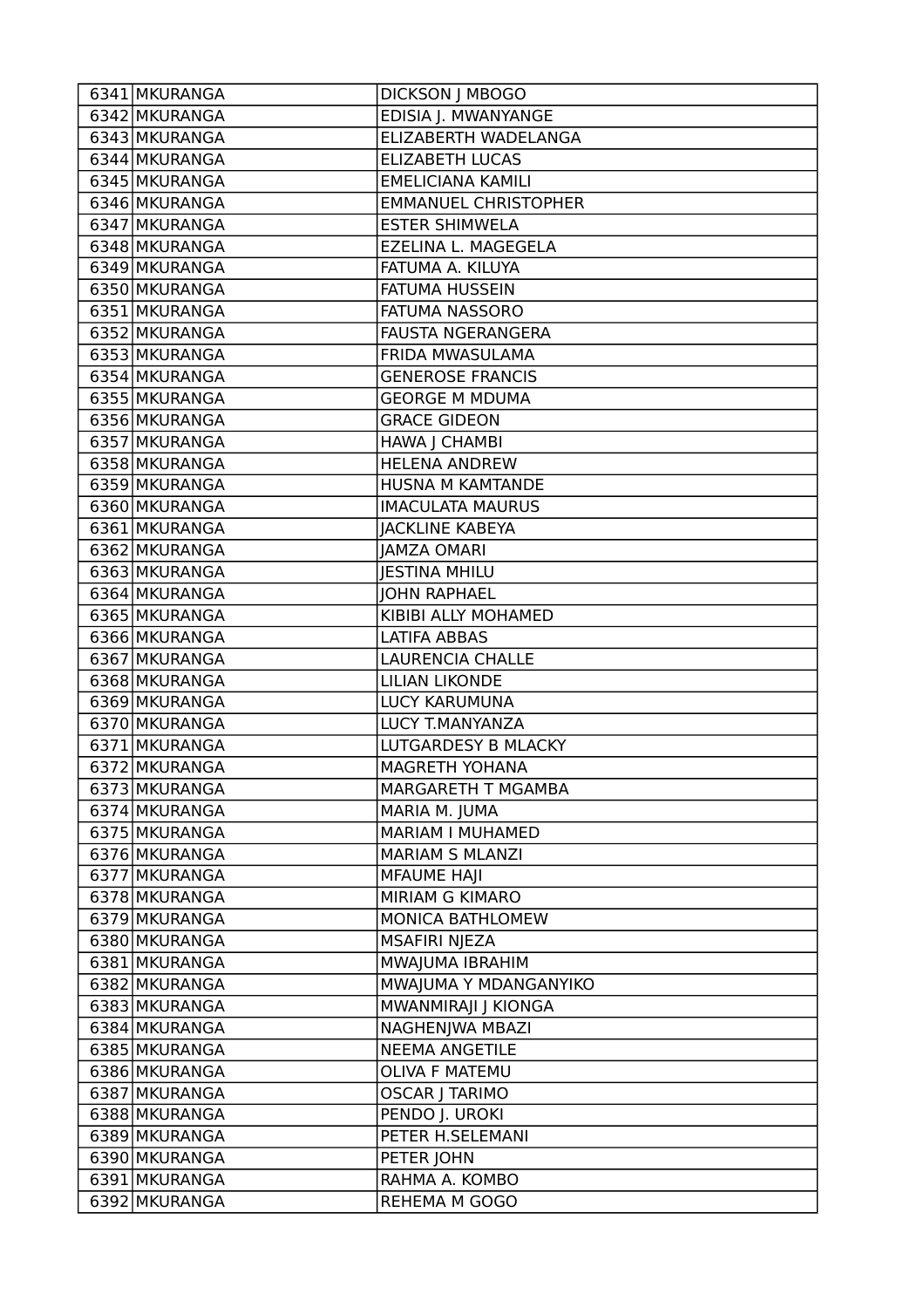| 6393 MKURANGA                  | ROSEMARY NYAKI                    |
|--------------------------------|-----------------------------------|
| 6394 MKURANGA                  | <b>SAFIHUNA BAKARI</b>            |
| 6395 MKURANGA                  | <b>SALMA A YUSUPH</b>             |
| 6396 MKURANGA                  | SENTIMANTA PASCHAL                |
| 6397 MKURANGA                  | SOPHIA GEORGE                     |
| 6398 MKURANGA                  | SOPHIA MOHAMEDI                   |
| 6399 MKURANGA                  | <b>SUBI LEBI</b>                  |
| 6400 MKURANGA                  | SWAUMU RASHIDI UGATA              |
| 6401 MKURANGA                  | <b>TATU RASHID</b>                |
| 6402 MKURANGA                  | <b>TEDDY MBWAMBO</b>              |
| 6403 MKURANGA                  | TIME ALLY HAMAD                   |
| 6404 MKURANGA                  | <b>TUKAE ALOYCE</b>               |
| 6405 MKURANGA                  | <b>TULIBACO A MINGA</b>           |
| 6406 MKURANGA                  | <b>UPENDO ISIDORY</b>             |
| 6407 MKURANGA                  | <b>WAINESS G. MAKERE</b>          |
| 6408 MKURANGA                  | WILLIAM P.NTABHAHUNGU             |
| 6409 MKURANGA                  | ZAIDA S. NGODA                    |
| 6410 MKURANGA                  | ZAINA O. MKWACHU                  |
| 6411 MKURANGA                  | <b>ZALIA SAID</b>                 |
| 6412 MKURANGA                  | <b>ZENA IDD</b>                   |
| 6413 MKURANGA                  | <b>ZUHURA HUSSEIN</b>             |
| 6414 MKURANGA                  | ZUHURA LWAMO                      |
| 6415 RAS PWANI                 | DUNIA I. BARUNGUZA                |
| 6416 RAS PWANI                 | <b>IRENE E NTALIMA</b>            |
| 6417 RAS PWANI                 | JENIPHER JAMES                    |
| 6418 RAS PWANI                 | <b>MARIA KAYANGE</b>              |
|                                |                                   |
| 6419 RAS PWANI                 | SALIM ABBASI KIHEMBA              |
| 6420 RUFIJI                    | AISHA K. MTUPA                    |
| 6421 RUFIJI                    | <b>ASIA KOMBA</b>                 |
| 6422 RUFIJI                    | ATHUMANI M. KINGWELE              |
| 6423 RUFIJI                    | <b>BATULI R. LUSEWA</b>           |
| 6424 RUFIJI                    | DARLIN J. NSAWE                   |
| 6425 RUFIJI                    | EDINATA G. MAVUNJE                |
| $6426$ RUFIJI                  | ELIEZA KALALA                     |
| 6427 RUFIJI                    | <b>FATUMA SEIF</b>                |
| $6428$ RUFIJI                  | <b>GEORGE CORNEL</b>              |
| $6429$ RUFIJI                  | <b>GODWIN B. KWAI</b>             |
| 6430 RUFIJI                    | HAWA S. KAJUMBA                   |
| $6431$ RUFIJI                  | <b>JANETH DAVID</b>               |
| 6432 RUFIJI                    | <b>JANETH S. MKOBA</b>            |
| 6433 RUFIJI                    | <b>JIGE MANYONYI</b>              |
| $6434$ RUFIJI                  | <b>JUDITH S. MAPUNDA</b>          |
| 6435 RUFIJI                    | KARL L SALANJE                    |
| 6436 RUFIJI                    | <b>KENNEDY RICHARD MONGO</b>      |
| $6437$ RUFIJI                  | <b>LILIAN SOLILE</b>              |
| 6438 RUFIJI                    | MALIWAZA S. MSWAKI                |
| 6439 RUFIJI                    | MTORO S. SAID                     |
| $6440$ RUFIJI                  | <b>MWITA CHACHA</b>               |
| $6441$ RUFIJI                  | MZEE H. MZEE                      |
| 6442 RUFIJI                    | RAMLA MIRAJI                      |
| $6443$ RUFIJI<br>$6444$ RUFIJI | RAYMUND RUPIA<br>REHEMA K. MMBAGA |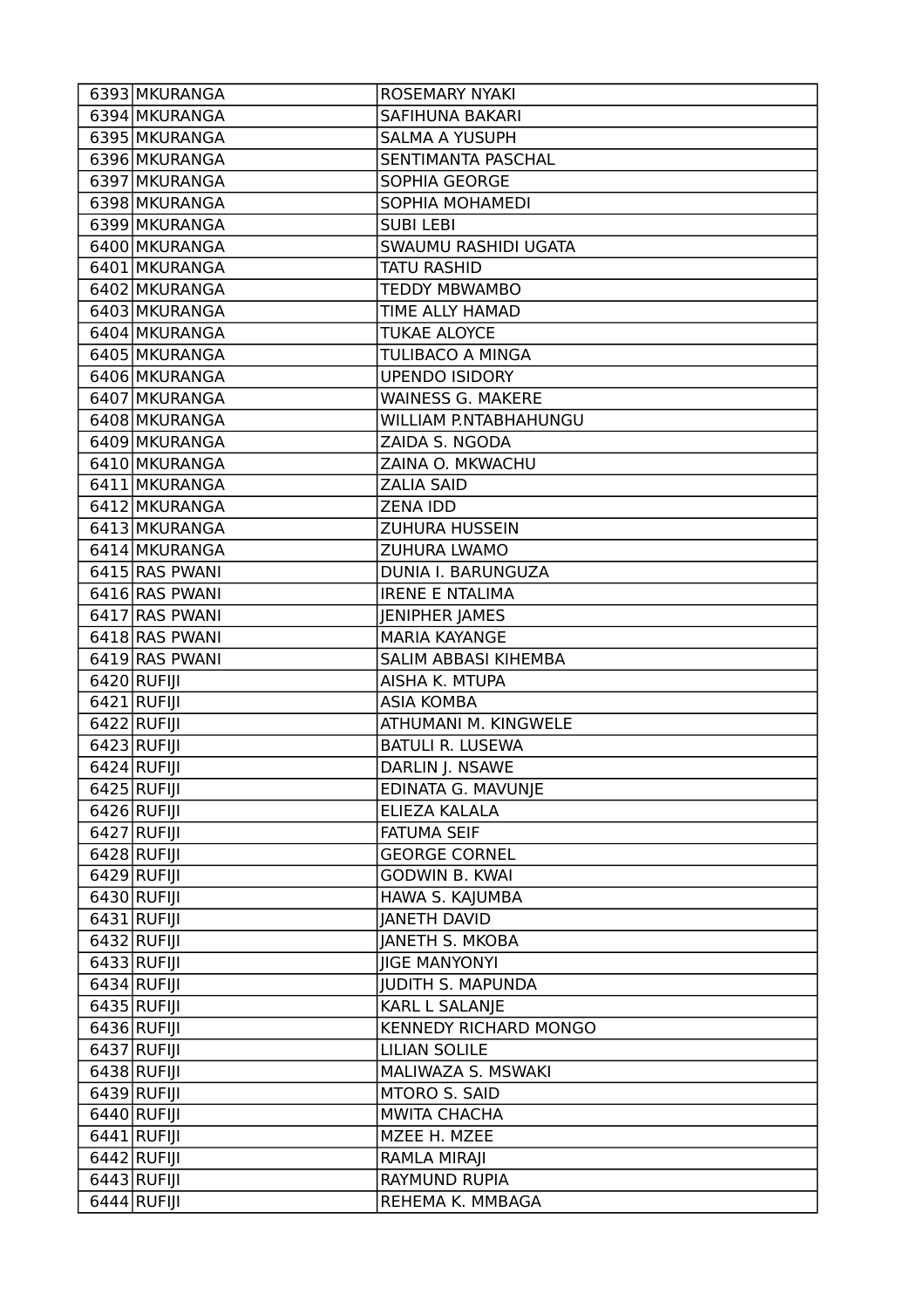| 6446 RUFIJI<br>ZAINABU A. MLINDO<br>$6447$ RUFIJI<br><b>ZAITUNI MUSSA MALINDA</b><br>6448 KALAMBO<br><b>ADELINA MOSHI</b><br>6449 KALAMBO<br><b>AGNESS LUCAS</b><br>6450 KALAMBO<br><b>AIRIN L MATOFALI</b><br>6451 KALAMBO<br><b>ANNA P TUSEKO</b><br>6452 KALAMBO<br><b>ANNA TUNDWE</b><br>6453 KALAMBO<br><b>CESILIA NDUMBALO</b><br>6454 KALAMBO<br><b>CHRISTINA MTEPA</b><br>6455 KALAMBO<br><b>CHRISTINA T MAKOWA</b><br>6456 KALAMBO<br><b>DITRIK D MPANJI</b><br>DOTTO MWINYIKAMBI<br>6457 KALAMBO<br>6458 KALAMBO<br><b>EGID SWALO</b><br>6459 KALAMBO<br>ELIZA C SAMIJI<br>6460 KALAMBO<br>ELIZABETH KIPANDE<br>6461 KALAMBO<br><b>ELIZABETH P MACHANGE</b><br>6462 KALAMBO<br>EMMANUEL IBRAHIMU<br>6463 KALAMBO<br><b>ESTER F KABANDA</b><br>6464 KALAMBO<br>FLORA M. SIAME<br>6465 KALAMBO<br><b>GEOPHREY RAPHAEL</b> |
|-----------------------------------------------------------------------------------------------------------------------------------------------------------------------------------------------------------------------------------------------------------------------------------------------------------------------------------------------------------------------------------------------------------------------------------------------------------------------------------------------------------------------------------------------------------------------------------------------------------------------------------------------------------------------------------------------------------------------------------------------------------------------------------------------------------------------------------|
|                                                                                                                                                                                                                                                                                                                                                                                                                                                                                                                                                                                                                                                                                                                                                                                                                                   |
|                                                                                                                                                                                                                                                                                                                                                                                                                                                                                                                                                                                                                                                                                                                                                                                                                                   |
|                                                                                                                                                                                                                                                                                                                                                                                                                                                                                                                                                                                                                                                                                                                                                                                                                                   |
|                                                                                                                                                                                                                                                                                                                                                                                                                                                                                                                                                                                                                                                                                                                                                                                                                                   |
|                                                                                                                                                                                                                                                                                                                                                                                                                                                                                                                                                                                                                                                                                                                                                                                                                                   |
|                                                                                                                                                                                                                                                                                                                                                                                                                                                                                                                                                                                                                                                                                                                                                                                                                                   |
|                                                                                                                                                                                                                                                                                                                                                                                                                                                                                                                                                                                                                                                                                                                                                                                                                                   |
|                                                                                                                                                                                                                                                                                                                                                                                                                                                                                                                                                                                                                                                                                                                                                                                                                                   |
|                                                                                                                                                                                                                                                                                                                                                                                                                                                                                                                                                                                                                                                                                                                                                                                                                                   |
|                                                                                                                                                                                                                                                                                                                                                                                                                                                                                                                                                                                                                                                                                                                                                                                                                                   |
|                                                                                                                                                                                                                                                                                                                                                                                                                                                                                                                                                                                                                                                                                                                                                                                                                                   |
|                                                                                                                                                                                                                                                                                                                                                                                                                                                                                                                                                                                                                                                                                                                                                                                                                                   |
|                                                                                                                                                                                                                                                                                                                                                                                                                                                                                                                                                                                                                                                                                                                                                                                                                                   |
|                                                                                                                                                                                                                                                                                                                                                                                                                                                                                                                                                                                                                                                                                                                                                                                                                                   |
|                                                                                                                                                                                                                                                                                                                                                                                                                                                                                                                                                                                                                                                                                                                                                                                                                                   |
|                                                                                                                                                                                                                                                                                                                                                                                                                                                                                                                                                                                                                                                                                                                                                                                                                                   |
|                                                                                                                                                                                                                                                                                                                                                                                                                                                                                                                                                                                                                                                                                                                                                                                                                                   |
|                                                                                                                                                                                                                                                                                                                                                                                                                                                                                                                                                                                                                                                                                                                                                                                                                                   |
|                                                                                                                                                                                                                                                                                                                                                                                                                                                                                                                                                                                                                                                                                                                                                                                                                                   |
|                                                                                                                                                                                                                                                                                                                                                                                                                                                                                                                                                                                                                                                                                                                                                                                                                                   |
| 6466 KALAMBO<br>HAPPINA KANYAMWENGE                                                                                                                                                                                                                                                                                                                                                                                                                                                                                                                                                                                                                                                                                                                                                                                               |
| <b>HILDA S NGUA</b><br>6467 KALAMBO                                                                                                                                                                                                                                                                                                                                                                                                                                                                                                                                                                                                                                                                                                                                                                                               |
| 6468 KALAMBO<br><b>IDDA FABIAN MAPUNDA</b>                                                                                                                                                                                                                                                                                                                                                                                                                                                                                                                                                                                                                                                                                                                                                                                        |
| 6469 KALAMBO<br><b>JAILO D MHENGILOLO</b>                                                                                                                                                                                                                                                                                                                                                                                                                                                                                                                                                                                                                                                                                                                                                                                         |
| 6470 KALAMBO<br><b>JORDAN MWAKIBWAGA</b>                                                                                                                                                                                                                                                                                                                                                                                                                                                                                                                                                                                                                                                                                                                                                                                          |
| 6471 KALAMBO<br><b>MARIA BOMANI</b>                                                                                                                                                                                                                                                                                                                                                                                                                                                                                                                                                                                                                                                                                                                                                                                               |
| 6472 KALAMBO<br><b>MARY GERVAS</b>                                                                                                                                                                                                                                                                                                                                                                                                                                                                                                                                                                                                                                                                                                                                                                                                |
| 6473 KALAMBO<br><b>MATHIA MAPUNDA</b>                                                                                                                                                                                                                                                                                                                                                                                                                                                                                                                                                                                                                                                                                                                                                                                             |
| 6474 KALAMBO<br><b>MGAYA S SWALLO</b>                                                                                                                                                                                                                                                                                                                                                                                                                                                                                                                                                                                                                                                                                                                                                                                             |
| 6475 KALAMBO<br>MICHAEL A MWASUMBI                                                                                                                                                                                                                                                                                                                                                                                                                                                                                                                                                                                                                                                                                                                                                                                                |
| 6476 KALAMBO<br>MWANAHAMISI MAKATA                                                                                                                                                                                                                                                                                                                                                                                                                                                                                                                                                                                                                                                                                                                                                                                                |
| 6477 KALAMBO<br><b>NEEMA ABDALAH</b>                                                                                                                                                                                                                                                                                                                                                                                                                                                                                                                                                                                                                                                                                                                                                                                              |
| 6478 KALAMBO<br>PIUS I NTANGALE                                                                                                                                                                                                                                                                                                                                                                                                                                                                                                                                                                                                                                                                                                                                                                                                   |
| 6479 KALAMBO<br>PRESEVEDANDA D ABDALLAH                                                                                                                                                                                                                                                                                                                                                                                                                                                                                                                                                                                                                                                                                                                                                                                           |
| 6480 KALAMBO<br>PRICSA SONGOLO                                                                                                                                                                                                                                                                                                                                                                                                                                                                                                                                                                                                                                                                                                                                                                                                    |
| 6481 KALAMBO<br><b>ROBERT MWAITELEKE</b>                                                                                                                                                                                                                                                                                                                                                                                                                                                                                                                                                                                                                                                                                                                                                                                          |
| 6482 KALAMBO<br><b>SELESTINO MACHULO</b>                                                                                                                                                                                                                                                                                                                                                                                                                                                                                                                                                                                                                                                                                                                                                                                          |
| 6483 KALAMBO<br>STEPHANIA KAFUPI                                                                                                                                                                                                                                                                                                                                                                                                                                                                                                                                                                                                                                                                                                                                                                                                  |
| 6484 KALAMBO<br><b>TABITHA KASIANO</b>                                                                                                                                                                                                                                                                                                                                                                                                                                                                                                                                                                                                                                                                                                                                                                                            |
| 6485 KALAMBO<br><b>WHASSY F KAPONDA</b>                                                                                                                                                                                                                                                                                                                                                                                                                                                                                                                                                                                                                                                                                                                                                                                           |
| <b>WINIFRIDA S KASHATILA</b><br>6486 KALAMBO                                                                                                                                                                                                                                                                                                                                                                                                                                                                                                                                                                                                                                                                                                                                                                                      |
| 6487 KALAMBO<br>ZAINABU O SEMDOE                                                                                                                                                                                                                                                                                                                                                                                                                                                                                                                                                                                                                                                                                                                                                                                                  |
| 6488 KALAMBO<br>ZIADA RWEYEMAMU                                                                                                                                                                                                                                                                                                                                                                                                                                                                                                                                                                                                                                                                                                                                                                                                   |
| 6489 KALAMBO<br>ZITHA NGUVUMALI                                                                                                                                                                                                                                                                                                                                                                                                                                                                                                                                                                                                                                                                                                                                                                                                   |
| 6490 NKASI<br><b>AMINA T KIMARO</b>                                                                                                                                                                                                                                                                                                                                                                                                                                                                                                                                                                                                                                                                                                                                                                                               |
| 6491 NKASI<br>ANGERINA S MISIGARO                                                                                                                                                                                                                                                                                                                                                                                                                                                                                                                                                                                                                                                                                                                                                                                                 |
| 6492 NKASI<br><b>ANTHONY NDIMBO</b>                                                                                                                                                                                                                                                                                                                                                                                                                                                                                                                                                                                                                                                                                                                                                                                               |
| 6493 NKASI<br>APHET MAGANGA                                                                                                                                                                                                                                                                                                                                                                                                                                                                                                                                                                                                                                                                                                                                                                                                       |
| 6494 NKASI<br><b>ARENE NENULA</b>                                                                                                                                                                                                                                                                                                                                                                                                                                                                                                                                                                                                                                                                                                                                                                                                 |
| 6495 NKASI<br><b>BEATUSY A NANDI</b>                                                                                                                                                                                                                                                                                                                                                                                                                                                                                                                                                                                                                                                                                                                                                                                              |
| 6496 NKASI<br><b>EMMANUEL IBRAHIM</b>                                                                                                                                                                                                                                                                                                                                                                                                                                                                                                                                                                                                                                                                                                                                                                                             |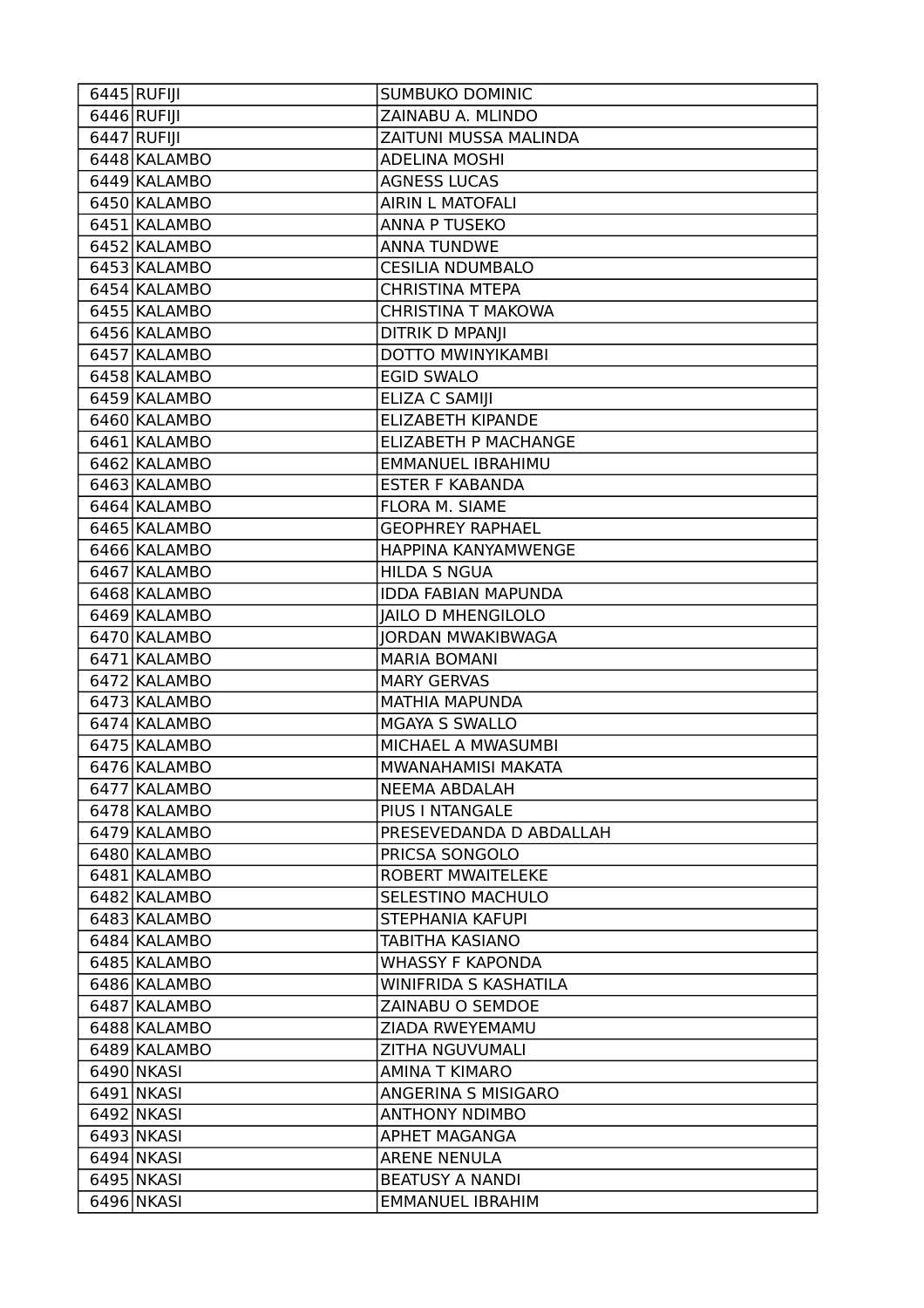| 6497 NKASI                                 | <b>GRACE S LOYALA</b>                        |
|--------------------------------------------|----------------------------------------------|
| 6498 NKASI                                 | <b>JESCA M BENJAMINI</b>                     |
| 6499 NKASI                                 | <b>JOSEPH FIDEL</b>                          |
| 6500 NKASI                                 | <b>IOSEPHAT M WAMBUTO</b>                    |
| 6501 NKASI                                 | <b>JOSHUA MWIMANZI</b>                       |
| 6502 NKASI                                 | <b>JOYCE N MAMBALI</b>                       |
| 6503 NKASI                                 | <b>MABULA S MASSABA</b>                      |
| 6504 NKASI                                 | <b>MATILDA KALOTO</b>                        |
| 6505 NKASI                                 | <b>MOSES M MFUMBI</b>                        |
| 6506 NKASI                                 | <b>NKINGWA MAYUMA</b>                        |
| 6507 NKASI                                 | <b>NTULI R MAJUNGA</b>                       |
| 6508 NKASI                                 | PAULINA MALENGA                              |
| 6509 NKASI                                 | PREVATUS MWASHIMANGA                         |
| 6510 NKASI                                 | RAMADHANI KASEMBO                            |
| 6511 NKASI                                 | RICHARD MAKUPA                               |
| 6512 NKASI                                 | SOTEL MWANANJELA                             |
| 6513 NKASI                                 | <b>TEDDY KIKOSO</b>                          |
| 6514 NKASI                                 | <b>VERONICA KISEMBO</b>                      |
| 6515 NKASI                                 | <b>VICTORIA NTABAGI</b>                      |
| 6516 RAS RUKWA                             | <b>AGNES D KAPONDA</b>                       |
| 6517 RAS RUKWA                             | <b>ALPHONCE C KANTUNKA</b>                   |
| 6518 RAS RUKWA                             | <b>CHRISTINA KULEMBA</b>                     |
| 6519 RAS RUKWA                             | <b>ENEDY BARAKA</b>                          |
| 6520 RAS RUKWA                             | <b>ESTHER T NKOSWE</b>                       |
| 6521 RAS RUKWA                             | FRIDA J MWAKALEBELA                          |
| 6522 RAS RUKWA                             | <b>GAUDENSIA ALPHONCE</b>                    |
| 6523 RAS RUKWA                             | <b>GERALD ENOCK</b>                          |
| 6524 RAS RUKWA                             | <b>IRENE BANA</b>                            |
| 6525 RAS RUKWA                             | <b>JENNY ZACHARIA</b>                        |
| 6526 RAS RUKWA                             | <b>JULIANA P SIWALE</b>                      |
| 6527 RAS RUKWA                             | MARY J MPEMBA                                |
| 6528 RAS RUKWA                             | <b>OMARY KAPUNDE</b>                         |
| 6529 RAS RUKWA                             | ROSENA SANGA                                 |
| 6530 RAS RUKWA                             | SECILIA KIPALASHA                            |
| 6531 RAS RUKWA                             | SOPHIA CHUNDA                                |
| 6532 SUMBAWANGA (V)                        | ADELINA FUNGAMEZA                            |
| 6533 SUMBAWANGA (V)                        | AGRIPINA GERALD RULIHO                       |
| 6534 SUMBAWANGA (V)                        | ANJELINA H KALIMA LWENDO                     |
| 6535 SUMBAWANGA (V)                        | ANNA C NGUNDA                                |
| 6536 SUMBAWANGA (V)                        | ATUBWENE M MWAKIPONGO                        |
| 6537 SUMBAWANGA (V)                        | <b>BONIPHACE SIMPASA</b>                     |
| 6538 SUMBAWANGA (V)                        | <b>CLARENCE KAYOMBO</b>                      |
| 6539 SUMBAWANGA (V)                        | EDGAR M KASALAMA                             |
| 6540 SUMBAWANGA (V)                        | <b>ELIZABETH CHIGOME</b>                     |
| 6541 SUMBAWANGA (V)                        | ELVILA WINCHESLAUS KYEBYALA                  |
| 6542 SUMBAWANGA (V)                        | <b>FELISTER CHOLE</b>                        |
| 6543 SUMBAWANGA (V)                        | <b>FURAHA A SANGA</b>                        |
| 6544 SUMBAWANGA (V)                        |                                              |
|                                            | <b>GEOFREY T SINDANO</b>                     |
| 6545 SUMBAWANGA (V)                        | <b>GEORGE C KIPAWA</b>                       |
| 6546 SUMBAWANGA (V)                        | <b>GERALD CHIMBAYA</b>                       |
| 6547 SUMBAWANGA (V)<br>6548 SUMBAWANGA (V) | <b>GODSON AMANI</b><br><b>GRACE F NKAMBI</b> |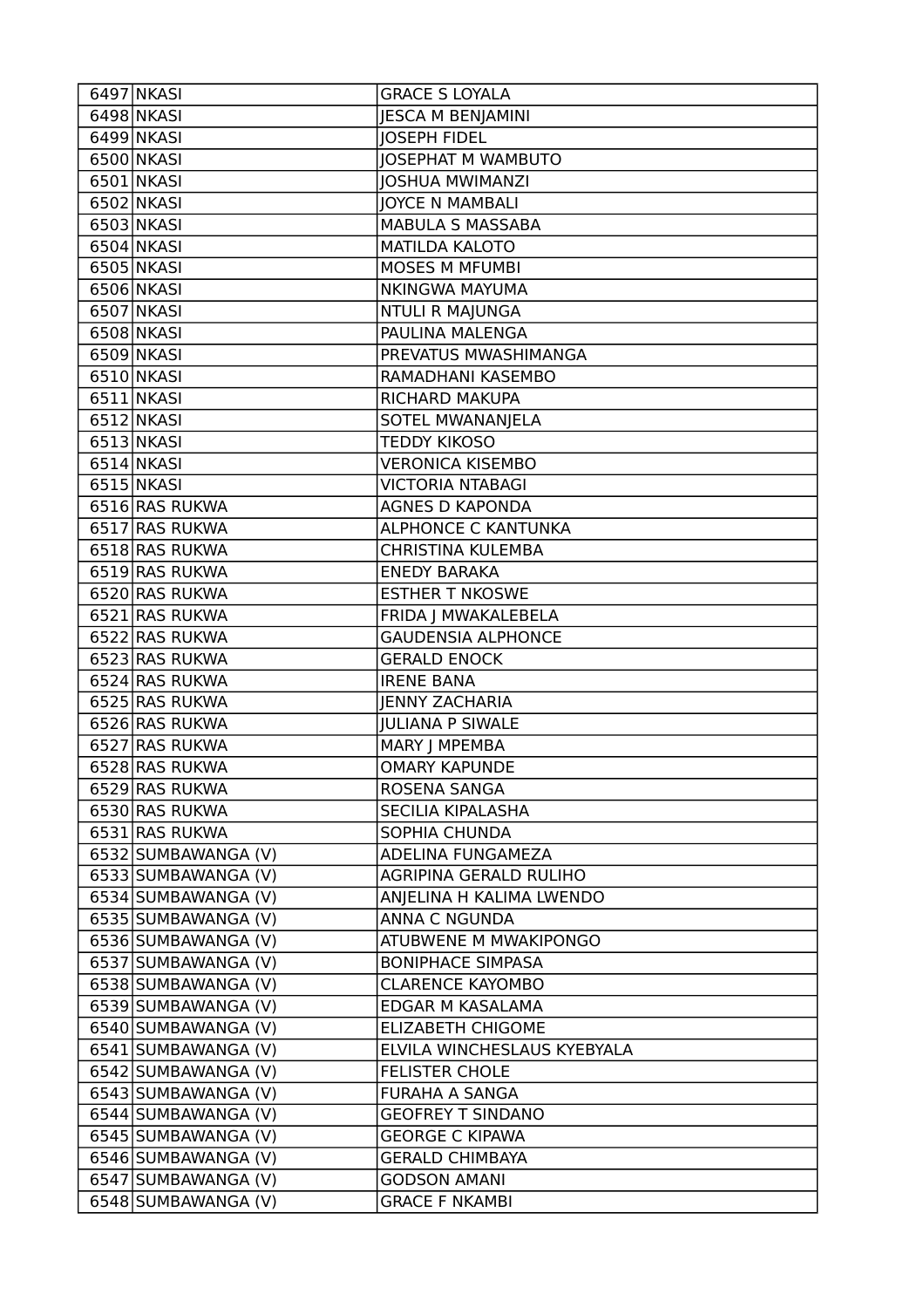| 6549 SUMBAWANGA (V)      | <b>GRACE SUMBIZI</b>       |
|--------------------------|----------------------------|
| 6550 SUMBAWANGA (V)      | <b>JANETH KAKISANYA</b>    |
| 6551 SUMBAWANGA (V)      | JOYCE B SONGOLO            |
| 6552 SUMBAWANGA (V)      | <b>JUDITH MACHELELA</b>    |
| 6553 SUMBAWANGA (V)      | <b>LEOCADIA MPAZI</b>      |
| 6554 SUMBAWANGA (V)      | <b>MALISELINA M SHAURI</b> |
| 6555 SUMBAWANGA (V)      | <b>MARIA BENEDICTO</b>     |
| 6556 SUMBAWANGA (V)      | <b>MARY H MLUNGULA</b>     |
| 6557 SUMBAWANGA (V)      | MEDARD V BIGAWA            |
| 6558 SUMBAWANGA (V)      | NAISON H MWASHIUYA         |
| 6559 SUMBAWANGA (V)      | <b>NORBERT DAMIANO</b>     |
| 6560 SUMBAWANGA (V)      | <b>NOSIGWA LUGHANO</b>     |
| 6561 SUMBAWANGA (V)      | RICHARD H MLUNGULA         |
| 6562 SUMBAWANGA (V)      | <b>ROSE TUNDWE</b>         |
| 6563 SUMBAWANGA (V)      | SEHEWA IBRAHIMU            |
| 6564 SUMBAWANGA (V)      | STANLEY S KALASYA          |
| 6565 SUMBAWANGA (V)      | TAUS MODESTUS NGODA        |
| 6566 SUMBAWANGA (V)      | <b>VERONICA KASONI</b>     |
| 6567 SUMBAWANGA MANISPAA | <b>BARAKA JONH</b>         |
| 6568 SUMBAWANGA MANISPAA | <b>BATRICE PESA</b>        |
| 6569 SUMBAWANGA MANISPAA | <b>BERT H MAEMBE</b>       |
| 6570 SUMBAWANGA MANISPAA | CATHERINE INSALIA ULAYA    |
| 6571 SUMBAWANGA MANISPAA | <b>DOMINA KATEPA</b>       |
| 6572 SUMBAWANGA MANISPAA | EDWARD ZAWADI TUMAIN       |
| 6573 SUMBAWANGA MANISPAA | EKIDA WILMOTI              |
| 6574 SUMBAWANGA MANISPAA | ELIZABETH A SUMIYA         |
| 6575 SUMBAWANGA MANISPAA | <b>ELIZABETH M MTUI</b>    |
| 6576 SUMBAWANGA MANISPAA | ELIZABETH OSCAR KAMEME     |
| 6577 SUMBAWANGA MANISPAA | <b>ESDOL M MUNISHI</b>     |
| 6578 SUMBAWANGA MANISPAA | <b>EUNICE A MSHANA</b>     |
| 6579 SUMBAWANGA MANISPAA | <b>FAUSTINA E NYAMI</b>    |
| 6580 SUMBAWANGA MANISPAA | FLORA A MANYIKA            |
| 6581 SUMBAWANGA MANISPAA | <b>GILBERT MSANGAWALE</b>  |
| 6582 SUMBAWANGA MANISPAA | <b>GRACE MAWAIKAMBO</b>    |
| 6583 SUMBAWANGA MANISPAA | <b>GREGORY A K SEKO</b>    |
| 6584 SUMBAWANGA MANISPAA | HAFSA KH ABDALLA           |
| 6585 SUMBAWANGA MANISPAA | <b>HULDA KUNDASEN</b>      |
| 6586 SUMBAWANGA MANISPAA | <b>JAPO ATHUMANI</b>       |
| 6587 SUMBAWANGA MANISPAA | <b>JOHARI MPAKASINI</b>    |
| 6588 SUMBAWANGA MANISPAA | JOSEPHINE SALAKANA         |
| 6589 SUMBAWANGA MANISPAA | <b>LADSLAUS L KONJANI</b>  |
| 6590 SUMBAWANGA MANISPAA | MARSELINA D MSELLE         |
| 6591 SUMBAWANGA MANISPAA | MATILDA NGUVUMALI          |
| 6592 SUMBAWANGA MANISPAA | MELISA A JOSEPH            |
| 6593 SUMBAWANGA MANISPAA | <b>NEMES STANSLAUS</b>     |
| 6594 SUMBAWANGA MANISPAA | <b>NURU L NYINGE</b>       |
| 6595 SUMBAWANGA MANISPAA | <b>ONOLINE MATIMBA</b>     |
| 6596 SUMBAWANGA MANISPAA | REDEMPTA MANGAZINI         |
| 6597 SUMBAWANGA MANISPAA | ROSE EVARIST               |
| 6598 SUMBAWANGA MANISPAA | ROSE NJAWALA               |
| 6599 SUMBAWANGA MANISPAA | SARAH MAZWILE              |
| 6600 SUMBAWANGA MANISPAA | STEPHEN R PANJA            |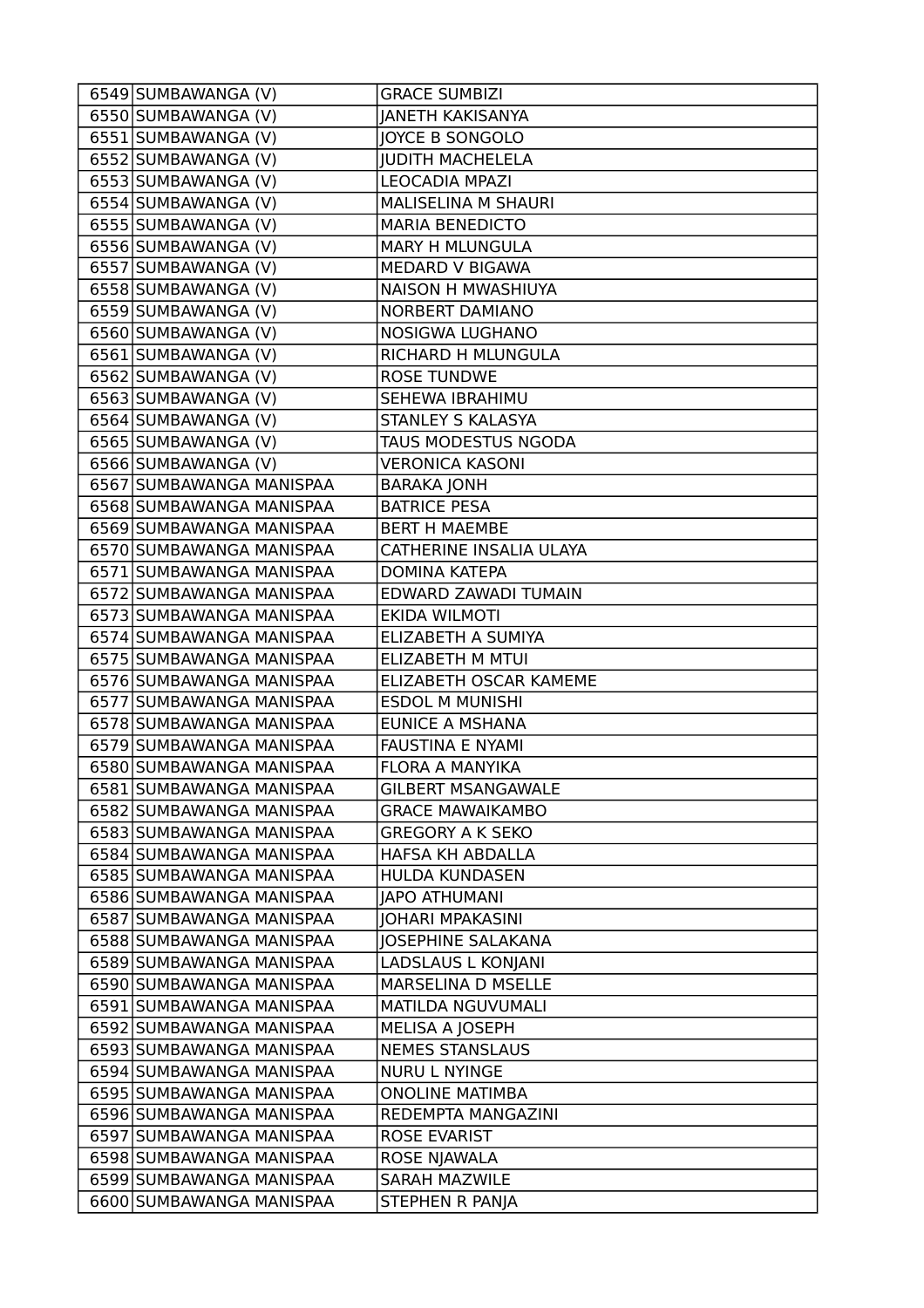| 6601 SUMBAWANGA MANISPAA | THEOBALD TANGANYIKA        |
|--------------------------|----------------------------|
| 6602 SUMBAWANGA MANISPAA | WEMA LORD MWAMPAGATWA      |
| 6603 MADABA              | <b>HELENA KAYOMBO</b>      |
| 6604 MADABA              | HERMAN P. LUENA            |
| 6605 MADABA              | <b>ISSA CRYSPIN</b>        |
| 6606 MADABA              | JOYCE A. CHARLE            |
| 6607 MADABA              | ROSE G. CHINJO             |
| 6608 MADABA              | WILGIS B. LWAMBANO         |
| 6609 MADABA              | ZEITUNI A. MANGO           |
| 6610 MADABA              | ZIADA CHIKOLA              |
| 6611 MBINGA (M)          | <b>CHRISTINA MWAMBUZI</b>  |
| 6612 MBINGA (M)          | LINUS C NCHIMBI            |
| 6613 MBINGA (M)          | <b>MARIA HAROUN</b>        |
| 6614 MBINGA (M)          | <b>NEEMA DAIMU</b>         |
| 6615 MBINGA (M)          | <b>SEMANGO JUMA</b>        |
| 6616 MBINGA (M)          | ALFRED E. NCHIMBI          |
| 6617 MBINGA (M)          | ANASTASIA HILLY            |
| 6618 MBINGA (M)          | ANDAGYE A. KYANDO          |
| 6619 MBINGA (M)          | ANITHA NDUNGURU            |
| 6620 MBINGA (M)          | ANNA F KAPINGA             |
| 6621 MBINGA (M)          | ANNA MANYIKA               |
| 6622 MBINGA (M)          | <b>BONONIUS NGOWOKO</b>    |
| 6623 MBINGA (M)          | <b>BRUNO O. NDUNGURU</b>   |
| 6624 MBINGA (M)          | CHRISTIANA N. MATEMBO      |
| 6625 MBINGA (M)          | DAINA NJOGELA              |
| 6626 MBINGA (M)          | DASTAN G. KOMBA            |
| 6627 MBINGA (M)          | <b>ELIZABETH KOMBA</b>     |
| 6628 MBINGA (M)          | ERASTO B. NDUNGURU         |
| 6629 MBINGA (M)          | ESTA G. MAPUNDA            |
| 6630 MBINGA (M)          | <b>ESTHER C. MATEMBO</b>   |
| $6631$ MBINGA (M)        | <b>EUSEBIA NDUNGURU</b>    |
| 6632 MBINGA (M)          | EVARISTA NDUNGURU          |
| 6633 MBINGA (M)          | EVODIA W HEKELA            |
| 6634 MBINGA (M)          | <b>FROLA KOMBA</b>         |
| 6635 MBINGA (M)          | <b>GETRUDA MWANYIKA</b>    |
| 6636 MBINGA (M)          | <b>GISBERT NGUI</b>        |
| 6637 MBINGA (M)          | <b>GISBETH B. MBELE</b>    |
| 6638 MBINGA (M)          | <b>HAPPY   NINDI</b>       |
| 6639 MBINGA (M)          | <b>HENRY EDWARD</b>        |
| 6640 MBINGA (M)          | <b>JAMILA ISSA MADEBE</b>  |
| 6641 MBINGA (M)          | <b>JOYCE E NAMAUMBO</b>    |
| 6642 MBINGA (M)          | <b>JULIANA H. MWANGOMO</b> |
| 6643 MBINGA (M)          | <b>LEOSTAN S MAPUNDA</b>   |
| 6644 MBINGA (M)          | LIOBA B NDUNGURU           |
| 6645 MBINGA (M)          | MAGDALENA T. KAPINGA       |
| 6646 MBINGA (M)          | MARIAH GAUDENCE NKHANGA    |
| 6647 MBINGA (M)          | MARY CHRISTOPHA MAWALA     |
| 6648 MBINGA (M)          | MICHAEL EFREM PONELA       |
| 6649 MBINGA (M)          | MWAMINI A. PALANGO         |
| 6650 MBINGA (M)          | <b>NEEMA NEHEMIA</b>       |
| 6651 MBINGA (M)          | NORBERTHA KAPINGA          |
| 6652 MBINGA (M)          | <b>OMBENI LUKA</b>         |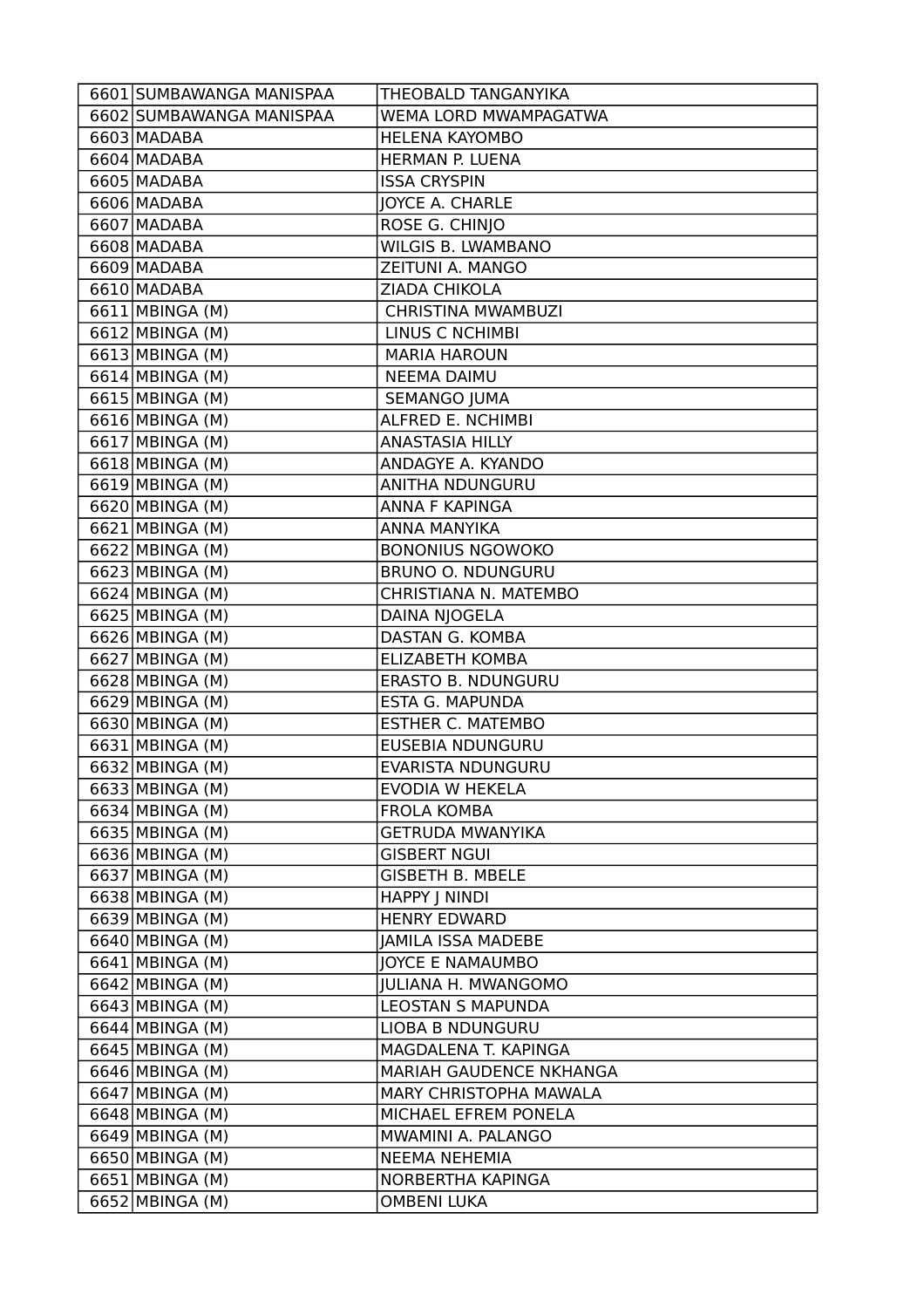| 6654 MBINGA (M)<br><b>RAIDES MKOMA</b><br>6655 MBINGA (M)<br><b>SALOME MANZI</b><br>$\overline{6656}$ MBINGA (M)<br><b>SHUWA KOMBA</b><br>6657 MBINGA (M)<br>SOFIA N NDOMBA<br>6658 MBINGA (M)<br><b>STELLA MBONDE</b><br>6659 MBINGA (M)<br>TERESIA D. KOMBA<br>6660 MBINGA (M)<br><b>THEODOSIA HAULE</b><br>6661 MBINGA (M)<br>VALENTINA B. KINYAMAGOHA<br>6662 MBINGA (M)<br><b>VALENTINA MAPUNDA</b><br>6663 MBINGA (M)<br>VENERANDA F. NJEREKELA<br>6664 MBINGA (M)<br><b>VIANER B. MHAGAMA</b><br>6665 MBINGA (M)<br>YASINTA P HYERA<br>6666 MBINGA (M)<br>ZAWADI E KAYOMBO<br>6667 MBINGA (V)<br><b>BAPARA MWANG'OMBE</b><br>6668 MBINGA (V)<br><b>GRACE R. TURUKA</b><br>6669 MBINGA (V)<br><b>HAULE IMANI</b><br>6670 MBINGA (V)<br><b>HYERA FELISTA</b><br>6671 MBINGA (V)<br><b>JOSEPH NEEMA</b><br>6672 MBINGA (V)<br>KAPINGA BALBINA L<br>6673 MBINGA (V)<br>KAPINGA COLETHA A<br>6674 MBINGA (V)<br><b>KAPINGA ERICK J</b><br>6675 MBINGA (V)<br><b>KAPINGA JANE</b><br>6676 MBINGA (V)<br>KILUMILE ELICE<br>$\overline{6677}$ MBINGA (V)<br>KINUNDA ARTHUR P<br>6678 MBINGA (V)<br>KIUMBE VERONICA W<br>6679 MBINGA (V)<br><b>KOMBA KELVIN</b><br>6680 MBINGA (V)<br>KOMBA NEEMA E<br>6681 MBINGA (V)<br><b>KOMBA PATRICK B</b><br>6682 MBINGA (V)<br><b>KOMBA TFIGENIA S</b><br>6683 MBINGA (V)<br>KONDRAD G. MAPUNDA<br>6684 MBINGA (V)<br><b>KUMBURU DIGNA</b><br>KUMBURU SOPHIA A<br>6685 MBINGA (V)<br>6686 MBINGA (V)<br>LWIWA LAURENT E<br>6687 MBINGA (V)<br>MAGULILO THOMAS W<br>6688 MBINGA (V)<br>MAHUA CATHERINE K<br>6689 MBINGA (V)<br>MAPUNDA HAPPYFANIA<br>6690 MBINGA (V)<br>MBAWALA RS GRACE<br>6691 MBINGA (V)<br>MERERE TULAFIWOMA L<br>6692 MBINGA (V)<br><b>MLELWA FLORIAN  </b><br><b>MULUNGU ESTHER</b><br>6693 MBINGA (V)<br>6694 MBINGA (V)<br>MWENDE NAZAHEDI T<br>6695 MBINGA (V)<br>NAKITUNDU MICHAEL C<br>6696 MBINGA (V)<br><b>NDUNGURU DEOGRATIUS S</b><br>6697 MBINGA (V)<br>NDUNGURU MOSTAR<br>6698 MBINGA (V)<br>NDUNGURU RUTUGAR M<br>6699 MBINGA (V)<br>NDUNGURU WINFRIDA<br>6700 MBINGA (V)<br><b>OLIVA NCHIMBI</b><br>6701 MBINGA (V)<br><b>REGNALD HYERA</b><br>6702 MBINGA (V)<br>SAFARI AURELIA<br>6703 MBINGA (V)<br>STEPHEN P. NDWENYA | 6653 MBINGA (M) | PHILBERT MHORO    |
|---------------------------------------------------------------------------------------------------------------------------------------------------------------------------------------------------------------------------------------------------------------------------------------------------------------------------------------------------------------------------------------------------------------------------------------------------------------------------------------------------------------------------------------------------------------------------------------------------------------------------------------------------------------------------------------------------------------------------------------------------------------------------------------------------------------------------------------------------------------------------------------------------------------------------------------------------------------------------------------------------------------------------------------------------------------------------------------------------------------------------------------------------------------------------------------------------------------------------------------------------------------------------------------------------------------------------------------------------------------------------------------------------------------------------------------------------------------------------------------------------------------------------------------------------------------------------------------------------------------------------------------------------------------------------------------------------------------------------------------------------------------------------------------------------------------------------------------------------------------------------------------------------------------------------------------------------------------------------------------------------------------------------------------------------------------------------------------------------------------------------------------------------------------------------------------------------|-----------------|-------------------|
|                                                                                                                                                                                                                                                                                                                                                                                                                                                                                                                                                                                                                                                                                                                                                                                                                                                                                                                                                                                                                                                                                                                                                                                                                                                                                                                                                                                                                                                                                                                                                                                                                                                                                                                                                                                                                                                                                                                                                                                                                                                                                                                                                                                                   |                 |                   |
|                                                                                                                                                                                                                                                                                                                                                                                                                                                                                                                                                                                                                                                                                                                                                                                                                                                                                                                                                                                                                                                                                                                                                                                                                                                                                                                                                                                                                                                                                                                                                                                                                                                                                                                                                                                                                                                                                                                                                                                                                                                                                                                                                                                                   |                 |                   |
|                                                                                                                                                                                                                                                                                                                                                                                                                                                                                                                                                                                                                                                                                                                                                                                                                                                                                                                                                                                                                                                                                                                                                                                                                                                                                                                                                                                                                                                                                                                                                                                                                                                                                                                                                                                                                                                                                                                                                                                                                                                                                                                                                                                                   |                 |                   |
|                                                                                                                                                                                                                                                                                                                                                                                                                                                                                                                                                                                                                                                                                                                                                                                                                                                                                                                                                                                                                                                                                                                                                                                                                                                                                                                                                                                                                                                                                                                                                                                                                                                                                                                                                                                                                                                                                                                                                                                                                                                                                                                                                                                                   |                 |                   |
|                                                                                                                                                                                                                                                                                                                                                                                                                                                                                                                                                                                                                                                                                                                                                                                                                                                                                                                                                                                                                                                                                                                                                                                                                                                                                                                                                                                                                                                                                                                                                                                                                                                                                                                                                                                                                                                                                                                                                                                                                                                                                                                                                                                                   |                 |                   |
|                                                                                                                                                                                                                                                                                                                                                                                                                                                                                                                                                                                                                                                                                                                                                                                                                                                                                                                                                                                                                                                                                                                                                                                                                                                                                                                                                                                                                                                                                                                                                                                                                                                                                                                                                                                                                                                                                                                                                                                                                                                                                                                                                                                                   |                 |                   |
|                                                                                                                                                                                                                                                                                                                                                                                                                                                                                                                                                                                                                                                                                                                                                                                                                                                                                                                                                                                                                                                                                                                                                                                                                                                                                                                                                                                                                                                                                                                                                                                                                                                                                                                                                                                                                                                                                                                                                                                                                                                                                                                                                                                                   |                 |                   |
|                                                                                                                                                                                                                                                                                                                                                                                                                                                                                                                                                                                                                                                                                                                                                                                                                                                                                                                                                                                                                                                                                                                                                                                                                                                                                                                                                                                                                                                                                                                                                                                                                                                                                                                                                                                                                                                                                                                                                                                                                                                                                                                                                                                                   |                 |                   |
|                                                                                                                                                                                                                                                                                                                                                                                                                                                                                                                                                                                                                                                                                                                                                                                                                                                                                                                                                                                                                                                                                                                                                                                                                                                                                                                                                                                                                                                                                                                                                                                                                                                                                                                                                                                                                                                                                                                                                                                                                                                                                                                                                                                                   |                 |                   |
|                                                                                                                                                                                                                                                                                                                                                                                                                                                                                                                                                                                                                                                                                                                                                                                                                                                                                                                                                                                                                                                                                                                                                                                                                                                                                                                                                                                                                                                                                                                                                                                                                                                                                                                                                                                                                                                                                                                                                                                                                                                                                                                                                                                                   |                 |                   |
|                                                                                                                                                                                                                                                                                                                                                                                                                                                                                                                                                                                                                                                                                                                                                                                                                                                                                                                                                                                                                                                                                                                                                                                                                                                                                                                                                                                                                                                                                                                                                                                                                                                                                                                                                                                                                                                                                                                                                                                                                                                                                                                                                                                                   |                 |                   |
|                                                                                                                                                                                                                                                                                                                                                                                                                                                                                                                                                                                                                                                                                                                                                                                                                                                                                                                                                                                                                                                                                                                                                                                                                                                                                                                                                                                                                                                                                                                                                                                                                                                                                                                                                                                                                                                                                                                                                                                                                                                                                                                                                                                                   |                 |                   |
|                                                                                                                                                                                                                                                                                                                                                                                                                                                                                                                                                                                                                                                                                                                                                                                                                                                                                                                                                                                                                                                                                                                                                                                                                                                                                                                                                                                                                                                                                                                                                                                                                                                                                                                                                                                                                                                                                                                                                                                                                                                                                                                                                                                                   |                 |                   |
|                                                                                                                                                                                                                                                                                                                                                                                                                                                                                                                                                                                                                                                                                                                                                                                                                                                                                                                                                                                                                                                                                                                                                                                                                                                                                                                                                                                                                                                                                                                                                                                                                                                                                                                                                                                                                                                                                                                                                                                                                                                                                                                                                                                                   |                 |                   |
|                                                                                                                                                                                                                                                                                                                                                                                                                                                                                                                                                                                                                                                                                                                                                                                                                                                                                                                                                                                                                                                                                                                                                                                                                                                                                                                                                                                                                                                                                                                                                                                                                                                                                                                                                                                                                                                                                                                                                                                                                                                                                                                                                                                                   |                 |                   |
|                                                                                                                                                                                                                                                                                                                                                                                                                                                                                                                                                                                                                                                                                                                                                                                                                                                                                                                                                                                                                                                                                                                                                                                                                                                                                                                                                                                                                                                                                                                                                                                                                                                                                                                                                                                                                                                                                                                                                                                                                                                                                                                                                                                                   |                 |                   |
|                                                                                                                                                                                                                                                                                                                                                                                                                                                                                                                                                                                                                                                                                                                                                                                                                                                                                                                                                                                                                                                                                                                                                                                                                                                                                                                                                                                                                                                                                                                                                                                                                                                                                                                                                                                                                                                                                                                                                                                                                                                                                                                                                                                                   |                 |                   |
|                                                                                                                                                                                                                                                                                                                                                                                                                                                                                                                                                                                                                                                                                                                                                                                                                                                                                                                                                                                                                                                                                                                                                                                                                                                                                                                                                                                                                                                                                                                                                                                                                                                                                                                                                                                                                                                                                                                                                                                                                                                                                                                                                                                                   |                 |                   |
|                                                                                                                                                                                                                                                                                                                                                                                                                                                                                                                                                                                                                                                                                                                                                                                                                                                                                                                                                                                                                                                                                                                                                                                                                                                                                                                                                                                                                                                                                                                                                                                                                                                                                                                                                                                                                                                                                                                                                                                                                                                                                                                                                                                                   |                 |                   |
|                                                                                                                                                                                                                                                                                                                                                                                                                                                                                                                                                                                                                                                                                                                                                                                                                                                                                                                                                                                                                                                                                                                                                                                                                                                                                                                                                                                                                                                                                                                                                                                                                                                                                                                                                                                                                                                                                                                                                                                                                                                                                                                                                                                                   |                 |                   |
|                                                                                                                                                                                                                                                                                                                                                                                                                                                                                                                                                                                                                                                                                                                                                                                                                                                                                                                                                                                                                                                                                                                                                                                                                                                                                                                                                                                                                                                                                                                                                                                                                                                                                                                                                                                                                                                                                                                                                                                                                                                                                                                                                                                                   |                 |                   |
|                                                                                                                                                                                                                                                                                                                                                                                                                                                                                                                                                                                                                                                                                                                                                                                                                                                                                                                                                                                                                                                                                                                                                                                                                                                                                                                                                                                                                                                                                                                                                                                                                                                                                                                                                                                                                                                                                                                                                                                                                                                                                                                                                                                                   |                 |                   |
|                                                                                                                                                                                                                                                                                                                                                                                                                                                                                                                                                                                                                                                                                                                                                                                                                                                                                                                                                                                                                                                                                                                                                                                                                                                                                                                                                                                                                                                                                                                                                                                                                                                                                                                                                                                                                                                                                                                                                                                                                                                                                                                                                                                                   |                 |                   |
|                                                                                                                                                                                                                                                                                                                                                                                                                                                                                                                                                                                                                                                                                                                                                                                                                                                                                                                                                                                                                                                                                                                                                                                                                                                                                                                                                                                                                                                                                                                                                                                                                                                                                                                                                                                                                                                                                                                                                                                                                                                                                                                                                                                                   |                 |                   |
|                                                                                                                                                                                                                                                                                                                                                                                                                                                                                                                                                                                                                                                                                                                                                                                                                                                                                                                                                                                                                                                                                                                                                                                                                                                                                                                                                                                                                                                                                                                                                                                                                                                                                                                                                                                                                                                                                                                                                                                                                                                                                                                                                                                                   |                 |                   |
|                                                                                                                                                                                                                                                                                                                                                                                                                                                                                                                                                                                                                                                                                                                                                                                                                                                                                                                                                                                                                                                                                                                                                                                                                                                                                                                                                                                                                                                                                                                                                                                                                                                                                                                                                                                                                                                                                                                                                                                                                                                                                                                                                                                                   |                 |                   |
|                                                                                                                                                                                                                                                                                                                                                                                                                                                                                                                                                                                                                                                                                                                                                                                                                                                                                                                                                                                                                                                                                                                                                                                                                                                                                                                                                                                                                                                                                                                                                                                                                                                                                                                                                                                                                                                                                                                                                                                                                                                                                                                                                                                                   |                 |                   |
|                                                                                                                                                                                                                                                                                                                                                                                                                                                                                                                                                                                                                                                                                                                                                                                                                                                                                                                                                                                                                                                                                                                                                                                                                                                                                                                                                                                                                                                                                                                                                                                                                                                                                                                                                                                                                                                                                                                                                                                                                                                                                                                                                                                                   |                 |                   |
|                                                                                                                                                                                                                                                                                                                                                                                                                                                                                                                                                                                                                                                                                                                                                                                                                                                                                                                                                                                                                                                                                                                                                                                                                                                                                                                                                                                                                                                                                                                                                                                                                                                                                                                                                                                                                                                                                                                                                                                                                                                                                                                                                                                                   |                 |                   |
|                                                                                                                                                                                                                                                                                                                                                                                                                                                                                                                                                                                                                                                                                                                                                                                                                                                                                                                                                                                                                                                                                                                                                                                                                                                                                                                                                                                                                                                                                                                                                                                                                                                                                                                                                                                                                                                                                                                                                                                                                                                                                                                                                                                                   |                 |                   |
|                                                                                                                                                                                                                                                                                                                                                                                                                                                                                                                                                                                                                                                                                                                                                                                                                                                                                                                                                                                                                                                                                                                                                                                                                                                                                                                                                                                                                                                                                                                                                                                                                                                                                                                                                                                                                                                                                                                                                                                                                                                                                                                                                                                                   |                 |                   |
|                                                                                                                                                                                                                                                                                                                                                                                                                                                                                                                                                                                                                                                                                                                                                                                                                                                                                                                                                                                                                                                                                                                                                                                                                                                                                                                                                                                                                                                                                                                                                                                                                                                                                                                                                                                                                                                                                                                                                                                                                                                                                                                                                                                                   |                 |                   |
|                                                                                                                                                                                                                                                                                                                                                                                                                                                                                                                                                                                                                                                                                                                                                                                                                                                                                                                                                                                                                                                                                                                                                                                                                                                                                                                                                                                                                                                                                                                                                                                                                                                                                                                                                                                                                                                                                                                                                                                                                                                                                                                                                                                                   |                 |                   |
|                                                                                                                                                                                                                                                                                                                                                                                                                                                                                                                                                                                                                                                                                                                                                                                                                                                                                                                                                                                                                                                                                                                                                                                                                                                                                                                                                                                                                                                                                                                                                                                                                                                                                                                                                                                                                                                                                                                                                                                                                                                                                                                                                                                                   |                 |                   |
|                                                                                                                                                                                                                                                                                                                                                                                                                                                                                                                                                                                                                                                                                                                                                                                                                                                                                                                                                                                                                                                                                                                                                                                                                                                                                                                                                                                                                                                                                                                                                                                                                                                                                                                                                                                                                                                                                                                                                                                                                                                                                                                                                                                                   |                 |                   |
|                                                                                                                                                                                                                                                                                                                                                                                                                                                                                                                                                                                                                                                                                                                                                                                                                                                                                                                                                                                                                                                                                                                                                                                                                                                                                                                                                                                                                                                                                                                                                                                                                                                                                                                                                                                                                                                                                                                                                                                                                                                                                                                                                                                                   |                 |                   |
|                                                                                                                                                                                                                                                                                                                                                                                                                                                                                                                                                                                                                                                                                                                                                                                                                                                                                                                                                                                                                                                                                                                                                                                                                                                                                                                                                                                                                                                                                                                                                                                                                                                                                                                                                                                                                                                                                                                                                                                                                                                                                                                                                                                                   |                 |                   |
|                                                                                                                                                                                                                                                                                                                                                                                                                                                                                                                                                                                                                                                                                                                                                                                                                                                                                                                                                                                                                                                                                                                                                                                                                                                                                                                                                                                                                                                                                                                                                                                                                                                                                                                                                                                                                                                                                                                                                                                                                                                                                                                                                                                                   |                 |                   |
|                                                                                                                                                                                                                                                                                                                                                                                                                                                                                                                                                                                                                                                                                                                                                                                                                                                                                                                                                                                                                                                                                                                                                                                                                                                                                                                                                                                                                                                                                                                                                                                                                                                                                                                                                                                                                                                                                                                                                                                                                                                                                                                                                                                                   |                 |                   |
|                                                                                                                                                                                                                                                                                                                                                                                                                                                                                                                                                                                                                                                                                                                                                                                                                                                                                                                                                                                                                                                                                                                                                                                                                                                                                                                                                                                                                                                                                                                                                                                                                                                                                                                                                                                                                                                                                                                                                                                                                                                                                                                                                                                                   |                 |                   |
|                                                                                                                                                                                                                                                                                                                                                                                                                                                                                                                                                                                                                                                                                                                                                                                                                                                                                                                                                                                                                                                                                                                                                                                                                                                                                                                                                                                                                                                                                                                                                                                                                                                                                                                                                                                                                                                                                                                                                                                                                                                                                                                                                                                                   |                 |                   |
|                                                                                                                                                                                                                                                                                                                                                                                                                                                                                                                                                                                                                                                                                                                                                                                                                                                                                                                                                                                                                                                                                                                                                                                                                                                                                                                                                                                                                                                                                                                                                                                                                                                                                                                                                                                                                                                                                                                                                                                                                                                                                                                                                                                                   |                 |                   |
|                                                                                                                                                                                                                                                                                                                                                                                                                                                                                                                                                                                                                                                                                                                                                                                                                                                                                                                                                                                                                                                                                                                                                                                                                                                                                                                                                                                                                                                                                                                                                                                                                                                                                                                                                                                                                                                                                                                                                                                                                                                                                                                                                                                                   |                 |                   |
|                                                                                                                                                                                                                                                                                                                                                                                                                                                                                                                                                                                                                                                                                                                                                                                                                                                                                                                                                                                                                                                                                                                                                                                                                                                                                                                                                                                                                                                                                                                                                                                                                                                                                                                                                                                                                                                                                                                                                                                                                                                                                                                                                                                                   |                 |                   |
|                                                                                                                                                                                                                                                                                                                                                                                                                                                                                                                                                                                                                                                                                                                                                                                                                                                                                                                                                                                                                                                                                                                                                                                                                                                                                                                                                                                                                                                                                                                                                                                                                                                                                                                                                                                                                                                                                                                                                                                                                                                                                                                                                                                                   |                 |                   |
|                                                                                                                                                                                                                                                                                                                                                                                                                                                                                                                                                                                                                                                                                                                                                                                                                                                                                                                                                                                                                                                                                                                                                                                                                                                                                                                                                                                                                                                                                                                                                                                                                                                                                                                                                                                                                                                                                                                                                                                                                                                                                                                                                                                                   |                 |                   |
|                                                                                                                                                                                                                                                                                                                                                                                                                                                                                                                                                                                                                                                                                                                                                                                                                                                                                                                                                                                                                                                                                                                                                                                                                                                                                                                                                                                                                                                                                                                                                                                                                                                                                                                                                                                                                                                                                                                                                                                                                                                                                                                                                                                                   |                 |                   |
|                                                                                                                                                                                                                                                                                                                                                                                                                                                                                                                                                                                                                                                                                                                                                                                                                                                                                                                                                                                                                                                                                                                                                                                                                                                                                                                                                                                                                                                                                                                                                                                                                                                                                                                                                                                                                                                                                                                                                                                                                                                                                                                                                                                                   |                 |                   |
|                                                                                                                                                                                                                                                                                                                                                                                                                                                                                                                                                                                                                                                                                                                                                                                                                                                                                                                                                                                                                                                                                                                                                                                                                                                                                                                                                                                                                                                                                                                                                                                                                                                                                                                                                                                                                                                                                                                                                                                                                                                                                                                                                                                                   |                 |                   |
|                                                                                                                                                                                                                                                                                                                                                                                                                                                                                                                                                                                                                                                                                                                                                                                                                                                                                                                                                                                                                                                                                                                                                                                                                                                                                                                                                                                                                                                                                                                                                                                                                                                                                                                                                                                                                                                                                                                                                                                                                                                                                                                                                                                                   |                 |                   |
|                                                                                                                                                                                                                                                                                                                                                                                                                                                                                                                                                                                                                                                                                                                                                                                                                                                                                                                                                                                                                                                                                                                                                                                                                                                                                                                                                                                                                                                                                                                                                                                                                                                                                                                                                                                                                                                                                                                                                                                                                                                                                                                                                                                                   | 6704 NAMTUMBO   | ABUBAKAR S SADIKI |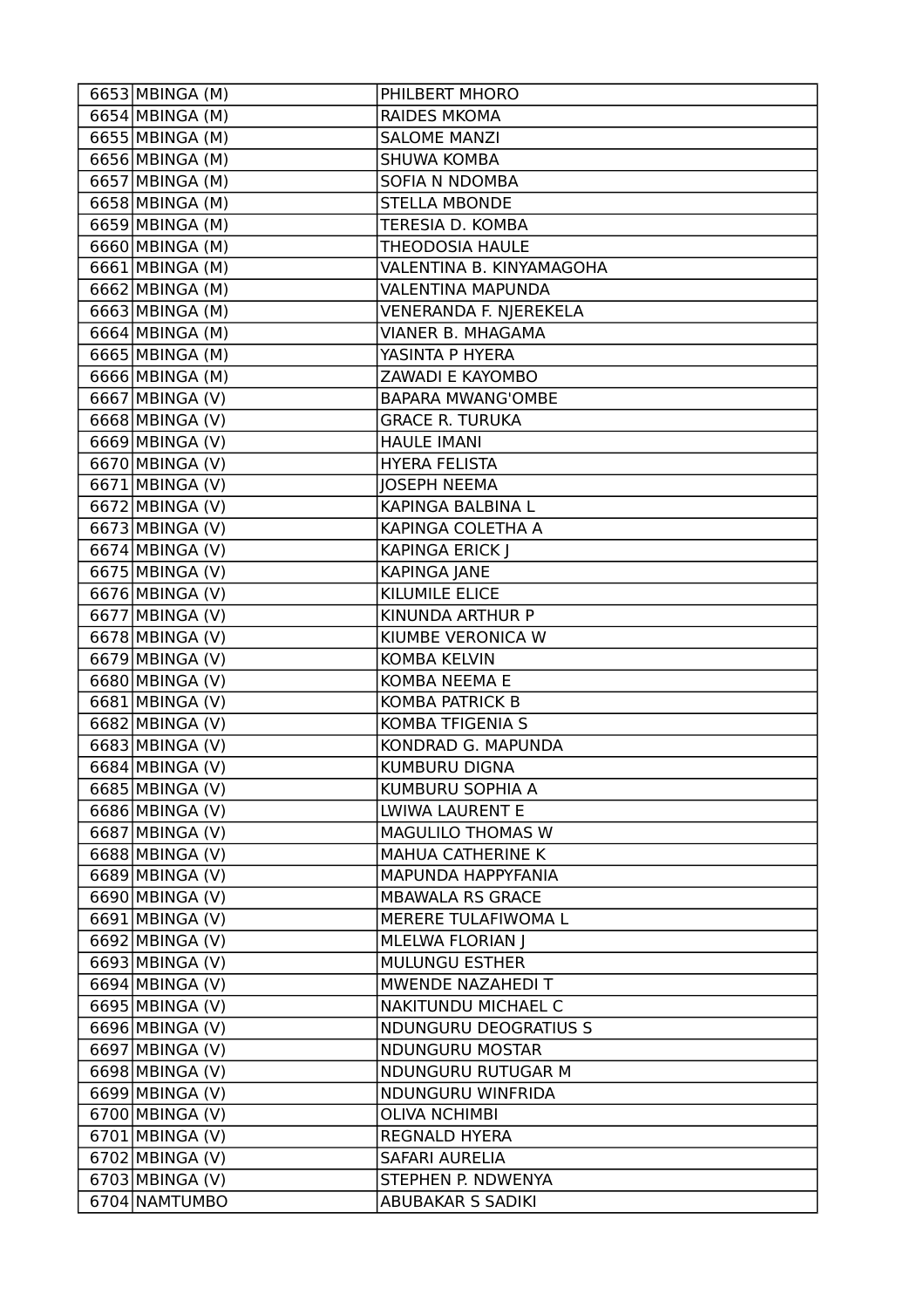| 6705 NAMTUMBO                  | <b>AGATHA EMANUEL</b>                  |
|--------------------------------|----------------------------------------|
| 6706 NAMTUMBO                  | <b>AGNES RICHARD</b>                   |
| 6707 NAMTUMBO                  | <b>AKSA P MHAMADI</b>                  |
| 6708 NAMTUMBO                  | <b>ALLY P LIMANYILE</b>                |
| 6709 NAMTUMBO                  | <b>ANASTANSIA N NTILLA</b>             |
| 6710 NAMTUMBO                  | <b>BARTHAZAR HAULE</b>                 |
| 6711 NAMTUMBO                  | <b>BENIGINA NDUNGURU</b>               |
| 6712 NAMTUMBO                  | <b>BITRICE NDOMBA</b>                  |
| 6713 NAMTUMBO                  | <b>BONAVENTURA S NYONI</b>             |
| 6714 NAMTUMBO                  | <b>BONNY ELLY</b>                      |
| 6715 NAMTUMBO                  | <b>CHRISTINA A KINEMO</b>              |
| 6716 NAMTUMBO                  | DANIEL A NDIMBO                        |
| 6717 NAMTUMBO                  | <b>EDWINI M SWALLO</b>                 |
| 6718 NAMTUMBO                  | <b>EMANUEL MAKUKULA</b>                |
| 6719 NAMTUMBO                  | <b>ERENE D MAKWETA</b>                 |
| 6720 NAMTUMBO                  | <b>ERICK H MVULLA</b>                  |
| 6721 NAMTUMBO                  | <b>ERNEST KAPINGA</b>                  |
| 6722 NAMTUMBO                  | FARAJA F SEGESELA                      |
| 6723 NAMTUMBO                  | FATUMA PILIKANO                        |
| 6724 NAMTUMBO                  | FELISTA B LUAMBANO                     |
| 6725 NAMTUMBO                  | <b>FLORA M NGONYANI</b>                |
| 6726 NAMTUMBO                  | FRIDAY MWASEBA                         |
| 6727 NAMTUMBO                  | <b>GAUDENCE LUAMBANO</b>               |
| 6728 NAMTUMBO                  | <b>GRACE A MGEDZI</b>                  |
| 6729 NAMTUMBO                  | <b>GRADIS JOHN NGONYANI</b>            |
| 6730 NAMTUMBO                  | <b>HAPPY CHARLES</b>                   |
|                                |                                        |
| 6731 NAMTUMBO                  | <b>HELENA MHAGAMA</b>                  |
| 6732 NAMTUMBO                  | <b>HERMANA MSUHA</b>                   |
| 6733 NAMTUMBO                  | <b>IMAKULATA G KOMBA</b>               |
| 6734 NAMTUMBO                  | <b>INNOCIATA A MUHORO</b>              |
| 6735 NAMTUMBO                  | <b>IESCA F KAPINGA</b>                 |
| 6736 NAMTUMBO                  | <b>JIMMY A MAPUNDA</b>                 |
| 6737 NAMTUMBO                  | <b>JOSEPH B. MAPUNDA</b>               |
| 6738 NAMTUMBO                  | KIDAWA Y MANGOTA                       |
| 6739 NAMTUMBO                  | KOSMA NGONYANI                         |
| 6740 NAMTUMBO                  | LILIAN J KAUNDA                        |
| 6741 NAMTUMBO                  | <b>LIVERNESS ERASTO</b>                |
| 6742 NAMTUMBO                  | <b>LUCY MATHIAS</b>                    |
| 6743 NAMTUMBO                  | <b>MAKISIO SAIDI</b>                   |
| 6744 NAMTUMBO                  | <b>MIRIAM OSWARD</b>                   |
| 6745 NAMTUMBO                  | MMUNGU MALINGANYA                      |
| 6746 NAMTUMBO                  | NANAEL M NDIMBO                        |
| 6747 NAMTUMBO                  | NOLASCO M. MAPUNDA                     |
| 6748 NAMTUMBO                  | <b>OLIVA SICHALWE</b>                  |
| 6749 NAMTUMBO                  | <b>OMARI T NDEMBO</b>                  |
| 6750 NAMTUMBO                  | <b>OMARY KUHOWA</b>                    |
| 6751 NAMTUMBO                  | PRISCA C PATA                          |
| 6752 NAMTUMBO                  | RASHID BAKARI                          |
| 6753 NAMTUMBO                  | <b>REHEMA NDUMBA</b>                   |
| 6754 NAMTUMBO                  | RUKAIYA Y RUSHAKA                      |
| 6755 NAMTUMBO<br>6756 NAMTUMBO | SCHOLASTICA O ALEX<br>SELEMAN A TINDWA |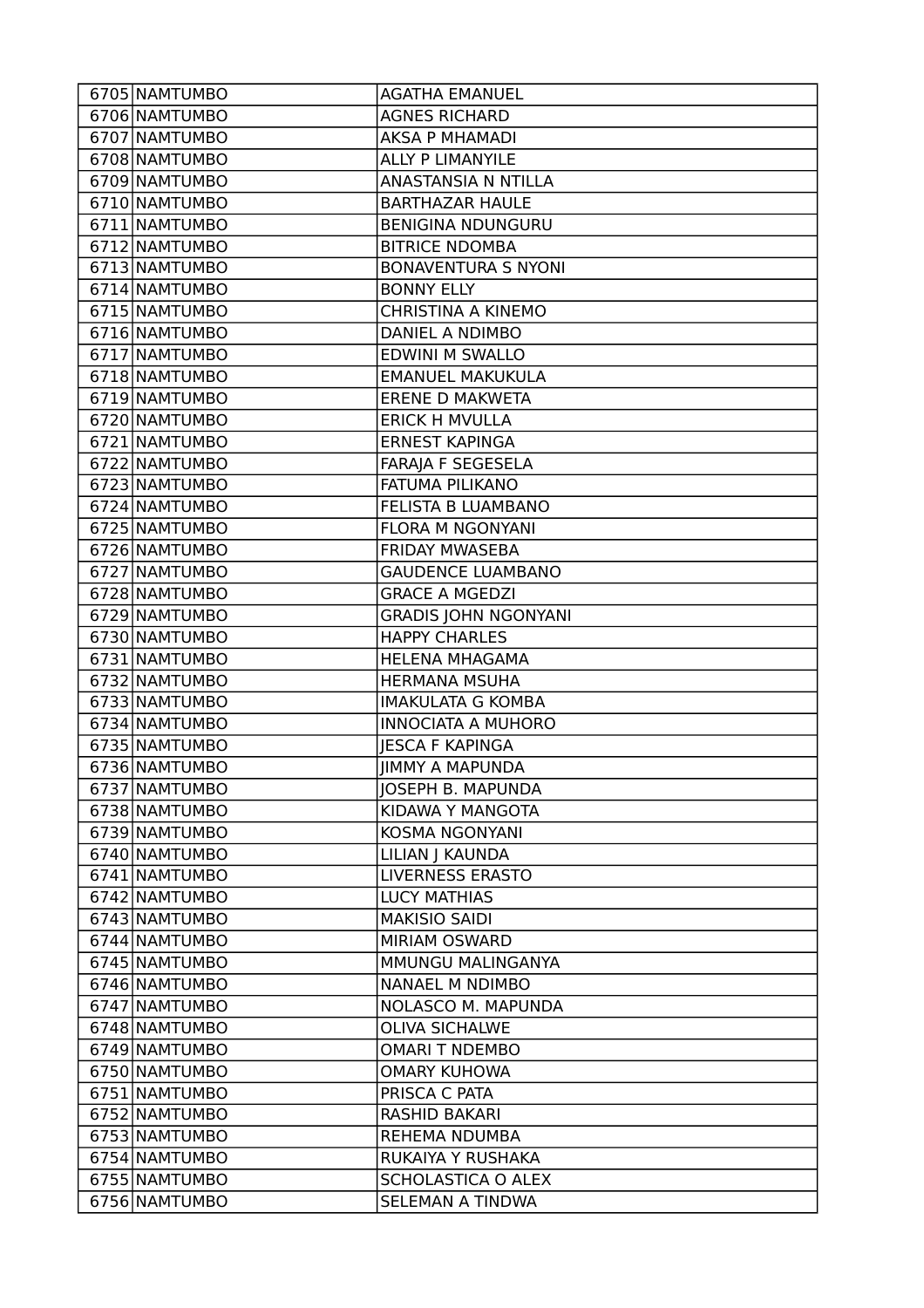| 6757 NAMTUMBO | <b>SEVIN MSUHA</b>         |
|---------------|----------------------------|
| 6758 NAMTUMBO | <b>STELLA F MAPUNDA</b>    |
| 6759 NAMTUMBO | <b>SULEIMAN RUNJE</b>      |
| 6760 NAMTUMBO | <b>SUZANA LEO</b>          |
| 6761 NAMTUMBO | TAMASHA S MTIMAWAWENE      |
| 6762 NAMTUMBO | THEODOSIA NDIMBO           |
| 6763 NAMTUMBO | <b>VICTOR K NGONYANI</b>   |
| 6764 NAMTUMBO | YUSUPH NJAKO               |
| 6765 NAMTUMBO | <b>ZENA HUSSEIN</b>        |
| 6766 NYASA    | <b>AGNES C MICHAEL</b>     |
| 6767 NYASA    | <b>AGUSTINO HALIMOJA</b>   |
| 6768 NYASA    | <b>AIDAN YANDA</b>         |
| 6769 NYASA    | <b>ALICE J KANTIMBO</b>    |
| $6770$ NYASA  | <b>AMAN KIGOMBE</b>        |
| 6771 NYASA    | <b>AMINA MATUGA</b>        |
| 6772 NYASA    | ANNA SAMWEL MAHECHA        |
| 6773 NYASA    | <b>DEOGRASIAS J CHALLE</b> |
| 6774 NYASA    | <b>DOGLAS V CHAULA</b>     |
| 6775 NYASA    | <b>DOKASI B MKILIMA</b>    |
| 6776 NYASA    | <b>EDNA C KIMARO</b>       |
| 6777 NYASA    | <b>EDNA S MBWAMBO</b>      |
| 6778 NYASA    | <b>ELIZABETH E KOMBA</b>   |
| 6779 NYASA    | EPIFANIA SIMBERTH MAPUNDA  |
| 6780 NYASA    | EPIPHANIA A S NDUNGURU     |
| 6781 NYASA    | <b>ERWIN C KINUNDA</b>     |
| 6782 NYASA    | <b>FAITH NCHIMBI</b>       |
| 6783 NYASA    | <b>FANUEL EMANUEL</b>      |
| 6784 NYASA    | <b>FLORA P TAWETE</b>      |
| 6785 NYASA    | <b>HAWA S MBIRO</b>        |
| 6786 NYASA    | <b>HENRY C MBUNDA</b>      |
| 6787 NYASA    | <b>HOSANA KOMBA</b>        |
| 6788 NYASA    | <b>IFIGENIA KOMBA</b>      |
| 6789 NYASA    | <b>JACOB N HYERA</b>       |
| 6790 NYASA    | JANETH J CHIWINGA          |
| 6791 NYASA    | <b>LUCAS F NCHIMBI</b>     |
| 6792 NYASA    | MAGRETH R NGONYANI         |
| 6793 NYASA    | <b>MARY TINDWA</b>         |
| 6794 NYASA    | MASIYE JULIUS KAWINGA      |
| 6795 NYASA    | MATHIAS YOHANA NKOMA       |
| 6796 NYASA    | MICHAEL M MILLINGA         |
| 6797 NYASA    | MONICA KAISSY MWITA        |
| 6798 NYASA    | MWAJUMA M BAKARI           |
| 6799 NYASA    | NEEMA CONRAD NDUNGURU      |
| 6800 NYASA    | <b>NEEMA N NDUNGURU</b>    |
| 6801 NYASA    | ODWINA ADOLATH KOMBA       |
| 6802 NYASA    | ORESTA G MSINGWA           |
| 6803 NYASA    | PAUL   MPALAWANDU          |
| 6804 NYASA    | PETER MNZAVA               |
| 6805 NYASA    | RAHEL MBENA                |
| 6806 NYASA    | <b>SALOME KIBENA</b>       |
| 6807 NYASA    | <b>SAMWEL RICHARD</b>      |
| 6808 NYASA    | SCOLASTICA DAVID MAPUNDA   |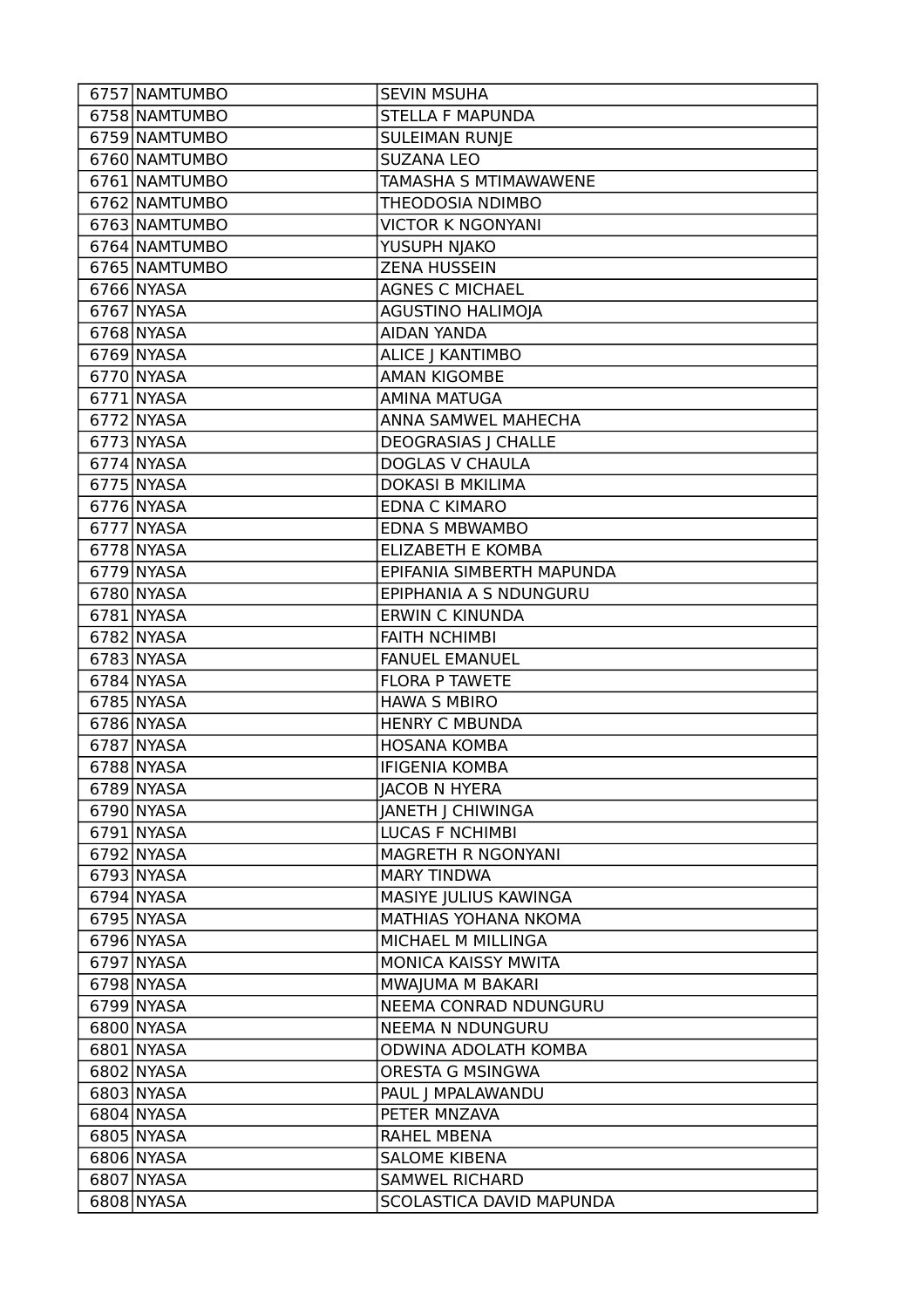| 6809 NYASA      | SESILIA A MAHUNDI            |
|-----------------|------------------------------|
| 6810 NYASA      | SIATHA C KAPINGA             |
| 6811 NYASA      | TREZIA J KATILINGA           |
| 6812 RAS RUVUMA | AGNES P. MUMBA               |
| 6813 RAS RUVUMA | ANCILA NILONGO               |
| 6814 RAS RUVUMA | ANUSIATA MKUWA               |
| 6815 RAS RUVUMA | <b>BAHATI ANGETILE</b>       |
| 6816 RAS RUVUMA | <b>BEATHA NGONYANI</b>       |
| 6817 RAS RUVUMA | <b>BEATRICE MUSA NG'OMBO</b> |
| 6818 RAS RUVUMA | <b>CECILIA KOMBA</b>         |
| 6819 RAS RUVUMA | <b>DENICE KAPERA</b>         |
| 6820 RAS RUVUMA | <b>DESDERIA KAWONGA</b>      |
| 6821 RAS RUVUMA | <b>DEVOTHA H ABDALAH</b>     |
| 6822 RAS RUVUMA | DITRAM S. KOMBA              |
| 6823 RAS RUVUMA | ELEONORA NGONYANI            |
| 6824 RAS RUVUMA | ELFINA S. NDUNGURU           |
| 6825 RAS RUVUMA | <b>ESTER G. KOMBA</b>        |
| 6826 RAS RUVUMA | FARAJA L. NGONYANI           |
| 6827 RAS RUVUMA | <b>FARAJI SOMANGA</b>        |
| 6828 RAS RUVUMA | <b>GERWALDA A. KAPINGA</b>   |
| 6829 RAS RUVUMA | <b>HAMZA B BORA</b>          |
| 6830 RAS RUVUMA | HILARY NYANDOA               |
| 6831 RAS RUVUMA | <b>IDDA K MUMBA</b>          |
| 6832 RAS RUVUMA | <b>IDDA P NJAFULA</b>        |
| 6833 RAS RUVUMA | IMAKULATA J. NDUNGURU        |
| 6834 RAS RUVUMA | <b>IMAKULATA MOYO</b>        |
|                 |                              |
| 6835 RAS RUVUMA | <b>JANE G NYONI</b>          |
| 6836 RAS RUVUMA | LAINA Y. MBAYA               |
| 6837 RAS RUVUMA | <b>LUCKNESS ADRIAN</b>       |
| 6838 RAS RUVUMA | MARCELLA B. WELLA            |
| 6839 RAS RUVUMA | MICHAEL OIGEN SANGA          |
| 6840 RAS RUVUMA | <b>NGUYE KIGO</b>            |
| 6841 RAS RUVUMA | <b>NURU A. ANDREW</b>        |
| 6842 RAS RUVUMA | PENDO M NYAGALU              |
| 6843 RAS RUVUMA | PETER ISRAEL KIULA           |
| 6844 RAS RUVUMA | RAJABU HASSAN RAJABU         |
| 6845 RAS RUVUMA | RAYMOND SAIMON MPANGALA      |
| 6846 RAS RUVUMA | REHEMA G. MNDALA             |
| 6847 RAS RUVUMA | SALBERGA A MBUNDA            |
| 6848 RAS RUVUMA | <b>SAMWEL T MBILINYI</b>     |
| 6849 RAS RUVUMA | SECILIAS.MAGINGO             |
| 6850 RAS RUVUMA | SELINA NDUNGURU              |
| 6851 RAS RUVUMA | <b>STELLA MSIGWA</b>         |
| 6852 RAS RUVUMA | <b>TETWIGIS X NUNGU</b>      |
| 6853 RAS RUVUMA | THABIT S.KASSIM              |
| 6854 RAS RUVUMA | <b>THERESIA KOMBA</b>        |
| 6855 RAS RUVUMA | TUMAINI J. MBELE             |
| 6856 RAS RUVUMA | <b>TWALO MWAKISYALA</b>      |
| 6857 RAS RUVUMA | <b>VERONICA J. MADATI</b>    |
| 6858 RAS RUVUMA | ZITHA HERBERT KOMBA          |
| 6859 SONGEA (V) | AJABA MFAUME                 |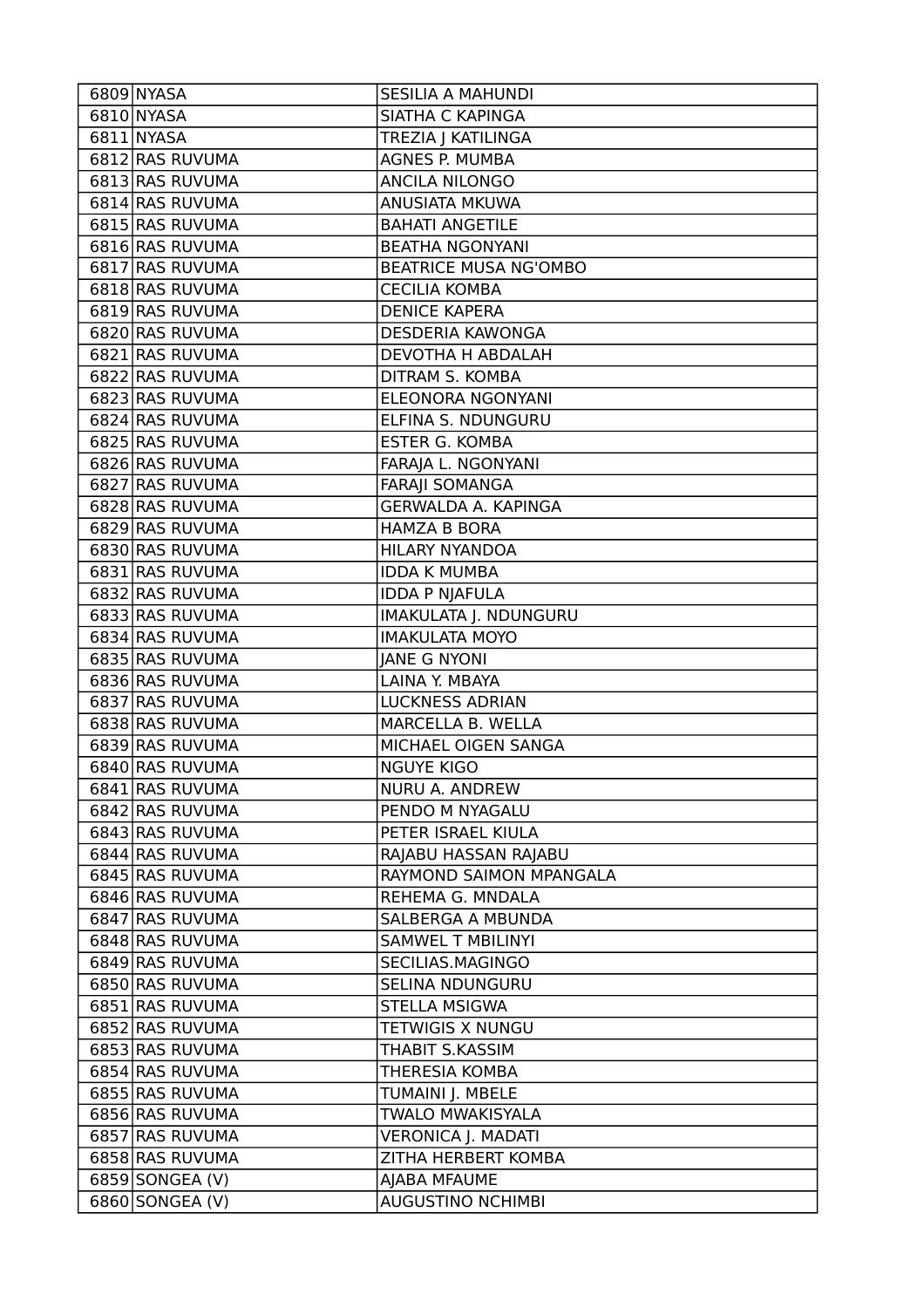| 6861 SONGEA (V)      | DOGO H NASSORO               |
|----------------------|------------------------------|
| 6862 SONGEA (V)      | <b>EMERENSIANA K MBAWALA</b> |
| 6863 SONGEA (V)      | <b>EMMA MAHUNDI</b>          |
| 6864 SONGEA (V)      | <b>GEOFREY ABEL</b>          |
| 6865 SONGEA (V)      | <b>HADJI KONDE</b>           |
| 6866 SONGEA (V)      | <b>JAMHURI MHAGAMA</b>       |
| 6867 SONGEA (V)      | <b>JEROME NYIMBO</b>         |
| 6868 SONGEA (V)      | <b>JULIETH MATIFALI</b>      |
| 6869 SONGEA (V)      | <b>KEVIN PONERA</b>          |
| 6870 SONGEA (V)      | <b>MARY A NGAI</b>           |
| 6871 SONGEA (V)      | REHEMA LUGONGO               |
| 6872 SONGEA (V)      | SABINA B KAPINGA             |
| 6873 SONGEA (V)      | <b>SEVERIN KAYOMBO</b>       |
| 6874 SONGEA (V)      | SHAIBU S LUAMBANO            |
| 6875 SONGEA (V)      | <b>VESTINA E MKOLELA</b>     |
| 6876 SONGEA (V)      | <b>VICTOR M CHIMEMENA</b>    |
| 6877 SONGEA (V)      | <b>VICTOR NYAMBAGA</b>       |
| 6878 SONGEA (V)      | YOHANA WALIYA                |
| 6879 SONGEA (V)      | <b>ZAITUNI CHILONDA</b>      |
| 6880 SONGEA MANISPAA | ABIBA M MWADILANGA           |
| 6881 SONGEA MANISPAA | <b>ALAKOKI MGIMBA</b>        |
| 6882 SONGEA MANISPAA | <b>ASALA G MBENA</b>         |
| 6883 SONGEA MANISPAA | <b>ASHA YEREMIA KIHWELE</b>  |
| 6884 SONGEA MANISPAA | ASUMPTA KAYOMBO              |
| 6885 SONGEA MANISPAA | AVITHER D CHIWANGU           |
| 6886 SONGEA MANISPAA | <b>BALDWIN MAPUNDA</b>       |
| 6887 SONGEA MANISPAA | <b>BAZIL   NDIMBO</b>        |
| 6888 SONGEA MANISPAA | <b>BENDITA Z MALAIKA</b>     |
| 6889 SONGEA MANISPAA | <b>CHRISTINA JACKSON</b>     |
| 6890 SONGEA MANISPAA | DANNY R KAGEMA               |
| 6891 SONGEA MANISPAA | <b>DASTAN R SOKO</b>         |
| 6892 SONGEA MANISPAA | <b>DIANA SIMON</b>           |
| 6893 SONGEA MANISPAA | EDDA A THONYA                |
| 6894 SONGEA MANISPAA | EDIMUNDI A MAUNDI            |
| 6895 SONGEA MANISPAA | EVARISTA R LUAMBANO          |
| 6896 SONGEA MANISPAA | EVODIA MAHAY                 |
| 6897 SONGEA MANISPAA | <b>FRANSISCA R KIWALI</b>    |
| 6898 SONGEA MANISPAA | <b>GEORGE CHALE</b>          |
| 6899 SONGEA MANISPAA | <b>IKUPA A KALIMBA</b>       |
| 6900 SONGEA MANISPAA | <b>JACKLINE JEREMIA</b>      |
| 6901 SONGEA MANISPAA | <b>JAMES H TURUKA</b>        |
| 6902 SONGEA MANISPAA | JANETH T NDUNGURU            |
| 6903 SONGEA MANISPAA | <b>JOSEPHA KABERA</b>        |
| 6904 SONGEA MANISPAA | <b>JOYCE AURES KOMBA</b>     |
| 6905 SONGEA MANISPAA | <b>JULIETH D KALINGA</b>     |
| 6906 SONGEA MANISPAA | KISSA G T NYILENDA           |
| 6907 SONGEA MANISPAA | <b>KULWA MUSSA</b>           |
| 6908 SONGEA MANISPAA | KURUTHUM WAZIRI              |
| 6909 SONGEA MANISPAA | MAGDALENA MKINGA             |
| 6910 SONGEA MANISPAA | MAGRETH LUOGA                |
| 6911 SONGEA MANISPAA | <b>MARIANA KAVISHE</b>       |
| 6912 SONGEA MANISPAA | <b>MARY A HAULE</b>          |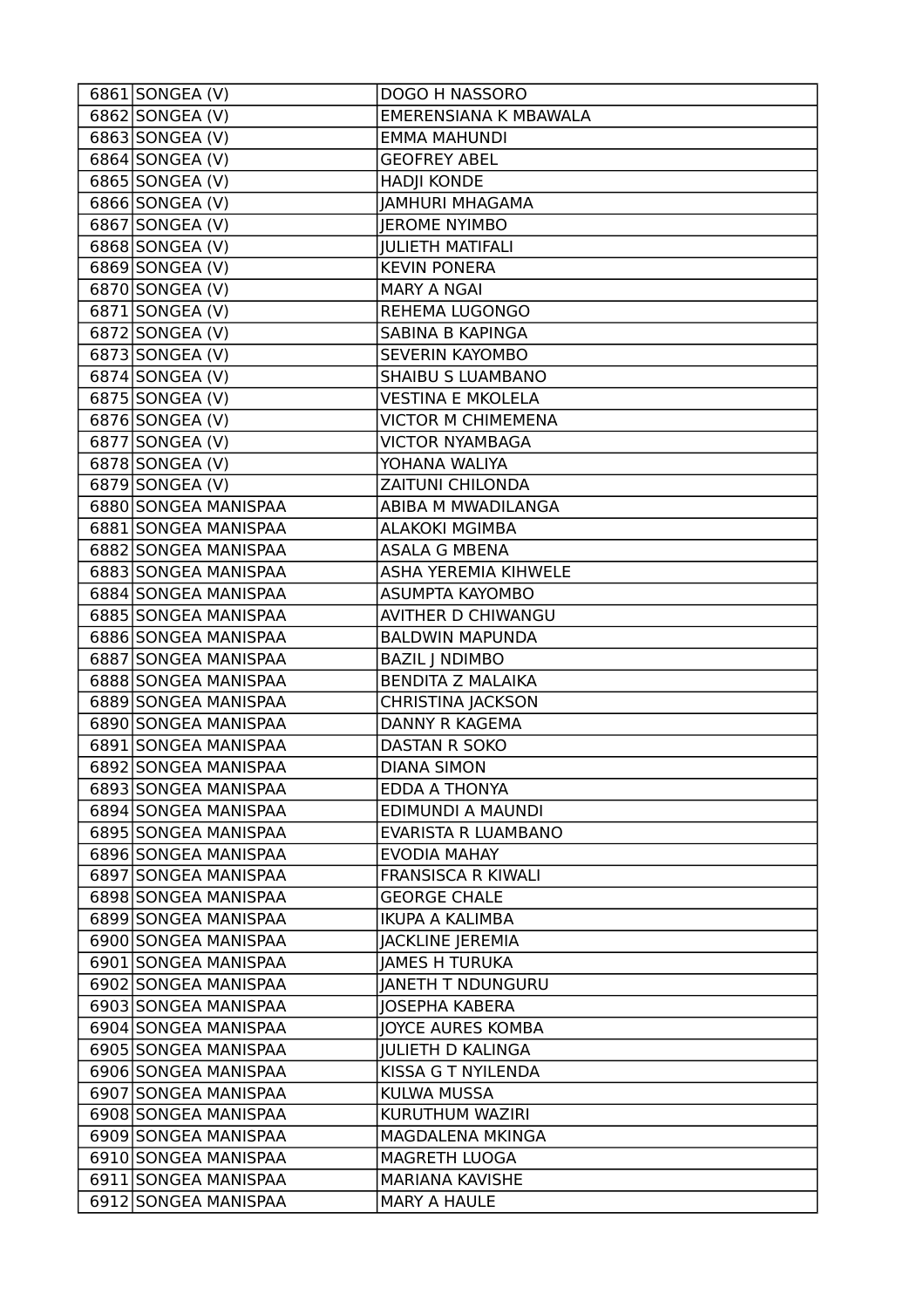| 6914 SONGEA MANISPAA<br>MUSSA CHIWANGO<br>6915 SONGEA MANISPAA<br>MWAJUMA HUSSEIN BURIANI<br><b>NELUSIGWE MWANSASU</b><br>6916 SONGEA MANISPAA<br>6917 SONGEA MANISPAA<br>NICHOLAUS NCHIMBI<br>6918 SONGEA MANISPAA<br>PETER MAPUNDA<br>6919 SONGEA MANISPAA<br>PRISCA JOHN MKINGA<br>RACHEL G MWAKITALU<br>6920 SONGEA MANISPAA<br>6921 SONGEA MANISPAA<br>RAJABU YUNUS<br>REHEMA CHIWINGA<br>6922 SONGEA MANISPAA<br>6923 SONGEA MANISPAA<br>RHODA S NZOWA<br>6924 SONGEA MANISPAA<br>ROZA MGAYA<br>6925 SONGEA MANISPAA<br>SCHOLASTICA M KOMBA<br>6926 SONGEA MANISPAA<br>SHAMIRA A KISSAE<br>6927 SONGEA MANISPAA<br>SHARIFA A NGONYANI<br>6928 SONGEA MANISPAA<br><b>SPONCER E NZUYU</b><br>6929 SONGEA MANISPAA<br><b>STEPHANO HAULE</b><br>6930 SONGEA MANISPAA<br><b>TUMAINI E TIMOTH</b><br>6931 SONGEA MANISPAA<br>TUMAINI M MBAROUK<br>TUMAINI R F NGONYANI<br>6932 SONGEA MANISPAA<br>6933 SONGEA MANISPAA<br><b>UPENDO E MWALWISY</b><br>6934 SONGEA MANISPAA<br><b>VILGRIA E HAULE</b><br>6935 SONGEA MANISPAA<br><b>WINFRIDA MARKAS</b><br>6936 SONGEA MANISPAA<br>YUSUFU A BANDA<br>6937 SONGEA MANISPAA<br>YUSUPHU A SAID<br>6938 TUNDURU<br>ABDULRAHMAN SHAIBU<br>6939 TUNDURU<br>ALLY J MWAKIPESILE<br>6940 TUNDURU<br>ANASTACIA S MAKOTHA<br>6941 TUNDURU<br>DEOGRASIA KAWEZA<br>6942 TUNDURU<br><b>ERNEST NDIMBO</b><br>6943 TUNDURU<br><b>FELIX JUSTINE</b><br>6944 TUNDURU<br><b>FURAHA MSIGWA</b><br>HAMIDA JUMA SHABANI<br>6945 TUNDURU<br>6946 TUNDURU<br>HAMIDU NGONYANI<br>6947 TUNDURU<br><b>HEMA M YOHANA</b><br>6948 TUNDURU<br><b>INNOCIATA A MUHORO</b><br>6949 TUNDURU<br><b>JANE J KOMBA</b><br>6950 TUNDURU<br><b>KANUS KAYEGA</b><br>6951 TUNDURU<br><b>KENETH A NCHIMBI</b><br>6952 TUNDURU<br>LUCY BAZOMBANZA<br>6953 TUNDURU<br><b>MARIA NDUNGURU</b><br>6954 TUNDURU<br>MARIAMU A ISSA<br>6955 TUNDURU<br>MWAJABU A MTEGE<br>6956 TUNDURU<br>MWAJUMA J MOHAMED<br>6957 TUNDURU<br><b>NONA MPELEMBE</b><br>6958 TUNDURU<br><b>NORBERT P HAULE</b><br>6959 TUNDURU<br>NYAMAYUNGA E MUSANGYA<br>6960 TUNDURU<br>PATRICK THOMAS<br>6961 TUNDURU<br>REHEMA BAKARI<br>6962 TUNDURU<br><b>SABINA C KAPUNGU</b><br>6963 TUNDURU<br>SAIDI H MAYA | 6913 SONGEA MANISPAA | <b>MARY NSWILA</b> |
|----------------------------------------------------------------------------------------------------------------------------------------------------------------------------------------------------------------------------------------------------------------------------------------------------------------------------------------------------------------------------------------------------------------------------------------------------------------------------------------------------------------------------------------------------------------------------------------------------------------------------------------------------------------------------------------------------------------------------------------------------------------------------------------------------------------------------------------------------------------------------------------------------------------------------------------------------------------------------------------------------------------------------------------------------------------------------------------------------------------------------------------------------------------------------------------------------------------------------------------------------------------------------------------------------------------------------------------------------------------------------------------------------------------------------------------------------------------------------------------------------------------------------------------------------------------------------------------------------------------------------------------------------------------------------------------------------------------------------------------------------------------------------------------------------------------------------------------------------------------------------------------------------------------------------------------------------------------------------------------------------------------------------------------------------------------------------------------------------------------------------------------------------------------------------------|----------------------|--------------------|
|                                                                                                                                                                                                                                                                                                                                                                                                                                                                                                                                                                                                                                                                                                                                                                                                                                                                                                                                                                                                                                                                                                                                                                                                                                                                                                                                                                                                                                                                                                                                                                                                                                                                                                                                                                                                                                                                                                                                                                                                                                                                                                                                                                                  |                      |                    |
|                                                                                                                                                                                                                                                                                                                                                                                                                                                                                                                                                                                                                                                                                                                                                                                                                                                                                                                                                                                                                                                                                                                                                                                                                                                                                                                                                                                                                                                                                                                                                                                                                                                                                                                                                                                                                                                                                                                                                                                                                                                                                                                                                                                  |                      |                    |
|                                                                                                                                                                                                                                                                                                                                                                                                                                                                                                                                                                                                                                                                                                                                                                                                                                                                                                                                                                                                                                                                                                                                                                                                                                                                                                                                                                                                                                                                                                                                                                                                                                                                                                                                                                                                                                                                                                                                                                                                                                                                                                                                                                                  |                      |                    |
|                                                                                                                                                                                                                                                                                                                                                                                                                                                                                                                                                                                                                                                                                                                                                                                                                                                                                                                                                                                                                                                                                                                                                                                                                                                                                                                                                                                                                                                                                                                                                                                                                                                                                                                                                                                                                                                                                                                                                                                                                                                                                                                                                                                  |                      |                    |
|                                                                                                                                                                                                                                                                                                                                                                                                                                                                                                                                                                                                                                                                                                                                                                                                                                                                                                                                                                                                                                                                                                                                                                                                                                                                                                                                                                                                                                                                                                                                                                                                                                                                                                                                                                                                                                                                                                                                                                                                                                                                                                                                                                                  |                      |                    |
|                                                                                                                                                                                                                                                                                                                                                                                                                                                                                                                                                                                                                                                                                                                                                                                                                                                                                                                                                                                                                                                                                                                                                                                                                                                                                                                                                                                                                                                                                                                                                                                                                                                                                                                                                                                                                                                                                                                                                                                                                                                                                                                                                                                  |                      |                    |
|                                                                                                                                                                                                                                                                                                                                                                                                                                                                                                                                                                                                                                                                                                                                                                                                                                                                                                                                                                                                                                                                                                                                                                                                                                                                                                                                                                                                                                                                                                                                                                                                                                                                                                                                                                                                                                                                                                                                                                                                                                                                                                                                                                                  |                      |                    |
|                                                                                                                                                                                                                                                                                                                                                                                                                                                                                                                                                                                                                                                                                                                                                                                                                                                                                                                                                                                                                                                                                                                                                                                                                                                                                                                                                                                                                                                                                                                                                                                                                                                                                                                                                                                                                                                                                                                                                                                                                                                                                                                                                                                  |                      |                    |
|                                                                                                                                                                                                                                                                                                                                                                                                                                                                                                                                                                                                                                                                                                                                                                                                                                                                                                                                                                                                                                                                                                                                                                                                                                                                                                                                                                                                                                                                                                                                                                                                                                                                                                                                                                                                                                                                                                                                                                                                                                                                                                                                                                                  |                      |                    |
|                                                                                                                                                                                                                                                                                                                                                                                                                                                                                                                                                                                                                                                                                                                                                                                                                                                                                                                                                                                                                                                                                                                                                                                                                                                                                                                                                                                                                                                                                                                                                                                                                                                                                                                                                                                                                                                                                                                                                                                                                                                                                                                                                                                  |                      |                    |
|                                                                                                                                                                                                                                                                                                                                                                                                                                                                                                                                                                                                                                                                                                                                                                                                                                                                                                                                                                                                                                                                                                                                                                                                                                                                                                                                                                                                                                                                                                                                                                                                                                                                                                                                                                                                                                                                                                                                                                                                                                                                                                                                                                                  |                      |                    |
|                                                                                                                                                                                                                                                                                                                                                                                                                                                                                                                                                                                                                                                                                                                                                                                                                                                                                                                                                                                                                                                                                                                                                                                                                                                                                                                                                                                                                                                                                                                                                                                                                                                                                                                                                                                                                                                                                                                                                                                                                                                                                                                                                                                  |                      |                    |
|                                                                                                                                                                                                                                                                                                                                                                                                                                                                                                                                                                                                                                                                                                                                                                                                                                                                                                                                                                                                                                                                                                                                                                                                                                                                                                                                                                                                                                                                                                                                                                                                                                                                                                                                                                                                                                                                                                                                                                                                                                                                                                                                                                                  |                      |                    |
|                                                                                                                                                                                                                                                                                                                                                                                                                                                                                                                                                                                                                                                                                                                                                                                                                                                                                                                                                                                                                                                                                                                                                                                                                                                                                                                                                                                                                                                                                                                                                                                                                                                                                                                                                                                                                                                                                                                                                                                                                                                                                                                                                                                  |                      |                    |
|                                                                                                                                                                                                                                                                                                                                                                                                                                                                                                                                                                                                                                                                                                                                                                                                                                                                                                                                                                                                                                                                                                                                                                                                                                                                                                                                                                                                                                                                                                                                                                                                                                                                                                                                                                                                                                                                                                                                                                                                                                                                                                                                                                                  |                      |                    |
|                                                                                                                                                                                                                                                                                                                                                                                                                                                                                                                                                                                                                                                                                                                                                                                                                                                                                                                                                                                                                                                                                                                                                                                                                                                                                                                                                                                                                                                                                                                                                                                                                                                                                                                                                                                                                                                                                                                                                                                                                                                                                                                                                                                  |                      |                    |
|                                                                                                                                                                                                                                                                                                                                                                                                                                                                                                                                                                                                                                                                                                                                                                                                                                                                                                                                                                                                                                                                                                                                                                                                                                                                                                                                                                                                                                                                                                                                                                                                                                                                                                                                                                                                                                                                                                                                                                                                                                                                                                                                                                                  |                      |                    |
|                                                                                                                                                                                                                                                                                                                                                                                                                                                                                                                                                                                                                                                                                                                                                                                                                                                                                                                                                                                                                                                                                                                                                                                                                                                                                                                                                                                                                                                                                                                                                                                                                                                                                                                                                                                                                                                                                                                                                                                                                                                                                                                                                                                  |                      |                    |
|                                                                                                                                                                                                                                                                                                                                                                                                                                                                                                                                                                                                                                                                                                                                                                                                                                                                                                                                                                                                                                                                                                                                                                                                                                                                                                                                                                                                                                                                                                                                                                                                                                                                                                                                                                                                                                                                                                                                                                                                                                                                                                                                                                                  |                      |                    |
|                                                                                                                                                                                                                                                                                                                                                                                                                                                                                                                                                                                                                                                                                                                                                                                                                                                                                                                                                                                                                                                                                                                                                                                                                                                                                                                                                                                                                                                                                                                                                                                                                                                                                                                                                                                                                                                                                                                                                                                                                                                                                                                                                                                  |                      |                    |
|                                                                                                                                                                                                                                                                                                                                                                                                                                                                                                                                                                                                                                                                                                                                                                                                                                                                                                                                                                                                                                                                                                                                                                                                                                                                                                                                                                                                                                                                                                                                                                                                                                                                                                                                                                                                                                                                                                                                                                                                                                                                                                                                                                                  |                      |                    |
|                                                                                                                                                                                                                                                                                                                                                                                                                                                                                                                                                                                                                                                                                                                                                                                                                                                                                                                                                                                                                                                                                                                                                                                                                                                                                                                                                                                                                                                                                                                                                                                                                                                                                                                                                                                                                                                                                                                                                                                                                                                                                                                                                                                  |                      |                    |
|                                                                                                                                                                                                                                                                                                                                                                                                                                                                                                                                                                                                                                                                                                                                                                                                                                                                                                                                                                                                                                                                                                                                                                                                                                                                                                                                                                                                                                                                                                                                                                                                                                                                                                                                                                                                                                                                                                                                                                                                                                                                                                                                                                                  |                      |                    |
|                                                                                                                                                                                                                                                                                                                                                                                                                                                                                                                                                                                                                                                                                                                                                                                                                                                                                                                                                                                                                                                                                                                                                                                                                                                                                                                                                                                                                                                                                                                                                                                                                                                                                                                                                                                                                                                                                                                                                                                                                                                                                                                                                                                  |                      |                    |
|                                                                                                                                                                                                                                                                                                                                                                                                                                                                                                                                                                                                                                                                                                                                                                                                                                                                                                                                                                                                                                                                                                                                                                                                                                                                                                                                                                                                                                                                                                                                                                                                                                                                                                                                                                                                                                                                                                                                                                                                                                                                                                                                                                                  |                      |                    |
|                                                                                                                                                                                                                                                                                                                                                                                                                                                                                                                                                                                                                                                                                                                                                                                                                                                                                                                                                                                                                                                                                                                                                                                                                                                                                                                                                                                                                                                                                                                                                                                                                                                                                                                                                                                                                                                                                                                                                                                                                                                                                                                                                                                  |                      |                    |
|                                                                                                                                                                                                                                                                                                                                                                                                                                                                                                                                                                                                                                                                                                                                                                                                                                                                                                                                                                                                                                                                                                                                                                                                                                                                                                                                                                                                                                                                                                                                                                                                                                                                                                                                                                                                                                                                                                                                                                                                                                                                                                                                                                                  |                      |                    |
|                                                                                                                                                                                                                                                                                                                                                                                                                                                                                                                                                                                                                                                                                                                                                                                                                                                                                                                                                                                                                                                                                                                                                                                                                                                                                                                                                                                                                                                                                                                                                                                                                                                                                                                                                                                                                                                                                                                                                                                                                                                                                                                                                                                  |                      |                    |
|                                                                                                                                                                                                                                                                                                                                                                                                                                                                                                                                                                                                                                                                                                                                                                                                                                                                                                                                                                                                                                                                                                                                                                                                                                                                                                                                                                                                                                                                                                                                                                                                                                                                                                                                                                                                                                                                                                                                                                                                                                                                                                                                                                                  |                      |                    |
|                                                                                                                                                                                                                                                                                                                                                                                                                                                                                                                                                                                                                                                                                                                                                                                                                                                                                                                                                                                                                                                                                                                                                                                                                                                                                                                                                                                                                                                                                                                                                                                                                                                                                                                                                                                                                                                                                                                                                                                                                                                                                                                                                                                  |                      |                    |
|                                                                                                                                                                                                                                                                                                                                                                                                                                                                                                                                                                                                                                                                                                                                                                                                                                                                                                                                                                                                                                                                                                                                                                                                                                                                                                                                                                                                                                                                                                                                                                                                                                                                                                                                                                                                                                                                                                                                                                                                                                                                                                                                                                                  |                      |                    |
|                                                                                                                                                                                                                                                                                                                                                                                                                                                                                                                                                                                                                                                                                                                                                                                                                                                                                                                                                                                                                                                                                                                                                                                                                                                                                                                                                                                                                                                                                                                                                                                                                                                                                                                                                                                                                                                                                                                                                                                                                                                                                                                                                                                  |                      |                    |
|                                                                                                                                                                                                                                                                                                                                                                                                                                                                                                                                                                                                                                                                                                                                                                                                                                                                                                                                                                                                                                                                                                                                                                                                                                                                                                                                                                                                                                                                                                                                                                                                                                                                                                                                                                                                                                                                                                                                                                                                                                                                                                                                                                                  |                      |                    |
|                                                                                                                                                                                                                                                                                                                                                                                                                                                                                                                                                                                                                                                                                                                                                                                                                                                                                                                                                                                                                                                                                                                                                                                                                                                                                                                                                                                                                                                                                                                                                                                                                                                                                                                                                                                                                                                                                                                                                                                                                                                                                                                                                                                  |                      |                    |
|                                                                                                                                                                                                                                                                                                                                                                                                                                                                                                                                                                                                                                                                                                                                                                                                                                                                                                                                                                                                                                                                                                                                                                                                                                                                                                                                                                                                                                                                                                                                                                                                                                                                                                                                                                                                                                                                                                                                                                                                                                                                                                                                                                                  |                      |                    |
|                                                                                                                                                                                                                                                                                                                                                                                                                                                                                                                                                                                                                                                                                                                                                                                                                                                                                                                                                                                                                                                                                                                                                                                                                                                                                                                                                                                                                                                                                                                                                                                                                                                                                                                                                                                                                                                                                                                                                                                                                                                                                                                                                                                  |                      |                    |
|                                                                                                                                                                                                                                                                                                                                                                                                                                                                                                                                                                                                                                                                                                                                                                                                                                                                                                                                                                                                                                                                                                                                                                                                                                                                                                                                                                                                                                                                                                                                                                                                                                                                                                                                                                                                                                                                                                                                                                                                                                                                                                                                                                                  |                      |                    |
|                                                                                                                                                                                                                                                                                                                                                                                                                                                                                                                                                                                                                                                                                                                                                                                                                                                                                                                                                                                                                                                                                                                                                                                                                                                                                                                                                                                                                                                                                                                                                                                                                                                                                                                                                                                                                                                                                                                                                                                                                                                                                                                                                                                  |                      |                    |
|                                                                                                                                                                                                                                                                                                                                                                                                                                                                                                                                                                                                                                                                                                                                                                                                                                                                                                                                                                                                                                                                                                                                                                                                                                                                                                                                                                                                                                                                                                                                                                                                                                                                                                                                                                                                                                                                                                                                                                                                                                                                                                                                                                                  |                      |                    |
|                                                                                                                                                                                                                                                                                                                                                                                                                                                                                                                                                                                                                                                                                                                                                                                                                                                                                                                                                                                                                                                                                                                                                                                                                                                                                                                                                                                                                                                                                                                                                                                                                                                                                                                                                                                                                                                                                                                                                                                                                                                                                                                                                                                  |                      |                    |
|                                                                                                                                                                                                                                                                                                                                                                                                                                                                                                                                                                                                                                                                                                                                                                                                                                                                                                                                                                                                                                                                                                                                                                                                                                                                                                                                                                                                                                                                                                                                                                                                                                                                                                                                                                                                                                                                                                                                                                                                                                                                                                                                                                                  |                      |                    |
|                                                                                                                                                                                                                                                                                                                                                                                                                                                                                                                                                                                                                                                                                                                                                                                                                                                                                                                                                                                                                                                                                                                                                                                                                                                                                                                                                                                                                                                                                                                                                                                                                                                                                                                                                                                                                                                                                                                                                                                                                                                                                                                                                                                  |                      |                    |
|                                                                                                                                                                                                                                                                                                                                                                                                                                                                                                                                                                                                                                                                                                                                                                                                                                                                                                                                                                                                                                                                                                                                                                                                                                                                                                                                                                                                                                                                                                                                                                                                                                                                                                                                                                                                                                                                                                                                                                                                                                                                                                                                                                                  |                      |                    |
|                                                                                                                                                                                                                                                                                                                                                                                                                                                                                                                                                                                                                                                                                                                                                                                                                                                                                                                                                                                                                                                                                                                                                                                                                                                                                                                                                                                                                                                                                                                                                                                                                                                                                                                                                                                                                                                                                                                                                                                                                                                                                                                                                                                  |                      |                    |
|                                                                                                                                                                                                                                                                                                                                                                                                                                                                                                                                                                                                                                                                                                                                                                                                                                                                                                                                                                                                                                                                                                                                                                                                                                                                                                                                                                                                                                                                                                                                                                                                                                                                                                                                                                                                                                                                                                                                                                                                                                                                                                                                                                                  |                      |                    |
|                                                                                                                                                                                                                                                                                                                                                                                                                                                                                                                                                                                                                                                                                                                                                                                                                                                                                                                                                                                                                                                                                                                                                                                                                                                                                                                                                                                                                                                                                                                                                                                                                                                                                                                                                                                                                                                                                                                                                                                                                                                                                                                                                                                  |                      |                    |
|                                                                                                                                                                                                                                                                                                                                                                                                                                                                                                                                                                                                                                                                                                                                                                                                                                                                                                                                                                                                                                                                                                                                                                                                                                                                                                                                                                                                                                                                                                                                                                                                                                                                                                                                                                                                                                                                                                                                                                                                                                                                                                                                                                                  |                      |                    |
|                                                                                                                                                                                                                                                                                                                                                                                                                                                                                                                                                                                                                                                                                                                                                                                                                                                                                                                                                                                                                                                                                                                                                                                                                                                                                                                                                                                                                                                                                                                                                                                                                                                                                                                                                                                                                                                                                                                                                                                                                                                                                                                                                                                  |                      |                    |
|                                                                                                                                                                                                                                                                                                                                                                                                                                                                                                                                                                                                                                                                                                                                                                                                                                                                                                                                                                                                                                                                                                                                                                                                                                                                                                                                                                                                                                                                                                                                                                                                                                                                                                                                                                                                                                                                                                                                                                                                                                                                                                                                                                                  |                      |                    |
|                                                                                                                                                                                                                                                                                                                                                                                                                                                                                                                                                                                                                                                                                                                                                                                                                                                                                                                                                                                                                                                                                                                                                                                                                                                                                                                                                                                                                                                                                                                                                                                                                                                                                                                                                                                                                                                                                                                                                                                                                                                                                                                                                                                  |                      |                    |
|                                                                                                                                                                                                                                                                                                                                                                                                                                                                                                                                                                                                                                                                                                                                                                                                                                                                                                                                                                                                                                                                                                                                                                                                                                                                                                                                                                                                                                                                                                                                                                                                                                                                                                                                                                                                                                                                                                                                                                                                                                                                                                                                                                                  | 6964 TUNDURU         | SARTARIUS S HEBUKA |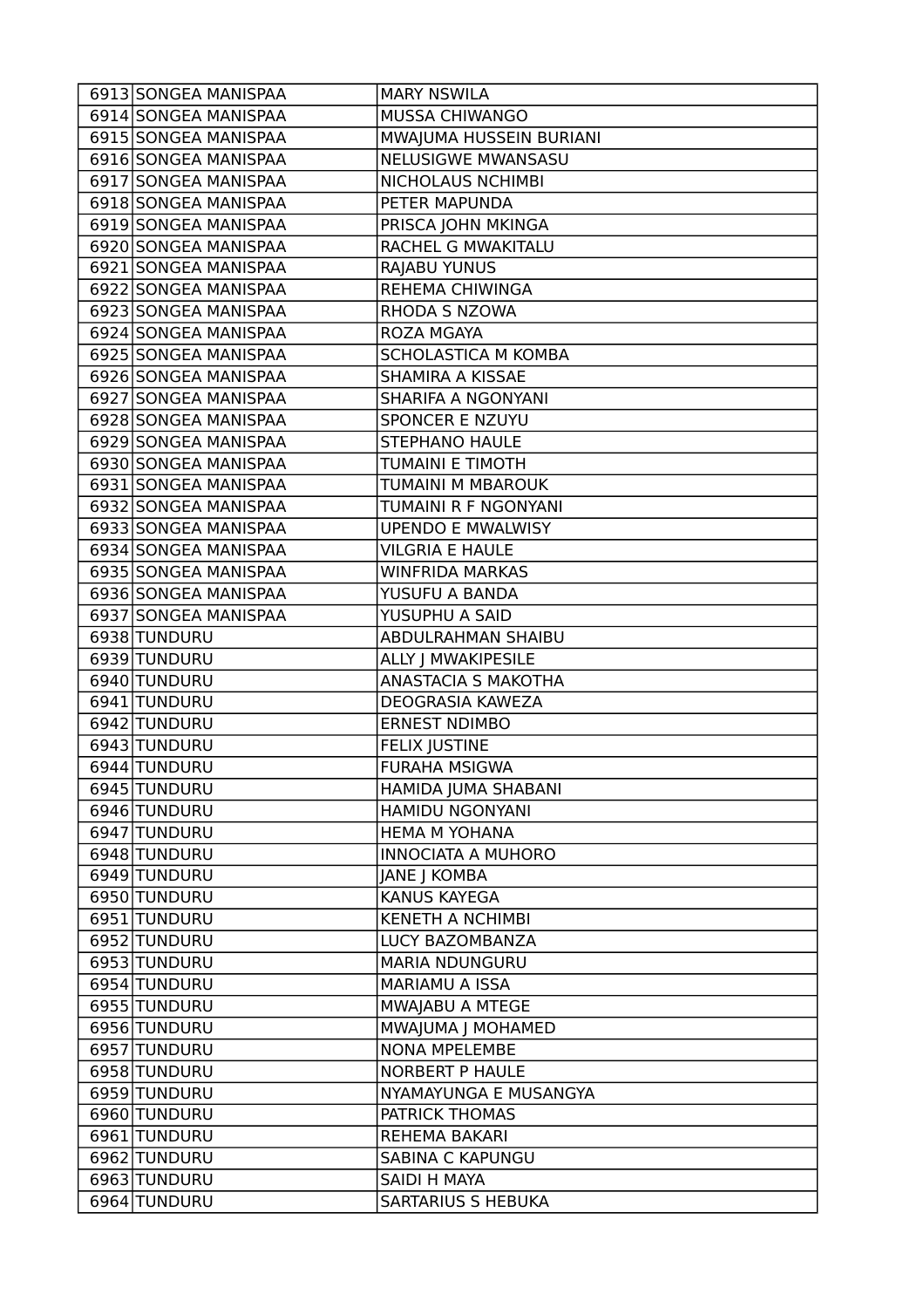| 6965 TUNDURU               | <b>SEIF HAULE</b>                             |
|----------------------------|-----------------------------------------------|
| 6966 TUNDURU               | <b>SWARADY A MPANDA</b>                       |
| 6967 TUNDURU               | THERESIA B MTESIGWA                           |
| 6968 TUNDURU               | <b>UPENDO M HAULE</b>                         |
| 6969 TUNDURU               | <b>VERONICA NDUNGURU</b>                      |
| 6970 TUNDURU               | WINIFRIDA ULAYA                               |
| 6971 TUNDURU               | WOLFRAM J MPUNGA                              |
| 6972 KAHAMA                | <b>ADDA HENRY</b>                             |
| 6973 KAHAMA                | AGATHA A GOBANYA                              |
| 6974 KAHAMA                | AMINA A MBUDO                                 |
| 6975 KAHAMA                | AMINATHA K EMANUEL                            |
| 6976 KAHAMA                | ANGELINA M JOSEPH                             |
| 6977 KAHAMA                | <b>ANNA S SHIRIMA</b>                         |
| 6978 KAHAMA                | <b>BITIA Z KERENGE</b>                        |
| $6979$ KAHAMA              | <b>CECILIA CLEMENT</b>                        |
| 6980 KAHAMA                | <b>CHRISTINA E MINANI</b>                     |
| 6981 KAHAMA                | <b>CHRISTINA MDONGO</b>                       |
| 6982 KAHAMA                | <b>CHRISTINA MZAVA</b>                        |
| 6983 KAHAMA                | DEGRATIAS EMILY BUKOMBE                       |
| 6984 KAHAMA                | DEVOTHA A RUTAIHWA                            |
| 6985 KAHAMA                | <b>DONISIA J NGOWI</b>                        |
| 6986 KAHAMA                | DORAH A MBWAMBO                               |
| 6987 KAHAMA                | EDINA J MBANDILA                              |
| 6988 KAHAMA                | EMMANUELIA MANJAWA                            |
| 6989 KAHAMA                | <b>ESTHER D EMANUEL</b>                       |
| 6990 KAHAMA                | FADHIL KIPINDULA                              |
|                            |                                               |
| 6991 KAHAMA                | <b>FATUMA HASSAN</b>                          |
| 6992 KAHAMA                | <b>FELINA DAMAS</b>                           |
| 6993 KAHAMA                | <b>FROLA NKIKO</b>                            |
| 6994 KAHAMA                | <b>GETRUDE E LEMBO</b>                        |
| 6995 KAHAMA                | <b>GETRUDE W KILEO</b>                        |
| 6996 KAHAMA                | <b>GRACE P LUGENDO</b>                        |
| 6997 KAHAMA                | HALFANI MNONGANE                              |
| 6998 KAHAMA                | <b>JANE NYAMSUSA</b>                          |
| 6999 KAHAMA                | <b>JANETH JOSEPHINE</b>                       |
| 7000 KAHAMA                | JANETH MGUNGA JOSEPHIN                        |
| 7001 KAHAMA                | <b>IEREMIAH AMLIMA</b>                        |
| 7002 KAHAMA                | <b>JESCA J ACHIENG</b>                        |
| 7003 KAHAMA                | <b>JIBAI MATOKE MKAMA</b>                     |
| 7004 KAHAMA                | <b>JOHA SALLUM</b>                            |
| 7005 KAHAMA                | <b>JOHN MIRAJI</b>                            |
| 7006 KAHAMA                | JOSEPH NELSON MJUNI                           |
| 7007 KAHAMA                | <b>JOYCE MISSEMO</b>                          |
| 7008 KAHAMA                | <b>JUDITH COSMAS</b>                          |
| 7009 KAHAMA                | <b>JULIANA KIMARO</b>                         |
| 7010 KAHAMA                | KADRI M MALLYA                                |
| 7011 KAHAMA                | KALEKWA JUMA                                  |
| 7012 KAHAMA                | <b>KEBE E MAGESA</b>                          |
| 7013 KAHAMA                | KHADIJA MRISHO                                |
| 7014 KAHAMA                | <b>LETICIA BENEDICTOR</b>                     |
| 7015 KAHAMA<br>7016 KAHAMA | <b>LETICIA CHARLES</b><br><b>LINA C KWEKA</b> |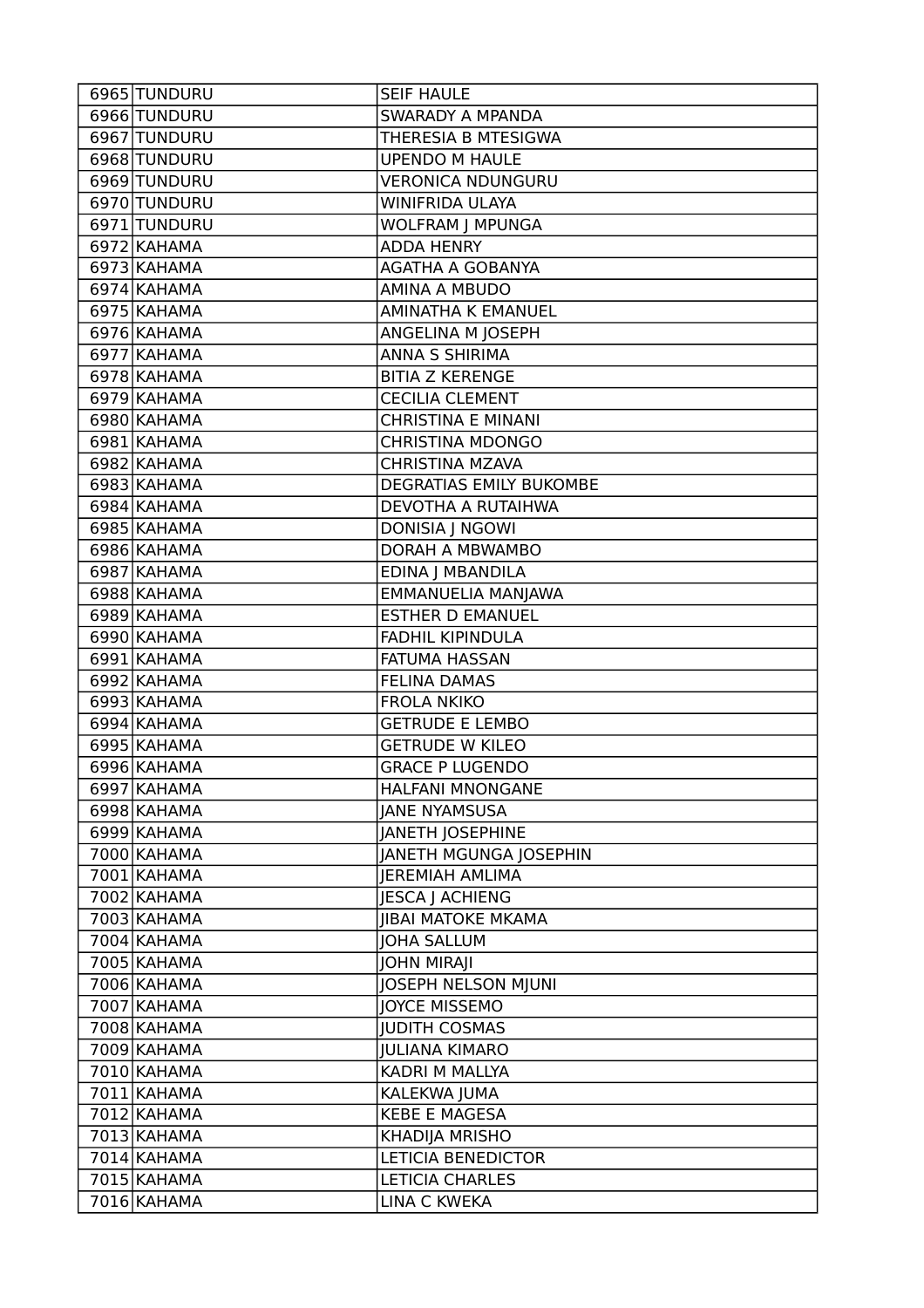| 7017 KAHAMA  | <b>LUCIA DINDI</b>             |
|--------------|--------------------------------|
| 7018 KAHAMA  | LUCY L CHIWANGO                |
| 7019 KAHAMA  | LYDIA KIIZA                    |
| 7020 KAHAMA  | MACHEGE EZEKIELY MAKUMBATI     |
| 7021 KAHAMA  | <b>MAIMUNA M MAKUBI</b>        |
| 7022 KAHAMA  | <b>MARTINE RUBARARD</b>        |
| 7023 KAHAMA  | <b>MARY JOHN</b>               |
| 7024 KAHAMA  | MARY L MWANJA                  |
| 7025 KAHAMA  | <b>MARY P. MAKONGORO</b>       |
| 7026 KAHAMA  | MODESTER BENEDICTOR            |
| 7027 KAHAMA  | MUSSA M IBINGO                 |
| 7028 KAHAMA  | NICODEM NGUBU                  |
| 7029 KAHAMA  | PASCHAL JOSEPH                 |
| 7030 KAHAMA  | PENDO E ILLAN                  |
| 7031 KAHAMA  | PENDO S KAWAMBWA               |
| 7032 KAHAMA  | PETER M MALAHWA                |
| 7033 KAHAMA  | PRISCA D MBEZI                 |
| 7034 KAHAMA  | RAHEL NOAH MKUKI               |
| 7035 KAHAMA  | <b>RASHID BANOGA</b>           |
| 7036 KAHAMA  | REHEMA MAYAYA                  |
| 7037 KAHAMA  | RENATHA JOSEPH RUDUBI          |
| 7038 KAHAMA  | RESTITUTA D NYANDABU           |
| 7039 KAHAMA  | <b>ROBERT MKINA</b>            |
| 7040 KAHAMA  | ROSEMARY BONIFACE              |
| 7041 KAHAMA  | <b>SADA NJAA</b>               |
| 7042 KAHAMA  | <b>SAIDA KASSIM</b>            |
| 7043 KAHAMA  | <b>SOPHIA IMANI</b>            |
| 7044 KAHAMA  | <b>STANSLAUS FUMBUKA</b>       |
| 7045 KAHAMA  | <b>STELLA MAIGE</b>            |
| 7046 KAHAMA  | STELLAH KOMUGISHA              |
| 7047 KAHAMA  | THERESIA M NYAMBI              |
| 7048 KAHAMA  | <b>VUMILIA M MUYILA</b>        |
| 7049 KAHAMA  | WINFRIDA WILLIAM               |
| 7050 KISHAPU | AMINA SALUMU FABIAN            |
| 7051 KISHAPU | BAHATI AMOS MASANYIWA          |
| 7052 KISHAPU | <b>BULUGU MALAGAJA LUADALA</b> |
| 7053 KISHAPU | <b>CECILIA JULIAS</b>          |
| 7054 KISHAPU | <b>CHARLES SIMON NDEKI</b>     |
| 7055 KISHAPU | <b>COSMAS MABULA MANYESHA</b>  |
| 7056 KISHAPU | EDITHA LADISLAUS MAGUBO        |
| 7057 KISHAPU | EMILIANA MSOLOKA               |
| 7058 KISHAPU | <b>ESTHER L.MAFURU</b>         |
| 7059 KISHAPU | FABIAN JOSEPH MAGONYA          |
| 7060 KISHAPU | <b>GABRIEL BALELE KULIHA</b>   |
| 7061 KISHAPU | <b>GLORY JOHN MASSAWE</b>      |
| 7062 KISHAPU | JACKLINE JACKOBO MUTAHIWA      |
| 7063 KISHAPU | <b>JAMES MASELE MACHILE</b>    |
| 7064 KISHAPU | <b>JOSEPH NZALI</b>            |
| 7065 KISHAPU | JOSEPHINE NGONGONO JOHN        |
| 7066 KISHAPU | <b>JOYCE L.NDOMONDO</b>        |
| 7067 KISHAPU | <b>JULIANA P. SWAI</b>         |
| 7068 KISHAPU | <b>LUCY ELIAS</b>              |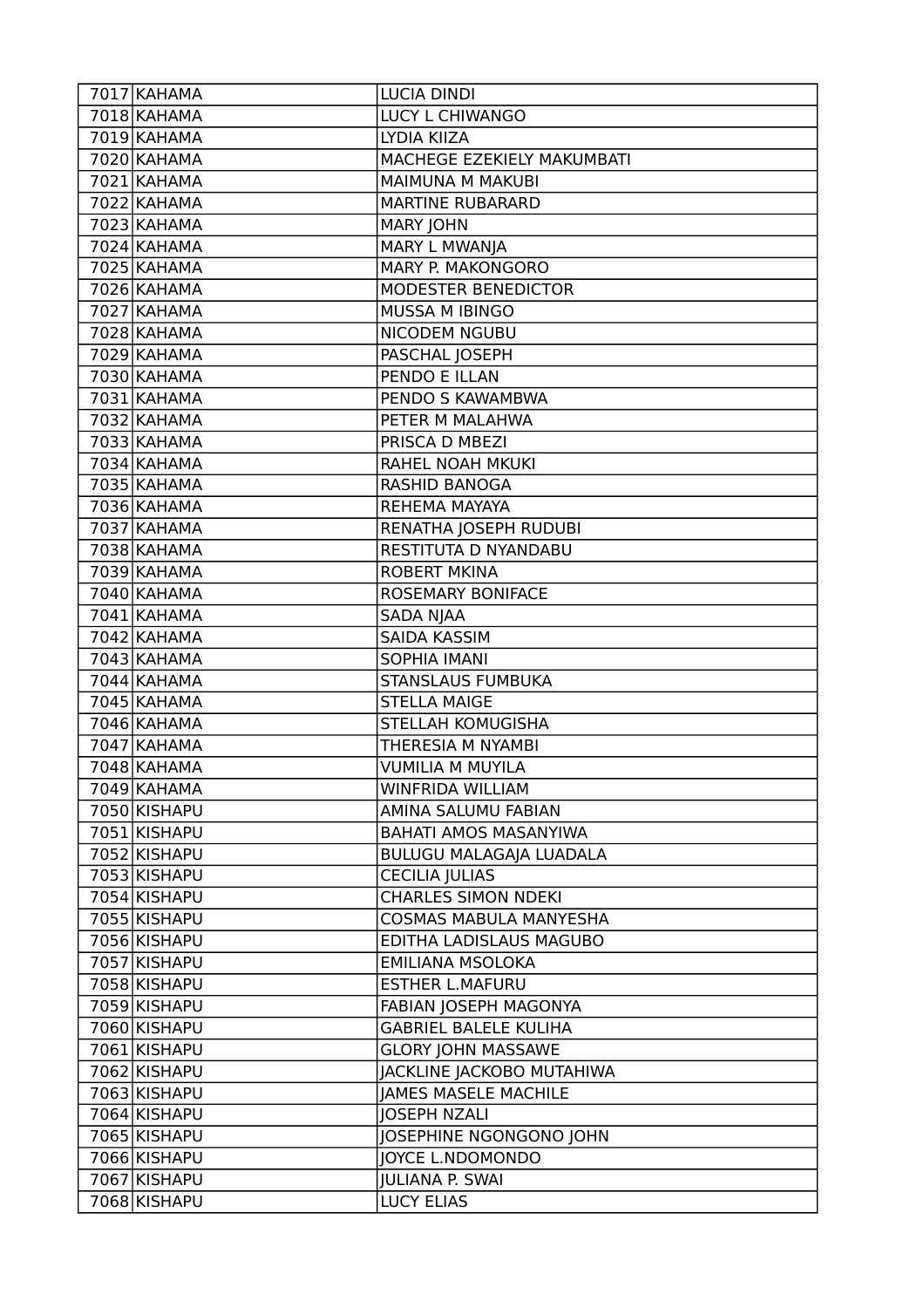| 7069 KISHAPU       | <b>MARIAM BRYCESON</b>     |
|--------------------|----------------------------|
| 7070 KISHAPU       | MARIAMU SWALEH             |
| 7071 KISHAPU       | MARTIN WILLIAM LUHENDE     |
| 7072 KISHAPU       | MLABU J.KAGOMU             |
| 7073 KISHAPU       | MWAMINI M. MUYA            |
| 7074 KISHAPU       | PHILIBERT M. SIMA          |
| 7075 KISHAPU       | RAHEL WILLIAM              |
| 7076 KISHAPU       | REUBEN SHEDEFA TAMIWAI     |
| 7077 KISHAPU       | <b>WILLY NDYUKI</b>        |
| 7078 KISHAPU       | ZENA JUMA                  |
| 7079 MSALALA       | AGNES WASULWA              |
| 7080 MSALALA       | CHRYSTANT L. MBOGO         |
| 7081 MSALALA       | DHAMANA B.SIMKONDA         |
| 7082 MSALALA       | <b>DIMPINA MALAJI</b>      |
| 7083 MSALALA       | <b>DONATA BONIPHACE</b>    |
| 7084 MSALALA       | <b>ELISHA MGANGA</b>       |
| 7085 MSALALA       | ELIZABETH MASANJA          |
| 7086 MSALALA       | <b>EMMANUEL NKWAABI</b>    |
| 7087 MSALALA       | <b>ESTHER INNOCENT</b>     |
| 7088 MSALALA       | <b>EVA EDWARD</b>          |
| 7089 MSALALA       | <b>FATUMA CHARLES</b>      |
| 7090 MSALALA       | <b>FIKIRI BWIRE</b>        |
| 7091 MSALALA       | <b>FLORA A SONGO</b>       |
| 7092 MSALALA       | <b>GETRUDA MAYALA</b>      |
| 7093 MSALALA       | <b>GETRUDA MBULA F</b>     |
| 7094 MSALALA       | <b>HEMED SAID</b>          |
| 7095 MSALALA       | HONEST M. LEVIS            |
| 7096 MSALALA       | <b>JANE DONATUS B</b>      |
| 7097 MSALALA       | JOACHIM JOHN               |
| 7098 MSALALA       | JOHN M. LUBINZA            |
| 7099 MSALALA       | <b>JOHN MASANJA</b>        |
| 7100 MSALALA       | <b>JOHN MUSSA SHIJA</b>    |
| 7101 MSALALA       | MARY BUSALAMA MASHIMBA     |
| 7102 MSALALA       | <b>MEXINA VYABOSE</b>      |
| 7103 MSALALA       | MWADAWA NGUMBI             |
| 7104 MSALALA       | NYANZALA MAIGE             |
| 7105 MSALALA       | PENDO MASHIGANI            |
| 7106 MSALALA       | PRISCA BEATUS              |
| 7107 MSALALA       | RABSON E.M. MASAMBO        |
| 7108 MSALALA       | RAMADHAN MADESE            |
| 7109 MSALALA       | <b>ROSE C NGAHARO</b>      |
| 7110 MSALALA       | <b>SILAS ELIKANA</b>       |
| 7111 MSALALA       | <b>SOPHIA MAKOYE</b>       |
| 7112 MSALALA       | THERESIA D KAFUTILA        |
| 7113 MSALALA       | VAILETH M KISEKWA          |
| 7114 MSALALA       | VALIA K. MUKUMWA           |
| 7115 MSALALA       | <b>WITNESS ELIUD MBISE</b> |
| 7116 MSALALA       | ZAINABU S MFINANGA         |
| 7117 MSALALA       | ZAMZAM CHUMA               |
| 7118 RAS SHINYANGA | ABELLA A. KAIJUNGA         |
| 7119 RAS SHINYANGA | CHRISTOPHER M. LWAMBO      |
| 7120 RAS SHINYANGA | DANIEL P. KAPAYA           |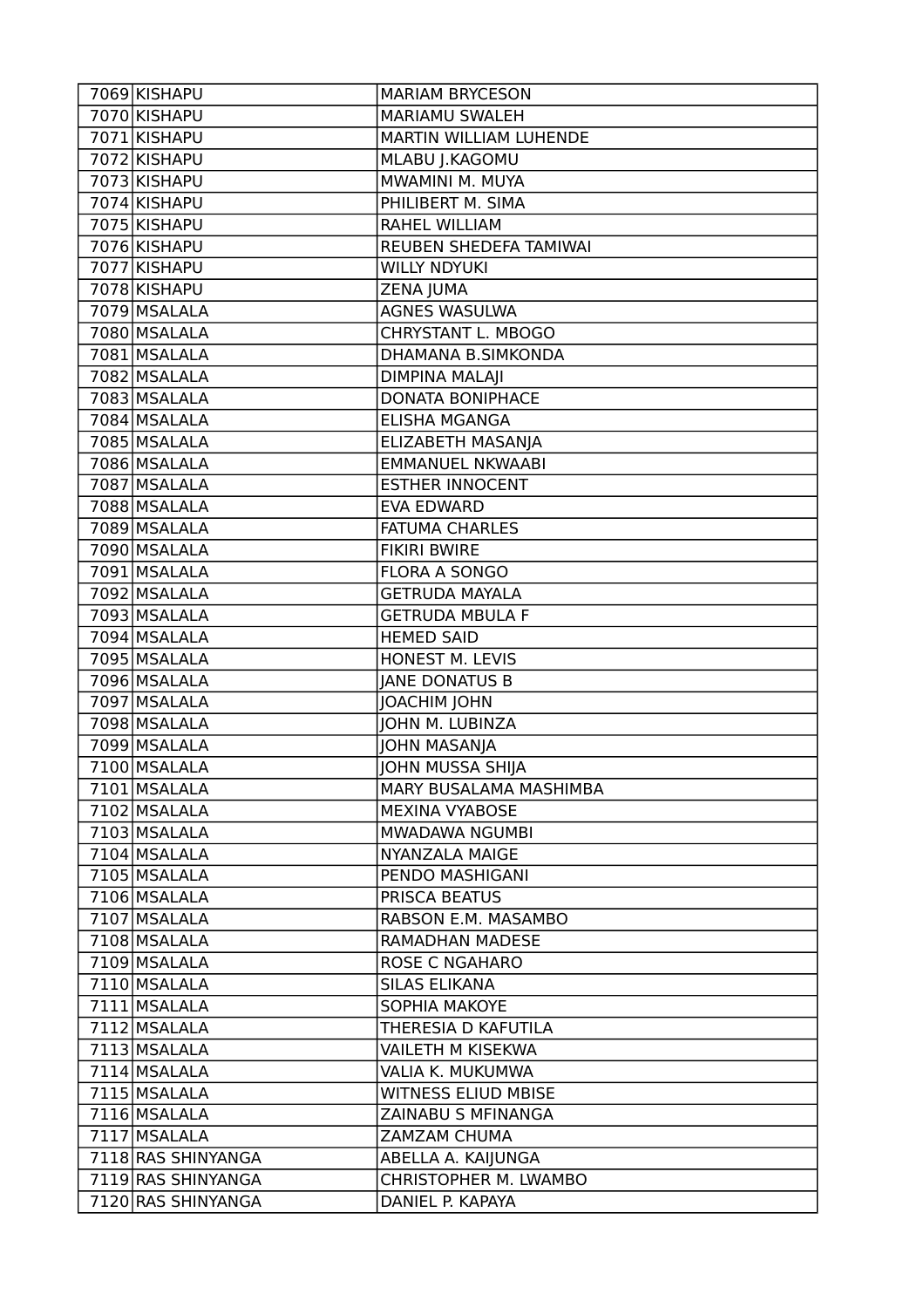| 7121 RAS SHINYANGA      | DEODATHA L. KIMOLO               |
|-------------------------|----------------------------------|
| 7122 RAS SHINYANGA      | LOYCE L. LAMECK                  |
| 7123 RAS SHINYANGA      | MOHAMED I. NCHIRAH               |
| 7124 RAS SHINYANGA      | <b>SALOME BUSHESHA</b>           |
| 7125 SHINYANGA (V)      | <b>ADRIAN JOSEPH</b>             |
| 7126 SHINYANGA (V)      | ALPHONCE KUJELWA LUGWISHA        |
| 7127 SHINYANGA (V)      | AMOSI CHRISTOPHER TELEMKA        |
| 7128 SHINYANGA (V)      | ANGELA JOHN LUKULA               |
| 7129 SHINYANGA (V)      | BENEDICTA DAVID SHAYO            |
| 7130 SHINYANGA (V)      | <b>BENSON FRANK MTUI</b>         |
| 7131 SHINYANGA (V)      | CHRISTOPHER MATHIAS NGHWAYA      |
| 7132 SHINYANGA (V)      | <b>CLIFFORD ROBERT MAGOBE</b>    |
| 7133 SHINYANGA (V)      | DIANA SIEMU MERERE               |
| 7134 SHINYANGA (V)      | DINIS SAMWEL NDEKESHA            |
| 7135 SHINYANGA (V)      | DOMITIRA FAUSTINE SHIJA          |
| 7136 SHINYANGA (V)      | ENOS LUKWAJA GAPI                |
| 7137 SHINYANGA (V)      | HADIJA HAVUAMI HAMIS             |
| 7138 SHINYANGA (V)      | <b>JOHN CHACHA KWIBONI</b>       |
| 7139 SHINYANGA (V)      | <b>JOHN METHEW FRENK</b>         |
| 7140 SHINYANGA (V)      | <b>JOSEPHINE RUTHA ATIENO</b>    |
| 7141 SHINYANGA (V)      | <b>JULIUS LUGEMBE MIGI</b>       |
| 7142 SHINYANGA (V)      | <b>JUMA MARATA KUNZU</b>         |
| 7143 SHINYANGA (V)      | LIBERATA BARIKIELI MALLYA        |
| 7144 SHINYANGA (V)      | MARIAM CHANKANGA LUGANGA         |
| 7145 SHINYANGA (V)      | MASANJA MAGANGA KASIGA           |
| 7146 SHINYANGA (V)      | MATEMLA MICHAEL LAMECK           |
| 7147 SHINYANGA (V)      | MICHAEL MASEBU MPUYA             |
| 7148 SHINYANGA (V)      | MWAJABU ATHUMANI                 |
| 7149 SHINYANGA (V)      | MWANAHAMISI OMARI FARIJALA       |
| 7150 SHINYANGA (V)      | NOBERT MIHEZA WAGWENE            |
| 7151 SHINYANGA (V)      | ROBIANA NICODEMO SHOO            |
| 7152 SHINYANGA (V)      | SALIMU MWINDADI MHANDO           |
| 7153 SHINYANGA (V)      | SENI KADAMA NKOMANYA             |
| 7154 SHINYANGA (V)      | <b>VICTORIA SILVESTER MALLEY</b> |
| 7155 SHINYANGA (V)      | ZABRON NGEREZA JONATHANI         |
| 7156 SHINYANGA (V)      | ZEDEKIA DAUDI AGUTU              |
| 7157 SHINYANGA (V)      | ZUKRA MADOGHA HUSSEN             |
| 7158 SHINYANGA MANISPAA | ADVENTINA MUGOA MAIGE            |
| 7159 SHINYANGA MANISPAA | AMINA EMMANUEL                   |
| 7160 SHINYANGA MANISPAA | BERNADETHA A.KIBALA              |
| 7161 SHINYANGA MANISPAA | <b>CHRISTINA HAPPE</b>           |
| 7162 SHINYANGA MANISPAA | CONSOLATA M. SIMON               |
| 7163 SHINYANGA MANISPAA | DEVOTHA BALTHAZAR RWEGOSHORA     |
| 7164 SHINYANGA MANISPAA | DIANA E. MASAWE                  |
| 7165 SHINYANGA MANISPAA | <b>EDITH C KWEZI</b>             |
| 7166 SHINYANGA MANISPAA | ELLYLINE O. MUSHI                |
| 7167 SHINYANGA MANISPAA | <b>EMMA MWATUJOBE</b>            |
| 7168 SHINYANGA MANISPAA | EPHRAIM M. GEPULA                |
| 7169 SHINYANGA MANISPAA | <b>ESTHER W. KABELELE</b>        |
| 7170 SHINYANGA MANISPAA | <b>FELISTA SHIJA</b>             |
| 7171 SHINYANGA MANISPAA | <b>FELISTER THOMAS</b>           |
| 7172 SHINYANGA MANISPAA | FLORA THOBIAS MACHUMU            |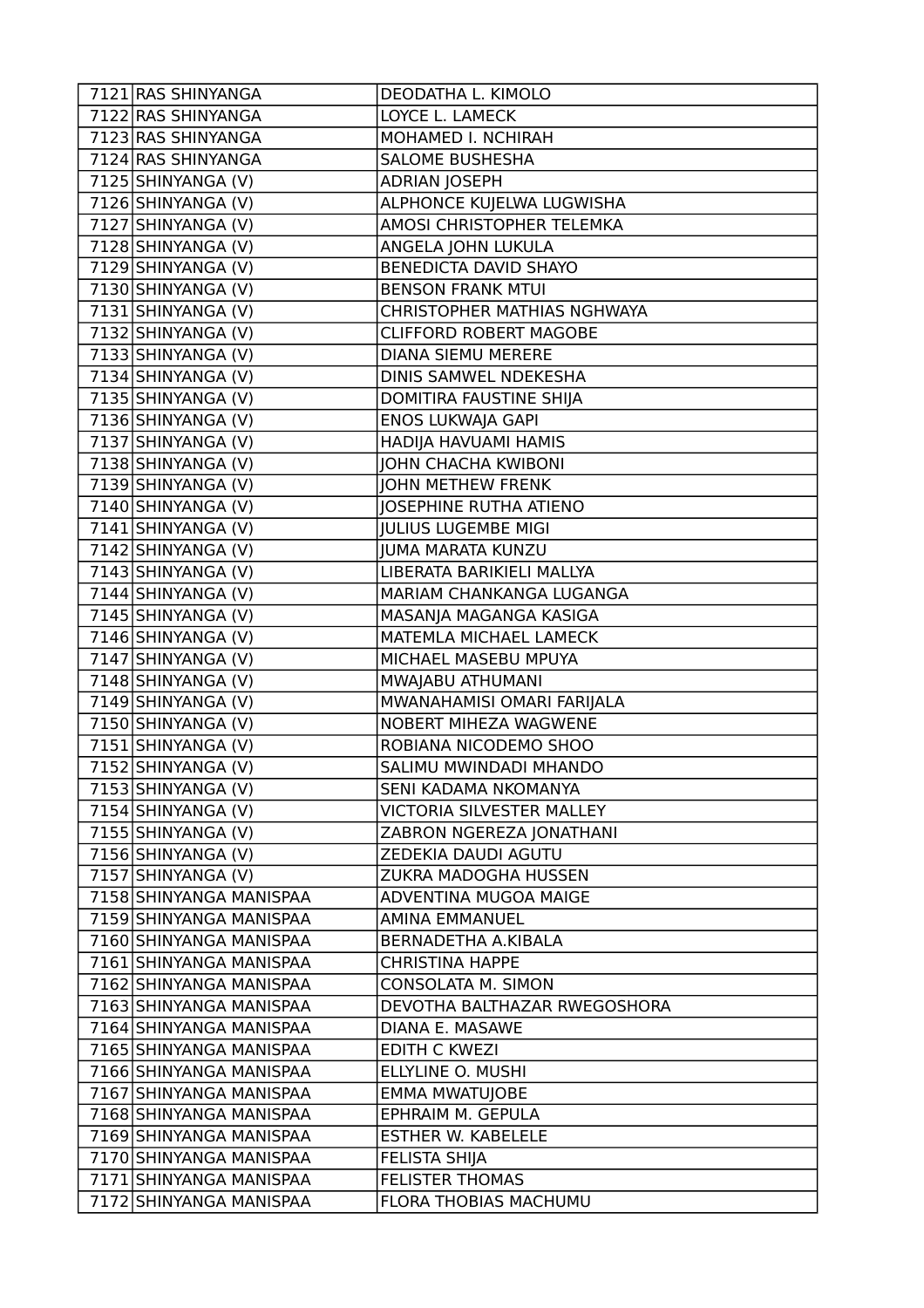| 7173 SHINYANGA MANISPAA | <b>GEORGE GASENGA MEDARD</b>     |
|-------------------------|----------------------------------|
| 7174 SHINYANGA MANISPAA | <b>GRACE OMARI MTALI</b>         |
| 7175 SHINYANGA MANISPAA | <b>HADIJA SHOMARI</b>            |
| 7176 SHINYANGA MANISPAA | HILDENSIANA MZUBWA MWANGWA       |
| 7177 SHINYANGA MANISPAA | HONORATA MBURYA KASIRA           |
| 7178 SHINYANGA MANISPAA | JOYCE S. ISACK                   |
| 7179 SHINYANGA MANISPAA | <b>JULIUS MWAKLENYI</b>          |
| 7180 SHINYANGA MANISPAA | <b>JUSTA KAHWA</b>               |
| 7181 SHINYANGA MANISPAA | KULWA MASALU                     |
| 7182 SHINYANGA MANISPAA | <b>MAGERTH MATIKU</b>            |
| 7183 SHINYANGA MANISPAA | <b>MARIA AHADI MSHINWA</b>       |
| 7184 SHINYANGA MANISPAA | MARTHA CHRISTANDUS KILOWOKO      |
| 7185 SHINYANGA MANISPAA | <b>MARY D MAKHATA</b>            |
| 7186 SHINYANGA MANISPAA | <b>MARY EMMANUEL</b>             |
| 7187 SHINYANGA MANISPAA | MARY L.M KASENGA                 |
| 7188 SHINYANGA MANISPAA | MAXMILLIAN JOSEPH MULYILA        |
| 7189 SHINYANGA MANISPAA | <b>MBALU SAMWEL</b>              |
| 7190 SHINYANGA MANISPAA | <b>MBUKE MADUHU</b>              |
| 7191 SHINYANGA MANISPAA | NKELLA N. MABONDO                |
| 7192 SHINYANGA MANISPAA | <b>NTEZIMANA ELIAS</b>           |
| 7193 SHINYANGA MANISPAA | PHINIAS CHIKUNDI                 |
| 7194 SHINYANGA MANISPAA | <b>REHEMA LUCIAN</b>             |
| 7195 SHINYANGA MANISPAA | <b>REHEMA R MPONGO</b>           |
| 7196 SHINYANGA MANISPAA | RICHARD JOHN                     |
| 7197 SHINYANGA MANISPAA | RITHA MAGANGA                    |
| 7198 SHINYANGA MANISPAA | RIZIKI R.SIZYA                   |
| 7199 SHINYANGA MANISPAA | RIZIKI RAJABU                    |
| 7200 SHINYANGA MANISPAA | <b>SCOLASTIKA SAWAKI</b>         |
| 7201 SHINYANGA MANISPAA | <b>SOPHIA SITA</b>               |
| 7202 SHINYANGA MANISPAA | STANLEY BRASIO KAKEMBA           |
| 7203 SHINYANGA MANISPAA | <b>STULDA RICHARD</b>            |
| 7204 SHINYANGA MANISPAA | SYLYVESTER B.K. MAZIGO           |
| 7205 SHINYANGA MANISPAA | THEOPHILDA KATAIMARA             |
| 7206 USHETU             | <b>ALLY S KIHARA</b>             |
| 7207 USHETU             | ANNASTAZIA LAWRENCE MWITA        |
| 7208 USHETU             | ASHA YUSUFU MHETELA              |
| 7209 USHETU             | <b>CONRAD BIHABWA WENCESLAUS</b> |
| 7210 USHETU             | DONALD DAVID MALULU              |
| 7211 USHETU             | DORIS EDWARD MAZOYA              |
| 7212 USHETU             | ELISHA ZAKAYO                    |
| 7213 USHETU             | ELISIFA MANGU MKUMBO             |
| 7214 USHETU             | ESTA WAZAEL NAKOMOLWA            |
| 7215 USHETU             | ESTHER KAEMBI JEREMIAH           |
| 7216 USHETU             | <b>FESTA BROWN MPATE</b>         |
| 7217 USHETU             | FRIDA DISMAS MASSAWE             |
| 7218 USHETU             | <b>HELENA JOHN MUSIBA</b>        |
| 7219 USHETU             | <b>IBRAHIM MUSSA MASAGA</b>      |
| 7220 USHETU             | <b>IMANI EDSON MBULLY</b>        |
| 7221 USHETU             | <b>ISSACK TITUS SHEPPA</b>       |
| 7222 USHETU             | <b>JOHANSSEN MUNYAGI</b>         |
| 7223 USHETU             | <b>JOSEPH BONIFACE NTASIMA</b>   |
| 7224 USHETU             | LEVINA ALIBALIO NESTRORY         |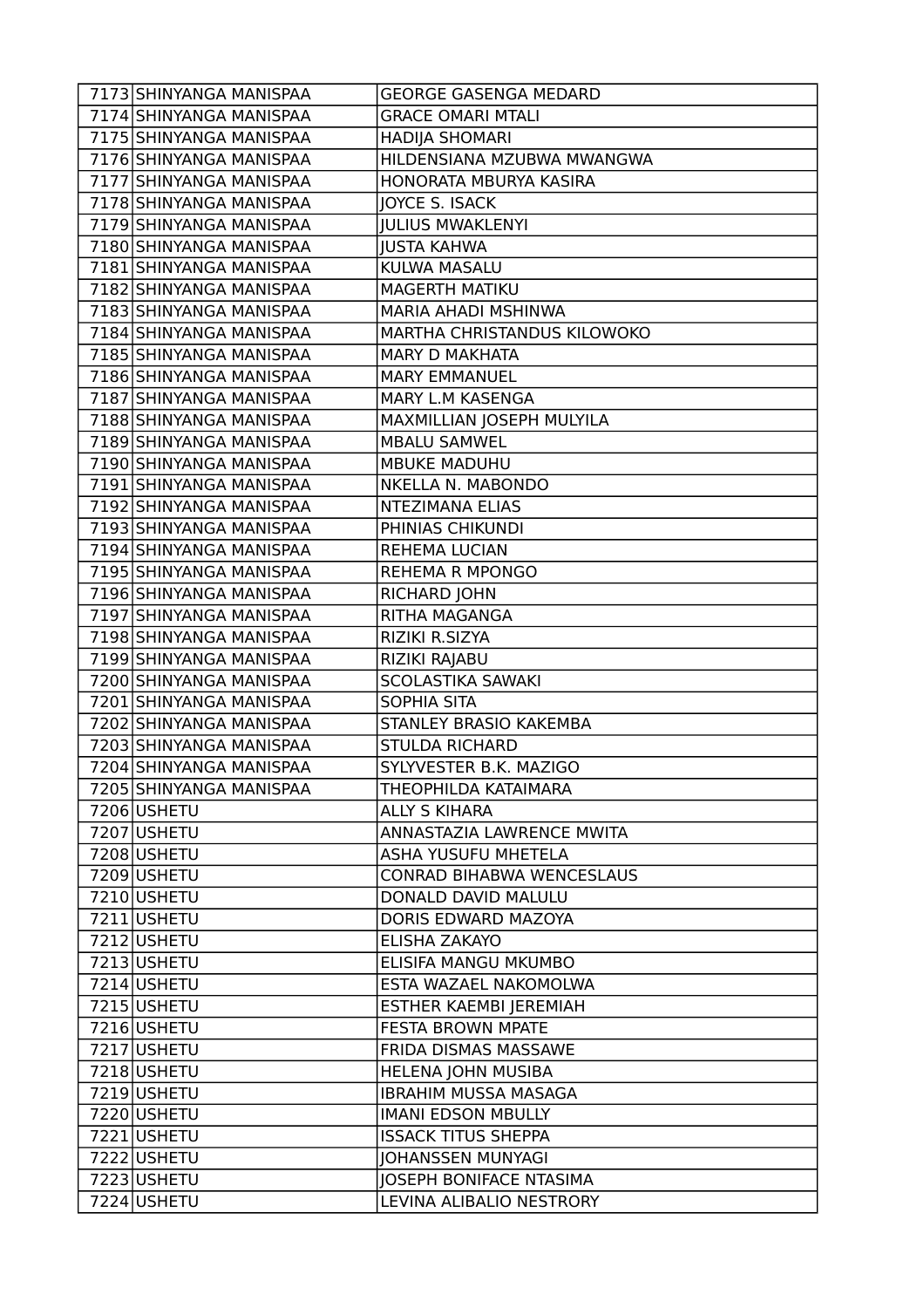| 7225 USHETU                    | <b>LUCY DOMINIC</b>              |
|--------------------------------|----------------------------------|
| 7226 USHETU                    | MANENO O WAMBURA                 |
| 7227 USHETU                    | <b>MARY BUKWIMBA THOBIAS</b>     |
| 7228 USHETU                    | MARY JOHN JOHN SALIGE            |
| 7229 USHETU                    | MERIAN ZABLON SHUKYA             |
| 7230 USHETU                    | NAOMI JOHN KISANDU               |
| 7231 USHETU                    | NYANDWI SHALTIEL NTIGONZA        |
| 7232 USHETU                    | PILI RASHID SADALA               |
| 7233 USHETU                    | REGINA LUNYILIJA KASULUZU        |
| 7234 USHETU                    | RIZIKI ASANTAELI KWEKA           |
| 7235 USHETU                    | SALIMA SAIDI SAIDI RWEGASIRA     |
| 7236 USHETU                    | <b>SALOME MATHEW</b>             |
| 7237 USHETU                    | <b>SAMWEL MARWA MAMONI</b>       |
| 7238 USHETU                    | SEBASTIAN ISSAYA NGO'OMBO        |
| 7239 USHETU                    | SIMPHOROZA BISULU                |
| 7240 USHETU                    | THERESIA WENCESLAUS KABUZUBUTO   |
| 7241 USHETU                    | VALENTINA JULIUS SAJEN           |
| 7242 USHETU                    | YUSUPH RAMADHAN MAKOYE           |
| 7243 BARIADI (M)               | AMORY CHRISTOPHER MATOTAY        |
| $7244$ BARIADI (M)             | CATHERINE GALIDI NTINIKA         |
| $7245$ BARIADI (M)             | CHAUSIKU MGAMILA LWEYENDELA      |
| $\overline{72}46$  BARIADI (M) | <b>CONSOLATA SWEYA</b>           |
| $7247$ BARIADI (M)             | <b>ELIZABETH S CHARLES</b>       |
| $7248$ BARIADI (M)             | ESTHER SAMWEL WALWA              |
| $7249$ BARIADI (M)             | <b>EVA JOHN</b>                  |
| 7250 BARIADI (M)               | <b>GAUDENCIA FREDRICK KABULA</b> |
| $7251$ BARIADI (M)             | <b>GRACE EMMANUEL MIKOMANGWA</b> |
| 7252 BARIADI (M)               | <b>GRACE MRIBA MASSA</b>         |
| $\overline{72}53$ BARIADI (M)  | <b>HADIJA SAID</b>               |
| $\overline{7254}$ BARIADI (M)  | HAZAEL E MAJURA                  |
| 7255 BARIADI (M)               | <b>JANETH M GUYA</b>             |
| 7256 BARIADI (M)               | <b>JUMA NDONGO BALELE</b>        |
| 7257 BARIADI (M)               | KAGENI ERIC MDONGO               |
| 7258 BARIADI (M)               | KARENZO JACOB EMMANUEL           |
| $7259$ BARIADI (M)             | KASSIAN MASABA SELEMAN           |
| $7260$ BARIADI (M)             | LEONARD MALASA                   |
| 7261 BARIADI (M)               | LUCIA NICHORUS RAPHAEL           |
| 7262 BARIADI (M)               | LUCY NGWAKALA N KAZIMILI         |
| $7263$ BARIADI (M)             | MAGOTI FARLECE MZUMA             |
| $7264$ BARIADI (M)             | <b>MAKWIBILI MANGU</b>           |
| $7265$ BARIADI (M)             | <b>MARY JACKSON</b>              |
| $7266$ BARIADI (M)             | MGONGORO J SAILE                 |
| 7267 BARIADI (M)               | MHOJA ANDREA MBUSHI              |
| 7268 BARIADI (M)               | MWAJUMA CHIKWAO SEMLOPO          |
| $7269$ BARIADI (M)             | MWANAHAMIS YASIN ITUNGWA         |
| 7270 BARIADI (M)               | NAMSEMBA LUCAS CHARLES           |
| $7271$  BARIADI (M)            | NOELA EMMANUEL MABULA            |
| $7272$ BARIADI (M)             | OLIVIA AMON CHONYA               |
| $7273$ BARIADI (M)             | REHEMA MWAMUNDELA                |
| 7274 BARIADI (M)               | RHODA JAMES JAMES LIFA           |
| $7275$ BARIADI (M)             | SAMSON R MADUHU                  |
| $7276$ BARIADI (M)             | SIMON N K MASANJA                |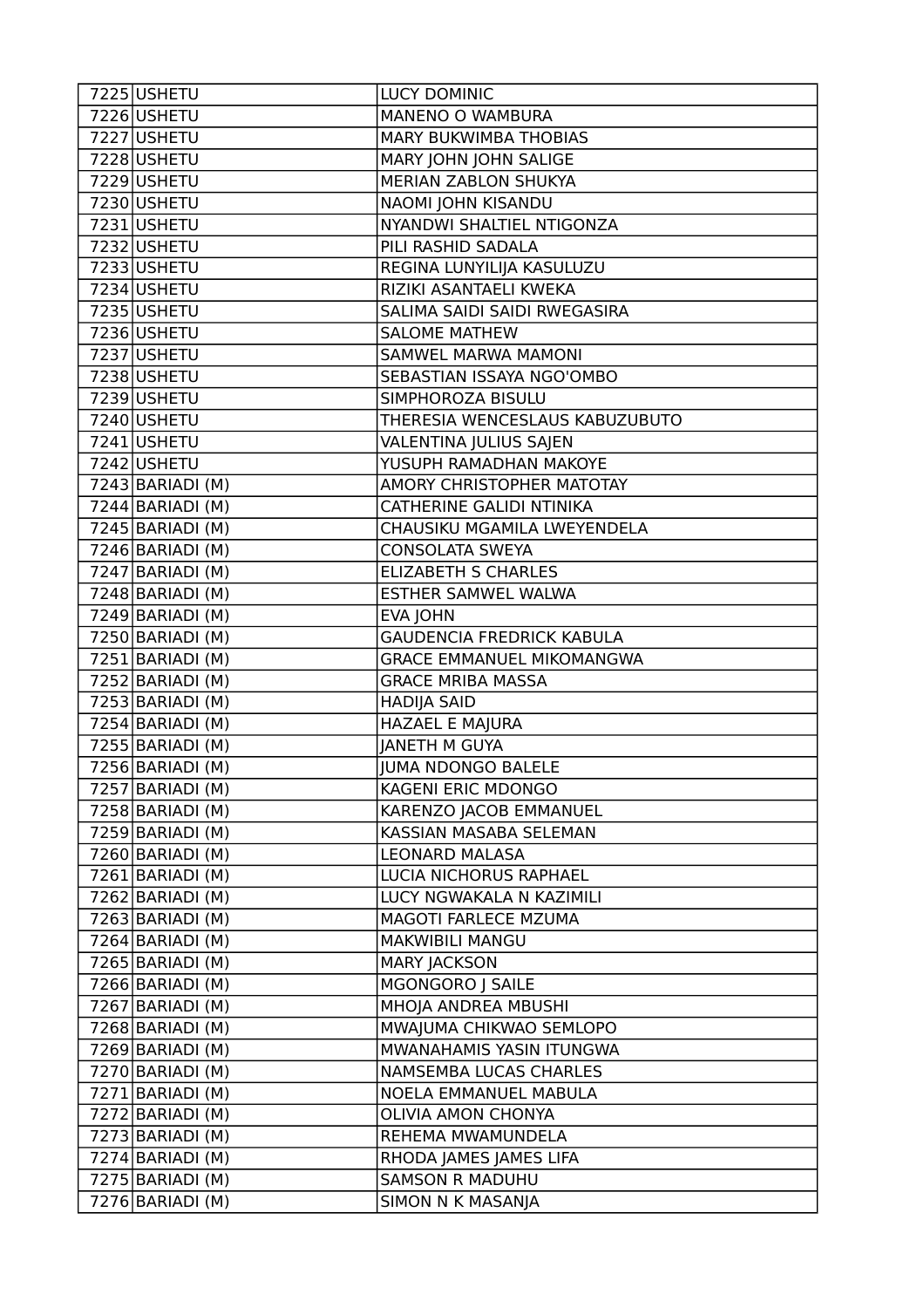| 7277 BARIADI (M)              | <b>VERONICA DAUD MNATA</b>        |
|-------------------------------|-----------------------------------|
| 7278 BARIADI (V)              | DEUSDEDITH WILLIAM                |
| $\overline{7279}$ BARIADI (V) | ELIZABERTH MGANDA RUBEDO          |
| 7280 BARIADI (V)              | FATUMA SAIDI MSHISHO              |
| $7281$  BARIADI (V)           | FAUSTA EDWARD MAFURU              |
| 7282 BARIADI (V)              | HAZAEL E.M. MAJURA                |
| 7283 BARIADI (V)              | HUSNA MOHAMEDI                    |
| $7284$ BARIADI (V)            | JETRUDA THOMAS OUNJA              |
| 7285 BARIADI (V)              | <b>MARY KIFIRINGI MATONGE</b>     |
| 7286 BARIADI (V)              | <b>MASTER LEFI MATHIAS</b>        |
| 7287 BARIADI (V)              | MUNGERE JONATHAN BWIRE            |
| 7288 BARIADI (V)              | NKINDA DEVOTHER NYALAJA           |
| 7289 BARIADI (V)              | SUBIRA MOHAMED MMADI              |
| 7290 BUSEGA                   | <b>AGUSTINO FUMBE</b>             |
| 7291 BUSEGA                   | <b>CLARA J MACHEGE</b>            |
| 7292 BUSEGA                   | DANIEL S. HENRY                   |
| 7293 BUSEGA                   | DAVID F. MASSATU                  |
| 7294 BUSEGA                   | <b>EVARIST M. CASTORY</b>         |
| 7295 BUSEGA                   | <b>GEOPHREY MAKINI MAKOLOGOTO</b> |
| 7296 BUSEGA                   | <b>GEORGE P.EDWARD</b>            |
| 7297 BUSEGA                   | <b>GERVAS SAGARI</b>              |
| 7298 BUSEGA                   | <b>HAPPYNESS J KICHELE</b>        |
| 7299 BUSEGA                   | <b>IBRAHIM M MEZA</b>             |
| 7300 BUSEGA                   | JANETH J NDOSSI                   |
| 7301 BUSEGA                   | <b>JOHN GREGORY</b>               |
| 7302 BUSEGA                   | <b>JOSEPH NG'WAHYWA SABUNI</b>    |
| 7303 BUSEGA                   | KYOKILE KYOKA KANAKU              |
| 7304 BUSEGA                   | MAGEENA S MAGORI                  |
| 7305 BUSEGA                   | MAGESA BUGANGA GITI               |
| 7306 BUSEGA                   | <b>MARIAM JAPHET</b>              |
| 7307 BUSEGA                   | <b>MASHALA LAMECK</b>             |
| 7308 BUSEGA                   | <b>MUSSA GUBABU</b>               |
| 7309 BUSEGA                   | MWAJABU HAMZA                     |
| 7310 BUSEGA                   | <b>NAIMA MCHELE RASHID</b>        |
| 7311 BUSEGA                   | NEEMA E. ABDALAH                  |
| 7312 BUSEGA                   | NEEMA S. ALPHONCE                 |
| 7313 BUSEGA                   | <b>NEZIA JAMES</b>                |
| 7314 BUSEGA                   | NGULU E. ELIAKUNDA                |
| 7315 BUSEGA                   | <b>OLIVA NTAMBI MTEMI</b>         |
| 7316 BUSEGA                   | PASCAL A KIVUKO                   |
| 7317 BUSEGA                   | PHILIP JOSEPH BARATUKANA          |
| 7318 BUSEGA                   | PIUS C MSIGWA                     |
| 7319 BUSEGA                   | SOPHIA H. MVUNGI                  |
| 7320 BUSEGA                   | YONAH CHARLES KAHABI              |
| 7321   ITILIMA                | <b>BALLE MANGALU MAZINGA</b>      |
| 7322 ITILIMA                  | EDINA L KAKENYELI                 |
| 7323   ITILIMA                | EMANUEL MUGABU NYAMSAKI           |
| 7324   ITILIMA                | JAPHET LASPHORD KATEMBO           |
| 7325   ITILIMA                | <b>JESCAR I MKUMBO</b>            |
| 7326 ITILIMA                  | <b>JONATHAN JAMES BULUBA</b>      |
| 7327 ITILIMA                  | <b>JUDITH BUZUNE MAHENDEKA</b>    |
| 7328 ITILIMA                  | KEFLEN HASSAN LUHEJA              |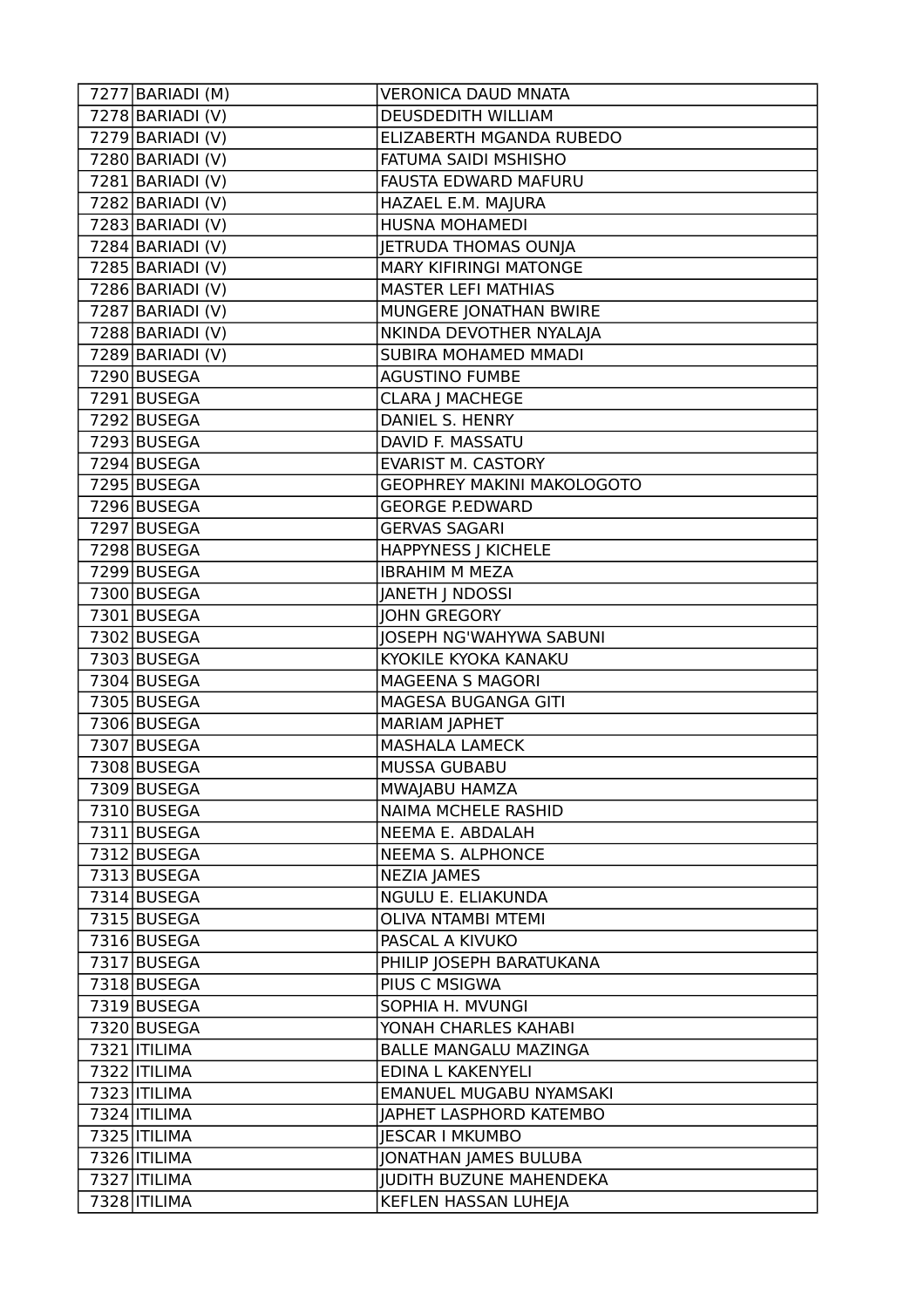| 7329 ITILIMA             | LOYCE KIYEGA ABUBAKARI                           |
|--------------------------|--------------------------------------------------|
| 7330 <b>ITILIMA</b>      | LUGANO EDINA KAKENYELI                           |
| 7331   ITILIMA           | LYEJA LUPI NCHIMASHALO                           |
| 7332 ITILIMA             | MABULA MASALU                                    |
| 7333 <b>ITILIMA</b>      | <b>MAYIGE SIMON</b>                              |
| 7334 ITILIMA             | MUSINGA MADUHU MAKALO                            |
| 7335   ITILIMA           | PERPETUA DEUS MBOGOSHI                           |
| 7336 ITILIMA             | PROTAS N KAPIZO                                  |
| 7337   ITILIMA           | <b>SYLVESTER MATHIAS</b>                         |
| 7338   ITILIMA           | YOHANA ELIEZAR WAMBURA                           |
| 7339 MASWA               | <b>ABEL CHAGU MANGE</b>                          |
| 7340 MASWA               | ANNA KALIST PANTALEO                             |
| 7341 MASWA               | ASHURA ABOUBAKARY RWEIKIZA                       |
| 7342 MASWA               | <b>BASILE SUNGWA MADUHU</b>                      |
| 7343 MASWA               | DANIEL SHIMBI JAGADI                             |
| 7344 MASWA               | DEOGRATIAS NGANGA SYLVESTER                      |
| 7345 MASWA               | DEUSDEDITH RWEYEMAMU FAUSTINE                    |
| 7346 MASWA               | DONATRIDA MBEMANYA JAMES                         |
| 7347 MASWA               | <b>EDINA G MAGESA</b>                            |
| 7348 MASWA               | ELIAS PETER NKONONZIKU                           |
| 7349 MASWA               | EVA ISAYA DAVID                                  |
| 7350 MASWA               | <b>EVERYGISLA RICHARD MTURE</b>                  |
| 7351 MASWA               | <b>FLORENCE ALBERT MLEMI</b>                     |
| 7352 MASWA               | <b>GRACE KAZALLA MIGANDA</b>                     |
| 7353 MASWA               | <b>IDDI ABDALLAH ALLY</b>                        |
| 7354 MASWA               | <b>JAMES MAKUBI LIFUGA</b>                       |
| 7355 MASWA               | LEAH CHARLES BUJIKU                              |
|                          |                                                  |
| 7356 MASWA               | <b>LILIAN MTAKI</b>                              |
| 7357 MASWA               | LIMBE MARCO LUGANDU                              |
| 7358 MASWA               | <b>LISTER GIDEON G UDOBA</b>                     |
| 7359 MASWA               | LUCAS MAKURU ANDREW                              |
| 7360 MASWA               | MAGDALENA CHARLES MGAKA                          |
| 7361 MASWA               | MARY BENARD MAGAZI                               |
| 7362 MASWA               | MICHAEL MBOKELA NKUMBALYELA                      |
| 7363 MASWA               | MWANAISHA SAIDI MTORO                            |
| 7364 MASWA               | NEEMA MUNGURE ZEFANIA                            |
| 7365 MASWA               | NKINDA MASELE MASELE TUNA                        |
| 7366 MASWA               | RAPHAEL JAMES NGUDE                              |
| 7367 MASWA               | RESTITUTOR BUKOMBE ELIAS                         |
| 7368 MASWA               | ROBERT LEONARD MAHONA                            |
| 7369 MASWA               | ROZARIA SYWERY MAGESSA                           |
| 7370 MASWA               | SARAH KUNJI SAMSON                               |
| 7371 MASWA               | SHIJA LUTONJA MASUKA                             |
| 7372 MASWA               | THEKLA HARUBU MHILU                              |
| 7373 MASWA               | THEREZA NYAWENA JOHN                             |
| 7374 MEATU               | ANASTAZIA MATHEW NKULILA                         |
| 7375 MEATU               | ANGELINA MADETE GEMBEGE                          |
| 7376 MEATU               | ANTHONY KASAMULO MACHIBYA                        |
| 7377 MEATU               | <b>CECILIA B MASSAWE</b>                         |
| 7378 MEATU               | DAFROSA EMMILLIAN MWAIJANDE                      |
| 7379 MEATU<br>7380 MEATU | DIANA BERNARD ZAKAYO<br><b>DORIS ROBERT CHAE</b> |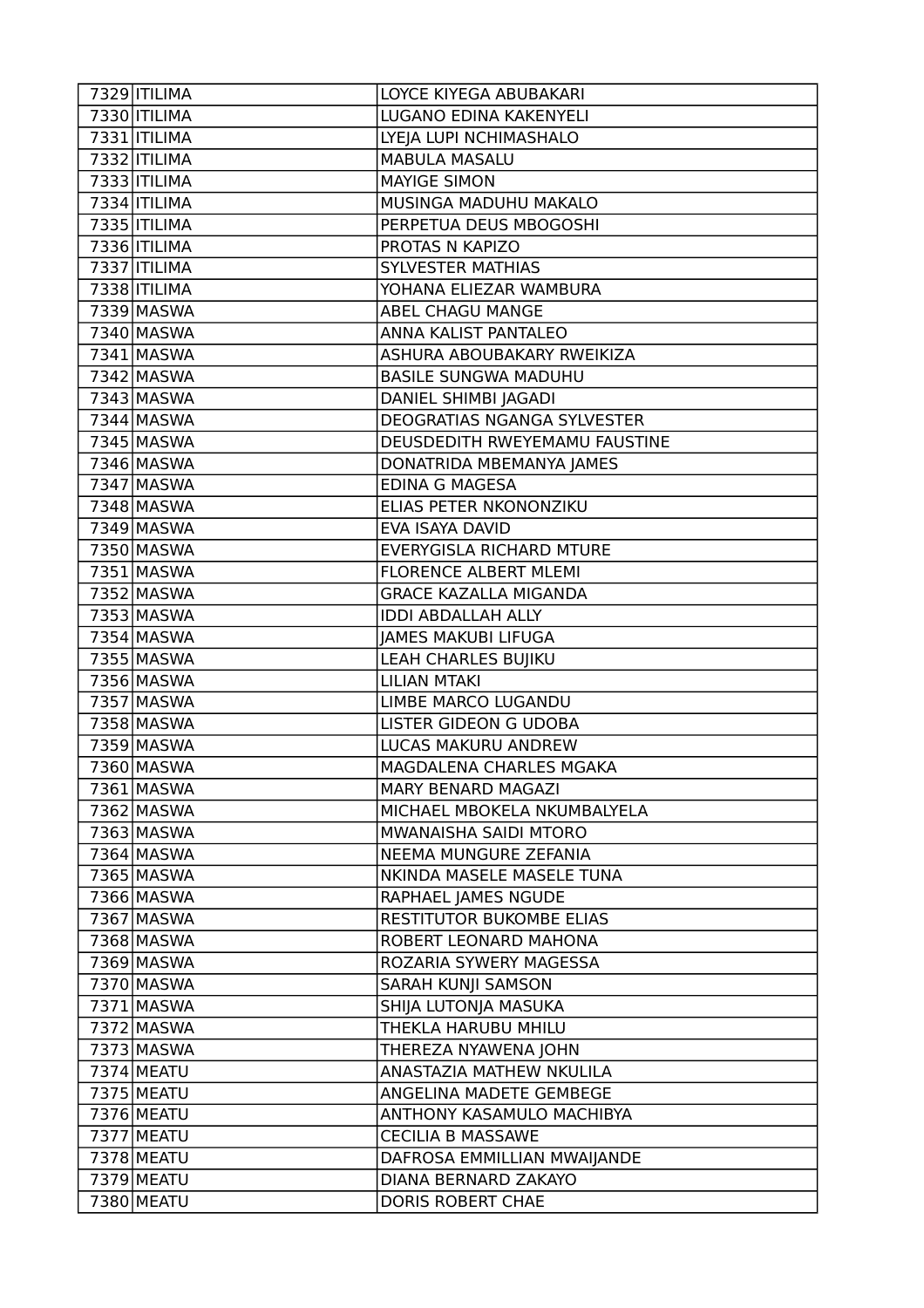| 7381 MEATU                         | DORKA ALBERT OKENO                                 |
|------------------------------------|----------------------------------------------------|
| 7382 MEATU                         | ELIZABETH GODFREY NDINYANYA                        |
| 7383 MEATU                         | <b>EVARIST NICHOLAUS GODFREY</b>                   |
| 7384 MEATU                         | FLORA STEPHANO MASHIMBA                            |
| 7385 MEATU                         | <b>JAMES MANGE SHEDELAH</b>                        |
| 7386 MEATU                         | <b>JANETH STANLEY KABADI</b>                       |
| 7387 MEATU                         | <b>JENOVEVA LUDEHA STEPHEN</b>                     |
| 7388 MEATU                         | <b>JOHN KILLIAN SAGIRO</b>                         |
| 7389 MEATU                         | <b>JULIANA JOSEPH MASAL</b>                        |
| 7390 MEATU                         | <b>LAMECK CHARLES</b>                              |
| 7391 MEATU                         | <b>LAZARO PAUL SITTA</b>                           |
| 7392 MEATU                         | LEAH JOSEPH SHANGO                                 |
| 7393 MEATU                         | MACHEGE EDWARD EMMANUEL                            |
| 7394 MEATU                         | <b>MAKWIBILI MANGU MALIMI</b>                      |
| 7395 MEATU                         | MARCO JOSIAH LUGANDYA                              |
| 7396 MEATU                         | <b>MARIAM AMORE</b>                                |
| 7397 MEATU                         | <b>MARY GALANI JACOB</b>                           |
| 7398 MEATU                         | MASONGA SENI JACKSON                               |
| 7399 MEATU                         | MASUNGA HALUNA MGALULA                             |
| 7400 MEATU                         | MATHEW MAGESE MANJALE                              |
| 7401 MEATU                         | <b>MWINYI SHOMARI LUKINGA</b>                      |
| 7402 MEATU                         | NAGHENJWA MBONEA NAKAZA                            |
| 7403 MEATU                         | PHINIAS MARAKANYI MARAKANYI                        |
| 7404 MEATU                         | PIUS MBWAMBO CHAMBUA                               |
| 7405 MEATU                         | REHEMA IDDY ZUBERI                                 |
| 7406 MEATU                         | SIMON MWANZALIMA MANENO                            |
| 7407 MEATU                         | SUBIRA ABSALUM KINYONGA                            |
| 7408 MEATU                         | WANDE MALULU MANGE                                 |
| 7409 RAS SIMIYU                    | ADDO ANTONY KOMBA                                  |
| 7410 RAS SIMIYU                    | ALBERT EDWARD RUTAIHWA                             |
| 7411 RAS SIMIYU                    | AVINI SAULO LEONARD                                |
| 7412 RAS SIMIYU                    | HAMISI WAZIRI JUMA                                 |
| 7413 RAS SIMIYU<br>7414 RAS SIMIYU | LUCY DANIEL MABOJOLA                               |
| 7415 RAS SIMIYU                    | NEEMA JOSEPH MHIDZE<br>PATRICK BONIPHACE CHRISANTI |
| 7416 RAS SIMIYU                    | STELLA MARIOT CHIWANGO                             |
| 7417   IKUNGI                      | ELIWAZA ENOCK MKILYA                               |
| 7418   IKUNGI                      | HUSSEIN ABDUL MUHIBU                               |
| 7419   IKUNGI                      | JOSEPH AMANCHALE JOSEPH                            |
| 7420   IKUNGI                      | KILIMBA RAMADHANI SALANDA                          |
| 7421   IKUNGI                      | LEONIA A ASSENGA                                   |
| 7422   IKUNGI                      | NGAHEPA MPANDULE                                   |
| 7423   IKUNGI                      | REHEMA MOHAMD MAJII                                |
| 7424 IKUNGI                        | ZAINAB JUMA IDDI                                   |
| 7425   IRAMBA                      | <b>AULERIA JEREMIA</b>                             |
| 7426 IRAMBA                        | <b>BEBICHA GODFREY</b>                             |
| 7427 IRAMBA                        | DAUD M. NYAMASARA                                  |
| 7428   IRAMBA                      | DAUDI MASSAGA                                      |
| 7429 IRAMBA                        | <b>DOLOCELA KWEZI</b>                              |
| 7430 IRAMBA                        | <b>EDWARD THOMAS</b>                               |
| 7431 IRAMBA                        | <b>FARIDA HUSSEIN</b>                              |
| 7432 IRAMBA                        | FARIDA S. KAYOYO                                   |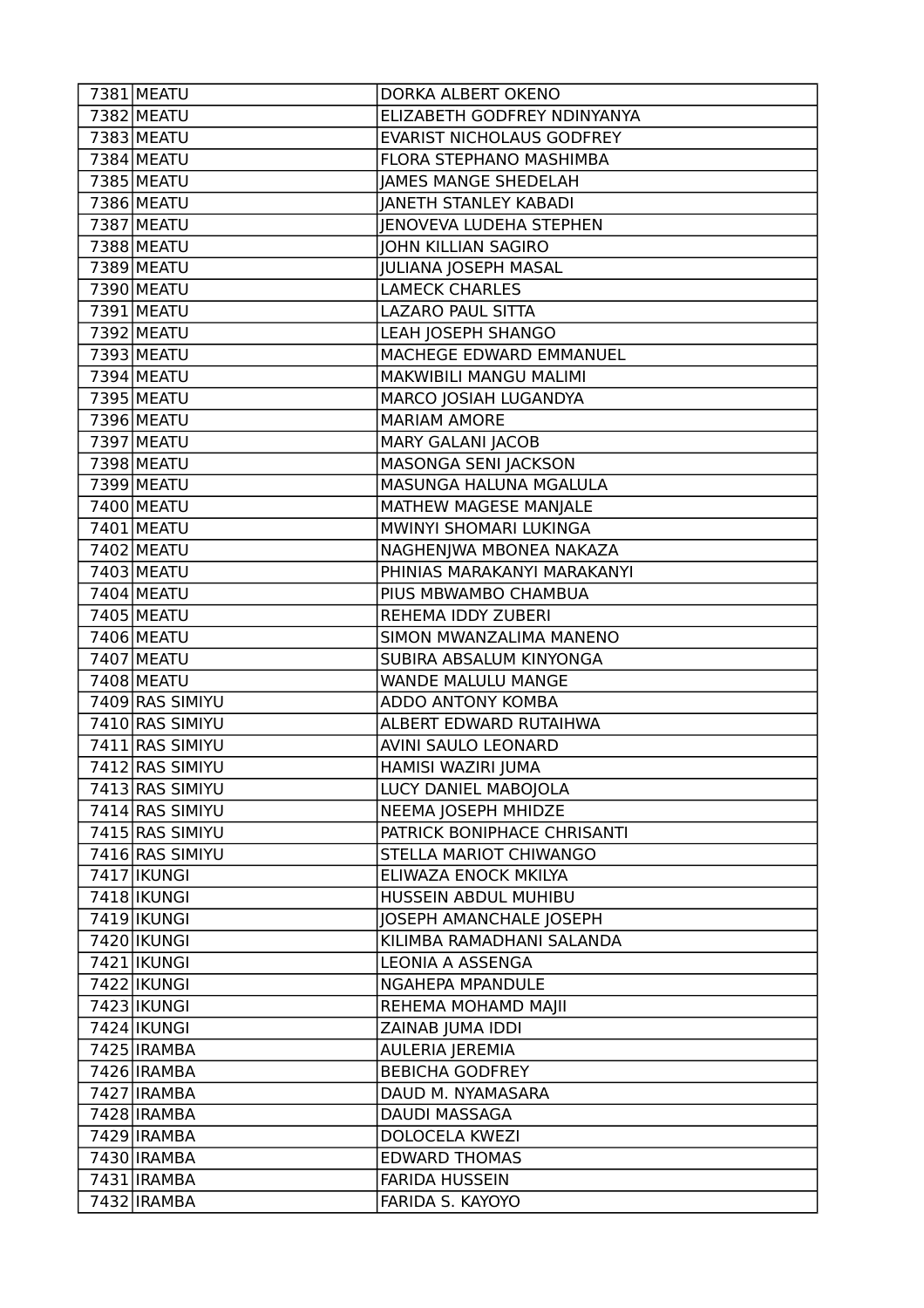|                          | 7433 IRAMBA                 | FATMA H. MTOLERA               |
|--------------------------|-----------------------------|--------------------------------|
|                          | 7434 IRAMBA                 | HIERONIMA E. KAPINGA           |
|                          | 7435   IRAMBA               | MAGRETH DAVID                  |
|                          | 7436 IRAMBA                 | MARTIN P. SANKEY               |
|                          | 7437 IRAMBA                 | MAWAZIA KIBWANA                |
|                          | 7438 IRAMBA                 | MUSA A. AMDE                   |
|                          | 7439 IRAMBA                 | PENDO GERSON                   |
|                          | $\overline{7}$ 440   IRAMBA | PETER R. KABATE                |
|                          | 7441   IRAMBA               | SIFA M. HUSSEIN                |
|                          | 7442 IRAMBA                 | SIMON D. YESSAYA               |
|                          | 7443 IRAMBA                 | <b>STELA MAKUNDI</b>           |
|                          | 7444 IRAMBA                 | <b>STELLA JOSEPH</b>           |
|                          | 7445 IRAMBA                 | TAWADU YAZID RUGALABAMU        |
|                          | 7446 IRAMBA                 | TEOFRIDA E. LIGAMBA            |
|                          | 7447 IRAMBA                 | WINFRIDA A. NTANDU             |
|                          | 7448 IRAMBA                 | <b>ZAINAB RAMADHANI</b>        |
| 7449   ITIGI             |                             | <b>BALTAZARI E. GWAYDI</b>     |
| 7450   ITIGI             |                             | ELIWANDOA MGANA                |
| 7451   ITIGI             |                             | <b>FLORA E KIDUDU</b>          |
| $\overline{74}52$  ITIGI |                             | <b>JOHARI AHMED</b>            |
| 7453   ITIGI             |                             | KISSA J. MWANYILU              |
| 7454 ITIGI               |                             | <b>SHABANI MUGHU</b>           |
| 7455   ITIGI             |                             | SOPHIA A RICHARD               |
| 7456   ITIGI             |                             | <b>VICTOR KASIKIWE</b>         |
| 7457 ITIGI               |                             | ZUBERI H ABDALLAH              |
|                          | 7458 MANYONI                | <b>ALLY SAIDI SUPHIAN</b>      |
|                          | 7459 MANYONI                | <b>BERNAD L JOHN PYUZA</b>     |
|                          | 7460 MANYONI                | ELIZABETH JOSEPH SHOMA         |
|                          | 7461 MANYONI                | ELIZABETH WILLIAM MACHA        |
|                          | 7462 MANYONI                | EMILIANA ARCHARD MWITA         |
|                          | 7463 MANYONI                | <b>GRACE NYORORO LUKWAJA</b>   |
|                          | 7464 MANYONI                | HADIJA MOHAMED M SHILLA        |
|                          | 7465 MANYONI                | MAIJA SENGOLI JUMBE            |
|                          | 7466 MANYONI                | <b>MARY SAILALE MBULULU</b>    |
|                          | 7467 MANYONI                | PETER MAKALANZI MWIKOLA        |
|                          | 7468 MANYONI                | PHILIPO MTESI MWAJA            |
|                          | 7469 MANYONI                | REHEMA JOSEPH KISAKA           |
|                          | 7470 MANYONI                | REHEMA SALUM MASOUD            |
|                          | 7471 MANYONI                | THERESIA FELICIAN KAVISHE      |
|                          | 7472 MANYONI                | <b>VERONICA WILLIAM MASAKA</b> |
|                          | 7473 MKALAMA                | <b>ABDALLAH MWINSEHE</b>       |
|                          | 7474 MKALAMA                | <b>AGATHA Y. DUGANGE</b>       |
|                          | 7475 MKALAMA                | <b>AIDA AHMED</b>              |
|                          | 7476 MKALAMA                | AIDA O. MWAMAFUPA              |
|                          | 7477 MKALAMA                | <b>BLASI S. HHAWU</b>          |
|                          | 7478 MKALAMA                | <b>EDWARD S HYELA</b>          |
|                          | 7479 MKALAMA                | <b>ELIAS J SIEGE</b>           |
|                          | 7480 MKALAMA                | <b>ELLA PENDAEL</b>            |
|                          | 7481 MKALAMA                | GABRIELA O NGAMONGWA           |
|                          | 7482 MKALAMA                | <b>GRACE W YINDI</b>           |
|                          | 7483 MKALAMA                | <b>IBRAHIM OMARY</b>           |
|                          | 7484 MKALAMA                | <b>JAMILA KIPANDE</b>          |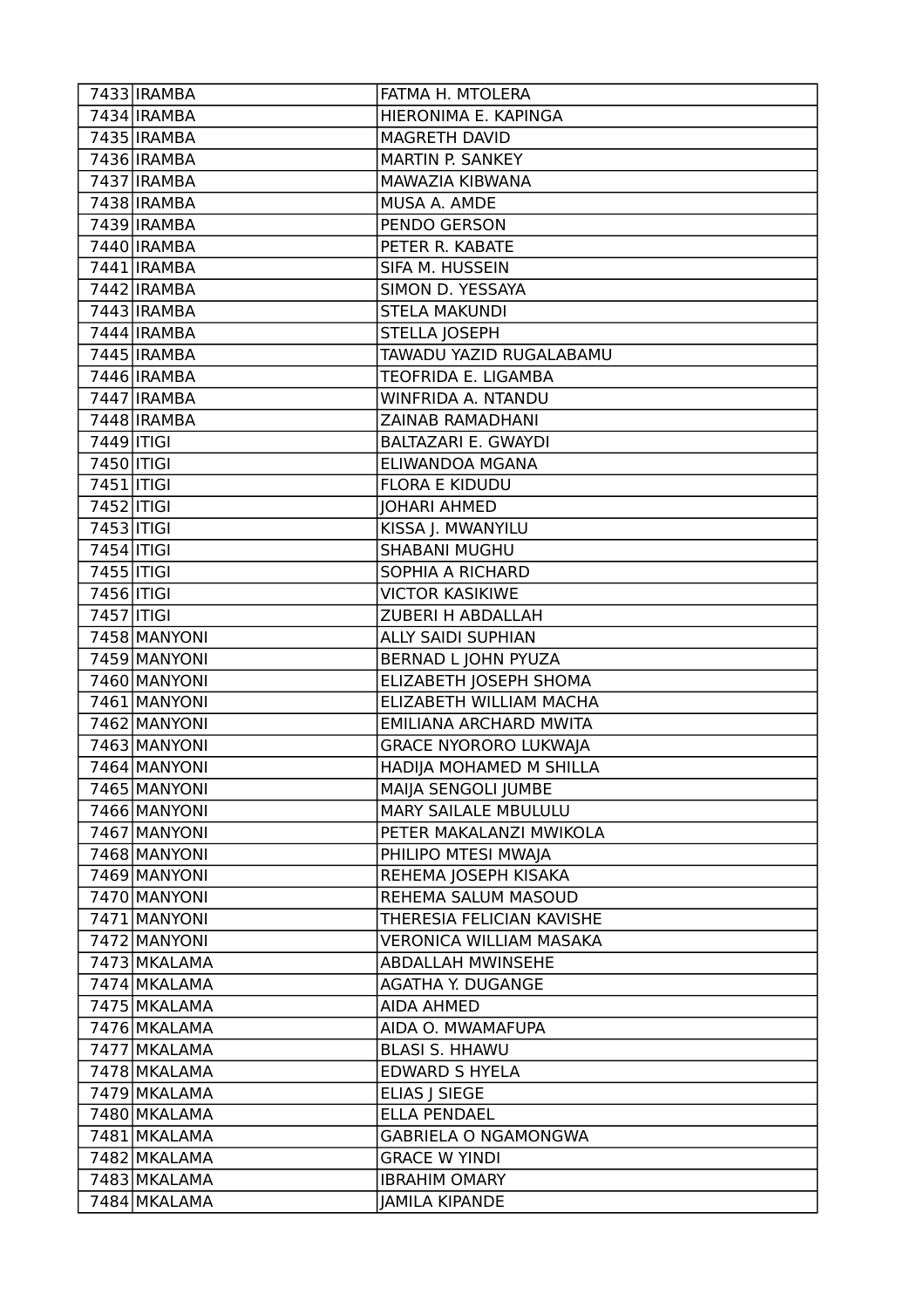| 7485 MKALAMA          | JANETH J. KABELWA           |
|-----------------------|-----------------------------|
| 7486 MKALAMA          | <b>JOHN MALEM</b>           |
| 7487 MKALAMA          | <b>JOSEPH M. MAKORI</b>     |
| 7488 MKALAMA          | JOSEPHINE F MAKANYAGA       |
| 7489 MKALAMA          | <b>JUSTINA J HANGO</b>      |
| 7490 MKALAMA          | LUCIA P JACOB               |
| 7491 MKALAMA          | MARIAM ADINANI MSANGI       |
| 7492 MKALAMA          | MARY D. MWANDO              |
| 7493 MKALAMA          | <b>MARY MSEMEMBO</b>        |
| 7494 MKALAMA          | MASANO J MAJURA             |
| 7495 MKALAMA          | <b>NEEMA M. MEDSON</b>      |
| 7496 MKALAMA          | REHEMA SUDI LEWANGA         |
| 7497 MKALAMA          | <b>SOPHIA BULALI</b>        |
| 7498 MKALAMA          | <b>TEDI KASHATILA</b>       |
| 7499 MKALAMA          | <b>UKENDE D PYUZA</b>       |
| 7500 MKALAMA          | <b>VIVIAN ALFRED</b>        |
| 7501 MKALAMA          | <b>ZAINA MOBONI</b>         |
| 7502 RAS SINGIDA      | <b>GENDO PETER MNUNDUMA</b> |
| 7503 RAS SINGIDA      | MAGRETH ANDREW SENGE        |
| 7504 RAS SINGIDA      | MARIA KAJANA MTAKA          |
| 7505 RAS SINGIDA      | SALMA SHABANI MWINJUMA      |
| 7506 RAS SINGIDA      | UPENDO LUZABIKO MBUNA       |
| 7507 SINGIDA (V)      | ADAM S. AMASI               |
| 7508 SINGIDA (V)      | ATU K. MWALONGO             |
| 7509 SINGIDA (V)      | <b>CAROLINA ABEL</b>        |
| 7510 SINGIDA (V)      | DORICAS K MUNGULU           |
| $7511$ SINGIDA (V)    | <b>EDWARD MWEMBESY</b>      |
| 7512 SINGIDA (V)      | ELIACHI N MAKUNDI           |
| 7513 SINGIDA (V)      | <b>ELIALILIA G MMARY</b>    |
| 7514 SINGIDA (V)      | <b>GRACE KIRWAY</b>         |
| 7515 SINGIDA (V)      | JACKSON J. MAKUNE           |
| 7516 SINGIDA (V)      | <b>JAMILA ISSA NASSORO</b>  |
| 7517 SINGIDA (V)      | NAKUSELA SHAABANI           |
| 7518 SINGIDA (V)      | <b>NGOKO B PHILACE</b>      |
| 7519 SINGIDA (V)      | OMARY S. MWAMBO             |
| 7520 SINGIDA (V)      | PHILEMON M ULANGA           |
| $7521$ SINGIDA (V)    | RASHIDI R. KITANTO          |
| 7522 SINGIDA (V)      | SPECIOZA F. ALIGAWESA       |
| 7523 SINGIDA (V)      | THERESIA J. NDAHANI         |
| $7524$ SINGIDA (V)    | TUNU H KHAMIDU              |
| 7525 SINGIDA (V)      | YAHYA O. MOHAMEDI           |
| 7526 SINGIDA MANISPAA | <b>ANITA JOSEPH</b>         |
| 7527 SINGIDA MANISPAA | ANNA J.NKANDI               |
| 7528 SINGIDA MANISPAA | CHRISTINA C MINJA           |
| 7529 SINGIDA MANISPAA | <b>CHRISTINA C RICHARD</b>  |
| 7530 SINGIDA MANISPAA | <b>DEONIS E MALERA</b>      |
| 7531 SINGIDA MANISPAA | <b>EDITH TALASI</b>         |
| 7532 SINGIDA MANISPAA | EVA S. MBELWA               |
| 7533 SINGIDA MANISPAA | FATUMA A. MOHAMED           |
| 7534 SINGIDA MANISPAA | FATUMA JUMA                 |
| 7535 SINGIDA MANISPAA | <b>GABRIEL E.MWANGA</b>     |
| 7536 SINGIDA MANISPAA | <b>GODFREY NKINI</b>        |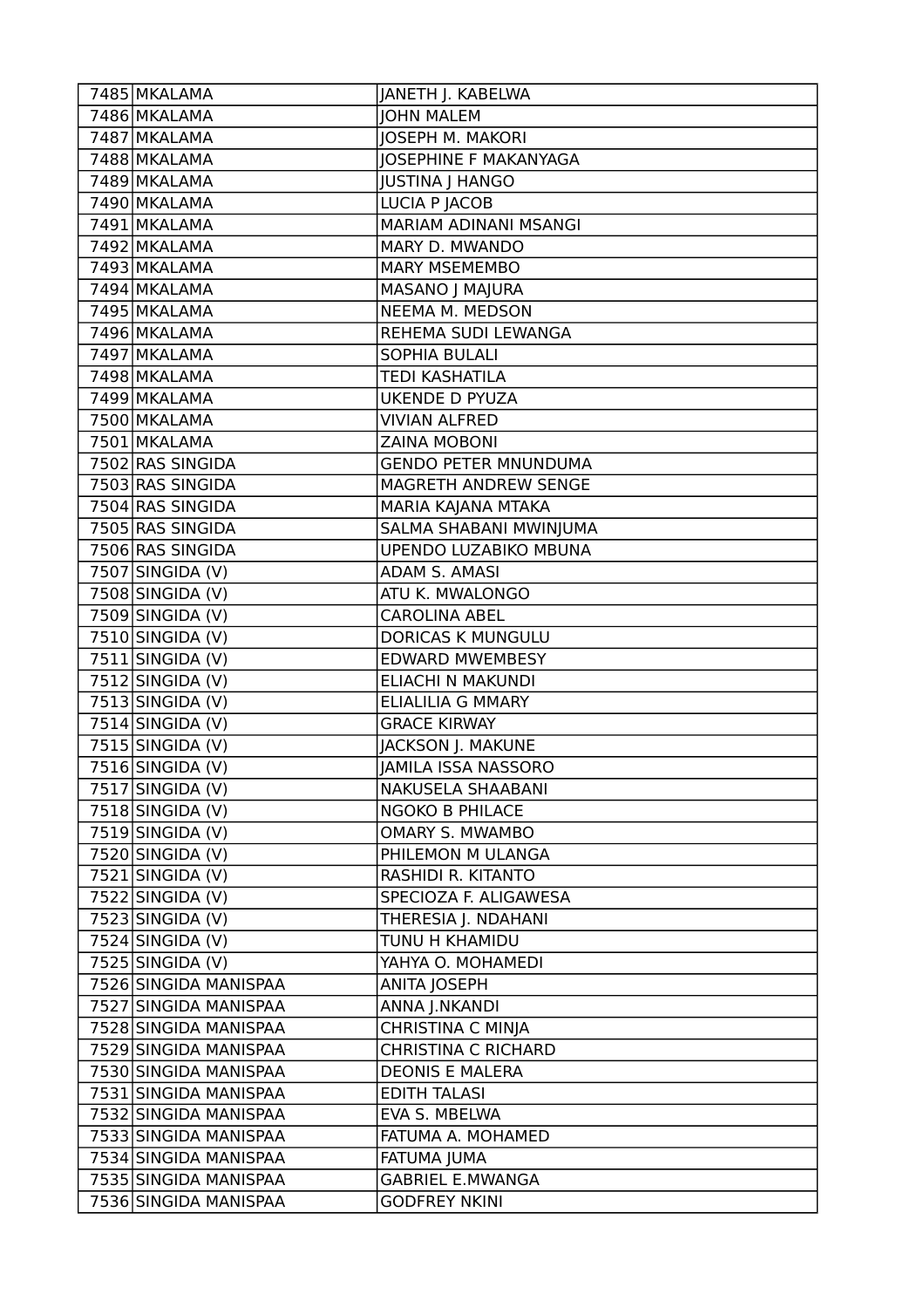|                          | 7537 SINGIDA MANISPAA | HAWA SELEMAN RAJABU          |
|--------------------------|-----------------------|------------------------------|
|                          | 7538 SINGIDA MANISPAA | <b>HILDA ADO CHALE</b>       |
|                          | 7539 SINGIDA MANISPAA | <b>JULIUS LUCAS KITUNDU</b>  |
|                          | 7540 SINGIDA MANISPAA | MAGRETH N SAIBA              |
|                          | 7541 SINGIDA MANISPAA | MAGRETH ROWLAND MBOWE        |
|                          | 7542 SINGIDA MANISPAA | <b>MARIAM KISWAGO</b>        |
|                          | 7543 SINGIDA MANISPAA | <b>NURU A. HALILI</b>        |
|                          | 7544 SINGIDA MANISPAA | PETER P KABULAYA             |
|                          | 7545 SINGIDA MANISPAA | RASHID M. MOTTO              |
|                          | 7546 SINGIDA MANISPAA | <b>SHARIFF SAID</b>          |
|                          | 7547 SINGIDA MANISPAA | <b>SHIDA SAIDI</b>           |
|                          | 7548 SINGIDA MANISPAA | UYANJO RICHARD NJOKA         |
|                          | 7549 SINGIDA MANISPAA | ZAITUNI RAMADHANI NG'AIDA    |
| 7550   ILEJE             |                       | AMINA ENISENT SIWITI         |
| $\overline{7551}$  ILEJE |                       | <b>BAHATI HATSON KABUJE</b>  |
| 7552 ILEJE               |                       | BLANDINA JOHN KANDUMWA       |
| 7553   ILEJE             |                       | DANIEL PETER SICHONE         |
| $7554$  ILEJE            |                       | ELIA MALAMBUGHI MESA         |
| 7555 ILEJE               |                       | <b>ESTER JANUARY NIHWILI</b> |
| 7556 ILEJE               |                       | ESTER PONSIANA NKANA         |
| 7557 ILEJE               |                       | <b>FADHILI ELIAS KILASI</b>  |
| 7558 ILEJE               |                       | <b>GABRIEL MWAIFUGE</b>      |
| 7559 ILEJE               |                       | <b>GERAIA P YUBAHA</b>       |
| 7560   ILEJE             |                       | <b>GERIAD JAILOS SICHONA</b> |
| 7561   ILEJE             |                       | <b>GILBERT MLOTWA SIAME</b>  |
| 7562 ILEJE               |                       | LULU BROWN MWANSELE          |
| 7563 ILEJE               |                       | <b>MARIA MABRUCK SAIMON</b>  |
| 7564 ILEJE               |                       | MARY CHRISTOPHER SAKANGA     |
| 7565 ILEJE               |                       | MICHAEL ANGUMBUKILE KIBONA   |
| 7566 ILEJE               |                       | NEEMA DICKSON KAMINYOGE      |
| 7567   ILEJE             |                       | OLIVA OLOO                   |
| 7568 ILEJE               |                       | PENDO DRECK MNKONDYA         |
| 7569 ILEJE               |                       | RAPHAEL FENIHAS F NZOWA      |
| 7570   ILEJE             |                       | <b>REHEMA WILSON</b>         |
| 7571   ILEJE             |                       | SARAH DANIEL KAYUNI          |
| 7572 ILEJE               |                       | TAMARI MWASHIHAVA            |
| 7573 ILEJE               |                       | ZENA ABDALLAH MSWADIKU       |
| 7574 MBOZI               |                       | AMINA S MAJILANGA            |
| 7575 MBOZI               |                       | <b>CLEMENTINA MWAMPASHE</b>  |
| 7576 MBOZI               |                       | CLEOFACE JACOB MWASHIFUNGWE  |
| 7577 MBOZI               |                       | <b>DAVID MAYAGILA</b>        |
| 7578 MBOZI               |                       | ELIZA PETER KAPANGE          |
| 7579 MBOZI               |                       | <b>EMMA S MWASAKYENI</b>     |
| 7580 MBOZI               |                       | <b>GRECE P. KAMUGISHA</b>    |
| 7581 MBOZI               |                       | <b>GUNTRAM JUAKALI</b>       |
| 7582 MBOZI               |                       | HELLEN D. KIMBI              |
| 7583 MBOZI               |                       | <b>IRENE NATHAN CHAULA</b>   |
| 7584 MBOZI               |                       | JACKSON MGULLAH MSANGAWALE   |
| 7585 MBOZI               |                       | JAMILA RASHID CHIMIKA        |
| 7586 MBOZI               |                       | JENEROSA M MPONEJA           |
| 7587 MBOZI               |                       | <b>LILIAN JAPHET</b>         |
| 7588 MBOZI               |                       | MAGE ANDELEA                 |
|                          |                       |                              |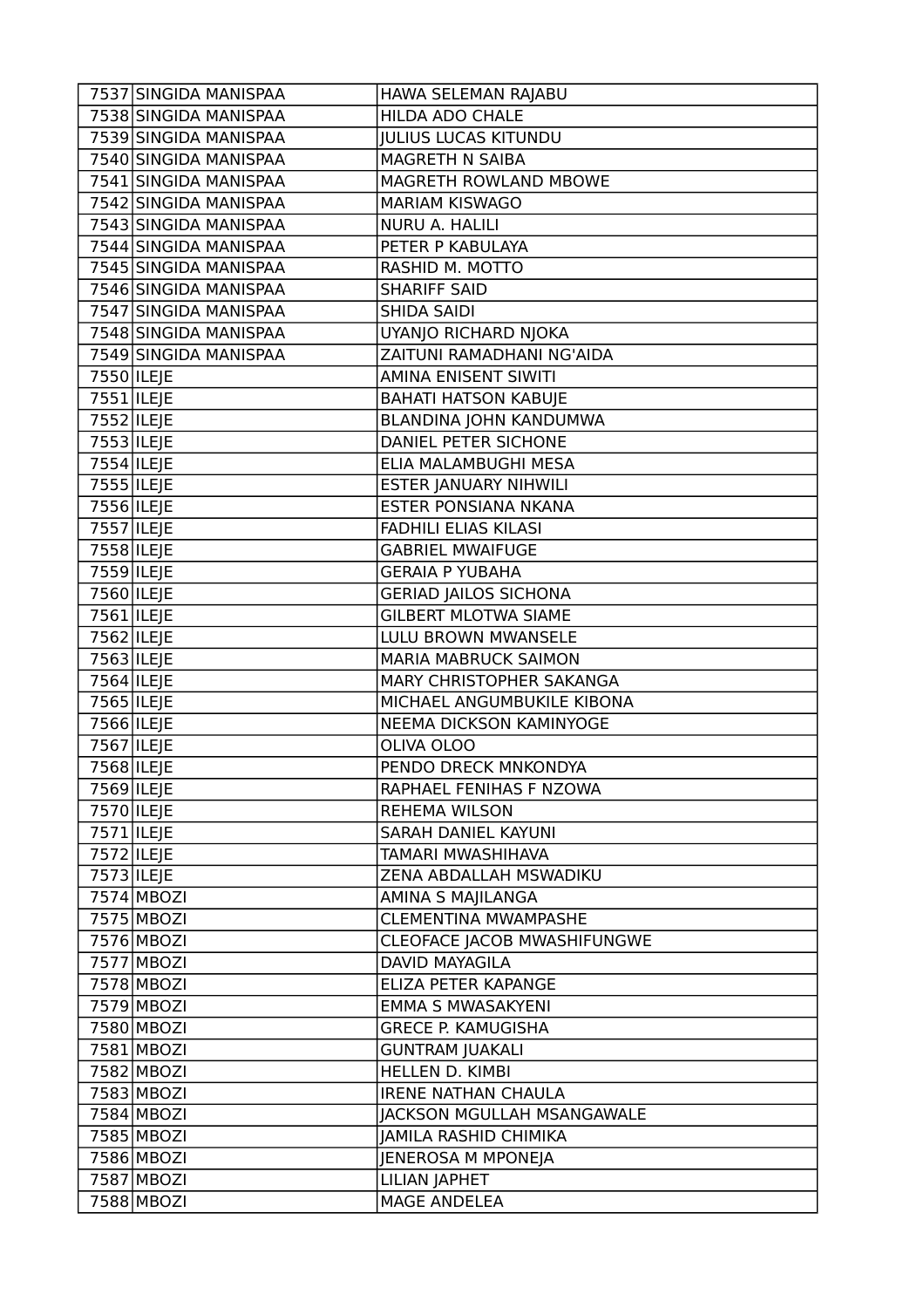| 7589 MBOZI      | <b>MARY SIMKANGA</b>           |
|-----------------|--------------------------------|
| 7590 MBOZI      | MWANAIDI HAMZA                 |
| 7591 MBOZI      | MWANAIDI M ALLY                |
| 7592 MBOZI      | PASCAL R. CHUWA                |
| 7593 MBOZI      | PAULO NGASALA MWAFILOMBE       |
| 7594 MBOZI      | PROSCOVIA JULIUS PROJESTUS     |
| 7595 MBOZI      | RAHELI ELIBARIKI               |
| 7596 MBOZI      | REGINA K. MASAKO               |
| 7597 MBOZI      | <b>REGINA OCTAVIAN</b>         |
| 7598 MBOZI      | RITHA B NDAKA                  |
| 7599 MBOZI      | <b>ROSE BEDA NDAKIDEMI</b>     |
| 7600 MBOZI      | SELEDIA YASILA MWILENGA        |
| 7601 MBOZI      | <b>TALIAN E MWAMBUNGI</b>      |
| 7602 MBOZI      | <b>THOBIAS MWANTINDILA</b>     |
| 7603 MBOZI      | <b>VUMI BENEDICTO</b>          |
| 7604 MBOZI      | <b>WEMA SONGA</b>              |
| 7605 MBOZI      | <b>WILLICK TELETI SIMFUKWE</b> |
| 7606 MOMBA      | ALEX HENRY MWABULAMBO          |
| 7607 MOMBA      | <b>ASMAILA OMARY IDDI</b>      |
| 7608 MOMBA      | <b>ASUMPTA MAURUS MSUHA</b>    |
| 7609 MOMBA      | <b>BAHATI DAUDI MWAIPOPO</b>   |
| 7610 MOMBA      | <b>CREDO S GELVAS</b>          |
| 7611 MOMBA      | DAVID EPHRAIM SICHONE          |
| 7612 MOMBA      | EDWARD ANDSON SICHONE          |
| 7613 MOMBA      | ELIZABERTH MATHAYO MWANKEMWA   |
| 7614 MOMBA      | HENRY MBALAMWEZI SICHONE       |
| 7615 MOMBA      | <b>JENIFA NDAKIDEMI BEDA</b>   |
| 7616 MOMBA      | <b>JOYCE T DAUDI</b>           |
| 7617 MOMBA      | MONELA ALFONCE KIHWILI         |
| 7618 MOMBA      | PAUL ROBERT LYAMBILO           |
| 7619 MOMBA      | PAULINA DANIEL NYENYEMBE       |
| 7620 MOMBA      | PHANWELO JOHN SIAME            |
| 7621 MOMBA      | SALOME IGINAS MWIPOPO          |
| 7622 MOMBA      | SUZANA CRISPIN KAHWILI         |
| 7623 MOMBA      | ZAINA SAID MOYO                |
| 7624 MOMBA      | ZENA SHABANI RAJABU            |
| 7625 RAS SONGWE | ATHUMAN J MAKEHA               |
| 7626 RAS SONGWE | <b>IUMA MKUMBA</b>             |
| 7627 RAS SONGWE | SAMSON J. LYIMO                |
| 7628 SONGWE     | MATRIDA S NKWAMA               |
| 7629 SONGWE     | <b>MELINA B NDANZI</b>         |
| 7630 SONGWE     | <b>NURDIN SAID</b>             |
| 7631 SONGWE     | PASTORY RENATUS                |
| 7632 SONGWE     | SIHOJA NJOJO                   |
| 7633 SONGWE     | <b>VEDASTUS P LUMBALUMBA</b>   |
| 7634 TUNDUMA    | <b>ASHA AMANI</b>              |
| 7635 TUNDUMA    | DARINI A. NGABUMA              |
| 7636 TUNDUMA    | DEBORA MBOKIGWE SWILA          |
| 7637 TUNDUMA    | EXAVERY HARRSON NZOWA          |
| 7638 TUNDUMA    | <b>JUMA CHIMIKA</b>            |
| 7639 TUNDUMA    | <b>LEAH LUBANGO</b>            |
| 7640 TUNDUMA    | MOSES SAIN LYELA               |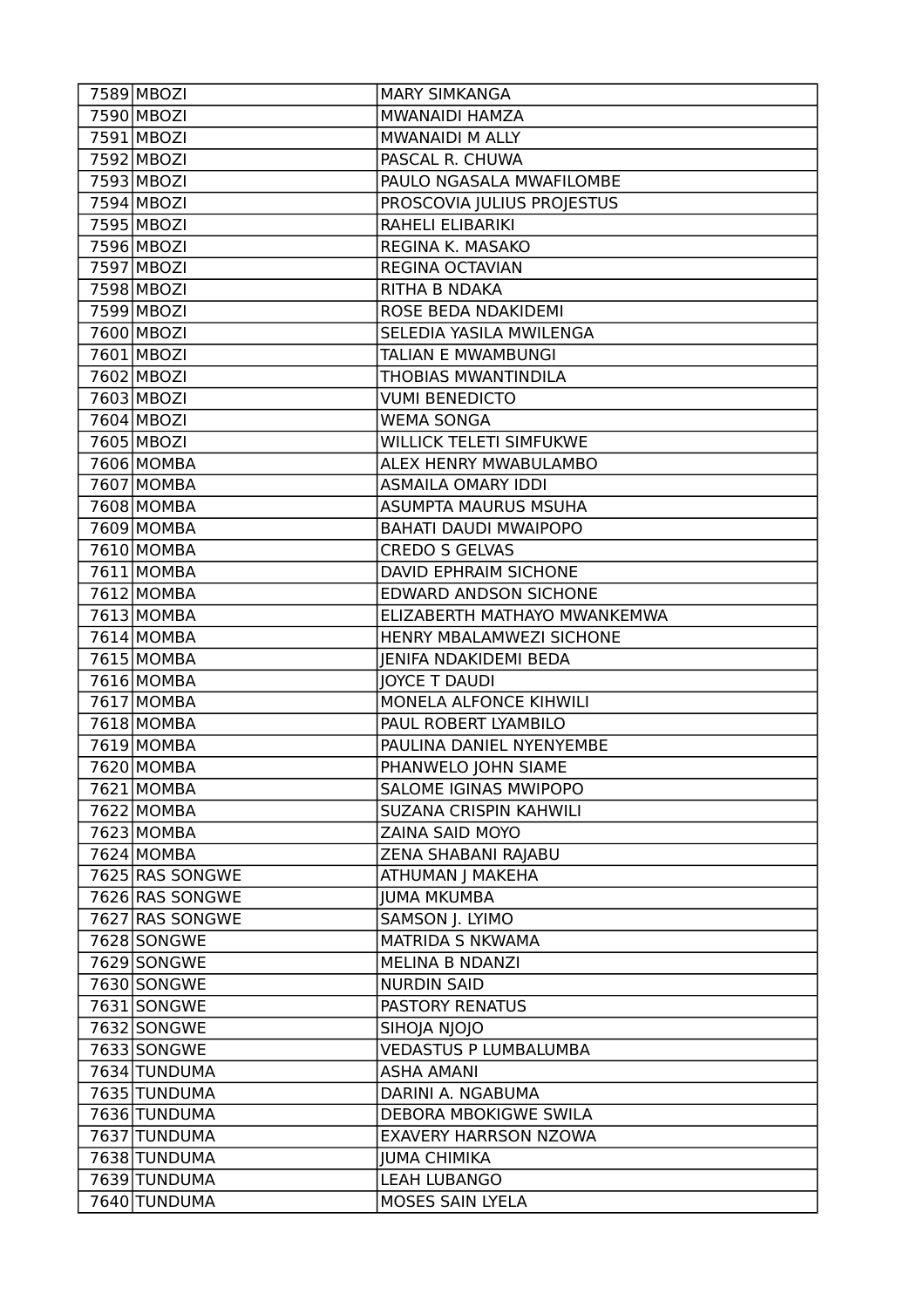| 7641 TUNDUMA       | MUSA MWAKALYELYE                 |
|--------------------|----------------------------------|
| 7642 TUNDUMA       | NIFACE G JORDAN                  |
| 7643 TUNDUMA       | NSAJIGWA JOSEPH MWANDAMBO        |
| 7644 TUNDUMA       | PAULINA MGAYA                    |
| 7645 TUNDUMA       | RHODA BROWN KIPOMELA             |
| 7646 TUNDUMA       | <b>SALOME MHONGOLE</b>           |
| 7647 TUNDUMA       | <b>VERONICA KAMATILE MPONZI</b>  |
| 7648   IGUNGA      | <b>ABEL ISAACK</b>               |
| 7649 IGUNGA        | <b>AGNES ERNEST LYELAS</b>       |
| 7650 IGUNGA        | <b>AGNESS MASIKINI</b>           |
| 7651   IGUNGA      | <b>ALLY SHEKHA AHMED</b>         |
| 7652 IGUNGA        | ANDREA ENOSE GOLYA               |
| 7653 IGUNGA        | ANGELINA ALLU MAHUMBI            |
| 7654   IGUNGA      | <b>ARON SIBUGA</b>               |
| 7655   IGUNGA      | <b>CARTAS CHARLES KANYENGELE</b> |
| 7656 IGUNGA        | <b>CATHERINE MICHAEL</b>         |
| 7657 IGUNGA        | CHIKU SEGEJA                     |
| 7658 IGUNGA        | <b>CHRISTINA KAFYOME</b>         |
| 7659 IGUNGA        | <b>DARIA JIYUNGE</b>             |
| 7660   IGUNGA      | <b>DONALD KIYENZE</b>            |
| 7661   IGUNGA      | EGIDIA WILLIAM NKWETO            |
| 7662   IGUNGA      | <b>ELIZABETH PETER</b>           |
| 7663 IGUNGA        | <b>EMANUEL MHONOLI</b>           |
| 7664 IGUNGA        | <b>EVARIST NKINGWA</b>           |
| 7665   IGUNGA      | <b>FABIAN CHARLES</b>            |
| 7666 IGUNGA        | <b>FARES MAGULUBAMBULA</b>       |
| 7667 IGUNGA        | <b>GEMA IBRAHIM</b>              |
| 7668   IGUNGA      | <b>GOSBERT BUGUMBA</b>           |
| 7669 IGUNGA        | <b>GRACE KYARUZI</b>             |
| 7670 IGUNGA        | <b>GRACEANA BIGAMBO</b>          |
| 7671 IGUNGA        | <b>HALIMA SIKELLO</b>            |
| 7672 IGUNGA        | <b>HASHIM YUSUPH</b>             |
| 7673   IGUNGA      | HENERICO ATHANAS JOHN            |
| 7674 IGUNGA        | HILDA LUAMBANO                   |
| 7675 IGUNGA        | HURUMA M. SHANGO                 |
| 7676 IGUNGA        | <b>HUSSEIN JUMA</b>              |
| 7677 IGUNGA        | <b>ISABELA OBADIA. MACKEY</b>    |
| 7678 <b>IGUNGA</b> | <b>JACQUELINE O. LEMA</b>        |
| 7679   IGUNGA      | <b>JEN NJARA</b>                 |
| 7680   IGUNGA      | <b>IESCA ABDULLAH OOGO</b>       |
| 7681   IGUNGA      | <b>JOEL KINGI</b>                |
| 7682   IGUNGA      | JOHN O. MIKIDA                   |
| 7683   IGUNGA      | <b>JULIA SWEYA</b>               |
| 7684   IGUNGA      | <b>KAGUSA KHERI</b>              |
| 7685   IGUNGA      | KAMOTA ZUHURA NYANGA             |
| 7686   IGUNGA      | KOKO LUCAS PUGUTU                |
| 7687 IGUNGA        | <b>LUCIA MBENGA</b>              |
| 7688   IGUNGA      | LYDIA JOHN                       |
| 7689   IGUNGA      | MABELE MATHEW NONGA              |
| 7690   IGUNGA      | MAGANGA K KAKEMA                 |
| 7691   IGUNGA      | <b>MARTHA BARNABAS</b>           |
| 7692 IGUNGA        | MARY P. KASWALALA                |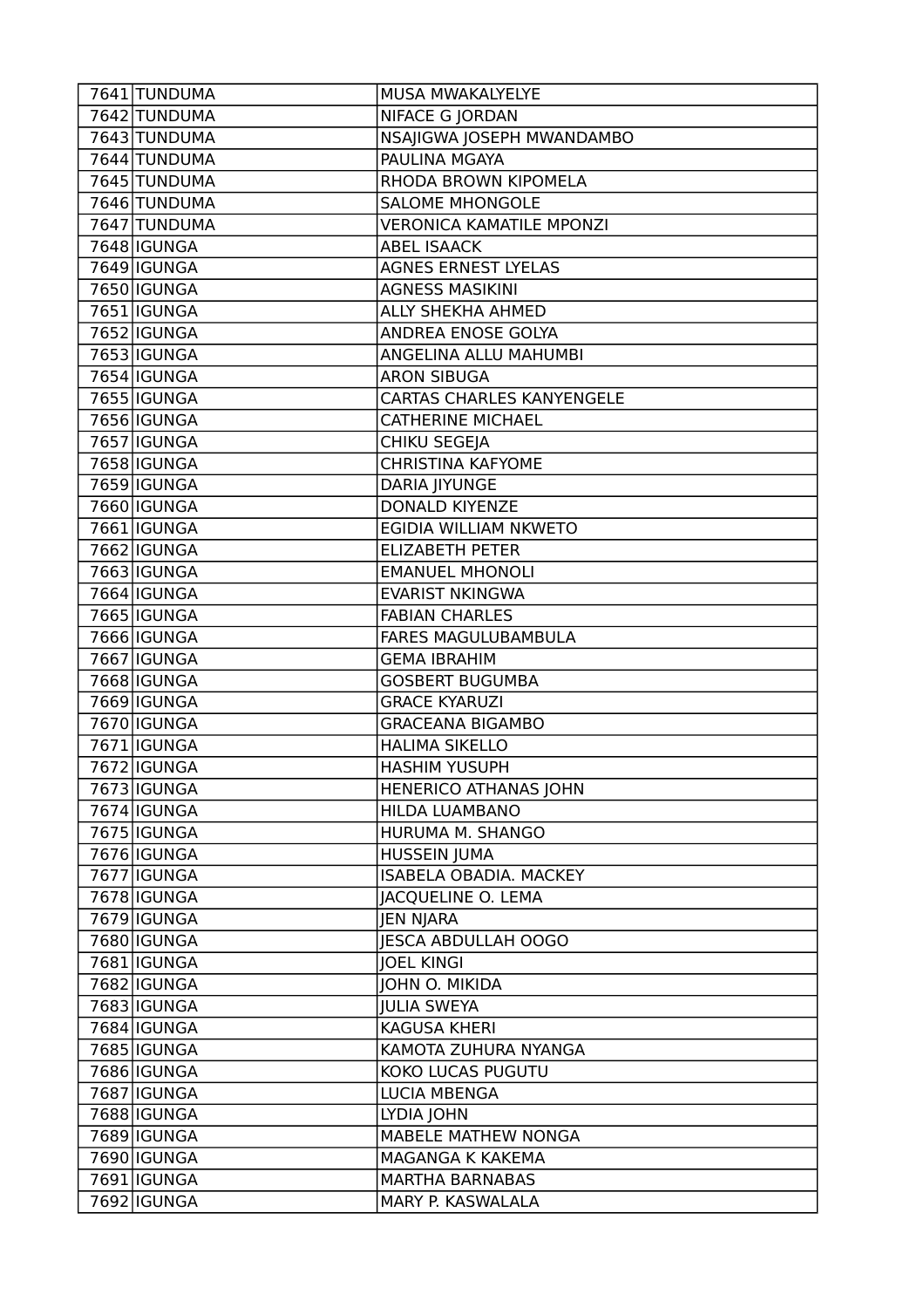| 7693 IGUNGA    | <b>MATHEW MABELE</b>                 |
|----------------|--------------------------------------|
| 7694 IGUNGA    | MUNUBHI IMELDA BENEDICTO             |
| 7695   IGUNGA  | <b>MWANAID SHOO</b>                  |
| 7696 IGUNGA    | <b>NAOMI MNKO</b>                    |
| 7697 IGUNGA    | <b>NEEMA ROBERT</b>                  |
| 7698   IGUNGA  | PAULO NG'WANZALIMA                   |
| 7699 IGUNGA    | PILLY HAMISI                         |
| 7700   IGUNGA  | RAMADHANI HAJI                       |
| 7701   IGUNGA  | RAMADHANI I. RAJABU                  |
| 7702 IGUNGA    | RAMADHANI I. RAMADHANI               |
| 7703 IGUNGA    | RESPICIUS MANYEHE NKWETO             |
| 7704 IGUNGA    | <b>SAMWEL MLUNDI</b>                 |
| 7705   IGUNGA  | SILVANUS GARE ODINDO                 |
| 7706 IGUNGA    | <b>STELLA MUNTHALI</b>               |
| 7707 IGUNGA    | SYLVANUS GETAGETA                    |
| 7708   IGUNGA  | <b>VENITHA KAMAGANGARA VALENTINE</b> |
| 7709 IGUNGA    | <b>WILFRED MAGANGA</b>               |
| 7710   IGUNGA  | <b>WITNESS EMANUEL</b>               |
| 7711   IGUNGA  | ZAINABU OMARY                        |
| $7712$ KALIUA  | AHMED NIMO HASAN                     |
| 7713 KALIUA    | ALLO BENARD KINGFREY                 |
| 7714 KALIUA    | <b>AMOS MWITA MAHILI</b>             |
| 7715 KALIUA    | AZIZA ERNEST LYANGA                  |
| 7716 KALIUA    | FRED MANCHARE MWITORE                |
| 7717 KALIUA    | HOZZA JAMES GODFREY                  |
| 7718 KALIUA    | <b>ISHENGOMA ELINA ARON</b>          |
| 7719 KALIUA    | <b>JESCA STEPHANO RWECHUNGURA</b>    |
| 7720 KALIUA    | <b>JOHN SEMEN ANDREA</b>             |
| 7721 KALIUA    | <b>JOSIA RAPHAEL BITURO</b>          |
| 7722 KALIUA    | KINYAMAISHA SARA ANDREW              |
| $7723$ KALIUA  | LEMA JACQUELINE OBERLIN              |
| 7724 KALIUA    | <b>MUSSA MNAKU</b>                   |
| 7725 KALIUA    | NANDI FOSTINI ERNEST                 |
| 7726 KALIUA    | NASIBU A. MAKUNGU                    |
| 7727 KALIUA    | OSCAR CHRISTOPHER MBAGANILE          |
| 7728 KALIUA    | OSOLINA PASKALI KALINGA              |
| 7729 KALIUA    | SABUNI MARIAM MOHAMED                |
| 7730 KALIUA    | SHABANI A. SOGO                      |
| 7731 KALIUA    | YASINI SALEHE KHALFANI               |
| 7732 NZEGA (M) | <b>ANNA KIMALI</b>                   |
| 7733 NZEGA (M) | BENJAMIN DAVID ODHIAMBO              |
| 7734 NZEGA (M) | <b>BRENDA STEVEN</b>                 |
| 7735 NZEGA (M) | <b>ENOCK HUSSEIN</b>                 |
| 7736 NZEGA (M) | <b>ENOCK MTASHABA</b>                |
| 7737 NZEGA (M) | EPIFANIA FRIDA ZEBEDAYO              |
| 7738 NZEGA (M) | <b>ERICK MNIMBO</b>                  |
| 7739 NZEGA (M) | <b>GROLIA DAUDI</b>                  |
| 7740 NZEGA (M) | <b>JULIANA N. LEMA</b>               |
| 7741 NZEGA (M) | <b>JULIETH LUKUMAI</b>               |
| 7742 NZEGA (M) | KELVIN SAMWEL SIMON                  |
| 7743 NZEGA (M) | MAGANGA JOSEPH JAMES                 |
| 7744 NZEGA (M) | <b>MANOTA AMISA</b>                  |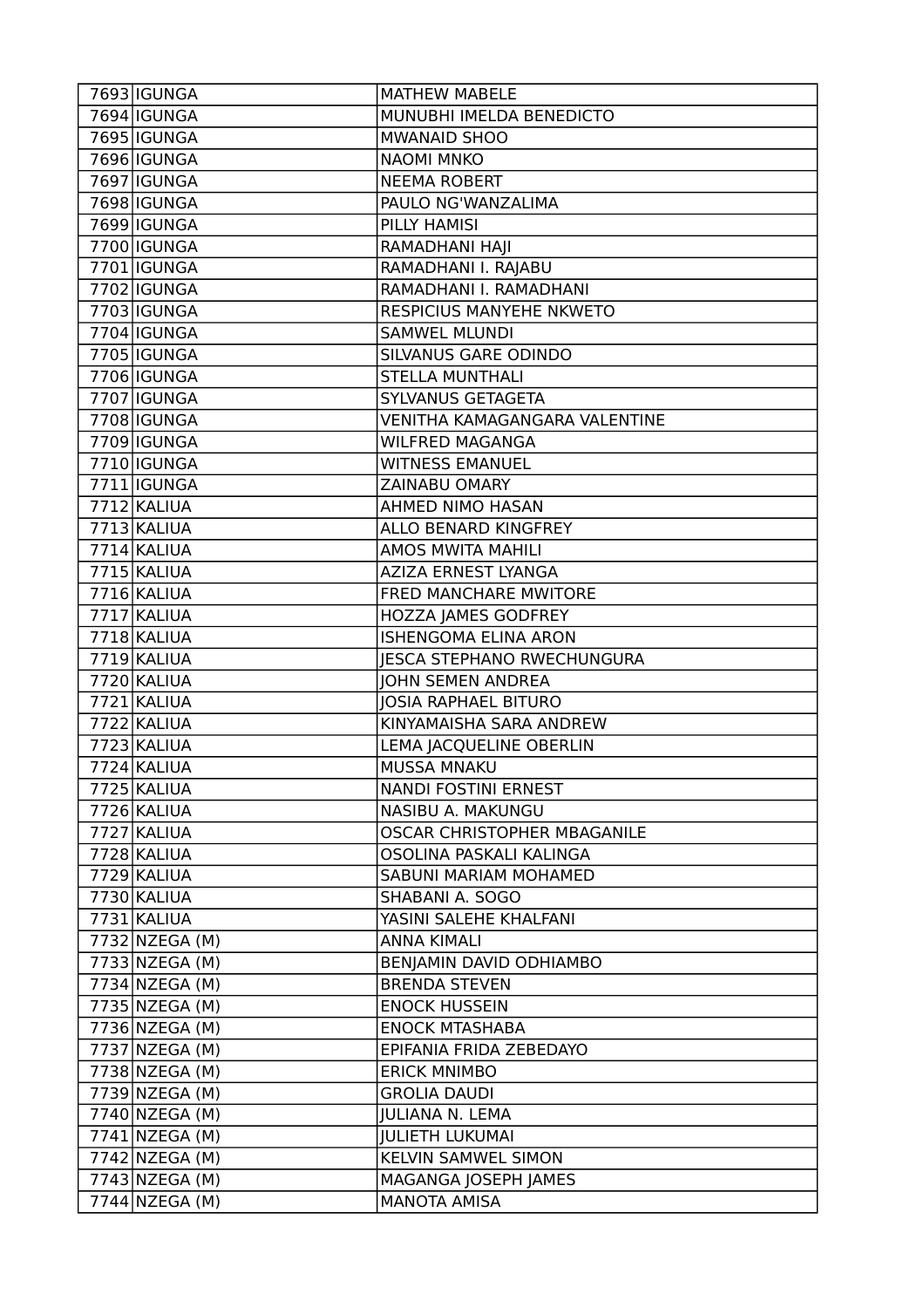| 7745 NZEGA (M)               | <b>MARIA PATRICK KOMBA</b>                  |
|------------------------------|---------------------------------------------|
| 7746 NZEGA (M)               | MASSAWE GRACE RAPHAEL                       |
| 7747 NZEGA (M)               | MFUNGO RICHARD MAJURA                       |
| $\overline{77}$ 48 NZEGA (M) | MUHINDA MATHIAS KIMENYI                     |
| 7749 NZEGA (M)               | MWAFONGO LEILA SALUM                        |
| 7750 NZEGA (M)               | MWAMVUA MTETE                               |
| $7751$ NZEGA (M)             | NDUGULILE ANDREW JACOB                      |
| 7752 NZEGA (M)               | RAMADHANI IDDI SAID                         |
| 7753 NZEGA (M)               | SIKUJUA HASSAN                              |
| $7754$ NZEGA (M)             | <b>THERESIA THOBIAS</b>                     |
| 7755 NZEGA (M)               | ZIADA YUSUPH                                |
| 7756 NZEGA (V)               | ABISAI JUMA PAUL                            |
| 7757 NZEGA (V)               | AMON MATHEW MAKANI                          |
| 7758 NZEGA (V)               | ANNA CRONEL MSOMA                           |
| 7759 NZEGA (V)               | <b>BIASA CHITANDA</b>                       |
| 7760 NZEGA (V)               | <b>BINOMUGIZI K.KWEYUNGA</b>                |
| 7761 NZEGA (V)               | <b>ELLEN EZEKIEL</b>                        |
| 7762 NZEGA (V)               | EMMANUEL METHUSELA MASUKE                   |
| 7763 NZEGA (V)               | <b>ERICA KASANGA</b>                        |
| 7764 NZEGA (V)               | FARIDA F. MOHAMED                           |
| 7765 NZEGA (V)               | FELISTER JOSHUA BIBUKA                      |
| 7766 NZEGA (V)               | <b>GEOFREY J. BAINDA (GEOFREY JEREMIAH)</b> |
| 7767 NZEGA (V)               | HAPPYNES BONIFACE MUNISI                    |
| 7768 NZEGA (V)               | HAWA RASHID HABIBU                          |
| 7769 NZEGA (V)               | HENRY AUGUSTINE NGELEJA                     |
| 7770 NZEGA (V)               | <b>IDDI I BIGO</b>                          |
| 7771 NZEGA (V)               | <b>JULIANA K. MAKANI</b>                    |
| 7772 NZEGA (V)               | <b>JUSTINA PETER KIMAKA</b>                 |
| 7773 NZEGA (V)               | <b>KELVIN WANDWI</b>                        |
| $7774$ NZEGA (V)             | MARY KAJANGE EMILY                          |
| 7775 NZEGA (V)               | <b>OMARI S SALUM</b>                        |
| 7776 NZEGA (V)               | PRISCA SHIJA                                |
| 7777 NZEGA (V)               | REBECA MARCO NKELELWA                       |
| 7778 NZEGA (V)               | SALVATORY JUMA                              |
| 7779 NZEGA (V)               | SARAH JOHN NYAKIRANG'ANI                    |
| 7780 NZEGA (V)               | SARAH O. KANDONGA                           |
| 7781 NZEGA (V)               | STEPHEN J. GOMBAS                           |
| 7782 NZEGA (V)               | STIVIN WILDE FWILA                          |
| 7783 NZEGA (V)               | <b>TATU MABULA</b>                          |
| 7784 NZEGA (V)               | THELESIA KAROLI MSHINDO                     |
| 7785 NZEGA (V)               | <b>TOFIKI MASHAKA</b>                       |
| 7786 NZEGA (V)               | <b>VERONICA KITIMA DANIEL</b>               |
| 7787 RAS TABORA              | <b>FLORENCE EDWARD</b>                      |
| 7788 RAS TABORA              | MARIETHAR MASANJA                           |
| 7789 RAS TABORA              | MONICA M. CHANANGA                          |
| 7790 RAS TABORA              | REHEMA R. CHANDE                            |
| 7791 RAS TABORA              | SIWEMA ALLY                                 |
| 7792 SIKONGE                 | <b>AGNES JUSTIN ANACK</b>                   |
| 7793 SIKONGE                 | ALAIJAHA J. MWIGA                           |
| 7794 SIKONGE                 | <b>ALEC KAISA</b>                           |
| 7795 SIKONGE                 | <b>ARAFA MALUMBE</b>                        |
| 7796 SIKONGE                 | AYUB SAGOMBA                                |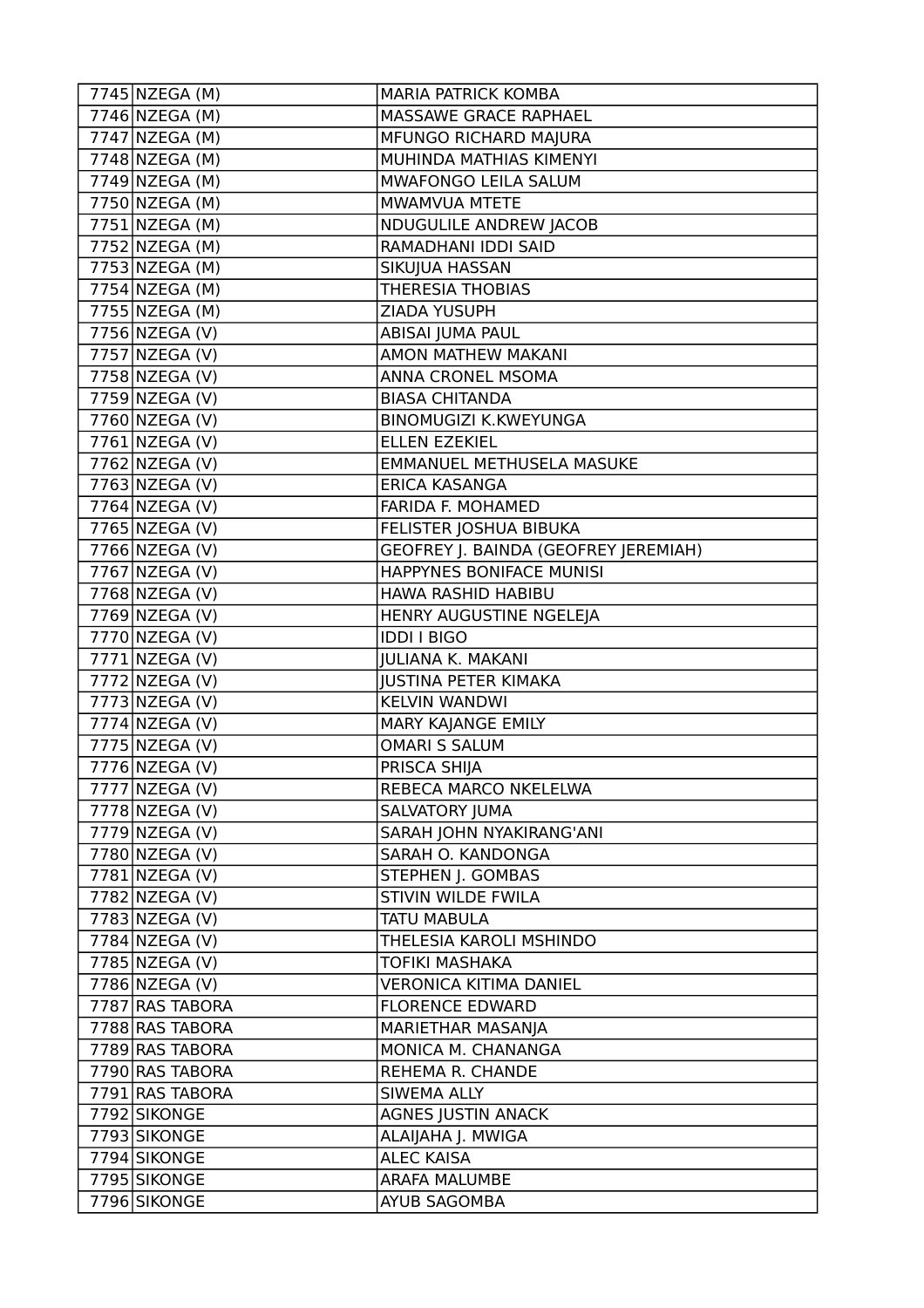| 7797 SIKONGE         | <b>BHOKE MAKURU</b>           |
|----------------------|-------------------------------|
| 7798 SIKONGE         | CATHERINE M. CONSTANTINE      |
| 7799 SIKONGE         | EVARISTA PETER TEMU           |
| 7800 SIKONGE         | <b>FREDRICK MTAO</b>          |
| 7801 SIKONGE         | <b>GRACE ELISHA</b>           |
| 7802 SIKONGE         | <b>GRACE R. MPENA</b>         |
| 7803 SIKONGE         | <b>JAMES A. KAPAGA</b>        |
| 7804 SIKONGE         | <b>JENIFER SAMWEL</b>         |
| 7805 SIKONGE         | KAWE E. MLYOMI                |
| 7806 SIKONGE         | LIVIN M. RICHARD              |
| 7807 SIKONGE         | <b>LUCY SAMWEL</b>            |
| 7808 SIKONGE         | MARIAM J. GABRIEL             |
| 7809 SIKONGE         | <b>MARIAM KALUMBILO</b>       |
| 7810 SIKONGE         | MARY LEWEL KIWELU             |
| 7811 SIKONGE         | MWASITI ADAMU                 |
| 7812 SIKONGE         | <b>NEEMA MASINGOTI</b>        |
| 7813 SIKONGE         | PATRICK J. BAKENA             |
| 7814 SIKONGE         | REHEMA KAPAYA                 |
| 7815 SIKONGE         | REHEMA RASHID AMRI            |
| 7816 SIKONGE         | <b>ROSEMARY SHIJA</b>         |
| 7817 SIKONGE         | SADA R.MTETENGWA              |
| 7818 SIKONGE         | <b>SALIMA SELEMANI</b>        |
| 7819 SIKONGE         | <b>SEBLON SILAS PETER</b>     |
| 7820 SIKONGE         | SOPHIA J. MALEMBEKA           |
| 7821 SIKONGE         | <b>SOSPETER T. BARUTI</b>     |
| 7822 SIKONGE         | <b>SUZAN ARON MAGANGA</b>     |
| 7823 SIKONGE         | SYLIVANUS KABUTULA            |
| 7824 SIKONGE         | <b>VALENTINE E. MTOBA</b>     |
| 7825 SIKONGE         | <b>VEREDIANA MUGETA</b>       |
| 7826 SIKONGE         | ZABLON S. KABINDA             |
| 7827 TABORA MANISPAA | ADAM MALYA MABULA             |
| 7828 TABORA MANISPAA | <b>ALLY SAIDI CHANDE</b>      |
| 7829 TABORA MANISPAA | AMINA SING'OMBE JUMANNE       |
| 7830 TABORA MANISPAA | ANGELINA BALTAZARY MPINA      |
| 7831 TABORA MANISPAA | ANNA MAHENDA MORIS            |
| 7832 TABORA MANISPAA | ASHA ITELEWE MWASUMBI         |
| 7833 TABORA MANISPAA | AURELIA KAREKEZI CASSIAN      |
| 7834 TABORA MANISPAA | BERTHA FERDINAND MSANZYA      |
| 7835 TABORA MANISPAA | DOMISIANA B. MAKUNGU          |
| 7836 TABORA MANISPAA | DONATH A. KIMARIO             |
| 7837 TABORA MANISPAA | DOREEN JOSHUA MSANGI          |
| 7838 TABORA MANISPAA | ELIA YONA MNZAVA              |
| 7839 TABORA MANISPAA | <b>EMMACULATA LEPHY GEMBE</b> |
| 7840 TABORA MANISPAA | <b>ESTHER JOHN MAKELELE</b>   |
| 7841 TABORA MANISPAA | ESTINA BOAZ BARAJA            |
| 7842 TABORA MANISPAA | FATUMA A. MAKWAYA             |
| 7843 TABORA MANISPAA | FIDES DIDAS MNKO              |
| 7844 TABORA MANISPAA | FLORENCE MWAKASEGE GODFREY    |
| 7845 TABORA MANISPAA | <b>GLORIA ANTHONY MOSHI</b>   |
| 7846 TABORA MANISPAA | HALIMA W. MATUGA              |
| 7847 TABORA MANISPAA | HAPINES ALEX WANDIBA          |
| 7848 TABORA MANISPAA | JOHN LOLANI MSAWA             |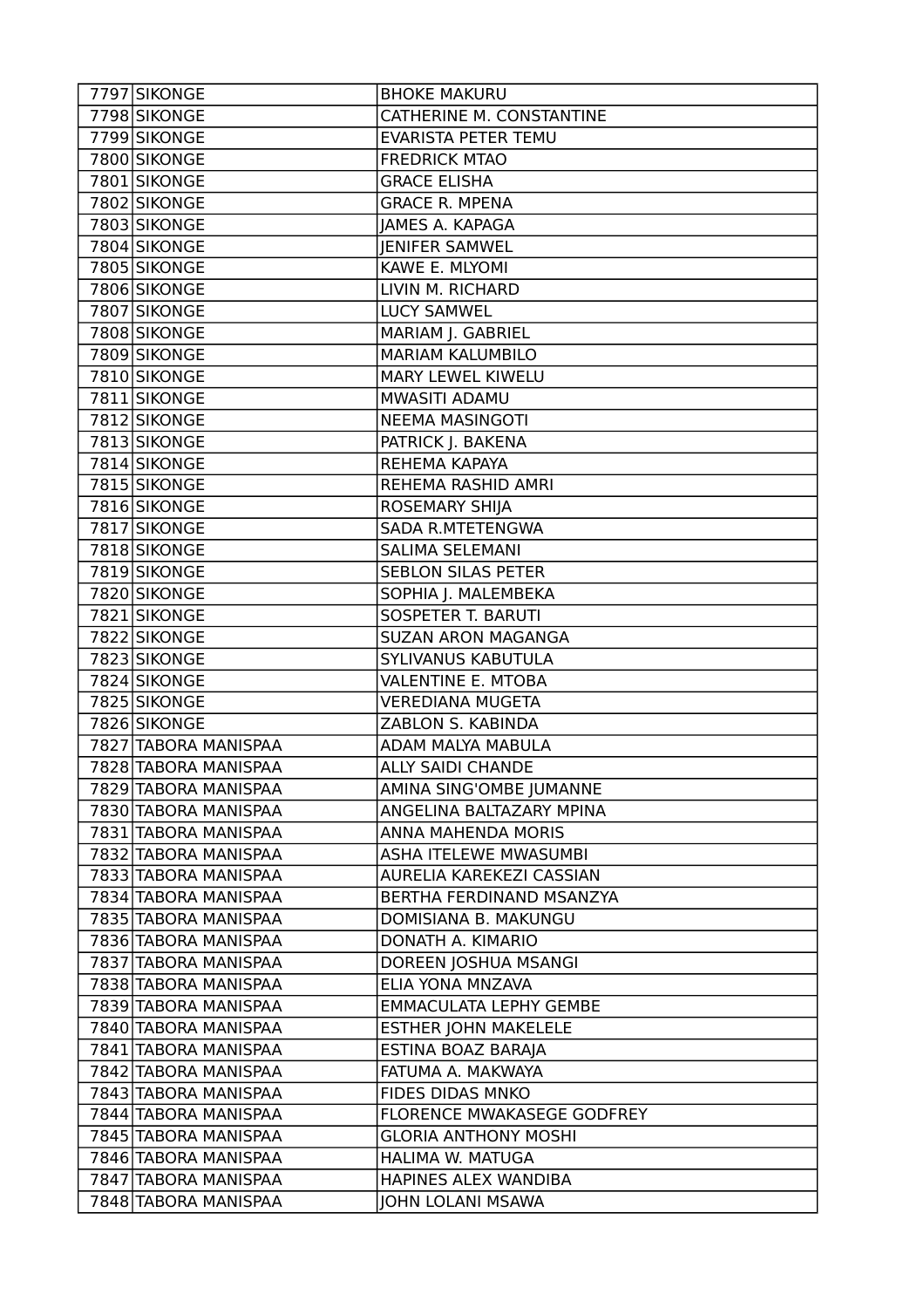|           | 7849 TABORA MANISPAA | MARTRIDA L. MGANGA             |
|-----------|----------------------|--------------------------------|
|           | 7850 TABORA MANISPAA | MASHIRA J. ALLY                |
|           | 7851 TABORA MANISPAA | MATOFALI M. MATOFALI           |
|           | 7852 TABORA MANISPAA | <b>MODESTA MADILI</b>          |
|           | 7853 TABORA MANISPAA | MWAJUMA P. MWABRUCK            |
|           | 7854 TABORA MANISPAA | MWASITI H. CHAKA               |
|           | 7855 TABORA MANISPAA | <b>NOELINA NESTORY</b>         |
|           | 7856 TABORA MANISPAA | NYANGUBA J. MTANI              |
|           | 7857 TABORA MANISPAA | ODIRA M. ONGORO                |
|           | 7858 TABORA MANISPAA | OJUKU F. MSUYA                 |
|           | 7859 TABORA MANISPAA | PERPETUA K. OSCAR              |
|           | 7860 TABORA MANISPAA | PHOIBE CHARLES MBAGA           |
|           | 7861 TABORA MANISPAA | REGINA SAMSON MAGABANYWA       |
|           | 7862 TABORA MANISPAA | SALMA MOHAMED MGERUKA          |
|           | 7863 TABORA MANISPAA | SECHELELA GILBERT MEDA         |
|           | 7864 TABORA MANISPAA | SYLVESTER MASOLOGO MACHELE     |
|           | 7865 TABORA MANISPAA | THERESIA J. MASAWE             |
|           | 7866 TABORA MANISPAA | TUMAINI NURU FARAJI            |
|           | 7867 TABORA MANISPAA | ZULPHA OMARY KONDO             |
|           | 7868 TABORA MANISPAA | ZUWENA HARUNA MFAUME           |
|           | 7869 URAMBO          | <b>CLARA T MBASA</b>           |
|           | 7870 URAMBO          | FATUMA H ALLY                  |
|           | 7871 URAMBO          | <b>GLORIA ABDALA</b>           |
|           | 7872 URAMBO          | <b>GWATAKO NYAKOKI GWATAKO</b> |
|           | 7873 URAMBO          | <b>IVANY MANGARAMA MAMBO</b>   |
|           | 7874 URAMBO          | <b>JACOB S KAMANDA</b>         |
|           | 7875 URAMBO          | <b>JOHANES RUBULILA RUBILA</b> |
|           | 7876 URAMBO          | <b>LUCKY ENOCK MGENI</b>       |
|           | 7877 URAMBO          | MARIAM A. SANGALI              |
|           | 7878 URAMBO          | MOSES WESTON KASEBELE          |
|           | 7879 URAMBO          | MWINYI JUMA MWAYA              |
|           | 7880 URAMBO          | <b>REGINA R MSOKWE</b>         |
|           | 7881 URAMBO          | ROSE E. MASILAMBA              |
|           | 7882 URAMBO          | <b>SAADA S KHAMIS</b>          |
|           | 7883 URAMBO          | SAMWEL MASANGA                 |
|           | 7884 URAMBO          | STELLA AVITUS RIWA             |
|           | 7885 URAMBO          | <b>UPENDO VICENT</b>           |
|           | 7886 URAMBO          | <b>WILLIAM K MBAKO</b>         |
|           | 7887 URAMBO          | YUSUPH KULWA MANYEGE           |
|           | 7888 URAMBO          | ZACHARIA MOSES ABRAHAMU        |
| 7889 UYUI |                      | ALON JEREMIA SWAI              |
| 7890 UYUI |                      | ATWINE SALA JOHNSTONE          |
| 7891 UYUI |                      | <b>GENJA MAGRETH MASHOKA</b>   |
| 7892 UYUI |                      | <b>GILLEGU JOHN NGASSA</b>     |
| 7893 UYUI |                      | HAMISI NYABUGUMBA EPHRAIM      |
| 7894 UYUI |                      | HOLELA MPANDA MAKENZI          |
| 7895 UYUI |                      | <b>IDDI FADINA MOHAMEDI</b>    |
| 7896 UYUI |                      | JOHN RACHEL MFIKWA             |
| 7897 UYUI |                      | JOSEPH JOHN CHITANDA           |
| 7898 UYUI |                      | <b>JOSEPH REBECCA KABISSI</b>  |
| 7899 UYUI |                      | KABADULWA AMOSI CHARLES        |
| 7900 UYUI |                      | KAGODA SOPHIA S                |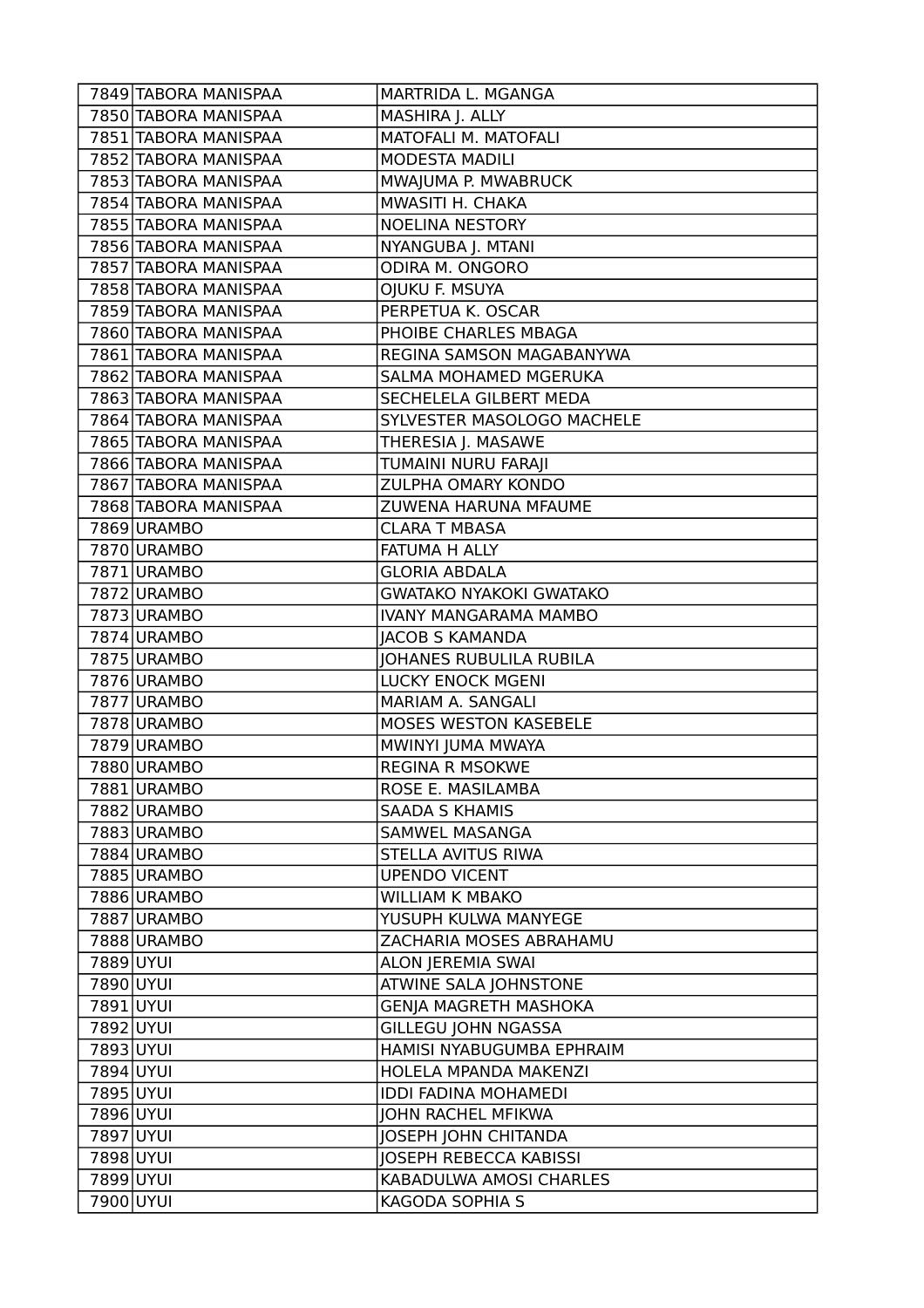|                              | KATYEGA GEORGE EDWARD                        |
|------------------------------|----------------------------------------------|
| 7902 UYUI                    | KAUNDA JULIETH JOHN                          |
| 7903 UYUI                    | KAYOMBO MARY EXAVIERY                        |
| 7904 UYUI                    | KIBAYA BLANKA GREGORY                        |
| 7905 UYUI                    | KOMBO SAID YASSINI                           |
| 7906 UYUI                    | LABIA NAVECHA SHABANI                        |
| 7907 UYUI                    | MAGELLE PAUL CHARLES                         |
| 7908 UYUI                    | MAGENI VESTINA KAYUMBI                       |
| 7909 UYUI                    | <b>MAKONDA THABITI SAIDI</b>                 |
| 7910 UYUI                    | MASALU DINA SAMSON                           |
| 7911 UYUI                    | MASSAWE JOYCE P                              |
| 7912 UYUI                    | MBULWA EMMANUEL HENRY                        |
| 7913 UYUI                    | MBWAGA MAWAZO JOHN                           |
| 7914 UYUI                    | <b>MDEHWA SAIDI J</b>                        |
| 7915 UYUI                    | MFURUTA DEOGRATIAS BALOGICHESE               |
| 7916 UYUI                    | MHOJA SIMPHOROZA KAGARUKI                    |
| 7917 UYUI                    | MKINDWA PERPETUA ALOYCE                      |
| $\overline{79}18$ UYUI       | MKWAYA PHILLEMON OKENG'O                     |
| 7919 UYUI                    | MNGUJINI SHAMIMU ABDALLAH                    |
| 7920 UYUI                    | MNYWANYWA RASHID ATHUMAN                     |
| 7921 UYUI                    | MPONGO HADIJA SALEHE                         |
| 7922 UYUI                    | MSEMO FATUMA SAID                            |
| 7923 UYUI                    | MWACHA JOHARI SIMON                          |
| 7924 UYUI                    | MWANSISYA HOBOKELA JOSEPH                    |
| 7925 UYUI                    | MWANTIMWA GODFREY FELIX                      |
| 7926 UYUI                    | NDIYO EVARIST KULANGA                        |
| 7927 UYUI                    | NJINJA SARAH ISSACK                          |
| 7928 UYUI                    | NZUNDA MSYANI PAUL                           |
| 7929 UYUI                    | <b>OGUTU GRADUS O</b>                        |
| 7930 UYUI                    | RASHIDI KIJA                                 |
| 7931 UYUI                    | SABUKA KULWA ELISHA                          |
| 7932 UYUI                    | SIMBA KATEGILE DOUGLAS                       |
| 7933 UYUI                    |                                              |
|                              | STANSLAUS SARAH KARATA                       |
| 7934 UYUI                    | WILLA ZAINABU MOHAMED                        |
| 7935 UYUI                    | ZACHARIA CHARLES ELISHA                      |
| 7936 BUMBULI                 | <b>AMINA MSHIHIRI</b>                        |
| 7937 BUMBULI                 | AMINA S. ABEID                               |
| 7938 BUMBULI                 | AMIRI S. MTUNGUJA                            |
| 7939 BUMBULI                 | <b>ASMA RAMADHANI</b>                        |
| 7940 BUMBULI                 | ASMAHA H. RASHIDI                            |
| 7941 BUMBULI                 | <b>AURELIA ZACHARIA</b>                      |
| 7942 BUMBULI                 | <b>BEATRICE G. HIZZA</b>                     |
| 7943 BUMBULI                 | BERNADETA B. MASAWE                          |
| 7944 BUMBULI                 | CHARLES E. MMBAGA                            |
| 7945 BUMBULI                 | <b>CHRISTINA DAFFA</b>                       |
| 7946 BUMBULI                 | CHRISTINA JACKSONI MBALWA                    |
| 7947 BUMBULI                 | <b>CLEMENT SHEMSIGWA</b>                     |
| 7948 BUMBULI                 | DANIEL KAZILA                                |
| 7949 BUMBULI                 | <b>DAVID RAPHAEL</b>                         |
| 7950 BUMBULI                 | DEODATHA A. PAGULA                           |
| 7951 BUMBULI<br>7952 BUMBULI | <b>ESTA JOSEPH</b><br><b>EUGEN T. MGAMBO</b> |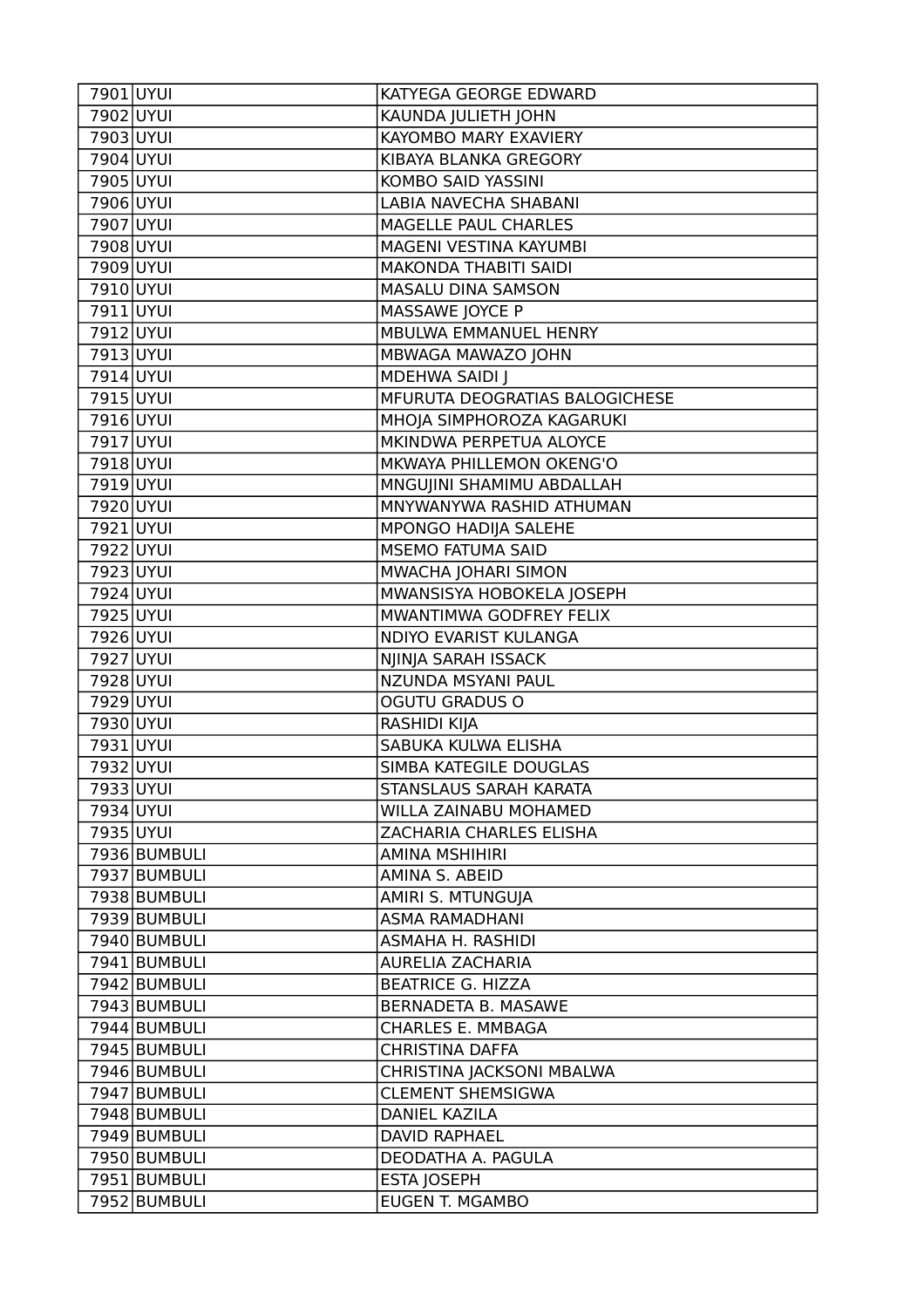| 7953 BUMBULI               | FATMA I. MRUMA           |
|----------------------------|--------------------------|
| 7954 BUMBULI               | FAWADHI M. BANDA         |
| 7955 BUMBULI               | <b>FELISTA MATEI</b>     |
| 7956 BUMBULI               | <b>FLORENCE YOHANA</b>   |
| 7957 BUMBULI               | <b>FRANCIS EMMANUEL</b>  |
| 7958 BUMBULI               | <b>GLADNESS JOSEPH</b>   |
| 7959 BUMBULI               | <b>GRACE Y BOGA</b>      |
| 7960 BUMBULI               | HERBET J. HIZA           |
| 7961 BUMBULI               | HILDA MBWAMBO            |
| 7962 BUMBULI               | HOSSANA S. KASHATILA     |
| 7963 BUMBULI               | <b>HOSSENI NGUZO</b>     |
| 7964 BUMBULI               | <b>JOSEPHINE MKICHWE</b> |
| 7965 BUMBULI               | <b>JUDITH ELIUD</b>      |
| 7966 BUMBULI               | <b>MARY R MSUMARI</b>    |
| 7967 BUMBULI               | <b>MATHEW MICHAEL</b>    |
| 7968 BUMBULI               | <b>MONICA MINGA</b>      |
| 7969 BUMBULI               | <b>MWANAALY WANDI</b>    |
| 7970 BUMBULI               | MWANAIDI H. KIMOMWE      |
| 7971 BUMBULI               | NAMINAZI IMANI           |
| 7972 BUMBULI               | <b>NAOMI JUMA</b>        |
| 7973 BUMBULI               | <b>NAOMI MWETA</b>       |
| 7974 BUMBULI               | NICOLOUS ZAWAGHOLI       |
| 7975 BUMBULI               | <b>NUSURA MDOE</b>       |
| $\overline{797}$ 6 BUMBULI | <b>OLIVER PAUL</b>       |
| 7977 BUMBULI               | <b>OMARY MUSA</b>        |
| 7978 BUMBULI               | PENUEL YOEL              |
| 7979 BUMBULI               | RAHEL G. MWANISAWA       |
| $7980$ BUMBULI             | <b>REHEMA STAMILI</b>    |
| 7981 BUMBULI               | <b>RIZIKI CHARLES</b>    |
| 7982 BUMBULI               | ROBERT H.J. HAMY         |
| 7983 BUMBULI               | <b>ROBERT R ROBERT</b>   |
| 7984 BUMBULI               | <b>SALIMINI HAMISI</b>   |
| 7985 BUMBULI               | <b>SALOME PAUL</b>       |
| 7986 BUMBULI               | SARA NJAKE               |
| 7987 BUMBULI               | <b>SARA SHEMBILU</b>     |
| 7988 BUMBULI               | SHABAN H.S. KANJU        |
| 7989 BUMBULI               | <b>SHABANI SAIDI</b>     |
| 7990 BUMBULI               | SHAKILA MUHINA           |
| 7991 BUMBULI               | SOPHIA KASSIM            |
| 7992 BUMBULI               | <b>SUBIRA LADA</b>       |
| 7993 BUMBULI               | <b>TABU RAJABU</b>       |
| 7994 BUMBULI               | THERESIA ANTONY          |
| 7995 BUMBULI               | <b>VUMILIA S. MSOMA</b>  |
| 7996 BUMBULI               | YOHANA MNDEME            |
| 7997 BUMBULI               | YUSUFU KH MANGARE        |
| 7998 BUMBULI               | ZAHARANI IBRAHIMU        |
| 7999 BUMBULI               | ZIADA KUPAZA             |
| 8000 HANDENI (M)           | ASHA DYMWALE HIBA        |
| 8001   HANDENI (M)         | ASHURA A. KIMICHA        |
| 8002 HANDENI (M)           | <b>BIATA JOHN</b>        |
| 8003 HANDENI (M)           | CECILIA R. MAHIZA        |
| 8004 HANDENI (M)           | DISMAS J. BALUA          |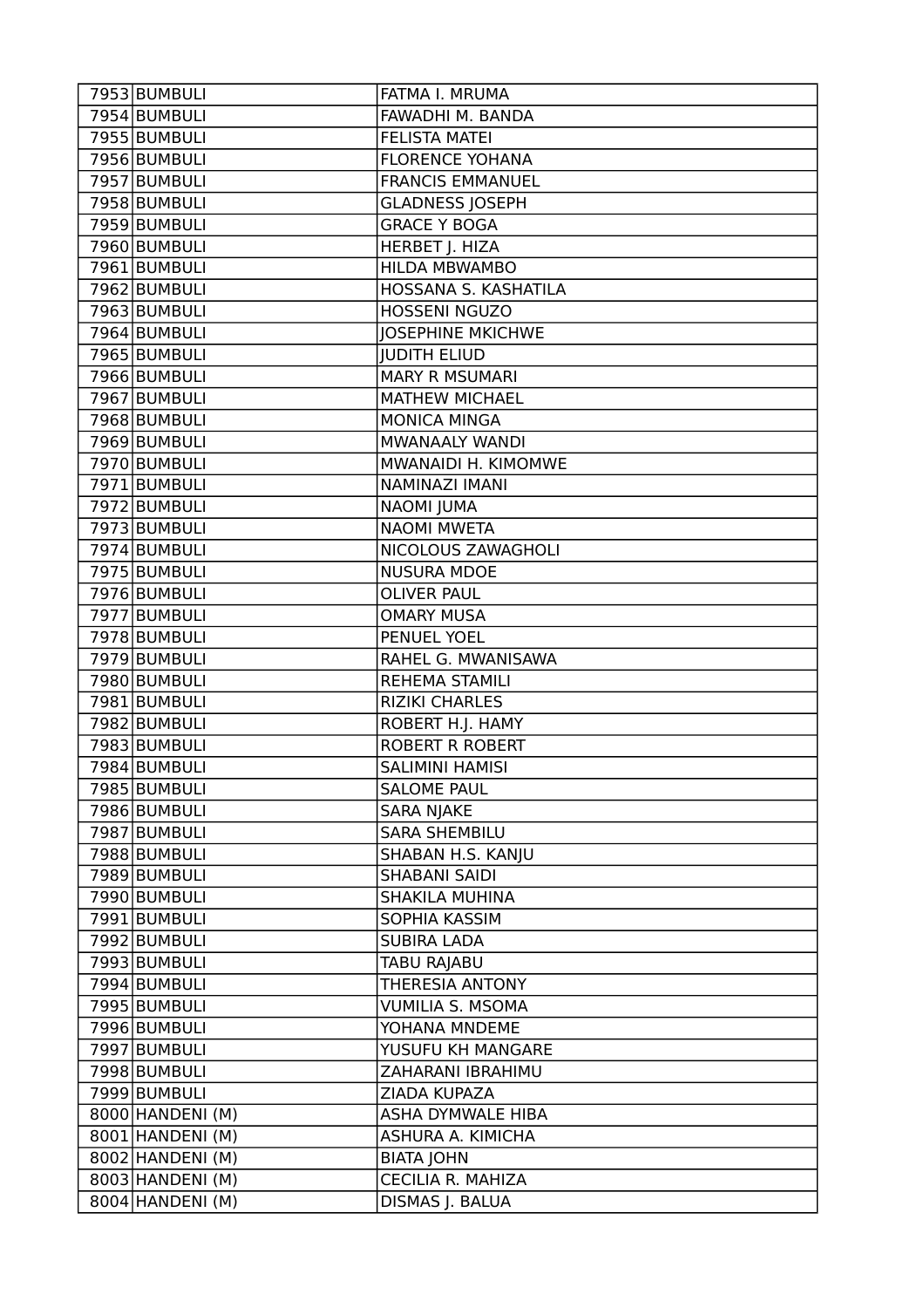| 8005 HANDENI (M)              | FARIDA H. JUMA                 |
|-------------------------------|--------------------------------|
| 8006 HANDENI (M)              | <b>GRACE MAVUCHE</b>           |
| 8007 HANDENI (M)              | HADIJA JAFARI MNGEREZA         |
| 8008 HANDENI (M)              | <b>HADIJA MKOMWA</b>           |
| 8009 HANDENI (M)              | HALIMA R. MGANGA               |
| 8010 HANDENI (M)              | JAMILA KILEO ATHUMANI          |
| 8011 HANDENI (M)              | MARRY S. KUSAGA                |
| 8012 HANDENI (M)              | MWANAISHA MBWEGO               |
| 8013 HANDENI (M)              | <b>NEEMA GODFREY</b>           |
| 8014 HANDENI (M)              | NYAMIZI JOSEPH                 |
| 8015 HANDENI (M)              | RAJABU SALIMU BAYA             |
| 8016 HANDENI (M)              | SALAMA RAJABU                  |
| 8017 HANDENI (M)              | <b>SALMA ATHUMANI</b>          |
| 8018 HANDENI (M)              | STELLA A. KILUA                |
| 8019 HANDENI (M)              | <b>VERONICA AGASTINO MSABA</b> |
| 8020 HANDENI (V)              | ANASTAZIA .I.LAZARO            |
| 8021 HANDENI (V)              | ANGELA J. LUGALLA              |
| 8022 HANDENI (V)              | ANGELINA.L.KADALA              |
| 8023 HANDENI (V)              | ANJELA.J.MOKIWA                |
| 8024 HANDENI (V)              | <b>ASHA NASSORO</b>            |
| 8025 HANDENI (V)              | ASHA SIMBA MGAZA               |
| 8026 HANDENI (V)              | <b>AZIZA I HASSANI</b>         |
| 8027 HANDENI (V)              | <b>BEATRICE N. SEMKIWA</b>     |
| 8028 HANDENI (V)              | <b>BLANDINA C.MBEZI</b>        |
| 8029 HANDENI (V)              | <b>BRIAN R. MARIKI</b>         |
| 8030 HANDENI (V)              | <b>BROWN SHEMZIGWA</b>         |
| 8031 HANDENI (V)              | <b>CHARLES JOHN MNKAY</b>      |
| 8032 HANDENI (V)              | ELIZABERTH HAJI MLIGHA         |
| 8033 HANDENI (V)              | <b>ELIZABETH JOHN</b>          |
| $\overline{8034}$ HANDENI (V) | <b>EMANUEL G. MOSHI</b>        |
| 8035 HANDENI (V)              | <b>EVILINE MCHEZO</b>          |
| 8036 HANDENI (V)              | FARIDA H. ATHUMANI             |
| 8037 HANDENI (V)              | FATUMA MGANGA                  |
| 8038 HANDENI (V)              | FATUMA MUSSA                   |
| 8039 HANDENI (V)              | FLAVIANA.C.MPOGOLE             |
| 8040 HANDENI (V)              | FLORENCE Y. MZIRAY             |
| 8041   HANDENI (V)            | <b>GODFREY MSOFE</b>           |
| 8042 HANDENI (V)              | <b>GRACE MLAGUZI MGAZA</b>     |
| 8043 HANDENI (V)              | HADIJA.I.SHECHAMBO             |
| 8044 HANDENI (V)              | <b>HAIRAT HAMISI</b>           |
| 8045 HANDENI (V)              | HALIMA.J.MHINA                 |
| 8046 HANDENI (V)              | HAWA RAMADHANI                 |
| 8047   HANDENI (V)            | HIDAYA MIGILA KIRUMBA          |
| 8048 HANDENI (V)              | JAMILA JUMANNE RAMADHANI       |
| 8049 HANDENI (V)              | <b>JANE MGAZA</b>              |
| 8050 HANDENI (V)              | <b>JULIANA LALA</b>            |
| 8051 HANDENI (V)              | <b>JULIETH B. KIWELU</b>       |
| 8052 HANDENI (V)              | KASSANGA H SALIM               |
| 8053 HANDENI (V)              | LEAH J. SHIYO                  |
| 8054 HANDENI (V)              | LOLITHA E M MALLYA             |
| 8055 HANDENI (V)              | LUCY WILLIAM                   |
| 8056 HANDENI (V)              | MAGRETH JOSEPH                 |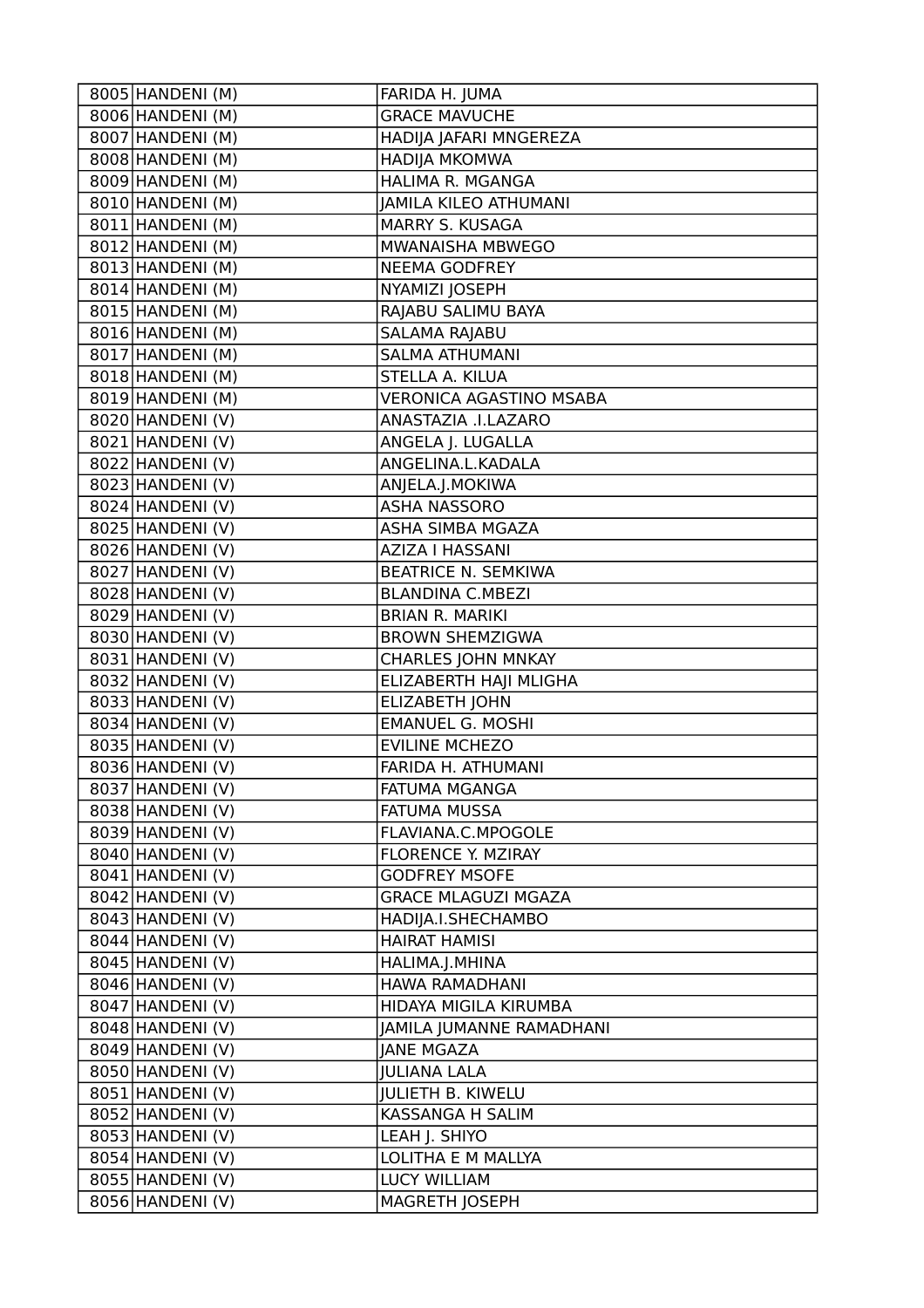| 8057 HANDENI (V)              | <b>MARIAM MOKIWA</b>        |
|-------------------------------|-----------------------------|
| 8058 HANDENI (V)              | <b>MARYAM HATIBU SHAURI</b> |
| 8059 HANDENI (V)              | MASEFU .S.MWEZIMBILI        |
| 8060 HANDENI (V)              | <b>MASESA MALALE</b>        |
| 8061 HANDENI (V)              | MERCY W. KIMARO             |
| 8062 HANDENI (V)              | MWANAHAMISI IBRAHIMU        |
| 8063 HANDENI (V)              | <b>NEEMA KIMARO</b>         |
| $\overline{8064}$ HANDENI (V) | <b>NEEMA SAMWEL</b>         |
| 8065 HANDENI (V)              | <b>NICOLAUS MGAYA</b>       |
| 8066 HANDENI (V)              | <b>NOEL DAFFA</b>           |
| 8067 HANDENI (V)              | NTARISHWA JOHN MGONJA       |
| 8068 HANDENI (V)              | NURU SHEMDOE FARAJI         |
| 8069 HANDENI (V)              | OLIVER D. KIMARO            |
| 8070 HANDENI (V)              | <b>RASHIDI SAIDI</b>        |
| 8071 HANDENI (V)              | <b>ROGERS NGODA</b>         |
| 8072 HANDENI (V)              | <b>SABINANDE SWAI</b>       |
| 8073 HANDENI (V)              | SAFINES SALIMU MSOLO        |
| 8074 HANDENI (V)              | SAJIRA MPOZEMENYA           |
| 8075 HANDENI (V)              | <b>SANGITO AMMANUEL</b>     |
| 8076 HANDENI (V)              | <b>SAPINE MRINDOKO</b>      |
| 8077 HANDENI (V)              | SHABANI M. MUYA             |
| 8078 HANDENI (V)              | <b>SILAS ELIENA</b>         |
| 8079 HANDENI (V)              | SUBIRA.A.MBARUKU            |
| 8080 HANDENI (V)              | <b>SUZANA DEUS</b>          |
| 8081 HANDENI (V)              | <b>SUZANA KIMARO</b>        |
| 8082 HANDENI (V)              | SWALEHE SALIMU              |
| 8083 HANDENI (V)              | <b>TWAHA AMIRI</b>          |
| 8084 HANDENI (V)              | VALENTINO .H.MHANDO         |
| 8085 HANDENI (V)              | <b>WEMAEL SHAURI</b>        |
| $\overline{8086}$ HANDENI (V) | YASSINI MINJA               |
| 8087 HANDENI (V)              | ZAINULI MWANYOKA            |
| 8088 HANDENI (V)              | ZAWADI MAUYA                |
| 8089 KILINDI                  | <b>ABDALLAH KICHUI</b>      |
| 8090 KILINDI                  | <b>AMINA SHABANI</b>        |
| 8091 KILINDI                  | <b>AZIZAH M MRISHO</b>      |
| 8092 KILINDI                  | <b>BAKARI BUNDARA</b>       |
| 8093 KILINDI                  | <b>BATULA ISSA</b>          |
| 8094 KILINDI                  | <b>CAROLINE M MGAYA</b>     |
| 8095 KILINDI                  | <b>CHRISTINA HIZA</b>       |
| 8096 KILINDI                  | <b>DEBORA JEREMAIH</b>      |
| 8097 KILINDI                  | <b>ESTER B MLONGO</b>       |
| 8098 KILINDI                  | FATUMA MWALIMU              |
| 8099 KILINDI                  | <b>FURAHA F MNIZAVA</b>     |
| 8100 KILINDI                  | <b>GESTA A SISOBA</b>       |
| 8101 KILINDI                  | HALIMA R KAWALIKA           |
| 8102 KILINDI                  | <b>HILDA CHUMA</b>          |
| 8103 KILINDI                  | <b>IRENE T. SOSELA</b>      |
| 8104 KILINDI                  | <b>JENIROZA E MTANGA</b>    |
| 8105 KILINDI                  | <b>JOYCE C MAKANGE</b>      |
| 8106 KILINDI                  | <b>JOYCE KADURI</b>         |
| 8107 KILINDI                  | <b>JUDITH   CHABAI</b>      |
| 8108 KILINDI                  | <b>JUDITH KAMBELENJE</b>    |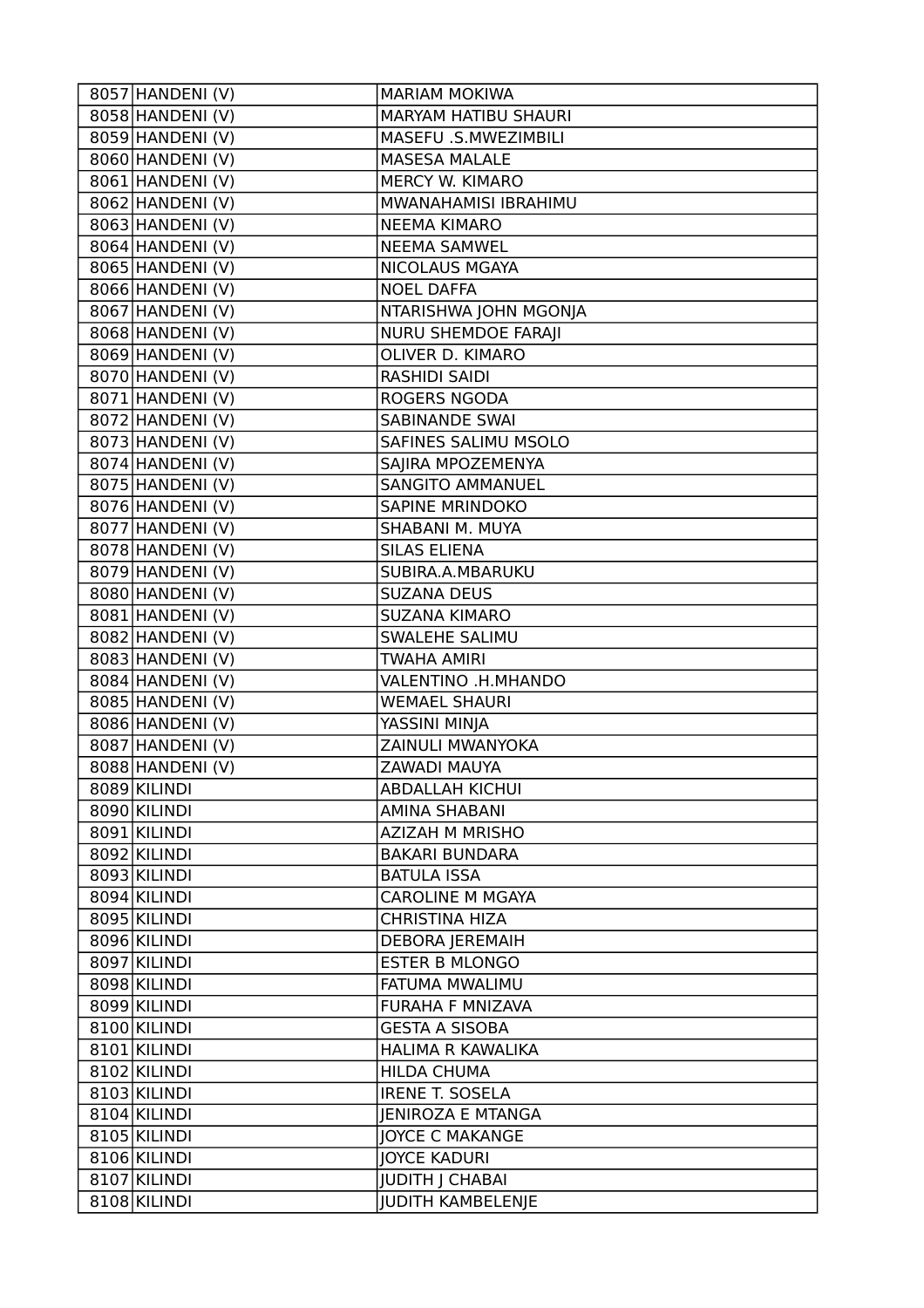| 8109 KILINDI              | <b>JUMA I. CHITANDA</b>      |
|---------------------------|------------------------------|
| 8110 KILINDI              | KABULA MASUNGA KANUDA        |
| 8111 KILINDI              | KALISTA JULIUS               |
| 8112 KILINDI              | KURUSUMU S HOSSEIN           |
| 8113 KILINDI              | <b>MARIAM M MHAMPI</b>       |
| 8114 KILINDI              | MARIAMU M NGULANGWA          |
| 8115 KILINDI              | <b>MASAIDI O SHEKIMWERI</b>  |
| 8116 KILINDI              | <b>MAURICE R LUKANGA</b>     |
| 8117 KILINDI              | <b>MHARAMI SUDI</b>          |
| 8118 KILINDI              | MICHAEL MHINA                |
| 8119 KILINDI              | <b>MILA ENOCK</b>            |
| 8120 KILINDI              | MOHAMEDI H SEFU              |
| 8121 KILINDI              | MWAHERI I NYANGE             |
| 8122 KILINDI              | MWAJABU S SUDI               |
| 8123 KILINDI              | MWANAAMINA MRUMA             |
| 8124 KILINDI              | MWANAASHA ABDI               |
| 8125 KILINDI              | MWANAIDI RASHIDI MNYAMIS     |
| 8126 KILINDI              | MWANAKWETU A NGUPEPE         |
| 8127 KILINDI              | <b>NASSOR F MHINA</b>        |
| 8128 KILINDI              | NJOKOLE MPANGALA             |
| 8129 KILINDI              | REHEMA J MKUMBA              |
| 8130 KILINDI              | REHEMA KH ALLY               |
| 8131 KILINDI              | RICHARD M LUSINGU            |
| 8132 KILINDI              | RICHARD MHINA                |
| $\overline{8133}$ KILINDI | SAIDI A MAVURA               |
| 8134 KILINDI              | <b>SALEHE HEMEDI</b>         |
| 8135 KILINDI              | <b>SALMA ALLI</b>            |
| 8136 KILINDI              | <b>SAUDA SALUM</b>           |
| 8137 KILINDI              | SIKUJUA ADAMU                |
| 8138 KILINDI              | <b>SIMON CHARLES</b>         |
| 8139 KILINDI              | <b>SOFIA OMARI</b>           |
| 8140 KILINDI              | <b>SOLOMON A MLAU</b>        |
| 8141 KILINDI              | TERESIA P TARIMO             |
| 8142 KILINDI              | YAHAYA M RAMADHANI           |
| 8143 KILINDI              | <b>ZAHARA MUSA</b>           |
| 8144 KILINDI              | ZAINABU ALLY                 |
| 8145 KILINDI              | <b>ZENATH A HAMISI</b>       |
| 8146 KILINDI              | <b>ZUBEDA A NDALI</b>        |
| 8147 KOROGWE (M)          | <b>AGNES C MGANGA</b>        |
| 8148 KOROGWE (M)          | <b>AGNES JOHN</b>            |
| 8149 KOROGWE (M)          | ALFRED L. MGAZA              |
| 8150 KOROGWE (M)          | ANGELA G MPOGOLE             |
| 8151 KOROGWE (M)          | ANNA FRANCIS NYENYEMBE       |
| 8152 KOROGWE (M)          | ANNA H IWOLE                 |
| 8153 KOROGWE (M)          | ANNA Z. MAKANGE              |
| 8154 KOROGWE (M)          | <b>BIUS R. CHUMA</b>         |
| 8155 KOROGWE (M)          | <b>EDWARD MHINA</b>          |
| 8156 KOROGWE (M)          | <b>ELIZABETH STEPHEN</b>     |
| 8157 KOROGWE (M)          | <b>EMMANUEL S. BASONDOLE</b> |
| 8158 KOROGWE (M)          | <b>ESTER BUJIKU</b>          |
| 8159 KOROGWE (M)          | <b>FLORA MBUJI</b>           |
| 8160 KOROGWE (M)          | <b>GEORGE MHINA</b>          |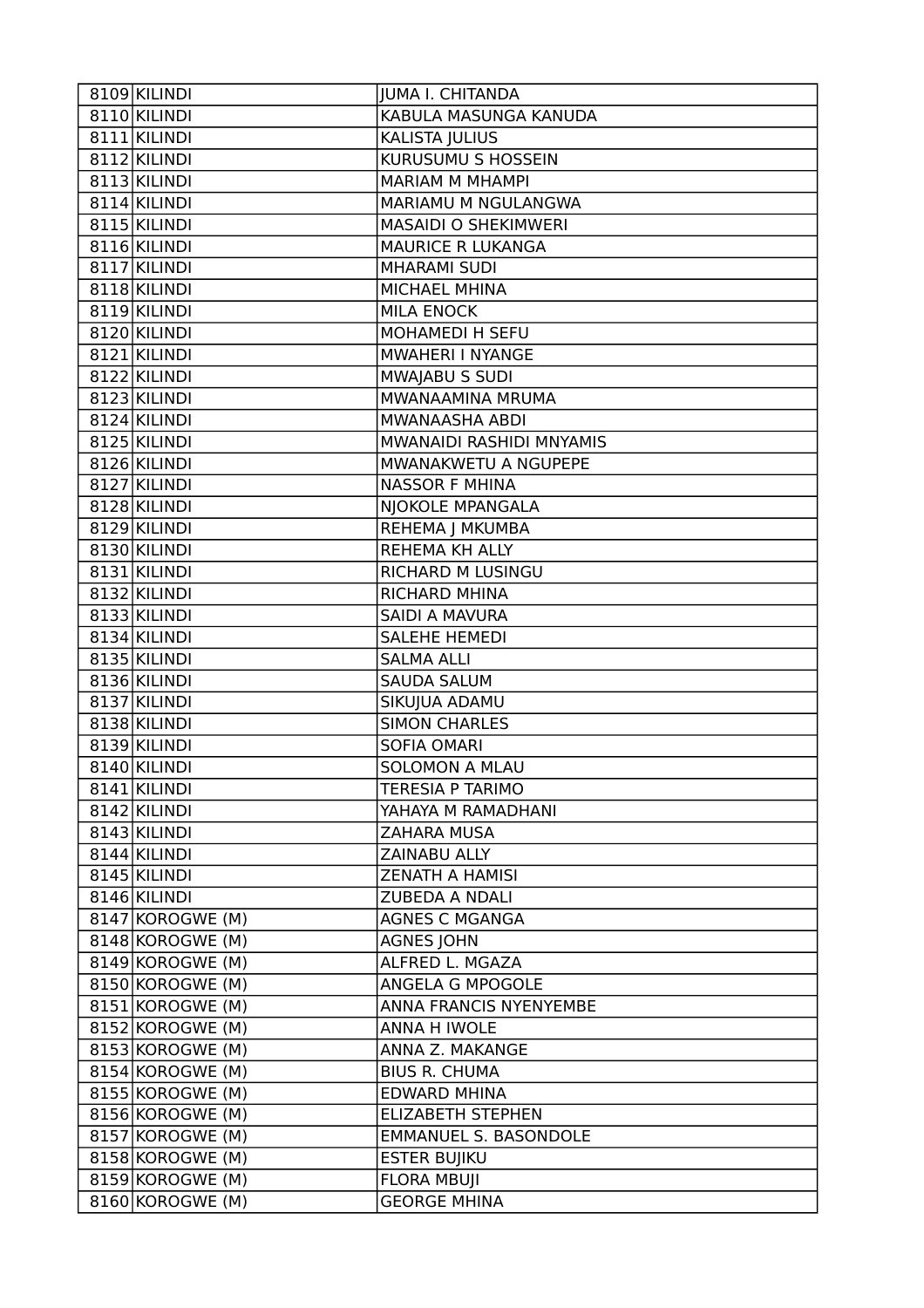| 8161 KOROGWE (M)   | <b>GLADNESS SABALI</b>        |
|--------------------|-------------------------------|
| 8162 KOROGWE (M)   | <b>HALIMA MUSA</b>            |
| 8163 KOROGWE (M)   | <b>HAMIS YUSUPH</b>           |
| 8164 KOROGWE (M)   | <b>HEBERT F MUSHI</b>         |
| 8165 KOROGWE (M)   | <b>JANETH GODFREY</b>         |
| 8166 KOROGWE (M)   | <b>LAURENT C MAEMBE</b>       |
| 8167 KOROGWE (M)   | <b>LUCY VICENT</b>            |
| 8168 KOROGWE (M)   | MARY J MMASI                  |
| 8169 KOROGWE (M)   | MIDCALINA SWAI                |
| 8170 KOROGWE (M)   | <b>MOSES L TELELI</b>         |
| 8171 KOROGWE (M)   | MWANAHAWA M. MITIMINGI        |
| 8172 KOROGWE (M)   | MWANAISHA A BORY              |
| 8173 KOROGWE (M)   | MWANNE H MAIGE                |
| 8174 KOROGWE (M)   | <b>NAILA SAIDI</b>            |
| 8175 KOROGWE (M)   | PAULINA NELSON                |
| 8176 KOROGWE (M)   | RADEGUNDA C MSAE              |
| 8177 KOROGWE (M)   | REHEMA G NAJEMA               |
| 8178 KOROGWE (M)   | SALEH Z. MZIGE                |
| 8179 KOROGWE (M)   | <b>SALOME GODFREY</b>         |
| 8180 KOROGWE (M)   | <b>SALOME PAUL</b>            |
| 8181 KOROGWE (M)   | SOPHIA BAKARI                 |
| 8182 KOROGWE (M)   | <b>SUDI M. MPONDA</b>         |
| 8183 KOROGWE (M)   | <b>ZAINAB MOHAMED</b>         |
| 8184 KOROGWE (V)   | <b>ABBAS DASTAN</b>           |
| 8185 KOROGWE (V)   | ADAMU M.BAKARI                |
| 8186 KOROGWE (V)   | <b>AHMAD M MRISHO</b>         |
| 8187 KOROGWE (V)   | <b>AISHA HALIFANI</b>         |
| 8188 KOROGWE (V)   | <b>ALEX PHILIPO</b>           |
| 8189 KOROGWE (V)   | ALIMISHI SHABANI              |
| 8190 KOROGWE (V)   | <b>ALOYCE LUCAS</b>           |
| 8191 KOROGWE (V)   | <b>AMINA ABASI</b>            |
| 8192 KOROGWE (V)   | AMINA DASA                    |
| 8193 KOROGWE (V)   | ANGELA MUGAMBILA              |
| 8194 KOROGWE (V)   | <b>BAKARI ABASI</b>           |
| 8195 KOROGWE (V)   | <b>BALLE JOSEPH</b>           |
| 8196 KOROGWE (V)   | <b>BEATRICE ZAKAYO</b>        |
| $8197$ KOROGWE (V) | <b>BILIHUDA HATIBU MVUNGI</b> |
| 8198 KOROGWE (V)   | <b>DENIS THOMAS SALAKANA</b>  |
| 8199 KOROGWE (V)   | <b>DONATA BABILE</b>          |
| 8200 KOROGWE (V)   | <b>EDNA R MDUMA</b>           |
| 8201 KOROGWE (V)   | <b>ELIAS STEPHANO</b>         |
| 8202 KOROGWE (V)   | <b>ELIZABETH JOHN</b>         |
| 8203 KOROGWE (V)   | <b>EMILIANA I.TEMBA</b>       |
| 8204 KOROGWE (V)   | ENINGHENJA EDUARD             |
| 8205 KOROGWE (V)   | <b>ESTER J MAJAMBO</b>        |
| 8206 KOROGWE (V)   | <b>GEOFREY SHAMBWE MMBAGA</b> |
| 8207 KOROGWE (V)   | <b>GLORY R. LYIMO</b>         |
| 8208 KOROGWE (V)   | <b>GRACE JOEL</b>             |
| 8209 KOROGWE (V)   | <b>GRACE JOHN</b>             |
| 8210 KOROGWE (V)   | <b>HADIJA MBAMBA</b>          |
| 8211 KOROGWE (V)   | HAIKA MANACE MAKANGE          |
| 8212 KOROGWE (V)   | HAIKAEL G. MBWAMBO            |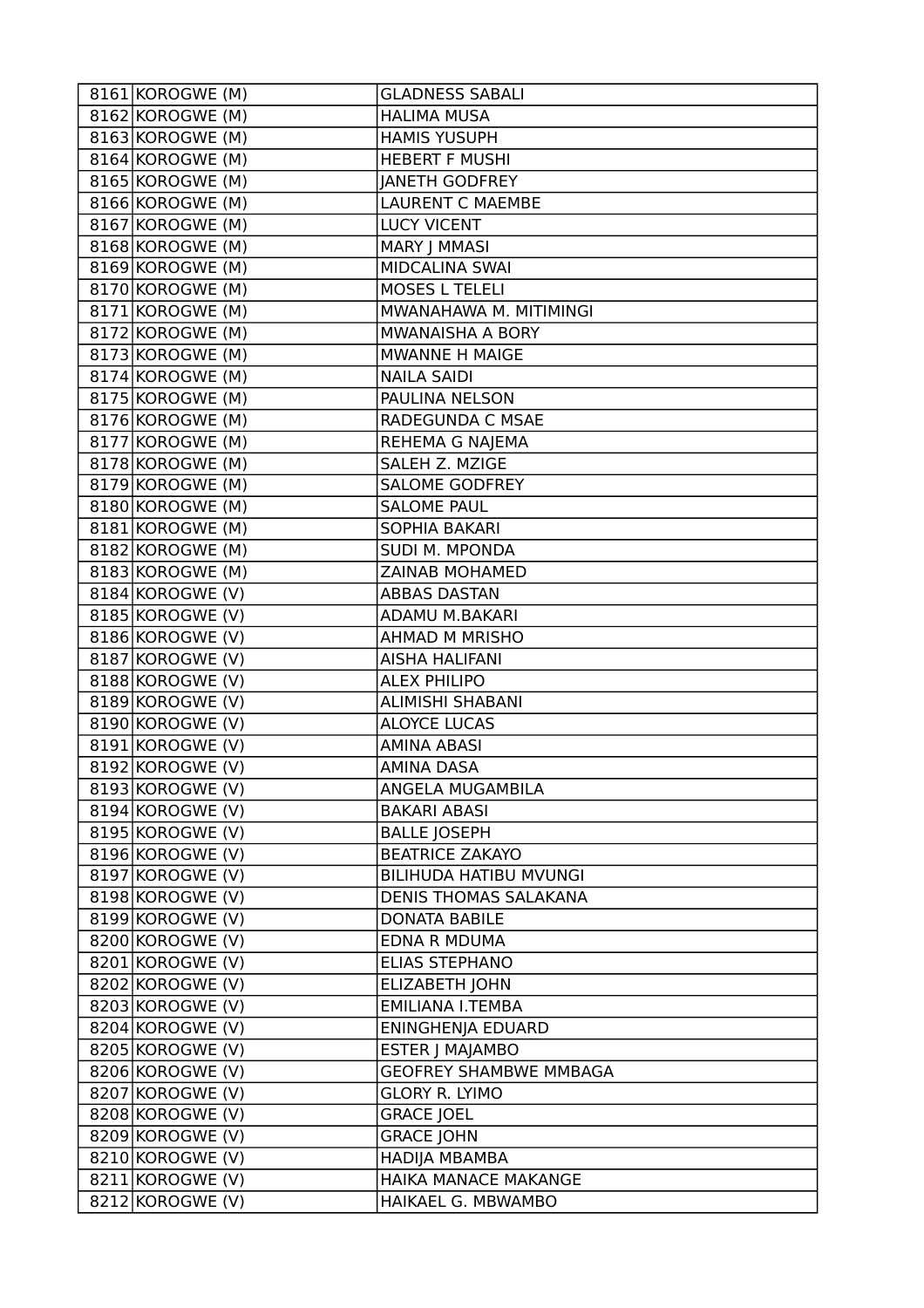| 8213 KOROGWE (V)   | HAMIDA N MKUFYA              |
|--------------------|------------------------------|
| 8214 KOROGWE (V)   | HASSAN JUMANNE               |
| 8215 KOROGWE (V)   | <b>HYPOLITAUS A.TIKYOMOI</b> |
| 8216 KOROGWE (V)   | <b>IREN WINSTONE</b>         |
| 8217 KOROGWE (V)   | <b>JANETH SELAGILA</b>       |
| 8218 KOROGWE (V)   | <b>JANETHE KWEKA</b>         |
| 8219 KOROGWE (V)   | <b>JOHN K ROBERT</b>         |
| 8220 KOROGWE (V)   | <b>JOHN MARWA</b>            |
| 8221 KOROGWE (V)   | <b>JOHN ROBERT</b>           |
| 8222 KOROGWE (V)   | <b>JOHN T.NYIMBO</b>         |
| 8223 KOROGWE (V)   | <b>JOISEPH MSOMEA</b>        |
| 8224 KOROGWE (V)   | KHADIJA JUMANNE              |
| $8225$ KOROGWE (V) | LETESIA MLOLERE              |
| 8226 KOROGWE (V)   | LIGHTNES FRANCIS SHEMBILU    |
| 8227 KOROGWE (V)   | <b>LIGHTNESS JOHN</b>        |
| 8228 KOROGWE (V)   | LYDIA J. MBELWA              |
| 8229 KOROGWE (V)   | MAGOGO A.LUSEWA              |
| 8230 KOROGWE (V)   | <b>MARGARET MHINA</b>        |
| 8231 KOROGWE (V)   | <b>MARIA GEORGE</b>          |
| 8232 KOROGWE (V)   | <b>MARIAM RIDWA</b>          |
| 8233 KOROGWE (V)   | MARIAMU SALEHE               |
| $8234$ KOROGWE (V) | MARTHA M. MATEO              |
| 8235 KOROGWE (V)   | <b>MARY ANAEL</b>            |
| 8236 KOROGWE (V)   | MONICA W. MSAGUSA            |
| 8237 KOROGWE (V)   | MUSTAFA M MALIKI             |
| 8238 KOROGWE (V)   | <b>NAFIKA TUMAINI</b>        |
| 8239 KOROGWE (V)   | <b>NEEMA EMANUEL</b>         |
| 8240 KOROGWE (V)   | <b>OMARI RAMADHANI</b>       |
| 8241 KOROGWE (V)   | PENDO NAFTARI                |
| $8242$ KOROGWE (V) | PEPERTUA PETER MBUJI         |
| $8243$ KOROGWE (V) | PETRONILA M MICHAEL          |
| 8244 KOROGWE (V)   | RAJABU S MINTANGA            |
| 8245 KOROGWE (V)   | RAMADHANI H RAJABU           |
| 8246 KOROGWE (V)   | REHEMA HATIBU OMARI          |
| 8247 KOROGWE (V)   | REHEMA KIHIYO                |
| 8248 KOROGWE (V)   | RICHARD KIWELU               |
| 8249 KOROGWE (V)   | <b>RICHARD NGULIZI</b>       |
| 8250 KOROGWE (V)   | ROGERS HERMAN SHELUKINDO     |
| 8251 KOROGWE (V)   | <b>SABINA H.MVUNGI</b>       |
| 8252 KOROGWE (V)   | SADAT NURDIN TAMBA           |
| 8253 KOROGWE (V)   | <b>SAID RASHIDI</b>          |
| 8254 KOROGWE (V)   | SAIFFU M.S. MASSOMO          |
| 8255 KOROGWE (V)   | SAKINA MSAFIRI MGUNYA        |
| 8256 KOROGWE (V)   | <b>SARAFINA THOBIUS</b>      |
| 8257 KOROGWE (V)   | SARAH Z SHELUKINDO           |
| 8258 KOROGWE (V)   | SAUMU ATHUMANI JUMA          |
| 8259 KOROGWE (V)   | SEBASTIAN SEMOTINE           |
| 8260 KOROGWE (V)   | SELEMANI SALEHE              |
| 8261 KOROGWE (V)   | <b>SEPPY MALUMBU</b>         |
| 8262 KOROGWE (V)   | SEVERA LUKA                  |
| 8263 KOROGWE (V)   | SHABAN A Z RAMADHANI         |
| 8264 KOROGWE (V)   | SIAJALI ADOLPH               |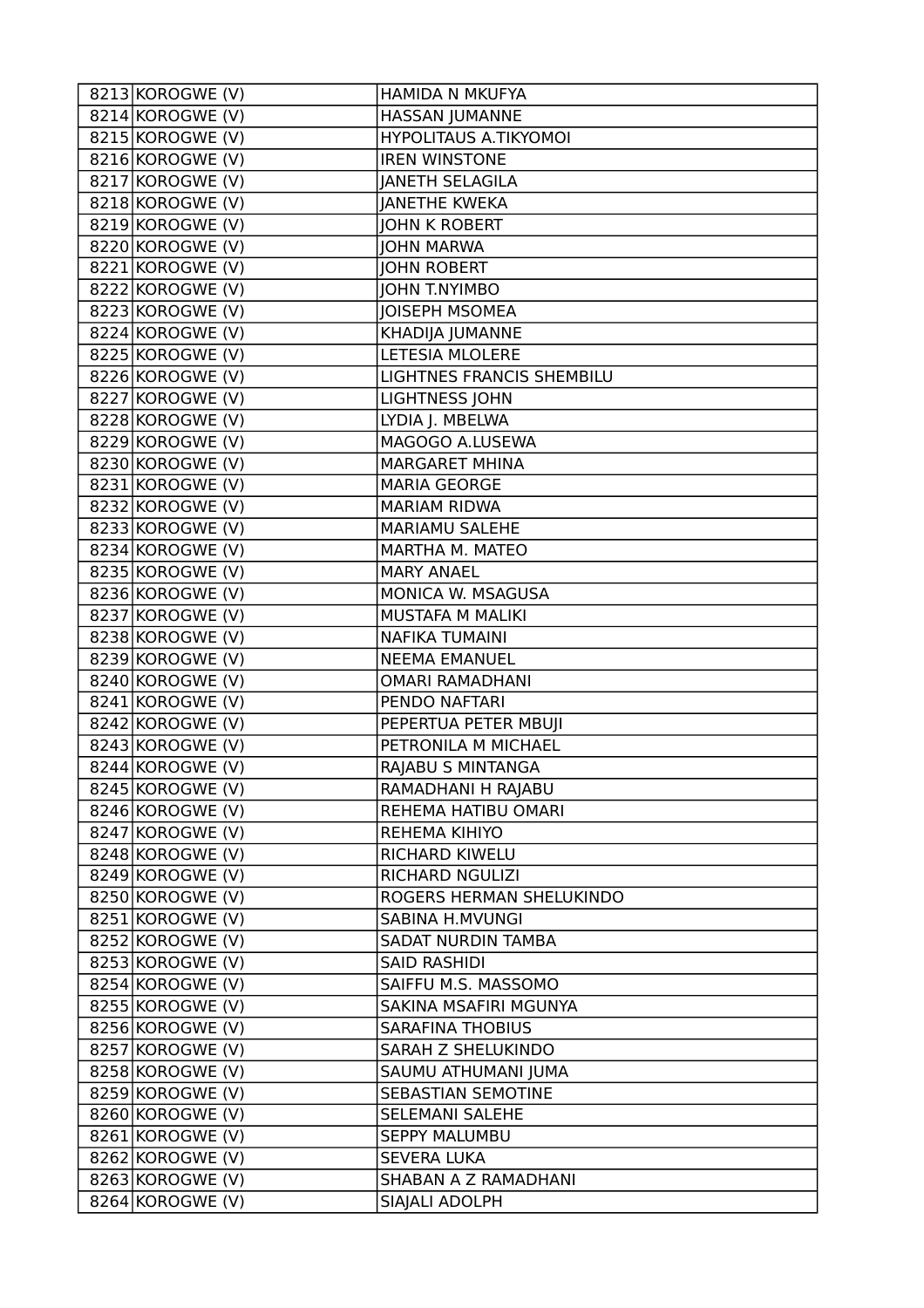| 8265 KOROGWE (V)   | SINA MOHAMED LIPAPILO            |
|--------------------|----------------------------------|
| 8266 KOROGWE (V)   | SINGANO R.DANDA                  |
| 8267 KOROGWE (V)   | SIPHIA MAJUMBI                   |
| 8268 KOROGWE (V)   | SOPHIA BAKARI KWELINGARA         |
| $8269$ KOROGWE (V) | STEPHEN SHAKALAGHE               |
| 8270 KOROGWE (V)   | SUBIRA ABDALLAH HOZA             |
| 8271 KOROGWE (V)   | SUZANA JOSEPHAT                  |
| 8272 KOROGWE (V)   | TABEA MWAKAKUKA                  |
| 8273 KOROGWE (V)   | <b>TERESIA ZIARA</b>             |
| 8274 KOROGWE (V)   | <b>UPENDO TUMAINI MWELI</b>      |
| $8275$ KOROGWE (V) | <b>VERONICA JOASY</b>            |
| 8276 KOROGWE (V)   | <b>VICENT KIONDO</b>             |
| 8277 KOROGWE (V)   | YASIN HASSAN                     |
| 8278 KOROGWE (V)   | ZAWADI OMARI ALI                 |
| $8279$ KOROGWE (V) | <b>ZENA JOHN</b>                 |
| 8280 KOROGWE (V)   | ZIADA KUPAZA                     |
| 8281 KOROGWE (V)   | ZUBEDA REHANI                    |
| 8282 LUSHOTO       | ABDALLAH ELIUNDI RWAMBO          |
| 8283 LUSHOTO       | ABDUL-RAHMAN CHAMBEGA KAFUKU     |
| 8284 LUSHOTO       | ALMISHI MSANGI SHABANI           |
| 8285 LUSHOTO       | <b>AMINA HAMZA</b>               |
| 8286 LUSHOTO       | AMINA HAMZA                      |
| 8287 LUSHOTO       | AYUBU HAMISI KUZIWA              |
| 8288 LUSHOTO       | <b>BAKARI SAIDI MAVURA</b>       |
| 8289 LUSHOTO       | <b>BATULI ABAS BARUTI</b>        |
| 8290 LUSHOTO       | <b>BATULI ABASBARUTI</b>         |
| 8291 LUSHOTO       | <b>BATULI IDDI KIKOTI</b>        |
| 8292 LUSHOTO       | <b>BEATRICE THOMASI KISARIKA</b> |
| 8293 LUSHOTO       | <b>BONIFACE RAPHAEL MGWENO</b>   |
| 8294 LUSHOTO       | <b>CAROLINE ANSELIM SHAYO</b>    |
| 8295 LUSHOTO       | CATHERINE MKENGWA SHUNDA         |
| 8296 LUSHOTO       | <b>CATHERINE RUTH NASETSE</b>    |
| 8297 LUSHOTO       | <b>CHARLES MMASA</b>             |
| 8298 LUSHOTO       | CHRISTINA KANIKI JEREMIA         |
| 8299 LUSHOTO       | <b>COTLDER SAID MWAMBASHI</b>    |
| 8300 LUSHOTO       | DORISMARTIN SHEMDOE              |
| 8301 LUSHOTO       | DOROTH MANOZA KIPANGA            |
| 8302 LUSHOTO       | ELICE MICHAEL KIPINGU            |
| 8303 LUSHOTO       | ELIZABETH STEVEN MUSSA           |
| 8304 LUSHOTO       | EMMA ALEXANDER TESHA             |
| 8305 LUSHOTO       | <b>ESTER DAUDI MTOI</b>          |
| 8306 LUSHOTO       | FATUMA MTANGI WANDY              |
| 8307 LUSHOTO       | FATUMA MWANGU ALLY               |
| 8308 LUSHOTO       | <b>FLORA SHEMSANGA</b>           |
| 8309 LUSHOTO       | FRIDA ELIAKIMU BARUTI            |
| 8310 LUSHOTO       | FURAHA ABDALLAH KUCHUO           |
| 8311 LUSHOTO       | <b>GRACE RAPHAEL ZAWAGHALI</b>   |
| 8312 LUSHOTO       | HALIFA ABEDI KUPAZA              |
| 8313 LUSHOTO       | HALIMA RASHID KANIKI             |
| 8314 LUSHOTO       | HALIMA RASHID KANIKI             |
| 8315 LUSHOTO       | HATIBU SAID SHEMNYIME            |
| 8316 LUSHOTO       | HELENA SYLIVESTA MKONYI          |
|                    |                                  |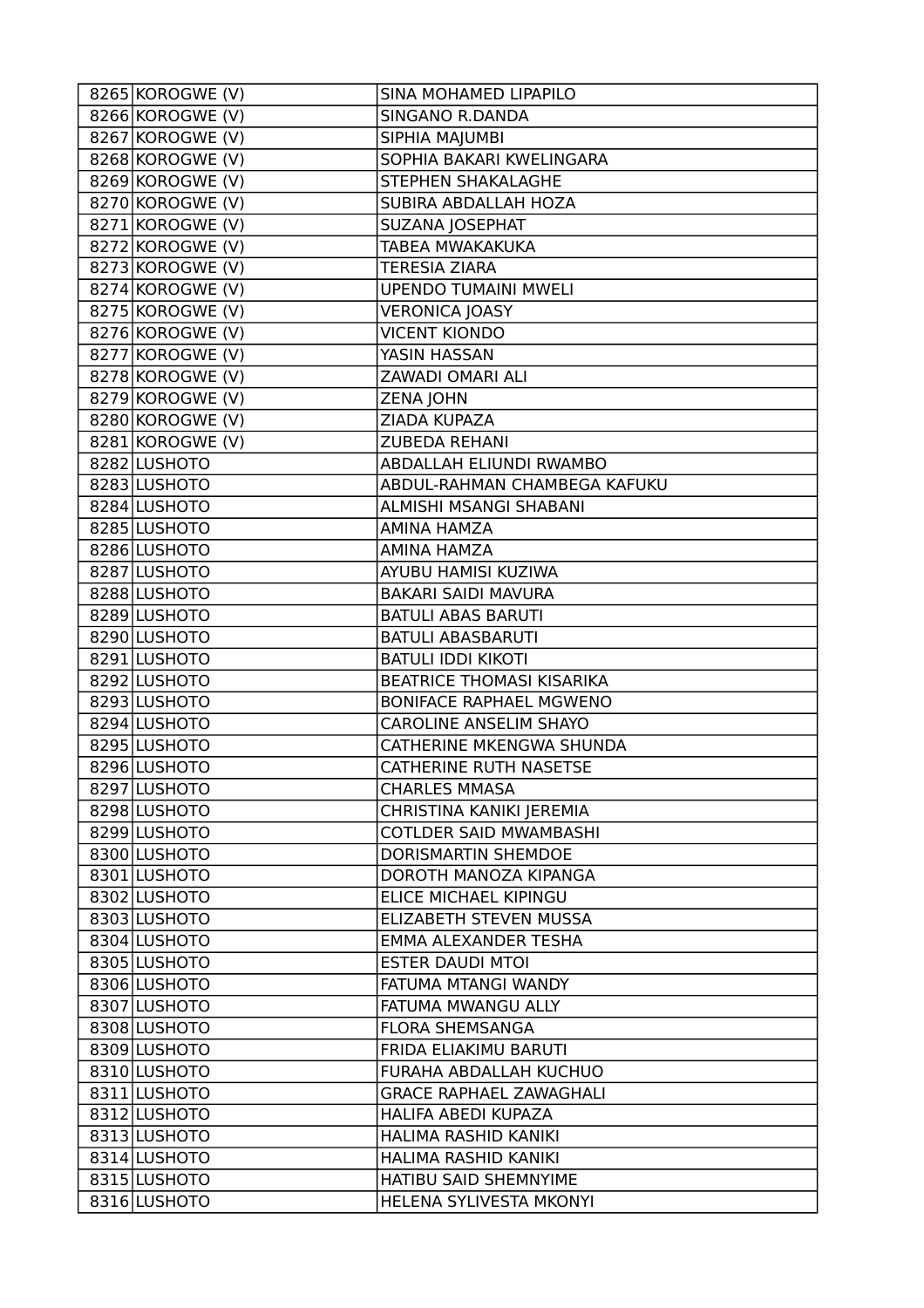| 8317 LUSHOTO | HERBERT JAMES KIVUNGA          |
|--------------|--------------------------------|
| 8318 LUSHOTO | HERBERT JAMESKIVUNGA           |
| 8319 LUSHOTO | HERIEL NELSON MOSHI            |
| 8320 LUSHOTO | HOSEA MAVURA ZEPHANIA          |
| 8321 LUSHOTO | HUSSEIN JUMA MSANGI            |
| 8322 LUSHOTO | <b>IDRISSA MDOE ABEID</b>      |
| 8323 LUSHOTO | <b>IDRISSA MDOE ABEID</b>      |
| 8324 LUSHOTO | <b>IRENE JOHN KIVUMBI</b>      |
| 8325 LUSHOTO | <b>IRENE SHEMNGA</b>           |
| 8326 LUSHOTO | JACOB ELISA PALLANGYO          |
| 8327 LUSHOTO | JAMALI JUMA KARANGA            |
| 8328 LUSHOTO | JAMILA MUSTAPHA ZAYUMBA        |
| 8329 LUSHOTO | JOYCE JOHN NGONYANI            |
| 8330 LUSHOTO | JOYCE OMBENI JANG'ANDU         |
| 8331 LUSHOTO | <b>JULIANA TUMAINIEL MONGI</b> |
| 8332 LUSHOTO | <b>JUMA JACKSONI KIONDO</b>    |
| 8333 LUSHOTO | <b>JUMANNE RASHIDI KANIKI</b>  |
| 8334 LUSHOTO | <b>LEAH FABIAN MWITEWE</b>     |
| 8335 LUSHOTO | LEAH JOEL MISANA               |
| 8336 LUSHOTO | LEOCADIA FELIX SYLIVANUS       |
| 8337 LUSHOTO | LILIAN EMMANUELI MREMA         |
| 8338 LUSHOTO | LILIAN KAZINDUKI MGONJA        |
| 8339 LUSHOTO | LYDIA BERNAD MAKOI             |
| 8340 LUSHOTO | LYDIA HERMAN SHEMBUA           |
| 8341 LUSHOTO | MAGRETH ELIAS ALOYCE           |
| 8342 LUSHOTO | MAGRETH MWETA                  |
| 8343 LUSHOTO | <b>MARIA FAUSTINE</b>          |
| 8344 LUSHOTO | <b>MARIAM ELIA MMASA</b>       |
| 8345 LUSHOTO | MARIAM MKINDI IBRAHIM          |
| 8346 LUSHOTO | MARIAMU MARTIN DOTTI           |
| 8347 LUSHOTO | MARTHA ANDREA JUMA             |
| 8348 LUSHOTO | MARTHA JOSEPH MKEMWA           |
| 8349 LUSHOTO | MARTHA YUSTO KITURURU          |
| 8350 LUSHOTO | MARTIN RAPHAEL KISUMA          |
| 8351 LUSHOTO | MARY ABEL MNTAMBO              |
| 8352 LUSHOTO | MARY ABEL MNTAMBO              |
| 8353 LUSHOTO | <b>MARY PARISON MKINDI</b>     |
| 8354 LUSHOTO | MARY PAULO CHANGONJA           |
| 8355 LUSHOTO | MASHAVU MSABAHA ISSA           |
| 8356 LUSHOTO | MONICA ALEXANDER SHEKUMKAI     |
| 8357 LUSHOTO | MVUA ATHUMANI WAKANAI          |
| 8358 LUSHOTO | MWAJABU MOHAMEDI MFINANGA      |
| 8359 LUSHOTO | MWANAHAWA JUMA MKUMBO          |
| 8360 LUSHOTO | MWANAHAWA JUMA MKUMBO          |
| 8361 LUSHOTO | MWANAIDI AHAMAD SEMAUYA        |
| 8362 LUSHOTO | MWANAIDI NUHU KAMOTE           |
| 8363 LUSHOTO | NEEMA MOSESMJEMA               |
| 8364 LUSHOTO | NYAMONGE MAKONGORO JOHN        |
| 8365 LUSHOTO | RACHEL SAID BESHA              |
| 8366 LUSHOTO | RAMADHANI ABDALLAH KANIKI      |
| 8367 LUSHOTO | RAMADHANI MOHAMEDI MNKANDE     |
| 8368 LUSHOTO | REBECCA BROWN FREDERICK        |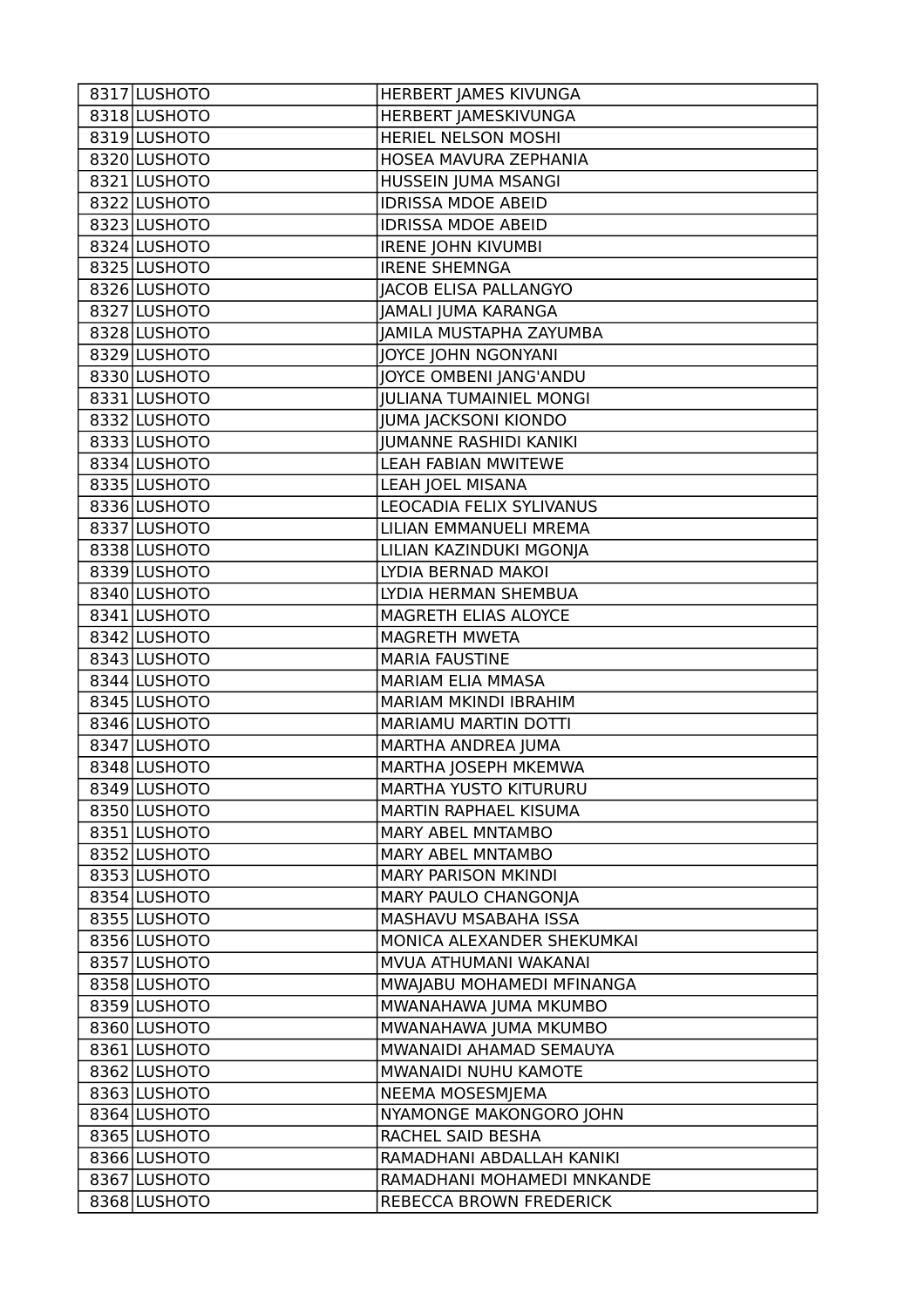| 8369 LUSHOTO | REHEMA LUSWEMA                |
|--------------|-------------------------------|
| 8370 LUSHOTO | ROMANA PETER LAURENT          |
| 8371 LUSHOTO | <b>ROSE ONAEL MREMI</b>       |
| 8372 LUSHOTO | ROSE RICHARD MAHIMBO          |
| 8373 LUSHOTO | RUKIA AHAMAD MALEMA           |
| 8374 LUSHOTO | RUTH ANDREW MBWAMBO           |
| 8375 LUSHOTO | SADICK ABDU MUNDOLWA          |
| 8376 LUSHOTO | SAIDA MZEE SANGODA            |
| 8377 LUSHOTO | SALMA MUHIDINI SHEMLIWA       |
| 8378 LUSHOTO | SALMA SHAABANI SHELUTETE      |
| 8379 LUSHOTO | SAMWEL ISSA MAGONGO           |
| 8380 LUSHOTO | SAUNA SHELUBWAZA BAKARI       |
| 8381 LUSHOTO | <b>SECHA ARON LUSWEMA</b>     |
| 8382 LUSHOTO | SHAKILA BAKARI MAVURA         |
| 8383 LUSHOTO | SHEHE HAMZA SEMBULA           |
| 8384 LUSHOTO | SILVANO WATTICE SHEKALAGHE    |
| 8385 LUSHOTO | SOPHIA RAMADHANI SHEKIHIYO    |
| 8386 LUSHOTO | SUBIRA SALIMU KISHUKO         |
| 8387 LUSHOTO | THERESIA NGOVI CHARLES        |
| 8388 LUSHOTO | TWAHA SALEHE NYANGUSI         |
| 8389 LUSHOTO | <b>UPENDO DAVISON SHEMOKA</b> |
| 8390 LUSHOTO | <b>UPENDO MUNGA JUSTICE</b>   |
| 8391 LUSHOTO | YUSUPH JUMA MSANGI            |
| 8392 LUSHOTO | ZAKIA IBRAHIM ABDI            |
| 8393 LUSHOTO | ZALIKA HABIBU RASHIDI         |
| 8394 LUSHOTO | ZIADA MOHAMEDI MILANZI        |
| 8395 LUSHOTO | ZIADA YUSUPH MZUMBASHA        |
| 8396 LUSHOTO | ZIKIRI MSUMARI NGOMA          |
| 8397 MKINGA  | <b>ABDUL HAMIS</b>            |
| 8398 MKINGA  | AISHA M ALLY                  |
| 8399 MKINGA  | AMINA HAMIS MNTAMBO           |
| 8400 MKINGA  | ANGELINA EGIDI GREGORY        |
| 8401 MKINGA  | ANNA J M SENG'ENGE            |
| 8402 MKINGA  | <b>ASHA RASHID MHANDO</b>     |
| 8403 MKINGA  | <b>ASHURA OMARI SEIFU</b>     |
| 8404 MKINGA  | AZIZA HASSANI MNTANGI         |
| 8405 MKINGA  | <b>BAKARI SARAI JUMA</b>      |
| 8406 MKINGA  | <b>BEATRICE JAMES NGEREZA</b> |
| 8407 MKINGA  | ELIAMINI FANUEL AMIANI        |
| 8408 MKINGA  | ELIREHEMA M AMINI             |
| 8409 MKINGA  | ELIZABETH E KANIKI            |
| 8410 MKINGA  | ESTHER MASANJA MGAYA          |
| 8411 MKINGA  | <b>FAROUK MSUYA SAIDA</b>     |
| 8412 MKINGA  | FATUMA M IBRAHIMU             |
| 8413 MKINGA  | FELISTER FREDY SHAURI         |
| 8414 MKINGA  | <b>FLORENCE KIMEA MAGEMBE</b> |
| 8415 MKINGA  | <b>HALIMA AMOSI</b>           |
| 8416 MKINGA  | <b>HAMIS JOEL ABDUL</b>       |
| 8417 MKINGA  | HAMIS RASHID ABDUL            |
| 8418 MKINGA  | HAPPINESS JULIUS SANTURY      |
| 8419 MKINGA  | HAPPY IVINI SHUMA             |
| 8420 MKINGA  | HAWA ALPHONCE ISHEKIBALA      |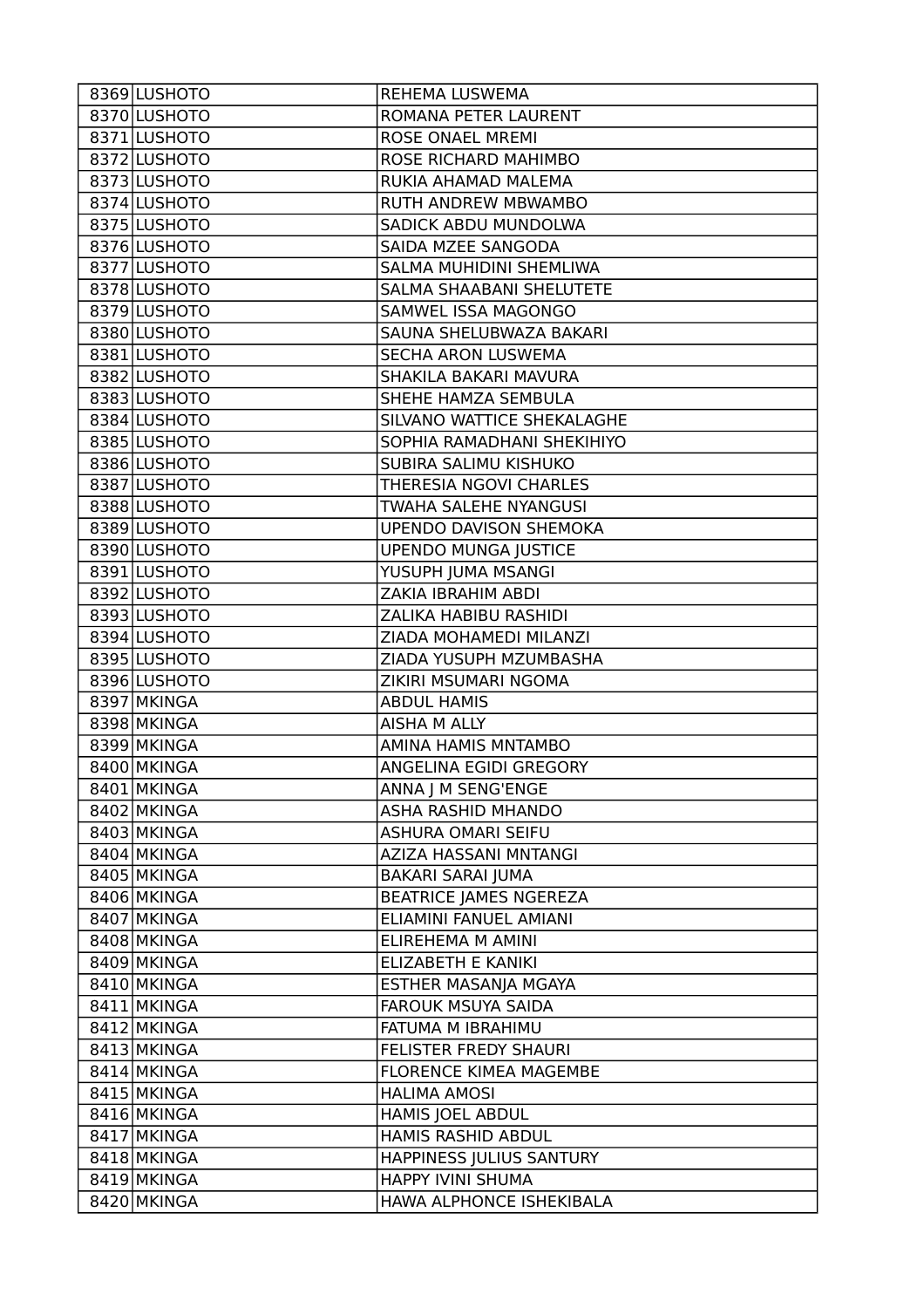| 8421 MKINGA | HILDA MSHANA                 |
|-------------|------------------------------|
| 8422 MKINGA | <b>JAMES EDWARD ELIASI</b>   |
| 8423 MKINGA | <b>JOSEPH LIKOTE NYAMIZI</b> |
| 8424 MKINGA | JOY KANANI ACHAYO            |
| 8425 MKINGA | <b>JUMA ISMAIL KONDO</b>     |
| 8426 MKINGA | <b>LEONIA WILLIAM</b>        |
| 8427 MKINGA | LINGTON NGAIKWELA ZAMBI      |
| 8428 MKINGA | LUCY WILLIAMU MSANGI         |
| 8429 MKINGA | MARIAM ABASI ZUAKUU          |
| 8430 MKINGA | <b>MARIAM KILANGILO</b>      |
| 8431 MKINGA | MARIAM MBAGO KOREAN          |
| 8432 MKINGA | MARIAMU RAMADHANI ALMAS      |
| 8433 MKINGA | MASHAKA JUMA HERI            |
| 8434 MKINGA | MASHO IBRAHIMU FATUMA        |
| 8435 MKINGA | MBUNJI ZAHARA MANGARA        |
| 8436 MKINGA | MBWANA HANAFI MBWANA         |
| 8437 MKINGA | MESHACK LEONARD MBWANA       |
| 8438 MKINGA | MGANGA MKOMWA MSELEMU        |
| 8439 MKINGA | MHASANI ALLY AISHA           |
| 8440 MKINGA | MOHAMED ALLY AISHA           |
| 8441 MKINGA | MUHIDINI MSHANA HILDA        |
| 8442 MKINGA | MVUNIWA ROBERT SHEKIHIYO     |
| 8443 MKINGA | NEMGANGA S UGOMBA            |
| 8444 MKINGA | NYAMIZI JODEPH               |
| 8445 MKINGA | <b>OMARY SEIFU ASHURA</b>    |
| 8446 MKINGA | RAMADHANI SHEKIBULA TAUSI    |
| 8447 MKINGA | SAIDA MSUYA                  |
| 8448 MKINGA | SALOME MBWANA MVAA           |
| 8449 MKINGA | SIKUJUA TEOTIM SHAMTE        |
| 8450 MKINGA | SOPHIA MHANDO MUDU           |
| 8451 MKINGA | <b>TAUSI SHEKIBULA</b>       |
| 8452 MKINGA | THEDY JAMES DAFFA            |
| 8453 MKINGA | YASINI HOOD TAGALILE         |
| 8454 MKINGA | YUSUFU JUMA YANGA            |
| 8455 MKINGA | <b>ZAHARA MBUNJI</b>         |
| 8456 MKINGA | <b>ZAINA RASHID</b>          |
| 8457 MKINGA | ZAINABU SEIF KINONDO         |
| 8458 MKINGA | ZAITUN ABDALLAH MDUMA        |
| 8459 MKINGA | ZARCKY MZARY MTENGETH        |
| 8460 MUHEZA | <b>ADAMU HAMADI</b>          |
| 8461 MUHEZA | <b>AGNES KIPESHA</b>         |
| 8462 MUHEZA | <b>AGNESS P NYIKA</b>        |
| 8463 MUHEZA | <b>AISHA MHANDO</b>          |
| 8464 MUHEZA | <b>ALICE A.MWASHA</b>        |
| 8465 MUHEZA | ANETH L. BABU                |
| 8466 MUHEZA | ANNA YAKOBO                  |
| 8467 MUHEZA | CATHERIN A. HAMZA            |
| 8468 MUHEZA | <b>CHARLES KIBACHA</b>       |
| 8469 MUHEZA | <b>CHRISTOPHER Z KONDO</b>   |
| 8470 MUHEZA | DANIEL S SHEMZIGWA           |
| 8471 MUHEZA | <b>EMMANUEL KABANGO</b>      |
| 8472 MUHEZA | <b>EMMY G. MKUMBA</b>        |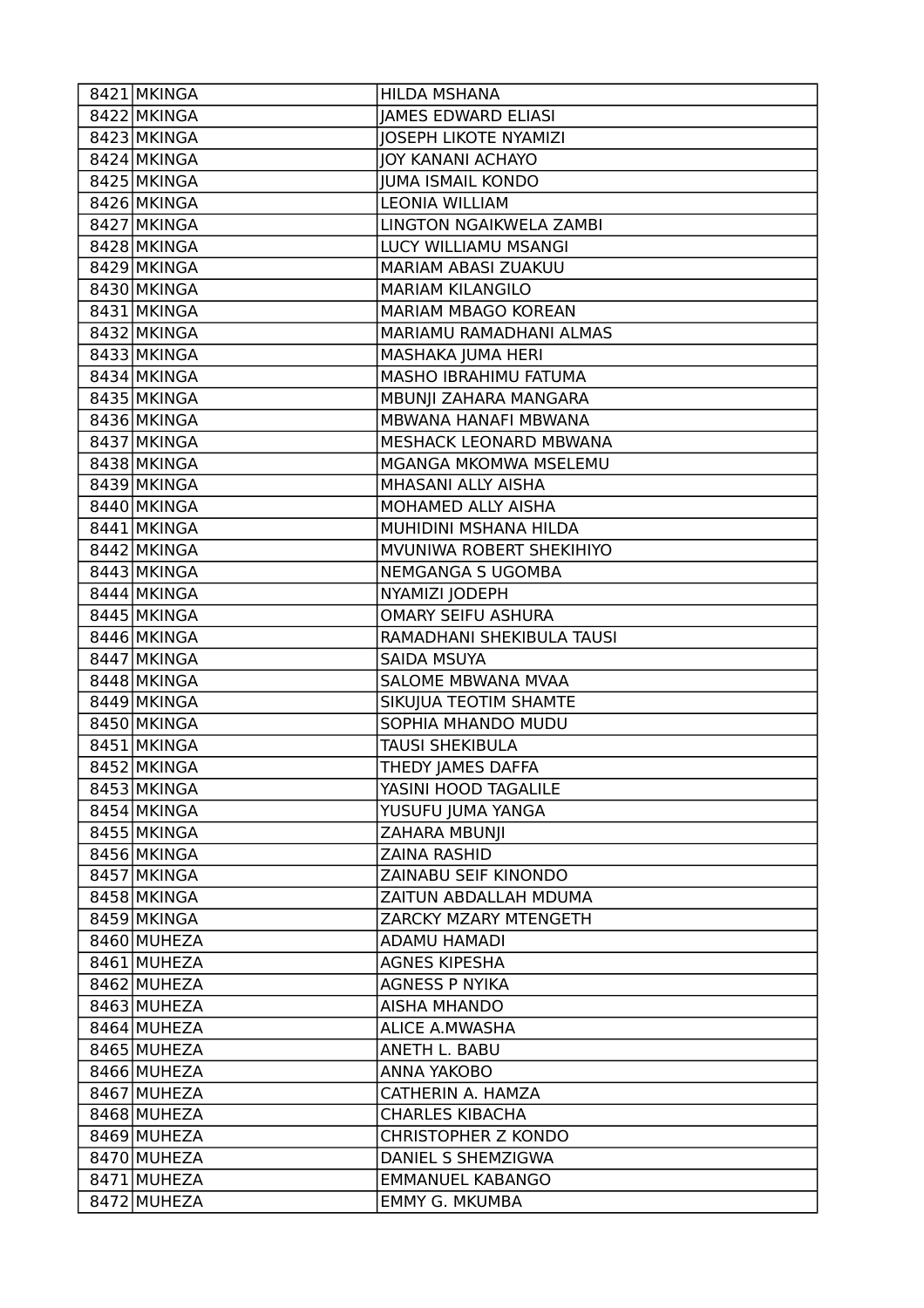| 8473 MUHEZA | <b>EMMY V.MUSHI</b>      |
|-------------|--------------------------|
| 8474 MUHEZA | <b>FATUMA B MANI</b>     |
| 8475 MUHEZA | <b>FLORA SHELLUKINDO</b> |
| 8476 MUHEZA | FLORA W. MJEMA           |
| 8477 MUHEZA | FRIMINA K. SHAYO         |
| 8478 MUHEZA | <b>GEORGE A MKWIZU</b>   |
| 8479 MUHEZA | <b>GLORIA MLELWA</b>     |
| 8480 MUHEZA | <b>HAFSA H.SEIF</b>      |
| 8481 MUHEZA | <b>HERRIETH MLANGWA</b>  |
| 8482 MUHEZA | <b>HILDA R MALEKO</b>    |
| 8483 MUHEZA | <b>JANE AMIRI</b>        |
| 8484 MUHEZA | <b>JENIPHA MBWAMBO</b>   |
| 8485 MUHEZA | <b>IESSE EMMANUEL</b>    |
| 8486 MUHEZA | <b>JOSEPHINE KIMANGA</b> |
| 8487 MUHEZA | <b>JUDITH GODFREY</b>    |
| 8488 MUHEZA | <b>JUMAA MIKIDADI</b>    |
| 8489 MUHEZA | <b>JUMANNE MOHAMED</b>   |
| 8490 MUHEZA | LAUDEN MWASUNGO          |
| 8491 MUHEZA | LETICIA B.RWERENGELA     |
| 8492 MUHEZA | <b>MAGRET NGINDO</b>     |
| 8493 MUHEZA | MARIA H. BARIKI          |
| 8494 MUHEZA | MARY COELESTA MBWALWAHAI |
| 8495 MUHEZA | <b>MARY HERMAN</b>       |
| 8496 MUHEZA | MWANAIDI RAMADHANI       |
| 8497 MUHEZA | MWANAISHA ALLY           |
| 8498 MUHEZA | MWANAKOMBO HATIBU        |
| 8499 MUHEZA | <b>MWATANGA OMARI</b>    |
| 8500 MUHEZA | MWAZANI H. RAMADHAN      |
| 8501 MUHEZA | MWINYIHAMISI Y.GUGU      |
| 8502 MUHEZA | <b>NEEMA MTINDA</b>      |
| 8503 MUHEZA | NENDUVOTO MARTIN         |
| 8504 MUHEZA | NGE`NDO O. BENDERA       |
| 8505 MUHEZA | PETER ALBERT             |
| 8506 MUHEZA | PILI AHMADI              |
| 8507 MUHEZA | PRISCA KATEMA            |
| 8508 MUHEZA | RASHIDI O. MADIWA        |
| 8509 MUHEZA | REHEMA G. MTESSE         |
| 8510 MUHEZA | <b>RICK N MOIRO</b>      |
| 8511 MUHEZA | <b>SALOME ZAYUMBA</b>    |
| 8512 MUHEZA | <b>SALUM ATUMANI</b>     |
| 8513 MUHEZA | <b>SAUMU ALLY</b>        |
| 8514 MUHEZA | <b>SAUMU AMIRI</b>       |
| 8515 MUHEZA | SCHOLASTICA RWIZA        |
| 8516 MUHEZA | <b>SCOLA M KIFUA</b>     |
| 8517 MUHEZA | SOPHIA OMARI             |
| 8518 MUHEZA | <b>STELLA PAUL</b>       |
| 8519 MUHEZA | SUZAN P. CHALIGHA        |
| 8520 MUHEZA | TATU H.FEREJI            |
| 8521 MUHEZA | TATU MUSSA               |
| 8522 MUHEZA | THOMAS M MINDE           |
| 8523 MUHEZA | VIOLETH M MLUNGWANA      |
| 8524 MUHEZA | <b>VIOLETH M. GWEBA</b>  |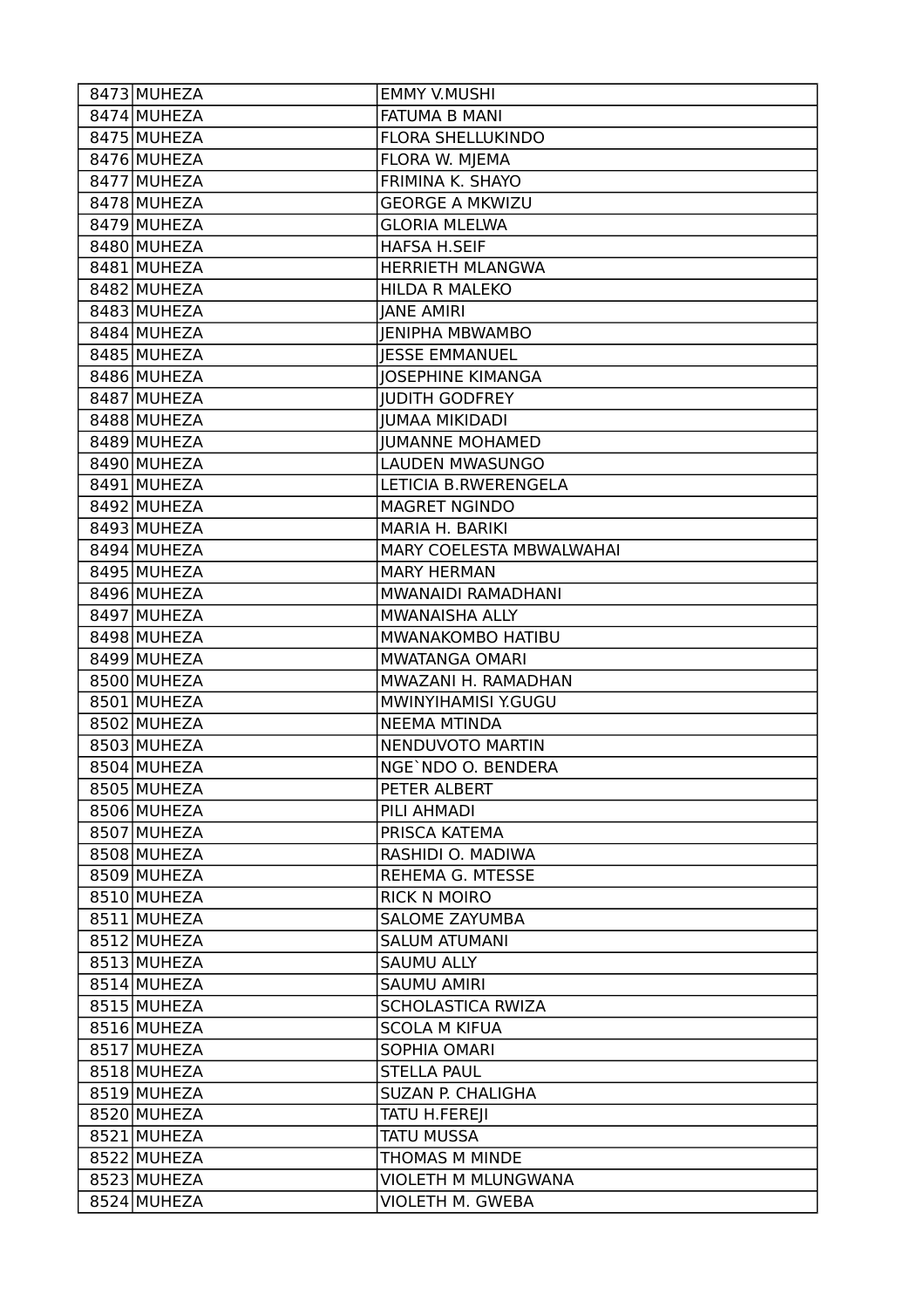| 8525 MUHEZA    | WAZIRI A. MSENGA                 |
|----------------|----------------------------------|
| 8526 MUHEZA    | YAHAYA MASIMBA                   |
| 8527 MUHEZA    | YASINTA KIMARO                   |
| 8528 MUHEZA    | <b>ZULEKH SAID</b>               |
| 8529 PANGANI   | <b>AGNESSROSE MFUKO</b>          |
| 8530 PANGANI   | AISHA JUMA CHONGA                |
| 8531 PANGANI   | ANETH RAYMOND MBEZI              |
| 8532 PANGANI   | <b>ARNETH RAYMOND MBEZI</b>      |
| 8533 PANGANI   | ASHA HAMISI RAJABU               |
| 8534 PANGANI   | ASHA HAMISI RAJABU               |
| 8535 PANGANI   | AWADHI OMARI MBWAMBO             |
| 8536 PANGANI   | <b>BABY OBEIDY MNGOYA</b>        |
| 8537 PANGANI   | BAKARI KASSIM MBEZI              |
| 8538 PANGANI   | <b>BONIPHACE MICHAEL KASANGA</b> |
| 8539 PANGANI   | <b>BRUCE KAMBAKAGE WANDIBA</b>   |
| 8540 PANGANI   | CATHERINE MILEMBE KIHANDA        |
| 8541 PANGANI   | <b>CELINA SAMSON CHIPETA</b>     |
| 8542 PANGANI   | ELIZABETH HAMZA AGABIT           |
| 8543 PANGANI   | FATUMA YUSUPH                    |
| 8544 PANGANI   | <b>HATIBU SAID MZEE</b>          |
| 8545 PANGANI   | HELLEN WILIAM SHAYO              |
| 8546 PANGANI   | LILIAN JOSEPH MBONDE             |
| 8547 PANGANI   | LUCY SELYVESTER MAHAWI           |
| 8548 PANGANI   | MADINA MFINANGA DAHUNGO          |
| 8549 PANGANI   | MARIA ELIA NYATA                 |
| 8550 PANGANI   | MAULIDI HAMISI KOMBO             |
| 8551 PANGANI   | MECKTRIDA DOMISIAN KAJURA        |
| 8552 PANGANI   | MOHAMEDI SALEHE MAKWARANGA       |
| 8553 PANGANI   | MSHINDI HARUNA RUANDA            |
| 8554 PANGANI   | MWANAHAMISI SALIM NGEREZA        |
| 8555 PANGANI   | MWANAHARUSI IDRISSA ABDALLAH     |
| 8556 PANGANI   | MWANAIDI KASSIM MBEZI            |
| 8557 PANGANI   | MWANAKOMBO MOHAMED YASSINI       |
| 8558 PANGANI   | MWANAMKUU SALEHE MAVUNO          |
| 8559 PANGANI   | MWAZINA RAJABU MSUYA             |
| 8560 PANGANI   | MWINYI OMARY WAZIRI              |
| 8561 PANGANI   | NANCY AMIRI MASSAWE              |
| 8562 PANGANI   | NDAMILA YUSUPH MBAGA             |
| 8563 PANGANI   | OMARI WAZIRI KITUNGA             |
| 8564 PANGANI   | PRISCA HABIB MLEKWA              |
| 8565 PANGANI   | REHEMA ISSA SAMTIBUA             |
| 8566 PANGANI   | SABITINA RAMADHANI SELEMANI      |
| 8567 PANGANI   | SALMA SALUUM SHABANI             |
| 8568 PANGANI   | SAUMU BAKARI MOHAMED             |
| 8569 PANGANI   | ZAINABU RASHIDI MKUMBI           |
| 8570 RAS TANGA | ABDALAH P. MAGIMBI               |
| 8571 RAS TANGA | <b>AGATHA SEMZEI</b>             |
| 8572 RAS TANGA | AMINA MOHAMED HAMISI             |
| 8573 RAS TANGA | <b>AMINA NGADE</b>               |
| 8574 RAS TANGA | ATHUMAN M. MHINA                 |
| 8575 RAS TANGA | <b>CATHERINE MYOVELLA</b>        |
| 8576 RAS TANGA | <b>EDITH MINJA</b>               |
|                |                                  |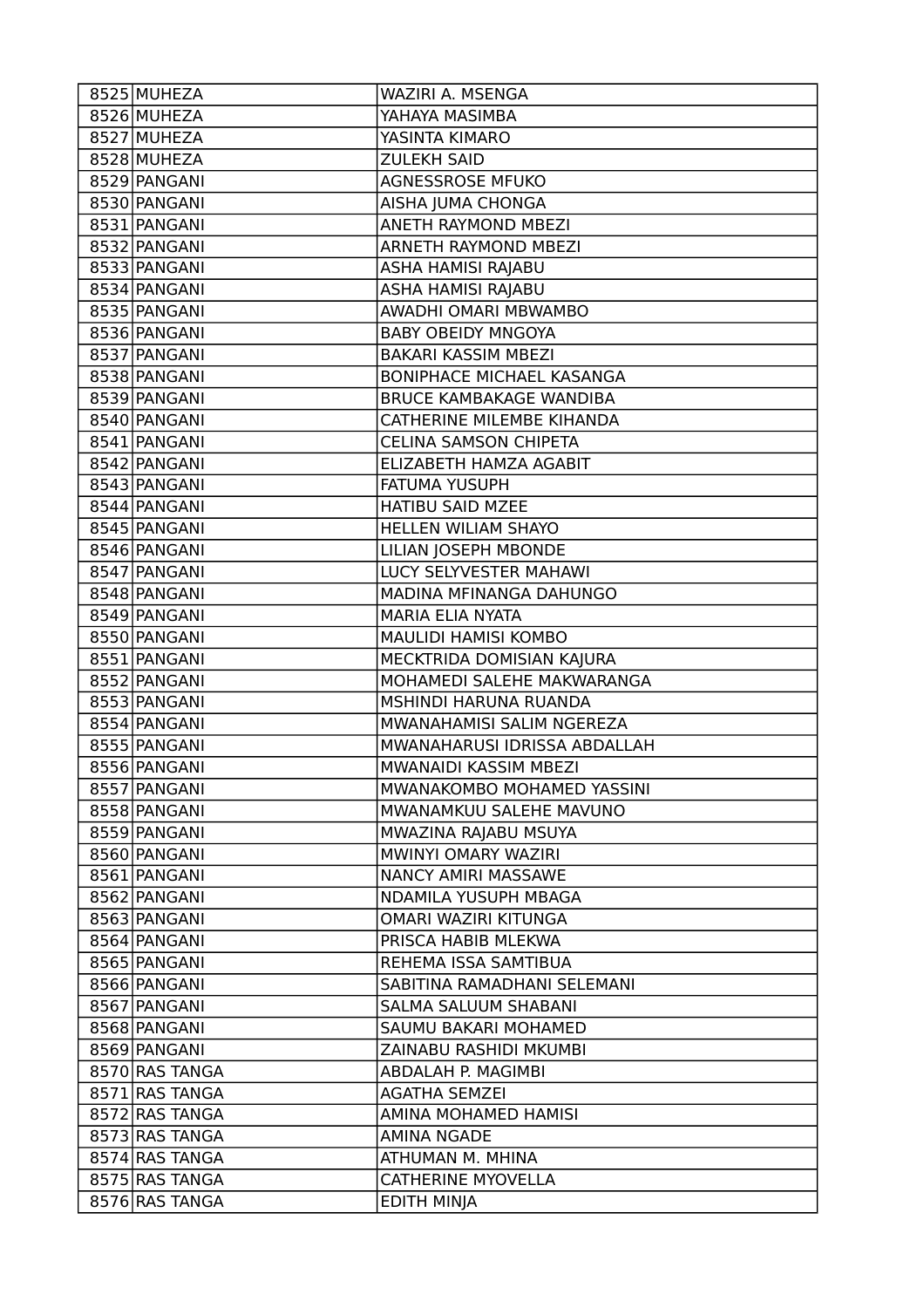| 8577 RAS TANGA  | EDWARD GABRIEL URASSA          |
|-----------------|--------------------------------|
| 8578 RAS TANGA  | <b>EMILY MWAMPETA</b>          |
| 8579 RAS TANGA  | <b>ESTHER MASASI</b>           |
| 8580 RAS TANGA  | <b>FORTUNATA DALU</b>          |
| 8581 RAS TANGA  | HAPPY NELSON MMBWANA           |
| 8582 RAS TANGA  | <b>IDDI ALLY SAMANGAGHO</b>    |
| 8583 RAS TANGA  | IMU Y. ABDALLAH                |
| 8584 RAS TANGA  | LEONARD N.Y. KAONEKA           |
| 8585 RAS TANGA  | <b>MAALIM SHERIA MOTO</b>      |
| 8586 RAS TANGA  | MESIAKI OLE LOLTIKISE          |
| 8587 RAS TANGA  | MWAJUMA HAMZA                  |
| 8588 RAS TANGA  | <b>NEEMA BARUTI</b>            |
| 8589 RAS TANGA  | NSAJIGWA MWAKITALIMA           |
| 8590 RAS TANGA  | <b>ORPAR MSUYA</b>             |
| 8591 RAS TANGA  | PHILBERT F. NGAPUNGIRA         |
| 8592 RAS TANGA  | PROSISTER TEMBA                |
| 8593 RAS TANGA  | RAMADHAN H. SHABANI            |
| 8594 RAS TANGA  | RASHID KABONGO                 |
| 8595 RAS TANGA  | REHEMA PAUL KINGO              |
| 8596 RAS TANGA  | RICHARD FRANK CHILUNGO         |
| 8597 RAS TANGA  | <b>SALOME KABIMBA</b>          |
| 8598 RAS TANGA  | <b>SAUMU MDOE</b>              |
| 8599 RAS TANGA  | <b>WILLIAM SAMSON MICKENZE</b> |
| 8600 TANGA JIJI | ABDALLAH MTEMI MCHOMVU         |
| 8601 TANGA JIJI | AFWILILE MWAMPANGA LAMSY       |
| 8602 TANGA JIJI | ALFRED YOHANA KUMBURU          |
| 8603 TANGA JIJI | AMANI KIJINGO MNYONE           |
| 8604 TANGA JIJI | AMINA OMARI MOHAMED            |
| 8605 TANGA JIJI | AMINA SHABANI DHAHABU          |
| 8606 TANGA JIJI | ANGELINA MWANDWI               |
| 8607 TANGA JIJI | ANITHA GOSHASHY KALAGHE        |
| 8608 TANGA IIII | ANNA MESHACK MBWAMBO           |
| 8609 TANGA JIJI | <b>ASHA I SEYA</b>             |
| 8610 TANGA JIJI | ASHA OMARI RUSWAGUTI           |
| 8611 TANGA JIJI | ATHUMANI TWAHA RAMADHANI       |
| 8612 TANGA JIJI | AZIZA HAMZA MKUMBUKWA          |
| 8613 TANGA JIJI | <b>BARIKI FESLAUS TEMBA</b>    |
| 8614 TANGA JIJI | BATULI MOHAMED KUMENYA         |
| 8615 TANGA JIJI | <b>BISURA BAKARI HOZZA</b>     |
| 8616 TANGA JIJI | <b>BRUNO ANTHONY MAHUNDI</b>   |
| 8617 TANGA JIJI | <b>CATHERINE CAMILI KIMARO</b> |
| 8618 TANGA JIJI | DAVID MSAFIRI NYANGE           |
| 8619 TANGA JIJI | DAVID MWANKINA JOEL            |
| 8620 TANGA JIJI | DOMITILA LUCAS MGANGA          |
| 8621 TANGA JIJI | EDITH JOSEPH LYIMO             |
| 8622 TANGA JIJI | ELIHURUMA NIKUNDIWE PAULO      |
| 8623 TANGA JIJI | ELIZABETH PETER CHUWA          |
| 8624 TANGA JIJI | ELIZABETH ZAKAYO MSHANA        |
| 8625 TANGA JIJI | <b>ESTER FRANCIS NDASKOI</b>   |
| 8626 TANGA JIJI | <b>ESTER YUNUS SEMHANDO</b>    |
| 8627 TANGA JIJI | <b>EVALINE PETRO MATHIAS</b>   |
| 8628 TANGA JIJI | FATUMA ABDALLAH MBELWA         |
|                 |                                |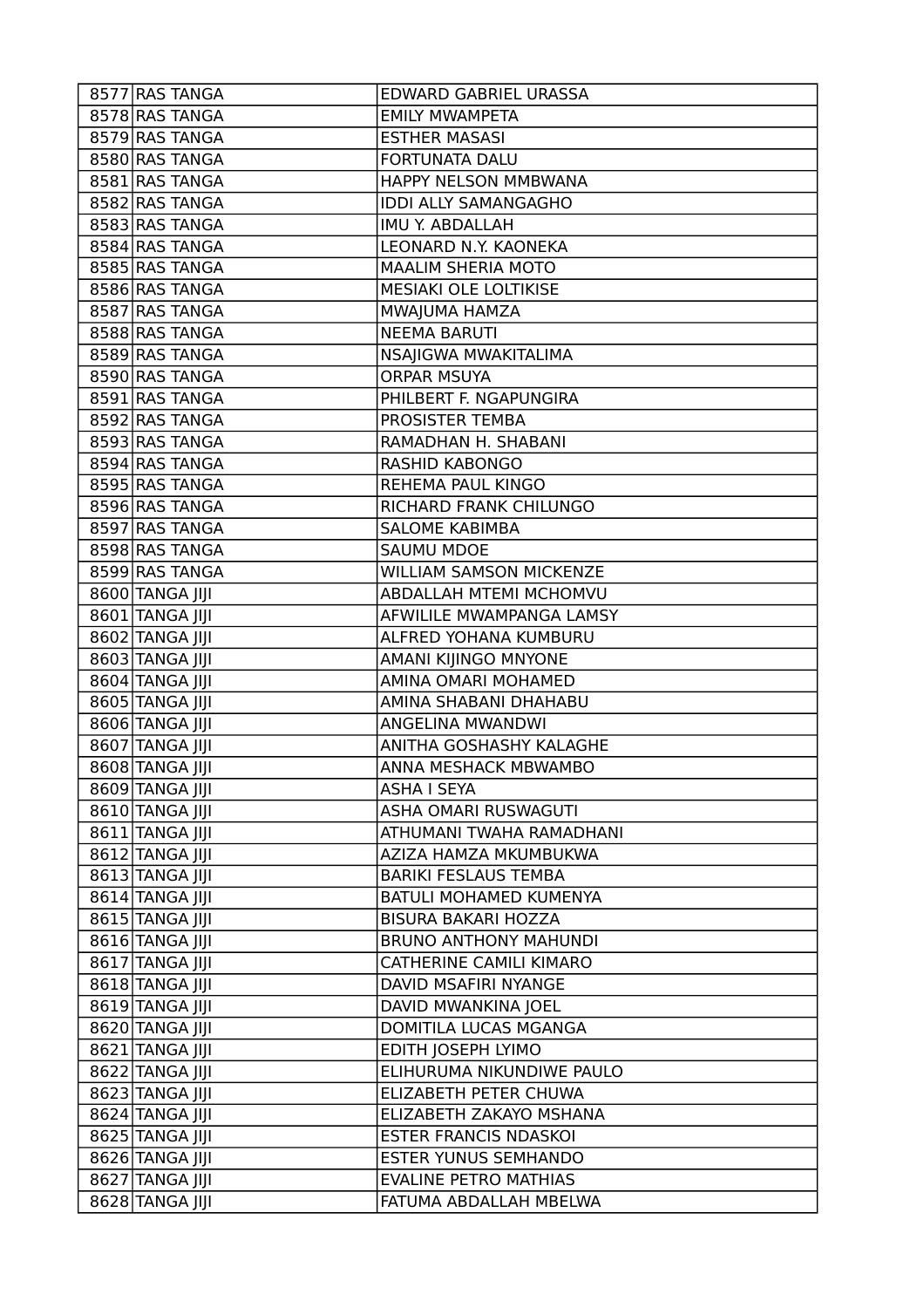| 8629 TANGA JIJI | FATUMA AHMEDI USSI             |
|-----------------|--------------------------------|
| 8630 TANGA JIJI | FATUMA ATHMANI SHAURI          |
| 8631 TANGA JIJI | FATUMA HAMDANI HUMUDI          |
| 8632 TANGA JIJI | FATUMA MGONEKA MOHAMEDI        |
| 8633 TANGA JIJI | <b>FATUMA OMARI</b>            |
| 8634 TANGA JIJI | FELISTER JOSEPH AIRA           |
| 8635 TANGA JIJI | FLOMENA KAMUGISHA ERNEST       |
| 8636 TANGA JIJI | <b>GAUDENCIA MAKOI MTEI</b>    |
| 8637 TANGA JIJI | <b>GRACE ABEL MASHOTE</b>      |
| 8638 TANGA JIJI | HADIJA BAKARI WEMA             |
| 8639 TANGA JIJI | HALIFA MAULIDI ZUBERI          |
| 8640 TANGA JIJI | HALIMA RAJAB KONDO             |
| 8641 TANGA JIJI | HEMED MWINJUMA KIMWERI         |
| 8642 TANGA JIJI | <b>JAMES GASPAR</b>            |
| 8643 TANGA JIJI | <b>JAMILA SHAMTE MTEMWA</b>    |
| 8644 TANGA JIJI | JANE JOEL MMBAGA               |
| 8645 TANGA JIJI | <b>JANE PETER BONGI</b>        |
| 8646 TANGA JIJI | <b>JASMINI EMMANUEL REWARD</b> |
| 8647 TANGA JIJI | JOYCE GERVAS MKOMBOZI          |
| 8648 TANGA JIJI | KHADIJA JUMANNE LIHOHA         |
| 8649 TANGA JIJI | KIBIBI YUSUPH ISLAM            |
| 8650 TANGA JIJI | KICHAKA MOHAMED RIDHWA         |
| 8651 TANGA JIJI | KURUTHUM RASHID SEKIJA         |
| 8652 TANGA JIJI | LILIAN DEOGRATIUS RWEYEMAMU    |
| 8653 TANGA JIJI | <b>LILIAN GADI</b>             |
| 8654 TANGA JIJI | LILIAN IZACK MAIMU             |
| 8655 TANGA JIJI | LYDIA JAMES NCHEMBAGOLA        |
| 8656 TANGA JIJI | MAGRETH CHARLES MAPANDE        |
| 8657 TANGA JIJI | MAGRETH R NDILIMA              |
| 8658 TANGA JIJI | MAISARA ALLY MNG'ONGWE         |
| 8659 TANGA JIJI | <b>MAMDOE MHINA MTOO</b>       |
| 8660 TANGA JIJI | MARIAM AHMED LEMA              |
| 8661 TANGA JIJI | MARIAM MUSSA MOHAMED           |
| 8662 TANGA JIJI | <b>MARIAM RASHID</b>           |
| 8663 TANGA JIJI | MARTHA ALOYCE MMASSY           |
| 8664 TANGA JIJI | MARY EMANUEL KASHETO           |
| 8665 TANGA JIJI | MAY KILUWASHA MDOE             |
| 8666 TANGA JIJI | <b>MAYUNGI S DARUWESHI</b>     |
| 8667 TANGA JIJI | MBWANA SHABANI RAMADHANI       |
| 8668 TANGA JIJI | <b>MERCY PAUL SEMIZIGI</b>     |
| 8669 TANGA JIJI | MERINA GERALD GWEBA            |
| 8670 TANGA JIJI | MODDY JAMES MTUNGUJA           |
| 8671 TANGA JIJI | MOSES OMBENI MJEMA             |
| 8672 TANGA JIJI | <b>MSAGATI MSAGATI CHARLES</b> |
| 8673 TANGA JIJI | MUSSA ABUSHEHE MKENGA          |
| 8674 TANGA JIJI | MUSSA ISSA KATTALA             |
| 8675 TANGA JIJI | MWAJUMA AHMAD SALUM            |
| 8676 TANGA JIJI | MWAJUMA MOHAMED KAZANGUMBE     |
| 8677 TANGA JIJI | MWAJUMA N RASHID               |
| 8678 TANGA JIJI | MWAJUMA NG'ANZI RASHIDI        |
| 8679 TANGA JIJI | MWANAHIJA ALLY ABASI           |
| 8680 TANGA JIJI | MWANAISHA HASHIM MATAJIRI      |